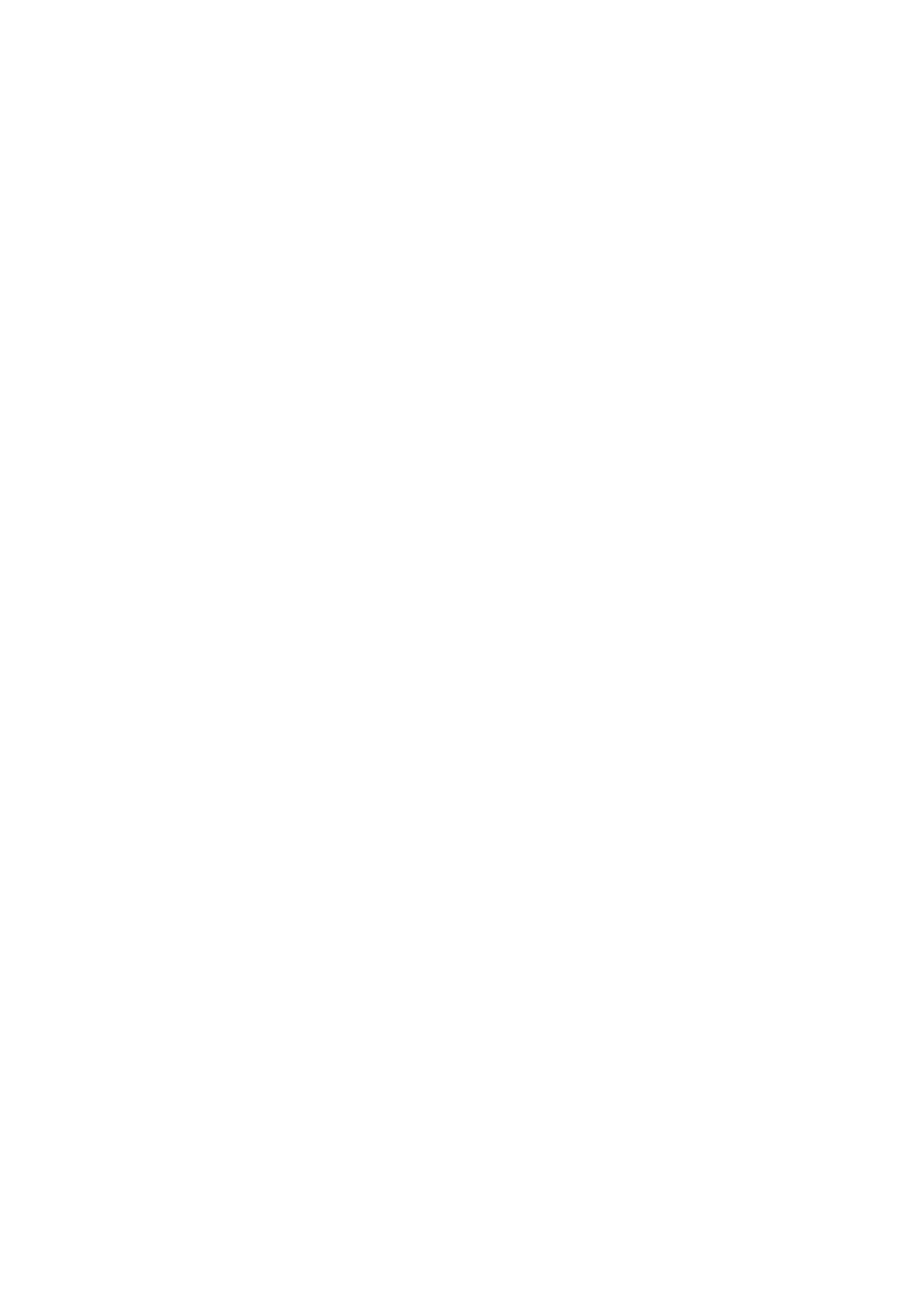## **Table 1 Basic statistical data**

|                      |        |        | <b>GDP</b> (USD billions) <sup>1</sup> |        |        | Population (millions, yearly average) |         |         |         |         |  |
|----------------------|--------|--------|----------------------------------------|--------|--------|---------------------------------------|---------|---------|---------|---------|--|
|                      | 2008   | 2009   | 2010                                   | 2011   | 2012   | 2008                                  | 2009    | 2010    | 2011    | 2012    |  |
| Australia            | 1,051  | 1,000  | 1,248                                  | 1,504  | 1,547  | 21.3                                  | 21.7    | 22.1    | 22.4    | 22.8    |  |
| Belgium              | 507    | 474    | 471                                    | 514    | 483    | 10.7                                  | 10.8    | 10.9    | 11.0    | 11.1    |  |
| <b>Brazil</b>        | 1,650  | 1,625  | 2,143                                  | 2,474  | 2,252  | 189.6                                 | 191.5   | 193.3   | 194.9   | 196.5   |  |
| Canada               | 1,510  | 1,408  | 1,647                                  | 1,819  | 1,837  | 33.3                                  | 33.7    | 34.1    | 34.4    | 34.8    |  |
| China                | 4,618  | 5,108  | 5,950                                  | 7,315  | 8,358  | 1,324.7                               | 1,331.4 | 1,337.2 | 1,343.5 | 1,350.7 |  |
| France               | 2,828  | 2,623  | 2,562                                  | 2,783  | 2,609  | 64.0                                  | 64.3    | 64.6    | 64.9    | 65.3    |  |
| Germany              | 3,619  | 3,303  | 3,302                                  | 3,605  | 3,395  | 82.1                                  | 81.9    | 81.8    | 81.8    | 81.9    |  |
| Hong Kong SAR        | 219    | 214    | 229                                    | 249    | 263    | 7.0                                   | 7.0     | 7.1     | 7.1     | 7.2     |  |
| India                | 1,297  | 1,340  | 1,704                                  | 1,923  | 1,873  | 1,154.0                               | 1,170.0 | 1,186.0 | 1,202.0 | 1,217.0 |  |
| Italy                | 2,305  | 2,114  | 2,053                                  | 2,195  | 2,011  | 59.3                                  | 59.8    | 60.1    | 60.3    | 60.5    |  |
| Japan                | 4,845  | 5,037  | 5,500                                  | 5,904  | 5,963  | 127.7                                 | 127.5   | 128.1   | 127.8   | nav     |  |
| Korea                | 931    | 834    | 1,015                                  | 1,115  | 1,129  | 48.9                                  | 49.2    | 49.4    | 49.8    | 50.0    |  |
| Mexico               | 1,094  | 884    | 1,034                                  | 1,158  | 1,177  | 106.2                                 | 107.1   | 108.0   | 108.8   | 116.3   |  |
| <b>Netherlands</b>   | 870    | 797    | 776                                    | 833    | 770    | 16.5                                  | 16.6    | 16.7    | 16.7    | 16.8    |  |
| Russia               | 1,664  | 1,225  | 1,525                                  | 1,901  | 2,015  | 142.7                                 | 142.8   | 142.8   | 143.0   | 143.2   |  |
| Saudi Arabia         | 520    | 429    | 527                                    | 670    | 711    | 25.8                                  | 26.7    | 27.6    | 28.4    | 29.2    |  |
| Singapore            | 189    | 183    | 227                                    | 266    | 277    | 4.8                                   | 5.0     | 5.1     | 5.2     | 5.3     |  |
| South Africa         | 273    | 285    | 363                                    | 402    | 384    | 49.9                                  | 50.5    | 51.1    | 51.6    | 52.1    |  |
| Sweden               | 486    | 406    | 463                                    | 536    | 524    | 9.3                                   | 9.3     | 9.4     | 9.5     | 9.5     |  |
| Switzerland          | 524    | 511    | 549                                    | 660    | 631    | 7.7                                   | 7.8     | 7.9     | 7.9     | 8.0     |  |
| Turkey               | 735    | 616    | 732                                    | 777    | 790    | 71.5                                  | 72.6    | 73.7    | 74.7    | 75.6    |  |
| United Kingdom       | 2,682  | 2,212  | 2,293                                  | 2,464  | 2,482  | 61.4                                  | 61.8    | 62.3    | 62.7    | 63.2    |  |
| <b>United States</b> | 14,720 | 14,418 | 14,958                                 | 15,534 | 16,245 | 304.1                                 | 306.8   | 309.3   | 311.6   | 313.9   |  |
| $C$ PSS $2$          | 49,139 | 47,046 | 51,275                                 | 56,598 | 57,725 | 3,922.5                               | 3,955.6 | 3,988.2 | 4,020.1 | 3,931.0 |  |

# **Table 1 (cont)**

|                      |        | GDP per capita $(USD)^1$ |        |        |        |      | CPI inflation (per cent, yearly average) |        |        |        |  |
|----------------------|--------|--------------------------|--------|--------|--------|------|------------------------------------------|--------|--------|--------|--|
|                      | 2008   | 2009                     | 2010   | 2011   | 2012   | 2008 | 2009                                     | 2010   | 2011   | 2012   |  |
| Australia            | 49,327 | 45,997                   | 56,572 | 67,164 | 67,943 | 3.7  | 2.1                                      | 2.8    | 3.0    | 2.2    |  |
| Belgium              | 47,326 | 43,924                   | 43,285 | 46,860 | 43,700 | 4.5  | 0.0                                      | 2.3    | 3.4    | 2.6    |  |
| <b>Brazil</b>        | 8,703  | 8,486                    | 11,089 | 12,692 | 11,459 | 5.9  | 4.3                                      | 5.9    | 6.5    | 5.8    |  |
| Canada               | 45,388 | 41,824                   | 48,337 | 52,811 | 52,749 | 2.4  | 0.3                                      | 1.8    | 2.9    | 1.5    |  |
| China                | 3,486  | 3,837                    | 4,450  | 5,444  | 6,188  | 5.9  | $-0.7$                                   | 3.3    | 5.4    | 2.6    |  |
| France               | 44,220 | 40,789                   | 39,655 | 42,846 | 39,971 | 3.2  | 0.1                                      | 1.7    | 2.3    | 2.2    |  |
| Germany              | 44,074 | 40,338                   | 40,393 | 44,080 | 41,444 | 2.8  | 0.2                                      | 1.2    | 2.5    | 2.1    |  |
| Hong Kong SAR        | 31,488 | 30,594                   | 32,429 | 34,971 | 36,676 | 4.3  | 0.5                                      | 2.4    | 5.3    | 4.1    |  |
| India                | 1,124  | 1,145                    | 1,437  | 1,600  | 1,539  | 4.8  | 4.8                                      | 4.8    | 8.8    | 9.4    |  |
| Italy                | 38,838 | 35,375                   | 34,189 | 36,381 | 33,224 | 3.5  | 0.8                                      | 1.6    | 2.9    | 3.3    |  |
| Japan                | 37,945 | 39,500                   | 42,949 | 46,198 | nav    | 1.4  | $-1.3$                                   | $-0.7$ | $-0.3$ | 0.0    |  |
| Korea                | 19,019 | 16,966                   | 20,536 | 22,392 | 22,582 | 4.7  | 2.8                                      | 3.0    | 4.0    | 2.2    |  |
| Mexico               | 10,294 | 8,249                    | 9,580  | 10,646 | 10,124 | 5.1  | 5.3                                      | 4.2    | 3.4    | 4.1    |  |
| Netherlands          | 52,758 | 48,103                   | 46,609 | 49,786 | 45,859 | 2.2  | 1.0                                      | 0.9    | 2.5    | 2.8    |  |
| Russia               | 11,656 | 8,579                    | 10,677 | 13,297 | 14,070 | 13.3 | 8.8                                      | 8.8    | 6.1    | 6.6    |  |
| Saudi Arabia         | 20,157 | 16,095                   | 19,113 | 23,594 | 24,354 | 6.1  | 4.2                                      | 3.8    | 3.7    | 2.9    |  |
| Singapore            | 39,139 | 36,755                   | 44,782 | 51,235 | 52,061 | 6.6  | 0.6                                      | 2.8    | 5.2    | 4.6    |  |
| South Africa         | 5,484  | 5,651                    | 7,114  | 7,790  | 7,368  | 9.0  | 6.3                                      | 3.5    | 6.1    | 5.7    |  |
| Sweden               | 52,553 | 43,493                   | 49,187 | 56,674 | 54,999 | 3.3  | 1.9                                      | 1.9    | 1.4    | 0.9    |  |
| Switzerland          | 67,980 | 65,470                   | 69,726 | 83,390 | 78,452 | 2.4  | $-0.5$                                   | 0.7    | 0.2    | $-0.7$ |  |
| Turkey               | 10,280 | 8,485                    | 9,934  | 10,399 | 10,451 | 10.1 | 6.5                                      | 6.4    | 10.5   | 6.2    |  |
| United Kingdom       | 43,688 | 35,804                   | 36,834 | 39,271 | 39,244 | 3.6  | 2.2                                      | 3.3    | 4.5    | 2.8    |  |
| <b>United States</b> | 48,407 | 46,999                   | 48,358 | 49,854 | 51,748 | 3.7  | $-0.5$                                   | 1.4    | 3.1    | 1.8    |  |
| $C$ PSS $^{2}$       | 12,527 | 11,894                   | 12,856 | 14,079 | 13,168 | 4.1  | 0.7                                      | 2.3    | 3.6    | 2.6    |  |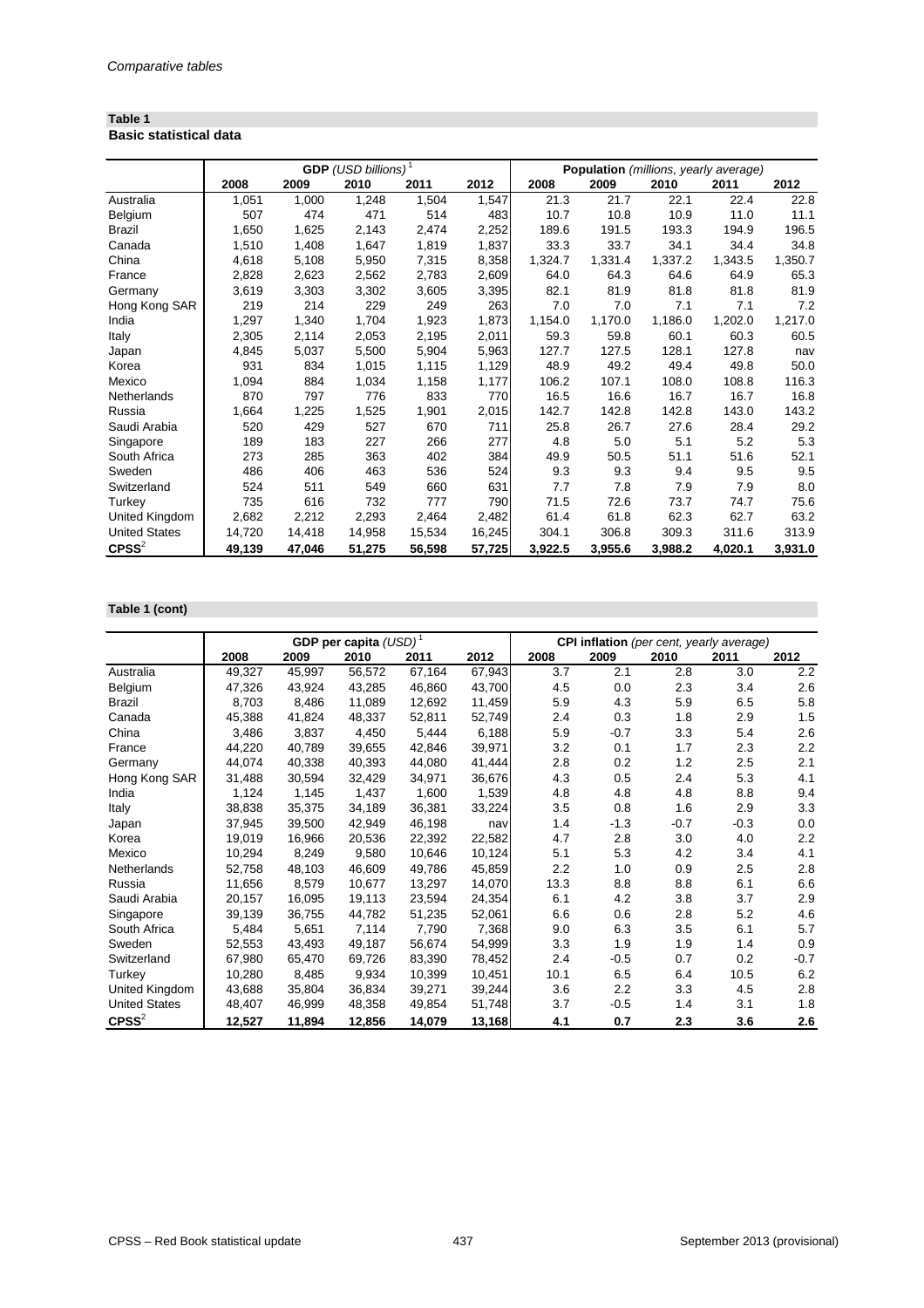# **Table 1 (cont)**

|                      |          | Exchange rate vis-à-vis USD (yearly average) |          |          |          | Exchange rate vis-à-vis USD (end of year) |          |          |          |            |
|----------------------|----------|----------------------------------------------|----------|----------|----------|-------------------------------------------|----------|----------|----------|------------|
|                      | 2008     | 2009                                         | 2010     | 2011     | 2012     | 2008                                      | 2009     | 2010     | 2011     | 2012       |
| Australia            | 1.1730   | 1.2521                                       | 1.0870   | 0.9609   | 0.9622   | 1.4434                                    | 1.1150   | 0.9840   | 0.9846   | 0.9630     |
| Belgium              | 0.6835   | 0.7190                                       | 0.7559   | 0.7192   | 0.7788   | 0.7185                                    | 0.6942   | 0.7484   | 0.7729   | 0.7579     |
| <b>Brazil</b>        | 1.8375   | 1.9936                                       | 1.7593   | 1.6746   | 1.9550   | 2.3370                                    | 1.7412   | 1.6662   | 1.8758   | 2.0435     |
| Canada               | 1.0660   | 1.1420                                       | 1.0299   | 0.9891   | 0.9996   | 1.2246                                    | 1.0466   | 0.9946   | 1.0170   | 0.9949     |
| China                | 6.8424   | 6.8279                                       | 6.7700   | 6.4614   | 6.3125   | 6.8346                                    | 6.8282   | 6.6230   | 6.3009   | 6.2855     |
| France               | 0.6835   | 0.7190                                       | 0.7559   | 0.7192   | 0.7788   | 0.7185                                    | 0.6942   | 0.7484   | 0.7729   | 0.7579     |
| Germany              | 0.6835   | 0.7190                                       | 0.7559   | 0.7192   | 0.7788   | 0.7185                                    | 0.6942   | 0.7484   | 0.7729   | 0.7579     |
| Hong Kong SAR        | 7.7868   | 7.7518                                       | 7.7692   | 7.7840   | 7.7564   | 7.7505                                    | 7.7555   | 7.7745   | 7.7655   | 7.7505     |
| India                | 43.42    | 48.35                                        | 45.74    | 46.67    | 53.49    | 48.45                                     | 46.68    | 44.81    | 53.27    | 54.78      |
| Italy                | 0.6835   | 0.7190                                       | 0.7559   | 0.7192   | 0.7788   | 0.7185                                    | 0.6942   | 0.7484   | 0.7729   | 0.7579     |
| Japan                | 103.44   | 93.54                                        | 87.71    | 79.70    | 79.75    | 90.64                                     | 92.43    | 81.31    | 77.44    | 86.11      |
| Korea                | 1,102.59 | 1,276.40                                     | 1,156.26 | 1,108.11 | 1,126.88 | 1,257.50                                  | 1,167.60 | 1,138.90 | 1,153.30 | 1,071.10   |
| Mexico               | 11.14    | 13.51                                        | 12.64    | 12.43    | 13.17    | 13.54                                     | 13.06    | 12.36    | 13.98    | 13.01      |
| Netherlands          | 0.6835   | 0.7190                                       | 0.7559   | 0.7192   | 0.7788   | 0.7185                                    | 0.6942   | 0.7484   | 0.7729   | 0.7579     |
| Russia               | 24.81    | 31.68                                        | 30.36    | 29.35    | 31.07    | 29.38                                     | 30.24    | 30.48    | 32.20    | 30.37      |
| Saudi Arabia         | 3.75     | 3.75                                         | 3.75     | 3.75     | 3.75     | 3.75                                      | 3.75     | 3.75     | 3.75     | 3.75       |
| Singapore            | 1.4148   | 1.4545                                       | 1.3635   | 1.2579   | 1.2497   | 1.4392                                    | 1.4034   | 1.2875   | 1.3007   | 1.2221     |
| South Africa         | 8.2520   | 8.4370                                       | 7.3220   | 7.2530   | 8.2117   | 9.3040                                    | 7.3720   | 6.6220   | 8.1320   | 8.4980     |
| Sweden               | 6.5874   | 7.6446                                       | 7.2062   | 6.4939   | 6.7772   | 7.8106                                    | 7.1165   | 6.7097   | 6.8877   | 6.5045     |
| Switzerland          | 1.0833   | 1.0854                                       | 1.0426   | 0.8868   | 0.9387   | 1.0670                                    | 1.0298   | 0.9358   | 0.9395   | 0.9150     |
| Turkey               | 1.2929   | 1.5471                                       | 1.5004   | 1.6700   | 1.7925   | 1.5123                                    | 1.5057   | 1.5460   | 1.9065   | 1.7826     |
| United Kingdom       | 0.5451   | 0.6406                                       | 0.6478   | 0.6238   | 0.6313   | 0.6844                                    | 0.6165   | 0.6442   | 0.6456   | 0.6185     |
| <b>United States</b> | nap      | nap                                          | nap      | nap      | nap      | nap                                       | nap      | nap      | nap      | nap        |
| <b>CPSS</b>          | nap      | nap                                          | nap      | nap      | nap      | nap                                       | nap      | nap      | nap      | <u>nap</u> |

Please refer to the individual country tables for a detailed explanation.

 $1$  Converted at yearly average exchange rates.  $2$  Sum or average excluding those countries for which data are not available.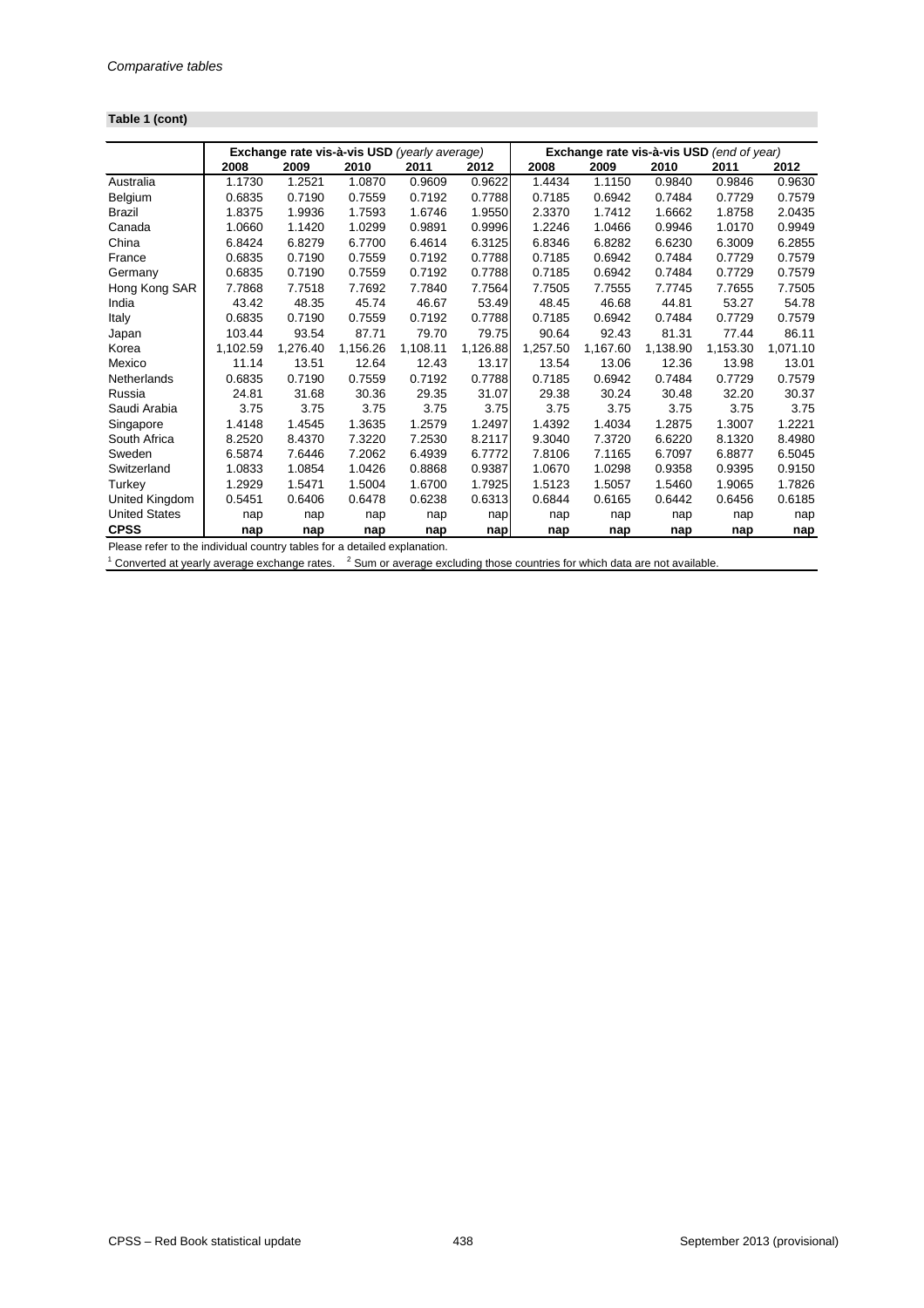# **Banknotes and coin in circulation**

*(end of year)*

|                       |          |          | Total value (USD billions) <sup>1</sup> |          |          | Value per inhabitant $(USD)^1$ |         |         |         |         |
|-----------------------|----------|----------|-----------------------------------------|----------|----------|--------------------------------|---------|---------|---------|---------|
|                       | 2008     | 2009     | 2010                                    | 2011     | 2012     | 2008                           | 2009    | 2010    | 2011    | 2012    |
| Australia             | 37.83    | 49.05    | 57.20                                   | 60.07    | 64.88    | 1,775.3                        | 2,256.4 | 2,592.0 | 2,683.0 | 2,850.2 |
| Belgium               | nap      | nap      | nap                                     | nap      | nap      | nav                            | nav     | nav     | nav     | nav     |
| <b>Brazil</b>         | 49.46    | 75.73    | 90.71                                   | 86.77    | 91.72    | 260.9                          | 395.5   | 469.4   | 445.1   | 466.7   |
| Canada                | 48.02    | 57.95    | 63.53                                   | 65.34    | 69.59    | 1,443.5                        | 1,720.9 | 1,864.3 | 1,897.1 | 1,998.2 |
| China                 | 541.08   | 606.59   | nav                                     | nav      | nav      | 408.5                          | 455.6   | nav     | nav     | nav     |
| France                | nap      | nap      | nap                                     | nap      | nap      | nav                            | nav     | nav     | nav     | nav     |
| Germany               | nap      | nap      | nap                                     | nap      | nap      | nav                            | nav     | nav     | nav     | nav     |
| Hong Kong SAR         | 23.97    | 26.94    | 30.34                                   | 34.77    | 38.96    | 3,442.4                        | 3,850.2 | 4,302.4 | 4,888.5 | 5,427.2 |
| India                 | 142.64   | 171.27   | 211.67                                  | 200.18   | nav      | 123.6                          | 146.4   | 178.5   | 166.5   | nav     |
| Italy                 | nap      | nap      | nap                                     | nap      | nap      | nav                            | nav     | nav     | nav     | nav     |
| Japan                 | 949.57   | 925.14   | 1,068.20                                | 1,143.42 | 1,059.47 | 7,436.4                        | 7,255.5 | 8,341.6 | 8,947.1 | nav     |
| Korea                 | 24.38    | 31.90    | 37.93                                   | 42.10    | 50.62    | 498.1                          | 648.6   | 767.7   | 845.7   | 1,012.4 |
| Mexico                | 42.66    | 48.39    | 56.12                                   | 54.62    | 64.98    | 401.5                          | 451.7   | 519.7   | 501.9   | 558.8   |
| Netherlands           | nap      | nap      | nap                                     | nap      | nap      | nav                            | nav     | nav     | nav     | nav     |
| Russia                | 149.02   | 153.08   | 190.06                                  | 214.40   | 252.71   | 1,043.9                        | 1,072.1 | 1,330.5 | 1,499.7 | 1,764.6 |
| Saudi Arabia          | 25.07    | 26.47    | 29.59                                   | 37.29    | nav      | 972.2                          | 992.7   | 1,073.6 | 1,314.2 | nav     |
| Singapore             | 14.41    | 15.85    | 19.04                                   | 21.13    | 23.82    | 2,977.3                        | 3,176.9 | 3,750.5 | 4,075.6 | 4,484.6 |
| South Africa          | 15.53    | 20.23    | 23.58                                   | 13.57    | 18.57    | 311.4                          | 400.8   | 461.8   | 262.8   | 356.1   |
| Sweden                | 14.37    | 15.33    | 15.59                                   | 14.44    | 14.72    | 1,553.0                        | 1,641.3 | 1,655.2 | 1,526.6 | 1,546.5 |
| Switzerland           | 48.57    | 51.15    | 57.98                                   | 62.33    | 70.71    | 6,298.8                        | 6,557.2 | 7,360.8 | 7,877.8 | 8,798.8 |
| Turkey                | 21.50    | 26.06    | 32.33                                   | 29.42    | 34.59    | 300.7                          | 359.2   | 438.6   | 393.8   | 457.4   |
| United Kingdom        | 71.71    | 85.98    | 85.11                                   | 89.46    | 97.65    | 1,168.0                        | 1,391.4 | 1,367.0 | 1,425.9 | 1,544.0 |
| <b>United States</b>  | 889.89   | 928.23   | 982.72                                  | 1,075.79 | 1,169.13 | 2,926.3                        | 3,025.8 | 3,177.0 | 3,452.6 | 3,724.4 |
| Euro area             | 1,092.01 | 1,194.66 | 1,154.10                                | 1,182.14 | 1,237.83 | 3,330.3                        | 3,630.5 | 3,496.8 | 3,570.9 | 3,728.4 |
| <b>CPSS excl euro</b> |          |          |                                         |          |          |                                |         |         |         |         |
| area <sup>2</sup>     | 3,109.67 | 3,315.33 | 3,051.70                                | 3,245.09 | 3,122.13 | 842.8                          | 890.7   | 1,262.6 | 1,329.0 | 2,841.9 |
| <b>CPSS incl euro</b> |          |          |                                         |          |          |                                |         |         |         |         |
| area <sup>2</sup>     | 4,201.69 | 4,510.00 | 4,205.80                                | 4,427.23 | 4,359.96 | 1,045.8                        | 1,113.2 | 1,531.0 | 1,596.6 | 3,047.6 |

# **Table 2 (cont)**

|                                                                           |       | Value as a percentage of GDP |       |       |       | Value as a percentage of narrow money |       |       |       |       |
|---------------------------------------------------------------------------|-------|------------------------------|-------|-------|-------|---------------------------------------|-------|-------|-------|-------|
|                                                                           | 2008  | 2009                         | 2010  | 2011  | 2012  | 2008                                  | 2009  | 2010  | 2011  | 2012  |
| Australia                                                                 | 4.43  | 4.37                         | 4.15  | 4.09  | 4.20  | 23.52                                 | 22.60 | 21.43 | 22.47 | 23.00 |
| Belgium                                                                   | nap   | nap                          | nap   | nap   | nap   | nap                                   | nap   | nap   | nap   | nap   |
| <b>Brazil</b>                                                             | 3.81  | 4.07                         | 4.01  | 3.93  | 4.26  | 51.73                                 | 52.70 | 53.62 | 57.04 | 57.66 |
| Canada                                                                    | 3.65  | 3.77                         | 3.72  | 3.69  | 3.77  | 12.06                                 | 10.99 | 10.50 | 10.18 | 9.85  |
| China                                                                     | 11.70 | 11.88                        | nav   | nav   | nav   | 22.25                                 | 18.83 | nav   | nav   | nav   |
| France                                                                    | nap   | nap                          | nap   | nap   | nap   | nap                                   | nap   | nap   | nap   | nap   |
| Germany                                                                   | nap   | nap                          | nap   | nap   | nap   | nap                                   | nap   | nap   | nap   | nap   |
| Hong Kong SAR                                                             | 10.88 | 12.59                        | 13.28 | 13.95 | 14.79 | 37.83                                 | 31.12 | 32.31 | 33.97 | 32.79 |
| India                                                                     | 12.27 | 12.34                        | 12.17 | 11.88 | nav   | 61.23                                 | 60.07 | 59.60 | 62.80 | nav   |
| Italy                                                                     | nap   | nap                          | nap   | nap   | nap   | nap                                   | nap   | nap   | nap   | nap   |
| Japan                                                                     | 17.17 | 18.15                        | 18.01 | 18.82 | 19.18 | 17.43                                 | 17.15 | 16.86 | 16.36 | 16.28 |
| Korea                                                                     | 2.99  | 3.50                         | 3.68  | 3.93  | 4.26  | 9.27                                  | 9.56  | 10.10 | 10.98 | 11.54 |
| Mexico                                                                    | 4.74  | 5.29                         | 5.30  | 5.30  | 5.45  | 38.95                                 | 39.14 | 37.82 | 36.65 | 37.08 |
| Netherlands                                                               | nap   | nap                          | nap   | nap   | nap   | nap                                   | nap   | nap   | nap   | nap   |
| Russia                                                                    | 10.61 | 11.93                        | 12.51 | 12.37 | 12.26 | nav                                   | nav   | 53.34 | 53.69 | 55.81 |
| Saudi Arabia                                                              | 4.82  | 6.17                         | 5.62  | 5.57  | nav   | 22.10                                 | 19.03 | 17.74 | 18.38 | nav   |
| Singapore                                                                 | 7.74  | 8.34                         | 7.91  | 8.23  | 8.42  | 27.39                                 | 23.79 | 21.79 | 21.04 | 20.69 |
| South Africa                                                              | 6.40  | 6.20                         | 5.87  | 3.78  | 5.00  | 19.17                                 | 18.50 | 18.09 | 11.65 | 15.25 |
| Sweden                                                                    | 3.50  | 3.51                         | 3.13  | 2.86  | 2.70  | 8.18                                  | 7.34  | 6.60  | 6.22  | 5.66  |
| Switzerland                                                               | 9.13  | 9.50                         | 9.48  | 10.01 | 10.93 | 15.76                                 | 13.28 | 12.54 | 12.14 | 12.05 |
| Turkey                                                                    | 3.42  | 4.12                         | 4.55  | 4.32  | 4.35  | 38.05                                 | 36.56 | 36.98 | 34.80 | 34.27 |
| United Kingdom                                                            | 3.36  | 3.74                         | 3.69  | 3.76  | 3.85  | 4.37                                  | 4.47  | 4.44  | 4.54  | 4.50  |
| <b>United States</b>                                                      | 6.05  | 6.44                         | 6.57  | 6.93  | 7.20  | 54.72                                 | 53.85 | 52.54 | 48.74 | 46.70 |
| Euro area                                                                 | 8.50  | 9.30                         | 9.44  | 9.72  | 9.78  | 19.44                                 | 18.20 | 18.17 | 18.77 | 18.13 |
| <b>CPSS excl euro</b>                                                     |       |                              |       |       |       |                                       |       |       |       |       |
| area <sup>2</sup>                                                         | 7.97  | 8.79                         | 8.44  | 8.25  | 8.32  | 23.45                                 | 22.16 | 22.33 | 21.88 | 21.24 |
| <b>CPSS incl euro</b>                                                     |       |                              |       |       |       |                                       |       |       |       |       |
| area <sup>2</sup>                                                         | 8.00  | 9.00                         | 8.71  | 8.44  | 8.75  | 22.26                                 | 20.95 | 21.01 | 20.95 | 20.26 |
| Please refer to the individual country tables for a detailed explanation. |       |                              |       |       |       |                                       |       |       |       |       |

 $1$  Converted at end-of-year exchange rates.  $2$  Sum or average excluding those countries for which data are not available.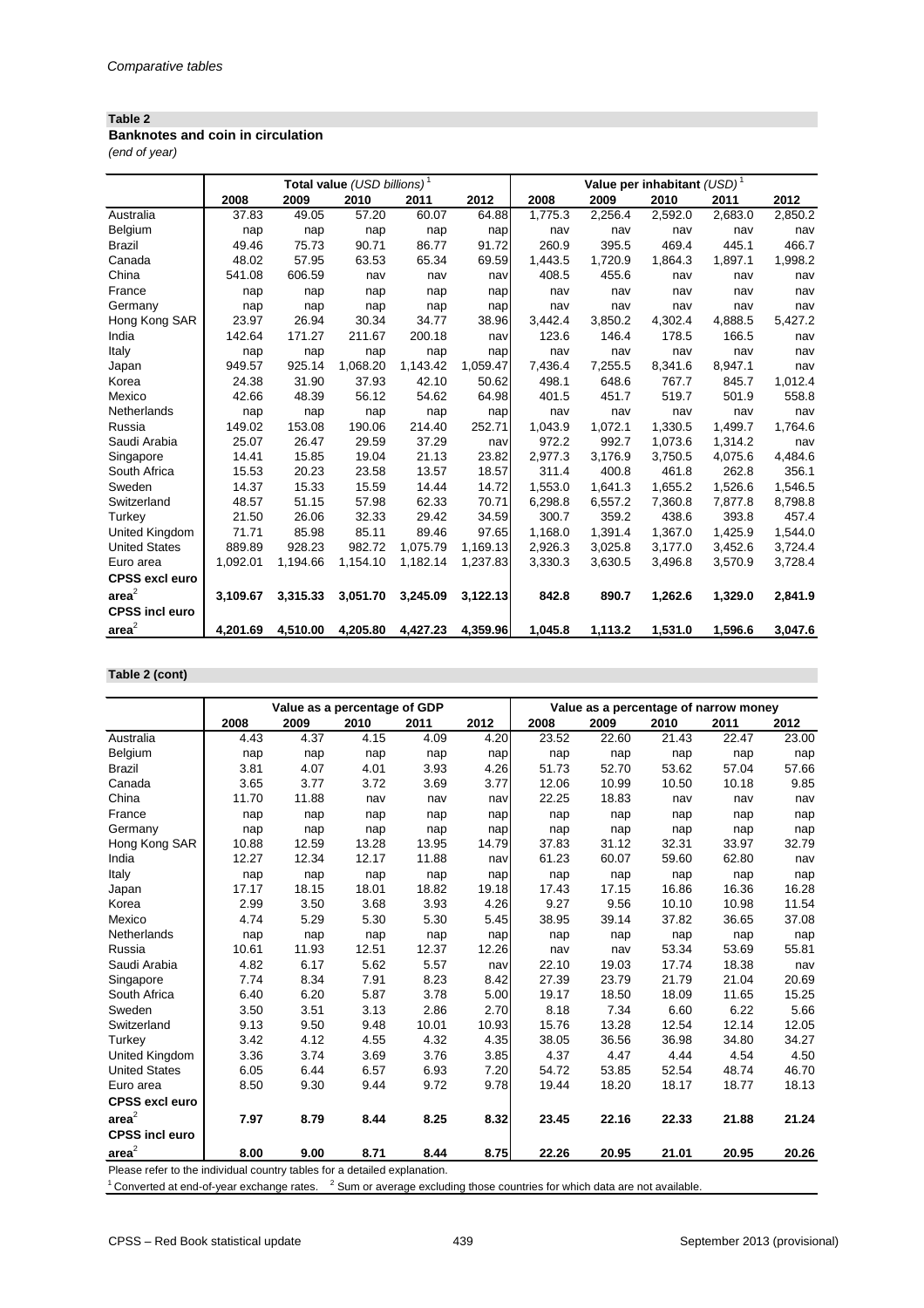# **Transferable deposits held by banks**

*(average for December or average of last reserve maintenance period)* <sup>1</sup>

|                            |          |          |                                         |          |          | Transferable balances held at the central bank |                              |       |       |       |
|----------------------------|----------|----------|-----------------------------------------|----------|----------|------------------------------------------------|------------------------------|-------|-------|-------|
|                            |          |          | Total value (USD billions) <sup>2</sup> |          |          |                                                | Value as a percentage of GDP |       |       |       |
|                            | 2008     | 2009     | 2010                                    | 2011     | 2012     | 2008                                           | 2009                         | 2010  | 2011  | 2012  |
| Australia                  | 12.81    | 4.58     | 2.27                                    | 2.90     | 2.39     | 1.50                                           | 0.41                         | 0.16  | 0.20  | 0.15  |
| Belgium                    | 15.64    | 15.23    | 14.50                                   | 13.07    | 11.62    | 3.24                                           | 3.10                         | 3.05  | 2.73  | 2.34  |
| <b>Brazil</b>              | 15.45    | 23.85    | 30.22                                   | 25.63    | 27.01    | 1.19                                           | 1.28                         | 1.34  | 1.16  | 1.25  |
| Canada                     | 0.44     | 2.82     | 0.03                                    | 0.02     | 0.06     | 0.03                                           | 0.18                         | 0.00  | 0.00  | 0.00  |
| China                      | 1,331.73 | 1,483.07 | 2,005.39                                | 2,664.74 | 3,041.07 | 28.81                                          | 29.03                        | 32.97 | 35.53 | 36.23 |
| France                     | 57.83    | 55.04    | 55.05                                   | 54.22    | 100.17   | 2.15                                           | 2.03                         | 2.13  | 2.09  | 3.74  |
| Germany                    | 200.89   | 137.02   | 106.22                                  | 202.08   | 282.78   | 5.84                                           | 4.01                         | 3.18  | 6.02  | 8.11  |
| Hong Kong SAR <sup>3</sup> | 20.39    | 34.11    | 19.13                                   | 19.15    | 33.01    | 9.26                                           | 15.95                        | 8.37  | 7.68  | 12.53 |
| India                      | 60.12    | 75.47    | 94.51                                   | 66.89    | 58.54    | 5.17                                           | 5.44                         | 5.43  | 3.97  | 3.20  |
| Italy                      | 43.88    | 43.84    | 35.24                                   | 47.86    | 50.17    | 2.00                                           | 2.00                         | 1.70  | 2.34  | 2.43  |
| Japan                      | 111.36   | 154.59   | 217.70                                  | 396.65   | 497.96   | 2.01                                           | 3.03                         | 3.67  | 6.53  | 9.02  |
| Korea                      | 24.26    | 28.26    | 31.55                                   | 33.19    | 36.68    | 2.97                                           | 3.10                         | 3.06  | 3.10  | 3.09  |
| Mexico                     | 20.69    | 21.40    | 22.61                                   | 20.01    | 21.48    | 2.30                                           | 2.34                         | 2.14  | 1.94  | 1.80  |
| Netherlands                | 31.85    | 30.44    | 28.10                                   | 29.01    | 148.06   | 3.85                                           | 3.69                         | 3.58  | 3.74  | 18.72 |
| Russia                     | 21.98    | 20.29    | 20.54                                   | 26.56    | 28.95    | 1.56                                           | 1.58                         | 1.35  | 1.53  | 1.40  |
| Saudi Arabia               | 22.98    | 39.80    | 38.36                                   | 42.47    | 52.74    | 4.42                                           | 9.28                         | 7.28  | 6.34  | 7.42  |
| Singapore                  | 9.36     | 9.98     | 12.33                                   | 13.70    | 15.96    | 5.03                                           | 5.25                         | 5.12  | 5.33  | 5.64  |
| South Africa               | 5.02     | 6.30     | 8.03                                    | 6.78     | 7.20     | 2.07                                           | 1.93                         | 2.00  | 1.89  | 1.94  |
| Sweden <sup>3</sup>        | 26.46    | 24.05    | 0.77                                    | 2.45     | 4.02     | 6.45                                           | 5.51                         | 0.15  | 0.48  | 0.74  |
| Switzerland                | 35.91    | 39.35    | 31.11                                   | 188.52   | 311.46   | 6.75                                           | 7.31                         | 5.08  | 30.27 | 48.15 |
| Turkey                     | 16.49    | 15.77    | 21.65                                   | 19.96    | 14.32    | 2.62                                           | 2.49                         | 3.05  | 2.93  | 1.80  |
| United Kingdom             | nav      | nav      | nav                                     | nav      | nav      | nav                                            | nav                          | nav   | nav   | nav   |
| <b>United States</b>       | 820.61   | 1,089.47 | 1,022.42                                | 1,524.54 | 1,510.35 | 5.57                                           | 7.56                         | 6.84  | 9.81  | 9.30  |
| $C$ PSS <sup>4</sup>       | 2,906.17 | 3,354.72 | 3,817.72                                | 5,400.38 | 6,256.01 | 6.26                                           | 7.48                         | 7.79  | 9.98  | 11.32 |

## **Table 3 (cont)**

|                            | Transferable balances held at other banks              |          |                                |          |          |       |                              |       |       |       |
|----------------------------|--------------------------------------------------------|----------|--------------------------------|----------|----------|-------|------------------------------|-------|-------|-------|
|                            |                                                        |          | Total value $(USD~billions)^2$ |          |          |       | Value as a percentage of GDP |       |       |       |
|                            | 2008                                                   | 2009     | 2010                           | 2011     | 2012     | 2008  | 2009                         | 2010  | 2011  | 2012  |
| Australia                  | nap                                                    | nap      | nap                            | nap      | nap      | nav   | nap                          | nap   | nap   | nap   |
| Belgium                    | 52.90                                                  | 71.08    | 71.09                          | 78.15    | 90.16    | 10.97 | 14.48                        | 14.94 | 16.32 | 18.16 |
| <b>Brazil</b>              | nap                                                    | nap      | nap                            | nap      | nap      | nap   | nap                          | nap   | nap   | nap   |
| Canada                     | 1.17                                                   | 1.18     | 1.54                           | 1.90     | 1.90     | 0.09  | 0.08                         | 0.09  | 0.11  | 0.10  |
| China                      | nav                                                    | nav      | nav                            | nav      | nav      | nav   | nav                          | nav   | nav   | nav   |
| France <sup>5</sup>        | 418.24                                                 | 517.70   | 468.25                         | 330.00   | 175.68   | 15.55 | 19.06                        | 18.09 | 12.74 | 6.55  |
| Germany                    | 451.88                                                 | 421.69   | 130.21                         | 133.83   | 157.26   | 13.13 | 12.33                        | 3.90  | 3.99  | 4.51  |
| Hong Kong SAR              | nap                                                    | nap      | nap                            | nap      | nap      | nap   | nap                          | nap   | nap   | nap   |
| India                      | nav                                                    | nav      | nav                            | nav      | nav      | nav   | nav                          | nav   | nav   | nav   |
| Italy $3$                  | 347.15                                                 | 304.10   | 148.48                         | 131.42   | 154.08   | 15.84 | 13.89                        | 7.16  | 6.43  | 7.46  |
| Japan <sup>6</sup>         | 86.95                                                  | 86.07    | 125.68                         | 107.39   | 68.82    | 1.83  | 1.64                         | 2.17  | 1.75  | 1.12  |
| Korea                      | nap                                                    | nap      | nap                            | nap      | nap      | nap   | nap                          | nap   | nap   | nap   |
| Mexico                     | 0.27                                                   | 0.45     | 0.80                           | 0.76     | 1.03     | 0.03  | 0.05                         | 0.08  | 0.07  | 0.09  |
| Netherlands <sup>3</sup>   | 44.15                                                  | 65.96    | 42.46                          | 60.48    | 47.95    | 5.34  | 7.99                         | 5.42  | 7.80  | 6.06  |
| Russia                     | 5.04                                                   | 4.46     | 5.34                           | 7.10     | 9.26     | 0.36  | 0.35                         | 0.35  | 0.41  | 0.45  |
| Saudi Arabia               | 91.33                                                  | 115.51   | 141.35                         | 170.95   | 201.06   | 17.57 | 26.92                        | 26.83 | 25.53 | 28.28 |
| Singapore                  | nap                                                    | nap      | nap                            | nap      | nap      | nap   | nap                          | nap   | nap   | nap   |
| South Africa               | 15.38                                                  | 19.40    | 13.70                          | 13.19    | 10.20    | 6.34  | 5.94                         | 3.41  | 3.68  | 2.75  |
| Sweden $3$                 | nav                                                    | nav      | nav                            | nav      | nav      | nav   | nav                          | nav   | nav   | nav   |
| Switzerland <sup>3</sup>   | 136.10                                                 | 103.89   | 111.57                         | 117.72   | 105.91   | 25.57 | 19.30                        | 18.23 | 18.90 | 16.37 |
| Turkey                     | 28.83                                                  | 31.47    | 18.25                          | 17.45    | 18.59    | 4.59  | 4.98                         | 2.57  | 2.56  | 2.34  |
| United Kingdom             | 753.37                                                 | 1,128.05 | 1,023.68                       | 966.72   | 1,057.69 | 35.27 | 49.06                        | 44.39 | 40.61 | 41.76 |
| United States <sup>3</sup> | 33.90                                                  | 29.43    | 32.35                          | 40.83    | 38.03    | 0.23  | 0.20                         | 0.22  | 0.26  | 0.23  |
| $CPSS^4$                   | 2,466.65<br>$\mathbf{r}$ , $\mathbf{r}$ , $\mathbf{r}$ | 2,900.45 | 2,334.75                       | 2,177.89 | 2,137.61 | 6.37  | 7.98                         | 6.10  | 5.28  | 5.15  |

Please refer to the individual country tables for a detailed explanation.

 $1$  Except as noted.  $2$  Converted at end-of-year exchange rates, except as noted.  $3$  End of year.  $4$  Sum or average excluding those countries for which data are not available. <sup>5</sup> Average of fourth quarter. <sup>6</sup> Balances at end-September, converted at end-September exchange rates.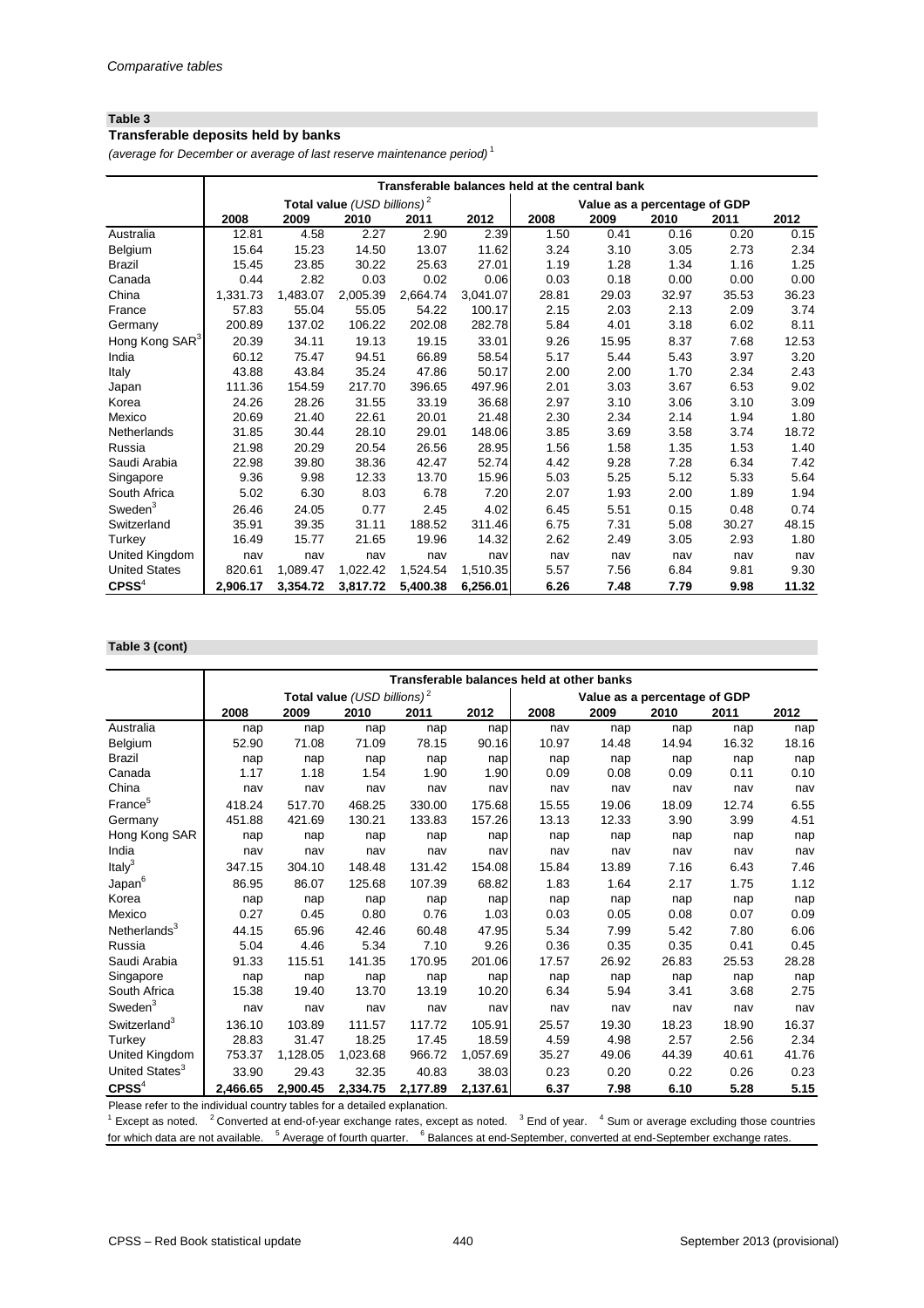**Institutions offering payment services to non-banks**

*(end of year)* <sup>1</sup>

|                      |         |         | <b>Total number</b> |         |         |       | Number per million inhabitants |       |       |       |
|----------------------|---------|---------|---------------------|---------|---------|-------|--------------------------------|-------|-------|-------|
|                      | 2008    | 2009    | 2010                | 2011    | 2012    | 2008  | 2009                           | 2010  | 2011  | 2012  |
| Australia            | 204     | 186     | 175                 | 170     | 168     | 9.6   | 8.6                            | 7.9   | 7.6   | 7.4   |
| Belgium              | 107     | 106     | 108                 | 110     | 105     | 10.0  | 9.8                            | 9.9   | 10.0  | 9.5   |
| Brazil <sup>2</sup>  | 109,641 | 151,025 | 166,711             | 162,440 | 158,154 | 578.2 | 788.7                          | 862.7 | 833.3 | 804.7 |
| Canada               | 1,113   | 1,054   | 986                 | 936     | 882     | 33.5  | 31.3                           | 28.9  | 27.2  | 25.3  |
| China                | 5,635   | 3,859   | 3,770               | 3,801   | 3,748   | 4.3   | 2.9                            | 2.8   | 2.8   | 2.8   |
| France               | 730     | 714     | 688                 | 662     | 641     | 11.4  | 11.1                           | 10.6  | 10.2  | 9.8   |
| Germany              | 1,982   | 1,940   | 1,931               | 1,942   | 1,915   | 24.1  | 23.7                           | 23.6  | 23.7  | 23.4  |
| Hong Kong SAR        | 201     | 200     | 194                 | 199     | 201     | 28.9  | 28.6                           | 27.5  | 28.0  | 28.0  |
| India                | 1,894   | 1,845   | 1,814               | 1,789   | nav     | 1.6   | 1.6                            | 1.5   | 1.5   | nav   |
| Italy                | 831     | 830     | 803                 | 797     | 760     | 14.0  | 13.9                           | 13.4  | 13.2  | 12.6  |
| Japan                | 1,587   | 1,543   | 1,525               | 1,507   | nav     | 12.4  | 12.1                           | 11.9  | 11.8  | nav   |
| Korea                | 4,011   | 3,976   | 3,924               | 3,871   | 3,837   | 81.9  | 80.8                           | 79.4  | 77.8  | 76.7  |
| Mexico               | nav     | 122     | 141                 | 156     | 163     | nav   | 1.1                            | 1.3   | 1.4   | 1.4   |
| Netherlands          | 323     | 319     | 309                 | 306     | 287     | 19.6  | 19.2                           | 18.6  | 18.3  | 17.1  |
| Russia               | 1,110   | 1,060   | 1,014               | 980     | 958     | 7.8   | 7.4                            | 7.1   | 6.9   | 6.7   |
| Saudi Arabia         | nap     | nap     | nap                 | nap     | nap     | nav   | nav                            | nav   | nav   | nav   |
| Singapore            | 166     | 168     | 170                 | 171     | 173     | 34.3  | 33.7                           | 33.5  | 33.0  | 32.6  |
| South Africa         | 36      | 33      | 31                  | 31      | 32      | 0.7   | 0.7                            | 0.6   | 0.6   | 0.6   |
| Sweden               | 129     | 113     | 114                 | 114     | 117     | 13.9  | 12.1                           | 12.1  | 12.1  | 12.3  |
| Switzerland          | 329     | 327     | 322                 | 314     | 299     | 42.7  | 41.9                           | 40.9  | 39.7  | 37.2  |
| Turkey               | 51      | 51      | 51                  | 50      | 51      | 0.7   | 0.7                            | 0.7   | 0.7   | 0.7   |
| United Kingdom       | 377     | 366     | 382                 | 367     | 363     | 6.1   | 5.9                            | 6.1   | 5.9   | 5.7   |
| <b>United States</b> | 16,512  | 15,954  | 15,379              | 14,867  | 14,267  | 54.3  | 52.0                           | 49.7  | 47.7  | 45.4  |
| $C$ PSS $3$          | 146,969 | 185,791 | 200,542             | 195,580 | 187,121 | 38.8  | 47.3                           | 50.6  | 49.0  | 69.7  |

## **Table 4 (cont)**

|                      | Number of branches or offices |         |                     |         |         |       |       |                                |         |       |  |
|----------------------|-------------------------------|---------|---------------------|---------|---------|-------|-------|--------------------------------|---------|-------|--|
|                      |                               |         | <b>Total number</b> |         |         |       |       | Number per million inhabitants |         |       |  |
|                      | 2008                          | 2009    | 2010                | 2011    | 2012    | 2008  | 2009  | 2010                           | 2011    | 2012  |  |
| Australia            | 6,626                         | 6,678   | 6,701               | 6,732   | 6,810   | 310.9 | 307.2 | 303.6                          | 300.7   | 299.2 |  |
| Belgium              | 5,678                         | 5,608   | 5,487               | 5,260   | 5,166   | 530.3 | 519.7 | 504.2                          | 479.1   | 467.3 |  |
| Brazil <sup>2</sup>  | 140,325                       | 181,813 | 198,251             | 195,649 | 194,039 | 740.1 | 949.5 | 1,025.9                        | 1,003.7 | 987.3 |  |
| Canada               | nav                           | nav     | nav                 | nav     | nav     | nav   | nav   | nav                            | nav     | nav   |  |
| China                | 195,461                       | 195,081 | nav                 | nav     | nav     | 147.6 | 146.5 | nav                            | nav     | nav   |  |
| France               | 39,121                        | 38,334  | 38,823              | 38,171  | 38,026  | 611.6 | 596.1 | 600.9                          | 587.7   | 582.5 |  |
| Germany              | 41,601                        | 40,862  | 40,130              | 39,643  | 38,173  | 506.6 | 499.1 | 490.8                          | 484.8   | 466.0 |  |
| Hong Kong SAR        | 1,587                         | 1,578   | 1,606               | 1,620   | 1,604   | 227.9 | 225.5 | 227.7                          | 227.8   | 223.5 |  |
| India                | 87,907                        | 90,373  | 101,275             | 108,136 | nav     | 76.2  | 77.2  | 85.4                           | 90.0    | nav   |  |
| Italy                | 47,264                        | 48,258  | 48,042              | 46,966  | 46,603  | 796.5 | 807.6 | 800.0                          | 778.5   | 770.1 |  |
| Japan                | 55,341                        | 55,067  | 54,960              | 54,733  | navl    | 433.4 | 431.9 | 429.2                          | 428.3   | nav   |  |
| Korea                | 18,677                        | 18,558  | 18,820              | 19,047  | 19,020  | 381.6 | 377.3 | 380.9                          | 382.6   | 380.4 |  |
| Mexico               | nav                           | 14,179  | 15,199              | 15,884  | 16,722  | nav   | 132.4 | 140.8                          | 146.0   | 143.8 |  |
| Netherlands          | 3,672                         | 3,555   | 2,906               | 2,706   | 2,515   | 222.7 | 214.5 | 174.5                          | 161.7   | 149.9 |  |
| Russia               | 82,668                        | 81,788  | 83,467              | 85,477  | 87,111  | 579.1 | 572.8 | 584.3                          | 597.9   | 608.3 |  |
| Saudi Arabia         | nap                           | nap     | nap                 | nap     | nap     | nav   | nav   | nav                            | nav     | nav   |  |
| Singapore            | 497                           | 499     | 507                 | 515     | 518     | 102.7 | 100.0 | 99.9                           | 99.3    | 97.5  |  |
| South Africa         | 2,975                         | 3,172   | 3,436               | 3,725   | 3,713   | 59.7  | 62.8  | 67.3                           | 72.1    | 71.2  |  |
| Sweden               | 1,987                         | 1,934   | 1,883               | 1,830   | 1,839   | 214.7 | 207.0 | 200.0                          | 193.5   | 193.2 |  |
| Switzerland          | 5,043                         | 4,959   | 4,931               | 4,863   | 4,821   | 654.0 | 635.7 | 626.0                          | 614.6   | 599.9 |  |
| Turkey               | 12,535                        | 12,860  | 13,375              | 13,894  | 14,488  | 175.3 | 177.2 | 181.4                          | 185.9   | 191.6 |  |
| United Kingdom       | 24,554                        | 22,743  | 22,533              | 22,364  | nav     | 399.9 | 368.1 | 361.9                          | 356.5   | nav   |  |
| <b>United States</b> | 116,570                       | 110,906 | 110,465             | 118,190 | 117,007 | 383.3 | 361.5 | 357.1                          | 379.3   | 372.7 |  |
| C P S S <sup>3</sup> | 890,089                       | 938,805 | 772,797             | 785,405 | 598,175 | 236.9 | 241.0 | 298.4                          | 300.5   | 483.9 |  |

Please refer to the individual country tables for a detailed explanation.

 $1$  Except as noted.  $2$  Includes also bank correspondents, which are non-financial entities acting as banks' agents.  $3$  Sum or average excluding those countries for which data are not available.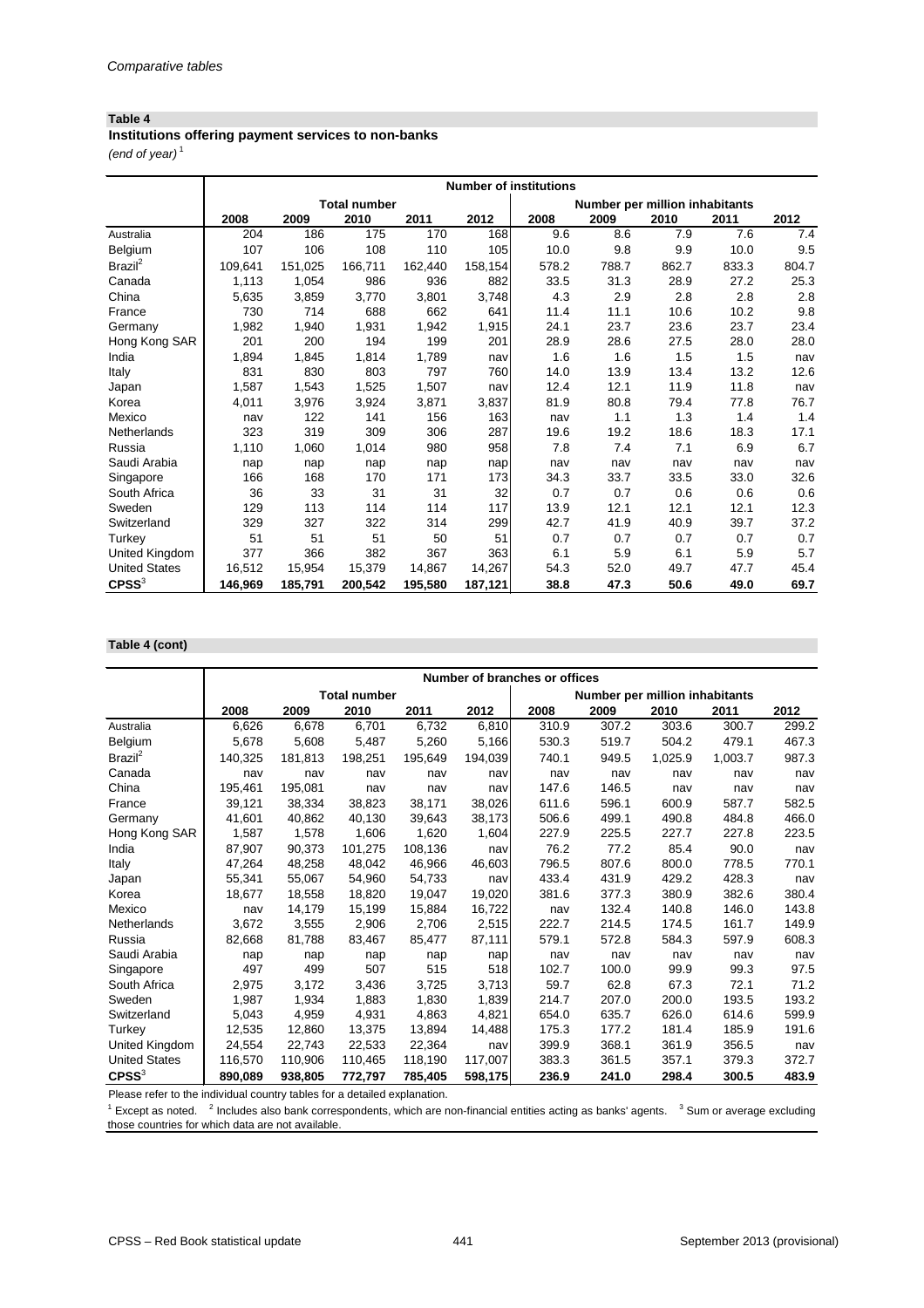# **Transferable deposits held by non-banks**

*(end of year)* <sup>1</sup>

|                      | <b>Number of deposit accounts</b> |         |                                         |         |           |      |                                   |      |      |      |
|----------------------|-----------------------------------|---------|-----------------------------------------|---------|-----------|------|-----------------------------------|------|------|------|
|                      |                                   |         | Total number of accounts (thousands)    |         |           |      | Number of accounts per inhabitant |      |      |      |
|                      | 2008                              | 2009    | 2010                                    | 2011    | 2012      | 2008 | 2009                              | 2010 | 2011 | 2012 |
| Australia            | nav                               | nav     | nav                                     | nav     | nav       | nav  | nav                               | nav  | nav  | nav  |
| Belgium              | 15,120                            | 15,834  | 16,642                                  | 16,601  | 16,552    | 1.41 | 1.47                              | 1.53 | 1.51 | 1.50 |
| <b>Brazil</b>        | 125,667                           | 133,628 | 141,261                                 | 150,085 | 162,881   | 0.66 | 0.70                              | 0.73 | 0.77 | 0.83 |
| Canada               | nav                               | nav     | nav                                     | nav     | nav       | nav  | nav                               | nav  | nav  | nav  |
| China                | nav                               | nav     | nav                                     | nav     | nav       | nav  | nav                               | nav  | nav  | nav  |
| France               | 74,431                            | 75,778  | 76,875                                  | 77,795  | 78,412    | 1.16 | 1.18                              | 1.19 | 1.20 | 1.20 |
| Germany              | 91,520                            | 93,946  | 94,737                                  | 95,652  | 96,140    | 1.11 | 1.15                              | 1.16 | 1.17 | 1.17 |
| Hong Kong SAR        | nav                               | nav     | nav                                     | nav     | nav       | nav  | nav                               | nav  | nav  | nav  |
| India                | nav                               | nav     | nav                                     | nav     | nav       | nav  | nav                               | nav  | nav  | nav  |
| Ital $v^2$           | 34,408                            | 34,704  | 36,393                                  | 38,467  | 38,970    | 0.58 | 0.58                              | 0.61 | 0.64 | 0.64 |
| Japan                | 402,316                           | 400,269 | 396,752                                 | 391,805 | 389,436   | 3.15 | 3.14                              | 3.10 | 3.07 | nav  |
| Korea                | 28,922                            | 30,086  | 31,089                                  | 32,299  | 33,869    | 0.59 | 0.61                              | 0.63 | 0.65 | 0.68 |
| Mexico               | nav                               | 60,905  | 74,212                                  | 77,019  | 86,198    | nav  | 0.57                              | 0.69 | 0.71 | 0.74 |
| Netherlands          | 23,825                            | 23,819  | 24,049                                  | 23,431  | 22,729    | 1.45 | 1.44                              | 1.44 | 1.40 | 1.35 |
| Russia               | 467,916                           | 505,109 | 539,465                                 | 601,526 | 670,979   | 3.28 | 3.54                              | 3.78 | 4.21 | 4.69 |
| Saudi Arabia         | nap                               | nap     | nap                                     | nap     | nap       | nav  | nav                               | nav  | nav  | nav  |
| Singapore            | nav                               | nav     | nav                                     | nav     | nav       | nav  | nav                               | nav  | nav  | nav  |
| South Africa         | nav                               | nav     | nav                                     | nav     | nav       | nav  | nav                               | nav  | nav  | nav  |
| Sweden               | nav                               | nav     | nav                                     | nav     | nav       | nav  | nav                               | nav  | nav  | nav  |
| Switzerland          | nav                               | nav     | nav                                     | nav     | nav       | nav  | nav                               | nav  | nav  | nav  |
| Turkey               | 102                               | 111     | 126                                     | 142     | 147       | 0.0  | 0.0                               | 0.0  | 0.0  | 0.0  |
| United Kingdom       | 125,696                           | 127,355 | 133,183                                 | 128,261 | nav       | 2.05 | 2.06                              | 2.14 | 2.04 | nav  |
| <b>United States</b> | nav                               | nav     | nav                                     | nav     | nav       | nav  | nav                               | nav  | nav  | nav  |
| $C$ PSS $3$          |                                   |         | 1,389,923 1,501,543 1,564,785 1,633,082 |         | 1,596,313 | 1.59 | 1.52                              | 1.58 | 1.64 | 1.95 |

# **Table 5 (cont)**

|                      |        | Value of deposit accounts |                                         |        |        |         |        |                                |        |        |  |  |
|----------------------|--------|---------------------------|-----------------------------------------|--------|--------|---------|--------|--------------------------------|--------|--------|--|--|
|                      |        |                           | Total value (USD billions) <sup>4</sup> |        |        |         |        | Value per inhabitant $(USD)^4$ |        |        |  |  |
|                      | 2008   | 2009                      | 2010                                    | 2011   | 2012   | 2008    | 2009   | 2010                           | 2011   | 2012   |  |  |
| Australia            | 964    | 1,325                     | 1,584                                   | 1,699  | 1,877  | 45,217  | 60,946 | 71,763                         | 75,879 | 82,438 |  |  |
| Belgium              | 178    | 198                       | 191                                     | 186    | 206    | 16,606  | 18,364 | 17,524                         | 16,950 | 18,631 |  |  |
| <b>Brazil</b>        | 58     | 86                        | 100                                     | 86     | 90     | 305     | 447    | 516                            | 440    | 458    |  |  |
| Canada               | 354    | 485                       | 554                                     | 584    | 635    | 10,657  | 14,389 | 16,269                         | 16,946 | 18,242 |  |  |
| China                | nav    | nav                       | nav                                     | nav    | nav    | nav     | nav    | nav                            | nav    | nav    |  |  |
| France               | 705    | 792                       | 769                                     | 781    | 841    | 11,028  | 12,322 | 11,906                         | 12,032 | 12,883 |  |  |
| Germany              | 1,291  | 1,611                     | 1,591                                   | 1,638  | 1,919  | 15,722  | 19,674 | 19,460                         | 20,032 | 23,422 |  |  |
| Hong Kong SAR        | nav    | nav                       | nav                                     | nav    | navl   | nav     | nav    | nav                            | nav    | nav    |  |  |
| India                | 892    | 994                       | 1,400                                   | 1,236  | navl   | 773     | 849    | 1,180                          | 1,028  | nav    |  |  |
| Italy <sup>2</sup>   | 1,015  | 1,183                     | 1,096                                   | 986    | 1,016  | 17,099  | 19,800 | 18,247                         | 16,346 | 16,788 |  |  |
| Japan <sup>5</sup>   | 3,764  | 4,100                     | 4,619                                   | 5,269  | navl   | 29,476  | 32,155 | 36,068                         | 41,228 | nav    |  |  |
| Korea                | 61     | 74                        | 78                                      | 85     | 96     | 1,243   | 1,502  | 1,584                          | 1,702  | 1,926  |  |  |
| Mexico               | nav    | 117                       | 125                                     | 135    | 153    | nav     | 1,094  | 1,157                          | 1,244  | 1,317  |  |  |
| Netherlands          | 349    | 401                       | 423                                     | 421    | 478    | 21,193  | 24,187 | 25,393                         | 25,184 | 28,459 |  |  |
| Russia               | 189    | 201                       | 247                                     | 296    | 334    | 1,326   | 1,411  | 1,726                          | 2,071  | 2,332  |  |  |
| Saudi Arabia         | nap    | nap                       | nap                                     | nap    | nap    | nav     | nav    | nav                            | nav    | nav    |  |  |
| Singapore            | 248    | 285                       | 344                                     | 379    | 435    | 51,330  | 57,229 | 67,718                         | 73,054 | 81,825 |  |  |
| South Africa         | 246    | 309                       | 346                                     | 308    | 306    | 4,924   | 6,116  | 6,769                          | 5,956  | 5,863  |  |  |
| Sweden               | 281    | 324                       | 364                                     | 409    | 454    | 30,318  | 34,729 | 38,622                         | 43,276 | 47,634 |  |  |
| Switzerland          | 222    | 304                       | 356                                     | 571    | 800    | 28,808  | 38,953 | 45,139                         | 72,128 | 99,523 |  |  |
| Turkey               | 338    | 383                       | 441                                     | 407    | 479    | 4,720   | 5,279  | 5,980                          | 5,444  | 6,334  |  |  |
| United Kingdom       | 8,363  | 4,069                     | 3,972                                   | 4,438  | 5,304  | 136,205 | 65,851 | 63,793                         | 70,742 | 83,869 |  |  |
| <b>United States</b> | 994    | 1,060                     | 1,124                                   | 1,510  | 1,755  | 3,269   | 3,454  | 3,633                          | 4,846  | 5,592  |  |  |
| $C$ PSS $3$          | 20,511 | 18,301                    | 19,721                                  | 21,423 | 17,177 | 8,342   | 7,065  | 7,538                          | 8,111  | 12,944 |  |  |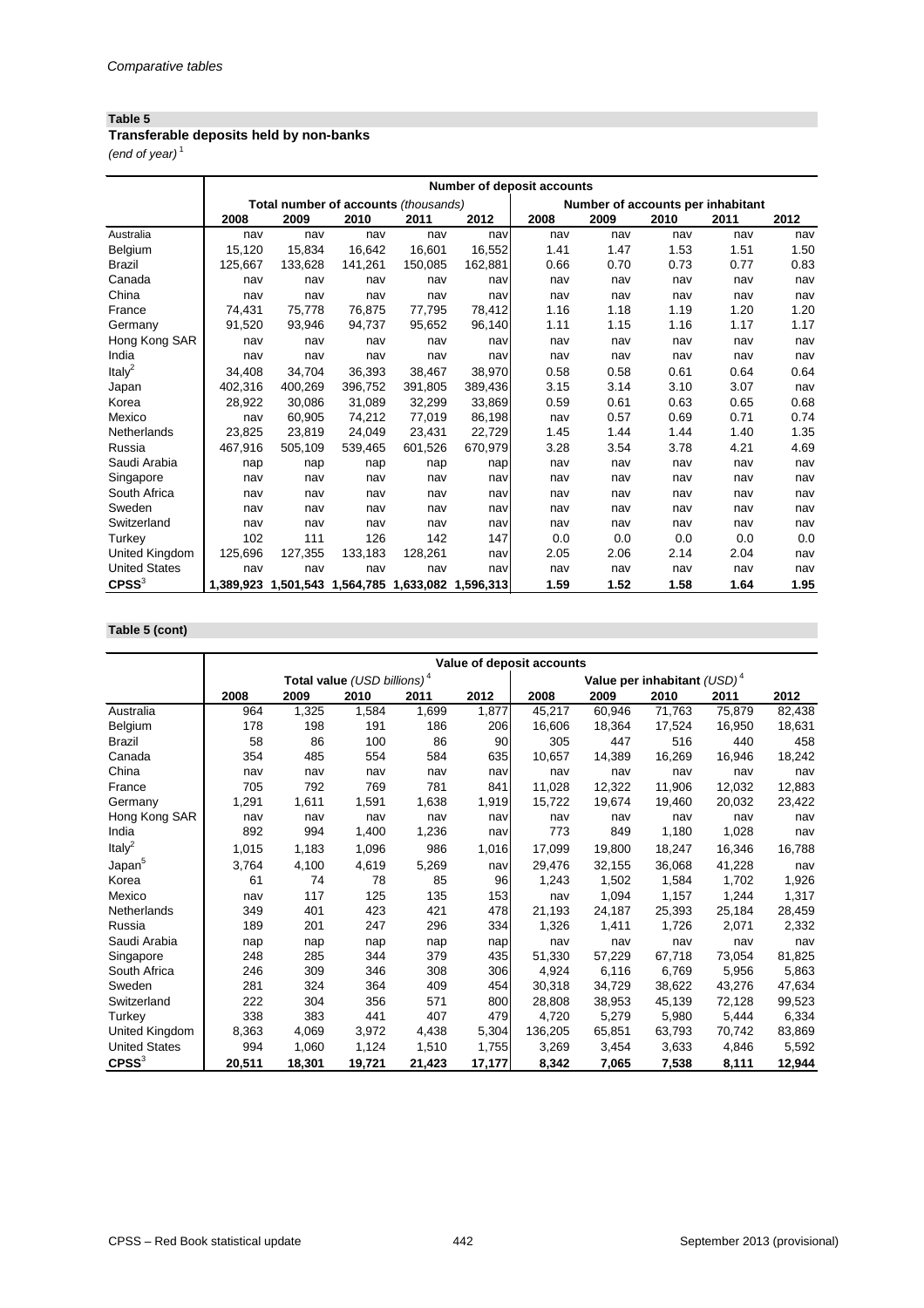#### **Table 5 (cont)**

|                      | Value of deposit accounts as a percentage of GDP |       |       |       |       |  |  |  |  |
|----------------------|--------------------------------------------------|-------|-------|-------|-------|--|--|--|--|
|                      | 2008                                             | 2009  | 2010  | 2011  | 2012  |  |  |  |  |
| Australia            | 112.8                                            | 118.0 | 114.8 | 115.8 | 121.4 |  |  |  |  |
| Belgium              | 36.9                                             | 40.4  | 40.1  | 38.9  | 41.5  |  |  |  |  |
| <b>Brazil</b>        | 4.5                                              | 4.6   | 4.4   | 3.9   | 4.2   |  |  |  |  |
| Canada               | 27.0                                             | 31.5  | 32.5  | 33.0  | 34.4  |  |  |  |  |
| China                | nav                                              | nav   | nav   | nav   | nav   |  |  |  |  |
| France               | 26.2                                             | 29.2  | 29.7  | 30.2  | 31.4  |  |  |  |  |
| Germany              | 37.5                                             | 47.1  | 47.7  | 48.8  | 55.0  |  |  |  |  |
| Hong Kong SAR        | nav                                              | nav   | nav   | nav   | nav   |  |  |  |  |
| India                | 76.8                                             | 71.6  | 80.5  | 73.4  | nav   |  |  |  |  |
| Italy <sup>2</sup>   | 46.3                                             | 54.0  | 52.8  | 48.3  | 49.2  |  |  |  |  |
| Japan                | 75.4                                             | 80.8  | 82.1  | 88.5  | nav   |  |  |  |  |
| Korea                | 7.5                                              | 8.1   | 7.6   | 7.9   | 8.1   |  |  |  |  |
| Mexico               | nav                                              | 12.8  | 11.8  | 13.1  | 12.9  |  |  |  |  |
| Netherlands          | 42.2                                             | 48.5  | 53.9  | 54.4  | 60.4  |  |  |  |  |
| Russia               | 13.5                                             | 15.7  | 16.2  | 17.1  | 16.2  |  |  |  |  |
| Saudi Arabia         | nav                                              | nav   | nav   | nav   | nav   |  |  |  |  |
| Singapore            | 133.4                                            | 150.2 | 142.8 | 147.4 | 153.7 |  |  |  |  |
| South Africa         | 101.2                                            | 94.6  | 86.1  | 85.7  | 82.4  |  |  |  |  |
| Sweden               | 68.4                                             | 74.3  | 73.1  | 81.0  | 83.1  |  |  |  |  |
| Switzerland          | 41.7                                             | 56.4  | 58.1  | 91.6  | 123.7 |  |  |  |  |
| Turkey               | 53.7                                             | 60.6  | 62.0  | 59.8  | 60.3  |  |  |  |  |
| United Kingdom       | 391.5                                            | 177.0 | 172.2 | 186.4 | 209.4 |  |  |  |  |
| <b>United States</b> | 6.8                                              | 7.3   | 7.5   | 9.7   | 10.8  |  |  |  |  |
| $C$ PSS $3$          | 48.0                                             | 44.3  | 44.2  | 44.3  | 42.4  |  |  |  |  |

Please refer to the individual country tables for a detailed explanation.

 $1$  Except as noted.  $2$  Only deposits held at banks.  $3$  Sum or average excluding those countries for which data are not available.  $4$  Converted at end-of-year exchange rates, except as noted. <sup>5</sup> Converted at average of fiscal year ending March (following year) exchange rates.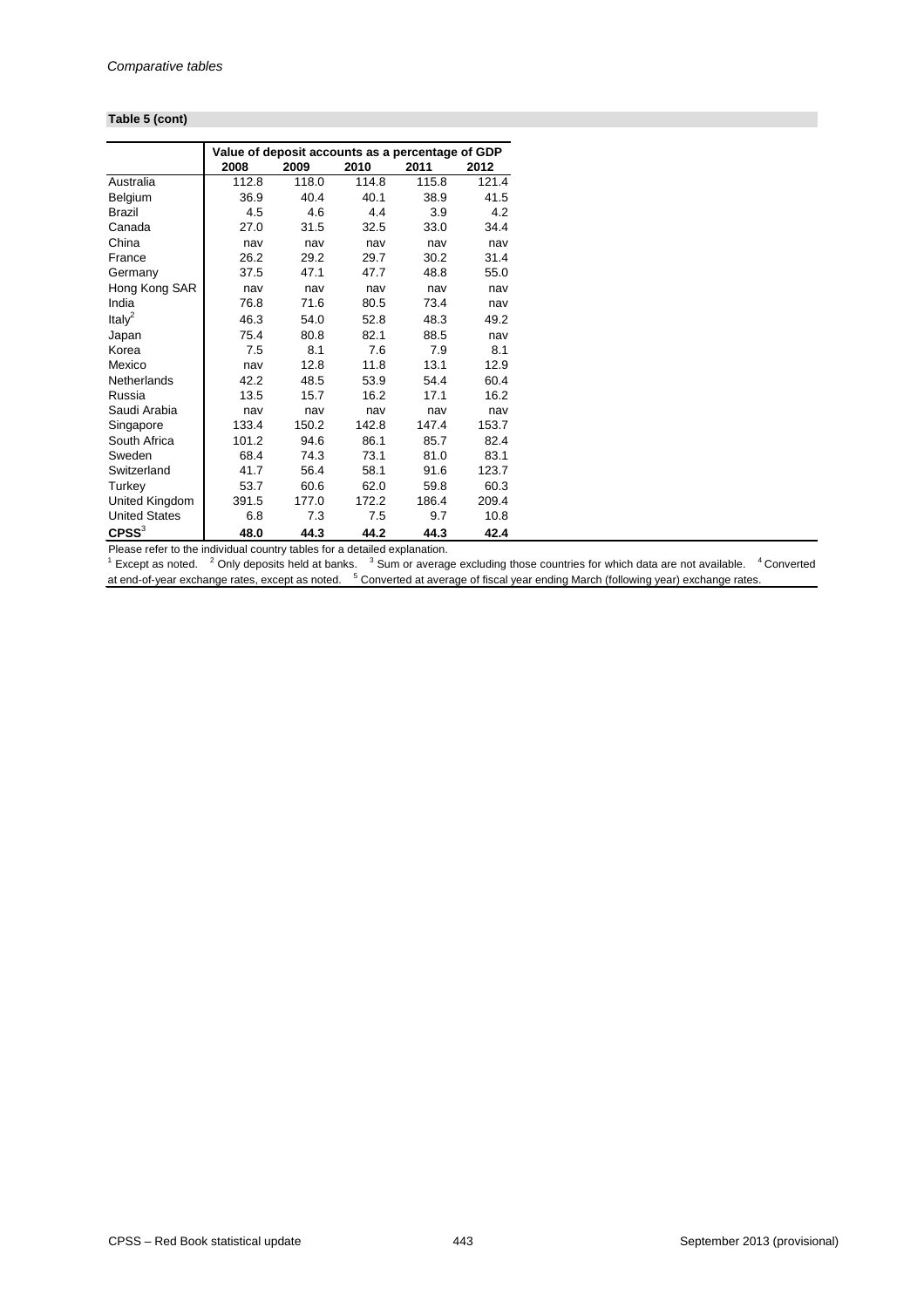*(total for the year)* **Payment transactions by non-banks: total number of transactions**

|                      |         | Total number of transactions (millions) |         |         |         | Increase in the number of transactions $(\%)$ |      |      |      |       |
|----------------------|---------|-----------------------------------------|---------|---------|---------|-----------------------------------------------|------|------|------|-------|
|                      | 2008    | 2009                                    | 2010    | 2011    | 2012    | 2008                                          | 2009 | 2010 | 2011 | 2012  |
| Australia            | 5,691   | 6,093                                   | 6,590   | 7,129   | 7,712   | 8.1                                           | 7.1  | 8.2  | 8.2  | 8.2   |
| <b>Belgium</b>       | 2,198   | 2,290                                   | 2,386   | 2,503   | 2,503   | 4.7                                           | 4.2  | 4.2  | 4.9  | 0.0   |
| <b>Brazil</b>        | 13,291  | 18,375                                  | 19,333  | 21,774  | 23,510  | 12.0                                          | 38.3 | 5.2  | 12.6 | 8.0   |
| Canada               | 8,810   | 9,071                                   | 9,410   | 9,816   | 9,919   | 5.8                                           | 3.0  | 3.7  | 4.3  | 1.1   |
| China                | 4,268   | 5,185                                   | 6,768   | 8,432   | 11,203  | 25.3                                          | 21.5 | 30.5 | 24.6 | 32.9  |
| France               | 15,893  | 16,422                                  | 17,057  | 17,538  | 18,068  | 2.8                                           | 3.3  | 3.9  | 2.8  | 3.0   |
| Germany              | 16,057  | 16,577                                  | 17,324  | 17,738  | 18,217  | 3.0                                           | 3.2  | 4.5  | 2.4  | 2.7   |
| Hong Kong SAR        | nav     | nav                                     | nav     | nav     | nav     | nav                                           | nav  | nav  | nav  | nav   |
| India                | 4,432   | 5,487                                   | 6,605   | 6,657   | 14,873  | 17.2                                          | 23.8 | 20.4 | 0.8  | 123.4 |
| Italy                | 3,816   | 3,947                                   | 4,004   | 4,160   | 4,333   | 1.5                                           | 3.4  | 1.4  | 3.9  | 4.2   |
| Japan                | 7,850   | 11,167                                  | nav     | nav     | nav     | 6.8                                           | 42.2 | nav  | nav  | nav   |
| Korea                | 9,648   | 10,618                                  | 12,081  | 13,483  | 15,189  | 11.7                                          | 10.1 | 13.8 | 11.6 | 12.7  |
| Mexico               | 2,068   | 2,118                                   | 2,319   | 2,617   | 2,933   | 7.8                                           | 2.4  | 9.5  | 12.8 | 12.1  |
| Netherlands          | 4,823   | 5,091                                   | 5,442   | 5,604   | 5,854   | 6.4                                           | 5.6  | 6.9  | 3.0  | 4.5   |
| Russia               | 3,591   | 3,728                                   | 4,832   | 5,646   | 7,309   | 17.2                                          | 3.8  | 29.6 | 16.9 | 29.5  |
| Saudi Arabia         | 1,093   | 1,172                                   | 1,367   | 1,616   | 1,769   | 34.8                                          | 7.3  | 16.6 | 18.3 | 9.4   |
| Singapore            | 2,217   | 2,416                                   | 2,569   | 3,279   | 3,421   | 10.9                                          | 9.0  | 6.3  | 27.7 | 4.3   |
| South Africa         | nav     | 1,958                                   | 2,187   | 2,379   | 2,768   | nav                                           | nav  | 11.7 | 8.8  | 16.3  |
| Sweden               | 2,579   | 2,741                                   | 2,980   | 3,102   | 3,346   | 13.9                                          | 6.3  | 8.7  | 4.1  | 7.9   |
| Switzerland          | 1,224   | 1,287                                   | 1,359   | 1,421   | 1,499   | 6.5                                           | 5.2  | 5.5  | 4.6  | 5.5   |
| Turkey               | 1,712   | 1,910                                   | 2,178   | 2,490   | 2,865   | 18.6                                          | 11.5 | 14.0 | 14.3 | 15.0  |
| United Kingdom       | 15,260  | 15,891                                  | 16,546  | 17,795  | 18,504  | 2.5                                           | 4.1  | 4.1  | 7.6  | 4.0   |
| <b>United States</b> | 102,345 | 104,050                                 | 107,222 | 114,273 | nav     | 3.8                                           | 1.7  | 3.0  | 6.6  | nav   |
| $C$ PSS <sup>1</sup> | 228,867 | 247,594                                 | 250,558 | 269,454 | 175,795 | 5.8                                           | 7.3  | 6.0  | 7.5  | 13.3  |

## **Table 6 (cont)**

|                      |      |      | Number per inhabitant |      |      | Number per deposit account held by non-banks |                |        |        |        |
|----------------------|------|------|-----------------------|------|------|----------------------------------------------|----------------|--------|--------|--------|
|                      | 2008 | 2009 | 2010                  | 2011 | 2012 | 2008                                         | 2009           | 2010   | 2011   | 2012   |
| Australia            | 267  | 280  | 299                   | 318  | 339  | nav                                          | nav            | nav    | nav    | nav    |
| Belgium              | 205  | 212  | 219                   | 228  | 226  | 145                                          | 145            | 143    | 151    | 151    |
| <b>Brazil</b>        | 70   | 96   | 100                   | 112  | 120  | 106                                          | 138            | 137    | 145    | 144    |
| Canada               | 265  | 269  | 276                   | 285  | 285  | nav                                          | nav            | nav    | nav    | nav    |
| China                | 3    | 4    | 5                     | 6    | 8    | nav                                          | nav            | nav    | nav    | nav    |
| France               | 248  | 255  | 264                   | 270  | 277  | 214                                          | 217            | 222    | 225    | 230    |
| Germany              | 196  | 202  | 212                   | 217  | 222  | 175                                          | 176            | 183    | 185    | 189    |
| Hong Kong SAR        | nav  | nav  | nav                   | nav  | nav  | nav                                          | nav            | nav    | nav    | nav    |
| India                | 4    | 5    | 6                     | 6    | 12   | nav                                          | nav            | nav    | nav    | nav    |
| Italy                | 64   | 66   | 67                    | 69   | 72   | 111                                          | 114            | 110    | 108    | 111    |
| Japan                | 61   | 88   | nav                   | nav  | nav  | 20                                           | 28             | nav    | nav    | nav    |
| Korea                | 197  | 216  | 244                   | 271  | 304  | 334                                          | 353            | 389    | 417    | 448    |
| Mexico               | 19   | 20   | 21                    | 24   | 25   | nav                                          | 35             | 31     | 34     | 34     |
| Netherlands          | 293  | 307  | 327                   | 335  | 349  | 202                                          | 214            | 226    | 239    | 258    |
| Russia               | 25   | 26   | 34                    | 39   | 51   | 8                                            | $\overline{7}$ | 9      | 9      | 11     |
| Saudi Arabia         | 42   | 44   | 50                    | 57   | 61   | nav                                          | nav            | nav    | nav    | nav    |
| Singapore            | 458  | 484  | 506                   | 633  | 644  | nav                                          | nav            | nav    | nav    | nav    |
| South Africa         | nav  | 39   | 43                    | 46   | 53   | nav                                          | nav            | nav    | nav    | nav    |
| Sweden               | 279  | 293  | 317                   | 328  | 351  | nav                                          | nav            | nav    | nav    | nav    |
| Switzerland          | 159  | 165  | 172                   | 180  | 187  | nav                                          | nav            | nav    | nav    | nav    |
| Turkey               | 24   | 26   | 30                    | 33   | 38   | 16,761                                       | 17,257         | 17,309 | 17,564 | 19,548 |
| United Kingdom       | 249  | 257  | 266                   | 284  | 293  | 121                                          | 125            | 124    | 139    | nav    |
| <b>United States</b> | 337  | 339  | 347                   | 367  | nav  | nav                                          | nav            | nav    | nav    | nav    |
| CPSS <sup>1</sup>    | 59   | 63   | 65                    | 69   | 49   | 68                                           | 72             | 89     | 90     | 84     |

Please refer to the individual country tables for a detailed explanation.

<sup>1</sup> Sum or average excluding those countries for which data are not available. For credit transfers, data for France (prior to 2005) and the United Kingdom include interbank transactions; however, the total number is relatively small.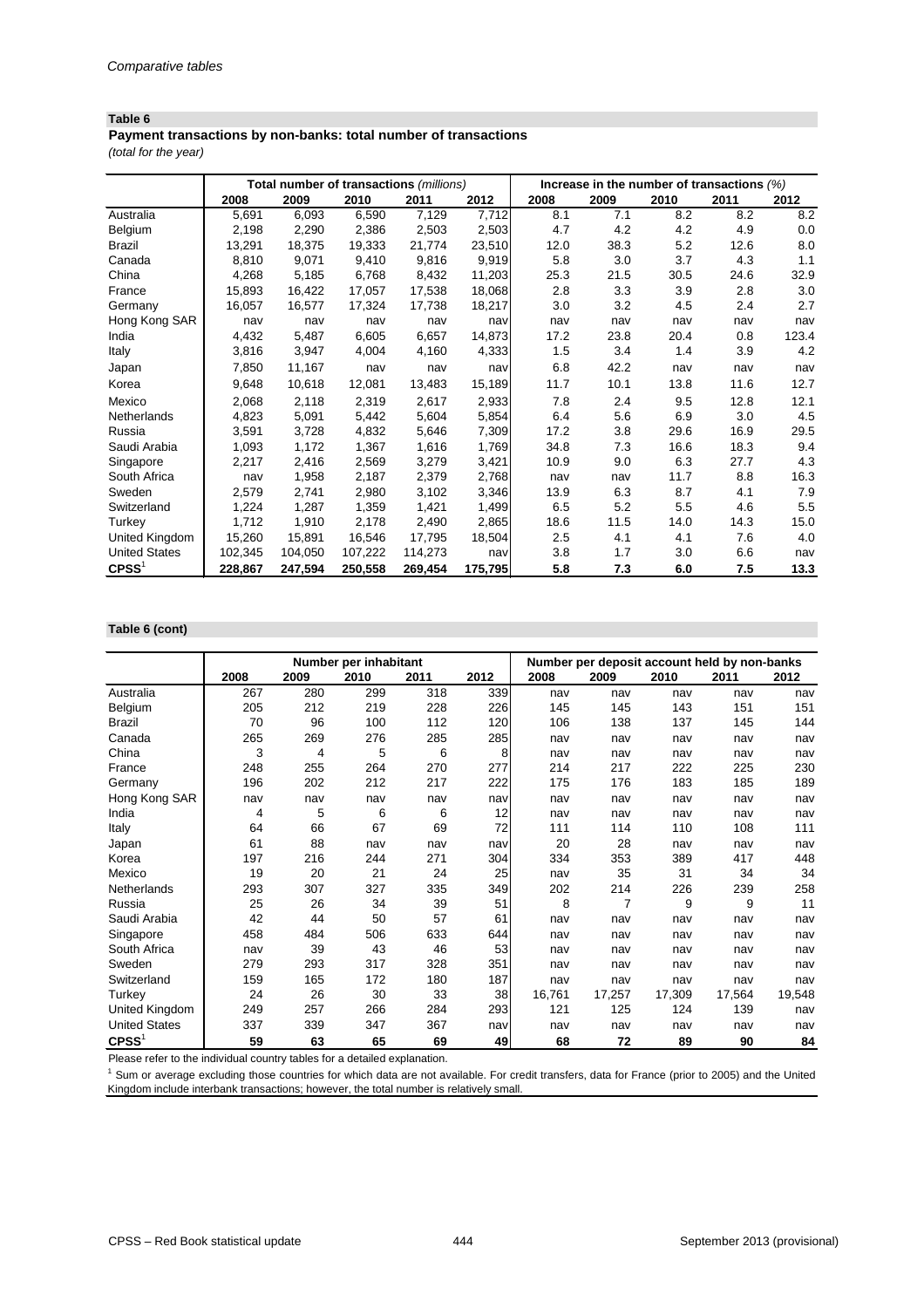*(millions, total for the year)* **Use of payment instruments by non-banks: number of transactions per payment instrument**

|                      |          |          | <b>Credit transfers</b> |          |          | <b>Direct debits</b> |          |          |          |          |  |
|----------------------|----------|----------|-------------------------|----------|----------|----------------------|----------|----------|----------|----------|--|
|                      | 2008     | 2009     | 2010                    | 2011     | 2012     | 2008                 | 2009     | 2010     | 2011     | 2012     |  |
| Australia            | 1,316.5  | 1,384.5  | 1,494.3                 | 1,588.1  | 1,639.2  | 605.4                | 645.3    | 682.9    | 705.9    | 737.9    |  |
| Belgium              | 925.6    | 953.3    | 1,005.5                 | 1,026.6  | 939.0    | 247.9                | 260.3    | 246.0    | 264.5    | 285.6    |  |
| <b>Brazil</b>        | 6,651.6  | 7,157.9  | 7,716.4                 | 8,439.4  | 9,012.6  | nav                  | 4,264.7  | 3,584.0  | 4,156.2  | 4,357.7  |  |
| Canada               | 899.8    | 944.1    | 997.6                   | 1,043.7  | 986.9    | 616.5                | 630.8    | 651.1    | 673.8    | 699.3    |  |
| China                | 740.3    | 818.2    | 1,022.0                 | 1,172.6  | 1,410.0  | nav                  | nav      | nav      | nav      | nav      |  |
| France               | 2,697.3  | 2,789.5  | 2,989.7                 | 2,977.5  | 3,097.2  | 3,023.6              | 3,265.5  | 3,411.2  | 3,533.3  | 3,543.4  |  |
| Germany              | 5,681.6  | 5,829.3  | 5,871.3                 | 6,072.0  | 6,154.7  | 7,949.2              | 8,188.8  | 8,687.3  | 8,648.3  | 8,811.8  |  |
| Hong Kong SAR        | nav      | nav      | nav                     | nav      | nav      | nav                  | nav      | nav      | nav      | nav      |  |
| India                | 133.9    | 198.2    | 299.4                   | 403.2    | 586.0    | 160.1                | 149.3    | 156.7    | 164.7    | 176.5    |  |
| Italy                | 1,062.9  | 1,210.0  | 1,227.2                 | 1,261.7  | 1,261.3  | 554.1                | 575.8    | 593.2    | 600.7    | 602.3    |  |
| Japan                | 1,401.8  | 1,414.5  | 1,418.1                 | 1,438.4  | 1,499.8  | nav                  | nav      | nav      | nav      | nav      |  |
| Korea                | 2,311.5  | 2,428.0  | 2,655.5                 | 2,909.8  | 3,165.2  | 1,374.7              | 1,338.1  | 1,420.0  | 1,492.6  | 1,653.0  |  |
| Mexico               | 711.8    | 762.9    | 836.2                   | 933.4    | 991.2    | 41.3                 | 42.1     | 45.9     | 52.2     | 58.9     |  |
| Netherlands          | 1,544.2  | 1,571.0  | 1,647.9                 | 1,647.9  | 1,694.2  | 1,225.5              | 1,272.1  | 1,310.2  | 1,340.4  | 1,368.6  |  |
| Russia               | 2,052.7  | 2,010.9  | 2,630.0                 | 2,683.6  | 2,689.2  | 105.2                | 136.1    | 136.7    | 118.0    | 82.1     |  |
| Saudi Arabia         | 3.0      | 3.4      | 4.0                     | 4.8      | 5.9      | 1.7                  | 1.8      | 1.5      | 1.2      | 1.2      |  |
| Singapore            | 30.1     | 31.7     | 34.6                    | 37.6     | 39.9     | 51.5                 | 52.6     | 57.3     | 55.0     | 56.4     |  |
| South Africa         | nav      | 438.0    | 528.7                   | 567.2    | 653.3    | nav                  | 531.7    | 563.2    | 628.0    | 707.2    |  |
| Sweden               | 699.0    | 726.0    | 768.0                   | 831.0    | 859.0    | 229.0                | 241.0    | 272.0    | 289.0    | 297.0    |  |
| Switzerland          | 677.5    | 702.9    | 736.3                   | 753.1    | 776.5    | 43.6                 | 44.4     | 45.2     | 46.0     | 47.6     |  |
| Turkey               | nav      | nav      | nav                     | nav      | nav      | nap                  | nap      | nap      | nap      | nap      |  |
| United Kingdom       | 3,185.1  | 3,274.6  | 3,396.3                 | 3,601.5  | 3,693.1  | 3,076.9              | 3,149.2  | 3,229.3  | 3,322.4  | 3,416.7  |  |
| <b>United States</b> | 6,959.6  | 7,323.5  | 7,622.0                 | 7,914.5  | 8,344.3  | 11,215.2             | 11,389.8 | 11,533.6 | 11,795.9 | 12,182.1 |  |
| CPSS <sup>1</sup>    | 39,685.6 | 41,972.5 | 44,900.8                | 47,307.8 | 49,498.5 | 30,521.5             | 36,179.5 | 36,627.4 | 37,888.2 | 39,085.2 |  |

#### **Table 7 (cont)**

|                      |          |          | <b>Cheques</b> |          |          | <b>E-money payment transactions</b> |         |         |         |         |
|----------------------|----------|----------|----------------|----------|----------|-------------------------------------|---------|---------|---------|---------|
|                      | 2008     | 2009     | 2010           | 2011     | 2012     | 2008                                | 2009    | 2010    | 2011    | 2012    |
| Australia            | 371.0    | 333.0    | 291.1          | 256.4    | 228.4    | nap                                 | nap     | nap     | nap     | nap     |
| Belgium              | 8.8      | 7.9      | 7.2            | 6.5      | 5.5      | 81.2                                | 70.5    | 60.6    | 50.5    | 46.2    |
| <b>Brazil</b>        | 1,963.2  | 1,802.7  | 1,675.0        | 1,587.8  | 1,438.5  | 18.4                                | 23.7    | 35.4    | 37.4    | 36.0    |
| Canada               | 1,012.4  | 943.7    | 915.5          | 870.9    | 748.0    | nav                                 | nav     | nav     | nav     | nav     |
| China                | 882.3    | 875.5    | 896.5          | 846.7    | 783.7    | nap                                 | nap     | nap     | nap     | nap     |
| France               | 3,487.4  | 3,302.6  | 3,122.8        | 2,971.4  | 2,805.6  | 32.2                                | 36.0    | 41.1    | 46.5    | 52.2    |
| Germany              | 65.4     | 57.0     | 48.3           | 40.6     | 34.4     | 47.4                                | 43.1    | 38.9    | 36.0    | 33.6    |
| Hong Kong SAR        | nav      | nav      | nav            | nav      | nav      | nav                                 | nav     | nav     | nav     | nav     |
| India                | 1,397.4  | 1,379.1  | 1,387.4        | 1,341.9  | 1,313.7  | nap                                 | nap     | 12.1    | 32.8    | nav     |
| Italy                | 384.9    | 335.3    | 315.1          | 291.6    | 275.7    | 72.6                                | 89.7    | 118.3   | 151.9   | 191.2   |
| Japan                | 112.0    | 96.2     | 88.0           | 82.6     | 77.5     | 1,116.1                             | 1,509.6 | 2,000.4 | 2,342.0 | nav     |
| Korea                | 1,104.0  | 931.4    | 752.0          | 612.9    | 460.1    | 132.7                               | 135.4   | 159.1   | 113.1   | 69.7    |
| Mexico               | 500.9    | 461.3    | 428.0          | 398.3    | 377.5    | nav                                 | nav     | nav     | nav     | nav     |
| Netherlands          | nap      | nap      | nap            | nap      | nap      | 176.1                               | 177.0   | 178.3   | 171.7   | 148.2   |
| Russia               | 0.0      | 0.0      | 0.0            | 0.0      | 0.0      | 7.4                                 | 47.7    | 79.1    | 106.2   | 225.7   |
| Saudi Arabia         | 7.1      | 7.1      | 7.1            | 7.1      | 7.1      | nap                                 | nap     | nap     | nap     | nap     |
| Singapore            | 83.5     | 79.1     | 78.3           | 76.8     | 74.6     | 1,869.5                             | 2,047.8 | 2,195.4 | 2,888.2 | 3,015.1 |
| South Africa         | nav      | 104.3    | 77.1           | 53.7     | 42.2     | nap                                 | nap     | nap     | nap     | nap     |
| Sweden               | 0.8      | 0.7      | 0.4            | 0.4      | 0.2      | nap                                 | nap     | nap     | nap     | nap     |
| Switzerland          | 1.0      | 0.7      | 0.4            | 0.3      | 0.3      | 17.3                                | 15.8    | 15.3    | 10.6    | 2.8     |
| Turkey               | nap      | nap      | nap            | nap      | nap      | nav                                 | nav     | nav     | nav     | nav     |
| United Kingdom       | 1,403.0  | 1,282.0  | 1,113.0        | 970.0    | 848.0    | nav                                 | nav     | nav     | nav     | nav     |
| <b>United States</b> | 26,054.2 | 24,464.9 | 22,838.6       | 21,276.9 | 19,682.8 | nav                                 | nav     | nav     | nav     | nav     |
| CPSS <sup>1</sup>    | 38,839.3 | 36,464.5 | 34,041.7       | 31,692.7 | 29,203.6 | 3,570.8                             | 4,196.3 | 4,934.0 | 5,986.9 | 3,820.7 |

Please refer to the individual country tables for a detailed explanation.

<sup>1</sup> Sum or average excluding those countries for which data are not available. For credit transfers, data for France (prior to 2005) and the United Kingdom include interbank transactions; however, the total number is relatively small.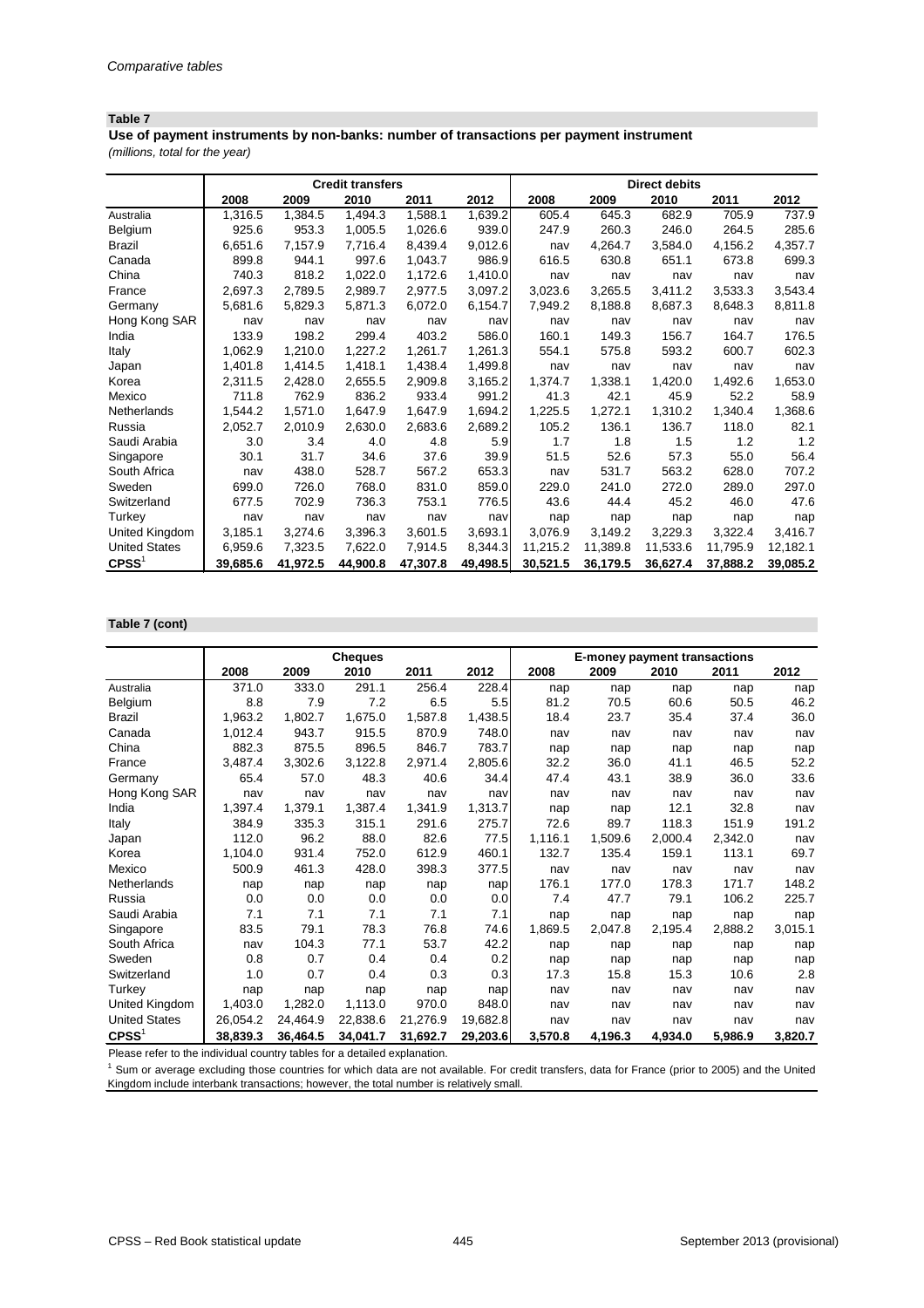#### **Table 7 (cont)**

|                      | Card payments (except e-money)<br>of which: by cards with a debit function |           |          |                     |          |          |          |          |          |          |
|----------------------|----------------------------------------------------------------------------|-----------|----------|---------------------|----------|----------|----------|----------|----------|----------|
|                      | 2008                                                                       | 2009      | 2010     | 2011                | 2012     | 2008     | 2009     | 2010     | 2011     | 2012     |
| Australia            | 3,158.6                                                                    | 3,466.0   | 3,832.4  | 4,269.2             | 4,776.7  | 1,740.7  | 1,985.3  | 2,259.4  | 2,606.7  | 3,001.1  |
| Belgium              | 934.1                                                                      | 997.4     | 1,066.9  | 1,154.3             | 1,226.9  | 828.2    | 885.2    | 945.9    | 1,020.6  | 1,087.6  |
| <b>Brazil</b>        | 4,658.1                                                                    | 5,126.2   | 6,322.5  | 7,553.4             | 8,664.7  | 2,097.2  | 2,309.4  | 2,929.0  | 3,607.0  | 4,006.2  |
| Canada               | 6,281.6                                                                    | 6,552.4   | 6,846.1  | 7,227.2             | 7,484.8  | 3,705.0  | 3,881.0  | 3,971.0  | 4,143.0  | 4,357.3  |
| China                | 2,645.3                                                                    | 3,491.2   | 4,849.4  | 6,413.0             | 9,009.1  | nav      | nav      | nav      | nav      | nav      |
| France <sup>1</sup>  | 6,542.5                                                                    | 6,923.3   | 7,391.6  | 7,911.0             | 8,475.0  | nav      | nav      | nav      | nav      | nav      |
| Germany              | 2,313.1                                                                    | 2,459.2   | 2,678.1  | 2,941.4             | 3,182.2  | 1,878.3  | 2,003.3  | 2,196.3  | 2,399.7  | 2,579.1  |
| Hong Kong SAR        | nav                                                                        | nav       | nav      | nav                 | nav      | 100.3    | 100.7    | 105.4    | 109.7    | 112.2    |
| India                | 2,740.7                                                                    | 3,760.6   | 4,748.9  | 4,727.6             | 6,398.3  | 2,476.1  | 3,517.6  | 4,471.8  | 4,447.4  | 5,999.2  |
| Italy                | 1,395.9                                                                    | 1,467.8   | 1,502.4  | 1,566.9             | 1,699.2  | 873.3    | 908.5    | 914.8    | 981.1    | 1,091.5  |
| Japan                | 5,220.4                                                                    | 8,146.6   | nav      | nav                 | nav      | 12.4     | 13.2     | 13.4     | 13.4     | 12.9     |
| Korea                | 4,724.6                                                                    | 5,784.4   | 7,093.6  | 8,354.4             | 9,840.7  | 743.9    | 1,050.1  | 1,417.5  | 1,899.1  | 2,492.5  |
| Mexico               | 814.2                                                                      | 851.2     | 1,009.1  | 1,232.8             | 1,505.4  | 417.7    | 474.9    | 598.6    | 741.8    | 919.2    |
| Netherlands          | 1,876.8                                                                    | 2,070.6   | 2,305.6  | 2,444.4             | 2,642.9  | 1,779.9  | 1,978.1  | 2,206.4  | 2,333.9  | 2,530.7  |
| Russia               | 517.3                                                                      | 677.2     | 1,014.3  | 1,662.1             | 2,853.9  | 489.2    | 641.2    | 959.6    | 1,556.9  | 2,631.2  |
| Saudi Arabia         | 992.2                                                                      | 1,066.5   | 1,226.1  | 1,445.1             | 1,570.9  | 992.2    | 1,066.5  | 1,226.1  | 1,445.1  | 1,570.9  |
| Singapore            | 182.5                                                                      | 205.1     | 203.1    | 221.7               | 235.3    | 182.5    | 205.1    | 203.1    | 221.7    | 235.3    |
| South Africa         | nav                                                                        | 884.3     | 1,017.9  | 1,130.6             | 1,365.5  | nav      | nav      | nav      | nav      | nav      |
| Sweden               | 1,650.0                                                                    | 1,773.0   | 1,940.0  | 1,982.0             | 2,190.0  | 1,322.0  | 1,438.0  | 1,558.0  | 1,629.0  | 1,810.0  |
| Switzerland          | 484.8                                                                      | 523.6     | 561.5    | 611.4               | 671.8    | 343.3    | 371.8    | 393.5    | 421.0    | 456.0    |
| Turkey               | 1,712.5                                                                    | 1,909.8   | 2,178.1  | 2,490.0             | 2,864.6  | 106.8    | 153.9    | 220.2    | 308.4    | 437.4    |
| United Kingdom       | 7,595.0                                                                    | 8,185.0   | 8,807.0  | 9,901.0             | 10,546.0 | 5,446.0  | 6.017.0  | 6,604.0  | 7,612.0  | 8,155.0  |
| <b>United States</b> | 58,116.3                                                                   | 60.871.5  | 65,228.0 | 73,285.9            | nav      | 34,215.7 | 38,518.9 | 43,780.4 | 49,006.1 | nav      |
| $C$ PSS $^{2}$       | 114.556.5                                                                  | 127,192.9 |          | 131,822.4 148,525.6 | 87,203.7 | 59,750.7 | 67,519.8 | 76,974.3 | 86,503.7 | 43,485.4 |

#### **Table 7 (cont)**

|                          | by cards with a delayed debit function<br>by cards with a credit function |       |       |       |         |          |          |          |          |          |
|--------------------------|---------------------------------------------------------------------------|-------|-------|-------|---------|----------|----------|----------|----------|----------|
|                          | 2008                                                                      | 2009  | 2010  | 2011  | 2012    | 2008     | 2009     | 2010     | 2011     | 2012     |
| Australia                | nav                                                                       | nav   | nav   | nav   | nav     | 1,418.0  | 1,480.8  | 1,573.0  | 1,662.5  | 1,775.6  |
| Belgium                  | 105.9                                                                     | 112.2 | 121.0 | 133.7 | 139.3   | nav      | nav      | nav      | nav      | nav      |
| <b>Brazil</b>            | nav                                                                       | nav   | nav   | nav   | nav     | 2,560.8  | 2,816.8  | 3,393.5  | 3,946.5  | 4,658.4  |
| Canada <sup>3</sup>      | nap                                                                       | nap   | nap   | nap   | nap     | 2,576.6  | 2,671.4  | 2,875.1  | 3,084.2  | 3,127.5  |
| China                    | nap                                                                       | nap   | nap   | nap   | nap     | nav      | nav      | nav      | nav      | nav      |
| France <sup>1</sup>      | nav                                                                       | nav   | nav   | nav   | nav     | nav      | nav      | nav      | nav      | nav      |
| Germany                  | 395.0                                                                     | 415.4 | 447.9 | 501.2 | 559.7   | 39.8     | 40.5     | 33.9     | 40.5     | 43.4     |
| Hong Kong SAR            | nav                                                                       | nav   | nav   | nav   | nav     | 321.3    | 338.1    | 363.9    | 391.5    | 431.6    |
| India                    | 0.5                                                                       | 6.5   | 10.1  | 13.8  | nav     | 264.1    | 236.5    | 267.1    | 266.4    | 399.1    |
| Italy <sup>5</sup>       | nav                                                                       | nav   | nav   | nav   | nav     | 522.6    | 559.2    | 587.7    | 585.8    | 607.7    |
| Japan                    | nav                                                                       | nav   | nav   | nav   | nav     | 5,208.0  | 8,133.4  | nav      | nav      | nav      |
| Korea                    | nap                                                                       | nap   | nap   | nap   | nap     | 3,980.6  | 4,734.4  | 5,676.0  | 6,455.3  | 7,348.3  |
| Mexico                   | nap                                                                       | nap   | nap   | nap   | nap     | 396.5    | 376.3    | 410.5    | 491.0    | 586.2    |
| Netherlands <sup>4</sup> | 97.0                                                                      | 92.4  | 99.2  | 110.5 | 112.2   | nap      | nap      | nap      | nap      | nap      |
| Russia                   | nav                                                                       | nav   | nav   | nav   | nav     | 28.1     | 36.0     | 54.7     | 105.2    | 222.7    |
| Saudi Arabia             | nap                                                                       | nap   | nap   | nap   | nap     | 29.4     | 31.1     | 34.7     | 40.5     | 53.4     |
| Singapore                | nav                                                                       | nav   | nav   | nav   | nav     | nav      | nav      | nav      | nav      | nav      |
| South Africa             | nav                                                                       | nav   | nav   | nav   | nav     | nav      | nav      | nav      | nav      | nav      |
| Sweden                   | 43.0                                                                      | 40.0  | 46.0  | 42.0  | 43.0    | 285.0    | 295.0    | 336.0    | 311.0    | 337.0    |
| Switzerland <sup>6</sup> | nav                                                                       | nav   | nav   | nav   | nav     | 141.5    | 151.8    | 168.0    | 190.3    | 215.7    |
| Turkey                   | nav                                                                       | nav   | nav   | nav   | nav     | 1,605.6  | 1,755.9  | 1,957.8  | 2,181.6  | 2,427.3  |
| United Kingdom           | 179.0                                                                     | 166.0 | 170.0 | 166.0 | 167.0   | 1,791.0  | 1,819.0  | 1,857.0  | 1,926.0  | 2,023.0  |
| <b>United States</b>     | nav                                                                       | nav   | nav   | nav   | nav     | 23,900.6 | 22,352.6 | 21,447.6 | 24,279.8 | nav      |
| $C$ PSS <sup>2</sup>     | 820.4                                                                     | 832.5 | 894.2 | 967.3 | 1,021.2 | 45,069.5 | 47,828.6 | 41,036.5 | 45,958.1 | 24,256.8 |

Please refer to the individual country tables for a detailed explanation.

 $1$  A breakdown by types of function is not available.  $2$  Sum or average excluding those countries for which data are not available.  $3$  For cards with a credit function, includes charge cards. <sup>4</sup> For cards with a delayed debit function, includes cards with a credit function. <sup>5</sup> For cards with a delayed debit function, includes cards with a credit function. <sup>6</sup> For cards with a credit function, includes cards with a delayed debit function.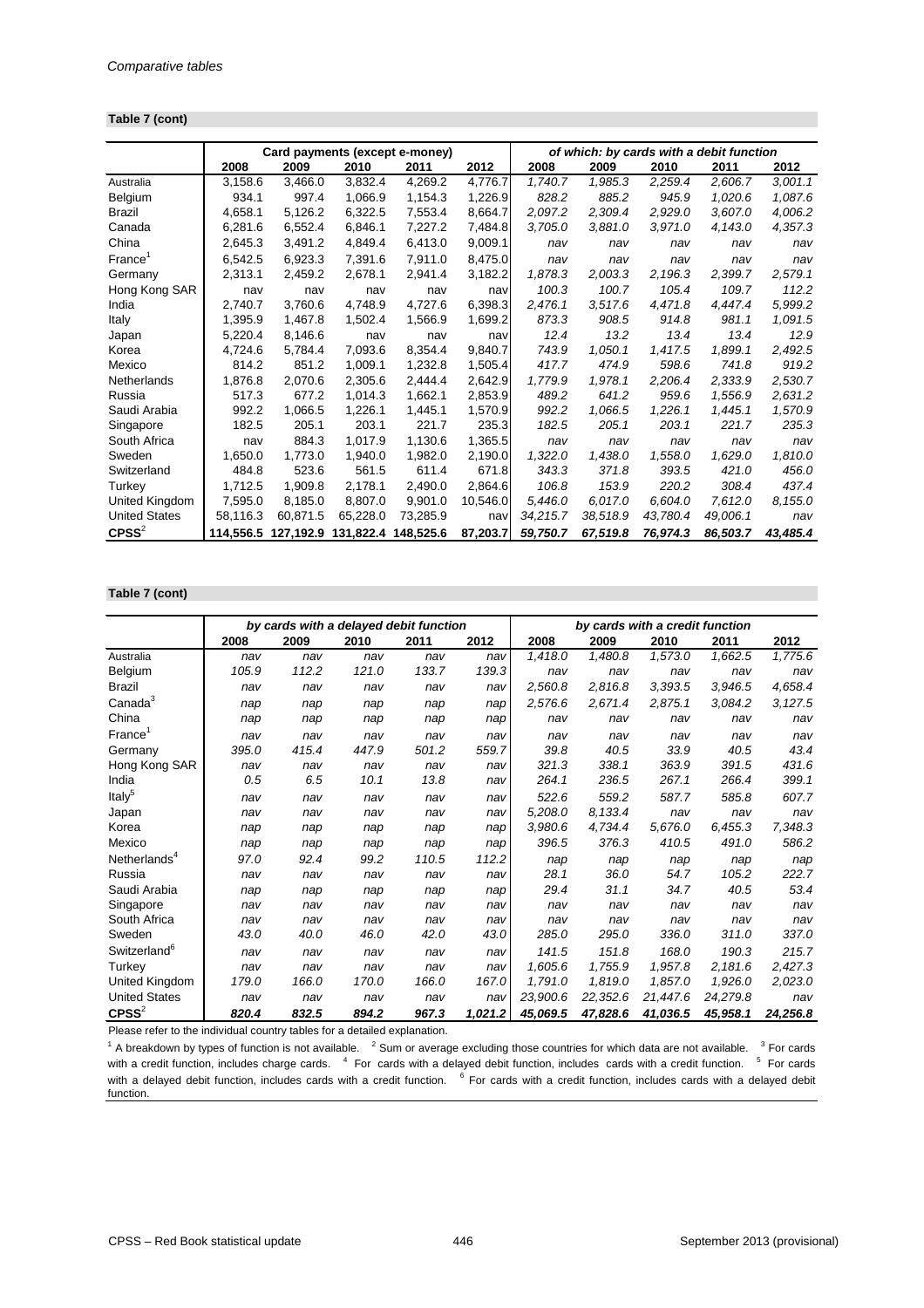## **Table 7a**

## **Use of payment instruments by non-banks: relative importance of payment instruments, in number of transactions**

*(% of total number of transactions)*

|                      |      |      | <b>Credit transfers</b> |      |      |      |      | <b>Direct debits</b> |      |      |
|----------------------|------|------|-------------------------|------|------|------|------|----------------------|------|------|
|                      | 2008 | 2009 | 2010                    | 2011 | 2012 | 2008 | 2009 | 2010                 | 2011 | 2012 |
| Australia            | 24.1 | 23.8 | 23.7                    | 23.3 | 22.2 | 11.1 | 11.1 | 10.8                 | 10.4 | 10.0 |
| Belgium              | 42.1 | 41.6 | 42.1                    | 41.0 | 37.5 | 11.3 | 11.4 | 10.3                 | 10.6 | 11.4 |
| <b>Brazil</b>        | 50.0 | 39.0 | 39.9                    | 38.8 | 38.3 | nav  | 23.2 | 18.5                 | 19.1 | 18.5 |
| Canada               | 10.2 | 10.4 | 10.6                    | 10.6 | 9.9  | 7.0  | 7.0  | 6.9                  | 6.9  | 7.0  |
| China                | 17.3 | 15.8 | 15.1                    | 13.9 | 12.6 | nav  | nav  | nav                  | nav  | nav  |
| France               | 17.1 | 17.1 | 17.6                    | 17.1 | 17.2 | 19.2 | 20.0 | 20.1                 | 20.3 | 19.7 |
| Germany              | 35.4 | 35.2 | 33.9                    | 34.2 | 33.8 | 49.5 | 49.4 | 50.1                 | 48.8 | 48.4 |
| Hong Kong SAR        | nav  | nav  | nav                     | nav  | nav  | nav  | nav  | nav                  | nav  | nav  |
| India                | 3.0  | 3.6  | 4.5                     | 6.0  | 6.9  | 3.6  | 2.7  | 2.4                  | 2.5  | 2.1  |
| Italy                | 30.6 | 32.9 | 32.7                    | 32.6 | 31.3 | 16.0 | 15.7 | 15.8                 | 15.5 | 14.9 |
| Japan                | nav  | nav  | nav                     | nav  | nav  | nav  | nav  | nav                  | nav  | nav  |
| Korea                | 24.0 | 22.9 | 22.0                    | 21.6 | 20.8 | 14.2 | 12.6 | 11.8                 | 11.1 | 10.9 |
| Mexico               | 34.4 | 36.0 | 36.1                    | 35.7 | 33.8 | 2.0  | 2.0  | 2.0                  | 2.0  | 2.0  |
| Netherlands          | 32.0 | 30.9 | 30.3                    | 29.4 | 28.9 | 25.4 | 25.0 | 24.1                 | 23.9 | 23.4 |
| Russia               | 76.5 | 70.0 | 68.1                    | 58.7 | 46.0 | 3.9  | 4.7  | 3.5                  | 2.6  | 1.4  |
| Saudi Arabia         | 0.3  | 0.3  | 0.3                     | 0.3  | 0.4  | 0.2  | 0.2  | 0.1                  | 0.1  | 0.1  |
| Singapore            | 1.4  | 1.3  | 1.3                     | 1.1  | 1.2  | 2.3  | 2.2  | 2.2                  | 1.7  | 1.6  |
| South Africa         | nav  | 22.4 | 24.2                    | 23.8 | 23.6 | nav  | 27.2 | 25.8                 | 26.4 | 25.5 |
| Sweden               | 27.1 | 26.5 | 25.8                    | 26.8 | 25.7 | 8.9  | 8.8  | 9.1                  | 9.3  | 8.9  |
| Switzerland          | 55.3 | 54.6 | 54.2                    | 53.0 | 51.8 | 3.6  | 3.5  | 3.3                  | 3.2  | 3.2  |
| Turkey               | nav  | nav  | nav                     | nav  | nav  | nap  | nap  | nap                  | nap  | nap  |
| United Kingdom       | 20.9 | 20.6 | 20.5                    | 20.2 | 20.0 | 20.2 | 19.8 | 19.5                 | 18.7 | 18.5 |
| <b>United States</b> | 6.8  | 7.0  | 7.1                     | 6.9  | 20.8 | 11.0 | 10.9 | 10.8                 | 10.3 | 30.3 |
| $C$ PSS <sup>1</sup> | 17.5 | 17.1 | 17.8                    | 17.4 | 23.7 | 13.4 | 14.7 | 14.5                 | 14.0 | 18.7 |

#### **Table 7a (cont)**

|                      |      |      | <b>Cheques</b> |      |      | <b>E-money payment transactions</b> |      |      |      |      |
|----------------------|------|------|----------------|------|------|-------------------------------------|------|------|------|------|
|                      | 2008 | 2009 | 2010           | 2011 | 2012 | 2008                                | 2009 | 2010 | 2011 | 2012 |
| Australia            | 6.8  | 5.7  | 4.6            | 3.8  | 3.1  | nap                                 | nap  | nap  | nap  | nap  |
| Belgium              | 0.4  | 0.3  | 0.3            | 0.3  | 0.2  | 3.7                                 | 3.1  | 2.5  | 2.0  | 1.8  |
| <b>Brazil</b>        | 14.8 | 9.8  | 8.7            | 7.3  | 6.1  | 0.1                                 | 0.1  | 0.2  | 0.2  | 0.2  |
| Canada               | 11.5 | 10.4 | 9.7            | 8.9  | 7.5  | nav                                 | nav  | nav  | nav  | nav  |
| China                | 20.7 | 16.9 | 13.2           | 10.0 | 7.0  | nap                                 | nap  | nap  | nap  | nap  |
| France               | 22.1 | 20.2 | 18.4           | 17.0 | 15.6 | 0.2                                 | 0.2  | 0.2  | 0.3  | 0.3  |
| Germany              | 0.4  | 0.3  | 0.3            | 0.2  | 0.2  | 0.3                                 | 0.3  | 0.2  | 0.2  | 0.2  |
| Hong Kong SAR        | nav  | nav  | nav            | nav  | nav  | nav                                 | nav  | nav  | nav  | nav  |
| India                | 31.5 | 25.1 | 21.0           | 20.1 | 15.5 | nap                                 | nap  | 0.2  | 0.5  | nav  |
| Italy                | 11.1 | 9.1  | 8.4            | 7.5  | 6.8  | 2.1                                 | 2.4  | 3.1  | 3.9  | 4.7  |
| Japan                | nav  | nav  | nav            | nav  | nav  | nav                                 | nav  | nav  | nav  | nav  |
| Korea                | 11.4 | 8.8  | 6.2            | 4.5  | 3.0  | 1.4                                 | 1.3  | 1.3  | 0.8  | 0.5  |
| Mexico               | 24.2 | 21.8 | 18.5           | 15.2 | 12.9 | nav                                 | nav  | nav  | nav  | nav  |
| Netherlands          | nap  | nap  | nap            | nap  | nap  | 3.7                                 | 3.5  | 3.3  | 3.1  | 2.5  |
| Russia               | 0.0  | 0.0  | 0.0            | 0.0  | 0.0  | 0.3                                 | 1.7  | 2.0  | 2.3  | 3.9  |
| Saudi Arabia         | 0.7  | 0.7  | 0.6            | 0.5  | 0.4  | nap                                 | nap  | nap  | nap  | nap  |
| Singapore            | 3.8  | 3.3  | 3.0            | 2.3  | 2.2  | 84.3                                | 84.7 | 85.5 | 88.1 | 88.1 |
| South Africa         | nav  | 5.3  | 3.5            | 2.3  | 1.5  | nap                                 | nap  | nap  | nap  | nap  |
| Sweden               | 0.0  | 0.0  | 0.0            | 0.0  | 0.0  | nap                                 | nap  | nap  | nap  | nap  |
| Switzerland          | 0.1  | 0.1  | 0.0            | 0.0  | 0.0  | 1.4                                 | 1.2  | 1.1  | 0.7  | 0.2  |
| Turkey               | nap  | nap  | nap            | nap  | nap  | nav                                 | nav  | nav  | nav  | nav  |
| United Kingdom       | 9.2  | 8.1  | 6.7            | 5.5  | 4.6  | nav                                 | nav  | nav  | nav  | nav  |
| <b>United States</b> | 25.5 | 23.5 | 21.3           | 18.6 | 49.0 | nav                                 | nav  | nav  | nav  | nav  |
| CPSS <sup>1</sup>    | 17.1 | 14.8 | 13.5           | 11.7 | 14.0 | 1.6                                 | 1.7  | 2.0  | 2.2  | 1.8  |

Please refer to the individual country tables for a detailed explanation.

 $1$  Sum or average excluding those countries for which data are not available. For credit transfers, data for France (prior to 2005) and the United Kingdom include interbank transactions; however, the total number is relatively small.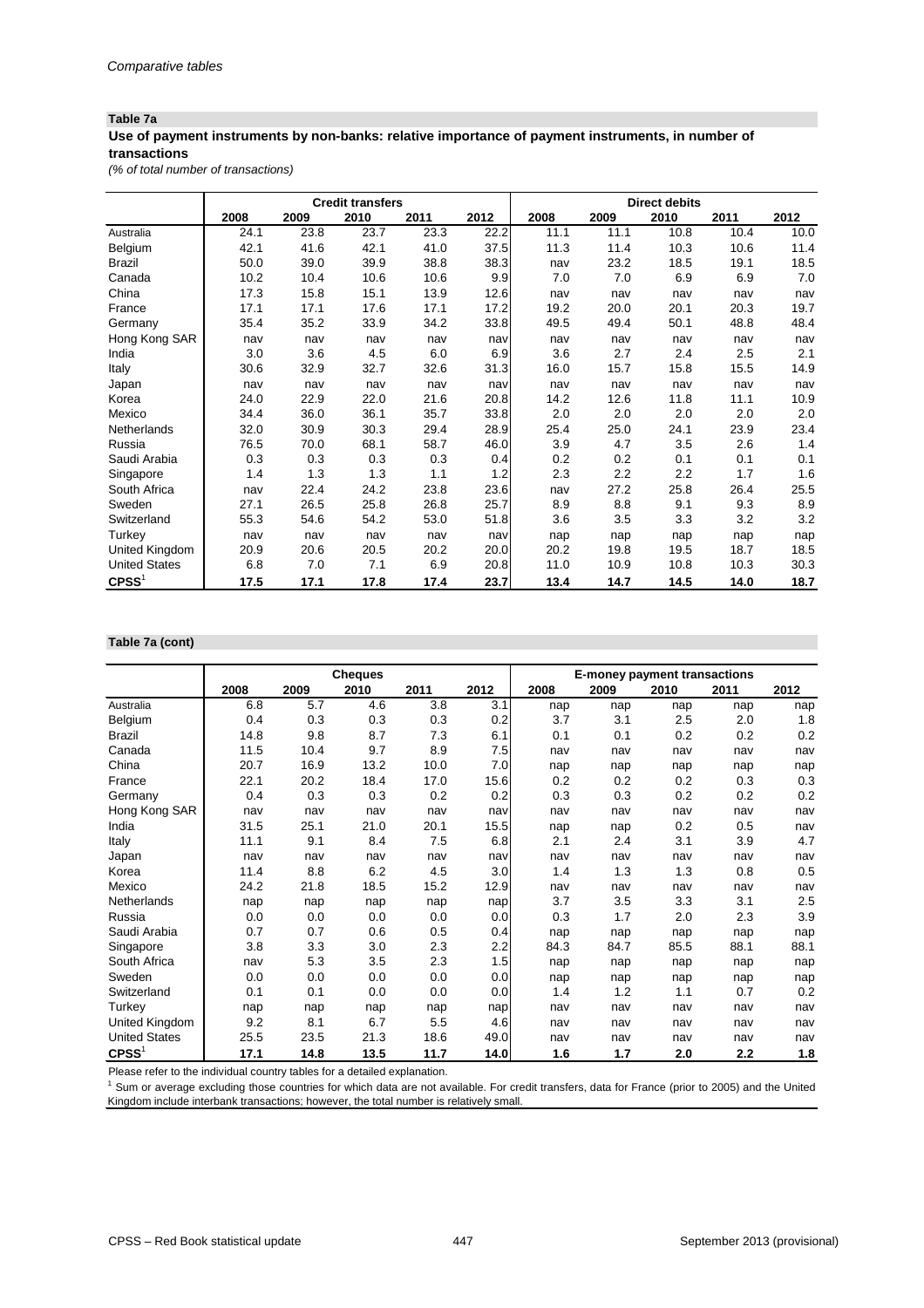#### **Table 7a (cont)**

|                      | Card payments (except e-money)<br>of which: by cards with a debit function |       |       |       |       |      |      |      |      |      |
|----------------------|----------------------------------------------------------------------------|-------|-------|-------|-------|------|------|------|------|------|
|                      | 2008                                                                       | 2009  | 2010  | 2011  | 2012  | 2008 | 2009 | 2010 | 2011 | 2012 |
| Australia            | 57.9                                                                       | 59.5  | 60.8  | 62.6  | 64.7  | 31.9 | 34.1 | 35.9 | 38.2 | 40.7 |
| Belgium              | 42.5                                                                       | 43.6  | 44.7  | 46.1  | 49.0  | 37.7 | 38.7 | 39.6 | 40.8 | 43.4 |
| <b>Brazil</b>        | 35.0                                                                       | 27.9  | 32.7  | 34.7  | 36.9  | 15.8 | 12.6 | 15.1 | 16.6 | 17.0 |
| Canada               | 71.3                                                                       | 72.2  | 72.8  | 73.6  | 75.5  | 42.1 | 42.8 | 42.2 | 42.2 | 43.9 |
| China                | 62.0                                                                       | 67.3  | 71.7  | 76.1  | 80.4  | nav  | nav  | nav  | nav  | nav  |
| France               | 41.5                                                                       | 42.4  | 43.6  | 45.4  | 47.2  | nav  | nav  | nav  | nav  | nav  |
| Germany              | 14.4                                                                       | 14.8  | 15.5  | 16.6  | 17.5  | 11.7 | 12.1 | 12.7 | 13.5 | 14.2 |
| Hong Kong SAR        | nav                                                                        | nav   | nav   | nav   | nav   | nav  | nav  | nav  | nav  | nav  |
| India                | 61.8                                                                       | 68.5  | 71.9  | 70.9  | 75.5  | 55.9 | 64.1 | 67.7 | 66.7 | 70.8 |
| Italy                | 40.2                                                                       | 39.9  | 40.0  | 40.5  | 42.2  | 25.2 | 24.7 | 24.4 | 25.3 | 27.1 |
| Japan                | nav                                                                        | nav   | nav   | nav   | nav   | nav  | nav  | nav  | nav  | nav  |
| Korea                | 49.0                                                                       | 54.5  | 58.7  | 62.0  | 64.8  | 7.7  | 9.9  | 11.7 | 14.1 | 16.4 |
| Mexico               | 39.4                                                                       | 40.2  | 43.5  | 47.1  | 51.3  | 20.2 | 22.4 | 25.8 | 28.3 | 31.3 |
| Netherlands          | 38.9                                                                       | 40.7  | 42.4  | 43.6  | 45.1  | 36.9 | 38.9 | 40.5 | 41.6 | 43.2 |
| Russia               | 19.3                                                                       | 23.6  | 26.3  | 36.4  | 48.8  | 18.2 | 22.3 | 24.9 | 34.1 | 45.0 |
| Saudi Arabia         | 98.8                                                                       | 98.9  | 99.0  | 99.1  | 99.1  | 98.8 | 98.9 | 99.0 | 99.1 | 99.1 |
| Singapore            | 8.2                                                                        | 8.5   | 7.9   | 6.8   | 6.9   | 8.2  | 8.5  | 7.9  | 6.8  | 6.9  |
| South Africa         | nav                                                                        | 45.2  | 46.5  | 47.5  | 49.3  | nav  | nav  | nav  | nav  | nav  |
| Sweden               | 64.0                                                                       | 64.7  | 65.1  | 63.9  | 65.4  | 51.3 | 52.5 | 52.3 | 52.5 | 54.1 |
| Switzerland          | 39.6                                                                       | 40.7  | 41.3  | 43.0  | 44.8  | 28.0 | 28.9 | 29.0 | 29.6 | 30.4 |
| Turkey               | 100.0                                                                      | 100.0 | 100.0 | 100.0 | 100.0 | 6.2  | 8.1  | 10.1 | 12.4 | 15.3 |
| United Kingdom       | 49.8                                                                       | 51.5  | 53.2  | 55.6  | 57.0  | 35.7 | 37.9 | 39.9 | 42.8 | 44.1 |
| <b>United States</b> | 56.8                                                                       | 58.5  | 60.8  | 64.1  | nav   | 33.4 | 37.0 | 40.8 | 42.9 | nav  |
| $C$ PSS $1$          | 50.4                                                                       | 51.7  | 52.2  | 54.7  | 41.8  | 26.3 | 27.4 | 30.5 | 31.9 | 20.8 |

#### **Table 7a (cont)**

|                      |      | by cards with a delayed debit function |      |      |      | by cards with a credit function |      |      |      |      |  |
|----------------------|------|----------------------------------------|------|------|------|---------------------------------|------|------|------|------|--|
|                      | 2008 | 2009                                   | 2010 | 2011 | 2012 | 2008                            | 2009 | 2010 | 2011 | 2012 |  |
| Australia            | nav  | nav                                    | nav  | nav  | nav  | 26.0                            | 25.4 | 25.0 | 24.4 | 24.1 |  |
| Belgium              | 4.8  | 4.9                                    | 5.1  | 5.3  | 5.6  | nav                             | nav  | nav  | nav  | nav  |  |
| <b>Brazil</b>        | nav  | nav                                    | nav  | nav  | nav  | 19.3                            | 15.3 | 17.6 | 18.1 | 19.8 |  |
| Canada               | nap  | nap                                    | nap  | nap  | nap  | 29.2                            | 29.4 | 30.6 | 31.4 | 31.5 |  |
| China                | nap  | nap                                    | nap  | nap  | nap  | nav                             | nav  | nav  | nav  | nav  |  |
| France               | nav  | nav                                    | nav  | nav  | nav  | nav                             | nav  | nav  | nav  | nav  |  |
| Germany              | 2.5  | 2.5                                    | 2.6  | 2.8  | 3.1  | 0.2                             | 0.2  | 0.2  | 0.2  | 0.2  |  |
| Hong Kong SAR        | nav  | nav                                    | nav  | nav  | nav  | nav                             | nav  | nav  | nav  | nav  |  |
| India                | 0.0  | 0.1                                    | 0.2  | 0.2  | nav  | 6.0                             | 4.3  | 4.0  | 4.0  | 4.7  |  |
| Italy                | nav  | nav                                    | nav  | nav  | nav  | 15.1                            | 15.2 | 15.6 | 15.1 | 15.1 |  |
| Japan                | nav  | nav                                    | nav  | nav  | nav  | nav                             | nav  | nav  | nav  | nav  |  |
| Korea                | nap  | nap                                    | nap  | nap  | nap  | 41.3                            | 44.6 | 47.0 | 47.9 | 48.4 |  |
| Mexico               | nap  | nap                                    | nap  | nap  | nap  | 19.2                            | 17.8 | 17.7 | 18.8 | 20.0 |  |
| Netherlands          | 2.0  | 1.8                                    | 1.8  | 2.0  | 1.9  | nap                             | nap  | nap  | nap  | nap  |  |
| Russia               | nav  | nav                                    | nav  | nav  | nav  | 1.0                             | 1.3  | 1.4  | 2.3  | 3.8  |  |
| Saudi Arabia         | nap  | nap                                    | nap  | nap  | nap  | 2.9                             | 2.9  | 2.8  | 2.8  | 3.4  |  |
| Singapore            | nav  | nav                                    | nav  | nav  | nav  | nav                             | nav  | nav  | nav  | nav  |  |
| South Africa         | nav  | nav                                    | nav  | nav  | nav  | nav                             | nav  | nav  | nav  | nav  |  |
| Sweden               | 1.7  | 1.5                                    | 1.5  | 1.4  | 1.3  | 11.1                            | 10.8 | 11.3 | 10.0 | 10.1 |  |
| Switzerland          | nav  | nav                                    | nav  | nav  | nav  | 11.6                            | 11.8 | 12.4 | 13.4 | 14.4 |  |
| Turkey               | nav  | nav                                    | nav  | nav  | nav  | 93.8                            | 91.9 | 89.9 | 87.6 | 84.7 |  |
| United Kingdom       | 1.2  | 1.0                                    | 1.0  | 0.9  | 0.9  | 11.7                            | 11.4 | 11.2 | 10.8 | 10.9 |  |
| <b>United States</b> | nav  | nav                                    | nav  | nav  | nav  | 23.4                            | 21.5 | 20.0 | 21.2 | nav  |  |
| $C$ PSS <sup>1</sup> | 0.4  | 0.3                                    | 0.4  | 0.4  | 0.5  | 19.8                            | 19.4 | 16.3 | 16.9 | 11.6 |  |

Please refer to the individual country tables and the footnotes to Comparative Table 7 for a detailed explanation.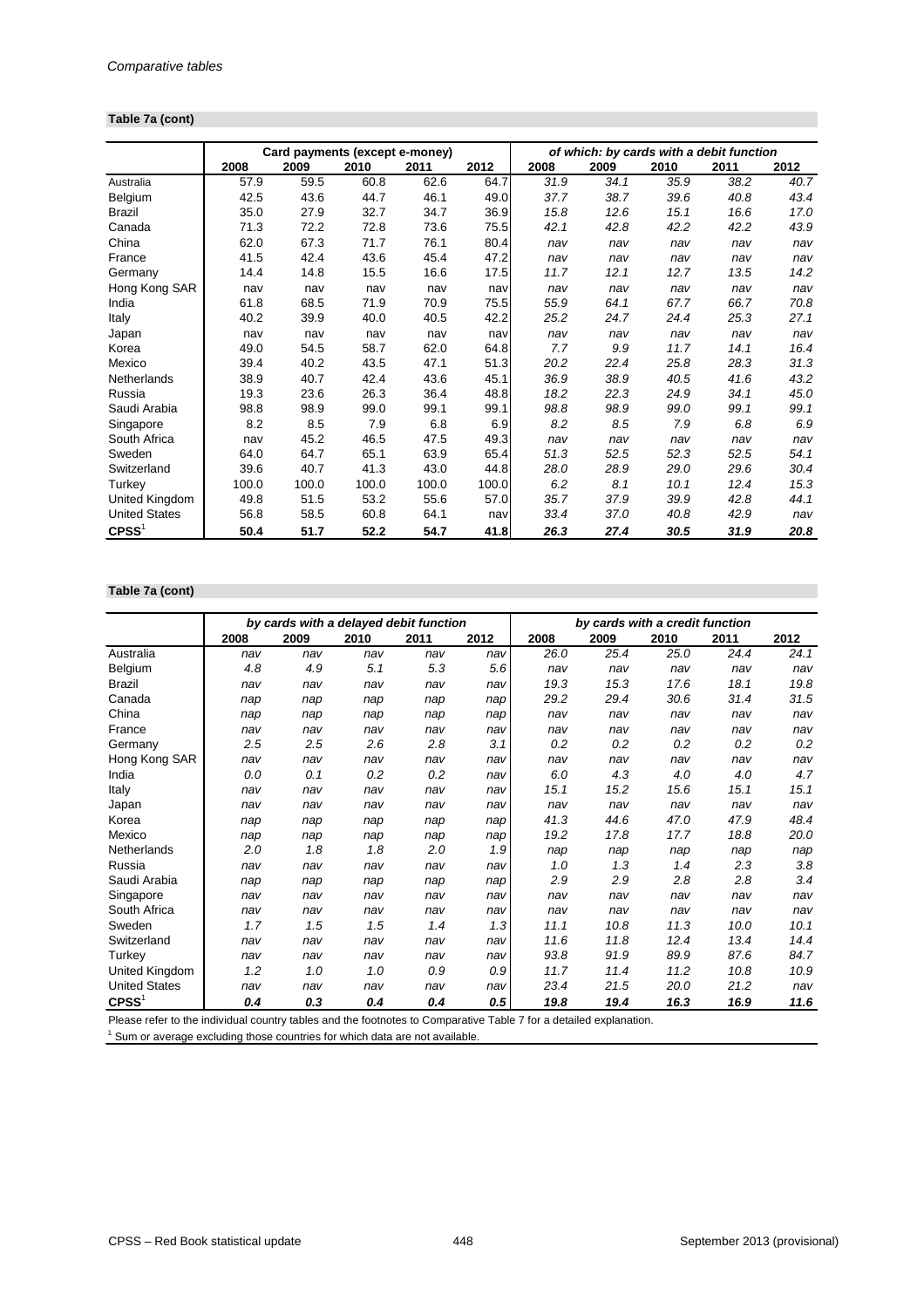## **Table 7b**

**Use of payment instruments by non-banks: increase in the number of transactions**

*(% change on previous year)*

|                      |        |        | <b>Credit transfers</b> |        |        | <b>Direct debits</b> |        |         |         |         |
|----------------------|--------|--------|-------------------------|--------|--------|----------------------|--------|---------|---------|---------|
|                      | 2008   | 2009   | 2010                    | 2011   | 2012   | 2008                 | 2009   | 2010    | 2011    | 2012    |
| Australia            | 7.3    | 5.2    | 7.9                     | 6.3    | 3.2    | 8.0                  | 6.6    | 5.8     | 3.4     | 4.5     |
| Belgium              | 3.1    | 3.0    | 5.5                     | 2.1    | $-8.5$ | 3.3                  | 5.0    | $-5.5$  | 7.5     | 8.0     |
| <b>Brazil</b>        | 11.7   | 7.6    | 7.8                     | 9.4    | 6.8    | nav                  | nav    | $-16.0$ | 16.0    | 4.8     |
| Canada               | 4.7    | 4.9    | 5.7                     | 4.6    | $-5.4$ | 5.2                  | 2.3    | 3.2     | 3.5     | 3.8     |
| China                | 7.7    | 10.5   | 24.9                    | 14.7   | 20.2   | nav                  | nav    | nav     | nav     | nav     |
| France               | 3.2    | 3.4    | 7.2                     | $-0.4$ | 4.0    | 3.9                  | 8.0    | 4.5     | 3.6     | 0.3     |
| Germany              | 1.5    | 2.6    | 0.7                     | 3.4    | 1.4    | 3.0                  | 3.0    | 6.1     | $-0.4$  | 1.9     |
| Hong Kong SAR        | nav    | nav    | nav                     | nav    | nav    | nav                  | nav    | nav     | nav     | nav     |
| India                | 37.3   | 48.0   | 51.1                    | 34.7   | 45.3   | 26.0                 | $-6.7$ | 5.0     | 5.1     | 7.2     |
| Italy                | $-2.9$ | 13.8   | 1.4                     | 2.8    | 0.0    | 8.9                  | 3.9    | 3.0     | 1.3     | 0.3     |
| Japan                | 0.3    | 0.9    | 0.3                     | 1.4    | 4.3    | nav                  | nav    | nav     | nav     | nav     |
| Korea                | 13.1   | 5.0    | 9.4                     | 9.6    | 8.8    | $-3.7$               | $-2.7$ | 6.1     | 5.1     | 10.7    |
| Mexico               | 14.6   | 7.2    | 9.6                     | 11.6   | 6.2    | 7.6                  | 1.9    | 9.1     | 13.6    | 12.9    |
| Netherlands          | 4.1    | 1.7    | 4.9                     | 0.0    | 2.8    | 4.1                  | 3.8    | 3.0     | 2.3     | 2.1     |
| Russia               | 11.9   | $-2.0$ | 30.8                    | 2.0    | 0.2    | 30.7                 | 29.4   | 0.4     | $-13.7$ | $-30.4$ |
| Saudi Arabia         | 37.2   | 14.0   | 16.1                    | 21.7   | 22.6   | 71.2                 | 7.3    | $-18.5$ | $-20.4$ | $-2.0$  |
| Singapore            | 12.4   | 5.4    | 9.0                     | 8.9    | 6.0    | $-4.5$               | 2.1    | 8.9     | $-3.9$  | 2.6     |
| South Africa         | nav    | nav    | 20.7                    | 7.3    | 15.2   | nav                  | nav    | 5.9     | 11.5    | 12.6    |
| Sweden               | 7.4    | 3.9    | 5.8                     | 8.2    | 3.4    | 10.1                 | 5.2    | 12.9    | 6.3     | 2.8     |
| Switzerland          | 4.5    | 3.8    | 4.7                     | 2.3    | 3.1    | 0.7                  | 1.9    | 1.8     | 1.7     | 3.5     |
| Turkey               | nav    | nav    | nav                     | nav    | nav    | nav                  | nav    | nav     | nav     | nav     |
| United Kingdom       | 2.1    | 2.8    | 3.7                     | 6.0    | 2.5    | 3.8                  | 2.3    | 2.5     | 2.9     | 2.8     |
| <b>United States</b> | 7.8    | 5.2    | 4.1                     | 3.8    | 5.4    | 8.3                  | 1.6    | 1.3     | 2.3     | 3.3     |
| CPSS <sup>1</sup>    | 6.4    | 4.7    | 7.0                     | 5.4    | 4.6    | 5.3                  | 2.8    | 1.2     | 3.4     | 3.2     |

## **Table 7b (cont)**

|                      |         |         | <b>Cheques</b> |         |         | <b>E-money payment transactions</b> |         |         |         |         |  |
|----------------------|---------|---------|----------------|---------|---------|-------------------------------------|---------|---------|---------|---------|--|
|                      | 2008    | 2009    | 2010           | 2011    | 2012    | 2008                                | 2009    | 2010    | 2011    | 2012    |  |
| Australia            | $-11.3$ | $-10.2$ | $-12.6$        | $-11.9$ | $-10.9$ | nav                                 | nav     | nav     | nav     | nav     |  |
| Belgium              | $-16.7$ | $-10.0$ | $-9.3$         | $-9.8$  | $-15.1$ | $-9.6$                              | $-13.2$ | $-14.0$ | $-16.7$ | $-8.5$  |  |
| <b>Brazil</b>        | $-1.8$  | $-8.2$  | $-7.1$         | $-5.2$  | $-9.4$  | $-7.0$                              | 28.7    | 49.2    | 5.7     | $-3.7$  |  |
| Canada               | $-5.3$  | $-6.8$  | $-3.0$         | $-4.9$  | $-14.1$ | nav                                 | nav     | nav     | nav     | nav     |  |
| China                | $-9.8$  | $-0.8$  | 2.4            | $-5.6$  | $-7.4$  | nav                                 | nav     | nav     | nav     | nav     |  |
| France               | $-4.5$  | $-5.3$  | $-5.4$         | $-4.8$  | $-5.6$  | 21.7                                | 12.0    | 14.0    | 13.2    | 12.4    |  |
| Germany              | $-13.3$ | $-12.8$ | $-15.3$        | $-15.9$ | $-15.3$ | $-8.5$                              | $-9.2$  | $-9.6$  | $-7.5$  | $-6.7$  |  |
| Hong Kong SAR        | nav     | nav     | nav            | nav     | nav     | nav                                 | nav     | nav     | nav     | nav     |  |
| India                | $-4.3$  | $-1.3$  | 0.6            | $-3.3$  | $-2.1$  | nav                                 | nav     | nav     | 170.2   | nav     |  |
| <b>Italy</b>         | $-9.7$  | $-12.9$ | $-6.0$         | $-7.5$  | $-5.5$  | 46.4                                | 23.6    | 31.8    | 28.4    | 25.9    |  |
| Japan                | $-9.4$  | $-14.1$ | $-8.5$         | $-6.1$  | $-6.2$  | 37.9                                | 35.3    | 32.5    | 17.1    | nav     |  |
| Korea                | $-6.9$  | $-15.6$ | $-19.3$        | $-18.5$ | $-24.9$ | $-10.2$                             | 2.0     | 17.5    | $-28.9$ | $-38.4$ |  |
| Mexico               | $-6.8$  | $-7.9$  | $-7.2$         | $-6.9$  | $-5.2$  | nav                                 | nav     | nav     | nav     | nav     |  |
| Netherlands          | nav     | nav     | nav            | nav     | nav     | 0.7                                 | 0.5     | 0.7     | $-3.7$  | $-13.7$ |  |
| Russia               | $-87.5$ | $-69.7$ | $-30.0$        | $-57.1$ | $-69.3$ | 298.5                               | 547.3   | 65.7    | 34.2    | 112.5   |  |
| Saudi Arabia         | 0.0     | 0.0     | 0.0            | 0.0     | 0.0     | nav                                 | nav     | nav     | nav     | nav     |  |
| Singapore            | $-2.7$  | $-5.2$  | $-1.1$         | $-1.9$  | $-2.9$  | 12.4                                | 9.5     | 7.2     | 31.6    | 4.4     |  |
| South Africa         | nav     | nav     | $-26.0$        | $-30.4$ | $-21.4$ | nav                                 | nav     | nav     | nav     | nav     |  |
| Sweden               | 0.0     | $-12.5$ | $-42.9$        | 0.0     | $-50.0$ | nav                                 | nav     | nav     | nav     | nav     |  |
| Switzerland          | $-17.5$ | $-31.7$ | $-42.3$        | $-19.5$ | $-18.2$ | $-2.5$                              | $-8.5$  | $-3.2$  | $-30.6$ | $-73.6$ |  |
| Turkey               | nav     | nav     | nav            | nav     | nav     | nav                                 | nav     | nav     | nav     | nav     |  |
| United Kingdom       | $-12.3$ | $-8.6$  | $-13.2$        | $-12.8$ | $-12.6$ | nav                                 | nav     | nav     | nav     | nav     |  |
| <b>United States</b> | $-6.8$  | $-6.1$  | $-6.6$         | $-6.8$  | $-7.5$  | nav                                 | nav     | nav     | nav     | nav     |  |
| CPSS <sup>1</sup>    | $-6.6$  | $-6.4$  | $-6.6$         | $-6.9$  | $-7.9$  | 17.0                                | 17.5    | 17.3    | 21.3    | 5.8     |  |

Please refer to the individual country tables for a detailed explanation.

<sup>1</sup> Sum or average excluding those countries for which data are not available. For credit transfers, data for France (prior to 2005) and the United Kingdom include interbank transactions; however, the total number is relatively small.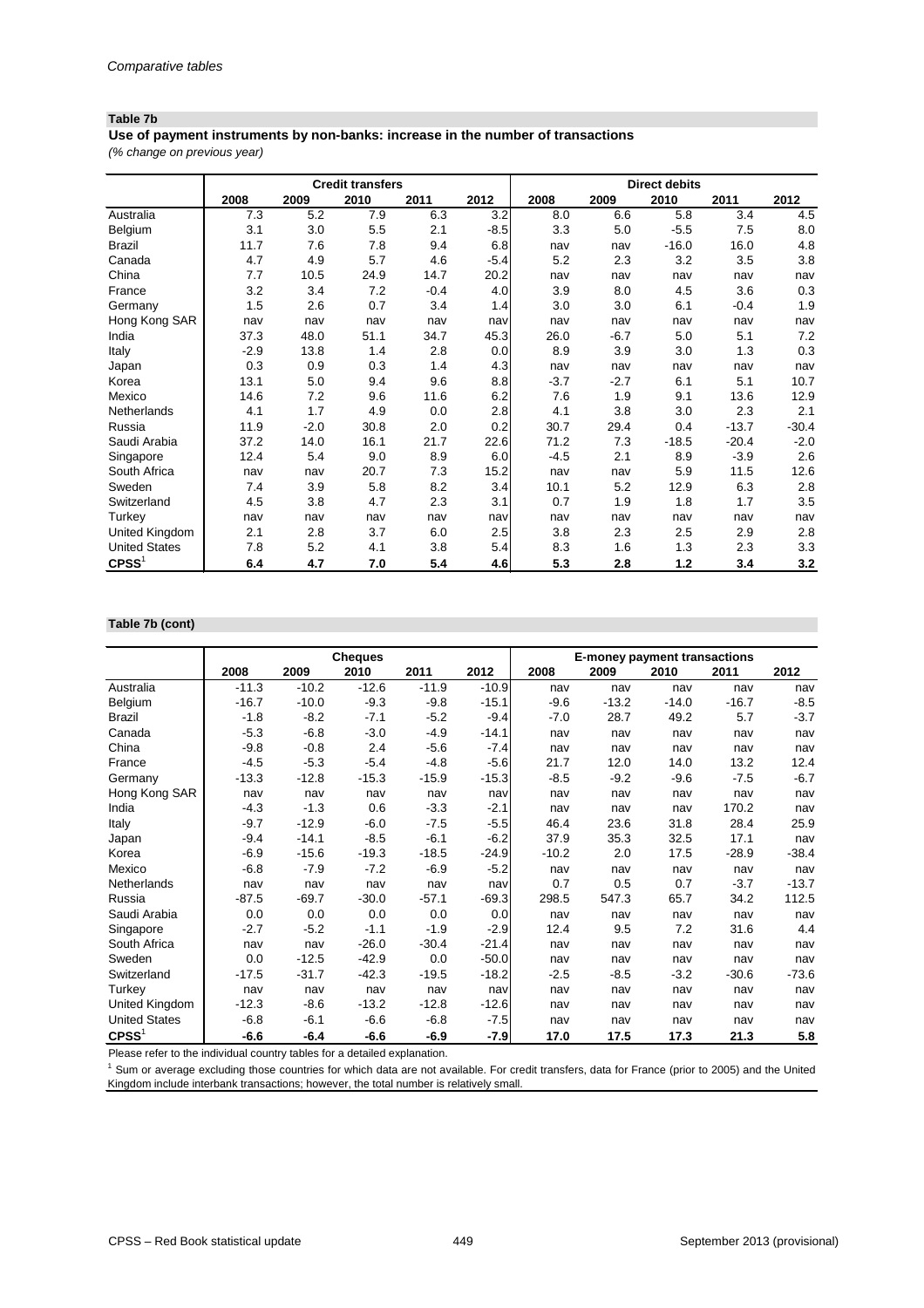#### **Table 7b (cont)**

|                      |      | Card payments (except e-money) |        |        |      | of which: by cards with a debit function |      |        |        |        |
|----------------------|------|--------------------------------|--------|--------|------|------------------------------------------|------|--------|--------|--------|
|                      | 2008 | 2009                           | 2010   | 2011   | 2012 | 2008                                     | 2009 | 2010   | 2011   | 2012   |
| Australia            | 10.9 | 9.7                            | 10.6   | 11.4   | 11.9 | 15.7                                     | 14.1 | 13.8   | 15.4   | 15.1   |
| Belgium              | 8.4  | 6.8                            | 7.0    | 8.2    | 6.3  | 8.4                                      | 6.9  | 6.9    | 7.9    | 6.6    |
| <b>Brazil</b>        | 19.7 | 10.1                           | 23.3   | 19.5   | 14.7 | 23.4                                     | 10.1 | 26.8   | 23.1   | 11.1   |
| Canada               | 8.1  | 4.3                            | 4.5    | 5.6    | 3.6  | 7.3                                      | 4.8  | 2.3    | 4.3    | 5.2    |
| China                | 51.9 | 32.0                           | 38.9   | 32.2   | 40.5 | nav                                      | nav  | nav    | nav    | nav    |
| France               | 6.5  | 5.8                            | 6.8    | 7.0    | 7.1  | nav                                      | nav  | nav    | nav    | nav    |
| Germany              | 7.7  | 6.3                            | 8.9    | 9.8    | 8.2  | 9.8                                      | 6.7  | 9.6    | 9.3    | 7.5    |
| Hong Kong SAR        | nav  | nav                            | nav    | nav    | nav  | nav                                      | 0.4  | 4.6    | 4.1    | 2.3    |
| India                | 30.7 | 37.2                           | 26.3   | $-0.4$ | 35.3 | 33.0                                     | 42.1 | 27.1   | $-0.5$ | 34.9   |
| Italy                | 5.0  | 5.1                            | 2.4    | 4.3    | 8.4  | 5.8                                      | 4.0  | 0.7    | 7.3    | 11.3   |
| Japan                | 4.0  | 56.1                           | nav    | nav    | nav  | 7.8                                      | 6.5  | 1.7    | 0.0    | $-3.6$ |
| Korea                | 23.4 | 22.4                           | 22.6   | 17.8   | 17.8 | 45.1                                     | 41.2 | 35.0   | 34.0   | 31.2   |
| Mexico               | 12.8 | 4.5                            | 18.5   | 22.2   | 22.1 | 17.3                                     | 13.7 | 26.0   | 23.9   | 23.9   |
| Netherlands          | 10.6 | 10.3                           | 11.4   | 6.0    | 8.1  | 10.8                                     | 11.1 | 11.5   | 5.8    | 8.4    |
| Russia               | 46.7 | 30.9                           | 49.8   | 63.9   | 71.7 | 46.2                                     | 31.1 | 49.6   | 62.2   | 69.0   |
| Saudi Arabia         | 31.3 | 7.5                            | 15.0   | 17.9   | 8.7  | 31.3                                     | 7.5  | 15.0   | 17.9   | 8.7    |
| Singapore            | 7.7  | 12.4                           | $-0.9$ | 9.2    | 6.1  | 7.7                                      | 12.4 | $-0.9$ | 9.2    | 6.1    |
| South Africa         | nav  | nav                            | 15.1   | 11.1   | 20.8 | nav                                      | nav  | nav    | nav    | nav    |
| Sweden               | 17.4 | 7.5                            | 9.4    | 2.2    | 10.5 | 19.4                                     | 8.8  | 8.3    | 4.6    | 11.1   |
| Switzerland          | 10.5 | 8.0                            | 7.2    | 8.9    | 9.9  | 11.1                                     | 8.3  | 5.8    | 7.0    | 8.3    |
| Turkey               | 18.6 | 11.5                           | 14.0   | 14.3   | 15.0 | 44.7                                     | 44.1 | 43.1   | 40.0   | 41.8   |
| United Kingdom       | 5.5  | 7.8                            | 7.6    | 12.4   | 6.5  | 7.1                                      | 10.5 | 9.8    | 15.3   | 7.1    |
| <b>United States</b> | 7.9  | 4.7                            | 7.2    | 12.4   | nav  | 13.1                                     | 12.6 | 13.7   | 11.9   | nav    |
| $C$ PSS <sup>1</sup> | 10.4 | 10.3                           | 10.7   | 12.7   | 15.9 | 13.9                                     | 13.0 | 14.0   | 12.4   | 16.0   |

#### **Table 7b (cont)**

|                      |      | by cards with a delayed debit function |      |        |      | by cards with a credit function |         |         |        |       |
|----------------------|------|----------------------------------------|------|--------|------|---------------------------------|---------|---------|--------|-------|
|                      | 2008 | 2009                                   | 2010 | 2011   | 2012 | 2008                            | 2009    | 2010    | 2011   | 2012  |
| Australia            | nav  | nav                                    | nav  | nav    | nav  | 5.6                             | 4.4     | 6.2     | 5.7    | 6.8   |
| Belgium              | 8.8  | 5.9                                    | 7.8  | 10.5   | 4.1  | nav                             | nav     | nav     | nav    | nav   |
| <b>Brazil</b>        | nav  | nav                                    | nav  | nav    | nav  | 16.9                            | 10.0    | 20.5    | 16.3   | 18.0  |
| Canada               | nav  | nav                                    | nav  | nav    | nav  | 9.2                             | 3.7     | 7.6     | 7.3    | 1.4   |
| China                | nav  | nav                                    | nav  | nav    | nav  | nav                             | nav     | nav     | nav    | nav   |
| France               | nav  | nav                                    | nav  | nav    | nav  | nav                             | nav     | nav     | nav    | nav   |
| Germany              | 0.0  | 5.2                                    | 7.8  | 11.9   | 11.7 | $-6.4$                          | 1.8     | $-16.2$ | 19.5   | 7.1   |
| Hong Kong SAR        | nav  | nav                                    | nav  | nav    | nav  | nav                             | 5.2     | 7.6     | 7.6    | 10.2  |
| India                | nav  | 1,200.0                                | 55.8 | 35.8   | nav  | 12.8                            | $-10.5$ | 12.9    | $-0.2$ | 49.8  |
| Italy                | nav  | nav                                    | nav  | nav    | nav  | 3.7                             | 7.0     | 5.1     | $-0.3$ | 3.7   |
| Japan                | nav  | nav                                    | nav  | nav    | nav  | 4.0                             | 56.2    | nav     | nav    | nav   |
| Korea                | nav  | nav                                    | nav  | nav    | nav  | 20.0                            | 18.9    | 19.9    | 13.7   | 13.8  |
| Mexico               | nav  | nav                                    | nav  | nav    | nav  | 8.4                             | $-5.1$  | 9.1     | 19.6   | 19.4  |
| Netherlands          | 6.5  | $-4.7$                                 | 7.3  | 11.4   | 1.5  | nav                             | nav     | nav     | nav    | nav   |
| Russia               | nav  | nav                                    | nav  | nav    | nav  | 55.8                            | 27.9    | 52.1    | 92.4   | 111.6 |
| Saudi Arabia         | nav  | nav                                    | nav  | nav    | nav  | 0.7                             | 5.8     | 11.7    | 16.6   | 31.8  |
| Singapore            | nav  | nav                                    | nav  | nav    | nav  | nav                             | nav     | nav     | nav    | nav   |
| South Africa         | nav  | nav                                    | nav  | nav    | nav  | nav                             | nav     | nav     | nav    | nav   |
| Sweden               | 7.5  | $-7.0$                                 | 15.0 | -8.7   | 2.4  | 10.5                            | 3.5     | 13.9    | $-7.4$ | 8.4   |
| Switzerland          | nav  | nav                                    | nav  | nav    | nav  | 9.1                             | 7.3     | 10.7    | 13.3   | 13.4  |
| Turkey               | nav  | nav                                    | nav  | nav    | nav  | 17.2                            | 9.4     | 11.5    | 11.4   | 11.3  |
| United Kingdom       | 0.6  | $-7.3$                                 | 2.4  | $-2.4$ | 0.6  | $-0.8$                          | 1.6     | 2.1     | 3.7    | 5.0   |
| <b>United States</b> | nav  | nav                                    | nav  | nav    | nav  | 1.2                             | $-6.5$  | -4.0    | 13.2   | nav   |
| CPSS <sup>1</sup>    | 2.3  | 1.5                                    | 7.4  | 8.2    | 7.1  | 5.1                             | 6.1     | 3.4     | 12.0   | 11.9  |

Please refer to the individual country tables and the footnotes to Comparative Table 7 for a detailed explanation.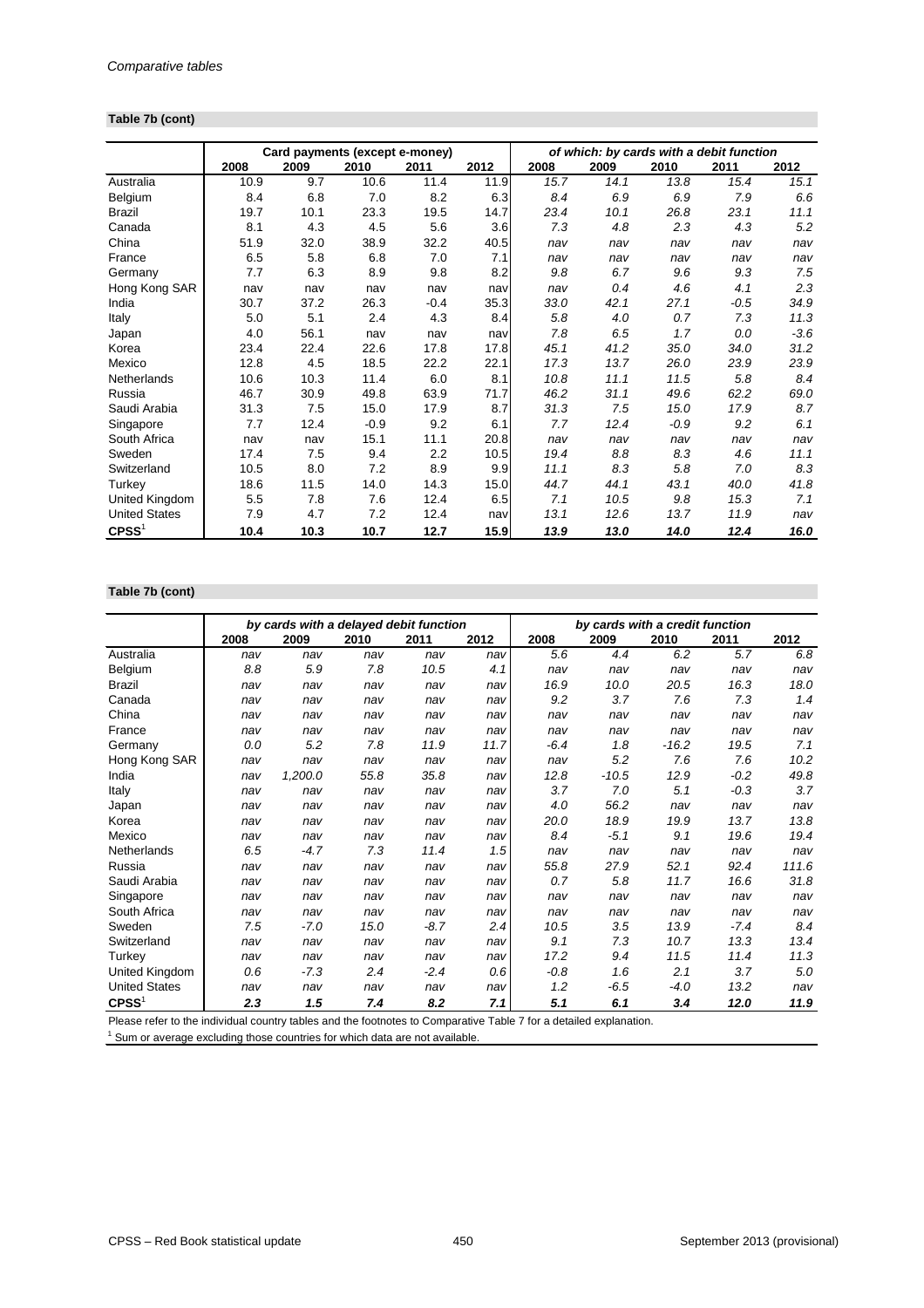#### **Table 7c**

*(total for the year)* **Use of payment instruments by non-banks: number of transactions per inhabitant**

|                      |      |      | <b>Credit transfers</b> |      |       |      |       | <b>Direct debits</b> |       |       |
|----------------------|------|------|-------------------------|------|-------|------|-------|----------------------|-------|-------|
|                      | 2008 | 2009 | 2010                    | 2011 | 2012  | 2008 | 2009  | 2010                 | 2011  | 2012  |
| Australia            | 61.8 | 63.7 | 67.7                    | 70.9 | 72.0  | 28.4 | 29.7  | 30.9                 | 31.5  | 32.4  |
| Belgium              | 86.4 | 88.3 | 92.4                    | 93.5 | 85.0  | 23.2 | 24.1  | 22.6                 | 24.1  | 25.8  |
| <b>Brazil</b>        | 35.1 | 37.4 | 39.9                    | 43.3 | 45.9  | nav  | 22.3  | 18.5                 | 21.3  | 22.2  |
| Canada               | 27.0 | 28.0 | 29.3                    | 30.3 | 28.3  | 18.5 | 18.7  | 19.1                 | 19.6  | 20.1  |
| China                | 0.6  | 0.6  | 0.8                     | 0.9  | 1.0   | nav  | nav   | nav                  | nav   | nav   |
| France               | 42.2 | 43.4 | 46.3                    | 45.8 | 47.4  | 47.3 | 50.8  | 52.8                 | 54.4  | 54.3  |
| Germany              | 69.2 | 71.2 | 71.8                    | 74.2 | 75.1  | 96.8 | 100.0 | 106.3                | 105.8 | 107.6 |
| Hong Kong SAR        | nav  | nav  | nav                     | nav  | nav   | nav  | nav   | nav                  | nav   | nav   |
| India                | 0.1  | 0.2  | 0.3                     | 0.3  | 0.5   | 0.1  | 0.1   | 0.1                  | 0.1   | 0.1   |
| Italy                | 17.9 | 20.3 | 20.4                    | 20.9 | 20.8  | 9.3  | 9.6   | 9.9                  | 10.0  | 10.0  |
| Japan                | 11.0 | 11.1 | 11.1                    | 11.3 | nav   | nav  | nav   | nav                  | nav   | nav   |
| Korea                | 47.2 | 49.4 | 53.7                    | 58.5 | 63.3  | 28.1 | 27.2  | 28.7                 | 30.0  | 33.1  |
| Mexico               | 6.7  | 7.1  | 7.7                     | 8.6  | 8.5   | 0.4  | 0.4   | 0.4                  | 0.5   | 0.5   |
| Netherlands          | 93.7 | 94.8 | 98.9                    | 98.5 | 101.0 | 74.3 | 76.7  | 78.7                 | 80.1  | 81.6  |
| Russia               | 14.4 | 14.1 | 18.4                    | 18.8 | 18.8  | 0.7  | 1.0   | 1.0                  | 0.8   | 0.6   |
| Saudi Arabia         | 0.1  | 0.1  | 0.1                     | 0.2  | 0.2   | 0.1  | 0.1   | 0.1                  | 0.0   | 0.0   |
| Singapore            | 6.2  | 6.4  | 6.8                     | 7.3  | 7.5   | 10.6 | 10.5  | 11.3                 | 10.6  | 10.6  |
| South Africa         | nav  | 8.7  | 10.4                    | 11.0 | 12.5  | nav  | 10.5  | 11.0                 | 12.2  | 13.6  |
| Sweden               | 75.5 | 77.7 | 81.6                    | 87.9 | 90.2  | 24.7 | 25.8  | 28.9                 | 30.6  | 31.2  |
| Switzerland          | 87.9 | 90.1 | 93.5                    | 95.2 | 96.6  | 5.7  | 5.7   | 5.7                  | 5.8   | 5.9   |
| Turkey               | nav  | nav  | nav                     | nav  | nav   | nap  | nap   | nap                  | nap   | nap   |
| United Kingdom       | 51.9 | 53.0 | 54.5                    | 57.4 | 58.4  | 50.1 | 51.0  | 51.9                 | 53.0  | 54.0  |
| <b>United States</b> | 22.9 | 23.9 | 24.6                    | 25.4 | 26.6  | 36.9 | 37.1  | 37.3                 | 37.9  | 38.8  |
| CPSS <sup>1</sup>    | 10.5 | 10.8 | 11.5                    | 12.0 | 12.9  | 14.2 | 15.0  | 15.0                 | 15.4  | 15.6  |

## **Table 7c (cont)**

|                       |      |      | <b>Cheques</b> |      |      | <b>E-money payment transactions</b> |       |       |       |       |
|-----------------------|------|------|----------------|------|------|-------------------------------------|-------|-------|-------|-------|
|                       | 2008 | 2009 | 2010           | 2011 | 2012 | 2008                                | 2009  | 2010  | 2011  | 2012  |
| Australia             | 17.4 | 15.3 | 13.2           | 11.5 | 10.0 | nap                                 | nap   | nap   | nap   | nap   |
| Belgium               | 0.8  | 0.7  | 0.7            | 0.6  | 0.5  | 7.6                                 | 6.5   | 5.6   | 4.6   | 4.2   |
| <b>Brazil</b>         | 10.4 | 9.4  | 8.7            | 8.1  | 7.3  | 0.1                                 | 0.1   | 0.2   | 0.2   | 0.2   |
| Canada                | 30.4 | 28.0 | 26.9           | 25.3 | 21.5 | nav                                 | nav   | nav   | nav   | nav   |
| China                 | 0.7  | 0.7  | 0.7            | 0.6  | 0.6  | nap                                 | nap   | nap   | nap   | nap   |
| France                | 54.5 | 51.4 | 48.3           | 45.8 | 43.0 | 0.5                                 | 0.6   | 0.6   | 0.7   | 0.8   |
| Germany               | 0.8  | 0.7  | 0.6            | 0.5  | 0.4  | 0.6                                 | 0.5   | 0.5   | 0.4   | 0.4   |
| Hong Kong SAR         | nav  | nav  | nav            | nav  | nav  | nav                                 | nav   | nav   | nav   | nav   |
| India                 | 1.2  | 1.2  | 1.2            | 1.1  | 1.1  | nap                                 | nap   | 0.0   | 0.0   | nav   |
| Italy                 | 6.5  | 5.6  | 5.2            | 4.8  | 4.6  | 1.2                                 | 1.5   | 2.0   | 2.5   | 3.2   |
| Japan                 | 0.9  | 0.8  | 0.7            | 0.6  | nav  | 8.7                                 | 11.8  | 15.6  | 18.3  | nav   |
| Korea                 | 22.6 | 18.9 | 15.2           | 12.3 | 9.2  | 2.7                                 | 2.8   | 3.2   | 2.3   | 1.4   |
| Mexico                | 4.7  | 4.3  | 4.0            | 3.7  | 3.2  | nav                                 | nav   | nav   | nav   | nav   |
| Netherlands           | nap  | nap  | nap            | nap  | nap  | 10.7                                | 10.7  | 10.7  | 10.3  | 8.8   |
| Russia                | 0.0  | 0.0  | 0.0            | 0.0  | 0.0  | 0.1                                 | 0.3   | 0.6   | 0.7   | 1.6   |
| Saudi Arabia          | 0.3  | 0.3  | 0.3            | 0.2  | 0.2  | nap                                 | nap   | nap   | nap   | nap   |
| Singapore             | 17.2 | 15.9 | 15.4           | 14.8 | 14.0 | 386.3                               | 410.5 | 432.4 | 557.1 | 567.6 |
| South Africa          | nav  | 2.1  | 1.5            | 1.0  | 0.8  | nap                                 | nap   | nap   | nap   | nap   |
| Sweden                | 0.1  | 0.1  | 0.0            | 0.0  | 0.0  | nap                                 | nap   | nap   | nap   | nap   |
| Switzerland           | 0.1  | 0.1  | 0.1            | 0.0  | 0.0  | 2.2                                 | 2.0   | 1.9   | 1.3   | 0.3   |
| Turkey                | nap  | nap  | nap            | nap  | nap  | nav                                 | nav   | nav   | nav   | nav   |
| <b>United Kingdom</b> | 22.9 | 20.7 | 17.9           | 15.5 | 13.4 | nav                                 | nav   | nav   | nav   | nav   |
| <b>United States</b>  | 85.7 | 79.7 | 73.8           | 68.3 | 62.7 | nav                                 | nav   | nav   | nav   | nav   |
| CPSS <sup>1</sup>     | 10.3 | 9.4  | 8.7            | 8.1  | 7.6  | 4.7                                 | 5.5   | 2.5   | 3.0   | 6.0   |

Please refer to the individual country tables for a detailed explanation.

<sup>1</sup> Sum or average excluding those countries for which data are not available. For credit transfers, data for France (prior to 2005) and the United Kingdom include interbank transactions; however, the total number is relatively small.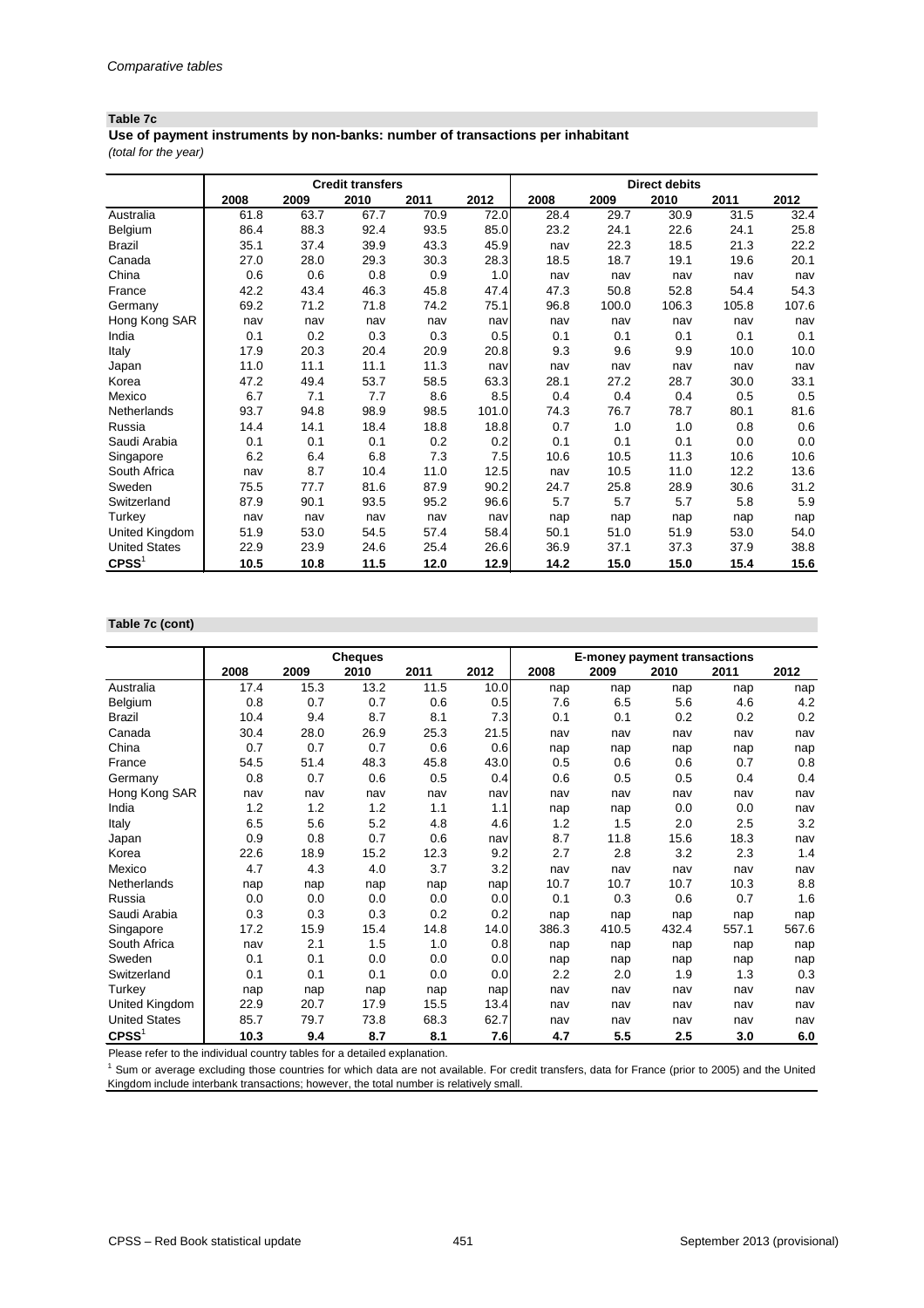# **Table 7c (cont)**

|                      |       | Card payments (except e-money) |       |       |       | of which: by cards with a debit function |       |       |       |       |
|----------------------|-------|--------------------------------|-------|-------|-------|------------------------------------------|-------|-------|-------|-------|
|                      | 2008  | 2009                           | 2010  | 2011  | 2012  | 2008                                     | 2009  | 2010  | 2011  | 2012  |
| Australia            | 148.2 | 159.5                          | 173.7 | 190.7 | 209.8 | 81.7                                     | 91.3  | 102.4 | 116.4 | 131.8 |
| Belgium              | 87.2  | 92.4                           | 98.0  | 105.1 | 111.0 | 77.3                                     | 82.0  | 86.9  | 93.0  | 98.4  |
| <b>Brazil</b>        | 24.6  | 26.8                           | 32.7  | 38.7  | 44.1  | 11.1                                     | 12.1  | 15.2  | 18.5  | 20.4  |
| Canada               | 188.8 | 194.6                          | 200.9 | 209.9 | 214.9 | 111.4                                    | 115.3 | 116.5 | 120.3 | 125.1 |
| China                | 2.0   | 2.6                            | 3.6   | 4.8   | 6.7   | nav                                      | nav   | nav   | nav   | nav   |
| France               | 102.3 | 107.7                          | 114.4 | 121.8 | 129.8 | nav                                      | nav   | nav   | nav   | nav   |
| Germany              | 28.2  | 30.0                           | 32.8  | 36.0  | 38.8  | 22.9                                     | 24.5  | 26.9  | 29.3  | 31.5  |
| Hong Kong SAR        | nav   | nav                            | nav   | nav   | nav   | 14.4                                     | 14.4  | 14.9  | 15.4  | 15.6  |
| India                | 2.4   | 3.2                            | 4.0   | 3.9   | 5.3   | 2.1                                      | 3.0   | 3.8   | 3.7   | 4.9   |
| Italy                | 23.5  | 24.6                           | 25.0  | 26.0  | 28.1  | 14.7                                     | 15.2  | 15.2  | 16.3  | 18.0  |
| Japan                | 40.9  | 63.9                           | nav   | nav   | nav   | 0.1                                      | 0.1   | 0.1   | 0.1   | nav   |
| Korea                | 96.5  | 117.6                          | 143.6 | 167.8 | 196.8 | 15.2                                     | 21.4  | 28.7  | 38.2  | 49.8  |
| Mexico               | 7.7   | 7.9                            | 9.3   | 11.3  | 12.9  | 3.9                                      | 4.4   | 5.5   | 6.8   | 7.9   |
| Netherlands          | 113.8 | 124.9                          | 138.4 | 146.1 | 157.5 | 108.0                                    | 119.3 | 132.5 | 139.5 | 150.8 |
| Russia               | 3.6   | 4.7                            | 7.1   | 11.6  | 19.9  | 3.4                                      | 4.5   | 6.7   | 10.9  | 18.4  |
| Saudi Arabia         | 38.5  | 40.0                           | 44.5  | 50.9  | 53.8  | 38.5                                     | 40.0  | 44.5  | 50.9  | 53.8  |
| Singapore            | 37.7  | 41.1                           | 40.0  | 42.8  | 44.3  | 37.7                                     | 41.1  | 40.0  | 42.8  | 44.3  |
| South Africa         | nav   | 17.5                           | 19.9  | 21.9  | 26.2  | nav                                      | nav   | nav   | nav   | nav   |
| Sweden               | 178.3 | 189.8                          | 206.0 | 209.6 | 230.0 | 142.8                                    | 153.9 | 165.5 | 172.3 | 190.1 |
| Switzerland          | 62.9  | 67.1                           | 71.3  | 77.3  | 83.6  | 44.5                                     | 47.7  | 49.9  | 53.2  | 56.7  |
| Turkey               | 23.9  | 26.3                           | 29.5  | 33.3  | 37.9  | 1.5                                      | 2.1   | 3.0   | 4.1   | 5.8   |
| United Kingdom       | 123.7 | 132.5                          | 141.5 | 157.8 | 166.8 | 88.7                                     | 97.4  | 106.1 | 121.3 | 128.9 |
| <b>United States</b> | 191.1 | 198.4                          | 210.9 | 235.2 | nav   | 112.5                                    | 125.6 | 141.5 | 157.3 | nav   |
| $C$ PSS <sup>1</sup> | 29.6  | 32.2                           | 34.2  | 38.2  | 24.2  | 24.1                                     | 26.9  | 30.4  | 33.8  | 20.2  |

#### **Table 7c (cont)**

|                      |      |      |      | by cards with a delayed debit function |      | by cards with a credit function |      |       |       |       |
|----------------------|------|------|------|----------------------------------------|------|---------------------------------|------|-------|-------|-------|
|                      | 2008 | 2009 | 2010 | 2011                                   | 2012 | 2008                            | 2009 | 2010  | 2011  | 2012  |
| Australia            | nav  | nav  | nav  | nav                                    | nav  | 66.5                            | 68.1 | 71.3  | 74.3  | 78.0  |
| Belgium              | 9.9  | 10.4 | 11.1 | 12.2                                   | 12.6 | nav                             | nav  | nav   | nav   | nav   |
| <b>Brazil</b>        | nav  | nav  | nav  | nav                                    | nav  | 13.5                            | 14.7 | 17.6  | 20.2  | 23.7  |
| Canada               | nap  | nap  | nap  | nap                                    | nap  | 77.5                            | 79.3 | 84.4  | 89.6  | 89.8  |
| China                | nap  | nap  | nap  | nap                                    | nap  | nav                             | nav  | nav   | nav   | nav   |
| France               | nav  | nav  | nav  | nav                                    | nav  | nav                             | nav  | nav   | nav   | nav   |
| Germany              | 4.8  | 5.1  | 5.5  | 6.1                                    | 6.8  | 0.5                             | 0.5  | 0.4   | 0.5   | 0.5   |
| Hong Kong SAR        | nav  | nav  | nav  | nav                                    | nav  | 46.1                            | 48.3 | 51.6  | 55.1  | 60.1  |
| India                | 0.0  | 0.0  | 0.0  | 0.0                                    | nav  | 0.2                             | 0.2  | 0.2   | 0.2   | 0.3   |
| Italy                | nav  | nav  | nav  | nav                                    | nav  | 8.8                             | 9.4  | 9.8   | 9.7   | 10.0  |
| Japan                | nav  | nav  | nav  | nav                                    | nav  | 40.8                            | 63.8 | nav   | nav   | nav   |
| Korea                | nap  | nap  | nap  | nap                                    | nap  | 81.3                            | 96.3 | 114.9 | 129.7 | 147.0 |
| Mexico               | nap  | nap  | nap  | nap                                    | nap  | 3.7                             | 3.5  | 3.8   | 4.5   | 5.0   |
| Netherlands          | 5.9  | 5.6  | 6.0  | 6.6                                    | 6.7  | nap                             | nap  | nap   | nap   | nap   |
| Russia               | nav  | nav  | nav  | nav                                    | nav  | 0.2                             | 0.3  | 0.4   | 0.7   | 1.6   |
| Saudi Arabia         | nap  | nap  | nap  | nap                                    | nap  | 1.1                             | 1.2  | 1.3   | 1.4   | 1.8   |
| Singapore            | nav  | nav  | nav  | nav                                    | nav  | nav                             | nav  | nav   | nav   | nav   |
| South Africa         | nav  | nav  | nav  | nav                                    | nav  | nav                             | nav  | nav   | nav   | nav   |
| Sweden               | 4.6  | 4.3  | 4.9  | 4.4                                    | 4.5  | 30.8                            | 31.6 | 35.7  | 32.9  | 35.4  |
| Switzerland          | nav  | nav  | nav  | nav                                    | nav  | 18.4                            | 19.5 | 21.3  | 24.1  | 26.8  |
| Turkey               | nav  | nav  | nav  | nav                                    | nav  | 22.5                            | 24.2 | 26.6  | 29.2  | 32.1  |
| United Kingdom       | 2.9  | 2.7  | 2.7  | 2.6                                    | 2.6  | 29.2                            | 29.4 | 29.8  | 30.7  | 32.0  |
| <b>United States</b> | nav  | nav  | nav  | nav                                    | nav  | 78.6                            | 72.9 | 69.3  | 77.9  | nav   |
| CPSS <sup>1</sup>    | 0.6  | 0.6  | 0.7  | 0.7                                    | 5.6  | 18.4                            | 19.3 | 17.3  | 19.2  | 11.5  |

Please refer to the individual country tables and the footnotes to Comparative Table 7 for a detailed explanation.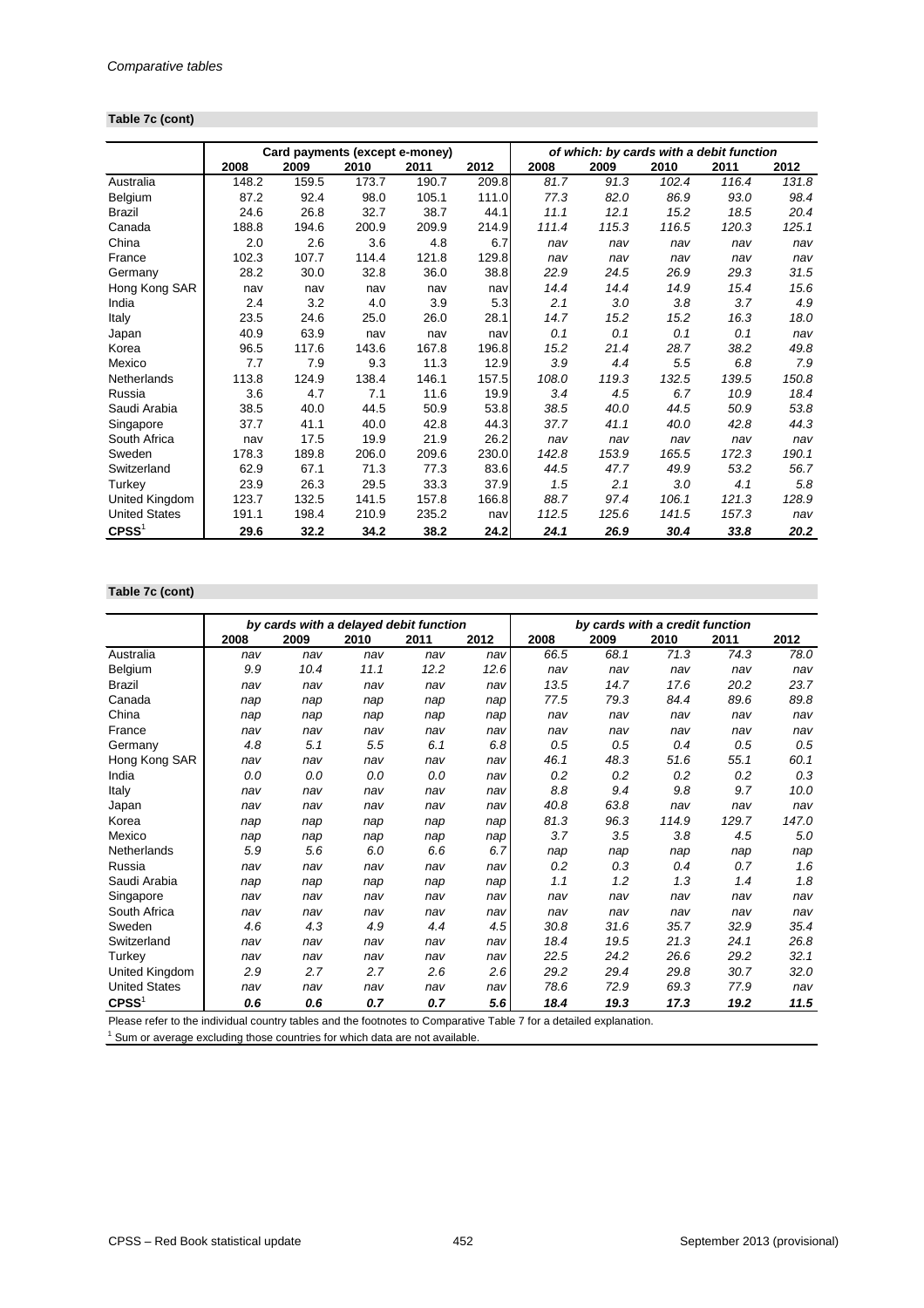*(total for the year)* **Payment transactions by non-banks: total value of transactions**

|                      | Increase in the real value of transactions $(in %)^2$<br>Total value of transactions (USD billions) <sup>1</sup> |         |         |         |         |         |         |         |        |         |
|----------------------|------------------------------------------------------------------------------------------------------------------|---------|---------|---------|---------|---------|---------|---------|--------|---------|
|                      | 2008                                                                                                             | 2009    | 2010    | 2011    | 2012    | 2008    | 2009    | 2010    | 2011   | 2012    |
| Australia            | 11,928                                                                                                           | 10,764  | 12,341  | 15,067  | 15,434  | 0.6     | $-5.7$  | $-3.2$  | 4.8    | 0.4     |
| Belgium              | 6,599                                                                                                            | 5,702   | 5,081   | 5,657   | 4,903   | 1.3     | $-9.1$  | $-8.4$  | 2.5    | $-8.5$  |
| <b>Brazil</b>        | 11,456                                                                                                           | 13,308  | 16,685  | 19,546  | 20,112  | 19.2    | 20.8    | 4.5     | 4.7    | 13.5    |
| Canada               | 5,209                                                                                                            | 4,559   | 5,303   | 5,867   | 5,959   | $-0.5$  | $-6.5$  | 3.1     | 3.3    | 1.1     |
| China                | 73,381                                                                                                           | 80,125  | 97,144  | 121,994 | 149,893 | $-0.2$  | 9.7     | 16.4    | 13.7   | 17.0    |
| France               | 34,198                                                                                                           | 33,594  | 33,205  | 39,522  | 35,735  | 1.3     | 3.2     | 2.1     | 10.7   | $-4.2$  |
| Germany              | 99,439                                                                                                           | 84,029  | 81,618  | 96,380  | 90,140  | $-4.1$  | $-11.3$ | 1.0     | 9.6    | $-0.8$  |
| Hong Kong SAR        | nav                                                                                                              | nav     | nav     | nav     | nav     | nav     | nav     | nav     | nav    | nav     |
| India                | 17,211                                                                                                           | 15,704  | 17,538  | 18,320  | 15,470  | 12.9    | $-3.0$  | 0.8     | $-2.1$ | $-11.5$ |
| Italy                | 14,364                                                                                                           | 13,057  | 13,012  | 13,968  | 12,545  | $-1.1$  | $-5.1$  | 3.1     | $-0.7$ | $-5.9$  |
| Japan                | 30,480                                                                                                           | 30,507  | nav     | nav     | nav     | $-3.1$  | $-8.3$  | nav     | nav    | nav     |
| Korea                | 15,141                                                                                                           | 14,192  | 17,221  | 19,257  | 18,802  | 10.8    | 5.6     | 6.7     | 3.0    | $-2.8$  |
| Mexico               | 9,786                                                                                                            | 14,766  | 17,522  | 20,511  | 19,569  | 24.1    | 73.8    | 6.6     | 11.3   | $-2.9$  |
| Netherlands          | 9,096                                                                                                            | 8,240   | 8,137   | 7,988   | 7,197   | $-3.5$  | $-5.6$  | 2.9     | -8.8   | $-5.1$  |
| Russia               | 21,019                                                                                                           | 12,014  | 12,611  | 15,131  | 16,066  | $-3.4$  | $-32.9$ | $-7.5$  | 9.3    | 5.4     |
| Saudi Arabia         | 10,642                                                                                                           | 17,416  | 15,941  | 15,842  | 18,955  | 3.0     | 57.1    | $-11.8$ | $-4.2$ | 16.3    |
| Singapore            | 631                                                                                                              | 586     | 709     | 811     | 845     | $-7.4$  | $-5.0$  | 10.3    | 0.2    | $-1.0$  |
| South Africa         | nav                                                                                                              | 17,006  | 16,948  | 18,201  | 2,419   | nav     | nav     | nav     | nav    | nav     |
| Sweden               | 1,828                                                                                                            | 1,553   | 1,782   | 2,152   | 2,225   | 4.5     | $-3.3$  | 6.2     | 7.3    | 6.9     |
| Switzerland          | 3,992                                                                                                            | 3,793   | 3,952   | 5,035   | 4,685   | 3.1     | $-4.4$  | $-0.6$  | 8.1    | $-0.8$  |
| Turkey               | 131                                                                                                              | 121     | 147     | 165     | 193     | 17.7    | 4.1     | 10.6    | 13.2   | 18.3    |
| United Kingdom       | 155,432                                                                                                          | 109,899 | 104,249 | 112,254 | 122,771 | $-23.9$ | $-18.7$ | $-7.1$  | $-0.8$ | 7.6     |
| <b>United States</b> | 73.701                                                                                                           | 70,796  | 71,053  | 71,634  | nav     | nav     | nav     | nav     | nav    | nav     |
| $C$ PSS $3$          | 605,664                                                                                                          | 561,734 | 552,198 | 625,301 | 563,918 | $-8.0$  | $-10.7$ | 1.6     | 9.4    | $-0.7$  |

#### **Table 8 (cont)**

|                      |        | Average value per transaction $(USD)^{1}$ |        |        |        | Average value per inhabitant (USD thousands) <sup>1</sup> |       |       |                |       |  |
|----------------------|--------|-------------------------------------------|--------|--------|--------|-----------------------------------------------------------|-------|-------|----------------|-------|--|
|                      | 2008   | 2009                                      | 2010   | 2011   | 2012   | 2008                                                      | 2009  | 2010  | 2011           | 2012  |  |
| Australia            | 2,096  | 1,767                                     | 1,873  | 2,113  | 2,001  | 560                                                       | 495   | 559   | 673            | 678   |  |
| Belgium              | 3,003  | 2,491                                     | 2,129  | 2,260  | 1,959  | 616                                                       | 528   | 467   | 515            | 444   |  |
| <b>Brazil</b>        | 862    | 724                                       | 863    | 898    | 855    | 60                                                        | 70    | 86    | 100            | 102   |  |
| Canada               | 591    | 503                                       | 563    | 598    | 601    | 157                                                       | 135   | 156   | 170            | 171   |  |
| China                | 17,194 | 15,453                                    | 14,354 | 14,468 | 13,380 | 55                                                        | 60    | 73    | 91             | 111   |  |
| France               | 2,152  | 2,046                                     | 1,947  | 2,253  | 1,978  | 535                                                       | 522   | 514   | 609            | 547   |  |
| Germany              | 6,193  | 5,069                                     | 4,711  | 5,433  | 4,948  | 1,211                                                     | 1,026 | 998   | 1,179          | 1,100 |  |
| Hong Kong SAR        | nav    | nav                                       | nav    | nav    | nav    | nav                                                       | nav   | nav   | nav            | nav   |  |
| India                | 3,883  | 2,862                                     | 2,655  | 2,752  | 1,040  | 15                                                        | 13    | 15    | 15             | 13    |  |
| Italy                | 3,764  | 3,308                                     | 3,250  | 3,358  | 2,895  | 242                                                       | 219   | 217   | 232            | 207   |  |
| Japan                | 3,883  | 2,732                                     | nav    | nav    | nav    | 239                                                       | 239   | nav   | nav            | nav   |  |
| Korea                | 1,569  | 1,337                                     | 1,425  | 1,428  | 1,238  | 309                                                       | 289   | 349   | 387            | 376   |  |
| Mexico               | 4,732  | 6,973                                     | 7,555  | 7,838  | 6,672  | 92                                                        | 138   | 162   | 188            | 168   |  |
| Netherlands          | 1,886  | 1,619                                     | 1,495  | 1,425  | 1,229  | 552                                                       | 497   | 489   | 477            | 429   |  |
| Russia               | 5,854  | 3,223                                     | 2,610  | 2,680  | 2,198  | 147                                                       | 84    | 88    | 106            | 112   |  |
| Saudi Arabia         | 9,736  | 14,855                                    | 11,663 | 9,802  | 10,717 | 413                                                       | 653   | 578   | 558            | 649   |  |
| Singapore            | 284    | 243                                       | 276    | 247    | 247    | 130                                                       | 118   | 140   | 156            | 159   |  |
| South Africa         | nav    | 8,684                                     | 7,750  | 7,649  | 874    | nav                                                       | 337   | 332   | 352            | 46    |  |
| Sweden               | 709    | 567                                       | 598    | 694    | 665    | 198                                                       | 166   | 189   | 228            | 234   |  |
| Switzerland          | 3,261  | 2,946                                     | 2,909  | 3,543  | 3,126  | 518                                                       | 486   | 502   | 636            | 583   |  |
| Turkey               | 76     | 63                                        | 67     | 66     | 67     | $\overline{2}$                                            | 2     | 2     | $\overline{2}$ | 3     |  |
| United Kingdom       | 10,186 | 6,916                                     | 6,301  | 6,308  | 6,635  | 2,532                                                     | 1,779 | 1,674 | 1,789          | 1,941 |  |
| <b>United States</b> | 720    | 680                                       | 663    | 627    | nav    | 242                                                       | 231   | 230   | 230            | nav   |  |
| $C$ PSS $3$          | 2,646  | 2,269                                     | 2,204  | 2,321  | 3,208  | 157                                                       | 142   | 143   | 161            | 156   |  |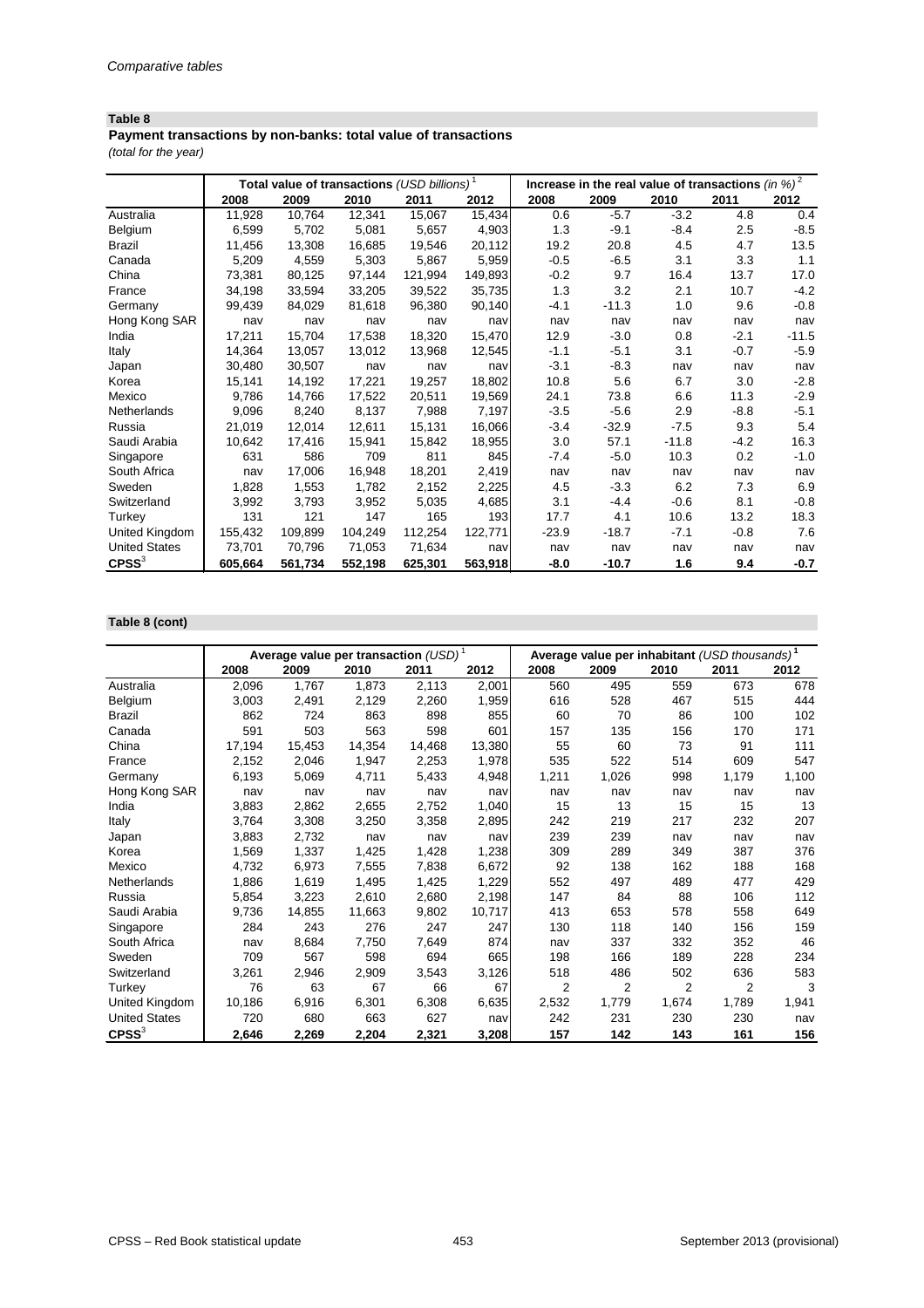#### **Table 8 (cont)**

|                      |      |      | Value as a ratio to GDP |      |      | Value as a ratio to deposits held by non-banks $^4$ |       |       |       |       |
|----------------------|------|------|-------------------------|------|------|-----------------------------------------------------|-------|-------|-------|-------|
|                      | 2008 | 2009 | 2010                    | 2011 | 2012 | 2008                                                | 2009  | 2010  | 2011  | 2012  |
| Australia            | 11.3 | 10.8 | 9.9                     | 10.0 | 10.0 | 12.4                                                | 8.1   | 7.8   | 8.9   | 8.2   |
| Belgium              | 13.0 | 12.0 | 10.8                    | 11.0 | 10.1 | 37.1                                                | 28.8  | 26.6  | 30.4  | 23.8  |
| <b>Brazil</b>        | 6.9  | 8.2  | 7.8                     | 7.9  | 8.9  | 198.3                                               | 155.3 | 167.4 | 228.0 | 223.5 |
| Canada               | 3.5  | 3.2  | 3.2                     | 3.2  | 3.2  | 14.7                                                | 9.4   | 9.6   | 10.1  | 9.4   |
| China                | 15.9 | 15.7 | 16.3                    | 16.7 | 17.9 | nav                                                 | nav   | nav   | nav   | nav   |
| France               | 12.1 | 12.8 | 13.0                    | 14.2 | 13.7 | 48.5                                                | 42.4  | 43.2  | 50.6  | 42.5  |
| Germany              | 27.5 | 25.4 | 24.7                    | 26.7 | 26.6 | 77.0                                                | 52.2  | 51.3  | 58.8  | 47.0  |
| Hong Kong SAR        | nav  | nav  | nav                     | nav  | nav  | nav                                                 | nav   | nav   | nav   | nav   |
| India                | 13.3 | 11.7 | 10.3                    | 9.5  | 8.3  | 19.3                                                | 15.8  | 12.5  | 14.8  | nav   |
| Italy                | 6.2  | 6.2  | 6.3                     | 6.4  | 6.2  | 14.2                                                | 11.0  | 11.9  | 14.2  | 12.3  |
| Japan                | 6.3  | 6.1  | nav                     | nav  | nav  | 8.1                                                 | 7.4   | nav   | nav   | nav   |
| Korea                | 16.3 | 17.0 | 17.0                    | 17.3 | 16.7 | 248.8                                               | 192.1 | 220.0 | 227.3 | 195.3 |
| Mexico               | 8.9  | 16.7 | 16.9                    | 17.7 | 16.6 | nav                                                 | 126.0 | 140.2 | 151.6 | 127.7 |
| Netherlands          | 10.5 | 10.3 | 10.5                    | 9.6  | 9.4  | 26.0                                                | 20.6  | 19.2  | 19.0  | 15.1  |
| Russia               | 12.6 | 9.8  | 8.3                     | 8.0  | 8.0  | 111.1                                               | 59.6  | 51.1  | 51.1  | 48.1  |
| Saudi Arabia         | 20.5 | 40.6 | 30.3                    | 23.7 | 26.7 | nav                                                 | nav   | nav   | nav   | nav   |
| Singapore            | 3.3  | 3.2  | 3.1                     | 3.1  | 3.1  | 2.5                                                 | 2.1   | 2.1   | 2.1   | 1.9   |
| South Africa         | nav  | 59.6 | 46.7                    | 45.2 | 6.3  | nav                                                 | 55.1  | 49.0  | 59.2  | 7.9   |
| Sweden               | 3.8  | 3.8  | 3.8                     | 4.0  | 4.2  | 6.5                                                 | 4.8   | 4.9   | 5.3   | 4.9   |
| Switzerland          | 7.6  | 7.4  | 7.2                     | 7.6  | 7.4  | 18.0                                                | 12.5  | 11.1  | 8.8   | 5.9   |
| Turkey               | 0.2  | 0.2  | 0.2                     | 0.2  | 0.2  | 0.4                                                 | 0.3   | 0.3   | 0.4   | 0.4   |
| United Kingdom       | 57.9 | 49.7 | 45.5                    | 45.6 | 49.5 | 18.6                                                | 27.0  | 26.2  | 25.3  | 23.1  |
| <b>United States</b> | 5.0  | 4.9  | 4.8                     | 4.6  | nav  | 74.1                                                | 66.8  | 63.2  | 47.4  | nav   |
| $C$ PSS $3$          | 12.5 | 12.0 | 12.1                    | 12.4 | 16.0 | 25.3                                                | 25.4  | 29.1  | 30.2  | 24.6  |

Please refer to the individual country tables for a detailed explanation.

 $1$  Converted at yearly average exchange rates, except as noted.  $2$  Total value of transactions in domestic currency deflated by yearly average CPI inflation. For the CPSS area, in US dollar terms. <sup>3</sup> Sum or average excluding those countries for which data are not available. Data for France (prior to 2005) and the United Kingdom include interbank transactions in credit transfers. Since the value of these transactions is relatively large, cross-country comparison and the CPSS figures should be treated with caution. <sup>4</sup> For Italy, as a ratio to deposits held only at banks.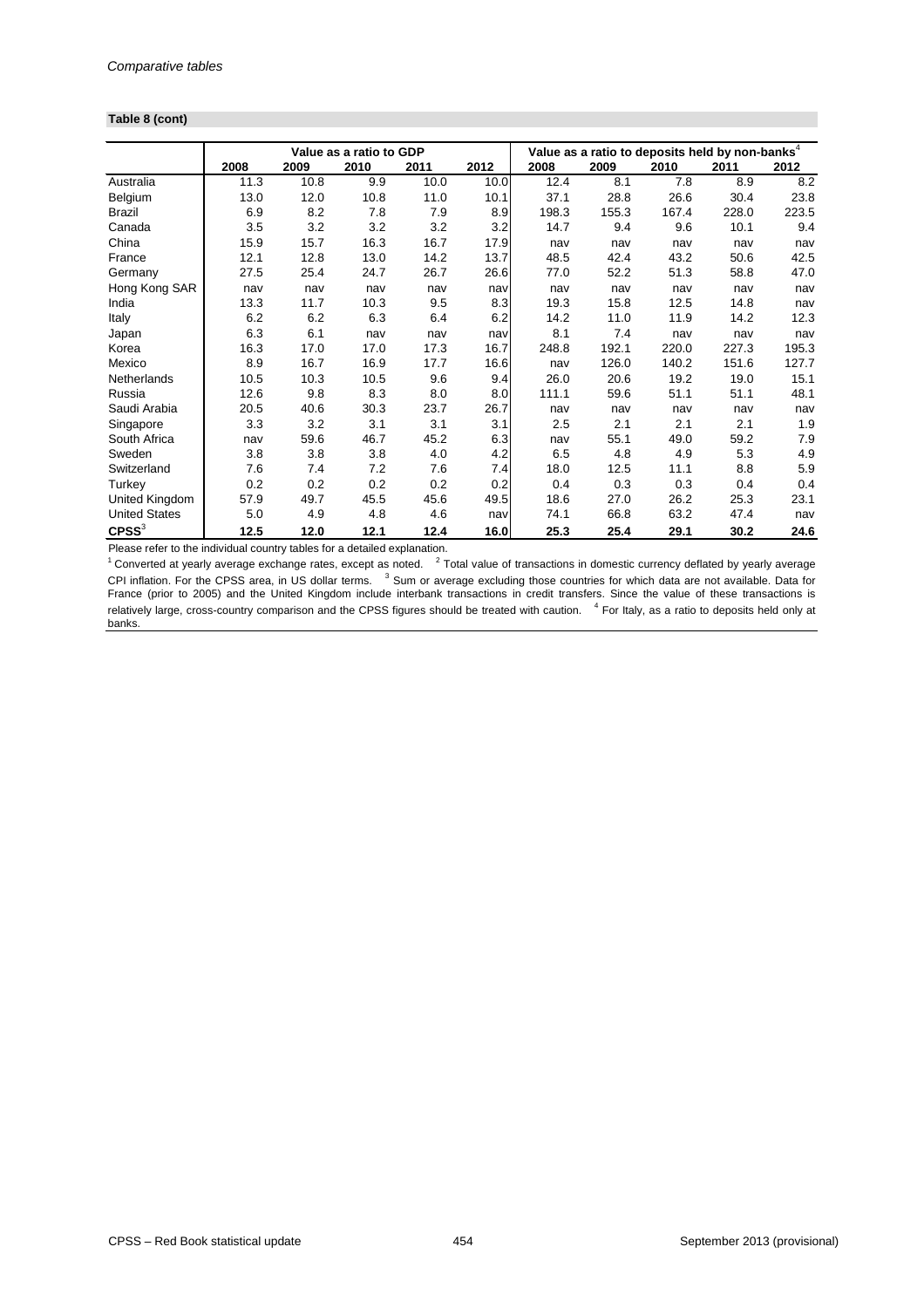*(USD billions, total for the year)* <sup>1</sup> **Use of payment instruments by non-banks: value of transactions per payment instrument**

|                      |         |         | <b>Credit transfers</b> |         |         |        |        | <b>Direct debits</b> |        |        |
|----------------------|---------|---------|-------------------------|---------|---------|--------|--------|----------------------|--------|--------|
|                      | 2008    | 2009    | 2010                    | 2011    | 2012    | 2008   | 2009   | 2010                 | 2011   | 2012   |
| Australia            | 5,855   | 5,244   | 5,703                   | 7,104   | 7,391   | 4,281  | 3,902  | 4,813                | 5,988  | 6,084  |
| Belgium              | 6,351   | 5,475   | 4,874                   | 5,409   | 4,682   | 93     | 88     | 73                   | 93     | 91     |
| <b>Brazil</b>        | 9,884   | 9,310   | 11,749                  | 14,012  | 14,300  | nav    | 2,549  | 3,120                | 3,491  | 3,986  |
| Canada               | 1,300   | 1,253   | 1,533                   | 1,794   | 1,917   | 465    | 441    | 521                  | 588    | 575    |
| China                | 36,069  | 39,572  | 53,578                  | 72,125  | 99,645  | nav    | nav    | nav                  | nav    | nav    |
| France               | 28,451  | 28,532  | 28,317                  | 34,122  | 30,962  | 1,542  | 1,487  | 1,492                | 1,842  | 1,683  |
| Germany              | 83,672  | 69,389  | 65,821                  | 77,285  | 72,798  | 14,986 | 14,007 | 15,225               | 18,478 | 16,793 |
| Hong Kong SAR        | nav     | nav     | nav                     | nav     | nav     | nav    | nav    | nav                  | nav    | nav    |
| India                | 14,163  | 13,342  | 15,051                  | 15,922  | 13,228  | 15     | 14     | 16                   | 18     | 20     |
| Italy                | 10,883  | 10,276  | 10,502                  | 11,228  | 10,083  | 505    | 501    | 483                  | 496    | 495    |
| Japan <sup>2</sup>   | 26,639  | 26,212  | 29,577                  | 33,302  | 32,803  | nav    | nav    | nav                  | nav    | nav    |
| Korea                | 7,533   | 7,374   | 9,260                   | 11,175  | 11,668  | 127    | 107    | 128                  | 145    | 156    |
| Mexico               | 8,689   | 13,893  | 16,666                  | 19,627  | 18,712  | 13     | 10     | 14                   | 20     | 21     |
| <b>Netherlands</b>   | 8,528   | 7,731   | 7,630                   | 7,440   | 6,687   | 440    | 386    | 382                  | 413    | 383    |
| Russia               | 20,327  | 11,752  | 12,340                  | 14,770  | 15,683  | 266    | 70     | 44                   | 49     | 42     |
| Saudi Arabia         | 750     | 772     | 769                     | 924     | 1,079   | 0.1    | 0.1    | 0.1                  | 0.1    | 0.1    |
| Singapore            | 108     | 109     | 132                     | 157     | 170     | 42     | 41     | 49                   | 58     | 64     |
| South Africa         | nav     | 1,600   | 1,924                   | 2,144   | 2,095   | nav    | 91     | 106                  | 139    | 152    |
| Sweden               | 1,640   | 1,389   | 1,600                   | 1,941   | 2,014   | 70     | 61     | 70                   | 84     | 80     |
| Switzerland          | 3,856   | 3,658   | 3,804                   | 4,854   | 4,509   | 59     | 57     | 64                   | 81     | 77     |
| Turkey               | nav     | nav     | nav                     | nav     | nav     | nap    | nap    | nap                  | nap    | nap    |
| United Kingdom       | 150,213 | 105,863 | 100,394                 | 108,231 | 118,903 | 1,716  | 1,383  | 1,464                | 1,675  | 1,704  |
| <b>United States</b> | 21,170  | 21,170  | 23,065                  | 25,033  | 27,280  | 14,769 | 14,641 | 15,336               | 16,034 | 17,466 |
| $C$ PSS $3$          | nap     | nap     | nap                     | nap     | nap     | 39,391 | 39,837 | 43,401               | 49,693 | 49,874 |

#### **Table 9 (cont)**

|                      |                |                | <b>Cheques</b> |                |        |        |        | <b>E-money payment transactions</b> |        |        |
|----------------------|----------------|----------------|----------------|----------------|--------|--------|--------|-------------------------------------|--------|--------|
|                      | 2008           | 2009           | 2010           | 2011           | 2012   | 2008   | 2009   | 2010                                | 2011   | 2012   |
| Australia            | 1,379          | 1,198          | 1,305          | 1,332          | 1,255  | nap    | nap    | nap                                 | nap    | nap    |
| Belgium              | 74             | 60             | 54             | 65             | 43     | 0.517  | 0.437  | 0.349                               | 0.322  | 0.293  |
| <b>Brazil</b>        | 1,390          | 1,255          | 1,530          | 1,663          | 1,455  | 0.495  | 0.558  | 0.963                               | 1.255  | 1.156  |
| Canada               | 3,011          | 2,462          | 2,780          | 2,966          | 2,921  | nav    | nav    | nav                                 | nav    | nav    |
| China                | 36,735         | 39,549         | 42,026         | 46,602         | 46,949 | nap    | nap    | nap                                 | nap    | nap    |
| France               | 3,028          | 2,552          | 2,419          | 2,485          | 2,091  | 0.099  | 0.112  | 0.121                               | 0.141  | 0.145  |
| Germany              | 560            | 417            | 349            | 357            | 294    | 0.222  | 0.202  | 0.185                               | 0.174  | 0.212  |
| Hong Kong SAR        | nav            | nav            | nav            | nav            | nav    | nav    | nav    | nav                                 | nav    | nav    |
| India                | 2,872          | 2,153          | 2,216          | 2,121          | 1,873  | nav    | nav    | 0.386                               | 1.329  | 0.105  |
| Italy                | 1,599          | 1,271          | 1,118          | 1,103          | 873    | 6.702  | 7.233  | 9.820                               | 13.507 | 16.293 |
| Japan <sup>2</sup>   | 4,186          | 3,993          | 4,286          | 4,763          | 4,629  | 8.135  | 13.514 | 20.227                              | 26.052 | nav    |
| Korea                | 7,095          | 6,362          | 7,428          | 7,420          | 6,435  | 1.012  | 1.082  | 2.116                               | 1.866  | 1.437  |
| Mexico               | 1,037          | 819            | 790            | 798            | 761    | nap    | nap    | nap                                 | nap    | nap    |
| Netherlands          | nap            | nap            | nap            | nap            | nap    | 0.704  | 0.663  | 0.621                               | 0.595  | 0.441  |
| Russia               | 0              | 0              | 0              | 0              | 0      | 0.396  | 1.076  | 2.396                               | 6.757  | 12.498 |
| Saudi Arabia         | 190            | 175            | 193            | 211            | 223    | nap    | nap    | nap                                 | nap    | nap    |
| Singapore            | 446            | 402            | 486            | 544            | 555    | 1.349  | 1.325  | 1.448                               | 1.747  | 1.881  |
| South Africa         | nav            | 281            | 228            | 163            | 104    | nap    | nap    | nap                                 | nap    | nap    |
| Sweden               | 10             | 5              | 4              | 5              | 6      | nap    | nap    | nap                                 | nap    | nap    |
| Switzerland          | $\overline{2}$ | $\overline{2}$ | $\overline{2}$ | $\overline{2}$ |        | 0.065  | 0.064  | 0.067                               | 0.056  | 0.011  |
| Turkey               | nap            | nap            | nap            | nap            | nap    | nav    | nav    | nav                                 | nav    | nav    |
| United Kingdom       | 2,755          | 1,996          | 1,689          | 1,543          | 1,355  | nav    | nav    | nav                                 | nav    | nav    |
| <b>United States</b> | 34,272         | 31,599         | 28,955         | 26,469         | 24,018 | nav    | nav    | nav                                 | nav    | nav    |
| $C$ PSS $3$          | 100,640        | 96,551         | 97,858         | 100,612        | 95,840 | 19.697 | 26.268 | 38.701                              | 53.801 | 34.471 |

Please refer to the individual country tables for a detailed explanation.

 $1$  Converted at yearly average exchange rates, except as noted.  $2$  For credit transfers and e-money payment transactions, total transactions during the fiscal year ending March of the following year, converted at average fiscal year exchange rates. <sup>3</sup> Sum or average excluding those countries for which data are not available. For credit transfers, data for France (prior to 2005) and the United Kingdom include interbank transactions. Since the value of these transactions is relatively large, cross-country comparison should be treated with caution; consequently, CPSS figures related to credit transfers have not been calculated.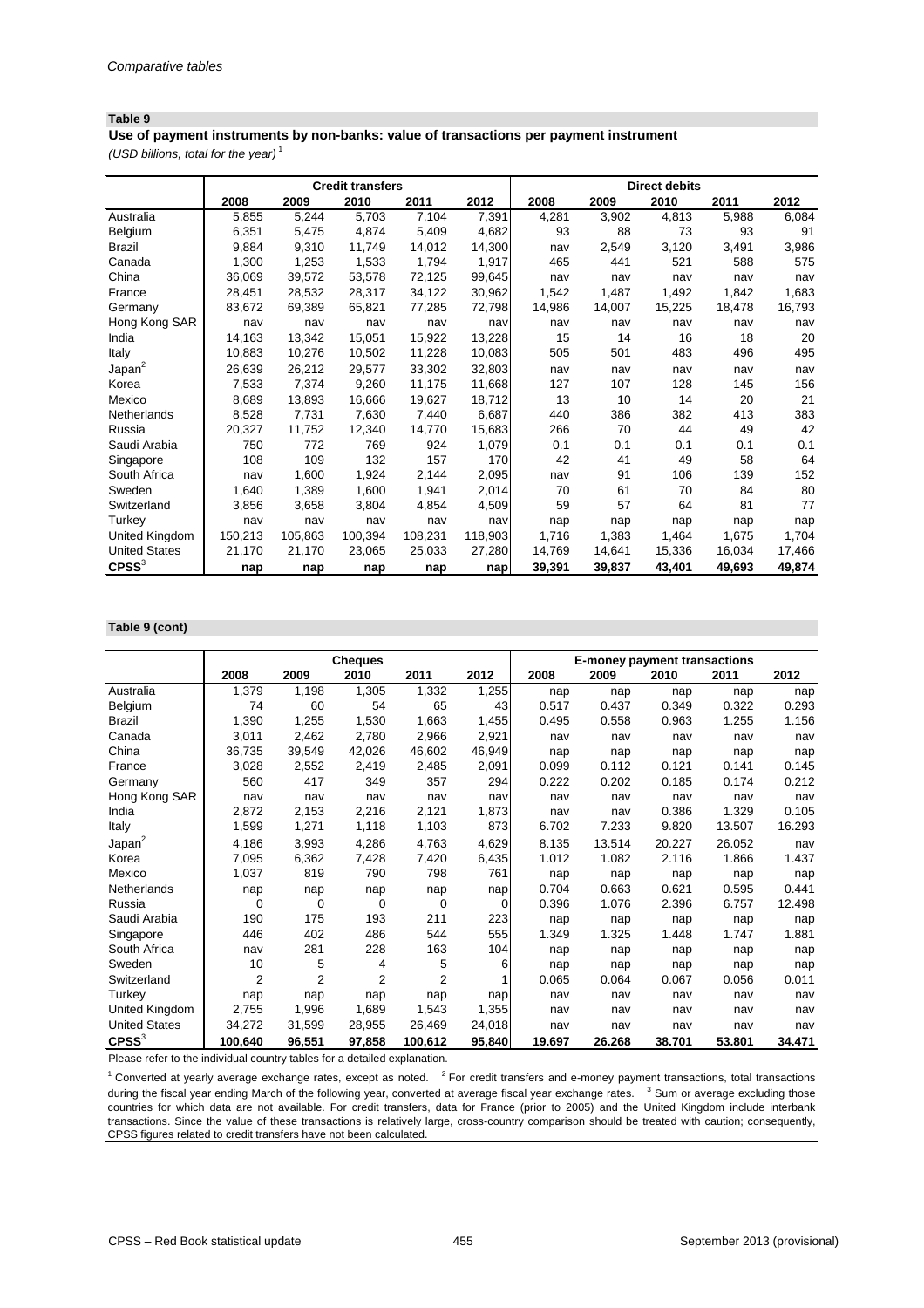#### **Table 9 (cont)**

|                      | Card payments (except e-money)<br>of which: by cards with a debit function |         |         |          |         |         |         |         |         |         |
|----------------------|----------------------------------------------------------------------------|---------|---------|----------|---------|---------|---------|---------|---------|---------|
|                      | 2008                                                                       | 2009    | 2010    | 2011     | 2012    | 2008    | 2009    | 2010    | 2011    | 2012    |
| Australia            | 268.4                                                                      | 269.2   | 334.8   | 409.0    | 439.3   | 92.1    | 98.1    | 124.7   | 159.7   | 178.7   |
| Belgium              | 77.0                                                                       | 76.1    | 77.7    | 88.0     | 85.9    | 60.8    | 60.8    | 61.9    | 70.0    | 69.1    |
| <b>Brazil</b>        | 181.5                                                                      | 193.7   | 285.2   | 378.4    | 369.9   | 57.3    | 61.0    | 89.9    | 123.7   | 120.9   |
| Canada               | 432.8                                                                      | 403.0   | 468.0   | 519.4    | 546.4   | 158.1   | 150.1   | 170.5   | 184.7   | 190.5   |
| China                | 576.9                                                                      | 1,004.9 | 1,540.6 | 2,354.3  | 3,299.1 | nav     | nav     | nav     | nav     | nav     |
| France               | 485.5                                                                      | 472.3   | 480.5   | 547.3    | 541.3   | nav     | nav     | nav     | nav     | nav     |
| Germany              | 221.2                                                                      | 216.8   | 223.7   | 259.8    | 254.6   | 162.2   | 160.3   | 165.5   | 191.7   | 187.3   |
| Hong Kong SAR        | nav                                                                        | nav     | nav     | nav      | nav     | nav     | nav     | nav     | nav     | nav     |
| India                | 161.4                                                                      | 195.2   | 264.0   | 272.7    | 348.5   | 145.5   | 180.8   | 247.6   | 255.0   | 325.1   |
| Italy                | 170.8                                                                      | 163.3   | 158.7   | 170.5    | 166.9   | 91.5    | 87.1    | 83.6    | 93.2    | 94.6    |
| Japan                | 417.7                                                                      | 481.7   | nav     | nav      | nav     | 7.5     | 7.9     | 7.3     | 8.2     | 7.0     |
| Korea                | 357.6                                                                      | 329.9   | 401.2   | 476.0    | 505.0   | 24.4    | 28.6    | 44.8    | 62.7    | 73.8    |
| Mexico               | 47.8                                                                       | 43.1    | 53.0    | 65.6     | 75.0    | 18.9    | 17.9    | 23.1    | 28.9    | 32.8    |
| Netherlands          | 128.0                                                                      | 122.4   | 124.5   | 133.9    | 126.8   | 111.6   | 108.4   | 110.6   | 118.3   | 112.3   |
| Russia               | 46.9                                                                       | 39.7    | 61.8    | 115.1    | 168.4   | 43.4    | 36.5    | 57.1    | 106.8   | 154.7   |
| Saudi Arabia         | 114.8                                                                      | 124.7   | 144.1   | 180.6    | 199.5   | 114.8   | 124.7   | 144.1   | 180.6   | 199.5   |
| Singapore            | 32.6                                                                       | 33.3    | 40.7    | 49.4     | 53.8    | 14.5    | 15.4    | 18.0    | 21.4    | 23.1    |
| South Africa         | nav                                                                        | 43.4    | 55.7    | 63.1     | 68.6    | nav     | nav     | nav     | nav     | nav     |
| Sweden               | 109.0                                                                      | 97.5    | 108.7   | 122.6    | 125.3   | 78.9    | 70.6    | 78.1    | 88.9    | 91.0    |
| Switzerland          | 74.5                                                                       | 75.5    | 81.9    | 98.9     | 97.2    | 49.2    | 50.8    | 54.7    | 65.9    | 64.4    |
| Turkey               | 130.6                                                                      | 121.1   | 146.8   | 165.0    | 193.1   | 2.7     | 3.2     | 5.2     | 7.2     | 9.1     |
| United Kingdom       | 748.0                                                                      | 657.8   | 702.7   | 804.6    | 809.6   | 465.1   | 432.1   | 471.5   | 558.9   | 565.5   |
| <b>United States</b> | 3,490.6                                                                    | 3,385.9 | 3,695.8 | 4,097.1  | nav     | 1,342.2 | 1,447.3 | 1,648.8 | 1,846.8 | nav     |
| CPSS <sup>1</sup>    | 8,273.7                                                                    | 8,550.4 | 9,450.1 | 11,371.0 | 8,474.1 | 3,040.8 | 3,141.4 | 3,607.1 | 4,172.6 | 2,499.5 |

#### **Table 9 (cont)**

|                          |       | by cards with a delayed debit function |       |       |       | by cards with a credit function |         |         |         |         |
|--------------------------|-------|----------------------------------------|-------|-------|-------|---------------------------------|---------|---------|---------|---------|
|                          | 2008  | 2009                                   | 2010  | 2011  | 2012  | 2008                            | 2009    | 2010    | 2011    | 2012    |
| Australia                | nav   | nav                                    | nav   | nav   | nav   | 176.3                           | 171.2   | 210.1   | 249.3   | 260.6   |
| Belgium                  | 16.2  | 15.4                                   | 15.8  | 18.0  | 16.8  | nav                             | nav     | nav     | nav     | nav     |
| <b>Brazil</b>            | nav   | nav                                    | nav   | nav   | nav   | 124.2                           | 132.8   | 195.3   | 254.7   | 249.0   |
| Canada <sup>2</sup>      | nap   | nap                                    | nap   | nap   | nap   | 274.7                           | 252.9   | 297.5   | 334.7   | 355.8   |
| China                    | nap   | nap                                    | nap   | nap   | nap   | nav                             | nav     | nav     | nav     | nav     |
| France <sup>3</sup>      | nav   | nav                                    | nav   | nav   | nav   | nav                             | nav     | nav     | nav     | nav     |
| Germany                  | 54.6  | 52.5                                   | 54.8  | 63.7  | 63.1  | 4.4                             | 4.1     | 3.4     | 4.4     | 4.2     |
| Hong Kong SAR            | nav   | nav                                    | nav   | nav   | nav   | 38.9                            | 39.0    | 45.6    | 52.5    | 57.9    |
| India                    | 0.1   | 1.1                                    | 1.6   | 2.4   | nav   | 15.8                            | 13.3    | 14.9    | 15.3    | 23.3    |
| Italy <sup>4</sup>       | nav   | nav                                    | nav   | nav   | nav   | 79.3                            | 76.2    | 75.1    | 77.3    | 72.3    |
| Japan                    | nav   | nav                                    | nav   | nav   | nav   | 410.2                           | 473.8   | nav     | nav     | nav     |
| Korea                    | nap   | nap                                    | nap   | nap   | nap   | 333.3                           | 301.3   | 356.4   | 413.3   | 431.2   |
| Mexico                   | nap   | nap                                    | nap   | nap   | nap   | 28.9                            | 25.2    | 29.9    | 36.7    | 42.1    |
| Netherlands              | 16.4  | 14.0                                   | 13.9  | 15.6  | 14.5  | nap                             | nap     | nap     | nap     | nap     |
| Russia                   | nav   | nav                                    | nav   | nav   | nav   | 3.5                             | 3.1     | 4.7     | 8.2     | 13.7    |
| Saudi Arabia             | nap   | nap                                    | nap   | nap   | nap   | 3.6                             | 3.8     | 4.6     | 5.8     | 7.9     |
| Singapore <sup>2</sup>   | nav   | nav                                    | nav   | nav   | nav   | 18.1                            | 17.9    | 22.7    | 28.0    | 30.7    |
| South Africa             | nav   | nav                                    | nav   | nav   | nav   | nav                             | nav     | nav     | nav     | nav     |
| Sweden                   | 3.8   | 4.1                                    | 4.7   | 5.4   | 4.9   | 26.3                            | 22.9    | 25.8    | 28.3    | 29.4    |
| Switzerland <sup>4</sup> | nav   | nav                                    | nav   | nav   | nav   | 25.2                            | 24.7    | 27.2    | 32.9    | 32.8    |
| Turkey                   | nav   | nav                                    | nav   | nav   | nav   | 127.9                           | 117.9   | 141.6   | 157.8   | 184.0   |
| United Kingdom           | 73.4  | 57.5                                   | 58.5  | 57.3  | 53.9  | 209.4                           | 168.2   | 172.7   | 188.4   | 190.2   |
| <b>United States</b>     | nav   | nav                                    | nav   | nav   | nav   | 2,148.5                         | 1,938.6 | 2,047.0 | 2,250.3 | nav     |
| CPSS <sup>1</sup>        | 164.5 | 144.5                                  | 149.3 | 162.3 | 153.1 | 4,048.5                         | 3,786.7 | 3,674.6 | 4,137.9 | 1,985.2 |

Please refer to the individual country tables for a detailed explanation.

<sup>1</sup> Sum or average excluding those countries for which data are not available.  $12$  For cards with a credit function, includes charge cards.  $13$  A breakdown by types of function is not available. <sup>4</sup> For cards with a credit function, includes cards with a delayed debit function.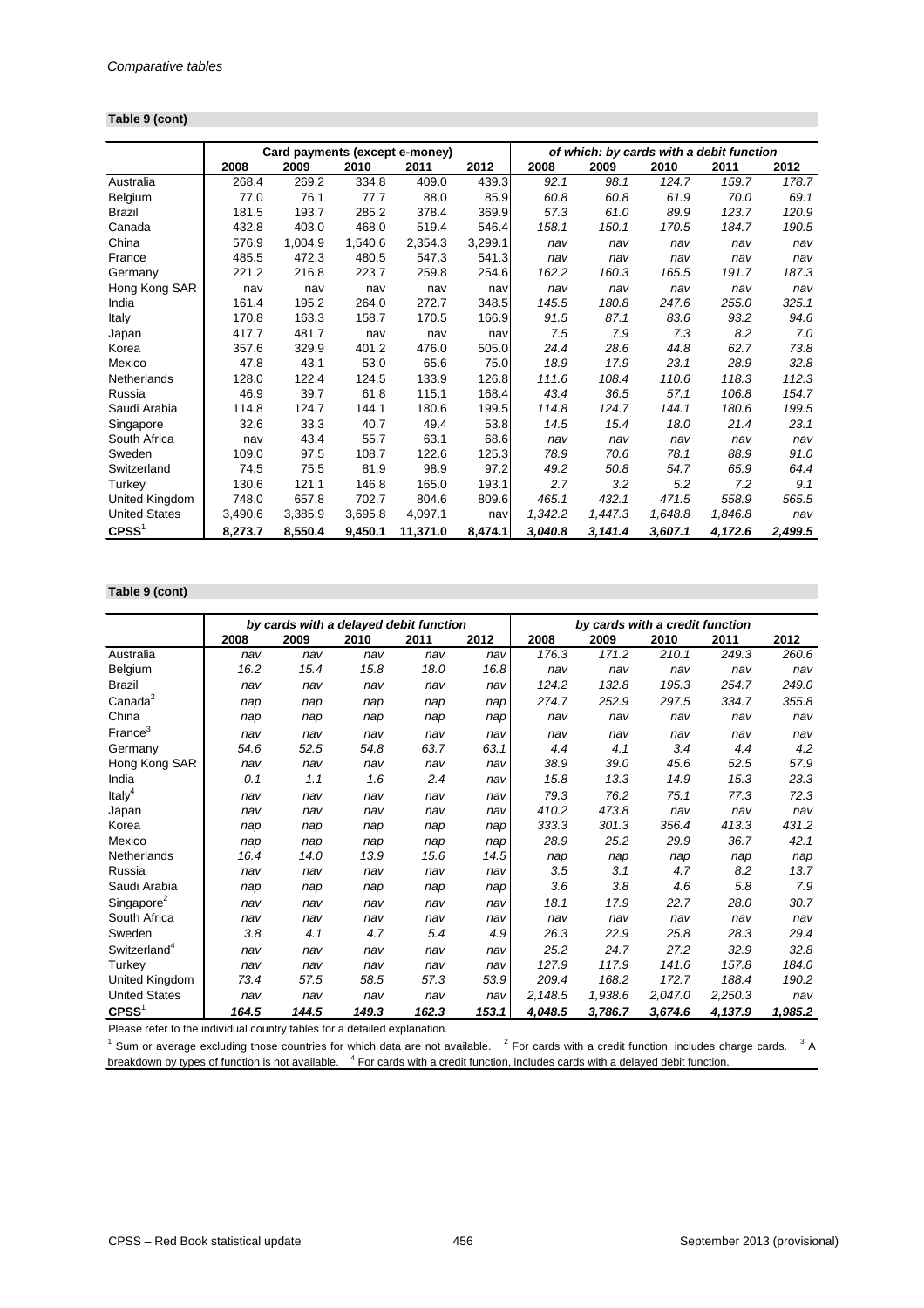#### **Table 9a**

## **Use of payment instruments by non-banks: relative importance of payment instruments, in value of transactions**

*(% of total value of transactions)*

|                      |      |      | <b>Credit transfers</b> |      |      | <b>Direct debits</b> |      |      |      |      |
|----------------------|------|------|-------------------------|------|------|----------------------|------|------|------|------|
|                      | 2008 | 2009 | 2010                    | 2011 | 2012 | 2008                 | 2009 | 2010 | 2011 | 2012 |
| Australia            | 49.7 | 49.4 | 46.9                    | 47.9 | 48.7 | 36.3                 | 36.8 | 39.6 | 40.4 | 40.1 |
| Belgium              | 96.3 | 96.1 | 96.0                    | 95.7 | 95.5 | 1.4                  | 1.5  | 1.4  | 1.6  | 1.9  |
| <b>Brazil</b>        | 86.3 | 70.0 | 70.4                    | 71.7 | 71.1 | nav                  | 19.2 | 18.7 | 17.9 | 19.8 |
| Canada               | 25.0 | 27.5 | 28.9                    | 30.6 | 32.2 | 8.9                  | 9.7  | 9.8  | 10.0 | 9.6  |
| China                | 49.2 | 49.4 | 55.2                    | 59.6 | 66.5 | nav                  | nav  | nav  | nav  | nav  |
| France               | 84.9 | 86.3 | 86.6                    | 87.5 | 87.8 | 4.6                  | 4.5  | 4.6  | 4.7  | 4.8  |
| Germany              | 84.1 | 82.6 | 80.6                    | 80.2 | 80.8 | 15.1                 | 16.7 | 18.7 | 19.2 | 18.6 |
| Hong Kong SAR        | nav  | nav  | nav                     | nav  | nav  | nav                  | nav  | nav  | nav  | nav  |
| India                | 82.3 | 85.0 | 85.8                    | 86.8 | 85.5 | 0.1                  | 0.1  | 0.1  | 0.1  | 0.1  |
| Italy                | 82.7 | 84.1 | 85.6                    | 86.3 | 86.7 | 3.8                  | 4.1  | 3.9  | 3.8  | 4.3  |
| Japan                | nav  | nav  | nav                     | nav  | nav  | nav                  | nav  | nav  | nav  | nav  |
| Korea                | 49.8 | 52.0 | 53.8                    | 58.1 | 62.2 | 0.8                  | 0.8  | 0.7  | 0.8  | 0.8  |
| Mexico               | 88.8 | 94.1 | 95.1                    | 95.7 | 95.6 | 0.1                  | 0.1  | 0.1  | 0.1  | 0.1  |
| Netherlands          | 93.8 | 93.8 | 93.8                    | 93.1 | 92.9 | 4.8                  | 4.7  | 4.7  | 5.2  | 5.3  |
| Russia               | 98.5 | 99.1 | 99.1                    | 98.9 | 98.6 | 1.3                  | 0.6  | 0.4  | 0.3  | 0.3  |
| Saudi Arabia         | 71.1 | 72.0 | 69.5                    | 70.2 | 71.8 | 0.0                  | 0.0  | 0.0  | 0.0  | 0.0  |
| Singapore            | 17.1 | 18.6 | 18.5                    | 19.4 | 20.2 | 6.7                  | 7.0  | 7.0  | 7.2  | 7.5  |
| South Africa         | nav  | 79.4 | 83.1                    | 85.4 | 86.6 | nav                  | 4.5  | 4.6  | 5.6  | 6.3  |
| Sweden               | 89.7 | 89.5 | 89.8                    | 90.2 | 90.5 | 3.8                  | 3.9  | 3.9  | 3.9  | 3.6  |
| Switzerland          | 96.6 | 96.4 | 96.3                    | 96.4 | 96.3 | 1.5                  | 1.5  | 1.6  | 1.6  | 1.6  |
| Turkey               | nav  | nav  | nav                     | nav  | nav  | nap                  | nap  | nap  | nap  | nap  |
| United Kingdom       | 96.6 | 96.3 | 96.3                    | 96.4 | 96.8 | 1.1                  | 1.3  | 1.4  | 1.5  | 1.4  |
| <b>United States</b> | 28.7 | 29.9 | 32.5                    | 34.9 | 39.7 | 20.0                 | 20.7 | 21.6 | 22.4 | 25.4 |
| $C$ PSS <sup>1</sup> | nap  | nap  | nap                     | nap  | nap  | 26.6                 | 27.5 | 28.8 | 30.7 | 32.3 |

#### **Table 9a (cont)**

|                      |      |       | <b>Cheques</b> |      |      |      | <b>E-money payment transactions</b> |      |      |      |
|----------------------|------|-------|----------------|------|------|------|-------------------------------------|------|------|------|
|                      | 2008 | 2009  | 2010           | 2011 | 2012 | 2008 | 2009                                | 2010 | 2011 | 2012 |
| Australia            | 11.7 | 11.3  | 10.7           | 9.0  | 8.3  | nap  | nap                                 | nap  | nap  | nap  |
| Belgium              | 1.1  | $1.1$ | 1.1            | 1.1  | 0.9  | 0.01 | 0.01                                | 0.01 | 0.01 | 0.01 |
| <b>Brazil</b>        | 12.1 | 9.4   | 9.2            | 8.5  | 7.2  | 0.00 | 0.00                                | 0.01 | 0.01 | 0.01 |
| Canada               | 57.8 | 54.0  | 52.4           | 50.5 | 49.0 | nav  | nav                                 | nav  | nav  | nav  |
| China                | 50.1 | 49.4  | 43.3           | 38.5 | 31.3 | nap  | nap                                 | nap  | nap  | nap  |
| France               | 9.0  | 7.7   | 7.4            | 6.4  | 5.9  | 0.00 | 0.00                                | 0.00 | 0.00 | 0.00 |
| Germany              | 0.6  | 0.5   | 0.4            | 0.4  | 0.3  | 0.00 | 0.00                                | 0.00 | 0.00 | 0.00 |
| Hong Kong SAR        | nav  | nav   | nav            | nav  | nav  | nav  | nav                                 | nav  | nav  | nav  |
| India                | 16.7 | 13.7  | 12.6           | 11.6 | 12.1 | nav  | nav                                 | 0.00 | 0.01 | 0.00 |
| Italy                | 12.1 | 10.4  | 9.1            | 8.5  | 7.5  | 0.05 | 0.06                                | 0.08 | 0.10 | 0.14 |
| Japan                | nav  | nav   | nav            | nav  | nav  | nav  | nav                                 | nav  | nav  | nav  |
| Korea                | 46.9 | 44.9  | 43.1           | 38.6 | 34.3 | 0.01 | 0.01                                | 0.01 | 0.01 | 0.01 |
| Mexico               | 10.6 | 5.5   | 4.5            | 3.9  | 3.9  | nap  | nap                                 | nap  | nap  | nap  |
| Netherlands          | nap  | nap   | nap            | nap  | nap  | 0.01 | 0.01                                | 0.01 | 0.01 | 0.01 |
| Russia               | 0.0  | 0.0   | 0.0            | 0.0  | 0.0  | 0.00 | 0.01                                | 0.02 | 0.05 | 0.08 |
| Saudi Arabia         | 18.0 | 16.3  | 17.5           | 16.0 | 14.9 | nap  | nap                                 | nap  | nap  | nap  |
| Singapore            | 70.8 | 68.6  | 68.6           | 67.1 | 65.7 | 0.21 | 0.23                                | 0.20 | 0.22 | 0.22 |
| South Africa         | nav  | 13.9  | 9.9            | 6.5  | 4.3  | nap  | nap                                 | nap  | nap  | nap  |
| Sweden               | 0.6  | 0.4   | 0.2            | 0.2  | 0.3  | nap  | nap                                 | nap  | nap  | nap  |
| Switzerland          | 0.1  | 0.0   | 0.0            | 0.0  | 0.0  | 0.00 | 0.00                                | 0.00 | 0.00 | 0.00 |
| Turkey               | nap  | nap   | nap            | nap  | nap  | nav  | nav                                 | nav  | nav  | nav  |
| United Kingdom       | 1.8  | 1.8   | 1.6            | 1.4  | 1.1  | nav  | nav                                 | nav  | nav  | nav  |
| <b>United States</b> | 46.5 | 44.6  | 40.8           | 37.0 | 34.9 | nav  | nav                                 | nav  | nav  | nav  |
| CPSS <sup>1</sup>    | 67.9 | 66.6  | 64.9           | 62.2 | 62.1 | 0.01 | 0.02                                | 0.03 | 0.03 | 0.02 |

Please refer to the individual country tables for a detailed explanation.

<sup>1</sup> Sum or average excluding those countries for which data are not available. For credit transfers, data for France (prior to 2005) and the United Kingdom include interbank transactions. Since the value of these transactions is relatively large, cross-country comparison should be treated with caution; consequently, CPSS figures for credit transfers have not been calculated. The CPSS figures calculated ignore credit transfer data throughout.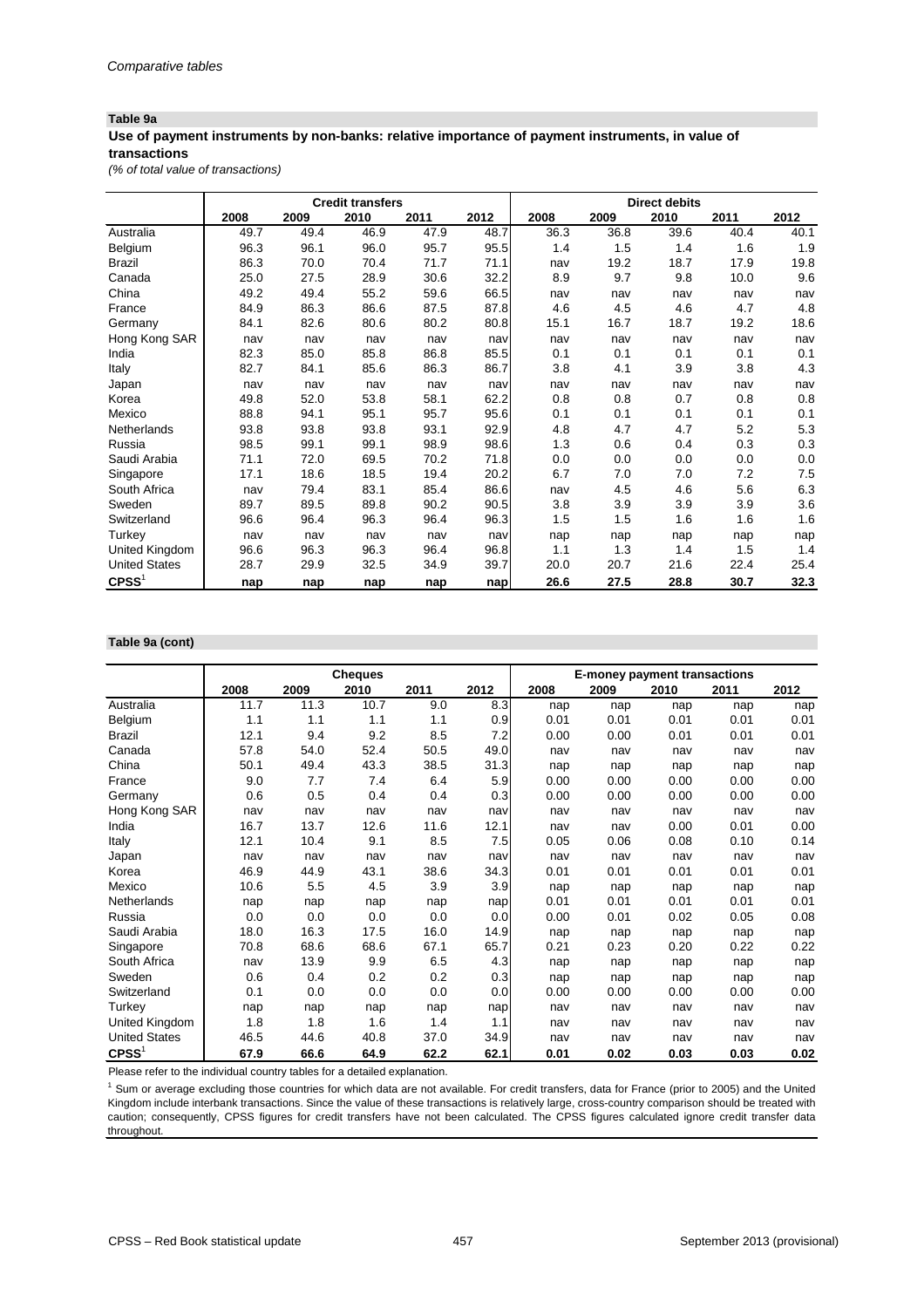#### **Table 9a (cont)**

|                      |       | Card payments (except e-money) |       |       |       | of which: by cards with a debit function |       |       |       |       |  |
|----------------------|-------|--------------------------------|-------|-------|-------|------------------------------------------|-------|-------|-------|-------|--|
|                      | 2008  | 2009                           | 2010  | 2011  | 2012  | 2008                                     | 2009  | 2010  | 2011  | 2012  |  |
| Australia            | 2.3   | 2.5                            | 2.8   | 2.8   | 2.9   | 0.78                                     | 0.92  | 1.03  | 1.08  | 1.18  |  |
| Belgium              | 1.2   | 1.3                            | 1.5   | 1.6   | 1.8   | 0.92                                     | 1.07  | 1.22  | 1.24  | 1.41  |  |
| <b>Brazil</b>        | 1.6   | 1.5                            | 1.7   | 1.9   | 1.8   | 0.50                                     | 0.46  | 0.54  | 0.63  | 0.60  |  |
| Canada               | 8.3   | 8.8                            | 8.8   | 8.9   | 9.2   | 3.04                                     | 3.29  | 3.22  | 3.15  | 3.20  |  |
| China                | 0.8   | 1.3                            | 1.6   | 1.9   | 2.2   | nav                                      | nav   | nav   | nav   | nav   |  |
| France               | 1.4   | 1.4                            | 1.5   | 1.4   | 1.5   | nav                                      | nav   | nav   | nav   | nav   |  |
| Germany              | 0.2   | 0.3                            | 0.3   | 0.3   | 0.3   | 0.16                                     | 0.19  | 0.20  | 0.20  | 0.21  |  |
| Hong Kong SAR        | nav   | nav                            | nav   | nav   | nav   | nav                                      | nav   | nav   | nav   | nav   |  |
| India                | 0.9   | 1.2                            | 1.5   | 1.5   | 2.3   | 0.85                                     | 1.15  | 1.41  | 1.39  | 2.10  |  |
| Italy                | 1.3   | 1.3                            | 1.3   | 1.3   | 1.4   | 0.70                                     | 0.71  | 0.68  | 0.72  | 0.81  |  |
| Japan                | nav   | nav                            | nav   | nav   | nav   | nav                                      | nav   | nav   | nav   | nav   |  |
| Korea                | 2.4   | 2.3                            | 2.3   | 2.5   | 2.7   | 0.16                                     | 0.20  | 0.26  | 0.33  | 0.39  |  |
| Mexico               | 0.5   | 0.3                            | 0.3   | 0.3   | 0.4   | 0.19                                     | 0.12  | 0.13  | 0.14  | 0.17  |  |
| Netherlands          | 1.4   | 1.5                            | 1.5   | 1.7   | 1.8   | 1.23                                     | 1.32  | 1.36  | 1.48  | 1.56  |  |
| Russia               | 0.2   | 0.3                            | 0.5   | 0.8   | 1.1   | 0.21                                     | 0.31  | 0.46  | 0.71  | 0.97  |  |
| Saudi Arabia         | 10.9  | 11.6                           | 13.0  | 13.7  | 13.3  | 10.88                                    | 11.64 | 13.03 | 13.73 | 13.28 |  |
| Singapore            | 5.2   | 5.7                            | 5.7   | 6.1   | 6.4   | 2.30                                     | 2.62  | 2.54  | 2.63  | 2.73  |  |
| South Africa         | nav   | 2.2                            | 2.4   | 2.5   | 2.8   | nav                                      | nav   | nav   | nav   | nav   |  |
| Sweden               | 6.0   | 6.3                            | 6.1   | 5.7   | 5.6   | 4.31                                     | 4.55  | 4.38  | 4.13  | 4.09  |  |
| Switzerland          | 1.9   | 2.0                            | 2.1   | 2.0   | 2.1   | 1.23                                     | 1.34  | 1.38  | 1.31  | 1.37  |  |
| Turkey               | 100.0 | 100.0                          | 100.0 | 100.0 | 100.0 | 2.04                                     | 2.63  | 3.54  | 4.35  | 4.72  |  |
| United Kingdom       | 0.5   | 0.6                            | 0.7   | 0.7   | 0.7   | 0.30                                     | 0.39  | 0.45  | 0.50  | 0.46  |  |
| <b>United States</b> | 4.7   | 4.8                            | 5.2   | 5.7   | nav   | 1.82                                     | 2.04  | 2.32  | 2.58  | nav   |  |
| $C$ PSS <sup>1</sup> | 5.6   | 5.9                            | 6.3   | 7.0   | 5.5   | 2.05                                     | 2.17  | 2.39  | 2.58  | 1.62  |  |

# **Table 9a (cont)**

|                      |      | by cards with a delayed debit function |      |      |      | by cards with a credit function |      |      |      |         |
|----------------------|------|----------------------------------------|------|------|------|---------------------------------|------|------|------|---------|
|                      | 2008 | 2009                                   | 2010 | 2011 | 2012 | 2008                            | 2009 | 2010 | 2011 | 2012    |
| Australia            | nav  | nav                                    | nav  | nav  | nav  | 1.5                             | 1.6  | 1.7  | 1.7  | 1.7     |
| Belgium              | 0.2  | 0.3                                    | 0.3  | 0.3  | 0.3  | nav                             | nav  | nav  | nav  | nav     |
| <b>Brazil</b>        | nav  | nav                                    | nav  | nav  | nav  | 1.1                             | 1.0  | 1.2  | 1.3  | 1.2     |
| Canada               | nap  | nap                                    | nap  | nap  | nap  | 5.3                             | 5.5  | 5.6  | 5.7  | $6.0\,$ |
| China                | nap  | nap                                    | nap  | nap  | nap  | nav                             | nav  | nav  | nav  | nav     |
| France               | nav  | nav                                    | nav  | nav  | nav  | nav                             | nav  | nav  | nav  | nav     |
| Germany              | 0.1  | 0.1                                    | 0.1  | 0.1  | 0.1  | 0.0                             | 0.0  | 0.0  | 0.0  | 0.0     |
| Hong Kong SAR        | nav  | nav                                    | nav  | nav  | nav  | nav                             | nav  | nav  | nav  | nav     |
| India                | 0.0  | 0.0                                    | 0.0  | 0.0  | nav  | 0.1                             | 0.1  | 0.1  | 0.1  | 0.2     |
| Italy                | nav  | nav                                    | nav  | nav  | nav  | 0.6                             | 0.6  | 0.6  | 0.6  | 0.6     |
| Japan                | nav  | nav                                    | nav  | nav  | nav  | nav                             | nav  | nav  | nav  | nav     |
| Korea                | nap  | nap                                    | nap  | nap  | nap  | 2.2                             | 2.1  | 2.1  | 2.2  | 2.3     |
| Mexico               | nap  | nap                                    | nap  | nap  | nap  | 0.3                             | 0.2  | 0.2  | 0.2  | 0.2     |
| Netherlands          | 0.2  | 0.2                                    | 0.2  | 0.2  | 0.2  | nap                             | nap  | nap  | nap  | nap     |
| Russia               | nav  | nav                                    | nav  | nav  | nav  | 0.0                             | 0.0  | 0.0  | 0.1  | 0.1     |
| Saudi Arabia         | nap  | nap                                    | nap  | nap  | nap  | 0.3                             | 0.4  | 0.4  | 0.4  | 0.5     |
| Singapore            | nav  | nav                                    | nav  | nav  | nav  | 2.9                             | 3.1  | 3.2  | 3.5  | 3.6     |
| South Africa         | nav  | nav                                    | nav  | nav  | nav  | nav                             | nav  | nav  | nav  | nav     |
| Sweden               | 0.2  | 0.3                                    | 0.3  | 0.3  | 0.2  | 1.4                             | 1.5  | 1.4  | 1.3  | 1.3     |
| Switzerland          | nav  | nav                                    | nav  | nav  | nav  | 0.6                             | 0.7  | 0.7  | 0.7  | 0.7     |
| Turkey               | nav  | nav                                    | nav  | nav  | nav  | 98.0                            | 97.4 | 96.5 | 95.6 | 95.3    |
| United Kingdom       | 0.0  | 0.1                                    | 0.1  | 0.1  | 0.0  | 0.1                             | 0.2  | 0.2  | 0.2  | 0.2     |
| <b>United States</b> | nav  | nav                                    | nav  | nav  | nav  | 2.9                             | 2.7  | 2.9  | 3.1  | nav     |
| CPSS <sup>1</sup>    | 0.1  | 0.1                                    | 0.1  | 0.1  | 0.1  | 2.7                             | 2.6  | 2.4  | 2.6  | 1.3     |

Please refer to the individual country tables and the footnotes to Comparative Table 9 for a detailed explanation.

<sup>1</sup> Sum or average excluding those countries for which data are not available. The CPSS figures calculated ignore credit transfer data throughout.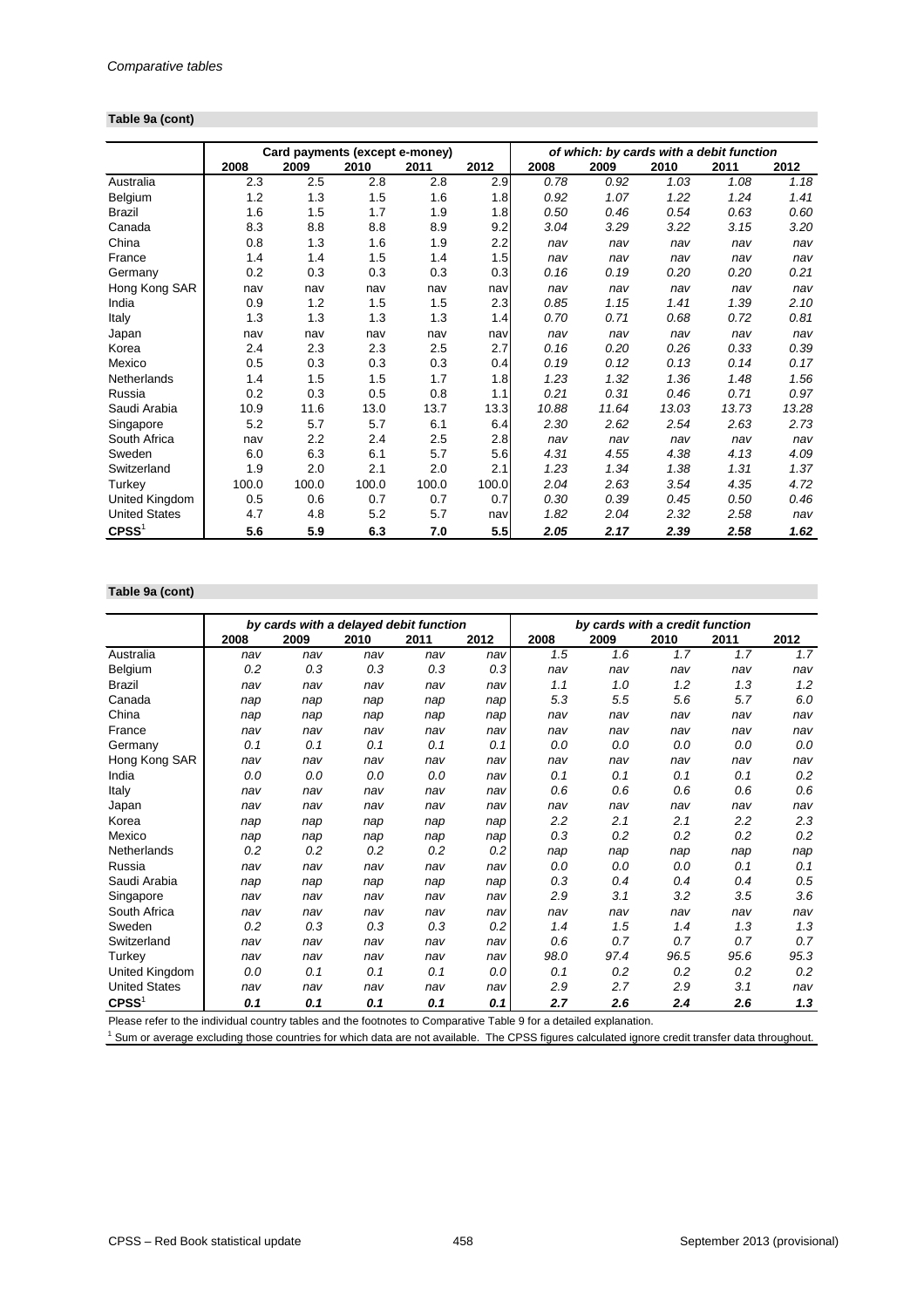#### **Table 9b**

*(% change on previous year, adjusted by CPI inflation)* <sup>1</sup> **Use of payment instruments by non-banks: increase in the real value of transactions**

|                      | <b>Credit transfers</b> |         |        |        |         |         |         | <b>Direct debits</b> |        |         |
|----------------------|-------------------------|---------|--------|--------|---------|---------|---------|----------------------|--------|---------|
|                      | 2008                    | 2009    | 2010   | 2011   | 2012    | 2008    | 2009    | 2010                 | 2011   | 2012    |
| Australia            | 2.9                     | $-6.4$  | $-8.2$ | 6.9    | 1.9     | 2.9     | $-4.7$  | 4.2                  | 6.8    | $-0.4$  |
| Belgium              | 1.7                     | $-9.3$  | $-8.5$ | 2.2    | $-8.7$  | 4.4     | $-0.9$  | $-14.3$              | 16.8   | 4.0     |
| <b>Brazil</b>        | 20.6                    | $-2.0$  | 5.2    | 6.6    | 12.6    | nav     | nav     | 2.0                  | 0.0    | 26.0    |
| Canada               | 8.6                     | 3.0     | 8.4    | 9.2    | 6.4     | 8.5     | 1.2     | 4.7                  | 5.4    | $-2.7$  |
| China                | $-1.1$                  | 10.2    | 30.0   | 21.9   | 31.6    | nav     | nav     | nav                  | nav    | nav     |
| France               | 2.6                     | 5.4     | 2.6    | 12.1   | $-3.9$  | 0.1     | 1.3     | 3.7                  | 14.8   | $-3.2$  |
| Germany              | $-4.9$                  | $-13.0$ | $-1.4$ | 9.0    | $-0.1$  | 1.2     | $-1.9$  | 13.0                 | 12.7   | $-3.6$  |
| Hong Kong SAR        | nav                     | nav     | nav    | nav    | nav     | nav     | nav     | nav                  | nav    | nav     |
| India                | 19.2                    | 0.1     | 1.8    | $-0.8$ | $-12.9$ | 30.6    | $-0.5$  | 0.6                  | 4.0    | 18.8    |
| Italy                | 0.7                     | $-1.4$  | 5.7    | $-1.1$ | $-5.9$  | 0.3     | 3.4     | $-0.3$               | $-5.0$ | 4.6     |
| Japan                | $-2.5$                  | $-7.8$  | 4.9    | 4.1    | 3.6     | nav     | nav     | nav                  | nav    | nav     |
| Korea                | 10.1                    | 10.2    | 10.4   | 11.2   | 3.9     | 1.1     | $-5.3$  | 5.9                  | 4.2    | 7.2     |
| Mexico               | 29.4                    | 84.2    | 7.7    | 12.0   | $-3.0$  | 10.1    | $-6.6$  | 17.4                 | 42.3   | 7.1     |
| Netherlands          | $-4.2$                  | $-5.6$  | 2.8    | $-9.5$ | $-5.3$  | 8.7     | $-8.5$  | 3.0                  | 0.5    | $-2.5$  |
| Russia               | $-4.1$                  | $-32.1$ | $-7.5$ | 9.1    | 5.4     | $-12.1$ | $-69.0$ | $-44.9$              | 1.9    | $-15.4$ |
| Saudi Arabia         | 41.6                    | $-1.2$  | $-4.1$ | 15.9   | 13.5    | 16.9    | 5.4     | 3.4                  | 3.8    | 8.2     |
| Singapore            | 8.4                     | 2.9     | 10.2   | 4.8    | 3.0     | 5.4     | $-1.4$  | 10.2                 | 3.7    | 3.8     |
| South Africa         | nav                     | nav     | 0.9    | 4.0    | 4.6     | nav     | nav     | $-2.4$               | 22.4   | 16.8    |
| Sweden               | 4.4                     | $-3.6$  | 6.6    | 7.9    | 7.3     | 5.0     | $-1.0$  | 6.6                  | 6.3    | $-0.6$  |
| Switzerland          | 3.1                     | $-4.5$  | $-0.8$ | 8.3    | $-1.0$  | 2.8     | $-3.0$  | 6.8                  | 7.0    | 1.3     |
| Turkey               | nav                     | nav     | nav    | nav    | nav     | nav     | nav     | nav                  | nav    | nav     |
| United Kingdom       | $-24.4$                 | $-18.9$ | $-7.2$ | $-0.6$ | 8.1     | 2.2     | $-7.3$  | 3.6                  | 5.5    | 0.1     |
| <b>United States</b> | 3.1                     | 0.5     | 7.5    | 5.3    | 7.0     | $-1.4$  | $-0.4$  | 3.3                  | 1.5    | 7.0     |
| $C$ PSS $2$          | nap                     | nap     | nap    | nap    | nap     | 2.4     | $-6.2$  | 6.5                  | 10.6   | $-2.2$  |

#### **Table 9b (cont)**

|                      |         |         | <b>Cheques</b> |         |         | <b>E-money payment transactions</b> |         |         |         |         |
|----------------------|---------|---------|----------------|---------|---------|-------------------------------------|---------|---------|---------|---------|
|                      | 2008    | 2009    | 2010           | 2011    | 2012    | 2008                                | 2009    | 2010    | 2011    | 2012    |
| Australia            | $-15.2$ | $-9.1$  | $-8.1$         | $-12.4$ | $-7.7$  | nav                                 | nav     | nav     | nav     | nav     |
| Belgium              | $-23.6$ | $-14.1$ | $-7.8$         | 10.2    | $-29.2$ | $-14.4$                             | $-11.1$ | $-17.9$ | $-15.0$ | $-4.2$  |
| <b>Brazil</b>        | 10.0    | $-6.1$  | 1.5            | $-2.8$  | $-3.5$  | 18.0                                | 17.3    | 43.8    | 16.5    | 1.6     |
| Canada               | $-6.0$  | $-12.6$ | 0.1            | $-0.4$  | $-2.0$  | nav                                 | nav     | nav     | nav     | nav     |
| China                | 0.4     | 8.2     | 2.0            | 0.4     | $-4.1$  | nav                                 | nav     | nav     | nav     | nav     |
| France               | $-7.7$  | $-11.4$ | $-2.0$         | $-4.4$  | $-10.9$ | 24.2                                | 18.6    | 11.1    | 8.6     | 9.1     |
| Germany              | $-11.1$ | $-21.9$ | $-12.9$        | $-5.1$  | $-12.7$ | $-6.4$                              | $-4.8$  | $-4.5$  | $-12.9$ | 29.2    |
| Hong Kong SAR        | nav     | nav     | nav            | nav     | nav     | nav                                 | nav     | nav     | nav     | nav     |
| India                | $-11.2$ | $-20.3$ | $-7.1$         | $-10.2$ | $-7.5$  | nav                                 | nav     | nav     | 222.7   | $-91.7$ |
| Italy                | $-9.5$  | $-17.0$ | $-9.0$         | $-8.8$  | $-17.1$ | 31.0                                | 12.7    | 40.4    | 27.2    | 26.5    |
| Japan                | $-7.8$  | $-12.6$ | 1.4            | 1.3     | $-2.7$  | 43.0                                | 55.7    | 39.1    | 19.1    | nav     |
| Korea                | 11.8    | 1.0     | 2.7            | $-7.9$  | $-13.7$ | 3.7                                 | 20.5    | 72.0    | $-18.7$ | $-23.4$ |
| Mexico               | $-7.0$  | $-9.0$  | $-13.4$        | $-3.9$  | $-3.0$  | nav                                 | nav     | nav     | nav     | nav     |
| Netherlands          | nav     | nav     | nav            | nav     | nav     | $-1.0$                              | $-1.9$  | $-2.4$  | $-11.1$ | $-22.0$ |
| Russia               | $-88.5$ | $-56.9$ | $-43.9$        | $-77.0$ | $-69.8$ | 438.4                               | 219.3   | 96.1    | 156.9   | 83.6    |
| Saudi Arabia         | 12.8    | $-11.8$ | 6.4            | 5.4     | 2.9     | nav                                 | nav     | nav     | nav     | nav     |
| Singapore            | $-12.4$ | $-8.0$  | 10.3           | $-1.9$  | $-3.1$  | 4.0                                 | 0.4     | $-0.4$  | 5.8     | 2.3     |
| South Africa         | nav     | nav     | $-31.9$        | $-33.5$ | $-31.8$ | nav                                 | nav     | nav     | nav     | nav     |
| Sweden               | 12.2    | $-40.3$ | $-38.1$        | 11.3    | 32.5    | nav                                 | nav     | nav     | nav     | nav     |
| Switzerland          | $-11.0$ | $-17.5$ | $-17.9$        | $-17.0$ | $-16.7$ | $-14.6$                             | 0.5     | $-0.7$  | $-28.7$ | $-79.9$ |
| Turkey               | nav     | nav     | nav            | nav     | nav     | nav                                 | nav     | nav     | nav     | nav     |
| United Kingdom       | $-12.1$ | $-16.7$ | $-17.1$        | $-15.8$ | $-13.6$ | nav                                 | nav     | nav     | nav     | nav     |
| <b>United States</b> | $-11.7$ | $-7.3$  | $-9.6$         | $-11.3$ | $-10.9$ | nav                                 | nav     | nav     | nav     | nav     |
| $C$ PSS $^{2}$       | $-3.3$  | $-5.0$  | $-0.9$         | $-0.7$  | $-7.2$  | 37.2                                | 32.4    | 42.6    | 34.2    | 21.1    |

Please refer to the individual country tables for a detailed explanation.

<sup>1</sup> Value of transactions in domestic currency deflated by yearly average CPI inflation. For the CPSS area, in US dollar terms.  $2$  Sum or average excluding those countries for which data are not available. For credit transfers, data for France (prior to 2005) and the United Kingdom include interbank transactions. Since the value of these transactions is relatively large, cross-country comparison should be treated with caution; consequently, CPSS figures for credit transfers have not been calculated.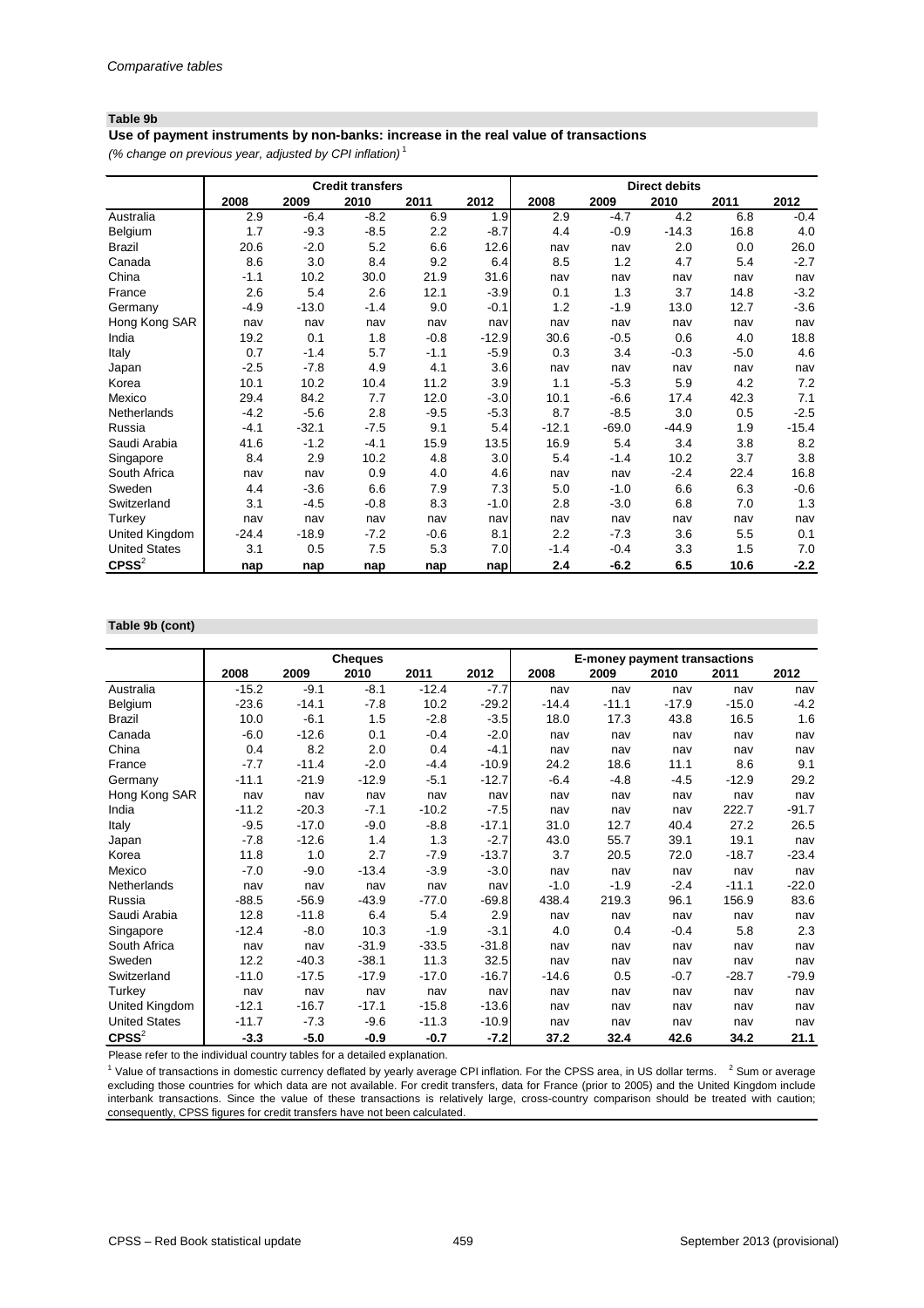#### **Table 9b (cont)**

|                      |         | Card payments (except e-money) |      |        |        | of which by cards with a: debit function |        |         |        |         |  |
|----------------------|---------|--------------------------------|------|--------|--------|------------------------------------------|--------|---------|--------|---------|--|
|                      | 2008    | 2009                           | 2010 | 2011   | 2012   | 2008                                     | 2009   | 2010    | 2011   | 2012    |  |
| Australia            | 7.9     | 4.9                            | 5.0  | 4.8    | 5.3    | 13.4                                     | 11.3   | 7.4     | 9.9    | 9.7     |  |
| Belgium              | 3.4     | 4.0                            | 4.8  | 4.3    | 3.0    | 3.3                                      | 5.0    | 4.7     | 4.2    | 4.1     |  |
| <b>Brazil</b>        | 15.5    | 11.0                           | 22.7 | 18.6   | 7.9    | 19.6                                     | 10.7   | 23.0    | 22.9   | 7.9     |  |
| Canada               | 6.9     | $-0.6$                         | 2.9  | 3.6    | 4.7    | 5.0                                      | 1.4    | 0.7     | 1.1    | 2.7     |  |
| China                | 24.5    | 75.0                           | 47.2 | 38.4   | 33.4   | nav                                      | nav    | nav     | nav    | nav     |  |
| France               | 3.6     | 2.2                            | 5.1  | 5.9    | 4.8    | nav                                      | nav    | nav     | nav    | nav     |  |
| Germany              | 2.6     | 2.8                            | 7.2  | 7.8    | 3.9    | 4.2                                      | 3.7    | 7.3     | 7.6    | 3.6     |  |
| Hong Kong SAR        | nav     | nav                            | nav  | nav    | nav    | nav                                      | nav    | nav     | nav    | nav     |  |
| India                | 31.5    | 28.5                           | 22.1 | $-3.2$ | 33.9   | 34.8                                     | 32.0   | 23.6    | $-3.4$ | 33.6    |  |
| Italy                | $-12.5$ | $-0.2$                         | 0.6  | $-0.7$ | 2.7    | $-21.1$                                  | $-0.7$ | $-0.7$  | 3.0    | 6.5     |  |
| Japan                | 7.8     | 5.7                            | nav  | nav    | nav    | $-0.8$                                   | $-2.9$ | $-12.6$ | 1.7    | $-14.5$ |  |
| Korea                | 11.9    | 3.9                            | 7.0  | 9.3    | 5.6    | 35.5                                     | 32.2   | 37.8    | 28.9   | 17.1    |  |
| Mexico               | 10.4    | 3.7                            | 10.6 | 17.7   | 16.2   | 12.7                                     | 8.7    | 16.3    | 18.8   | 15.7    |  |
| Netherlands          | 5.9     | $-0.4$                         | 5.9  | $-0.1$ | $-0.3$ | 5.5                                      | 1.1    | 6.3     | $-0.6$ | 0.0     |  |
| Russia               | 56.7    | $-0.8$                         | 37.2 | 69.7   | 45.3   | 58.7                                     | $-1.3$ | 37.7    | 70.4   | 43.8    |  |
| Saudi Arabia         | 16.5    | 4.2                            | 11.3 | 20.9   | 7.3    | 16.5                                     | 4.2    | 11.3    | 20.9   | 7.3     |  |
| Singapore            | 7.7     | 4.3                            | 11.5 | 6.3    | 3.6    | 9.4                                      | 8.6    | 6.7     | 4.0    | 2.6     |  |
| South Africa         | nav     | nav                            | 7.6  | 5.7    | 16.6   | nav                                      | nav    | nav     | nav    | nav     |  |
| Sweden               | 6.7     | 1.8                            | 3.1  | 0.3    | 5.7    | 5.5                                      | 1.9    | 2.3     | 1.1    | 5.9     |  |
| Switzerland          | 3.8     | 2.0                            | 3.5  | 2.5    | 4.8    | 4.2                                      | 3.9    | 2.6     | 2.3    | 4.1     |  |
| Turkey               | 17.7    | 4.1                            | 10.6 | 13.2   | 18.3   | 33.6                                     | 34.4   | 48.6    | 39.2   | 28.4    |  |
| United Kingdom       | 3.8     | 1.2                            | 4.6  | 5.5    | $-1.0$ | 5.5                                      | 6.9    | 6.8     | 9.3    | $-0.4$  |  |
| <b>United States</b> | 2.4     | $-2.5$                         | 7.6  | 7.6    | nav    | 9.4                                      | 8.4    | 12.3    | 8.7    | nav     |  |
| $C$ PSS <sup>1</sup> | 6.4     | 2.1                            | 14.5 | 16.2   | 13.5   | 8.1                                      | 2.6    | 12.3    | 11.7   | 4.7     |  |

## **Table 9b (cont)**

|                      |         |         | by cards with a delayed debit function |        |        | by cards with a credit function |         |         |        |        |
|----------------------|---------|---------|----------------------------------------|--------|--------|---------------------------------|---------|---------|--------|--------|
|                      | 2008    | 2009    | 2010                                   | 2011   | 2012   | 2008                            | 2009    | 2010    | 2011   | 2012   |
| Australia            | nav     | nav     | nav                                    | nav    | nav    | 5.2                             | 1.5     | 3.6     | 1.8    | 2.4    |
| Belgium              | 3.5     | $-0.1$  | 5.5                                    | 4.7    | $-1.3$ | nav                             | nav     | nav     | nav    | nav    |
| <b>Brazil</b>        | nav     | nav     | nav                                    | nav    | nav    | 13.7                            | 11.2    | 22.6    | 16.6   | 7.9    |
| Canada               | nav     | nav     | nav                                    | nav    | nav    | 8.0                             | $-1.7$  | 4.2     | 5.0    | 5.8    |
| China                | nav     | nav     | nav                                    | nav    | nav    | nav                             | nav     | nav     | nav    | nav    |
| France               | nav     | nav     | nav                                    | nav    | nav    | nav                             | nav     | nav     | nav    | nav    |
| Germany              | $-0.9$  | 0.8     | 8.6                                    | 7.9    | 5.1    | $-10.8$                         | $-3.5$  | $-13.2$ | 18.9   | 2.2    |
| Hong Kong SAR        | nav     | nav     | nav                                    | nav    | nav    | nav                             | $-0.9$  | 14.7    | 9.3    | 5.7    |
| India                | nav     | 974.7   | 29.9                                   | 38.3   | nav    | 6.5                             | $-10.4$ | 0.7     | $-3.3$ | 59.1   |
| Italy                | nav     | nav     | nav                                    | nav    | nav    | 0.0                             | 0.3     | 2.0     | $-4.8$ | $-1.9$ |
| Japan                | nav     | nav     | nav                                    | nav    | nav    | 7.9                             | 5.9     | nav     | nav    | nav    |
| Korea                | nav     | nav     | nav                                    | nav    | nav    | 10.5                            | 1.8     | 4.0     | 6.9    | 3.8    |
| Mexico               | nav     | nav     | nav                                    | nav    | nav    | 8.9                             | 0.4     | 6.5     | 16.8   | 16.7   |
| Netherlands          | 8.8     | $-11.0$ | 3.1                                    | 4.2    | $-2.2$ | nav                             | nav     | nav     | nav    | nav    |
| Russia               | nav     | nav     | nav                                    | nav    | nav    | 35.9                            | 5.4     | 31.1    | 61.3   | 64.5   |
| Saudi Arabia         | nav     | nav     | nav                                    | nav    | nav    | nav                             | 2.0     | 17.8    | 20.7   | 32.4   |
| Singapore            | nav     | nav     | nav                                    | nav    | nav    | 6.3                             | 0.8     | 15.6    | 8.2    | 4.3    |
| South Africa         | nav     | nav     | nav                                    | nav    | nav    | nav                             | nav     | nav     | nav    | nav    |
| Sweden               | $-19.4$ | 21.6    | 7.6                                    | 1.6    | $-6.6$ | 16.2                            | $-0.8$  | 4.3     | $-2.4$ | 7.1    |
| Switzerland          | nav     | nav     | nav                                    | nav    | nav    | 2.9                             | $-1.6$  | 5.3     | 2.7    | 6.3    |
| Turkey               | nav     | nav     | nav                                    | nav    | nav    | 17.4                            | 3.5     | 9.5     | 12.3   | 17.9   |
| United Kingdom       | 14.5    | $-9.9$  | $-0.4$                                 | $-9.7$ | $-7.5$ | $-2.8$                          | $-7.6$  | 0.5     | 0.5    | $-0.6$ |
| <b>United States</b> | nav     | nav     | nav                                    | nav    | nav    | $-1.6$                          | $-9.3$  | 4.1     | 6.7    | nav    |
| CPSS <sup>1</sup>    | 5.3     | $-12.8$ | 1.0                                    | 5.0    | $-6.7$ | 1.7                             | $-7.1$  | 8.5     | 8.7    | 2.5    |

Please refer to the individual country tables and the footnotes to Comparative Table 9 for a detailed explanation.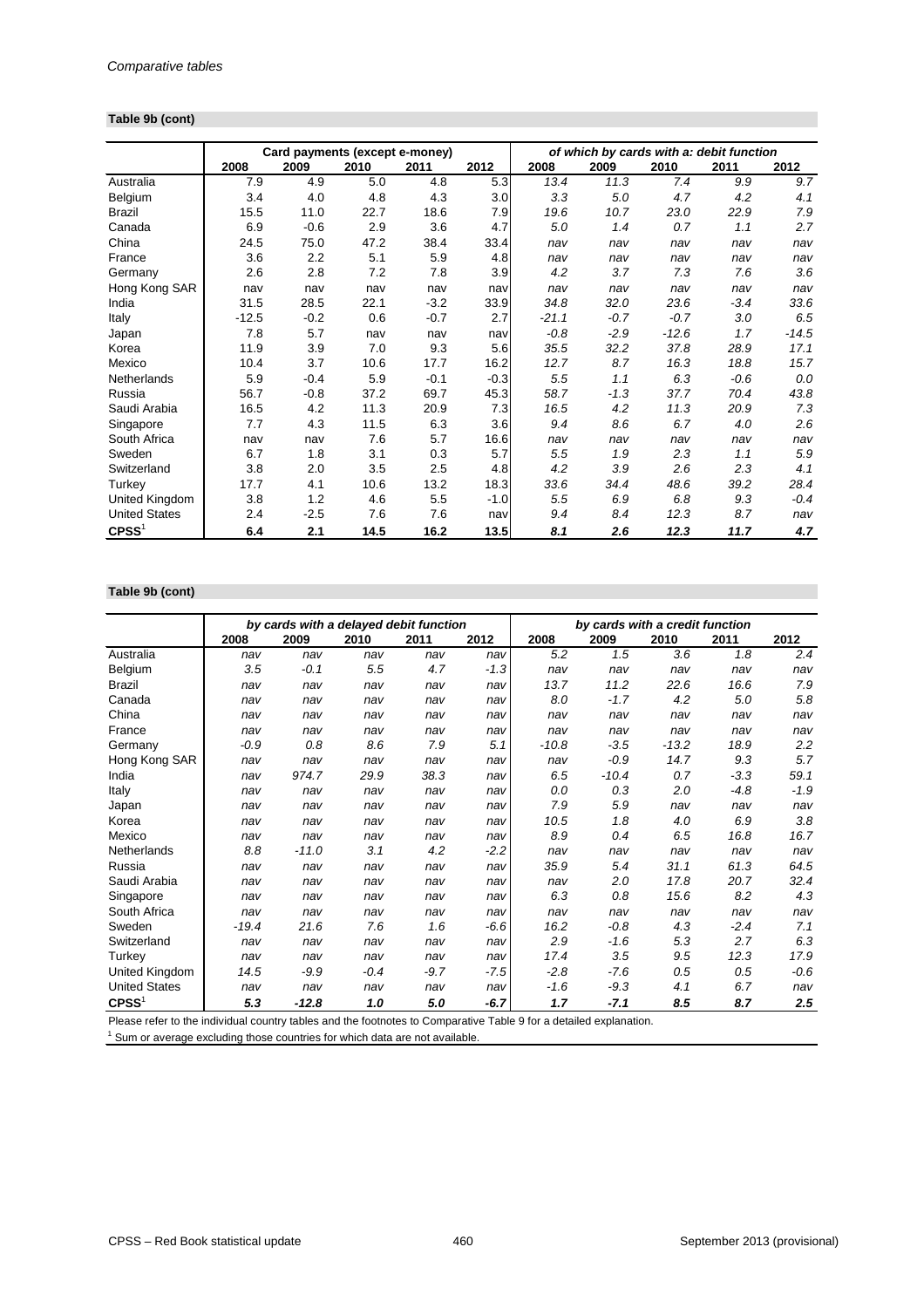#### **Table 9c**

**Use of payment instruments by non-banks: average value per transaction**

*(USD, total for the year)* <sup>1</sup>

|                      |         |         | <b>Credit transfers</b> |         |         |       |       | <b>Direct debits</b> |       |       |
|----------------------|---------|---------|-------------------------|---------|---------|-------|-------|----------------------|-------|-------|
|                      | 2008    | 2009    | 2010                    | 2011    | 2012    | 2008  | 2009  | 2010                 | 2011  | 2012  |
| Australia            | 4,447   | 3,788   | 3,817                   | 4,473   | 4,509   | 7,071 | 6,047 | 7,048                | 8,482 | 8,246 |
| Belgium              | 6,862   | 5,744   | 4,847                   | 5,269   | 4,986   | 375   | 337   | 297                  | 351   | 320   |
| <b>Brazil</b>        | 1,486   | 1,301   | 1,523                   | 1,660   | 1,587   | nav   | 598   | 871                  | 840   | 915   |
| Canada               | 1,445   | 1,328   | 1,537                   | 1,719   | 1,943   | 755   | 699   | 800                  | 873   | 822   |
| China                | 48,724  | 48,364  | 52.422                  | 61.507  | 70,670  | nav   | nav   | nav                  | nav   | nav   |
| France               | 10,548  | 10,228  | 9,472                   | 11,460  | 9,997   | 510   | 455   | 438                  | 521   | 475   |
| Germany              | 14,727  | 11,903  | 11,211                  | 12,728  | 11,828  | 1,885 | 1,711 | 1,753                | 2,137 | 1,906 |
| Hong Kong SAR        | nav     | nav     | nav                     | nav     | nav     | nav   | nav   | nav                  | nav   | nav   |
| India                | 105,770 | 67,315  | 50,268                  | 39,487  | 22,572  | 96    | 97    | 103                  | 108   | 115   |
| Italy                | 10,239  | 8,493   | 8,558                   | 8,899   | 7,994   | 912   | 869   | 814                  | 825   | 822   |
| Japan <sup>2</sup>   | 19,004  | 18,531  | 20,857                  | 23,152  | 21,872  | nav   | nav   | nav                  | nav   | nav   |
| Korea                | 3,259   | 3,037   | 3,487                   | 3,840   | 3,686   | 92    | 80    | 90                   | 97    | 95    |
| Mexico               | 12,207  | 18,211  | 19,931                  | 21,026  | 18,879  | 311   | 247   | 296                  | 390   | 364   |
| Netherlands          | 5,523   | 4,921   | 4,630                   | 4,515   | 3,947   | 359   | 304   | 292                  | 308   | 280   |
| Russia               | 9,902   | 5,844   | 4,692                   | 5,504   | 5,832   | 2,531 | 516   | 322                  | 417   | 510   |
| Saudi Arabia         | 249,952 | 225,572 | 193,445                 | 191,014 | 181,954 | 52    | 53    | 70                   | 94    | 107   |
| Singapore            | 3,597   | 3,433   | 3,805                   | 4,176   | 4,271   | 821   | 776   | 861                  | 1,060 | 1,129 |
| South Africa         | nav     | 3,652   | 3,640                   | 3,781   | 3,206   | nav   | 172   | 189                  | 222   | 215   |
| Sweden               | 2,347   | 1,913   | 2,083                   | 2,336   | 2,344   | 305   | 252   | 257                  | 289   | 271   |
| Switzerland          | 5,692   | 5,204   | 5,167                   | 6,445   | 5,808   | 1,365 | 1,291 | 1,419                | 1,760 | 1,616 |
| Turkey               | nav     | nav     | nav                     | nav     | nav     | nav   | nav   | nav                  | nav   | nav   |
| United Kingdom       | 47,161  | 32,328  | 29,560                  | 30,052  | 32,196  | 558   | 439   | 453                  | 504   | 499   |
| <b>United States</b> | 3,042   | 2,891   | 3,026                   | 3,163   | 3,269   | 1,317 | 1,285 | 1,330                | 1,359 | 1,434 |
| $C$ PSS $3$          | nap     | nap     | nap                     | nap     | nap     | 1,291 | 1,101 | 1,185                | 1,312 | 1,276 |

#### **Table 9c (cont)**

|                      |        |        | <b>Cheques</b> |        |        | <b>E-money payment transactions</b> |      |      |      |      |
|----------------------|--------|--------|----------------|--------|--------|-------------------------------------|------|------|------|------|
|                      | 2008   | 2009   | 2010           | 2011   | 2012   | 2008                                | 2009 | 2010 | 2011 | 2012 |
| Australia            | 3,716  | 3,599  | 4,482          | 5,194  | 5,496  | nav                                 | nav  | nav  | nav  | nav  |
| Belgium              | 8,366  | 7,590  | 7,509          | 9,969  | 7,883  | 6.4                                 | 6.2  | 5.8  | 6.4  | 6.3  |
| Brazil               | 708    | 696    | 913            | 1,048  | 1,011  | 26.9                                | 23.6 | 27.2 | 33.6 | 32.1 |
| Canada               | 2,974  | 2,609  | 3,037          | 3,406  | 3,904  | nav                                 | nav  | nav  | nav  | nav  |
| China                | 41,636 | 45,170 | 46,877         | 55,042 | 59,909 | nav                                 | nav  | nav  | nav  | nav  |
| France               | 868    | 773    | 775            | 836    | 745    | 3.1                                 | 3.1  | 2.9  | 3.0  | 2.8  |
| Germany              | 8,559  | 7,306  | 7,230          | 8,783  | 8,536  | 4.7                                 | 4.7  | 4.8  | 4.8  | 6.3  |
| Hong Kong SAR        | nav    | nav    | nav            | nav    | nav    | nav                                 | nav  | nav  | nav  | nav  |
| India                | 2,055  | 1,561  | 1,597          | 1,581  | 1,426  | nav                                 | nav  | 31.8 | 40.6 | nav  |
| Italy                | 4,153  | 3,790  | 3,549          | 3,782  | 3,166  | 92.4                                | 80.6 | 83.0 | 88.9 | 85.2 |
| Japan <sup>2</sup>   | 37,371 | 41,509 | 48,706         | 57,676 | 59,770 | 7.3                                 | 9.0  | 10.1 | 11.1 | nav  |
| Korea                | 6,427  | 6,831  | 9,877          | 12,106 | 13,985 | 7.6                                 | 8.0  | 13.3 | 16.5 | 20.6 |
| Mexico               | 2,070  | 1,775  | 1,845          | 2,004  | 2,015  | nav                                 | nav  | nav  | nav  | nav  |
| Netherlands          | nav    | nav    | nav            | nav    | nav    | 4.0                                 | 3.7  | 3.5  | 3.5  | 3.0  |
| Russia               | 9,182  | 11,117 | 10,121         | 5,955  | 5,898  | 53.6                                | 22.5 | 30.3 | 63.6 | 55.4 |
| Saudi Arabia         | 26,894 | 24,712 | 27,303         | 29,832 | 31,580 | nav                                 | nav  | nav  | nav  | nav  |
| Singapore            | 5,347  | 5,079  | 6,209          | 7,088  | 7,445  | 0.7                                 | 0.6  | 0.7  | 0.6  | 0.6  |
| South Africa         | nav    | 2,697  | 2,964          | 3,033  | 2,458  | nav                                 | nav  | nav  | nav  | nav  |
| Sweden               | 13,093 | 7,849  | 9,194          | 11,511 | 29,511 | nav                                 | nav  | nav  | nav  | nav  |
| Switzerland          | 2,184  | 2,621  | 3,907          | 4,750  | 4,537  | 3.7                                 | 4.1  | 4.4  | 5.3  | 3.8  |
| Turkey               | nav    | nav    | nav            | nav    | nav    | nav                                 | nav  | nav  | nav  | nav  |
| United Kingdom       | 1,964  | 1,557  | 1,518          | 1,591  | 1,598  | nav                                 | nav  | nav  | nav  | nav  |
| <b>United States</b> | 1,315  | 1,292  | 1,268          | 1,244  | 1,220  | nav                                 | nav  | nav  | nav  | nav  |
| $C$ PSS $3$          | 2,591  | 2,648  | 2,875          | 3,175  | 3,282  | 5.5                                 | 6.3  | 7.8  | 9.0  | 9.0  |

Please refer to the individual country tables for a detailed explanation.

 $1$  Converted at yearly average exchange rates, except as noted.  $2$  For credit transfers and e-money payment transactions, total for the fiscal year ending March of the following year, converted at average fiscal year exchange rates. <sup>3</sup> Sum or average excluding those countries for which data are not available. For credit transfers, data for France (prior to 2005) and the United Kingdom include interbank transactions. Since the value of these transactions is relatively large, cross-country comparison should be treated with caution; consequently, CPSS figures for credit transfers have not been calculated.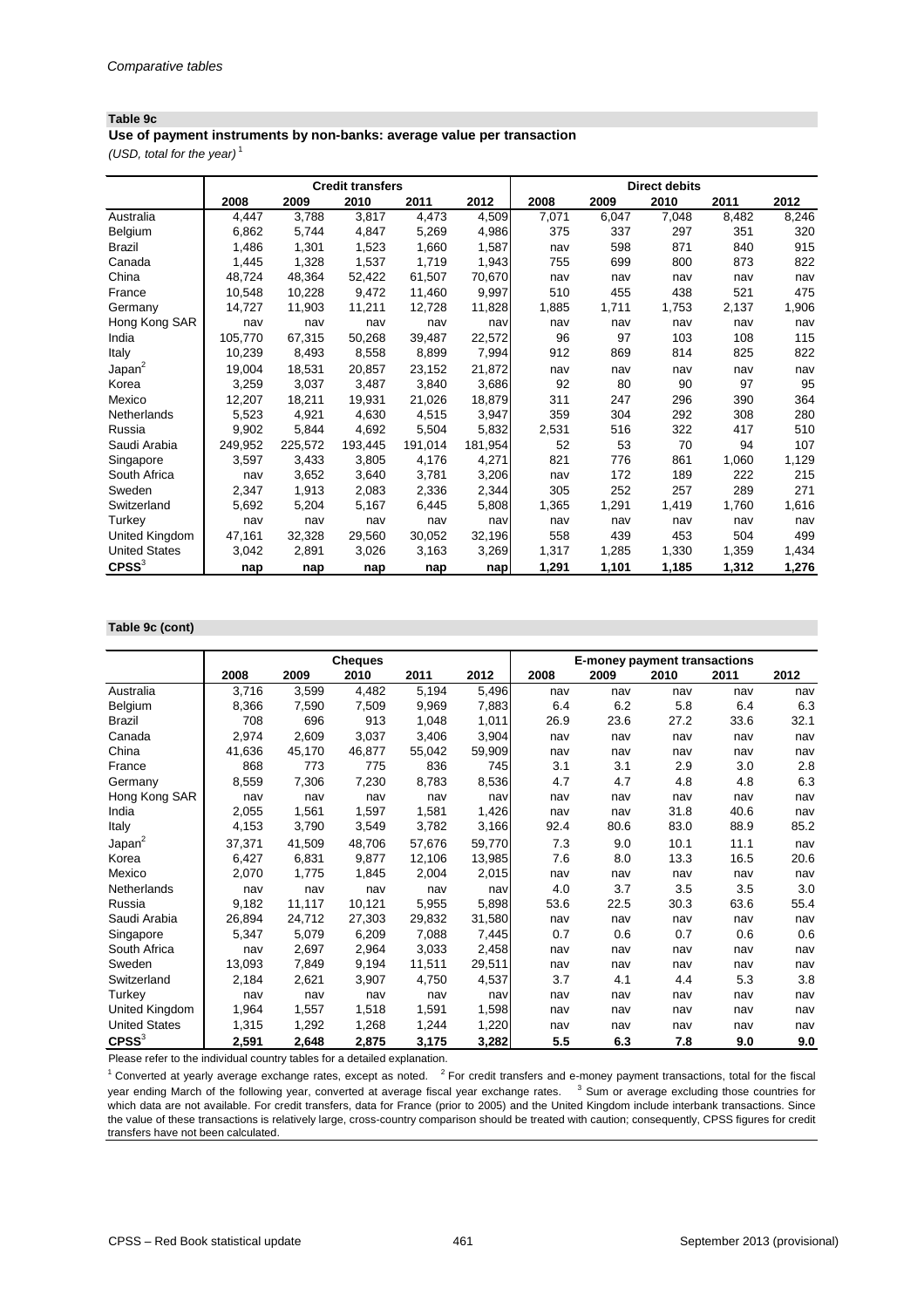#### **Table 9c (cont)**

|                      |       | Card payments (except e-money) |       |       |       |       | of which: by cards with a debit function |       |       |       |
|----------------------|-------|--------------------------------|-------|-------|-------|-------|------------------------------------------|-------|-------|-------|
|                      | 2008  | 2009                           | 2010  | 2011  | 2012  | 2008  | 2009                                     | 2010  | 2011  | 2012  |
| Australia            | 85.0  | 77.7                           | 87.4  | 95.8  | 92.0  | 52.9  | 49.4                                     | 55.2  | 61.3  | 59.6  |
| Belgium              | 82.5  | 76.3                           | 72.8  | 76.2  | 70.0  | 73.5  | 68.6                                     | 65.5  | 68.6  | 63.5  |
| <b>Brazil</b>        | 39.0  | 37.8                           | 45.1  | 50.1  | 42.7  | 27.3  | 26.4                                     | 30.7  | 34.3  | 30.2  |
| Canada               | 68.9  | 61.5                           | 68.4  | 71.9  | 73.0  | 42.7  | 38.7                                     | 42.9  | 44.6  | 43.7  |
| China                | 218.1 | 287.8                          | 317.7 | 367.1 | 366.2 | nav   | nav                                      | nav   | nav   | nav   |
| France               | 74.2  | 68.2                           | 65.0  | 69.2  | 63.9  | nav   | nav                                      | nav   | nav   | nav   |
| Germany              | 95.6  | 88.2                           | 83.5  | 88.3  | 80.0  | 86.3  | 80.0                                     | 75.3  | 79.9  | 72.6  |
| Hong Kong SAR        | nav   | nav                            | nav   | nav   | nav   | nav   | nav                                      | nav   | nav   | nav   |
| India                | 58.9  | 51.9                           | 55.6  | 57.7  | 54.5  | 58.8  | 51.4                                     | 55.4  | 57.3  | 54.2  |
| Italy                | 122.4 | 111.2                          | 105.6 | 108.8 | 98.2  | 104.8 | 95.8                                     | 91.4  | 95.0  | 86.7  |
| Japan                | 80.0  | 59.1                           | nav   | nav   | nav   | 601.7 | 598.9                                    | 545.1 | 608.4 | 538.9 |
| Korea                | 75.7  | 57.0                           | 56.6  | 57.0  | 51.3  | 32.7  | 27.2                                     | 31.6  | 33.0  | 29.6  |
| Mexico               | 58.8  | 50.6                           | 52.6  | 53.2  | 49.8  | 45.3  | 37.6                                     | 38.7  | 39.0  | 35.7  |
| Netherlands          | 68.2  | 59.1                           | 54.0  | 54.8  | 48.0  | 62.7  | 54.8                                     | 50.1  | 50.7  | 44.4  |
| Russia               | 90.7  | 58.6                           | 60.9  | 69.2  | 59.0  | 88.8  | 57.0                                     | 59.5  | 68.6  | 58.8  |
| Saudi Arabia         | 115.7 | 116.9                          | 117.5 | 125.0 | 127.0 | 115.7 | 116.9                                    | 117.5 | 125.0 | 127.0 |
| Singapore            | 178.7 | 162.3                          | 200.4 | 222.6 | 228.7 | 79.3  | 75.0                                     | 88.6  | 96.3  | 98.0  |
| South Africa         | nav   | 49.1                           | 54.7  | 55.8  | 50.3  | nav   | nav                                      | nav   | nav   | nav   |
| Sweden               | 66.1  | 55.0                           | 56.0  | 61.8  | 57.2  | 59.7  | 49.1                                     | 50.1  | 54.5  | 50.3  |
| Switzerland          | 153.6 | 144.2                          | 145.8 | 161.7 | 144.7 | 143.4 | 136.7                                    | 138.9 | 156.6 | 141.2 |
| Turkey               | 76.3  | 63.4                           | 67.4  | 66.3  | 67.4  | 24.9  | 20.7                                     | 23.6  | 23.3  | 20.8  |
| United Kingdom       | 98.5  | 80.4                           | 79.8  | 81.3  | 76.8  | 85.4  | 71.8                                     | 71.4  | 73.4  | 69.3  |
| <b>United States</b> | 60.1  | 55.6                           | 56.7  | 55.9  | nav   | 39.2  | 37.6                                     | 37.7  | 37.7  | nav   |
| $C$ PSS $1$          | 72.2  | 67.2                           | 71.7  | 76.6  | 97.2  | 50.9  | 46.5                                     | 46.9  | 48.2  | 57.5  |

## **Table 9c (cont)**

|                      |       |       |       | by cards with a delayed debit function |       | by cards with a credit function |       |       |       |       |
|----------------------|-------|-------|-------|----------------------------------------|-------|---------------------------------|-------|-------|-------|-------|
|                      | 2008  | 2009  | 2010  | 2011                                   | 2012  | 2008                            | 2009  | 2010  | 2011  | 2012  |
| Australia            | nav   | nav   | nav   | nav                                    | nav   | 124.3                           | 115.6 | 133.6 | 149.9 | 146.8 |
| Belgium              | 153.0 | 137.1 | 130.5 | 134.4                                  | 120.6 | nav                             | nav   | nav   | nav   | nav   |
| <b>Brazil</b>        | nav   | nav   | nav   | nav                                    | nav   | 48.5                            | 47.1  | 57.5  | 64.5  | 53.4  |
| Canada               | nav   | nav   | nav   | nav                                    | nav   | 106.6                           | 94.7  | 103.5 | 108.5 | 113.8 |
| China                | nav   | nav   | nav   | nav                                    | nav   | nav                             | nav   | nav   | nav   | nav   |
| France               | nav   | nav   | nav   | nav                                    | nav   | nav                             | nav   | nav   | nav   | nav   |
| Germany              | 138.3 | 126.3 | 122.3 | 127.0                                  | 112.8 | 111.7                           | 101.0 | 100.7 | 107.9 | 97.1  |
| Hong Kong SAR        | nav   | nav   | nav   | nav                                    | nav   | 121.1                           | 115.2 | 125.4 | 134.0 | 134.2 |
| India                | 221.1 | 172.0 | 158.8 | 172.4                                  | nav   | 59.8                            | 56.3  | 55.6  | 57.5  | 58.3  |
| Italy                | nav   | nav   | nav   | nav                                    | nav   | 151.7                           | 136.2 | 127.8 | 132.0 | 119.0 |
| Japan                | nav   | nav   | nav   | nav                                    | nav   | 78.8                            | 58.3  | nav   | nav   | nav   |
| Korea                | nav   | nav   | nav   | nav                                    | nav   | 83.7                            | 63.6  | 62.8  | 64.0  | 58.7  |
| Mexico               | nav   | nav   | nav   | nav                                    | nav   | 72.9                            | 67.0  | 72.8  | 74.8  | 71.9  |
| Netherlands          | 169.2 | 151.6 | 139.9 | 140.9                                  | 128.9 | nav                             | nav   | nav   | nav   | nav   |
| Russia               | nav   | nav   | nav   | nav                                    | nav   | 124.1                           | 87.1  | 85.2  | 78.4  | 61.3  |
| Saudi Arabia         | nav   | nav   | nav   | nav                                    | nav   | 121.7                           | 122.3 | 133.8 | 143.7 | 148.6 |
| Singapore            | nav   | nav   | nav   | nav                                    | nav   | nav                             | nav   | nav   | nav   | nav   |
| South Africa         | nav   | nav   | nav   | nav                                    | nav   | nav                             | nav   | nav   | nav   | nav   |
| Sweden               | 88.3  | 101.4 | 102.6 | 128.3                                  | 113.2 | 92.1                            | 77.6  | 76.8  | 91.1  | 87.1  |
| Switzerland          | nav   | nav   | nav   | nav                                    | nav   | 178.3                           | 162.4 | 162.0 | 173.0 | 152.2 |
| Turkey               | nav   | nav   | nav   | nav                                    | nav   | 79.7                            | 67.1  | 72.3  | 72.3  | 75.8  |
| United Kingdom       | 409.9 | 346.2 | 344.0 | 345.3                                  | 322.7 | 116.9                           | 92.5  | 93.0  | 97.8  | 94.0  |
| <b>United States</b> | nav   | nav   | nav   | nav                                    | nav   | 89.9                            | 86.7  | 95.4  | 92.7  | nav   |
| $C$ PSS <sup>1</sup> | 200.5 | 173.6 | 166.9 | 167.8                                  | 150.0 | 89.8                            | 79.2  | 89.5  | 90.0  | 81.8  |

Please refer to the individual country tables and the footnotes to Comparative Table 9 for a detailed explanation.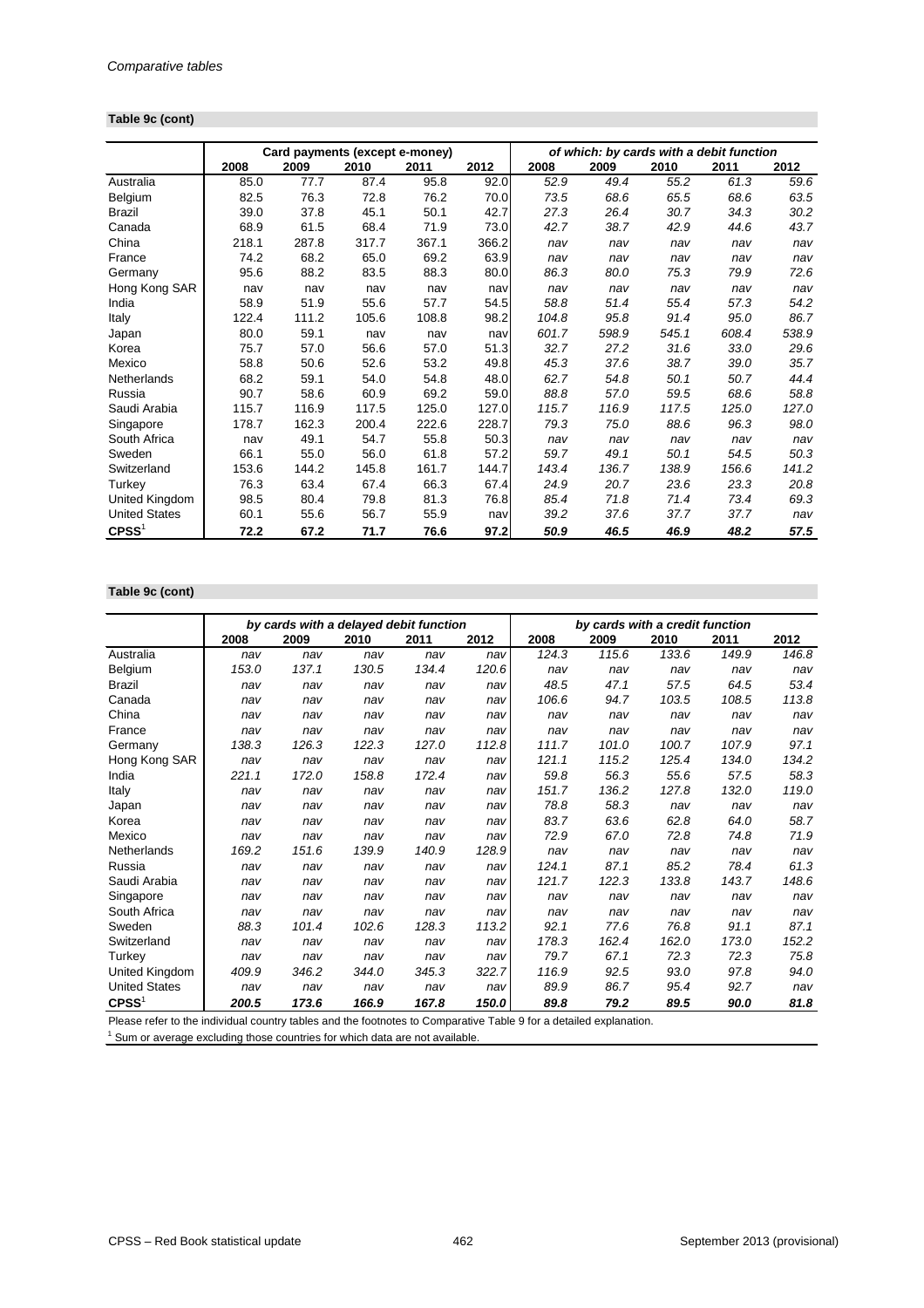#### **Table 9d**

**Use of payment instruments by non-banks: value of transactions per inhabitant**

*(USD, total for the year)* <sup>1</sup>

|                      |           |                     | <b>Credit transfers</b> |                     |           |         |         | <b>Direct debits</b> |         |         |
|----------------------|-----------|---------------------|-------------------------|---------------------|-----------|---------|---------|----------------------|---------|---------|
|                      | 2008      | 2009                | 2010                    | 2011                | 2012      | 2008    | 2009    | 2010                 | 2011    | 2012    |
| Australia            | 274,762   | 241,266             | 258,437                 | 317,330             | 324,683   | 200,900 | 179,524 | 218,103              | 267,450 | 267,289 |
| Belgium              | 593,153   | 507,446             | 447,866                 | 492,747             | 423,532   | 8,690   | 8,127   | 6,724                | 8,457   | 8,276   |
| <b>Brazil</b>        | 52,129    | 48,620              | 60,794                  | 71,880              | 72,765    | nav     | 13,312  | 16,147               | 17,907  | 20,283  |
| Canada               | 39,080    | 37,222              | 44,991                  | 52,095              | 55,048    | 13,992  | 13,090  | 15,288               | 17,075  | 16,508  |
| China                | 27,229    | 29,722              | 40,066                  | 53,683              | 73,773    | nav     | nav     | nav                  | nav     | nav     |
| France               | 444,810   | 443,695             | 438,253                 | 525,368             | 474,288   | 24,113  | 23,129  | 23,099               | 28,368  | 25,782  |
| Germany              | 1,018,893 | 847,493             | 805,076                 | 945,049             | 888,665   | 182,491 | 171,082 | 186,217              | 225,955 | 205,003 |
| Hong Kong SAR        | nav       | nav                 | nav                     | nav                 | nav       | nav     | nav     | nav                  | nav     | nav     |
| India                | 12,273    | 11,403              | 12,690                  | 13,247              | 10,870    | 13      | 12      | 14                   | 15      | 17      |
| <b>Italy</b>         | 183,413   | 171,980             | 174,885                 | 186,117             | 166,620   | 8,512   | 8,376   | 8,037                | 8,218   | 8,178   |
| Japan <sup>2</sup>   | 208,621   | 205,570             | 230,971                 | 260,579             | nav       | nav     | nav     | nav                  | nav     | nav     |
| Korea                | 153,895   | 149,924             | 187,404                 | 224,482             | 233,342   | 2,590   | 2,168   | 2,598                | 2,916   | 3,127   |
| Mexico               | 81,780    | 129,696             | 154,341                 | 180,369             | 160,919   | 121     | 97      | 126                  | 187     | 184     |
| Netherlands          | 517,268   | 466,417             | 458,068                 | 444,718             | 398,514   | 26,670  | 23,301  | 22,930               | 24,701  | 22,809  |
| Russia               | 142,404   | 82,306              | 86,388                  | 103,318             | 109,506   | 1,865   | 492     | 308                  | 344     | 292     |
| Saudi Arabia         | 29,079    | 28,944              | 27,883                  | 32,553              | 36,963    | 3       | 4       | 4                    | 4       | 4       |
| Singapore            | 22,351    | 21,824              | 25,906                  | 30,323              | 32,081    | 8,739   | 8,178   | 9,711                | 11,256  | 11,997  |
| South Africa         | nav       | 31,695              | 37,687                  | 41,527              | 40,172    | nav     | 1,808   | 2,081                | 2,698   | 2,914   |
| Sweden               | 177,225   | 148,652             | 169,896                 | 205,232             | 211,484   | 7,544   | 6,498   | 7,428                | 8,842   | 8,446   |
| Switzerland          | 500,070   | 468,900             | 482,944                 | 613,435             | 561,099   | 7,716   | 7,350   | 8,147                | 10,226  | 9,566   |
| Turkey               | nav       | nav                 | nav                     | nav                 | nav       | nap     | nap     | nap                  | nap     | nap     |
| United Kingdom       |           | 2,446,544 1,713,213 |                         | 1,612,442 1,725,210 | 1,880,065 | 27,949  | 22,374  | 23,508               | 26,693  | 26,939  |
| <b>United States</b> | 69,615    | 69,007              | 74,567                  | 80,341              | 86,901    | 48,566  | 47,727  | 49,580               | 51,459  | 55,639  |
| $C$ PSS $3$          | nap       | nap                 | nap                     | nap                 | nap       | 18,302  | 16,481  | 17,772               | 20,143  | 19,969  |

#### **Table 9d (cont)**

|                      |                |         | <b>Cheques</b> |         |             |       | <b>E-money payment transactions</b> |       |       |       |
|----------------------|----------------|---------|----------------|---------|-------------|-------|-------------------------------------|-------|-------|-------|
|                      | 2008           | 2009    | 2010           | 2011    | 2012        | 2008  | 2009                                | 2010  | 2011  | 2012  |
| Australia            | 64,695         | 55,132  | 59,122         | 59,493  | 55,143      | nap   | nap                                 | nap   | nap   | nap   |
| Belgium              | 6,893          | 5,587   | 4,970          | 5,900   | 3,933       | 48.3  | 40.5                                | 32.1  | 29.4  | 26.5  |
| <b>Brazil</b>        | 7,330          | 6,555   | 7,915          | 8,533   | 7,401       | 2.6   | 2.9                                 | 5.0   | 6.4   | 5.9   |
| Canada               | 90,510         | 73,117  | 81,597         | 86,118  | 83,858      | nav   | nav                                 | nav   | nav   | nav   |
| China                | 27,732         | 29,705  | 31,428         | 34,686  | 34,759      | nap   | nap                                 | nap   | nap   | nap   |
| France               | 47,333         | 39,679  | 37,437         | 38,267  | 32,029      | 1.6   | 1.7                                 | 1.9   | 2.2   | 2.2   |
| Germany              | 6,818          | 5,088   | 4,269          | 4,362   | 3,584       | 2.7   | 2.5                                 | 2.3   | 2.1   | 2.6   |
| Hong Kong SAR        | nav            | nav     | nav            | nav     | nav         | nav   | nav                                 | nav   | nav   | nav   |
| India                | 2,489          | 1,840   | 1,868          | 1,765   | 1,539       | nav   | nav                                 | 0.3   | 1.1   | 0.1   |
| Italy                | 26,943         | 21,264  | 18,621         | 18,284  | 14,422      | 113.0 | 121.0                               | 163.5 | 223.9 | 269.2 |
| Japan <sup>2</sup>   | 32,779         | 31,317  | 33,468         | 37,271  | nav         | 63.7  | 106.0                               | 158.0 | 203.8 | nav   |
| Korea                | 144,954        | 129,352 | 150,326        | 149,055 | 128,694     | 20.7  | 22.0                                | 42.8  | 37.5  | 28.7  |
| Mexico               | 9,757          | 7,644   | 7,315          | 7,335   | 6,541       | nap   | nap                                 | nap   | nap   | nap   |
| Netherlands          | nap            | nap     | nap            | nap     | nap         | 42.7  | 40.0                                | 37.3  | 35.6  | 26.3  |
| Russia               | $\overline{2}$ |         | 0              | 0       | $\mathbf 0$ | 2.8   | 7.5                                 | 16.8  | 47.3  | 87.3  |
| Saudi Arabia         | 7,377          | 6,556   | 7,006          | 7,436   | 7,651       | nap   | nap                                 | nap   | nap   | nap   |
| Singapore            | 92,221         | 80,583  | 95,763         | 104,981 | 104,497     | 278.8 | 265.7                               | 285.2 | 337.1 | 354.1 |
| South Africa         | nav            | 5,570   | 4,475          | 3,152   | 1,987       | nap   | nap                                 | nap   | nap   | nap   |
| Sweden               | 1,132          | 588     | 391            | 487     | 620         | nap   | nap                                 | nap   | nap   | nap   |
| Switzerland          | 294            | 239     | 203            | 198     | 152         | 8.4   | 8.3                                 | 8.5   | 7.1   | 1.3   |
| Turkey               | nap            | nap     | nap            | nap     | nap         | nav   | nav                                 | nav   | nav   | nav   |
| United Kingdom       | 44,871         | 32,300  | 27,131         | 24,602  | 21,425      | nav   | nav                                 | nav   | nav   | nav   |
| <b>United States</b> | 112,702        | 103,006 | 93,608         | 84,949  | 76,511      | nav   | nav                                 | nav   | nav   | nav   |
| $C$ PSS $3$          | 26,641         | 25,017  | 25,151         | 25,656  | 25,014      | 5.2   | 6.8                                 | 9.9   | 13.7  | 9.0   |

Please refer to the individual country tables for a detailed explanation.

 $1$  Converted at yearly average exchange rates, except as noted.  $2$  For credit transfers and e-money payment transactions, total for the fiscal year ending March of the following year, converted at average fiscal year exchange rates. <sup>3</sup> Sum or average excluding those countries for which data are not available. For credit transfers, data for France (prior to 2005) and the United Kingdom include interbank transactions. Since the value of these transactions is relatively large, cross-country comparison should be treated with caution; consequently, CPSS figures for credit transfers have not been calculated.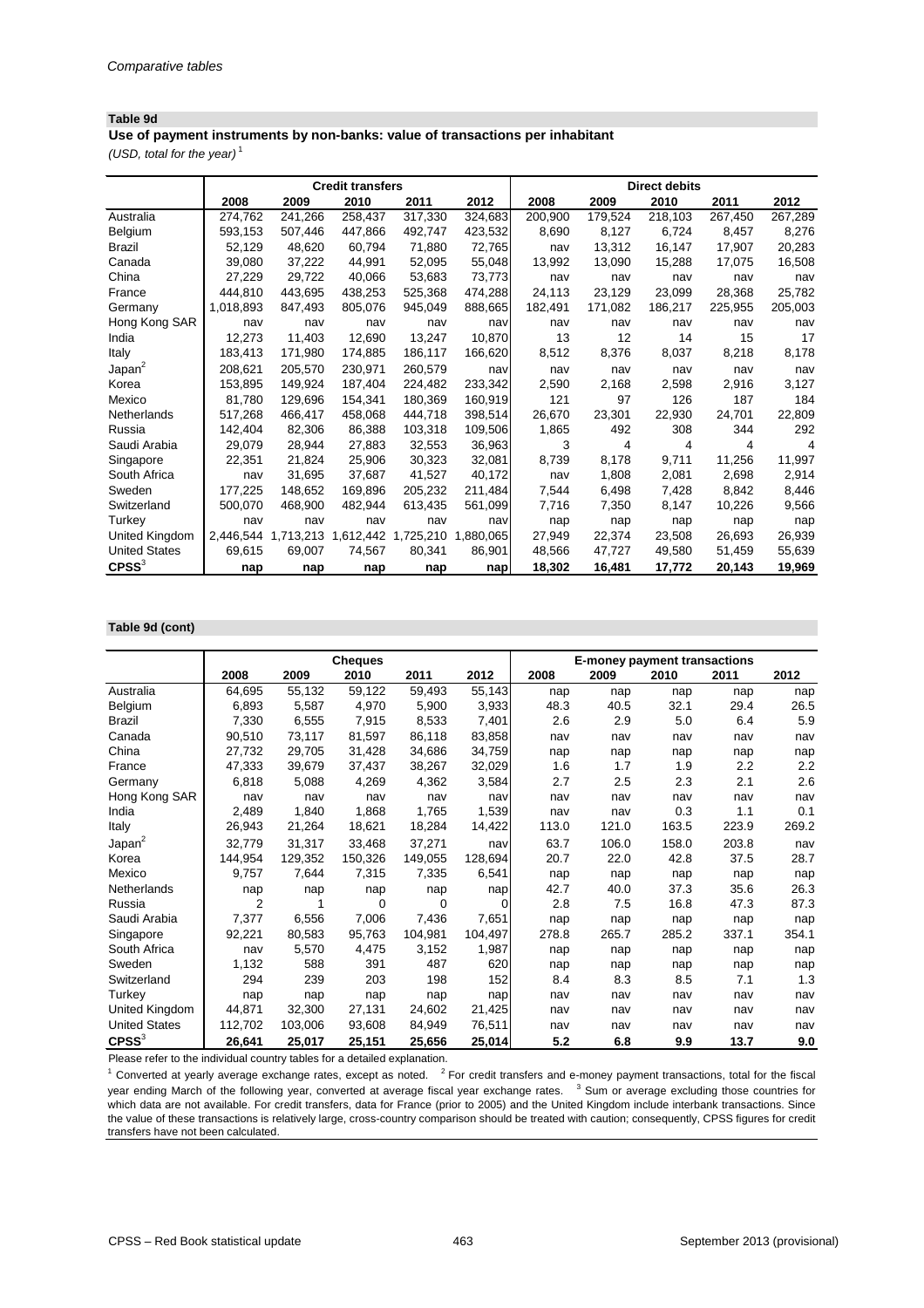#### **Table 9d (cont)**

|                      |        | Card payments (except e-money) |        |        |        |       | of which: by cards with a debit function |       |       |       |
|----------------------|--------|--------------------------------|--------|--------|--------|-------|------------------------------------------|-------|-------|-------|
|                      | 2008   | 2009                           | 2010   | 2011   | 2012   | 2008  | 2009                                     | 2010  | 2011  | 2012  |
| Australia            | 12,594 | 12,387                         | 15,171 | 18,267 | 19,300 | 4,323 | 4,512                                    | 5.651 | 7,133 | 7,851 |
| Belgium              | 7,195  | 7,057                          | 7,140  | 8,017  | 7,771  | 5,682 | 5,631                                    | 5,689 | 6,380 | 6,251 |
| <b>Brazil</b>        | 957    | 1,012                          | 1,476  | 1,941  | 1,882  | 302   | 318                                      | 465   | 635   | 615   |
| Canada               | 13,012 | 11,967                         | 13,735 | 15,083 | 15,688 | 4,754 | 4,456                                    | 5,004 | 5,364 | 5,471 |
| China                | 436    | 755                            | 1,152  | 1,752  | 2,443  | nav   | nav                                      | nav   | nav   | nav   |
| France               | 7,590  | 7,345                          | 7,437  | 8,426  | 8,291  | nav   | nav                                      | nav   | nav   | nav   |
| Germany              | 2,694  | 2,648                          | 2,736  | 3,176  | 3,108  | 1,975 | 1,957                                    | 2,024 | 2,344 | 2,286 |
| Hong Kong SAR        | nav    | nav                            | nav    | nav    | nav    | nav   | nav                                      | nav   | nav   | nav   |
| India                | 140    | 167                            | 223    | 227    | 286    | 126   | 155                                      | 209   | 212   | 267   |
| Italy                | 2,878  | 2,732                          | 2,643  | 2,826  | 2,759  | 1,542 | 1,457                                    | 1,392 | 1,544 | 1,564 |
| Japan                | 3,271  | 3,778                          | nav    | nav    | nav    | 58    | 62                                       | 57    | 64    | nav   |
| Korea                | 7,306  | 6.707                          | 8,120  | 9,562  | 10,099 | 498   | 582                                      | 907   | 1,260 | 1.475 |
| Mexico               | 450    | 402                            | 491    | 603    | 645    | 178   | 167                                      | 214   | 266   | 282   |
| Netherlands          | 7,765  | 7,383                          | 7,473  | 8,005  | 7,556  | 6,769 | 6,537                                    | 6,639 | 7,074 | 6,694 |
| Russia               | 329    | 278                            | 432    | 805    | 1,176  | 304   | 256                                      | 400   | 747   | 1,080 |
| Saudi Arabia         | 4,451  | 4,676                          | 5,227  | 6,364  | 6,832  | 4,451 | 4,676                                    | 5,227 | 6.364 | 6,832 |
| Singapore            | 6,740  | 6,672                          | 8,017  | 9,522  | 10,129 | 2,991 | 3,084                                    | 3.547 | 4,120 | 4,342 |
| South Africa         | nav    | 860                            | 1,091  | 1,221  | 1,316  | nav   | nav                                      | nav   | nav   | nav   |
| Sweden               | 11,776 | 10.433                         | 11.540 | 12.961 | 13,158 | 8,528 | 7,562                                    | 8.297 | 9,395 | 9,562 |
| Switzerland          | 9,659  | 9,676                          | 10,394 | 12,495 | 12,098 | 6,386 | 6,515                                    | 6,940 | 8,333 | 8,012 |
| Turkey               | 1,826  | 1,668                          | 1,992  | 2,208  | 2,553  | 37    | 44                                       | 71    | 96    | 120   |
| United Kingdom       | 12,182 | 10,646                         | 11,286 | 12,825 | 12,801 | 7,576 | 6.993                                    | 7,573 | 8,909 | 8,941 |
| <b>United States</b> | 11,479 | 11,037                         | 11,948 | 13,149 | nav    | 4,414 | 4,718                                    | 5,330 | 5,927 | nav   |
| $C$ PSS $1$          | 2,140  | 2,165                          | 2,453  | 2,927  | 2,347  | 1,228 | 1,255                                    | 1,427 | 1,634 | 1,167 |

## **Table 9d (cont)**

|                      |       | by cards with a delayed debit function |       |       |       |       | by cards with a credit function |       |        |        |
|----------------------|-------|----------------------------------------|-------|-------|-------|-------|---------------------------------|-------|--------|--------|
|                      | 2008  | 2009                                   | 2010  | 2011  | 2012  | 2008  | 2009                            | 2010  | 2011   | 2012   |
| Australia            | nav   | nav                                    | nav   | nav   | nav   | 8,271 | 7,875                           | 9,520 | 11,134 | 11,449 |
| Belgium              | 1,513 | 1,426                                  | 1,451 | 1,637 | 1,520 | nav   | nav                             | nav   | nav    | nav    |
| <b>Brazil</b>        | nav   | nav                                    | nav   | nav   | nav   | 655   | 693                             | 1,011 | 1,306  | 1,267  |
| Canada               | nap   | nap                                    | nap   | nap   | nap   | 8,258 | 7,511                           | 8,731 | 9,719  | 10,217 |
| China                | nap   | nap                                    | nap   | nap   | nap   | nav   | nav                             | nav   | nav    | nav    |
| France               | nav   | nav                                    | nav   | nav   | nav   | nav   | nav                             | nav   | nav    | nav    |
| Germany              | 665   | 641                                    | 670   | 779   | 770   | 54    | 50                              | 42    | 53     | 51     |
| Hong Kong SAR        | nav   | nav                                    | nav   | nav   | nav   | 5,589 | 5,568                           | 6,473 | 7,375  | 8,069  |
| India                | 0     | 1                                      | 1     | 2     | nav   | 14    | 11                              | 13    | 13     | 19     |
| Italy                | nav   | nav                                    | nav   | nav   | nav   | 1,336 | 1,275                           | 1,251 | 1,281  | 1,195  |
| Japan                | nav   | nav                                    | nav   | nav   | nav   | 3,213 | 3,716                           | nav   | nav    | nav    |
| Korea                | nap   | nap                                    | nap   | nap   | nap   | 6,808 | 6,126                           | 7,213 | 8,303  | 8,624  |
| Mexico               | nap   | nap                                    | nap   | nap   | nap   | 272   | 235                             | 277   | 338    | 362    |
| Netherlands          | 995   | 846                                    | 833   | 931   | 862   | nap   | nap                             | nap   | nap    | nap    |
| Russia               | nav   | nav                                    | nav   | nav   | nav   | 24    | 22                              | 33    | 58     | 95     |
| Saudi Arabia         | nap   | nap                                    | nap   | nap   | nap   | 139   | 143                             | 169   | 205    | 271    |
| Singapore            | nav   | nav                                    | nav   | nav   | nav   | 3,748 | 3,588                           | 4,470 | 5,403  | 5,787  |
| South Africa         | nav   | nav                                    | nav   | nav   | nav   | nav   | nav                             | nav   | nav    | nav    |
| Sweden               | 410   | 434                                    | 501   | 570   | 511   | 2,837 | 2,451                           | 2,741 | 2,996  | 3,084  |
| Switzerland          | nav   | nav                                    | nav   | nav   | nav   | 3,273 | 3,160                           | 3,454 | 4,162  | 4,087  |
| Turkey               | nav   | nav                                    | nav   | nav   | nav   | 1,789 | 1,625                           | 1,921 | 2,112  | 2,432  |
| United Kingdom       | 1,195 | 930                                    | 939   | 914   | 852   | 3,411 | 2,723                           | 2,774 | 3,002  | 3,008  |
| <b>United States</b> | nav   | nav                                    | nav   | nav   | nav   | 7,065 | 6,319                           | 6,618 | 7,222  | nav    |
| $C$ PSS <sup>1</sup> | 123   | 107                                    | 109   | 117   | 839   | 1,648 | 1,526                           | 1,544 | 1,721  | 936    |

Please refer to the individual country tables and the footnotes to Comparative Table 9 for a detailed explanation.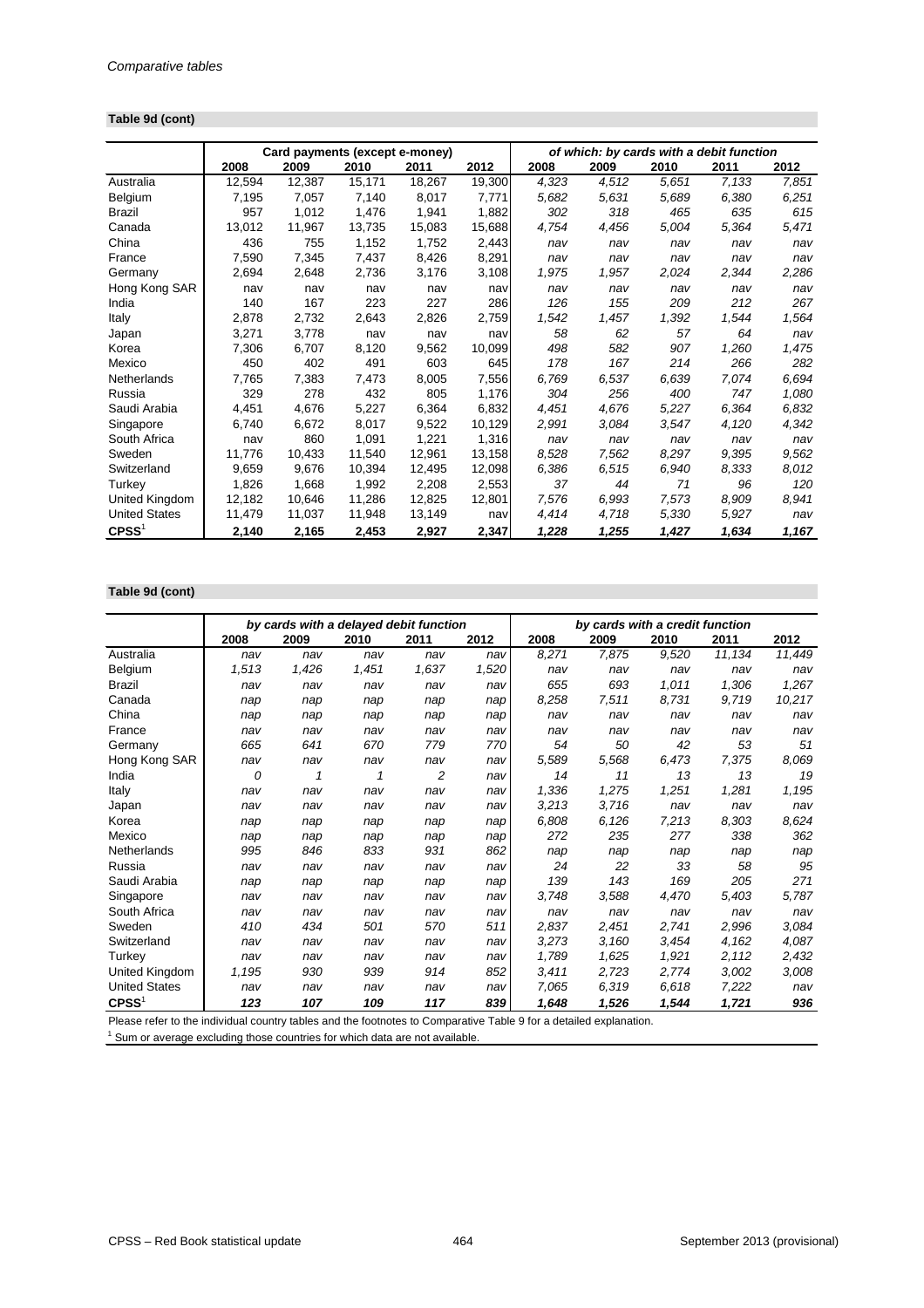#### **Table 9e**

*(in %, total for the year)* **Use of payment instruments by non-banks: value of transactions as a ratio to GDP**

|                      | <b>Credit transfers</b><br><b>Direct debits</b> |       |       |       |       |       |       |       |       |       |
|----------------------|-------------------------------------------------|-------|-------|-------|-------|-------|-------|-------|-------|-------|
|                      | 2008                                            | 2009  | 2010  | 2011  | 2012  | 2008  | 2009  | 2010  | 2011  | 2012  |
| Australia            | 557                                             | 525   | 457   | 472   | 478   | 407.3 | 390.3 | 385.5 | 398.2 | 393.4 |
| Belgium              | 1,253                                           | 1,155 | 1,035 | 1,052 | 969   | 18.4  | 18.5  | 15.5  | 18.0  | 18.9  |
| <b>Brazil</b>        | 599                                             | 573   | 548   | 566   | 635   | nav   | 156.9 | 145.6 | 141.1 | 177.0 |
| Canada               | 86                                              | 89    | 93    | 99    | 104   | 30.8  | 31.3  | 31.6  | 32.3  | 31.3  |
| China                | 781                                             | 775   | 900   | 986   | 1,192 | nav   | nav   | nav   | nav   | nav   |
| France               | 1,006                                           | 1,088 | 1,105 | 1,226 | 1,187 | 54.5  | 56.7  | 58.2  | 66.2  | 64.5  |
| Germany              | 2,312                                           | 2,101 | 1,993 | 2,144 | 2,144 | 414.1 | 424.1 | 461.0 | 512.6 | 494.7 |
| Hong Kong SAR        | nav                                             | nav   | nav   | nav   | nav   | nav   | nav   | nav   | nav   | nav   |
| India                | 1,092                                           | 996   | 883   | 828   | 706   | 1.2   | 1.1   | 0.9   | 0.9   | 1.1   |
| Italy                | 472                                             | 486   | 512   | 512   | 502   | 21.9  | 23.7  | 23.5  | 22.6  | 24.6  |
| Japan                | 550                                             | 520   | 538   | 564   | 550   | nav   | nav   | nav   | nav   | nav   |
| Korea                | 809                                             | 884   | 913   | 1,003 | 1,033 | 13.6  | 12.8  | 12.7  | 13.0  | 13.8  |
| Mexico               | 794                                             | 1,572 | 1,611 | 1,694 | 1,589 | 1.2   | 1.2   | 1.3   | 1.8   | 1.8   |
| Netherlands          | 980                                             | 970   | 983   | 893   | 869   | 50.6  | 48.4  | 49.2  | 49.6  | 49.7  |
| Russia               | 1,222                                           | 959   | 809   | 777   | 778   | 16.0  | 5.7   | 2.9   | 2.6   | 2.1   |
| Saudi Arabia         | 144                                             | 180   | 146   | 138   | 152   | 0.0   | 0.0   | 0.0   | 0.0   | 0.0   |
| Singapore            | 57                                              | 59    | 58    | 59    | 62    | 22.3  | 22.2  | 21.7  | 22.0  | 23.0  |
| South Africa         | nav                                             | 561   | 530   | 533   | 545   | nav   | 32.0  | 29.3  | 34.6  | 39.6  |
| Sweden               | 337                                             | 342   | 345   | 362   | 385   | 14.4  | 14.9  | 15.1  | 15.6  | 15.4  |
| Switzerland          | 736                                             | 716   | 693   | 736   | 715   | 11.3  | 11.2  | 11.7  | 12.3  | 12.2  |
| Turkey               | nav                                             | nav   | nav   | nav   | nav   | nap   | nap   | nap   | nap   | nap   |
| United Kingdom       | 5,600                                           | 4,785 | 4,378 | 4,393 | 4,791 | 64.0  | 62.5  | 63.8  | 68.0  | 68.6  |
| <b>United States</b> | 144                                             | 147   | 154   | 161   | 168   | 100.3 | 101.5 | 102.5 | 103.2 | 107.5 |
| CPSS <sup>1</sup>    | nap                                             | nap   | nap   | nap   | nap   | 107.0 | 110.4 | 111.7 | 117.3 | 117.8 |

#### **Table 9e (cont)**

|                      |       |       | <b>Cheques</b> |       |       | <b>E-money payment transactions</b> |      |      |      |      |
|----------------------|-------|-------|----------------|-------|-------|-------------------------------------|------|------|------|------|
|                      | 2008  | 2009  | 2010           | 2011  | 2012  | 2008                                | 2009 | 2010 | 2011 | 2012 |
| Australia            | 131.2 | 119.9 | 104.5          | 88.6  | 81.2  | nap                                 | nap  | nap  | nap  | nap  |
| Belgium              | 14.6  | 12.7  | 11.5           | 12.6  | 9.0   | 0.10                                | 0.09 | 0.07 | 0.06 | 0.06 |
| <b>Brazil</b>        | 84.2  | 77.2  | 71.4           | 67.2  | 64.6  | 0.03                                | 0.03 | 0.04 | 0.05 | 0.05 |
| Canada               | 199.4 | 174.8 | 168.8          | 163.1 | 159.0 | nav                                 | nav  | nav  | nav  | nav  |
| China                | 795.5 | 774.2 | 706.3          | 637.1 | 561.7 | nap                                 | nap  | nap  | nap  | nap  |
| France               | 107.0 | 97.3  | 94.4           | 89.3  | 80.1  | 0.00                                | 0.00 | 0.00 | 0.01 | 0.01 |
| Germany              | 15.5  | 12.6  | 10.6           | 9.9   | 8.6   | 0.01                                | 0.01 | 0.01 | 0.00 | 0.01 |
| Hong Kong SAR        | nav   | nav   | nav            | nav   | nav   | nav                                 | nav  | nav  | nav  | nav  |
| India                | 221.5 | 160.7 | 130.0          | 110.3 | 100.0 | nav                                 | nav  | 0.02 | 0.07 | 0.01 |
| Italy                | 69.4  | 60.1  | 54.5           | 50.3  | 43.4  | 0.29                                | 0.34 | 0.48 | 0.62 | 0.81 |
| Japan                | 86.4  | 79.3  | 77.9           | 80.7  | 77.6  | 0.17                                | 0.27 | 0.37 | 0.44 | nav  |
| Korea                | 762.2 | 762.4 | 732.0          | 665.7 | 569.9 | 0.11                                | 0.13 | 0.21 | 0.17 | 0.13 |
| Mexico               | 94.8  | 92.7  | 76.4           | 68.9  | 64.6  | nap                                 | nap  | nap  | nap  | nap  |
| Netherlands          | nap   | nap   | nap            | nap   | nap   | 0.08                                | 0.08 | 0.08 | 0.07 | 0.06 |
| Russia               | 0.0   | 0.0   | 0.0            | 0.0   | 0.0   | 0.02                                | 0.09 | 0.16 | 0.36 | 0.62 |
| Saudi Arabia         | 36.6  | 40.7  | 36.7           | 31.5  | 31.4  | nap                                 | nap  | nap  | nap  | nap  |
| Singapore            | 235.6 | 219.2 | 213.8          | 204.9 | 200.7 | 0.71                                | 0.72 | 0.64 | 0.66 | 0.68 |
| South Africa         | nav   | 98.6  | 62.9           | 40.5  | 27.0  | nap                                 | nap  | nap  | nap  | nap  |
| Sweden               | 2.2   | 1.4   | 0.8            | 0.9   | 1.1   | nap                                 | nap  | nap  | nap  | nap  |
| Switzerland          | 0.4   | 0.4   | 0.3            | 0.2   | 0.2   | 0.01                                | 0.01 | 0.01 | 0.01 | 0.00 |
| Turkey               | nap   | nap   | nap            | nap   | nap   | nav                                 | nav  | nav  | nav  | nav  |
| United Kingdom       | 102.7 | 90.2  | 73.7           | 62.6  | 54.6  | nav                                 | nav  | nav  | nav  | nav  |
| <b>United States</b> | 232.8 | 219.2 | 193.6          | 170.4 | 147.9 | nav                                 | nav  | nav  | nav  | nav  |
| CPSS <sup>1</sup>    | 213.9 | 212.6 | 197.5          | 183.8 | 171.4 | 0.10                                | 0.14 | 0.18 | 0.22 | 0.20 |

Please refer to the individual country tables for a detailed explanation.

<sup>1</sup> Sum or average excluding those countries for which data are not available. For credit transfers, data for France (prior to 2005) and the United Kingdom include interbank transactions. Since the value of these transactions is relatively large, cross-country comparison should be treated with caution; consequently, CPSS figures for credit transfers have not been calculated.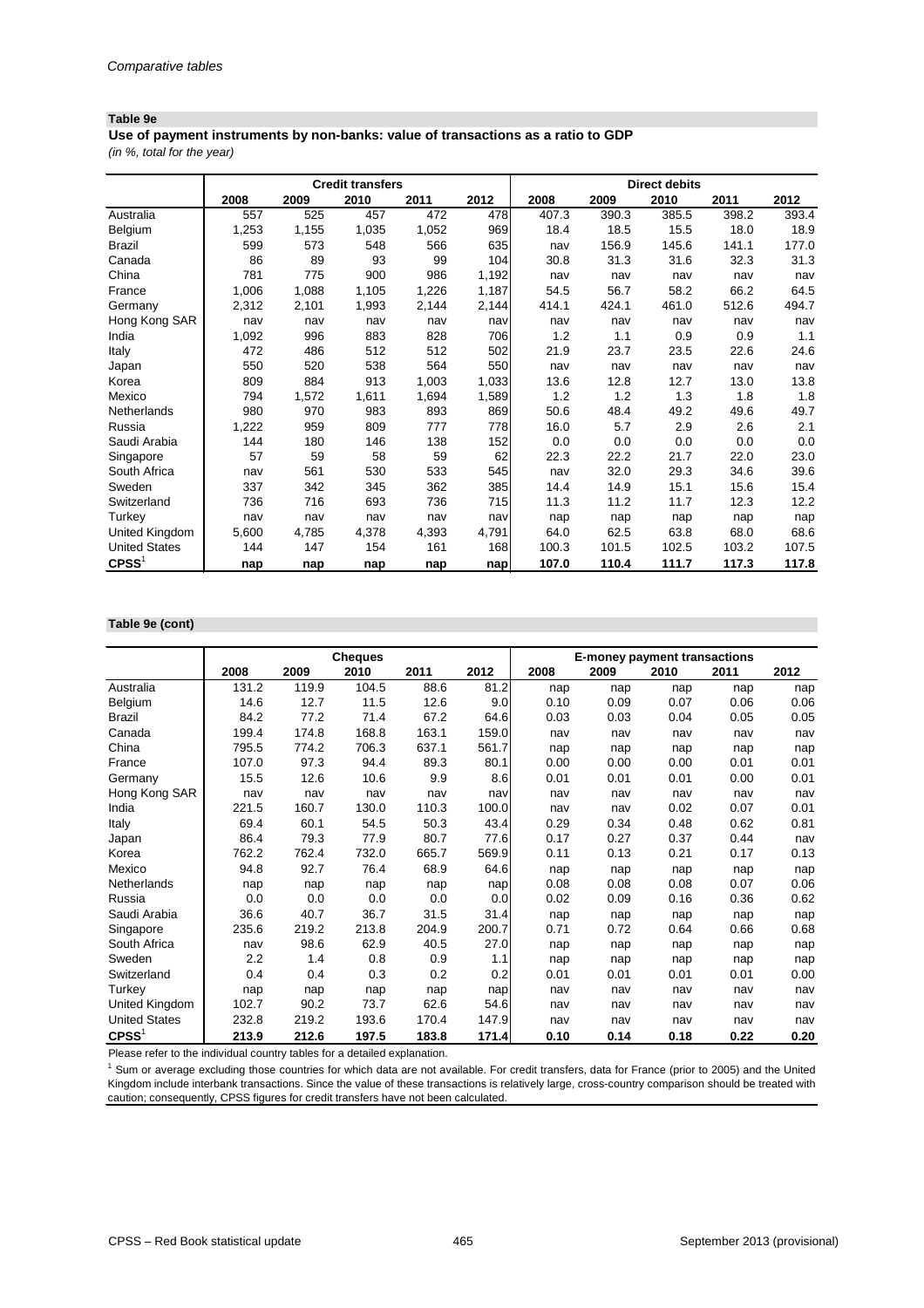#### **Table 9e (cont)**

|                      |      | Card payments (except e-money) |      |      |      |      | of which: by cards with a debit function |      |      |      |
|----------------------|------|--------------------------------|------|------|------|------|------------------------------------------|------|------|------|
|                      | 2008 | 2009                           | 2010 | 2011 | 2012 | 2008 | 2009                                     | 2010 | 2011 | 2012 |
| Australia            | 25.5 | 26.9                           | 26.8 | 27.2 | 28.4 | 8.8  | 9.8                                      | 10.0 | 10.6 | 11.6 |
| Belgium              | 15.2 | 16.1                           | 16.5 | 17.1 | 17.8 | 12.0 | 12.8                                     | 13.1 | 13.6 | 14.3 |
| <b>Brazil</b>        | 11.0 | 11.9                           | 13.3 | 15.3 | 16.4 | 3.5  | 3.8                                      | 4.2  | 5.0  | 5.4  |
| Canada               | 28.7 | 28.6                           | 28.4 | 28.6 | 29.7 | 10.5 | 10.7                                     | 10.4 | 10.2 | 10.4 |
| China                | 12.5 | 19.7                           | 25.9 | 32.2 | 39.5 | nav  | nav                                      | nav  | nav  | nav  |
| France               | 17.2 | 18.0                           | 18.8 | 19.7 | 20.7 | nav  | nav                                      | nav  | nav  | nav  |
| Germany              | 6.1  | 6.6                            | 6.8  | 7.2  | 7.5  | 4.5  | 4.9                                      | 5.0  | 5.3  | 5.5  |
| Hong Kong SAR        | nav  | nav                            | nav  | nav  | nav  | nav  | nav                                      | nav  | nav  | nav  |
| India                | 12.4 | 14.6                           | 15.5 | 14.2 | 18.6 | 11.2 | 13.5                                     | 14.5 | 13.3 | 17.4 |
| Italy                | 7.4  | 7.7                            | 7.7  | 7.8  | 8.3  | 4.0  | 4.1                                      | 4.1  | 4.2  | 4.7  |
| Japan                | 8.6  | 9.6                            | nav  | nav  | nav  | 0.2  | 0.2                                      | 0.1  | 0.1  | 0.1  |
| Korea                | 38.4 | 39.5                           | 39.5 | 42.7 | 44.7 | 2.6  | 3.4                                      | 4.4  | 5.6  | 6.5  |
| Mexico               | 4.4  | 4.9                            | 5.1  | 5.7  | 6.4  | 1.7  | 2.0                                      | 2.2  | 2.5  | 2.8  |
| Netherlands          | 14.7 | 15.3                           | 16.0 | 16.1 | 16.5 | 12.8 | 13.6                                     | 14.2 | 14.2 | 14.6 |
| Russia               | 2.8  | 3.2                            | 4.0  | 6.1  | 8.4  | 2.6  | 3.0                                      | 3.7  | 5.6  | 7.7  |
| Saudi Arabia         | 22.1 | 29.1                           | 27.3 | 27.0 | 28.1 | 22.1 | 29.1                                     | 27.3 | 27.0 | 28.1 |
| Singapore            | 17.2 | 18.2                           | 17.9 | 18.6 | 19.5 | 7.6  | 8.4                                      | 7.9  | 8.0  | 8.3  |
| South Africa         | nav  | 15.2                           | 15.3 | 15.7 | 17.9 | nav  | nav                                      | nav  | nav  | nav  |
| Sweden               | 22.4 | 24.0                           | 23.5 | 22.9 | 23.9 | 16.2 | 17.4                                     | 16.9 | 16.6 | 17.4 |
| Switzerland          | 14.2 | 14.8                           | 14.9 | 15.0 | 15.4 | 9.4  | 10.0                                     | 10.0 | 10.0 | 10.2 |
| Turkey               | 17.8 | 19.7                           | 20.1 | 21.2 | 24.4 | 0.4  | 0.5                                      | 0.7  | 0.9  | 1.2  |
| United Kingdom       | 27.9 | 29.7                           | 30.6 | 32.7 | 32.6 | 17.3 | 19.5                                     | 20.6 | 22.7 | 22.8 |
| <b>United States</b> | 23.7 | 23.5                           | 24.7 | 26.4 | nav  | 9.1  | 10.0                                     | 11.0 | 11.9 | nav  |
| CPSS <sup>1</sup>    | 17.0 | 18.3                           | 20.7 | 22.5 | 24.0 | 7.4  | 8.1                                      | 8.6  | 9.1  | 8.4  |

#### **Table 9e (cont)**

|                      |      |      |      | by cards with a delayed debit function |      | by cards with a credit function |      |      |      |      |
|----------------------|------|------|------|----------------------------------------|------|---------------------------------|------|------|------|------|
|                      | 2008 | 2009 | 2010 | 2011                                   | 2012 | 2008                            | 2009 | 2010 | 2011 | 2012 |
| Australia            | nav  | nav  | nav  | nav                                    | nav  | 16.8                            | 17.1 | 16.8 | 16.6 | 16.9 |
| Belgium              | 3.2  | 3.2  | 3.4  | 3.5                                    | 3.5  | nav                             | nav  | nav  | nav  | nav  |
| <b>Brazil</b>        | nav  | nav  | nav  | nav                                    | nav  | 7.5                             | 8.2  | 9.1  | 10.3 | 11.1 |
| Canada               | nap  | nap  | nap  | nap                                    | nap  | 18.2                            | 18.0 | 18.1 | 18.4 | 19.4 |
| China                | nap  | nap  | nap  | nap                                    | nap  | nav                             | nav  | nav  | nav  | nav  |
| France               | nav  | nav  | nav  | nav                                    | nav  | nav                             | nav  | nav  | nav  | nav  |
| Germany              | 1.5  | 1.6  | 1.7  | 1.8                                    | 1.9  | 0.1                             | 0.1  | 0.1  | 0.1  | 0.1  |
| Hong Kong SAR        | nav  | nav  | nav  | nav                                    | nav  | 17.7                            | 18.2 | 20.0 | 21.1 | 22.0 |
| India                | 0.0  | 0.1  | 0.1  | 0.1                                    | nav  | 1.2                             | 1.0  | 0.9  | 0.8  | 1.2  |
| Italy                | nav  | nav  | nav  | nav                                    | nav  | 3.4                             | 3.6  | 3.7  | 3.5  | 3.6  |
| Japan                | nav  | nav  | nav  | nav                                    | nav  | 8.5                             | 9.4  | nav  | nav  | nav  |
| Korea                | nap  | nap  | nap  | nap                                    | nap  | 35.8                            | 36.1 | 35.1 | 37.1 | 38.2 |
| Mexico               | nap  | nap  | nap  | nap                                    | nap  | 2.6                             | 2.9  | 2.9  | 3.2  | 3.6  |
| Netherlands          | 1.9  | 1.8  | 1.8  | 1.9                                    | 1.9  | nap                             | nap  | nap  | nap  | nap  |
| Russia               | nav  | nav  | nav  | nav                                    | nav  | 0.2                             | 0.3  | 0.3  | 0.4  | 0.7  |
| Saudi Arabia         | nap  | nap  | nap  | nap                                    | nap  | 0.7                             | 0.9  | 0.9  | 0.9  | 1.1  |
| Singapore            | nav  | nav  | nav  | nav                                    | nav  | 9.6                             | 9.8  | 10.0 | 10.5 | 11.1 |
| South Africa         | nav  | nav  | nav  | nav                                    | nav  | nav                             | nav  | nav  | nav  | nav  |
| Sweden               | 0.8  | 1.0  | 1.0  | 1.0                                    | 0.9  | 5.4                             | 5.6  | 5.6  | 5.3  | 5.6  |
| Switzerland          | nav  | nav  | nav  | nav                                    | nav  | 4.8                             | 4.8  | 5.0  | 5.0  | 5.2  |
| Turkey               | nav  | nav  | nav  | nav                                    | nav  | 17.4                            | 19.1 | 19.3 | 20.3 | 23.3 |
| United Kingdom       | 2.7  | 2.6  | 2.6  | 2.3                                    | 2.2  | 7.8                             | 7.6  | 7.5  | 7.6  | 7.7  |
| <b>United States</b> | nav  | nav  | nav  | nav                                    | nav  | 14.6                            | 13.4 | 13.7 | 14.5 | nav  |
| CPSS <sup>1</sup>    | 1.7  | 1.7  | 1.7  | 1.6                                    | 2.0  | 10.1                            | 10.0 | 10.3 | 10.7 | 8.7  |

Please refer to the individual country tables and the footnotes to Comparative Table 9 for a detailed explanation.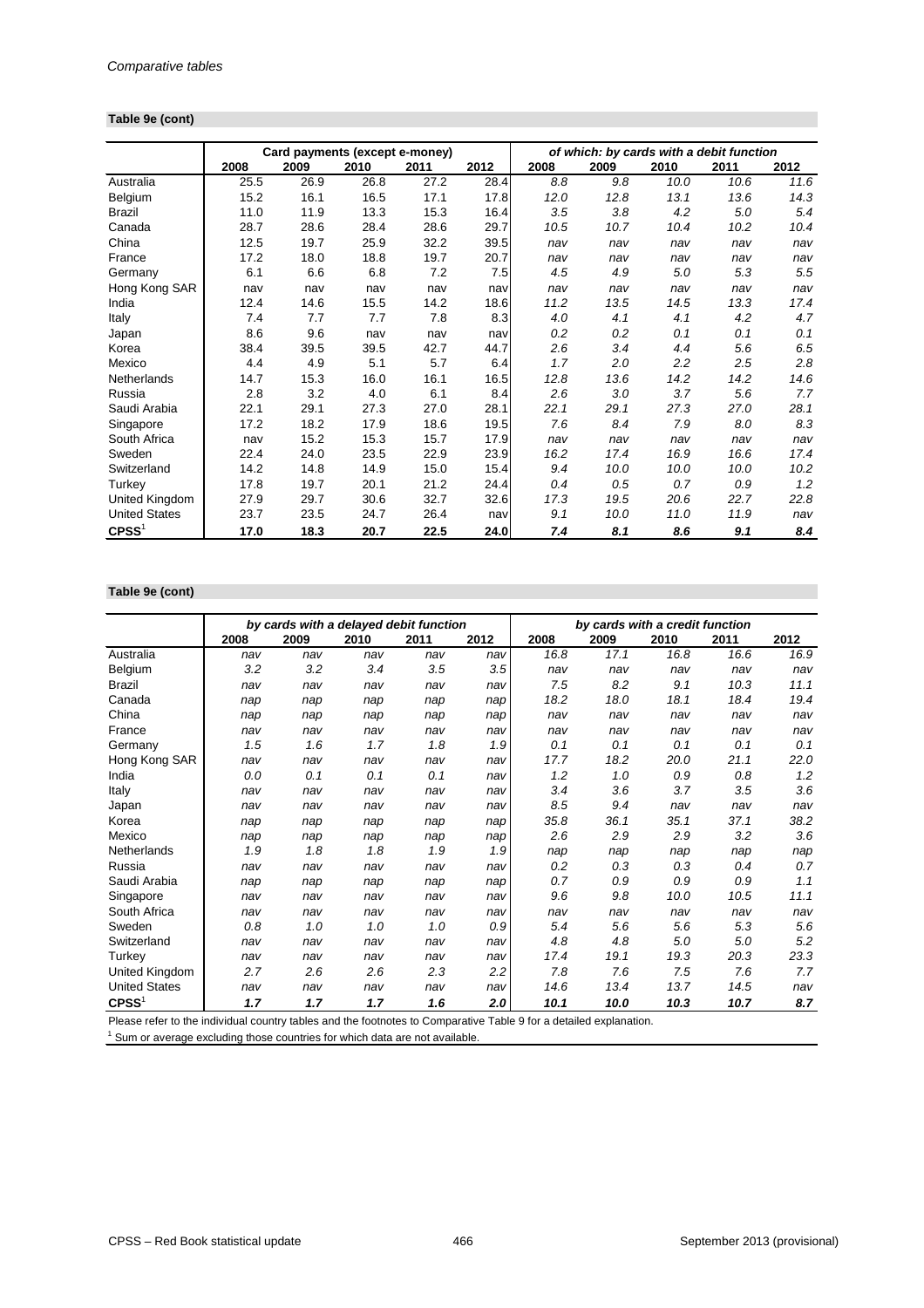#### **Cards issued in the country: number of cards**

*(millions, end of year)* <sup>1</sup>

|                      |          |          | Cards with a cash function |          |          | Cards with an e-money function |        |        |        |        |  |
|----------------------|----------|----------|----------------------------|----------|----------|--------------------------------|--------|--------|--------|--------|--|
|                      | 2008     | 2009     | 2010                       | 2011     | 2012     | 2008                           | 2009   | 2010   | 2011   | 2012   |  |
| Australia            | 54.82    | 58.22    | 58.12                      | 58.39    | 61.04    | nap                            | nap    | nap    | nap    | nap    |  |
| Belgium              | 18.72    | 19.26    | 19.45                      | 20.01    | 20.65    | 11.44                          | 11.32  | 11.66  | 12.45  | 12.11  |  |
| <b>Brazil</b>        | 222.50   | 237.17   | 295.28                     | 324.75   | 335.56   | 0.94                           | 1.27   | 1.66   | 2.26   | 2.65   |  |
| Canada               | nav      | nav      | nav                        | nav      | nav      | nav                            | nav    | nav    | nav    | nav    |  |
| China                | 1,800    | 2,066    | 2,415                      | 2,949    | 3,534    | nap                            | nap    | nap    | nap    | nap    |  |
| France               | 93.59    | 95.14    | 96.07                      | 92.74    | 92.61    | 30.70                          | 30.75  | 37.26  | 33.09  | 26.72  |  |
| Germany              | 125.71   | 129.60   | 130.09                     | 132.70   | 135.34   | 79.89                          | 85.95  | 95.13  | 96.48  | 97.99  |  |
| Hong Kong SAR        | nav      | nav      | nav                        | nav      | nav      | nav                            | nav    | nav    | nav    | nav    |  |
| India                | 162.36   | 200.56   | 245.96                     | 296.40   | 350.80   | nav                            | nav    | 117.42 | 107.44 | 16.44  |  |
| Italy                | 47.03    | 44.82    | 49.71                      | 53.28    | 60.04    | 8.21                           | 10.63  | 12.36  | 14.20  | 18.80  |  |
| Japan                | 472.82   | 346.40   | 349.04                     | 351.83   | nav      | 105.03                         | 129.89 | 151.74 | 174.97 | nav    |  |
| Korea                | nav      | nav      | nav                        | nav      | nav      | 13.04                          | 14.47  | 16.51  | 18.34  | 21.44  |  |
| Mexico               | 82.18    | 82.93    | 97.56                      | 110.25   | 118.71   | nav                            | nav    | nav    | nav    | nav    |  |
| Netherlands          | 30.97    | 30.24    | 30.26                      | 30.31    | 30.51    | 18.25                          | 24.07  | 23.82  | 24.01  | 24.31  |  |
| Russia               | 119.24   | 126.03   | 144.42                     | 200.17   | 239.55   | 0.61                           | 2.04   | 6.58   | 37.27  | 48.05  |  |
| Saudi Arabia         | 12.37    | 13.71    | 12.16                      | 14.26    | 16.44    | nap                            | nap    | nap    | nap    | nap    |  |
| Singapore            | 9.63     | 8.96     | 9.84                       | 10.21    | 10.59    | 14.71                          | 15.33  | 18.32  | 20.44  | 19.82  |  |
| South Africa         | nav      | nav      | nav                        | nav      | nav      | nav                            | nav    | nav    | nav    | nav    |  |
| Sweden               | 11.61    | 11.73    | 11.33                      | 11.87    | 12.03    | nap                            | nap    | nap    | nap    | nap    |  |
| Switzerland          | 12.10    | 12.59    | 13.20                      | 14.05    | 14.62    | 5.15                           | 5.01   | 5.02   | 3.01   | 1.53   |  |
| Turkey               | 38.14    | 38.53    | 41.03                      | 45.17    | 47.67    | nap                            | nap    | nap    | nap    | nap    |  |
| United Kingdom       | 168.28   | 162.21   | 165.07                     | 165.10   | 168.99   | nav                            | nav    | nav    | nav    | nav    |  |
| <b>United States</b> | 952.40   | 855.20   | 795.10                     | 805.20   | nav      | nav                            | nav    | nav    | nav    | nav    |  |
| $C$ PSS $2$          | 4,434.87 | 4,539.25 | 4,978.99                   | 5,685.75 | 5,249.30 | 287.96                         | 330.71 | 497.49 | 543.95 | 289.87 |  |

#### **Table 10 (cont)**

|                      |          |          | <b>Cards with a payment function</b> |          |          |          |          | of which: cards with a debit function |          |          |
|----------------------|----------|----------|--------------------------------------|----------|----------|----------|----------|---------------------------------------|----------|----------|
|                      | 2008     | 2009     | 2010                                 | 2011     | 2012     | 2008     | 2009     | 2010                                  | 2011     | 2012     |
| Australia            | 54.82    | 58.22    | 58.12                                | 58.39    | 61.04    | 35.34    | 37.93    | 36.58                                 | 37.25    | 39.05    |
| <b>Belgium</b>       | 18.72    | 19.26    | 19.45                                | 20.01    | 20.65    | 14.7     | 15.0     | 15.1                                  | 15.7     | 16.2     |
| <b>Brazil</b>        | 345.73   | 373.76   | 398.20                               | 402.47   | 429.58   | 207.9    | 221.5    | 226.1                                 | 233.3    | 263.7    |
| Canada               | 94.18    | 96.11    | 98.37                                | 102.10   | 102.04   | 21.50    | 22.30    | 23.90                                 | 23.30    | 23.60    |
| China                | 1800.39  | 2065.94  | 2415.31                              | 2949.05  | 3534.15  | 1,658.06 | 1,880.39 | 2,185.66                              | 2,663.59 | 3,203.05 |
| France               | 85.47    | 86.95    | 84.86                                | 83.01    | 82.31    | 65.96    | 70.77    | 71.05                                 | 69.09    | 80.11    |
| Germany              | 122.88   | 125.99   | 127.76                               | 130.10   | 133.19   | 100.67   | 101.76   | 102.41                                | 103.96   | 105.59   |
| Hong Kong SAR        | 14.05    | 14.50    | 15.45                                | 16.48    | 17.44    | nav      | nav      | nav                                   | nav      | nav      |
| India                | 162.36   | 200.56   | 245.96                               | 296.40   | 350.80   | 137.43   | 181.97   | 227.84                                | 278.28   | 331.20   |
| Italy                | 73.05    | 68.21    | 70.04                                | 67.36    | 68.18    | 37.06    | 33.19    | 36.17                                 | 37.55    | 39.71    |
| Japan                | 726.83   | 734.33   | 741.72                               | nav      | nav      | 409.00   | 412.00   | 413.00                                | 415.00   | nav      |
| Korea                | 216.13   | 233.66   | 244.94                               | 263.01   | 261.48   | 119.90   | 126.67   | 128.36                                | 140.87   | 145.25   |
| Mexico               | 82.18    | 82.93    | 97.56                                | 110.25   | 118.71   | 56.94    | 60.83    | 75.17                                 | 85.60    | 93.34    |
| Netherlands          | 30.97    | 30.24    | 30.26                                | 30.31    | 30.51    | 25.21    | 24.39    | 24.41                                 | 24.44    | 24.66    |
| Russia               | 118.63   | 123.99   | 137.83                               | 162.90   | 191.49   | 109.33   | 115.39   | 127.79                                | 147.87   | 169.01   |
| Saudi Arabia         | 14.30    | 15.73    | 12.16                                | 14.26    | 16.44    | 12.37    | 13.71    | 12.16                                 | 14.26    | 16.44    |
| Singapore            | 15.90    | 15.66    | 17.36                                | 17.58    | 18.28    | 9.63     | 8.96     | 9.84                                  | 10.21    | 10.59    |
| South Africa         | nav      | nav      | nav                                  | nav      | nav      | nav      | nav      | nav                                   | nav      | nav      |
| Sweden               | 20.77    | 21.60    | 21.31                                | 21.81    | 22.10    | 9.39     | 9.71     | 9.87                                  | 10.32    | 10.59    |
| Switzerland          | 12.16    | 12.70    | 13.37                                | 14.06    | 14.63    | 7.61     | 7.90     | 8.23                                  | 8.56     | 8.87     |
| Turkey               | 103.95   | 109.05   | 116.87                               | 133.24   | 145.61   | 60.55    | 64.66    | 69.92                                 | 81.88    | 91.26    |
| United Kingdom       | 144.77   | 140.18   | 142.65                               | 143.00   | 147.32   | 76.27    | 79.27    | 84.64                                 | 86.33    | 88.55    |
| <b>United States</b> | 1556.80  | 1386.40  | 1138.60                              | 1161.20  | nav      | 276.30   | 278.80   | 281.30                                | 286.00   | nav      |
| $C$ PSS $^{2}$       | 5,815.04 | 6,015.99 | 6,248.14                             | 6,196.99 | 5,765.95 | 3,451.14 | 3,767.07 | 4,169.54                              | 4,773.40 | 4,760.77 |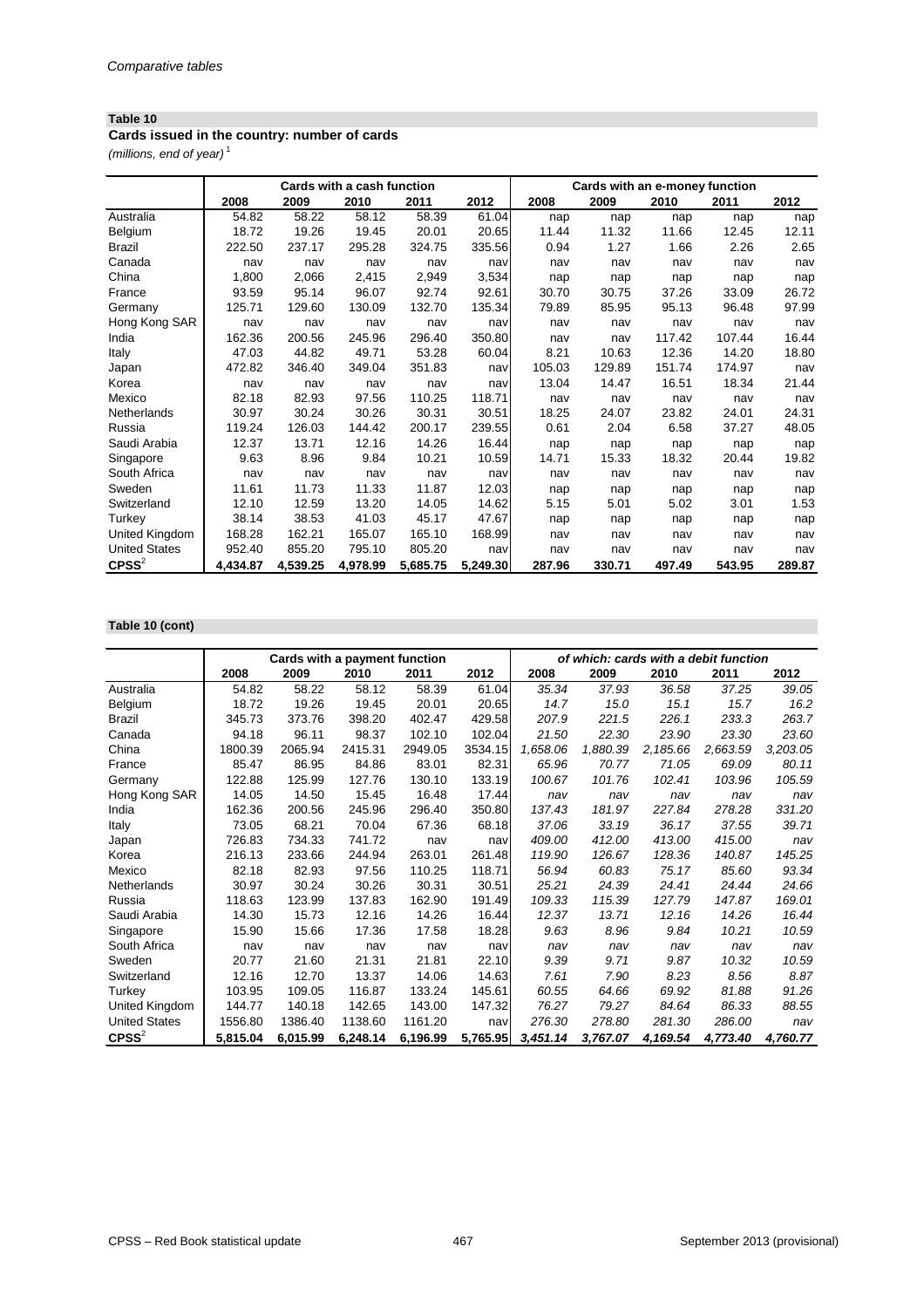# **Table 10 (cont)**

|                                                             |       |       |       | cards with a delayed debit function |       |          |                                                                        | cards with a credit function |          |        |
|-------------------------------------------------------------|-------|-------|-------|-------------------------------------|-------|----------|------------------------------------------------------------------------|------------------------------|----------|--------|
|                                                             | 2008  | 2009  | 2010  | 2011                                | 2012  | 2008     | 2009                                                                   | 2010                         | 2011     | 2012   |
| Australia                                                   | nav   | nav   | nav   | nav                                 | nav   | 19.48    | 20.29                                                                  | 21.54                        | 21.15    | 21.99  |
| Belgium                                                     | 4.03  | 4.27  | 4.32  | 4.30                                | 4.45  | nav      | nav                                                                    | nav                          | nav      | nav    |
| Brazil                                                      | nav   | nav   | nav   | nav                                 | nav   | 137.79   | 152.29                                                                 | 172.10                       | 169.14   | 165.89 |
| Canada                                                      | nap   | nap   | nap   | nap                                 | nap   | 72.68    | 73.81                                                                  | 74.47                        | 78.80    | 78.44  |
| China                                                       | nap   | nap   | nap   | nap                                 | nap   | 142.33   | 185.56                                                                 | 229.65                       | 285.46   | 331.10 |
| France                                                      | 27.32 | 30.86 | 24.28 | 22.30                               | 23.38 | 34.01    | 34.51                                                                  | 31.61                        | 27.56    | 26.84  |
| Germany                                                     | 18.99 | 20.52 | 21.75 | 22.68                               | 23.91 | 3.22     | 3.70                                                                   | 3.59                         | 3.46     | 3.68   |
| Hong Kong SAR                                               | nav   | nav   | nav   | nav                                 | nav   | 14.05    | 14.50                                                                  | 15.45                        | 16.48    | 17.44  |
| India                                                       | 0.23  | 0.26  | 0.07  | 0.47                                | 0.05  | 24.70    | 18.33                                                                  | 18.04                        | 17.65    | 19.55  |
| Italy                                                       | nav   | nav   | nav   | nav                                 | nav   | 35.98    | 35.03                                                                  | 33.86                        | 29.80    | 28.47  |
| Japan                                                       | nav   | nav   | nav   | nav                                 | nav   | 317.83   | 322.33                                                                 | 328.72                       | 321.64   | nav    |
| Korea                                                       | nap   | nap   | nap   | nap                                 | nap   | 96.24    | 106.99                                                                 | 116.58                       | 122.14   | 116.23 |
| Mexico                                                      | nap   | nap   | nap   | nap                                 | nap   | 25.24    | 22.10                                                                  | 22.40                        | 24.65    | 25.37  |
| Netherlands                                                 | nap   | nap   | nap   | nap                                 | nap   | 5.76     | 5.85                                                                   | 5.84                         | 5.86     | 5.85   |
| Russia                                                      | nav   | nav   | nav   | nav                                 | nav   | 9.30     | 8.60                                                                   | 10.05                        | 15.03    | 22.48  |
| Saudi Arabia                                                | nap   | nap   | nap   | nap                                 | nap   | 1.93     | 2.02                                                                   | nav                          | nav      | nav    |
| Singapore                                                   | nap   | nap   | nap   | nap                                 | nap   | 6.28     | 6.70                                                                   | 7.52                         | 7.38     | 7.70   |
| South Africa                                                | nav   | nav   | nav   | nav                                 | nav   | nav      | nav                                                                    | nav                          | nav      | nav    |
| Sweden                                                      | 0.70  | 0.71  | 0.67  | 0.66                                | 0.71  | 10.68    | 11.18                                                                  | 10.77                        | 10.83    | 10.79  |
| Switzerland                                                 | nav   | nav   | nav   | nav                                 | nav   | 4.55     | 4.80                                                                   | 5.13                         | 5.50     | 5.77   |
| Turkey                                                      | nap   | nap   | nap   | nap                                 | nap   | 43.39    | 44.39                                                                  | 46.96                        | 51.36    | 54.34  |
| United Kingdom                                              | 2.34  | 2.31  | 2.40  | 2.19                                | 2.32  | 66.16    | 58.60                                                                  | 55.60                        | 54.48    | 56.44  |
| <b>United States</b>                                        | nav   | nav   | nav   | nav                                 | nav   | 1,280.50 | 1,107.60                                                               | 857.30                       | 875.20   | nav    |
| $C$ PSS $^{2}$<br>Distances and some set the standard state | 53.60 | 58.93 | 53.49 | 52.60                               | 54.82 | 2,352.10 | 2,239.18<br>المجامع المستحا والمائحة والمحامل والمتحال والملح المحاملة | 2,067.20                     | 2,143.58 | 998.38 |

Please refer to the individual country tables and the footnotes to Comparative Table 9 for a detailed explanation.

 $1$  Except as noted.  $2$  Sum or average excluding those countries for which data are not available.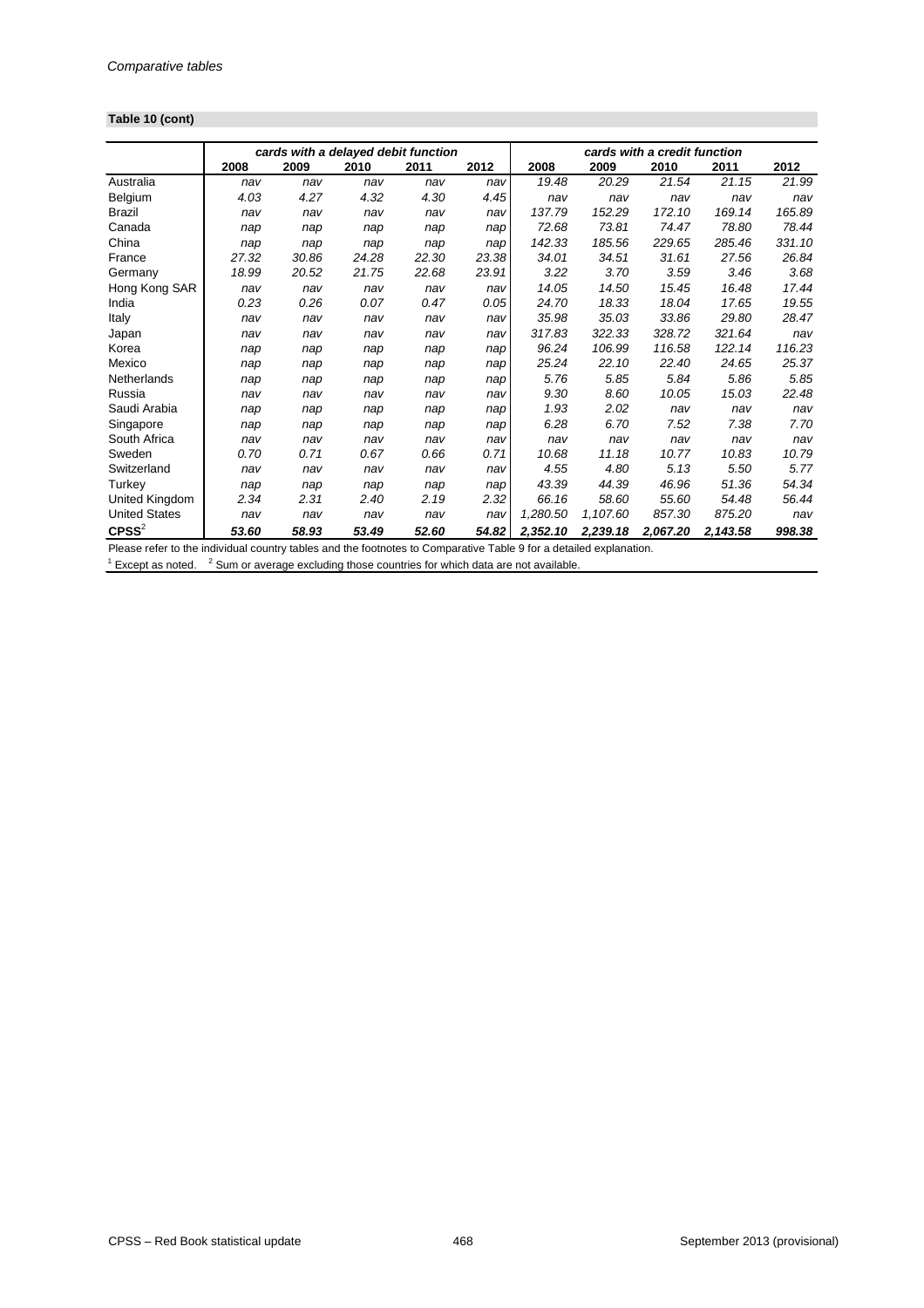## **Table 10a**

*(% change on previous year)* **Cards issued in the country: increase in the number of cards**

|                      | Cards with a cash function |         |         |        | Cards with an e-money function |        |        |        |         |         |
|----------------------|----------------------------|---------|---------|--------|--------------------------------|--------|--------|--------|---------|---------|
|                      | 2008                       | 2009    | 2010    | 2011   | 2012                           | 2008   | 2009   | 2010   | 2011    | 2012    |
| Australia            | 7.0                        | 6.2     | $-0.2$  | 0.5    | 4.5                            | nav    | nav    | nav    | nav     | nav     |
| Belgium              | 7.0                        | 2.9     | 1.0     | 2.9    | 3.2                            | 4.9    | $-1.1$ | 3.0    | 6.8     | $-2.7$  |
| <b>Brazil</b>        | 14.0                       | 6.6     | 24.5    | 10.0   | 3.3                            | 23.4   | 35.0   | 30.4   | 35.9    | 17.4    |
| Canada               | nav                        | nav     | nav     | nav    | nav                            | nav    | nav    | nav    | nav     | nav     |
| China                | 20.1                       | 14.7    | 16.9    | 22.1   | 19.8                           | nav    | nav    | nav    | nav     | nav     |
| France               | 2.0                        | 1.7     | 1.0     | $-3.5$ | $-0.1$                         | 14.9   | 0.1    | 21     | $-11.2$ | $-19.2$ |
| Germany              | 1.7                        | 3.1     | 0.4     | 2.0    | 2.0                            | 2.7    | 7.6    | 10.7   | 1.4     | 1.6     |
| Hong Kong SAR        | nav                        | nav     | nav     | nav    | nav                            | nav    | nav    | nav    | nav     | nav     |
| India                | 24.9                       | 23.5    | 22.6    | 20.5   | 18.4                           | nav    | nav    | nav    | $-8.5$  | $-84.7$ |
| Italy                | 16.8                       | $-4.7$  | 10.9    | 7.2    | 12.7                           | 41.4   | 29.5   | 16.3   | 14.9    | 32.4    |
| Japan <sup>1</sup>   | 1.9                        | $-26.7$ | 0.8     | 0.8    | nav                            | 30.3   | 23.7   | 16.8   | 15.3    | nav     |
| Korea                | nav                        | nav     | nav     | nav    | nav                            | $-0.9$ | 11.0   | 14.1   | 11.1    | 16.9    |
| Mexico               | 7.1                        | 0.9     | 17.7    | 13.0   | 7.7                            | nav    | nav    | nav    | nav     | nav     |
| Netherlands          | $-1.4$                     | $-2.4$  | 0.1     | 0.2    | 0.7                            | 0.6    | 31.9   | $-1.0$ | 0.8     | 1.2     |
| Russia               | 15.2                       | 5.7     | 14.6    | 38.6   | 19.7                           | 34.4   | 233.7  | 222.4  | 466.0   | 28.9    |
| Saudi Arabia         | 11.4                       | 10.9    | $-11.3$ | 17.3   | 15.3                           | nav    | nav    | nav    | nav     | nav     |
| Singapore            | 7.7                        | $-6.9$  | 9.8     | 3.7    | 3.7                            | 6.0    | 4.2    | 19.5   | 11.6    | $-3.0$  |
| South Africa         | nav                        | nav     | nav     | nav    | nav                            | nav    | nav    | nav    | nav     | nav     |
| Sweden               | 18.3                       | 1.0     | $-3.4$  | 4.7    | 1.4                            | nav    | nav    | nav    | nav     | nav     |
| Switzerland          | 7.3                        | 4.1     | 4.8     | 6.4    | 4.1                            | 7.0    | $-2.7$ | 0.4    | $-40.2$ | $-49.0$ |
| Turkey               | 12.6                       | 1.0     | 6.5     | 10.1   | 5.5                            | nav    | nav    | nav    | nav     | nav     |
| United Kingdom       | 2.1                        | $-3.6$  | 1.8     | 0.0    | 2.4                            | nav    | nav    | nav    | nav     | nav     |
| <b>United States</b> | $-3.1$                     | $-10.2$ | $-7.0$  | 1.3    | nav                            | nav    | nav    | nav    | nav     | nav     |
| $C$ PSS $2$          | 9.6                        | 2.4     | 9.7     | 14.2   | 15.9                           | 13.8   | 14.8   | 14.9   | 9.3     | $-21.4$ |

#### **Table 10a (cont)**

|                      | Cards with a payment function |         |         |        |        | of which: cards with a debit function |         |         |        |      |
|----------------------|-------------------------------|---------|---------|--------|--------|---------------------------------------|---------|---------|--------|------|
|                      | 2008                          | 2009    | 2010    | 2011   | 2012   | 2008                                  | 2009    | 2010    | 2011   | 2012 |
| Australia            | 7.0                           | 6.2     | $-0.2$  | 0.5    | 4.5    | 9.2                                   | 7.3     | $-3.6$  | 1.8    | 4.8  |
| Belgium              | 7.0                           | 2.9     | 1.0     | 2.9    | 3.2    | 7.1                                   | 2.0     | 0.9     | 3.8    | 3.1  |
| <b>Brazil</b>        | 15.2                          | 8.1     | 6.5     | 1.1    | 6.7    | 14.0                                  | 6.5     | 2.1     | 3.2    | 13.0 |
| Canada               | 5.0                           | 2.0     | 2.4     | 3.8    | $-0.1$ | 1.1                                   | 3.7     | 7.2     | $-2.5$ | 1.3  |
| China                | 20.1                          | 14.7    | 16.9    | 22.1   | 19.8   | 17.7                                  | 13.4    | 16.2    | 21.9   | 20.3 |
| France               | $-31.4$                       | 1.7     | $-2.4$  | $-2.2$ | $-0.8$ | 2.4                                   | 7.3     | 0.4     | $-2.8$ | 15.9 |
| Germany              | $-0.1$                        | 2.5     | 1.4     | 1.8    | 2.4    | $-0.1$                                | 1.1     | 0.6     | 1.5    | 1.6  |
| Hong Kong SAR        | nav                           | 3.2     | 6.6     | 6.7    | 5.8    | nav                                   | nav     | nav     | nav    | nav  |
| India                | 24.9                          | 23.5    | 22.6    | 20.5   | 18.4   | 34.2                                  | 32.4    | 25.2    | 22.1   | 19.0 |
| Italy                | 8.1                           | $-6.6$  | 2.7     | $-3.8$ | 1.2    | 12.0                                  | $-10.5$ | 9.0     | 3.8    | 5.7  |
| Japan                | $-0.4$                        | 1.0     | 1.0     | nav    | nav    | $-2.9$                                | 0.7     | 0.2     | 0.5    | nav  |
| Korea                | 12.8                          | 8.1     | 4.8     | 7.4    | $-0.6$ | 16.5                                  | 5.6     | 1.3     | 9.8    | 3.1  |
| Mexico               | 7.1                           | 0.9     | 17.7    | 13.0   | 7.7    | 9.8                                   | 6.8     | 23.6    | 13.9   | 9.0  |
| <b>Netherlands</b>   | $-1.4$                        | $-2.4$  | 0.1     | 0.2    | 0.7    | $-0.5$                                | $-3.3$  | 0.1     | 0.1    | 0.9  |
| Russia               | 15.1                          | 4.5     | 11.2    | 18.2   | 17.6   | 16.2                                  | 5.5     | 10.7    | 15.7   | 14.3 |
| Saudi Arabia         | 11.1                          | 10.0    | $-22.7$ | 17.3   | 15.3   | 11.4                                  | 10.9    | $-11.3$ | 17.3   | 15.3 |
| Singapore            | 9.0                           | $-1.5$  | 10.9    | 1.3    | 4.0    | 7.7                                   | $-6.9$  | 9.8     | 3.7    | 3.7  |
| South Africa         | nav                           | nav     | nav     | nav    | nav    | nav                                   | nav     | nav     | nav    | nav  |
| Sweden               | 12.9                          | 4.0     | $-1.4$  | 2.3    | 1.3    | 4.4                                   | 3.5     | 1.6     | 4.6    | 2.6  |
| Switzerland          | 7.8                           | 4.5     | 5.2     | 5.2    | 4.1    | 9.1                                   | 3.9     | 4.2     | 4.0    | 3.6  |
| Turkey               | 12.0                          | 4.9     | 7.2     | 14.0   | 9.3    | 9.1                                   | 6.8     | 8.1     | 17.1   | 11.5 |
| United Kingdom       | 2.5                           | $-3.2$  | 1.8     | 0.2    | 3.0    | 6.5                                   | 3.9     | 6.8     | 2.0    | 2.6  |
| <b>United States</b> | $-2.7$                        | $-10.9$ | $-17.9$ | 2.0    | nav    | 0.9                                   | 0.9     | 0.9     | 1.7    | nav  |
| $C$ PSS $2$          | 6.9                           | 3.5     | 3.9     | 12.5   | 14.5   | 11.7                                  | 9.2     | 10.7    | 14.5   | 16.9 |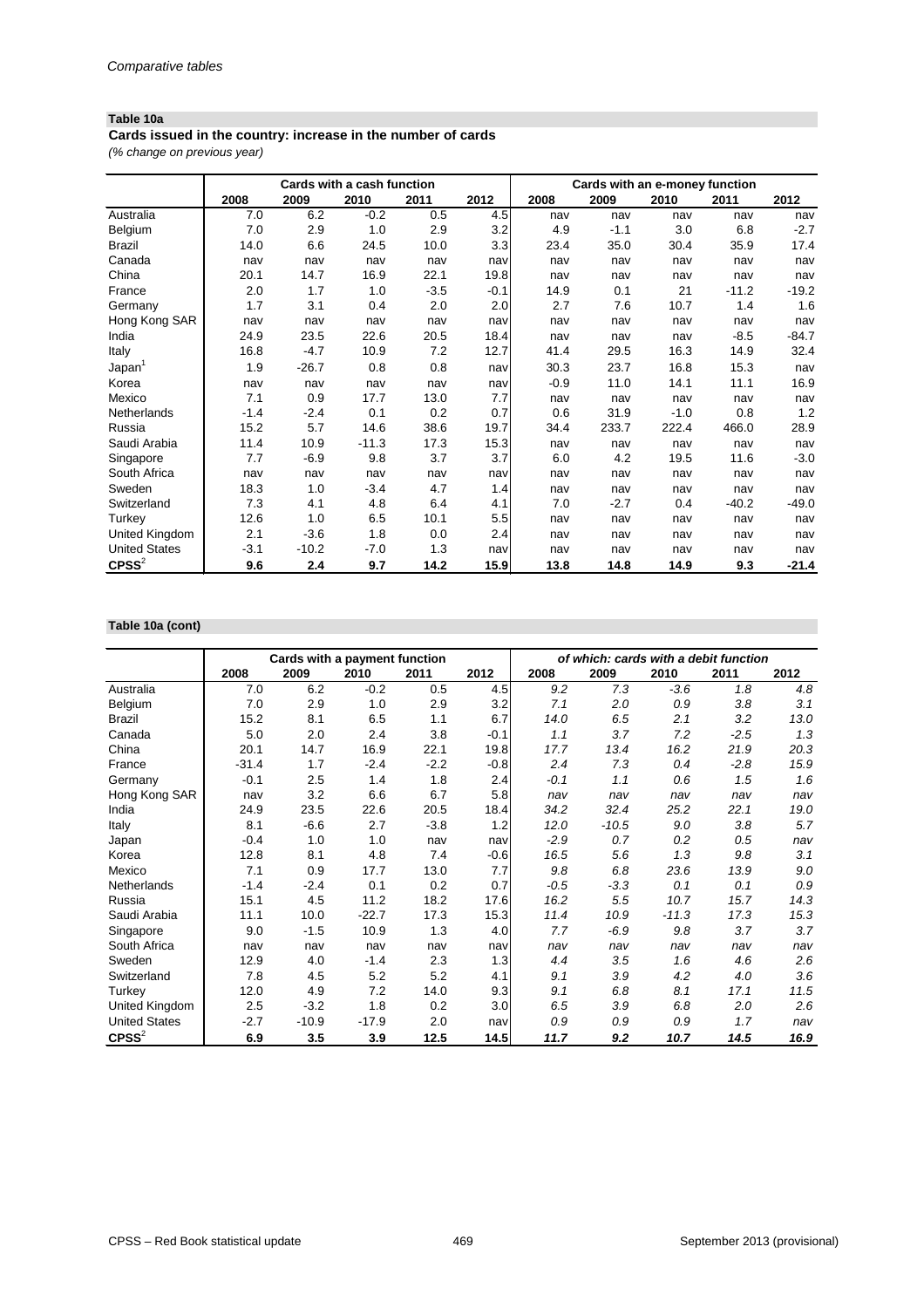#### **Table 10a (cont)**

|                      | cards with a delayed debit function |        |         |        |         | cards with a credit function |         |         |         |        |
|----------------------|-------------------------------------|--------|---------|--------|---------|------------------------------|---------|---------|---------|--------|
|                      | 2008                                | 2009   | 2010    | 2011   | 2012    | 2008                         | 2009    | 2010    | 2011    | 2012   |
| Australia            | nav                                 | nav    | nav     | nav    | nav     | 3.2                          | 4.2     | 6.2     | $-1.8$  | 4.0    |
| Belgium              | 6.8                                 | 6.0    | 1.2     | $-0.4$ | 3.5     | nav                          | nav     | nav     | nav     | nav    |
| <b>Brazil</b>        | nav                                 | nav    | nav     | nav    | nav     | 17.0                         | 10.5    | 13.0    | $-1.7$  | $-1.9$ |
| Canada               | nav                                 | nav    | nav     | nav    | nav     | 6.2                          | 1.5     | 0.9     | 5.8     | $-0.5$ |
| China                | nav                                 | nav    | nav     | nav    | nav     | 57.7                         | 30.4    | 23.8    | 24.3    | 16.0   |
| France               | $-0.9$                              | 13.0   | $-21.3$ | $-8.2$ | 4.8     | 3.9                          | 1.5     | $-8.4$  | $-12.8$ | $-2.6$ |
| Germany              | 1.1                                 | 8.1    | 6.0     | 4.3    | 5.4     | $-6.7$                       | 15.0    | $-3.1$  | $-3.6$  | 6.5    |
| Hong Kong SAR        | nav                                 | nav    | nav     | nav    | nav     | nav                          | 3.2     | 6.6     | 6.7     | 5.8    |
| India                | nav                                 | 13.0   | $-72.2$ | 546.6  | $-89.6$ | $-10.3$                      | $-25.8$ | $-1.6$  | $-2.1$  | 10.8   |
| Italy                | nav                                 | nav    | nav     | nav    | nav     | 4.3                          | $-2.7$  | $-3.3$  | $-12.0$ | $-4.5$ |
| Japan                | nav                                 | nav    | nav     | nav    | nav     | 3.0                          | 1.4     | 2.0     | $-2.2$  | nav    |
| Korea                | nav                                 | nav    | nav     | nav    | nav     | 8.4                          | 11.2    | 9.0     | 4.8     | $-4.8$ |
| Mexico               | nav                                 | nav    | nav     | nav    | nav     | 1.7                          | $-12.5$ | 1.4     | 10.1    | 2.9    |
| Netherlands          | nav                                 | nav    | nav     | nav    | nav     | $-5.1$                       | 1.5     | $-0.1$  | 0.3     | $-0.3$ |
| Russia               | nav                                 | nav    | nav     | nav    | nav     | 3.9                          | $-7.5$  | 16.8    | 49.5    | 49.6   |
| Saudi Arabia         | nav                                 | nav    | nav     | nav    | nav     | 9.6                          | 4.5     | nav     | nav     | nav    |
| Singapore            | nav                                 | nav    | nav     | nav    | nav     | 11.1                         | 6.8     | 12.2    | $-1.9$  | 4.3    |
| South Africa         | nav                                 | nav    | nav     | nav    | nav     | nav                          | nav     | nav     | nav     | nav    |
| Sweden               | 2.5                                 | 0.4    | $-5.2$  | $-2.1$ | 8.1     | 22.5                         | 4.7     | $-3.7$  | 0.6     | $-0.4$ |
| Switzerland          | nav                                 | nav    | nav     | nav    | nav     | 5.7                          | 5.4     | 6.9     | 7.1     | 4.8    |
| Turkey               | nav                                 | nav    | nav     | nav    | nav     | 16.2                         | 2.3     | 5.8     | 9.4     | 5.8    |
| United Kingdom       | $-0.9$                              | $-1.3$ | 4.1     | $-8.8$ | 6.0     | $-1.7$                       | $-11.4$ | $-5.1$  | $-2.0$  | 3.6    |
| <b>United States</b> | nav                                 | nav    | nav     | nav    | nav     | $-3.5$                       | $-13.5$ | $-22.6$ | 2.1     | nav    |
| $C$ PSS $2$          | 0.4                                 | 9.9    | $-9.2$  | $-1.7$ | 4.2     | 2.4                          | $-4.8$  | $-7.6$  | 3.7     | 5.5    |

Please refer to the individual country tables and the footnotes to Comparative Table 9 for a detailed explanation.

 $1$  The data collection methodology has been changed from 2009.  $2$  Sum or average excluding those countries for which data are not available.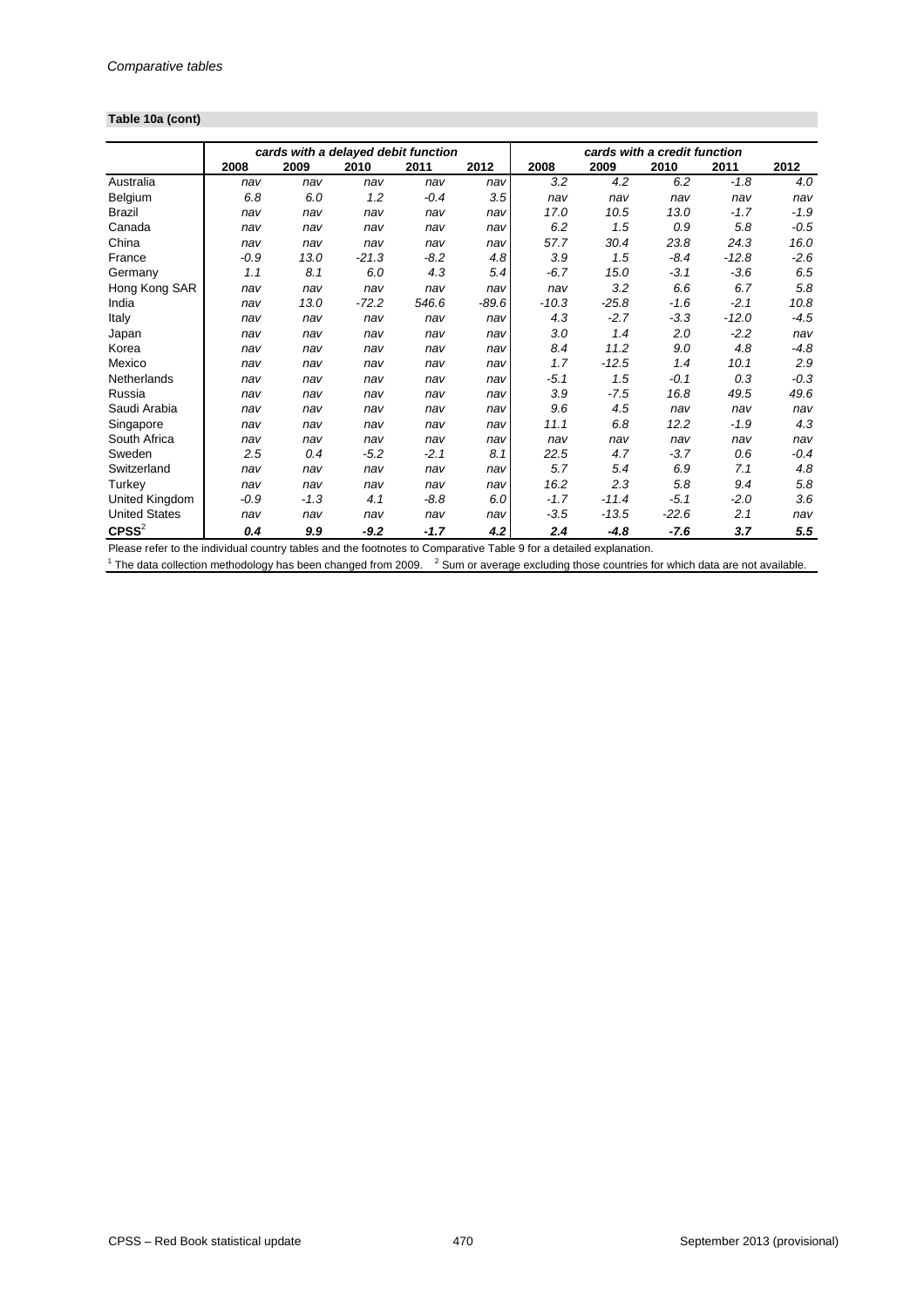### **Table 10b**

*(end of year)* <sup>1</sup> **Cards issued in the country: number of cards per inhabitant**

|                      |      |      | Cards with a cash function |      |      |      | Cards with an e-money function |      |      |      |
|----------------------|------|------|----------------------------|------|------|------|--------------------------------|------|------|------|
|                      | 2008 | 2009 | 2010                       | 2011 | 2012 | 2008 | 2009                           | 2010 | 2011 | 2012 |
| Australia            | 2.57 | 2.68 | 2.63                       | 2.61 | 2.68 | nap  | nap                            | nap  | nap  | nap  |
| Belgium              | 1.75 | 1.78 | 1.79                       | 1.82 | 1.87 | 1.07 | 1.05                           | 1.07 | 1.13 | 1.10 |
| <b>Brazil</b>        | 1.17 | 1.24 | 1.53                       | 1.67 | 1.71 | 0.00 | 0.01                           | 0.01 | 0.01 | 0.01 |
| Canada               | nav  | nav  | nav                        | nav  | nav  | nav  | nav                            | nav  | nav  | nav  |
| China                | 1.36 | 1.55 | 1.81                       | 2.19 | 2.62 | nap  | nap                            | nap  | nap  | nap  |
| France               | 1.46 | 1.48 | 1.49                       | 1.43 | 1.42 | 0.48 | 0.48                           | 0.58 | 0.51 | 0.41 |
| Germany              | 1.53 | 1.58 | 1.59                       | 1.62 | 1.65 | 0.97 | 1.05                           | 1.16 | 1.18 | 1.20 |
| Hong Kong SAR        | nav  | nav  | nav                        | nav  | nav  | nav  | nav                            | nav  | nav  | nav  |
| India                | 0.14 | 0.17 | 0.21                       | 0.25 | 0.29 | nav  | nav                            | 0.10 | 0.09 | 0.01 |
| Italy                | 0.79 | 0.75 | 0.83                       | 0.88 | 0.99 | 0.14 | 0.18                           | 0.21 | 0.24 | 0.31 |
| Japan                | 3.70 | 2.72 | 2.73                       | 2.75 | nav  | 0.82 | 1.02                           | 1.18 | 1.37 | nav  |
| Korea                | nav  | nav  | nav                        | nav  | nav  | 0.27 | 0.29                           | 0.33 | 0.37 | 0.43 |
| Mexico               | 0.77 | 0.77 | 0.90                       | 1.01 | 1.02 | nav  | nav                            | nav  | nav  | nav  |
| Netherlands          | 1.88 | 1.82 | 1.82                       | 1.81 | 1.82 | 1.11 | 1.45                           | 1.43 | 1.44 | 1.45 |
| Russia               | 0.84 | 0.88 | 1.01                       | 1.40 | 1.67 | 0.00 | 0.01                           | 0.05 | 0.26 | 0.34 |
| Saudi Arabia         | 0.48 | 0.51 | 0.44                       | 0.50 | 0.56 | nap  | nap                            | nap  | nap  | nap  |
| Singapore            | 1.99 | 1.80 | 1.94                       | 1.97 | 1.99 | 3.04 | 3.07                           | 3.61 | 3.94 | 3.73 |
| South Africa         | nav  | nav  | nav                        | nav  | nav  | nav  | nav                            | nav  | nav  | nav  |
| Sweden               | 1.25 | 1.26 | 1.20                       | 1.25 | 1.26 | nap  | nap                            | nap  | nap  | nap  |
| Switzerland          | 1.57 | 1.61 | 1.68                       | 1.78 | 1.82 | 0.67 | 0.64                           | 0.64 | 0.38 | 0.19 |
| Turkey               | 0.53 | 0.53 | 0.56                       | 0.60 | 0.63 | nap  | nap                            | nap  | nap  | nap  |
| United Kingdom       | 2.74 | 2.63 | 2.65                       | 2.63 | 2.67 | nav  | nav                            | nav  | nav  | nav  |
| <b>United States</b> | 3.13 | 2.79 | 2.57                       | 2.58 | nav  | nav  | nav                            | nav  | nav  | nav  |
| $C$ PSS $2$          | 1.17 | 1.19 | 1.29                       | 1.47 | 1.51 | 0.38 | 0.44                           | 0.26 | 0.28 | 0.16 |

# **Table 10b (cont)**

|                      |      | Cards with a payment function |      |      |      | of which: cards with a debit function |      |      |      |      |
|----------------------|------|-------------------------------|------|------|------|---------------------------------------|------|------|------|------|
|                      | 2008 | 2009                          | 2010 | 2011 | 2012 | 2008                                  | 2009 | 2010 | 2011 | 2012 |
| Australia            | 2.57 | 2.68                          | 2.63 | 2.61 | 2.68 | 1.66                                  | 1.75 | 1.66 | 1.66 | 1.72 |
| Belgium              | 1.75 | 1.78                          | 1.79 | 1.82 | 1.87 | 1.37                                  | 1.39 | 1.39 | 1.43 | 1.47 |
| <b>Brazil</b>        | 1.82 | 1.95                          | 2.06 | 2.06 | 2.19 | 1.10                                  | 1.16 | 1.17 | 1.20 | 1.34 |
| Canada               | 2.83 | 2.85                          | 2.89 | 2.96 | 2.93 | 0.65                                  | 0.66 | 0.70 | 0.68 | 0.68 |
| China                | 1.36 | 1.55                          | 1.81 | 2.19 | 2.62 | 1.25                                  | 1.41 | 1.63 | 1.98 | 2.37 |
| France               | 1.34 | 1.35                          | 1.31 | 1.28 | 1.26 | 1.03                                  | 1.10 | 1.10 | 1.06 | 1.23 |
| Germany              | 1.50 | 1.54                          | 1.56 | 1.59 | 1.63 | 1.23                                  | 1.24 | 1.25 | 1.27 | 1.29 |
| Hong Kong SAR        | 2.02 | 2.07                          | 2.19 | 2.32 | 2.43 | nav                                   | nav  | nav  | nav  | nav  |
| India                | 0.14 | 0.17                          | 0.21 | 0.25 | 0.29 | 0.12                                  | 0.16 | 0.19 | 0.23 | 0.27 |
| Italy                | 1.23 | 1.14                          | 1.17 | 1.12 | 1.13 | 0.62                                  | 0.56 | 0.60 | 0.62 | 0.66 |
| Japan                | 5.69 | 5.76                          | 5.79 | nav  | nav  | 3.20                                  | 3.23 | 3.23 | 3.25 | nav  |
| Korea                | 4.42 | 4.75                          | 4.96 | 5.28 | 5.23 | 2.45                                  | 2.58 | 2.60 | 2.83 | 2.90 |
| Mexico               | 0.77 | 0.77                          | 0.90 | 1.01 | 1.02 | 0.54                                  | 0.57 | 0.70 | 0.79 | 0.80 |
| <b>Netherlands</b>   | 1.88 | 1.82                          | 1.82 | 1.81 | 1.82 | 1.53                                  | 1.47 | 1.47 | 1.46 | 1.47 |
| Russia               | 0.83 | 0.87                          | 0.96 | 1.14 | 1.34 | 0.77                                  | 0.81 | 0.89 | 1.03 | 1.18 |
| Saudi Arabia         | 0.55 | 0.59                          | 0.44 | 0.50 | 0.56 | 0.48                                  | 0.51 | 0.44 | 0.50 | 0.56 |
| Singapore            | 3.29 | 3.14                          | 3.42 | 3.39 | 3.44 | 1.99                                  | 1.80 | 1.94 | 1.97 | 1.99 |
| South Africa         | nav  | nav                           | nav  | nav  | nav  | nav                                   | nav  | nav  | nav  | nav  |
| Sweden               | 2.24 | 2.31                          | 2.26 | 2.31 | 2.32 | 1.01                                  | 1.04 | 1.05 | 1.09 | 1.11 |
| Switzerland          | 1.58 | 1.63                          | 1.70 | 1.78 | 1.82 | 0.99                                  | 1.01 | 1.04 | 1.08 | 1.10 |
| Turkey               | 1.45 | 1.50                          | 1.59 | 1.78 | 1.93 | 0.85                                  | 0.89 | 0.95 | 1.10 | 1.21 |
| United Kingdom       | 2.36 | 2.27                          | 2.29 | 2.28 | 2.33 | 1.24                                  | 1.28 | 1.36 | 1.38 | 1.40 |
| <b>United States</b> | 5.12 | 4.52                          | 3.68 | 3.73 | nav  | 0.91                                  | 0.91 | 0.91 | 0.92 | nav  |
| $C$ PSS $2$          | 1.50 | 1.54                          | 1.59 | 1.61 | 1.62 | 0.89                                  | 0.97 | 1.06 | 1.20 | 1.34 |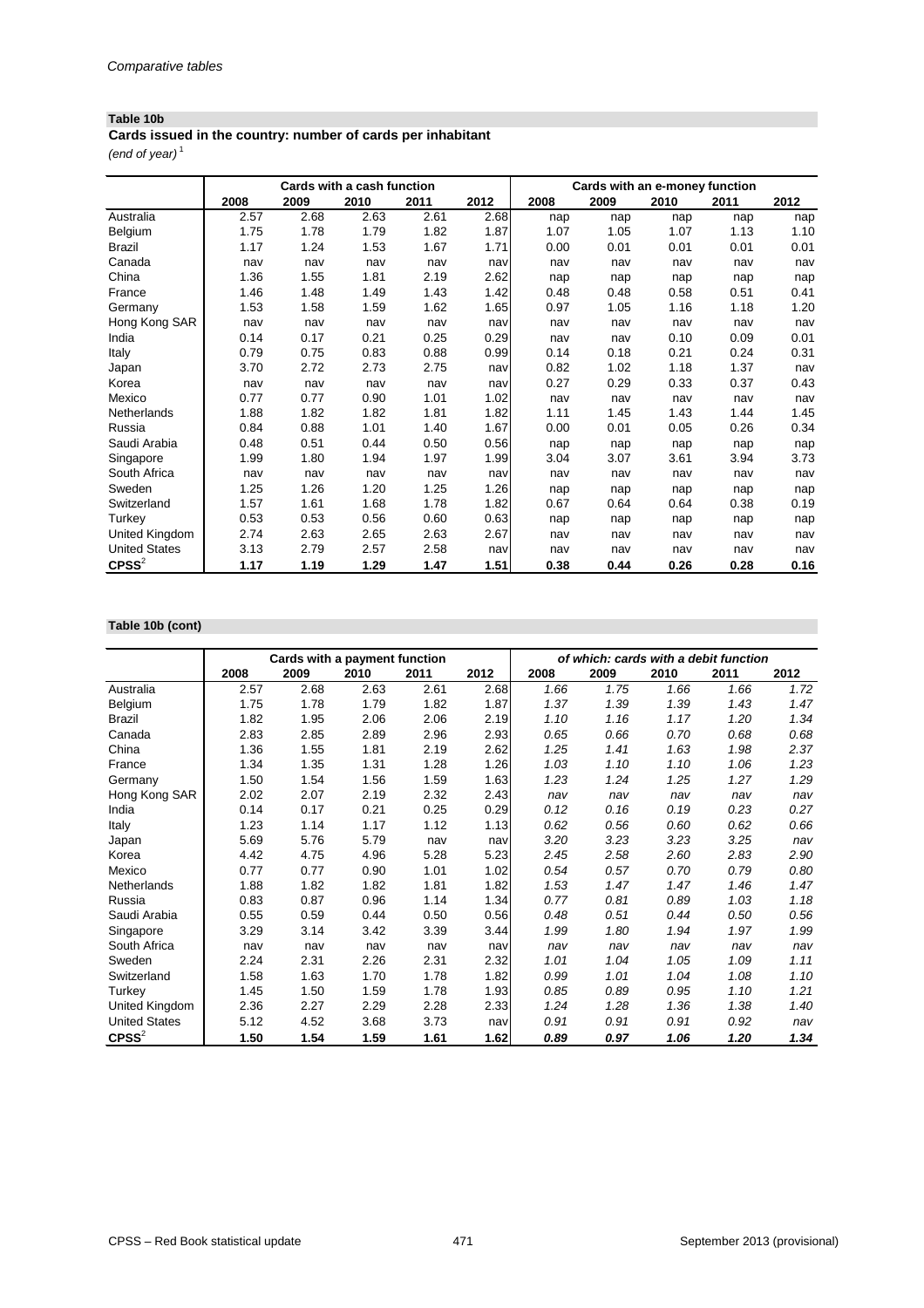# **Table 10b (cont)**

|                               |      | cards with a delayed debit function |      |      |      |                     |      | cards with a credit function |      |      |
|-------------------------------|------|-------------------------------------|------|------|------|---------------------|------|------------------------------|------|------|
|                               | 2008 | 2009                                | 2010 | 2011 | 2012 | 2008                | 2009 | 2010                         | 2011 | 2012 |
| Australia                     | nav  | nav                                 | nav  | nav  | nav  | 0.91                | 0.93 | 0.98                         | 0.94 | 0.97 |
| Belgium                       | 0.38 | 0.40                                | 0.40 | 0.39 | 0.40 | nav                 | nav  | nav                          | nav  | nav  |
| <b>Brazil</b>                 | nav  | nav                                 | nav  | nav  | nav  | 0.73                | 0.80 | 0.89                         | 0.87 | 0.84 |
| Canada                        | nap  | nap                                 | nap  | nap  | nap  | 2.18                | 2.19 | 2.19                         | 2.29 | 2.25 |
| China                         | nap  | nap                                 | nap  | nap  | nap  | 0.11                | 0.14 | 0.17                         | 0.21 | 0.25 |
| France                        | 0.43 | 0.48                                | 0.38 | 0.34 | 0.36 | 0.53                | 0.54 | 0.49                         | 0.42 | 0.41 |
| Germany                       | 0.23 | 0.25                                | 0.27 | 0.28 | 0.29 | 0.04                | 0.05 | 0.04                         | 0.04 | 0.04 |
| Hong Kong SAR                 | nav  | nav                                 | nav  | nav  | nav  | 2.02                | 2.07 | 2.19                         | 2.32 | 2.43 |
| India                         | 0.00 | 0.00                                | 0.00 | 0.00 | 0.00 | 0.02                | 0.02 | 0.02                         | 0.01 | 0.02 |
| Italy                         | nav  | nav                                 | nav  | nav  | nav  | 0.61                | 0.59 | 0.56                         | 0.49 | 0.47 |
| Japan                         | nav  | nav                                 | nav  | nav  | nav  | 2.49                | 2.53 | 2.57                         | 2.52 | nav  |
| Korea                         | nap  | nap                                 | nap  | nap  | nap  | 1.97                | 2.18 | 2.36                         | 2.45 | 2.32 |
| Mexico                        | nap  | nap                                 | nap  | nap  | nap  | 0.24                | 0.21 | 0.21                         | 0.23 | 0.22 |
| Netherlands                   | nap  | nap                                 | nap  | nap  | nap  | 0.35                | 0.35 | 0.35                         | 0.35 | 0.35 |
| Russia                        | nav  | nav                                 | nav  | nav  | nav  | 0.07                | 0.06 | 0.07                         | 0.11 | 0.16 |
| Saudi Arabia                  | nap  | nap                                 | nap  | nap  | nap  | 0.07                | 0.08 | nav                          | nav  | nav  |
| Singapore                     | nap  | nap                                 | nap  | nap  | nap  | 1.30                | 1.34 | 1.48                         | 1.42 | 1.45 |
| South Africa                  | nav  | nav                                 | nav  | nav  | nav  | nav                 | nav  | nav                          | nav  | nav  |
| Sweden                        | 0.08 | 0.08                                | 0.07 | 0.07 | 0.07 | 1.15                | 1.20 | 1.14                         | 1.15 | 1.13 |
| Switzerland                   | nav  | nav                                 | nav  | nav  | nav  | 0.59                | 0.62 | 0.65                         | 0.70 | 0.72 |
| Turkey                        | nap  | nap                                 | nap  | nap  | nap  | 0.61                | 0.61 | 0.64                         | 0.69 | 0.72 |
| United Kingdom                | 0.04 | 0.04                                | 0.04 | 0.03 | 0.04 | 1.08                | 0.95 | 0.89                         | 0.87 | 0.89 |
| <b>United States</b>          | nav  | nav                                 | nav  | nav  | nav  | 4.21                | 3.61 | 2.77                         | 2.81 | nav  |
| $C$ PSS ${}^{2}$<br>.<br>DI L | 0.04 | 0.04                                | 0.04 | 0.04 | 0.04 | 0.61<br>$\tau$<br>. | 0.57 | 0.53                         | 0.55 | 0.28 |

Please refer to the individual country tables and the footnotes to Comparative Table 9 for a detailed explanation.

 $1$  Except as noted.  $2$  Sum or average excluding those countries for which data are not available.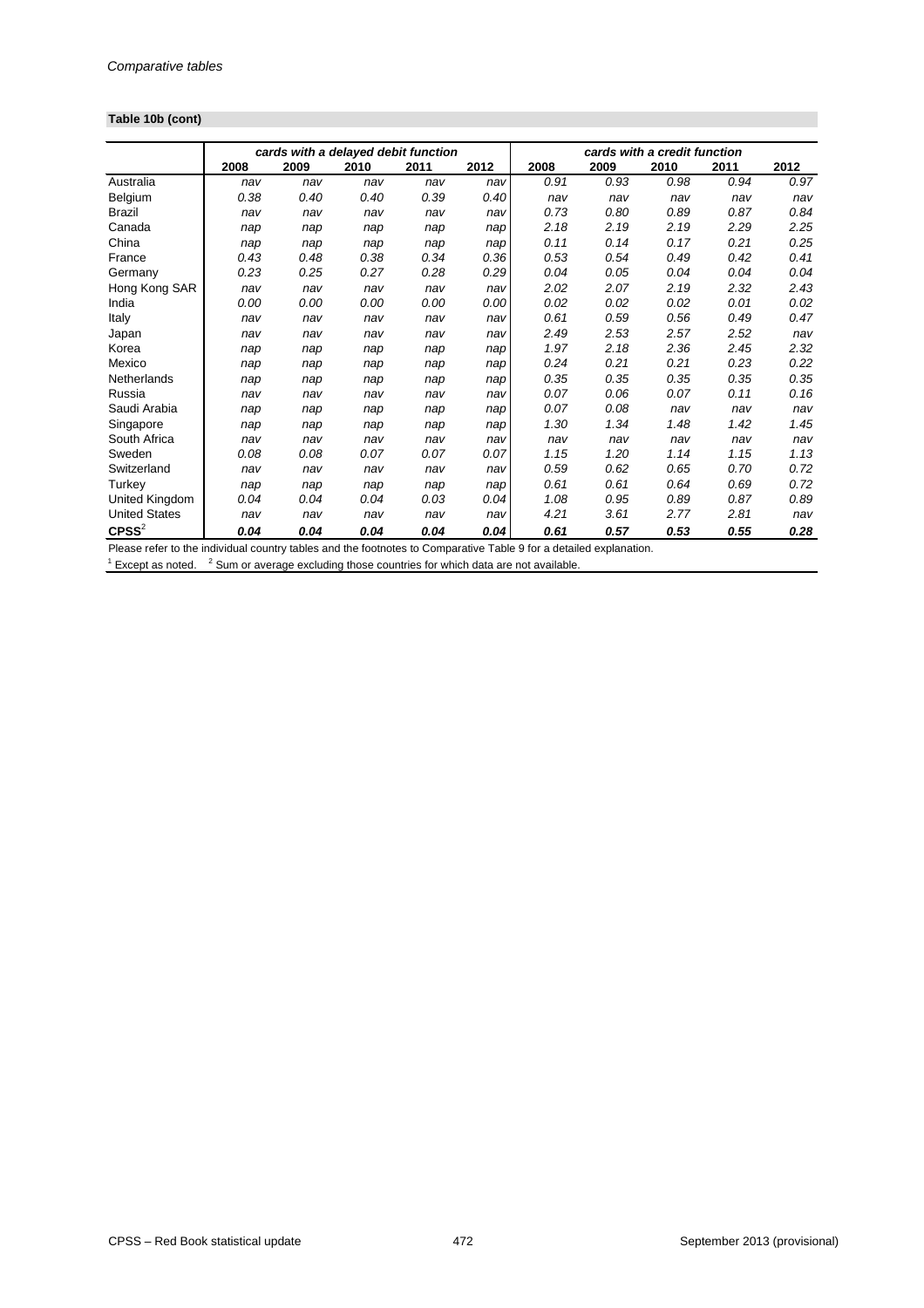#### **Table 11**

*(thousands, end of year)* **Terminals located in the country: number of terminals**

|                            |         |         | <b>ATMs</b> |         |         | <b>POS terminals</b> |          |          |          |          |
|----------------------------|---------|---------|-------------|---------|---------|----------------------|----------|----------|----------|----------|
|                            | 2008    | 2009    | 2010        | 2011    | 2012    | 2008                 | 2009     | 2010     | 2011     | 2012     |
| Australia                  | 27.1    | 27.1    | 30.1        | 30.8    | 30.3    | 669.6                | 697.8    | 707.3    | 751.1    | 755.5    |
| Belgium                    | 15.5    | 15.3    | 15.6        | 15.8    | 15.7    | 124.9                | 135.1    | 138.3    | 140.9    | 136.3    |
| <b>Brazil</b>              | 158.4   | 165.6   | 174.9       | 173.9   | 175.0   | 4,233.0              | 4,712.6  | 4,821.9  | 5,852.8  | 7,371.0  |
| Canada                     | 57.9    | 58.2    | 59.6        | 60.0    | 59.1    | 630.5                | 708.7    | 727.3    | 740.0    | 794.0    |
| China                      | 167.5   | 214.9   | 271.1       | 333.8   | 415.6   | 1,845.1              | 2,273.4  | 3,334.0  | 4,826.5  | 7,117.8  |
| France                     | 53.3    | 54.9    | 56.2        | 58.2    | 58.5    | 1,376.6              | 1,391.7  | 1,426.7  | 1,443.7  | 1,834.0  |
| Germany                    | 77.7    | 79.4    | 82.5        | 84.1    | 82.6    | 593.0                | 645.4    | 678.2    | 710.9    | 720.0    |
| Hong Kong SAR              | nav     | nav     | nav         | nav     | nav     | nav                  | nav      | nav      | nav      | nav      |
| India                      | 40.0    | 60.2    | 74.5        | 95.7    | 114.0   | 450.0                | 485.5    | 589.3    | 660.9    | 845.7    |
| <b>Italy</b>               | 54.7    | 54.3    | 51.4        | 51.8    | 50.7    | 1,334.5              | 1,458.7  | 1,348.3  | 1,435.0  | 1,510.6  |
| Japan                      | 139.2   | 138.6   | 137.7       | 137.3   | nav     | 1,706.1              | 1,723.4  | 1,859.4  | 1,869.4  | 1,877.7  |
| Korea                      | 98.2    | 101.5   | 110.3       | 118.5   | nav     | nav                  | nav      | nav      | nav      | nav      |
| Mexico                     | 31.9    | 33.9    | 35.9        | 36.4    | 40.5    | 446.0                | 446.8    | 482.3    | 547.7    | 621.6    |
| Netherlands                | 8.7     | 8.5     | 7.9         | 7.8     | 7.6     | 234.4                | 244.2    | 258.6    | 279.6    | 271.0    |
| Russia                     | 75.0    | 88.1    | 116.2       | 141.9   | 171.9   | 333.2                | 354.4    | 434.5    | 528.5    | 695.0    |
| Saudi Arabia               | 8.9     | 10.0    | 10.9        | 11.8    | 12.7    | 72.4                 | 82.6     | 80.5     | 88.8     | 92.5     |
| Singapore                  | 2.0     | 2.1     | 2.4         | 2.5     | 2.6     | 83.9                 | 81.5     | 98.7     | 89.9     | nav      |
| South Africa               | nav     | 21.0    | 23.3        | 24.1    | 25.5    | nav                  | 236.6    | 273.8    | 277.5    | 276.4    |
| Sweden                     | 2.8     | 3.3     | 3.4         | 3.6     | 3.4     | 196.0                | 217.8    | 203.1    | 209.6    | 213.4    |
| Switzerland                | 6.1     | 6.2     | 6.4         | 6.7     | 6.8     | 140.3                | 143.4    | 151.8    | 154.0    | 170.1    |
| Turkey                     | 22.0    | 23.8    | 27.6        | 32.5    | 36.3    | 1,632.6              | 1,738.7  | 1,823.5  | 1,976.8  | 2,134.4  |
| United Kingdom             | 63.9    | 62.2    | 63.1        | 64.4    | 66.1    | 1,095.0              | 1,179.2  | 1,252.7  | 1,360.6  | 1,639.3  |
| United States <sup>1</sup> | 406.1   | 425.0   | nav         | nav     | nav     | 5,175.5              | nav      | nav      | nav      | nav      |
| $C$ PSS $2$                | 1,516.9 | 1,654.1 | 1,361.0     | 1,491.5 | 1,374.9 | 22,372.7             | 18,957.4 | 20,690.4 | 23,944.3 | 29,076.4 |

#### **Table 11 (cont)**

|                      |       | E-money card loading/unloading terminals |       |       | <b>E-money card payment terminals</b> |         |         |         |         |       |
|----------------------|-------|------------------------------------------|-------|-------|---------------------------------------|---------|---------|---------|---------|-------|
|                      | 2008  | 2009                                     | 2010  | 2011  | 2012                                  | 2008    | 2009    | 2010    | 2011    | 2012  |
| Australia            | nap   | nap                                      | nap   | nap   | nap                                   | nap     | nap     | nap     | nap     | nap   |
| Belgium              | 125.4 | 117.6                                    | 112.4 | 107.5 | nav                                   | 77.1    | 73.5    | 65.6    | 61.6    | nav   |
| <b>Brazil</b>        | nav   | nav                                      | nav   | nav   | nav                                   | nav     | nav     | nav     | nav     | nav   |
| Canada               | nav   | nav                                      | nav   | nav   | nav                                   | nav     | nav     | nav     | nav     | nav   |
| China                | nap   | nap                                      | nap   | nap   | nap                                   | nap     | nap     | nap     | nap     | nap   |
| France               | 106.0 | 101.2                                    | 106.8 | 96.0  | 39.2                                  | 132.8   | 127.8   | 133.7   | 124.7   | 71.0  |
| Germany              | 47.1  | 49.3                                     | 52.6  | 52.7  | 53.8                                  | 316.7   | 302.1   | 236.6   | 236.1   | 218.6 |
| Hong Kong SAR        | nav   | nav                                      | nav   | nav   | nav                                   | nav     | nav     | nav     | nav     | nav   |
| India                | nav   | nav                                      | nav   | nav   | nav                                   | nav     | nav     | nav     | nav     | nav   |
| Italy                | 17.0  | nav                                      | nav   | nav   | nav                                   | 230.3   | nav     | nav     | nav     | nav   |
| Japan                | nav   | nav                                      | nav   | nav   | nav                                   | 479.8   | 664.7   | 889.6   | 1,091.6 | nav   |
| Korea                | nav   | nav                                      | nav   | nav   | nav                                   | nav     | nav     | nav     | nav     | nav   |
| Mexico               | nav   | nav                                      | nav   | nav   | nav                                   | nav     | nav     | nav     | nav     | nav   |
| Netherlands          | 4.2   | 4.1                                      | 3.8   | 2.9   | 2.7                                   | 88.7    | 82.2    | 68.3    | 42.5    | 37.1  |
| Russia               | nav   | nav                                      | nav   | nav   | nav                                   | nav     | nav     | nav     | nav     | nav   |
| Saudi Arabia         | nap   | nap                                      | nap   | nap   | nap                                   | nap     | nap     | nap     | nap     | nap   |
| Singapore            | nav   | nav                                      | nav   | nav   | nav                                   | 94.6    | 104.2   | 134.2   | 108.3   | 124.5 |
| South Africa         | nap   | nap                                      | nap   | nap   | nap                                   | nap     | nap     | nap     | nap     | nap   |
| Sweden               | nap   | nap                                      | nap   | nap   | nap                                   | nap     | nap     | nap     | nap     | nap   |
| Switzerland          | 6.1   | 6.2                                      | 6.4   | 6.7   | 6.8                                   | 13.1    | 13.4    | 13.8    | 13.9    | 13.8  |
| Turkey               | nap   | nap                                      | nap   | nap   | nap                                   | nap     | nap     | nap     | nap     | nap   |
| United Kingdom       | nav   | nav                                      | nav   | nav   | nav                                   | nav     | nav     | nav     | nav     | nav   |
| <b>United States</b> | nav   | nav                                      | nav   | nav   | nav                                   | nav     | nav     | nav     | nav     | nav   |
| $C$ PSS $^{2}$       | 305.8 | 278.5                                    | 281.8 | 265.8 | 102.4                                 | 1,433.1 | 1,367.8 | 1,541.7 | 1,678.7 | 465.0 |

Please refer to the individual country tables for a detailed explanation.

 $1$  For POS terminals, PIN-based debit terminals only.  $2$  Sum or average excluding those countries for which data are not available.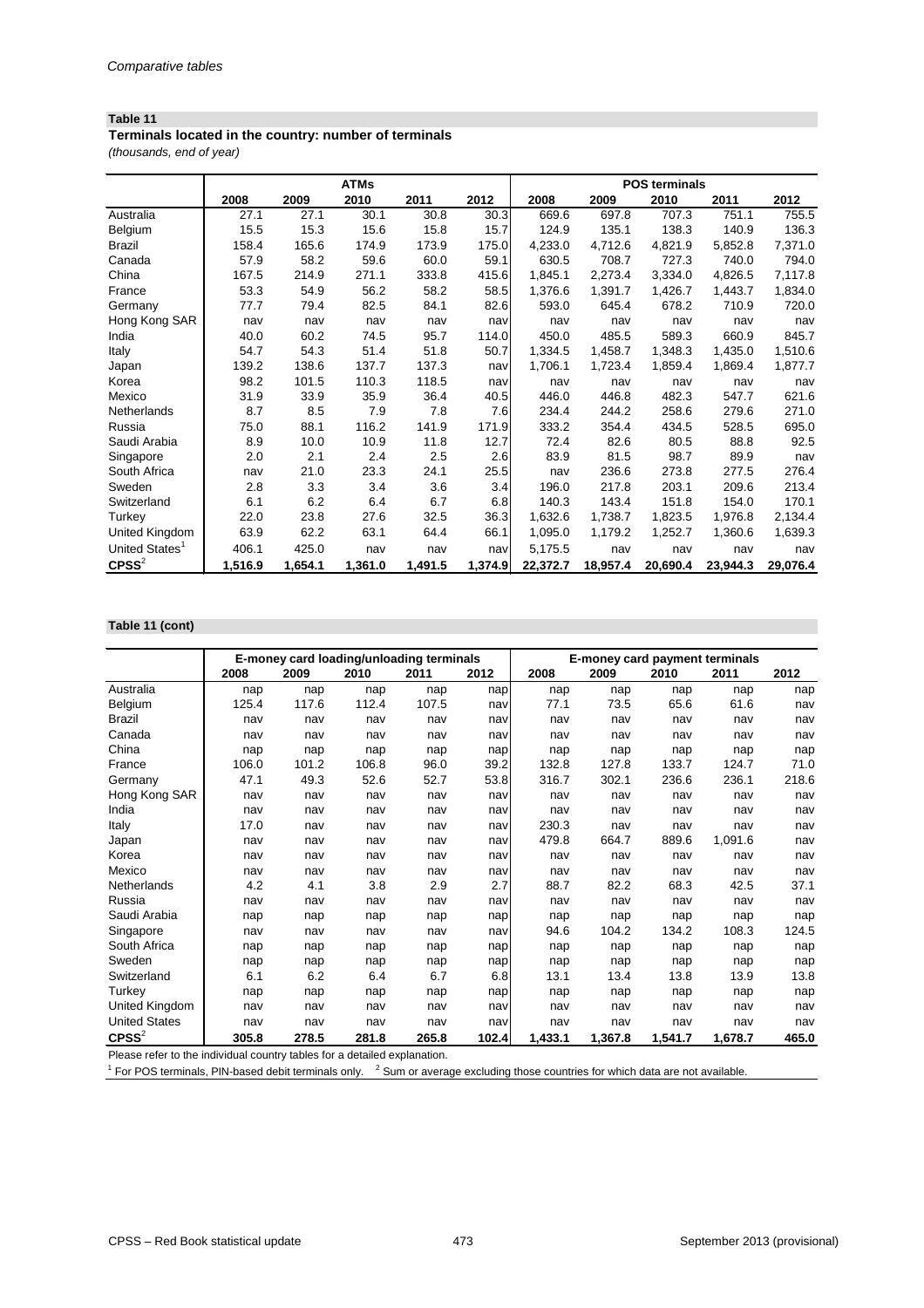### **Table 11a**

**Terminals located in the country: increase in the number of terminals**

*(% change on previous year)*

|                      |        |        | <b>ATMs</b> |        |        | <b>POS terminals</b> |        |        |        |        |  |
|----------------------|--------|--------|-------------|--------|--------|----------------------|--------|--------|--------|--------|--|
|                      | 2008   | 2009   | 2010        | 2011   | 2012   | 2008                 | 2009   | 2010   | 2011   | 2012   |  |
| Australia            | 3.9    | $-0.1$ | 11.2        | 2.5    | $-1.6$ | 6.5                  | 4.2    | 1.4    | 6.2    | 0.6    |  |
| Belgium              | 0.2    | $-1.3$ | 2.0         | 1.2    | $-0.7$ | 2.5                  | 8.1    | 2.4    | 1.9    | $-3.3$ |  |
| <b>Brazil</b>        | 3.4    | 4.5    | 5.6         | $-0.6$ | 0.6    | 29.5                 | 11.3   | 2.3    | 21.4   | 25.9   |  |
| Canada               | 4.1    | 0.5    | 2.4         | 0.7    | $-1.5$ | 4.5                  | 12.4   | 2.6    | 1.7    | 7.3    |  |
| China                | 31.3   | 28.3   | 26.2        | 23.1   | 24.5   | 56.2                 | 23.2   | 46.7   | 44.8   | 47.5   |  |
| France               | 2.2    | 3.0    | 2.4         | 3.4    | 0.6    | 10.8                 | 1.1    | 2.5    | 1.2    | 27.0   |  |
| Germany              | 2.6    | 2.1    | 3.9         | 2.0    | $-1.8$ | 4.8                  | 8.8    | 5.1    | 4.8    | 1.3    |  |
| Hong Kong SAR        | nav    | nav    | nav         | nav    | nav    | nav                  | nav    | nav    | nav    | nav    |  |
| India                | 33.3   | 50.4   | 23.9        | 28.4   | 19.2   | 7.1                  | 7.9    | 21.4   | 12.1   | 28.0   |  |
| Italy                | 13.8   | $-0.7$ | $-5.5$      | 0.9    | $-2.1$ | 9.4                  | 9.3    | $-7.6$ | 6.4    | 5.3    |  |
| Japan                | 0.6    | $-0.4$ | $-0.6$      | $-0.3$ | nav    | 1.4                  | 1.0    | 7.9    | 0.5    | 0.4    |  |
| Korea                | 4.7    | 3.4    | 8.7         | 7.4    | nav    | nav                  | nav    | nav    | nav    | nav    |  |
| Mexico               | 8.9    | 6.2    | 6.0         | 1.4    | 11.2   | 6.7                  | 0.2    | 7.9    | 13.6   | 13.5   |  |
| Netherlands          | 1.3    | $-1.7$ | $-6.9$      | $-1.5$ | $-2.9$ | 4.6                  | 4.2    | 5.9    | 8.1    | $-3.1$ |  |
| Russia               | 36.9   | 17.5   | 31.8        | 22.2   | 21.2   | 39.2                 | 6.3    | 22.6   | 21.6   | 31.5   |  |
| Saudi Arabia         | 17.9   | 11.9   | 9.4         | 8.1    | 8.0    | 17.5                 | 14.2   | $-2.6$ | 10.3   | 4.2    |  |
| Singapore            | 4.9    | 6.6    | 14.7        | 3.3    | 2.1    | 17.7                 | $-2.9$ | 21.2   | $-9.0$ | nav    |  |
| South Africa         | nav    | nav    | 10.6        | 3.5    | 5.9    | nav                  | nav    | 15.7   | 1.3    | $-0.4$ |  |
| Sweden               | 0.1    | 18.0   | 1.0         | 6.4    | $-4.2$ | 4.6                  | 11.1   | $-6.7$ | 3.2    | 1.8    |  |
| Switzerland          | 2.6    | 2.4    | 2.4         | 4.4    | 1.5    | 10.7                 | 2.2    | 5.9    | 1.4    | 10.5   |  |
| Turkey               | 16.9   | 8.3    | 16.2        | 17.4   | 11.9   | 12.3                 | 6.5    | 4.9    | 8.4    | 8.0    |  |
| United Kingdom       | 0.8    | $-2.7$ | 1.5         | 2.0    | 2.7    | 4.2                  | 7.7    | 6.2    | 8.6    | 20.5   |  |
| <b>United States</b> | $-2.2$ | 4.6    | nav         | nav    | nav    | 0.6                  | nav    | nav    | nav    | nav    |  |
| $C$ PSS <sup>1</sup> | 6.5    | 7.7    | 10.7        | 9.6    | 11.3   | 12.3                 | 8.9    | 9.1    | 15.7   | 21.9   |  |

#### **Table 11a (cont)**

|                      |         | E-money card loading/unloading terminals |        |         |         |         | <b>E-money card payment terminals</b> |         |         |         |
|----------------------|---------|------------------------------------------|--------|---------|---------|---------|---------------------------------------|---------|---------|---------|
|                      | 2008    | 2009                                     | 2010   | 2011    | 2012    | 2008    | 2009                                  | 2010    | 2011    | 2012    |
| Australia            | nav     | nav                                      | nav    | nav     | nav     | nav     | nav                                   | nav     | nav     | nav     |
| Belgium              | 0.0     | $-6.2$                                   | $-4.4$ | $-4.3$  | nav     | $-3.8$  | $-4.7$                                | $-10.7$ | $-6.1$  | nav     |
| <b>Brazil</b>        | nav     | nav                                      | nav    | nav     | nav     | nav     | nav                                   | nav     | nav     | nav     |
| Canada               | nav     | nav                                      | nav    | nav     | nav     | nav     | nav                                   | nav     | nav     | nav     |
| China                | nav     | nav                                      | nav    | nav     | nav     | nav     | nav                                   | nav     | nav     | nav     |
| France               | $-13.3$ | $-4.5$                                   | 5.5    | $-10.1$ | $-59.2$ | $-10.0$ | $-3.7$                                | 4.6     | $-6.7$  | $-43.1$ |
| Germany              | 50.3    | 4.6                                      | 6.6    | 0.2     | 2.2     | $-5.3$  | $-4.6$                                | $-21.7$ | $-0.2$  | $-7.4$  |
| Hong Kong SAR        | nav     | nav                                      | nav    | nav     | nav     | nav     | nav                                   | nav     | nav     | nav     |
| India                | nav     | nav                                      | nav    | nav     | nav     | nav     | nav                                   | nav     | nav     | nav     |
| Italy                | 37.5    | nav                                      | nav    | nav     | nav     | 2.7     | nav                                   | nav     | nav     | nav     |
| Japan                | nav     | nav                                      | nav    | nav     | nav     | 34.0    | 38.5                                  | 33.8    | 22.7    | nav     |
| Korea                | nav     | nav                                      | nav    | nav     | nav     | nav     | nav                                   | nav     | nav     | nav     |
| Mexico               | nav     | nav                                      | nav    | nav     | nav     | nav     | nav                                   | nav     | nav     | nav     |
| Netherlands          | $-0.1$  | $-1.3$                                   | $-9.0$ | $-22.8$ | $-7.6$  | $-10.7$ | $-7.3$                                | $-17.0$ | $-37.7$ | $-12.8$ |
| Russia               | nav     | nav                                      | nav    | nav     | nav     | nav     | nav                                   | nav     | nav     | nav     |
| Saudi Arabia         | nav     | nav                                      | nav    | nav     | nav     | nav     | nav                                   | nav     | nav     | nav     |
| Singapore            | nav     | nav                                      | nav    | nav     | nav     | 18.7    | 10.1                                  | 28.8    | $-19.3$ | 15.0    |
| South Africa         | nav     | nav                                      | nav    | nav     | nav     | nav     | nav                                   | nav     | nav     | nav     |
| Sweden               | nav     | nav                                      | nav    | nav     | nav     | nav     | nav                                   | nav     | nav     | nav     |
| Switzerland          | 2.6     | 2.4                                      | 2.4    | 4.4     | 1.5     | 2.1     | 2.2                                   | 2.8     | 0.6     | $-0.6$  |
| Turkey               | nav     | nav                                      | nav    | nav     | nav     | nav     | nav                                   | nav     | nav     | nav     |
| United Kingdom       | nav     | nav                                      | nav    | nav     | nav     | nav     | nav                                   | nav     | nav     | nav     |
| <b>United States</b> | nav     | nav                                      | nav    | nav     | nav     | nav     | nav                                   | nav     | nav     | nav     |
| $C$ PSS $1$          | 1.4     | $-3.6$                                   | $1.2$  | $-5.7$  | $-35.3$ | 7.3     | 13.7                                  | 12.7    | 8.9     | $-11.5$ |

Please refer to the individual country tables for a detailed explanation.

 $1$  Sum or average excluding those countries for which data are not available.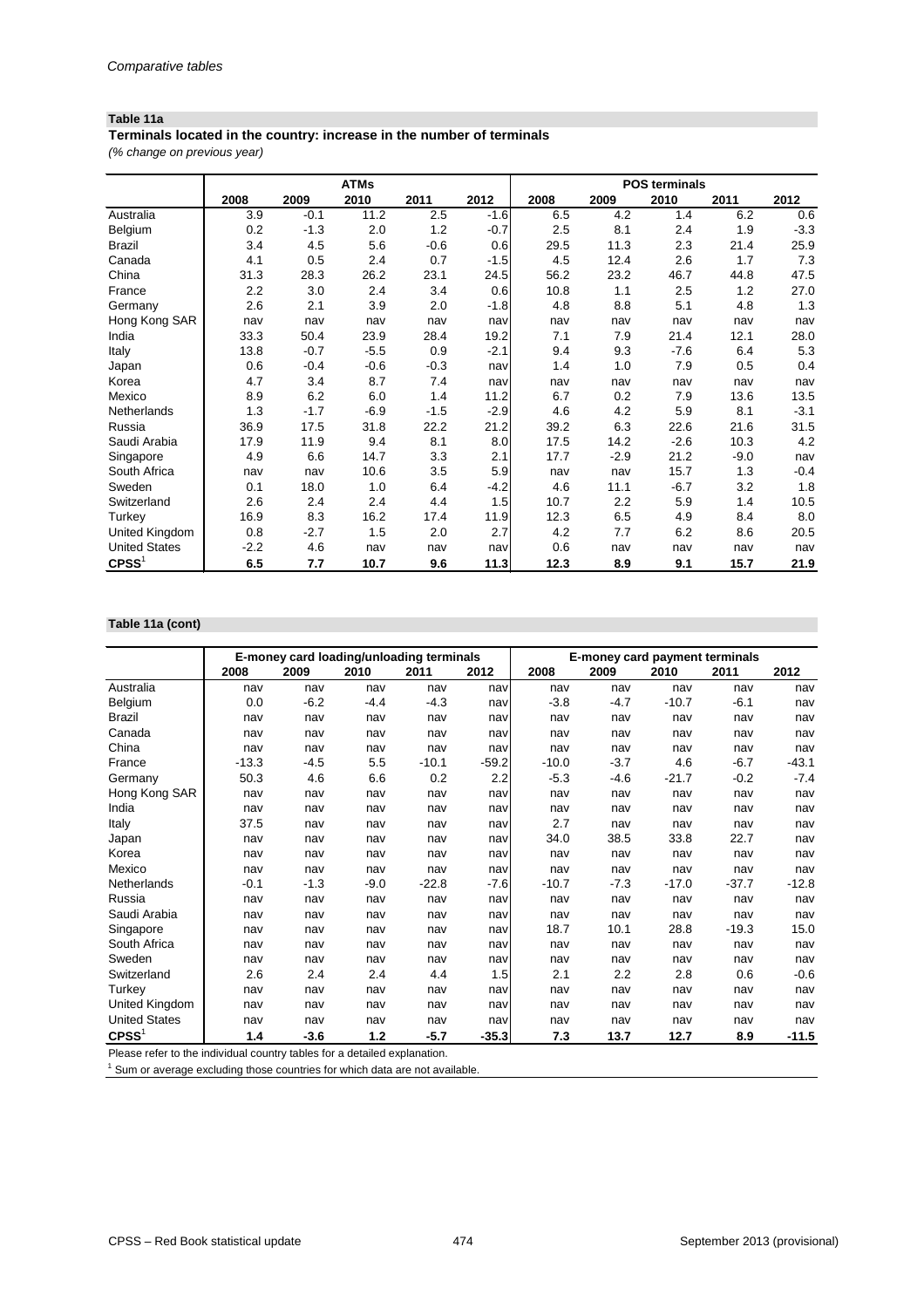### **Table 11b**

*(end of year)* **Terminals located in the country: number of terminals per million inhabitants**

|                      |       |       | <b>ATMs</b> |       |       | <b>POS terminals</b> |        |        |        |        |  |
|----------------------|-------|-------|-------------|-------|-------|----------------------|--------|--------|--------|--------|--|
|                      | 2008  | 2009  | 2010        | 2011  | 2012  | 2008                 | 2009   | 2010   | 2011   | 2012   |  |
| Australia            | 1,271 | 1,245 | 1,364       | 1,378 | 1,333 | 31,422               | 32,102 | 32,051 | 33,550 | 33,191 |  |
| Belgium              | 1,445 | 1,415 | 1,431       | 1,436 | 1,417 | 11,664               | 12,519 | 12,704 | 12,837 | 12,326 |  |
| <b>Brazil</b>        | 835   | 865   | 905         | 892   | 890   | 22,325               | 24,611 | 24,951 | 30,025 | 37,506 |  |
| Canada               | 1,741 | 1,728 | 1,749       | 1,742 | 1,697 | 18,955               | 21,046 | 21,345 | 21,487 | 22,798 |  |
| China                | 126   | 161   | 203         | 248   | 308   | 1,393                | 1,708  | 2,493  | 3,592  | 5,270  |  |
| France               | 834   | 854   | 870         | 896   | 897   | 21,522               | 21,642 | 22,081 | 22,229 | 28,094 |  |
| Germany              | 947   | 970   | 1,009       | 1,029 | 1,008 | 7,221                | 7,883  | 8,295  | 8,693  | 8,789  |  |
| Hong Kong SAR        | nav   | nav   | nav         | nav   | nav   | nav                  | nav    | nav    | nav    | nav    |  |
| India                | 35    | 51    | 63          | 80    | 94    | 390                  | 415    | 497    | 550    | 695    |  |
| <b>Italy</b>         | 922   | 909   | 855         | 859   | 839   | 22,490               | 24,412 | 22,453 | 23,786 | 24,963 |  |
| Japan                | 1,090 | 1,087 | 1,076       | 1,075 | nav   | 13,361               | 13,515 | 14,520 | 14,628 | nav    |  |
| Korea                | 2,006 | 2,065 | 2,233       | 2,381 | nav   | nav                  | nav    | nav    | nav    | nav    |  |
| Mexico               | 301   | 317   | 333         | 335   | 349   | 4,198                | 4,171  | 4,467  | 5,033  | 5,346  |  |
| Netherlands          | 525   | 513   | 475         | 466   | 451   | 14,217               | 14,735 | 15,525 | 16,713 | 16,153 |  |
| Russia               | 526   | 617   | 813         | 993   | 1,200 | 2,335                | 2,482  | 3,042  | 3,697  | 4,853  |  |
| Saudi Arabia         | 345   | 373   | 395         | 415   | 435   | 2,806                | 3,099  | 2,921  | 3,129  | 3,170  |  |
| Singapore            | 413   | 427   | 481         | 487   | 486   | 17,337               | 16,335 | 19,448 | 17,337 | nav    |  |
| South Africa         | nav   | 417   | 456         | 466   | 488   | nav                  | 4,688  | 5,363  | 5,374  | 5,301  |  |
| Sweden               | 304   | 355   | 356         | 377   | 359   | 21,178               | 23,312 | 21,571 | 22,167 | 22,413 |  |
| Switzerland          | 789   | 798   | 810         | 842   | 841   | 18,201               | 18,382 | 19,274 | 19,461 | 21,162 |  |
| Turkey               | 307   | 328   | 375         | 434   | 480   | 22,829               | 23,962 | 24,735 | 26,455 | 28,223 |  |
| United Kingdom       | 1,041 | 1,006 | 1,014       | 1,026 | 1,046 | 17,834               | 19,083 | 20,120 | 21,688 | 25,920 |  |
| <b>United States</b> | 1,336 | 1,385 | nav         | nav   | nav   | 17,019               | nav    | nav    | nav    | nav    |  |
| $C$ PSS <sup>1</sup> | 392   | 419   | 371         | 403   | 386   | 5,862                | 5,277  | 5,712  | 6,557  | 8,180  |  |

# **Table 11b (cont)**

|                      |        | E-money card loading/unloading terminals |        |       |      |        |        | <b>E-money card payment terminals</b> |        |        |
|----------------------|--------|------------------------------------------|--------|-------|------|--------|--------|---------------------------------------|--------|--------|
|                      | 2008   | 2009                                     | 2010   | 2011  | 2012 | 2008   | 2009   | 2010                                  | 2011   | 2012   |
| Australia            | nap    | nap                                      | nap    | nap   | nap  | nap    | nap    | nap                                   | nap    | nap    |
| Belgium              | 11,715 | 10,900                                   | 10,327 | 9,794 | nav  | 7,201  | 6,808  | 6,026                                 | 5,609  | nav    |
| <b>Brazil</b>        | nav    | nav                                      | nav    | nav   | nav  | nav    | nav    | nav                                   | nav    | nav    |
| Canada               | nav    | nav                                      | nav    | nav   | nav  | nav    | nav    | nav                                   | nav    | nav    |
| China                | nap    | nap                                      | nap    | nap   | nap  | nap    | nap    | nap                                   | nap    | nap    |
| France               | 1,657  | 1,574                                    | 1,652  | 1,478 | 600  | 2,076  | 1,988  | 2,069                                 | 1,920  | 1,087  |
| Germany              | 574    | 602                                      | 643    | 644   | 657  | 3,856  | 3,689  | 2,894                                 | 2,887  | 2,669  |
| Hong Kong SAR        | nav    | nav                                      | nav    | nav   | nav  | nav    | nav    | nav                                   | nav    | nav    |
| India                | nav    | nav                                      | nav    | nav   | nav  | nav    | nav    | nav                                   | nav    | nav    |
| Italy                | 286    | nav                                      | nav    | nav   | nav  | 3,881  | nav    | nav                                   | nav    | nav    |
| Japan                | nav    | nav                                      | nav    | nav   | nav  | 3,757  | 5,213  | 6,947                                 | 8,542  | nav    |
| Korea                | nav    | nav                                      | nav    | nav   | nav  | nav    | nav    | nav                                   | nav    | nav    |
| Mexico               | nav    | nav                                      | nav    | nav   | nav  | nav    | nav    | nav                                   | nav    | nav    |
| Netherlands          | 254    | 249                                      | 226    | 174   | 160  | 5,381  | 4,959  | 4,099                                 | 2,541  | 2,209  |
| Russia               | nav    | nav                                      | nav    | nav   | nav  | nav    | nav    | nav                                   | nav    | nav    |
| Saudi Arabia         | nap    | nap                                      | nap    | nap   | nap  | nap    | nap    | nap                                   | nap    | nap    |
| Singapore            | nav    | nav                                      | nav    | nav   | nav  | 19,546 | 20,884 | 26,425                                | 20,884 | 23,441 |
| South Africa         | nap    | nap                                      | nap    | nap   | nap  | nap    | nap    | nap                                   | nap    | nap    |
| Sweden               | nap    | nap                                      | nap    | nap   | nap  | nap    | nap    | nap                                   | nap    | nap    |
| Switzerland          | 789    | 798                                      | 810    | 842   | 841  | 1,704  | 1,721  | 1,752                                 | 1,755  | 1,717  |
| Turkey               | nap    | nap                                      | nap    | nap   | nap  | nap    | nap    | nap                                   | nap    | nap    |
| United Kingdom       | nav    | nav                                      | nav    | nav   | nav  | nav    | nav    | nav                                   | nav    | nav    |
| <b>United States</b> | nav    | nav                                      | nav    | nav   | nav  | nav    | nav    | nav                                   | nav    | nav    |
| $C$ PSS $1$          | 1,273  | 1,536                                    | 1,550  | 1,457 | 595  | 3,843  | 4,358  | 4,895                                 | 5,323  | 2,622  |

Please refer to the individual country tables for a detailed explanation.

 $1$  Sum or average excluding those countries for which data are not available.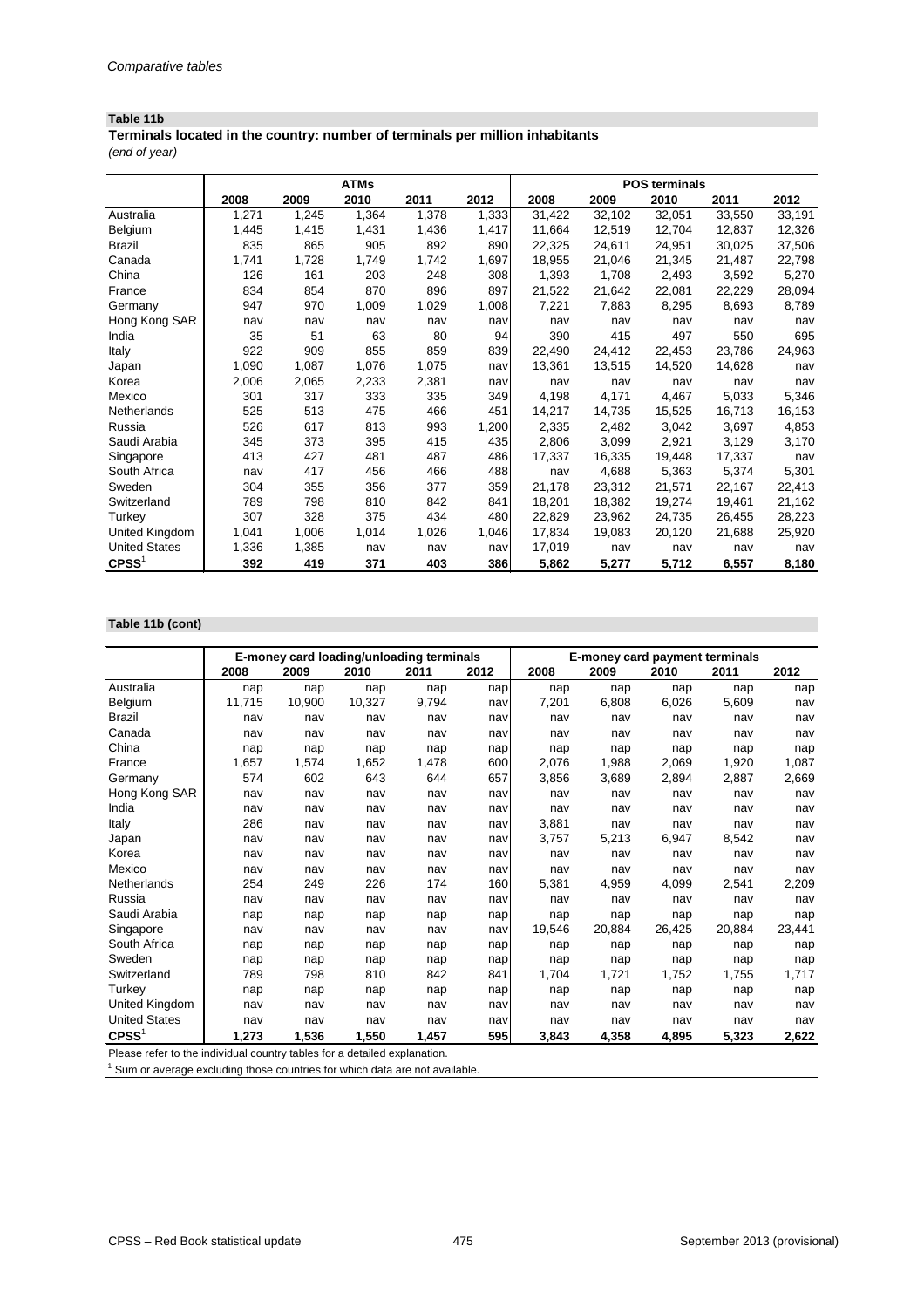### **Table 12**

*(millions, total for the year)* <sup>1</sup> **Transactions at terminals: number of cash withdrawals and loading transactions**

|                      |       | Cash withdrawals at ATMs located in the country |       |       |       |                                                       |                                  |          |           |           |  |  |
|----------------------|-------|-------------------------------------------------|-------|-------|-------|-------------------------------------------------------|----------------------------------|----------|-----------|-----------|--|--|
|                      |       | with cards issued outside the country           |       |       |       |                                                       | with cards issued in the country |          |           |           |  |  |
|                      | 2008  | 2009                                            | 2010  | 2011  | 2012  | 2008                                                  | 2009                             | 2010     | 2011      | 2012      |  |  |
| Australia            | nav   | nav                                             | nav   | nav   | nav   | nav                                                   | nav                              | nav      | nav       | nav       |  |  |
| Belgium              | 9.29  | 8.91                                            | 9.25  | 9.05  | 8.84  | 348.27                                                | 375.70                           | 391.12   | 405.67    | 411.26    |  |  |
| <b>Brazil</b>        | nav   | nav                                             | nav   | nav   | nav   | 2,760.00                                              | 2,736.71                         | 2,936.78 | 3,133.54  | 3,078.67  |  |  |
| Canada               | nav   | nav                                             | nav   | nav   | nav   | nav                                                   | nav                              | nav      | nav       | nav       |  |  |
| China                | nav   | nav                                             | nav   | nav   | nav   | 5,174.55                                              | 6,357.79                         | 8,358.72 | 10,312.71 | 11,452.56 |  |  |
| France               | 30.57 | 32.85                                           | 35.24 | 37.14 | 39.41 | 1,593.81                                              | 1,614.47                         | 1,601.74 | 1,630.14  | 1,622.49  |  |  |
| Germany              | nap   | nap                                             | nap   | nap   | nap   | 2,002.98                                              | 2,045.98                         | 2,040.19 | 2,097.47  | 2,127.64  |  |  |
| Hong Kong SAR        | nav   | nav                                             | nav   | nav   | nav   | nav                                                   | nav                              | nav      | nav       | nav       |  |  |
| India                | 4.40  | 6.10                                            | 7.20  | 12.47 | 7.32  | 2,348.60                                              | 3,344.30                         | 4,229.39 | 5,071.64  | 5,519.99  |  |  |
| Italy                | nap   | 1.14                                            | 1.26  | 1.46  | 3.35  | 541.66                                                | 539.19                           | 708.73   | 700.51    | 743.99    |  |  |
| Japan                | nav   | nav                                             | nav   | nav   | nav   | nav                                                   | nav                              | nav      | nav       | nav       |  |  |
| Korea                | nav   | nav                                             | nav   | nav   | navl  | nav                                                   | nav                              | nav      | nav       | nav       |  |  |
| Mexico               | 17.70 | 16.70                                           | 16.97 | 16.40 | 16.66 | 1,278.10                                              | 1,287.10                         | 1,355.97 | 1,375.06  | 1,417.15  |  |  |
| Netherlands          | 28.99 | 16.26                                           | 17.36 | 19.73 | 19.62 | 473.05                                                | 454.93                           | 434.35   | 437.29    | 418.97    |  |  |
| Russia               | 15.12 | 12.12                                           | 13.27 | 15.84 | 21.02 | 1,508.72                                              | 1,698.01                         | 2,001.20 | 2,372.18  | 2,743.71  |  |  |
| Saudi Arabia         | nap   | nap                                             | nap   | nap   | nap   | 854.88                                                | 925.65                           | 1,059.87 | 1,239.31  | 1,316.09  |  |  |
| Singapore            | nav   | nav                                             | nav   | nav   | nav   | 7.30                                                  | 204.80                           | 213.80   | 201.72    | 219.05    |  |  |
| South Africa         | nav   | nav                                             | nav   | nav   | nav   | nav                                                   | 875.89                           | 955.01   | 1,046.29  | 1,029.75  |  |  |
| Sweden               | 4.00  | nav                                             | nav   | nav   | nav   | 305.00                                                | nav                              | nav      | nav       | nav       |  |  |
| Switzerland          | 7.14  | 6.68                                            | 6.41  | 5.96  | 5.83  | 111.57                                                | 113.71                           | 116.05   | 120.56    | 122.36    |  |  |
| Turkey               | 9.12  | 9.77                                            | 11.40 | 12.31 | 13.78 | 670.88                                                | 740.00                           | 791.75   | 855.00    | 957.11    |  |  |
| United Kingdom       | nav   | nav                                             | nav   | nav   | nav   | 2,876.00                                              | 2,916.00                         | 2,786.00 | 2,874.00  | 2,915.00  |  |  |
| <b>United States</b> | nav   | nav                                             | nav   | nav   | nav   | nav                                                   | nav                              | nav      | nav       | nav       |  |  |
| $C$ PSS $^{2}$       | nap   | nap                                             | nap   | nap   |       | nap 22,855.37 26,230.24 29,980.66 33,873.07 36,095.80 |                                  |          |           |           |  |  |

#### **Table 12 (cont)**

|                      |        | Cash withdrawals at ATMs located outside the |         |        |        |                                  | E-money loading/unloading transactions at |                          |       |       |
|----------------------|--------|----------------------------------------------|---------|--------|--------|----------------------------------|-------------------------------------------|--------------------------|-------|-------|
|                      |        |                                              | country |        |        |                                  |                                           | terminals in the country |       |       |
|                      |        |                                              |         |        |        | with cards issued in the country |                                           |                          |       |       |
|                      | 2008   | 2009                                         | 2010    | 2011   | 2012   | 2008                             | 2009                                      | 2010                     | 2011  | 2012  |
| Australia            | nav    | nav                                          | nav     | nav    | nav    | nap                              | nap                                       | nap                      | nap   | nap   |
| Belgium              | 13.20  | 14.16                                        | 14.63   | 14.08  | 14.34  | 12.64                            | 11.08                                     | 9.36                     | 8.28  | 6.77  |
| <b>Brazil</b>        | nav    | nav                                          | nav     | nav    | nav    | nav                              | nav                                       | nav                      | nav   | nav   |
| Canada               | nav    | nav                                          | nav     | nav    | nav    | nav                              | nav                                       | nav                      | nav   | nav   |
| China                | nav    | nav                                          | nav     | nav    | nav    | nap                              | nap                                       | nap                      | nap   | nap   |
| France               | 39.94  | 41.78                                        | 44.04   | 47.04  | 46.69  | 3.69                             | 4.47                                      | 5.01                     | 5.56  | 6.06  |
| Germany              | 39.42  | 39.92                                        | 40.20   | 41.51  | 42.67  | 7.93                             | 7.59                                      | 7.56                     | 6.50  | 6.20  |
| Hong Kong SAR        | nav    | nav                                          | nav     | nav    | nav    | nav                              | nav                                       | nav                      | nav   | nav   |
| India                | 2.90   | 3.40                                         | 4.73    | 5.13   | 5.37   | nap                              | nap                                       | nav                      | nav   | nav   |
| Italy                | nap    | 5.49                                         | 5.89    | 6.49   | 7.00   | 41.11                            | nav                                       | 17.84                    | 23.37 | nav   |
| Japan                | nav    | nav                                          | nav     | nav    | nav    | nav                              | nav                                       | nav                      | nav   | nav   |
| Korea                | nap    | nap                                          | nap     | nap    | nap    | nav                              | nav                                       | nav                      | nav   | nav   |
| Mexico               | 5.40   | 4.40                                         | 4.68    | 5.15   | 5.17   | nav                              | nav                                       | nav                      | nav   | nav   |
| Netherlands          | 39.16  | 40.12                                        | 44.26   | 38.13  | 35.90  | 25.66                            | 27.14                                     | 26.96                    | 25.77 | 21.82 |
| Russia               | nav    | nav                                          | nav     | nav    | nav    | nav                              | nav                                       | nav                      | nav   | nav   |
| Saudi Arabia         | 5.13   | 5.40                                         | 5.77    | 5.95   | 6.30   | nap                              | nap                                       | nap                      | nap   | nap   |
| Singapore            | nav    | nav                                          | nav     | nav    | nav    | nav                              | nav                                       | nav                      | nav   | nav   |
| South Africa         | nav    | nav                                          | nav     | nav    | nav    | nap                              | nap                                       | nap                      | nap   | nap   |
| Sweden               | 8.00   | nav                                          | nav     | nav    | nav    | nap                              | nap                                       | nap                      | nap   | nap   |
| Switzerland          | 11.48  | 12.43                                        | 12.98   | 14.16  | 15.85  | 1.02                             | 0.97                                      | 0.88                     | 0.59  | 0.19  |
| Turkey               | 2.05   | 2.15                                         | 2.74    | 3.12   | 3.61   | nav                              | nav                                       | nav                      | nav   | nav   |
| United Kingdom       | 3.00   | 3.00                                         | 3.00    | 1.00   | 1.00   | nav                              | nav                                       | nav                      | nav   | nav   |
| <b>United States</b> | nav    | nav                                          | nav     | nav    | nav    | nav                              | nav                                       | nav                      | nav   | nav   |
| $C$ PSS $^{2}$       | 169.67 | 172.26                                       | 182.91  | 181.76 | 183.90 | 92.04                            | 51.25                                     | 67.61                    | 70.07 | 41.03 |

Please refer to the individual country tables for a detailed explanation.

 $1$  Except as noted.  $2$  Sum or average excluding those countries for which data are not available. Excludes data for the United States, for which only 2003 data are available.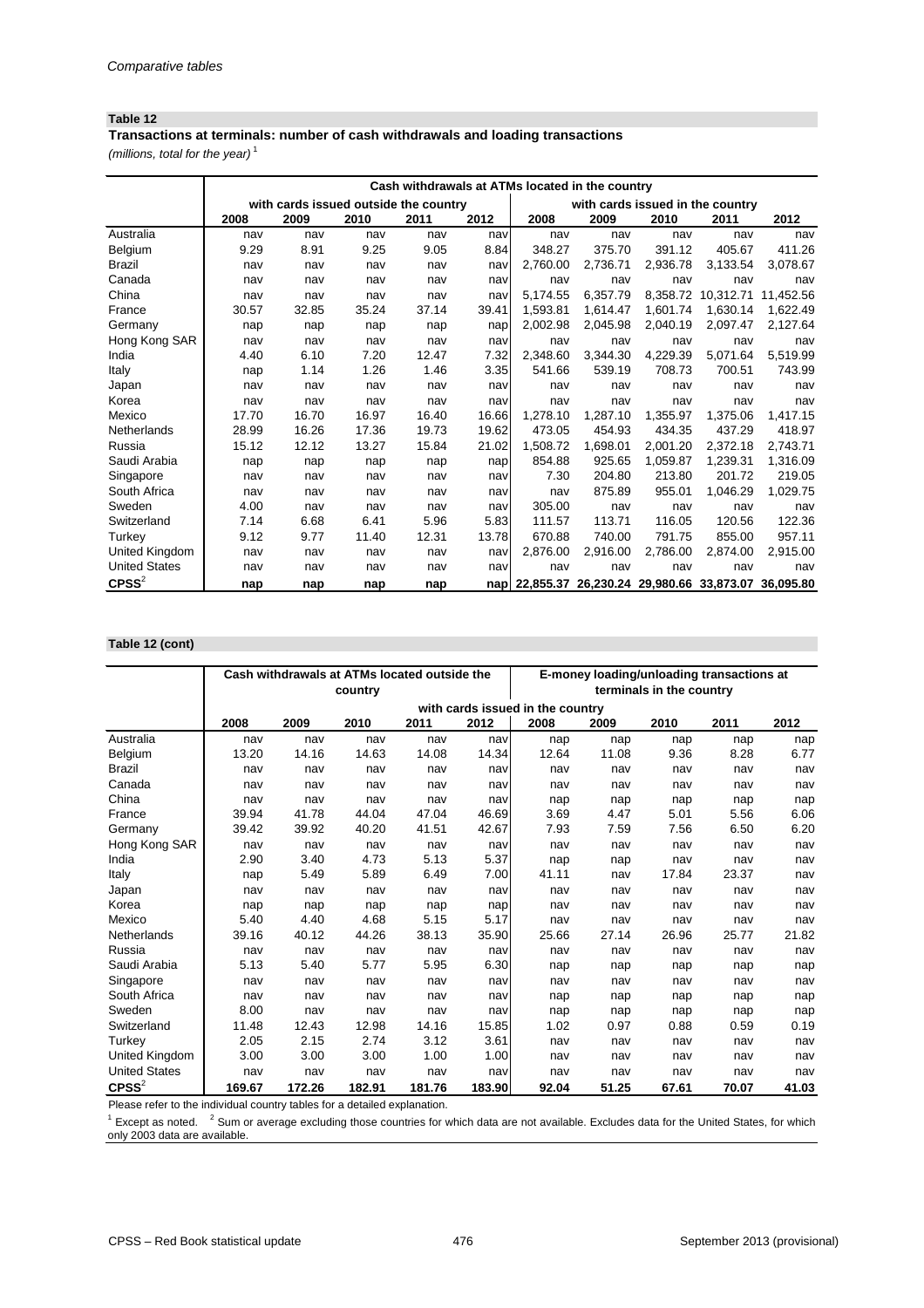### **Table 12a**

*(% change on previous year)* **Transactions at terminals: increase in the number of cash withdrawals and loading transactions**

|                      |         |                                       |        |        |         | Cash withdrawals at ATMs located in the country |                                  |        |        |        |
|----------------------|---------|---------------------------------------|--------|--------|---------|-------------------------------------------------|----------------------------------|--------|--------|--------|
|                      |         | with cards issued outside the country |        |        |         |                                                 | with cards issued in the country |        |        |        |
|                      | 2008    | 2009                                  | 2010   | 2011   | 2012    | 2008                                            | 2009                             | 2010   | 2011   | 2012   |
| Australia            | nav     | nav                                   | nav    | nav    | nav     | nav                                             | nav                              | nav    | nav    | nav    |
| Belgium              | 8.3     | $-4.1$                                | 3.8    | $-2.1$ | $-2.3$  | 12.7                                            | 7.9                              | 4.1    | 3.7    | 1.4    |
| <b>Brazil</b>        | nav     | nav                                   | nav    | nav    | nav     | 14.7                                            | $-0.8$                           | 7.3    | 6.7    | $-1.8$ |
| Canada               | nav     | nav                                   | nav    | nav    | nav     | nav                                             | nav                              | nav    | nav    | nav    |
| China                | nav     | nav                                   | nav    | nav    | nav     | 27.1                                            | 22.9                             | 31.5   | 23.4   | 11.1   |
| France               | 1.0     | 7.5                                   | 7.3    | 5.4    | 6.1     | 4.1                                             | 1.3                              | $-0.8$ | 1.8    | $-0.5$ |
| Germany              | nav     | nav                                   | nav    | nav    | nav     | 3.0                                             | 2.1                              | $-0.3$ | 2.8    | 1.4    |
| Hong Kong SAR        | nav     | nav                                   | nav    | nav    | nav     | nav                                             | nav                              | nav    | nav    | nav    |
| India                | $-39.1$ | 38.6                                  | 18.0   | 73.2   | $-41.3$ | 32.5                                            | 42.4                             | 26.5   | 19.9   | 8.8    |
| Italy                | nav     | nav                                   | 10.4   | 15.6   | 130.2   | 10.7                                            | $-0.5$                           | 31.4   | $-1.2$ | 6.2    |
| Japan                | nav     | nav                                   | nav    | nav    | nav     | nav                                             | nav                              | nav    | nav    | nav    |
| Korea                | nav     | nav                                   | nav    | nav    | nav     | nav                                             | nav                              | nav    | nav    | nav    |
| Mexico               | 7.1     | $-5.6$                                | 1.6    | $-3.3$ | 1.6     | 6.3                                             | 0.7                              | 5.4    | 1.4    | 3.1    |
| Netherlands          | 57.7    | $-43.9$                               | 6.8    | 13.6   | $-0.5$  | 0.8                                             | $-3.8$                           | $-4.5$ | 0.7    | $-4.2$ |
| Russia               | 20.3    | $-19.8$                               | 9.5    | 19.3   | 32.7    | 24.5                                            | 12.5                             | 17.9   | 18.5   | 15.7   |
| Saudi Arabia         | nav     | nav                                   | nav    | nav    | nav     | 32.6                                            | 8.3                              | 14.5   | 16.9   | 6.2    |
| Singapore            | nav     | nav                                   | nav    | nav    | nav     | 7.9                                             | 2,705.1                          | 4.4    | $-5.6$ | 8.6    |
| South Africa         | nav     | nav                                   | nav    | nav    | nav     | nav                                             | nav                              | 9.0    | 9.6    | $-1.6$ |
| Sweden               | $-20.0$ | nav                                   | nav    | nav    | nav     | $-0.3$                                          | nav                              | nav    | nav    | nav    |
| Switzerland          | 8.5     | $-6.4$                                | $-4.0$ | $-7.0$ | $-2.2$  | 3.9                                             | 1.9                              | 2.1    | 3.9    | 1.5    |
| Turkey               | 10.8    | 7.1                                   | 16.7   | 8.0    | 11.9    | 8.6                                             | 10.3                             | 7.0    | 8.0    | 11.9   |
| United Kingdom       | nav     | nav                                   | nav    | nav    | nav     | 1.5                                             | 1.4                              | $-4.5$ | 3.2    | 1.4    |
| <b>United States</b> | nav     | nav                                   | nav    | nav    | nav     | nav                                             | nav                              | nav    | nav    | nav    |
| CPSS <sup>1</sup>    | nap     | nap                                   | nap    | nap    | nap     | 14.7                                            | 12.4                             | 14.3   | 13.0   | 6.6    |

#### **Table 12a (cont)**

|                                                                           |        | Cash withdrawals at ATMs located outside the |         |         |        |                                  |         | E-money loading/unloading transactions at |         |         |
|---------------------------------------------------------------------------|--------|----------------------------------------------|---------|---------|--------|----------------------------------|---------|-------------------------------------------|---------|---------|
|                                                                           |        |                                              | country |         |        |                                  |         | terminals in the country                  |         |         |
|                                                                           |        |                                              |         |         |        | with cards issued in the country |         |                                           |         |         |
|                                                                           | 2008   | 2009                                         | 2010    | 2011    | 2012   | 2008                             | 2009    | 2010                                      | 2011    | 2012    |
| Australia                                                                 | nav    | nav                                          | nav     | nav     | nav    | nap                              | nap     | nap                                       | nap     | nap     |
| Belgium                                                                   | 10.8   | 7.3                                          | 3.3     | $-3.7$  | 1.8    | $-11.4$                          | $-12.4$ | $-15.5$                                   | $-11.5$ | $-18.3$ |
| <b>Brazil</b>                                                             | nav    | nav                                          | nav     | nav     | nav    | nav                              | nav     | nav                                       | nav     | nav     |
| Canada                                                                    | nav    | nav                                          | nav     | nav     | nav    | nav                              | nav     | nav                                       | nav     | nav     |
| China                                                                     | nav    | nav                                          | nav     | nav     | nav    | nav                              | nav     | nav                                       | nav     | nav     |
| France                                                                    | 2.1    | 4.6                                          | 5.4     | 6.8     | $-0.8$ | 28.1                             | 21.3    | 12.1                                      | 10.8    | 9.0     |
| Germany                                                                   | $-0.1$ | 1.3                                          | 0.7     | 3.3     | 2.8    | $-8.3$                           | $-4.3$  | $-0.4$                                    | $-14.0$ | $-4.6$  |
| Hong Kong SAR                                                             | nav    | nav                                          | nav     | nav     | nav    | nav                              | nav     | nav                                       | nav     | nav     |
| India                                                                     | 24.5   | 17.2                                         | 39.1    | 8.5     | 4.7    | nav                              | nav     | nav                                       | nav     | nav     |
| Italy                                                                     | nav    | nav                                          | 7.3     | 10.1    | 7.9    | 38.4                             | nav     | nav                                       | 31.0    | nav     |
| Japan                                                                     | nav    | nav                                          | nav     | nav     | nav    | nav                              | nav     | nav                                       | nav     | nav     |
| Korea                                                                     | nav    | nav                                          | nav     | nav     | nav    | nav                              | nav     | nav                                       | nav     | nav     |
| Mexico                                                                    | 1.5    | $-18.5$                                      | 6.3     | 10.0    | 0.5    | nav                              | nav     | nav                                       | nav     | nav     |
| Netherlands                                                               | 15.7   | 2.4                                          | 10.3    | $-13.8$ | $-5.8$ | 2.3                              | 5.8     | $-0.7$                                    | $-4.4$  | $-15.3$ |
| Russia                                                                    | nav    | nav                                          | nav     | nav     | nav    | nav                              | nav     | nav                                       | nav     | nav     |
| Saudi Arabia                                                              | 17.0   | 5.3                                          | 6.9     | 3.1     | 5.9    | nav                              | nav     | nav                                       | nav     | nav     |
| Singapore                                                                 | nav    | nav                                          | nav     | nav     | nav    | nav                              | nav     | nav                                       | nav     | nav     |
| South Africa                                                              | nav    | nav                                          | nav     | nav     | nav    | nav                              | nav     | nav                                       | nav     | nav     |
| Sweden                                                                    | 0.0    | nav                                          | nav     | nav     | nav    | nav                              | nav     | nav                                       | nav     | nav     |
| Switzerland                                                               | 7.7    | 8.3                                          | 4.4     | 9.1     | 11.9   | $-2.9$                           | $-4.9$  | $-9.3$                                    | $-33.0$ | $-67.8$ |
| Turkey                                                                    | 17.9   | 5.2                                          | 27.2    | 14.0    | 15.7   | nav                              | nav     | nav                                       | nav     | nav     |
| United Kingdom                                                            | 0.0    | 0.0                                          | 0.0     | $-66.7$ | 0.0    | nav                              | nav     | nav                                       | nav     | nav     |
| <b>United States</b>                                                      | nav    | nav                                          | nav     | nav     | nav    | nav                              | nav     | nav                                       | nav     | nav     |
| <b>CPSS</b>                                                               | 6.2    | 3.2                                          | 6.2     | $-0.6$  | $1.2$  | 12.7                             | 0.6     | $-2.9$                                    | 3.6     | $-12.1$ |
| Please refer to the individual country tables for a detailed explanation. |        |                                              |         |         |        |                                  |         |                                           |         |         |

 $1$  Sum or average excluding those countries for which data are not available.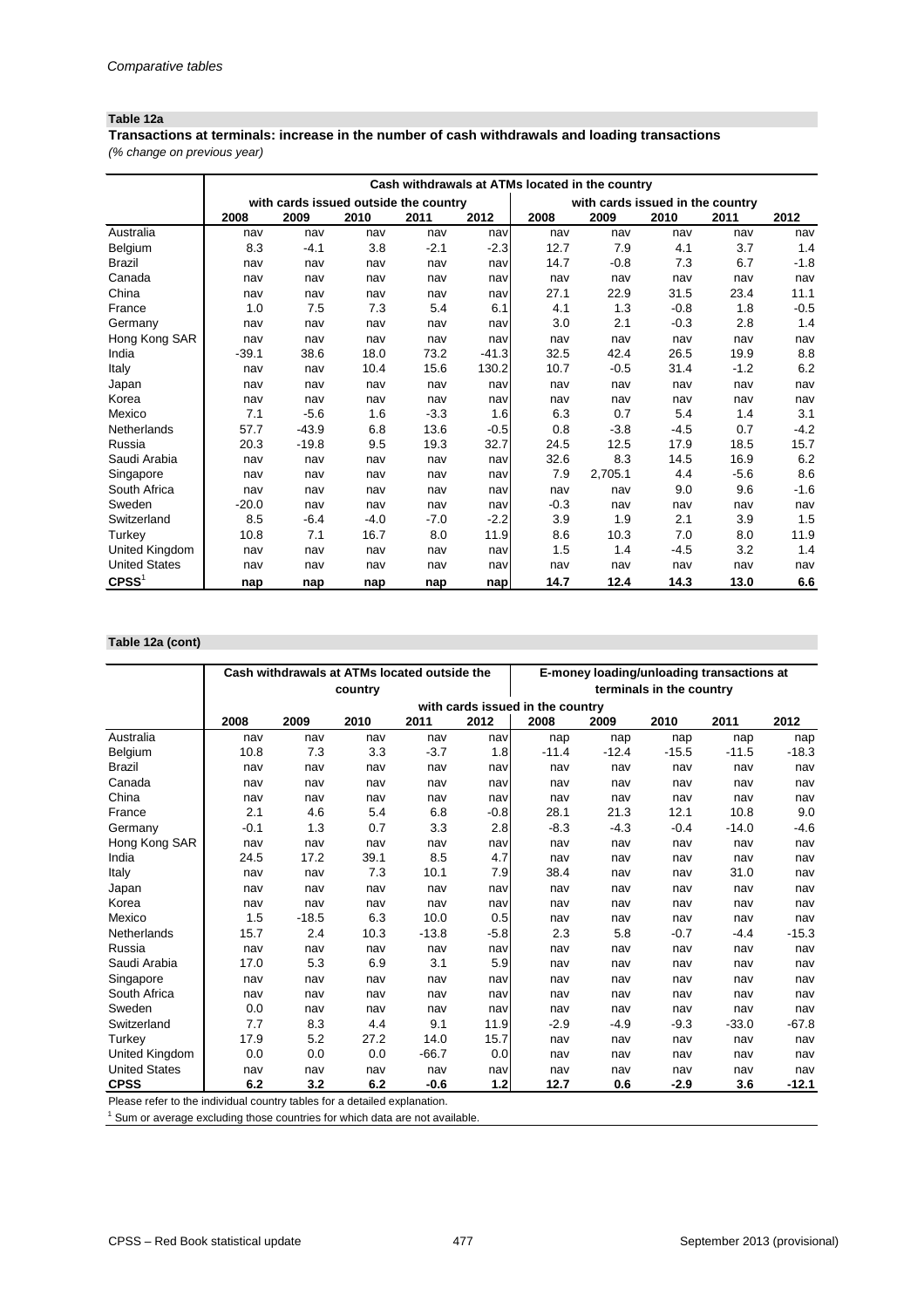### **Table 13**

*(USD billions, total for the year)* <sup>1</sup> **Transactions at terminals: value of cash withdrawals and loading transactions**

|                      | Cash withdrawals at ATMs located in the country |                                       |      |      |      |          |          |                                  |          |          |  |
|----------------------|-------------------------------------------------|---------------------------------------|------|------|------|----------|----------|----------------------------------|----------|----------|--|
|                      |                                                 | with cards issued outside the country |      |      |      |          |          | with cards issued in the country |          |          |  |
|                      | 2008                                            | 2009                                  | 2010 | 2011 | 2012 | 2008     | 2009     | 2010                             | 2011     | 2012     |  |
| Australia            | nav                                             | nav                                   | nav  | nav  | nav  | nav      | nav      | nav                              | nav      | nav      |  |
| Belgium              | 1.94                                            | 1.75                                  | 1.76 | 1.82 | 1.63 | 56.76    | 60.44    | 60.86                            | 68.59    | 65.73    |  |
| <b>Brazil</b>        | nav                                             | nav                                   | nav  | nav  | nav  | 307.50   | 319.74   | 419.69                           | 505.43   | 463.76   |  |
| Canada               | nav                                             | nav                                   | nav  | nav  | nav  | nav      | nav      | nav                              | nav      | nav      |  |
| China                | nav                                             | nav                                   | nav  | nav  | nav  | 770.05   | 984.42   | 1,356.98                         | 1,911.73 | 2,418.11 |  |
| France               | 7.89                                            | 7.36                                  | 7.38 | 8.53 | 7.92 | 168.02   | 168.11   | 163.19                           | 177.75   | 165.93   |  |
| Germany              | nap                                             | nap                                   | nap  | nap  | nap  | 455.29   | 441.53   | 417.38                           | 463.14   | 439.46   |  |
| Hong Kong SAR        | nav                                             | nav                                   | nav  | nav  | nav  | nav      | nav      | nav                              | nav      | nav      |  |
| India                | 0.88                                            | 0.95                                  | 1.18 | 1.79 | 1.32 | 141.10   | 174.67   | 242.68                           | 243.96   | 308.89   |  |
| Italy                | nap                                             | 0.34                                  | 0.37 | 0.44 | 0.78 | 143.25   | 127.78   | 162.61                           | 172.19   | 175.12   |  |
| Japan                | nav                                             | nav                                   | nav  | nav  | nav  | nav      | nav      | nav                              | nav      | nav      |  |
| Korea                | nav                                             | nav                                   | nav  | nav  | nav  | nav      | nav      | nav                              | nav      | nav      |  |
| Mexico               | 3.17                                            | 2.93                                  | 3.08 | 3.22 | 3.46 | 153.85   | 133.32   | 152.87                           | 168.65   | 170.64   |  |
| Netherlands          | 4.99                                            | 3.58                                  | 3.73 | 4.55 | 4.26 | 80.73    | 74.85    | 68.83                            | 72.17    | 63.12    |  |
| Russia               | 3.21                                            | 2.25                                  | 2.41 | 3.01 | 3.81 | 280.35   | 243.92   | 321.08                           | 424.90   | 508.83   |  |
| Saudi Arabia         | 0.42                                            | 0.47                                  | 0.54 | 0.70 | 0.83 | 101.07   | 109.68   | 124.90                           | 154.21   | 166.87   |  |
| Singapore            | nav                                             | nav                                   | nav  | nav  | nav  | 1.07     | 34.05    | 41.38                            | 41.92    | 47.30    |  |
| South Africa         | nav                                             | nav                                   | nav  | nav  | nav  | nav      | 60.69    | 79.43                            | 91.65    | 86.53    |  |
| Sweden               | 0.46                                            | nav                                   | nav  | nav  | nav  | 35.22    | nav      | nav                              | nav      | nav      |  |
| Switzerland          | 1.62                                            | 1.45                                  | 1.51 | 1.44 | 1.33 | 22.42    | 22.79    | 24.12                            | 29.31    | 27.84    |  |
| Turkey               | 2.27                                            | 2.18                                  | 2.60 | 2.84 | 3.16 | 131.08   | 129.56   | 153.69                           | 161.41   | 181.39   |  |
| United Kingdom       | nav                                             | nav                                   | nav  | nav  | nav  | 352.60   | 300.95   | 286.80                           | 306.68   | 306.69   |  |
| <b>United States</b> | nav                                             | nav                                   | nav  | nav  | nav  | nav      | nav      | nav                              | nav      | nav      |  |
| $C$ PSS $2$          | nap                                             | nap                                   | nap  | nap  | nap  | 3,200.36 | 3,386.51 | 4,076.50                         | 4,993.67 | 5,596.19 |  |

#### **Table 13 (cont)**

|                      |       | Cash withdrawals at ATMs located outside the |         |       |       |                                  | E-money loading/unloading transactions at |                          |       |      |
|----------------------|-------|----------------------------------------------|---------|-------|-------|----------------------------------|-------------------------------------------|--------------------------|-------|------|
|                      |       |                                              | country |       |       |                                  |                                           | terminals in the country |       |      |
|                      |       |                                              |         |       |       | with cards issued in the country |                                           |                          |       |      |
|                      | 2008  | 2009                                         | 2010    | 2011  | 2012  | 2008                             | 2009                                      | 2010                     | 2011  | 2012 |
| Australia            | nav   | nav                                          | nav     | nav   | nav   | nap                              | nap                                       | nap                      | nap   | nap  |
| Belgium              | 2.62  | 2.67                                         | 2.69    | 2.73  | 2.59  | 0.53                             | 0.45                                      | 0.36                     | 0.34  | 0.26 |
| <b>Brazil</b>        | nav   | nav                                          | nav     | nav   | nav   | nav                              | nav                                       | nav                      | nav   | nav  |
| Canada               | nav   | nav                                          | nav     | nav   | nav   | nav                              | nav                                       | nav                      | nav   | nav  |
| China                | nav   | nav                                          | nav     | nav   | nav   | nap                              | nap                                       | nap                      | nap   | nap  |
| France               | 6.86  | 6.84                                         | 7.10    | 7.90  | 7.49  | 0.11                             | 0.12                                      | 0.13                     | 0.15  | 0.15 |
| Germany              | 11.31 | 11.50                                        | 11.39   | 12.51 | 10.94 | 0.27                             | 0.28                                      | 0.27                     | 0.26  | 0.33 |
| Hong Kong SAR        | nav   | nav                                          | nav     | nav   | nav   | nav                              | nav                                       | nav                      | nav   | nav  |
| India                | 0.97  | 0.94                                         | 1.41    | 1.58  | 1.31  | nap                              | nap                                       | nap                      | nap   | nap  |
| Italy                | nap   | 0.54                                         | 1.06    | 1.23  | 1.24  | 8.41                             | nav                                       | 7.74                     | 10.89 | nav  |
| Japan                | nav   | nav                                          | nav     | nav   | nav   | nav                              | nav                                       | nav                      | nav   | nav  |
| Korea                | nap   | nap                                          | nap     | nap   | nav   | nav                              | nav                                       | nav                      | nav   | nav  |
| Mexico               | 0.98  | 0.78                                         | 0.84    | 0.99  | 1.12  | nap                              | nap                                       | nap                      | nap   | nap  |
| Netherlands          | 9.37  | 8.42                                         | 8.27    | 8.18  | 6.99  | 0.74                             | 0.72                                      | 0.66                     | 0.62  | 0.47 |
| Russia               | nav   | nav                                          | nav     | nav   | nav   | nav                              | nav                                       | nav                      | nav   | nav  |
| Saudi Arabia         | 0.43  | 0.49                                         | 0.56    | 0.79  | 0.97  | nap                              | nap                                       | nap                      | nap   | nap  |
| Singapore            | nav   | nav                                          | nav     | nav   | nav   | nav                              | nav                                       | nav                      | nav   | nav  |
| South Africa         | nav   | nav                                          | nav     | nav   | nav   | 0.00                             | 0.00                                      | 0.00                     | 0.00  | 0.00 |
| Sweden               | 1.37  | nav                                          | nav     | nav   | nav   | nap                              | nav                                       | nav                      | nap   | nap  |
| Switzerland          | 3.41  | 3.49                                         | 3.64    | 4.27  | 4.53  | 0.07                             | 0.07                                      | 0.07                     | 0.06  | 0.01 |
| <b>Turkey</b>        | 0.33  | 0.33                                         | 0.43    | 0.53  | 0.64  | nav                              | nav                                       | nav                      | nav   | nav  |
| United Kingdom       | 0.48  | 0.39                                         | 0.30    | 0.23  | 0.13  | nav                              | nav                                       | nav                      | nav   | nav  |
| <b>United States</b> | nav   | nav                                          | nav     | nav   | nav   | nav                              | nav                                       | nav                      | nav   | nav  |
| <b>CPSS</b>          | nap   | nap                                          | nap     | nap   | nap   | nap                              | nap                                       | nap                      | nap   | nap  |

Please refer to the individual country tables for a detailed explanation.

 $1$  Except as noted.  $2$  Sum or average excluding those countries for which data are not available. Excludes data for the United States, for which only 2003 data are available.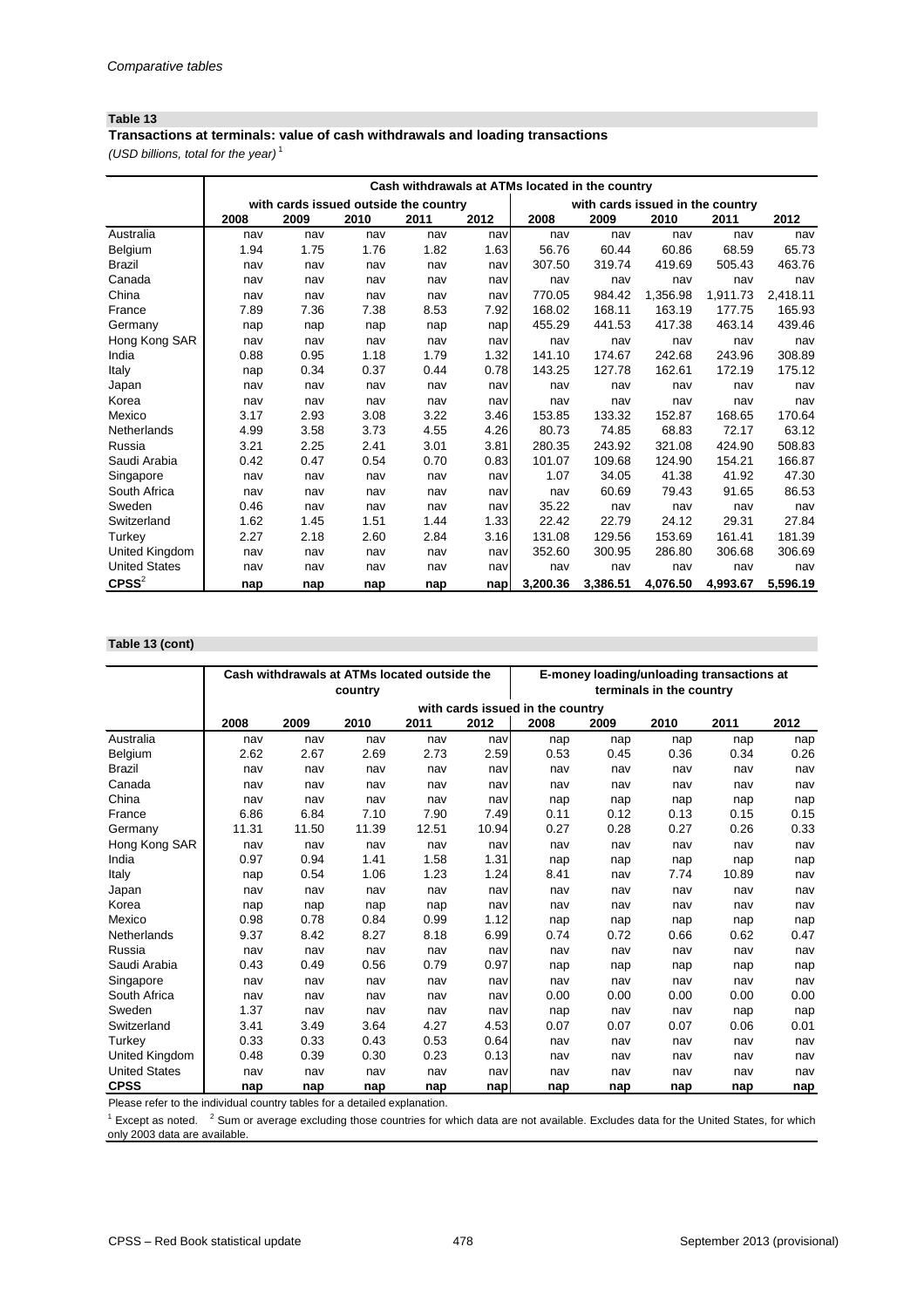### **Table 13a**

*(% change on previous year, adjusted by CPI inflation)* <sup>1</sup> **Transactions at terminals: increase in the real value of cash withdrawals and loading transactions**

|                      | Cash withdrawals at ATMs located in the country |         |        |                                       |         |        |                                  |        |         |        |  |
|----------------------|-------------------------------------------------|---------|--------|---------------------------------------|---------|--------|----------------------------------|--------|---------|--------|--|
|                      |                                                 |         |        | with cards issued outside the country |         |        | with cards issued in the country |        |         |        |  |
|                      | 2008                                            | 2009    | 2010   | 2011                                  | 2012    | 2008   | 2009                             | 2010   | 2011    | 2012   |  |
| Australia            | nav                                             | nav     | nav    | nav                                   | nav     | nav    | nav                              | nav    | nav     | nav    |  |
| Belgium              | 0.1                                             | $-5.2$  | 3.7    | $-5.1$                                | $-5.1$  | 9.0    | 12.0                             | 3.5    | 3.8     | 1.1    |  |
| <b>Brazil</b>        | nav                                             | nav     | nav    | nav                                   | nav     | 7.1    | 8.2                              | 9.4    | 7.6     | 1.2    |  |
| Canada               | nav                                             | nav     | nav    | nav                                   | nav     | nav    | nav                              | nav    | nav     | nav    |  |
| China                | nav                                             | nav     | nav    | nav                                   | nav     | 32.2   | 28.5                             | 32.3   | 27.6    | 20.4   |  |
| France               | $-3.0$                                          | $-2.0$  | 3.7    | 7.5                                   | $-1.6$  | 4.3    | 5.1                              | 0.3    | 1.3     | $-1.1$ |  |
| Germany              | nav                                             | nav     | nav    | nav                                   | nav     | 1.4    | 1.8                              | $-1.7$ | 3.0     | 0.6    |  |
| Hong Kong SAR        | nav                                             | nav     | nav    | nav                                   | nav     | nav    | nav                              | nav    | nav     | nav    |  |
| India                | 17.3                                            | 14.4    | 12.6   | 42.0                                  | $-22.7$ | 34.4   | 31.5                             | 25.4   | $-5.8$  | 32.7   |  |
| Italy                | nav                                             | nav     | 12.3   | 9.3                                   | 84.9    | 3.9    | $-6.9$                           | 31.6   | $-2.1$  | 6.6    |  |
| Japan                | nav                                             | nav     | nav    | nav                                   | nav     | nav    | nav                              | nav    | nav     | nav    |  |
| Korea                | nav                                             | nav     | nav    | nav                                   | nav     | nav    | nav                              | nav    | nav     | nav    |  |
| Mexico               | 10.8                                            | 6.4     | $-5.7$ | $-0.5$                                | 9.5     | 4.6    | $-0.2$                           | 3.0    | 4.9     | 3.0    |  |
| Netherlands          | 59.7                                            | $-25.2$ | 8.4    | 13.2                                  | $-1.2$  | $-2.7$ | $-3.4$                           | $-4.2$ | $-2.6$  | $-7.9$ |  |
| Russia               | 0.7                                             | $-17.8$ | $-5.6$ | 13.6                                  | 25.9    | 24.7   | 2.1                              | 15.9   | 20.6    | 18.9   |  |
| Saudi Arabia         | 22.8                                            | 6.4     | 10.2   | 26.0                                  | 15.1    | 15.7   | 4.1                              | 9.7    | 19.1    | 5.2    |  |
| Singapore            | nav                                             | nav     | nav    | nav                                   | nav     | 9.5    | 3,164.8                          | 10.8   | $-11.2$ | 7.2    |  |
| South Africa         | nav                                             | nav     | nav    | nav                                   | nav     | nav    | nav                              | 9.7    | 7.7     | 1.1    |  |
| Sweden               | $-41.9$                                         | nav     | nav    | nav                                   | nav     | $-0.2$ | nav                              | nav    | nav     | nav    |  |
| Switzerland          | 4.8                                             | $-9.9$  | $-0.7$ | $-18.7$                               | $-1.7$  | 0.4    | 2.3                              | 1.0    | 3.1     | 1.2    |  |
| Turkey               | 7.8                                             | 8.1     | 8.5    | 10.1                                  | 12.6    | 10.1   | 11.0                             | 8.1    | 5.8     | 13.6   |  |
| United Kingdom       | nav                                             | nav     | nav    | nav                                   | nav     | $-0.4$ | $-1.8$                           | $-6.7$ | -1.4    | $-1.6$ |  |
| <b>United States</b> | nav                                             | nav     | nav    | nav                                   | nav     | nav    | nav                              | nav    | nav     | nav    |  |
| $C$ PSS $^{2}$       | nap                                             | nap     | nap    | nap                                   | nap     | 17.1   | 4.3                              | 17.7   | 18.3    | 9.2    |  |

#### **Table 13a (cont)**

|                      |        | Cash withdrawals at ATMs located outside the |         |         |         | E-money loading/unloading transactions at |         |                          |         |         |  |
|----------------------|--------|----------------------------------------------|---------|---------|---------|-------------------------------------------|---------|--------------------------|---------|---------|--|
|                      |        |                                              | country |         |         |                                           |         | terminals in the country |         |         |  |
|                      |        |                                              |         |         |         | with cards issued in the country          |         |                          |         |         |  |
|                      | 2008   | 2009                                         | 2010    | 2011    | 2012    | 2008                                      | 2009    | 2010                     | 2011    | 2012    |  |
| Australia            | nav    | nav                                          | nav     | nav     | nav     | nap                                       | nap     | nap                      | nap     | nap     |  |
| Belgium              | 4.6    | 7.3                                          | 3.5     | $-6.5$  | 0.1     | $-14.3$                                   | $-11.4$ | $-17.8$                  | $-13.8$ | $-18.8$ |  |
| <b>Brazil</b>        | nav    | nav                                          | nav     | nav     | nav     | nav                                       | nav     | nav                      | nav     | nav     |  |
| Canada               | nav    | nav                                          | nav     | nav     | nav     | nav                                       | nav     | nav                      | nav     | nav     |  |
| China                | nav    | nav                                          | nav     | nav     | nav     | nav                                       | nav     | nav                      | nav     | nav     |  |
| France               | $-2.3$ | 4.7                                          | 7.3     | 3.5     | 0.5     | 17.5                                      | 16.6    | 8.7                      | 7.6     | 5.7     |  |
| Germany              | $-2.9$ | 6.7                                          | 2.9     | 2.0     | $-7.3$  | $-8.6$                                    | 10.1    | 0.8                      | $-11.4$ | 35.4    |  |
| Hong Kong SAR        | nav    | nav                                          | nav     | nav     | nav     | nav                                       | nav     | nav                      | nav     | nav     |  |
| India                | 18.9   | 3.0                                          | 35.2    | 4.8     | $-13.1$ | nav                                       | nav     | nav                      | nav     | nav     |  |
| Italy                | nav    | nav                                          | 102.7   | 6.8     | 6.0     | 20.8                                      | nav     | nav                      | 30.1    | nav     |  |
| Japan                | nav    | nav                                          | nav     | nav     | nav     | nav                                       | nav     | nav                      | nav     | nav     |  |
| Korea                | nav    | nav                                          | nav     | nav     | nav     | nav                                       | nav     | nav                      | nav     | nav     |  |
| Mexico               | $-0.5$ | $-8.6$                                       | $-2.9$  | 12.1    | 14.9    | nav                                       | nav     | nav                      | nav     | nav     |  |
| Netherlands          | 9.1    | $-6.4$                                       | 2.4     | $-8.2$  | $-10.0$ | $-2.5$                                    | 1.6     | $-4.5$                   | $-12.4$ | $-20.6$ |  |
| Russia               | nav    | nav                                          | nav     | nav     | nav     | nav                                       | nav     | nav                      | nav     | nav     |  |
| Saudi Arabia         | 2.9    | 10.1                                         | 10.8    | 34.1    | 19.8    | nav                                       | nav     | nav                      | nav     | nav     |  |
| Singapore            | nav    | nav                                          | nav     | nav     | nav     | nav                                       | nav     | nav                      | nav     | nav     |  |
| South Africa         | nav    | nav                                          | nav     | nav     | nav     | nav                                       | nav     | nav                      | nav     | nav     |  |
| Sweden               | $-3.2$ | nav                                          | nav     | nav     | nav     | nav                                       | nav     | nav                      | nav     | nav     |  |
| Switzerland          | 0.4    | 3.2                                          | $-0.4$  | $-0.5$  | 12.9    | $-2.4$                                    | 0.5     | $-13.1$                  | $-28.7$ | $-79.9$ |  |
| Turkey               | 10.4   | 9.1                                          | 19.7    | 26.2    | 21.2    | nav                                       | nav     | nav                      | nav     | nav     |  |
| United Kingdom       | 22.2   | $-7.0$                                       | $-25.0$ | $-28.1$ | $-45.0$ | nav                                       | nav     | nav                      | nav     | nav     |  |
| <b>United States</b> | nav    | nav                                          | nav     | nav     | nav     | nav                                       | nav     | nav                      | nav     | nav     |  |
| <b>CPSS</b>          | 11.3   | $-2.5$                                       | 3.6     | 8.6     | $-7.3$  | 27.3                                      | $-4.4$  | $-9.6$                   | 33.5    | $-14.3$ |  |

Please refer to the individual country tables for a detailed explanation.

<sup>1</sup> Value of cash withdrawals and loading transactions in domestic currency deflated by yearly average CPI inflation. For the CPSS area, in US dollar terms.  $^{-2}$  Sum or average excluding those countries for which data are not available.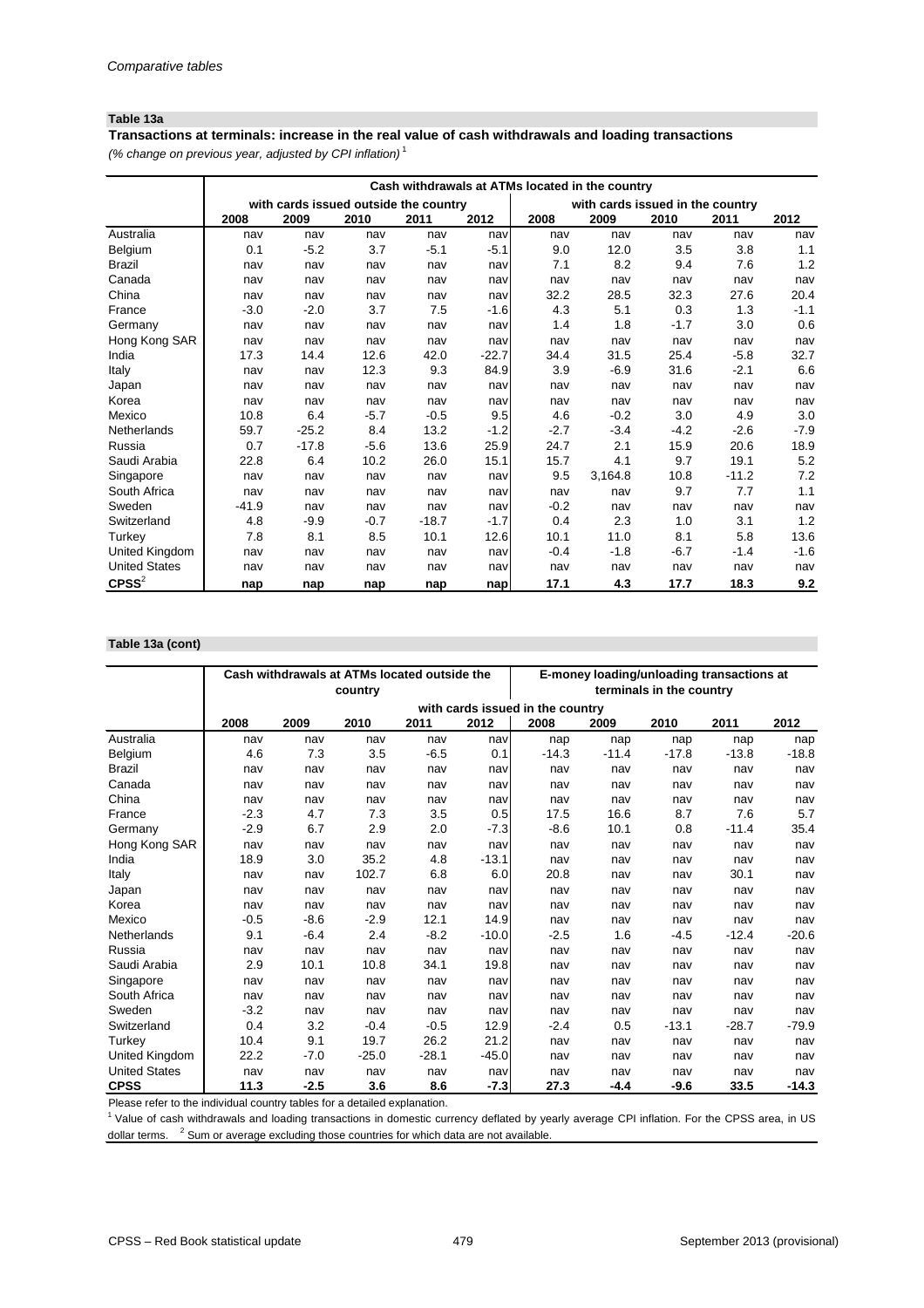### **Table 14**

*(millions, total for the year)* **Transactions at terminals: number of payment transactions**

|                      | POS transactions at terminals located in the country |                                       |        |        |        |                                                            |          |                                  |          |          |  |
|----------------------|------------------------------------------------------|---------------------------------------|--------|--------|--------|------------------------------------------------------------|----------|----------------------------------|----------|----------|--|
|                      |                                                      | with cards issued outside the country |        |        |        |                                                            |          | with cards issued in the country |          |          |  |
|                      | 2008                                                 | 2009                                  | 2010   | 2011   | 2012   | 2008                                                       | 2009     | 2010                             | 2011     | 2012     |  |
| Australia            | nav                                                  | nav                                   | nav    | nav    | nav    | nav                                                        | nav      | nav                              | nav      | nav      |  |
| Belgium              | 41.19                                                | 42.58                                 | 50.05  | 56.06  | 59.41  | 865.40                                                     | 924.09   | 983.89                           | 1,048.50 | 1,118.63 |  |
| <b>Brazil</b>        | nav                                                  | nav                                   | nav    | nav    | nav    | 4,617.06                                                   | 5,086.32 | 6,249.86                         | 7,463.76 | 8,565.34 |  |
| Canada               | nav                                                  | nav                                   | nav    | nav    | nav    | nav                                                        | nav      | nav                              | nav      | nav      |  |
| China                | nav                                                  | nav                                   | nav    | nav    | nav    | 2,645.33                                                   | 3,491.24 | 4,849.42                         | 6,413.01 | 9,009.07 |  |
| France               | 179.55                                               | 175.20                                | 249.22 | 281.46 | 347.03 | 6,358.54                                                   | 6,712.64 | 7,147.60                         | 7,624.79 | 8,152.67 |  |
| Germany              | nap                                                  | nap                                   | nap    | nap    | nap    | 2,183.12                                                   | 2,306.24 | 2,503.14                         | 2,714.94 | 2,907.25 |  |
| Hong Kong SAR        | nav                                                  | nav                                   | nav    | nav    | nav    | nav                                                        | nav      | nav                              | nav      | nav      |  |
| India                | 13.70                                                | 15.80                                 | 17.97  | 18.54  | 15.32  | 373.50                                                     | 388.50   | 484.24                           | 628.95   | 823.71   |  |
| Italy                | nap                                                  | 70.32                                 | 83.72  | 92.11  | 96.19  | 873.30                                                     | 1,444.37 | 1,381.80                         | 1,745.99 | 2,038.73 |  |
| Japan                | nav                                                  | nav                                   | nav    | nav    | nav    | nav                                                        | nav      | nav                              | nav      | nav      |  |
| Korea                | nav                                                  | nav                                   | nav    | nav    | nav    | nav                                                        | nav      | nav                              | nav      | nav      |  |
| Mexico               | 28.10                                                | 23.80                                 | 26.73  | 28.06  | 31.45  | 815.40                                                     | 853.90   | 1,009.02                         | 1,238.87 | 1,515.26 |  |
| Netherlands          | 33.93                                                | 30.93                                 | 34.43  | 29.58  | 24.69  | 1,793.25                                                   | 1,980.96 | 2,189.46                         | 2,323.96 | 2,512.31 |  |
| Russia               | 10.27                                                | 10.07                                 | 17.56  | 23.42  | 32.04  | 249.96                                                     | 329.66   | 507.82                           | 823.76   | 1,542.50 |  |
| Saudi Arabia         | nap                                                  | nap                                   | nap    | nap    | nap    | 120.68                                                     | 124.83   | 151.18                           | 190.30   | 237.95   |  |
| Singapore            | nav                                                  | nav                                   | nav    | nav    | nav    | nav                                                        | nav      | nav                              | nav      | nav      |  |
| South Africa         | nav                                                  | nav                                   | nav    | nav    | nav    | nav                                                        | 847.61   | 1,007.67                         | 1,115.47 | 1,282.83 |  |
| Sweden               | 44.00                                                | nav                                   | nav    | nav    | nav    | 1,345.00                                                   | nav      | nav                              | nav      | nav      |  |
| Switzerland          | 41.32                                                | 42.53                                 | 46.01  | 46.13  | 48.42  | 423.91                                                     | 454.99   | 480.93                           | 512.84   | 558.04   |  |
| Turkey               | 10.81                                                | 11.73                                 | 15.11  | 18.40  | 22.35  | 1,696.62                                                   | 1,892.85 | 2,155.50                         | 2,460.99 | 2,829.33 |  |
| United Kingdom       | 332.00                                               | 155.00                                | 178.00 | 87.00  | 439.00 | 7,369.00                                                   | 7,886.00 | 8,425.00                         | 9,434.00 | 9,853.00 |  |
| <b>United States</b> | nav                                                  | nav                                   | nav    | nav    | nav    | nav                                                        | nav      | nav                              | nav      | nav      |  |
| $C$ PSS <sup>1</sup> | 734.88                                               | 577.95                                | 718.82 | 680.76 |        | 1,115.90 31,730.08 34,724.20 39,526.53 45,740.13 52,946.61 |          |                                  |          |          |  |

#### **Table 14 (cont)**

|                                                                           |          | POS transactions at terminals located outside the |          |          |          |                                  |        | E-money payment transactions at terminals in the |        |       |
|---------------------------------------------------------------------------|----------|---------------------------------------------------|----------|----------|----------|----------------------------------|--------|--------------------------------------------------|--------|-------|
|                                                                           |          |                                                   | country  |          |          |                                  |        | country                                          |        |       |
|                                                                           |          |                                                   |          |          |          | with cards issued in the country |        |                                                  |        |       |
|                                                                           | 2008     | 2009                                              | 2010     | 2011     | 2012     | 2008                             | 2009   | 2010                                             | 2011   | 2012  |
| Australia                                                                 | nav      | nav                                               | nav      | nav      | nav      | nap                              | nap    | nap                                              | nap    | nap   |
| Belgium                                                                   | 68.68    | 73.31                                             | 82.99    | 105.83   | 108.25   | 81.17                            | 70.49  | 60.62                                            | 50.51  | 46.20 |
| <b>Brazil</b>                                                             | 40.99    | 39.91                                             | 74.45    | 89.67    | 99.33    | nav                              | nav    | nav                                              | nav    | nav   |
| Canada                                                                    | nav      | nav                                               | nav      | nav      | nav      | nav                              | nav    | nav                                              | nav    | nav   |
| China                                                                     | nav      | nav                                               | nav      | nav      | nav      | nap                              | nap    | nap                                              | nap    | nap   |
| France                                                                    | 183.96   | 210.61                                            | 244.04   | 286.22   | 322.31   | nav                              | nav    | nav                                              | nav    | nav   |
| Germany                                                                   | 177.36   | 196.03                                            | 213.87   | 262.49   | 308.55   | 47.42                            | 43.08  | 38.94                                            | 36.01  | 33.60 |
| Hong Kong SAR                                                             | nav      | nav                                               | nav      | nav      | nav      | nav                              | nav    | nav                                              | nav    | nav   |
| India                                                                     | 11.90    | 13.60                                             | 22.04    | 27.93    | 26.63    | nap                              | nap    | 12.10                                            | 30.60  | 3.71  |
| Italy                                                                     | nap      | nap                                               | 15.26    | 21.98    | 26.46    | nav                              | nav    | nav                                              | nav    | nav   |
| Japan                                                                     | nav      | nav                                               | nav      | nav      | nav      | nav                              | nav    | nav                                              | nav    | nav   |
| Korea                                                                     | nap      | nap                                               | nap      | nap      | nav      | nav                              | nav    | nav                                              | nav    | nav   |
| Mexico                                                                    | 39.80    | 35.20                                             | 41.97    | 49.29    | 52.87    | nav                              | nav    | nav                                              | nav    | nav   |
| Netherlands                                                               | 83.60    | 89.59                                             | 116.14   | 120.48   | 130.59   | nap                              | nap    | nap                                              | nap    | nap   |
| Russia                                                                    | 27.93    | 33.51                                             | 54.33    | 90.82    | 148.83   | nav                              | nav    | nav                                              | nav    | nav   |
| Saudi Arabia                                                              | nap      | nap                                               | nap      | nap      | nap      | nap                              | nap    | nap                                              | nap    | nap   |
| Singapore                                                                 | nav      | nav                                               | nav      | nav      | nav      | nav                              | nav    | nav                                              | nav    | nav   |
| South Africa                                                              | nav      | nav                                               | nav      | nav      | nav      | nav                              | nav    | nav                                              | nav    | nav   |
| Sweden                                                                    | 43.00    | nav                                               | nav      | nav      | nav      | nap                              | nap    | nap                                              | nap    | nap   |
| Switzerland                                                               | 60.90    | 68.60                                             | 80.57    | 98.50    | 113.74   | 17.25                            | 15.78  | 15.27                                            | 10.60  | 2.80  |
| Turkey                                                                    | 15.85    | 16.97                                             | 22.56    | 28.97    | 35.28    | nap                              | nap    | nap                                              | nap    | nap   |
| United Kingdom                                                            | 314.00   | 303.00                                            | 384.00   | 469.00   | 639.00   | nav                              | nav    | nav                                              | nav    | nav   |
| <b>United States</b>                                                      | nav      | nav                                               | nav      | nav      | nav      | nav                              | nav    | nav                                              | nav    | nav   |
| $C$ PSS $1$                                                               | 1,067.97 | 1,080.33                                          | 1,352.22 | 1,651.18 | 2,011.83 | 145.84                           | 129.35 | 126.93                                           | 127.72 | 86.31 |
| Please refer to the individual country tables for a detailed explanation. |          |                                                   |          |          |          |                                  |        |                                                  |        |       |
|                                                                           |          |                                                   |          |          |          |                                  |        |                                                  |        |       |

 $1$  Sum or average excluding those countries for which data are not available.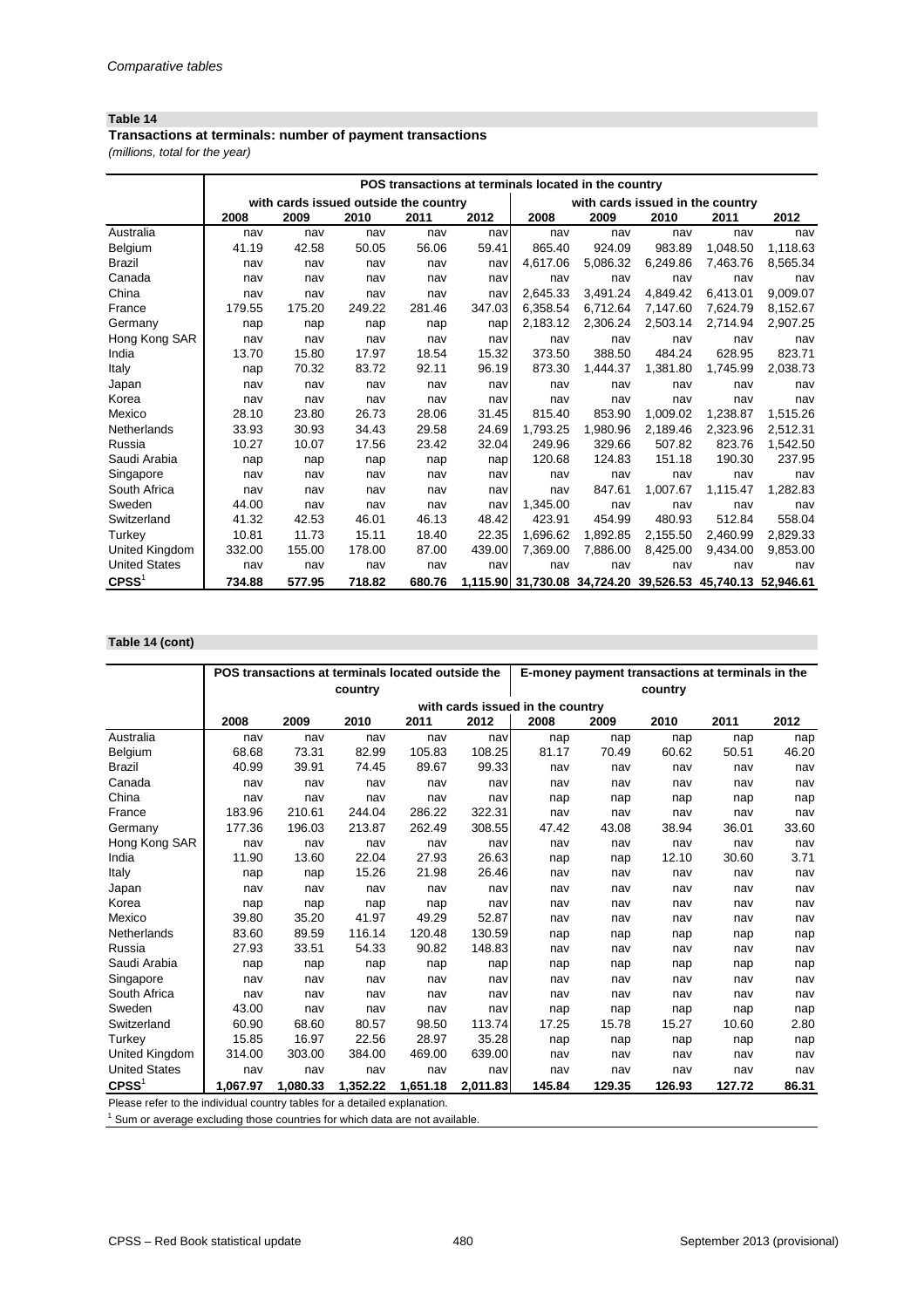### **Table 14a**

*(% change on previous year)* **Transactions at terminals: increase in the number of payment transactions**

|                      |        | POS transactions at terminals located in the country |      |         |         |      |                                  |        |      |      |  |  |  |
|----------------------|--------|------------------------------------------------------|------|---------|---------|------|----------------------------------|--------|------|------|--|--|--|
|                      |        | with cards issued outside the country                |      |         |         |      | with cards issued in the country |        |      |      |  |  |  |
|                      | 2008   | 2009                                                 | 2010 | 2011    | 2012    | 2008 | 2009                             | 2010   | 2011 | 2012 |  |  |  |
| Australia            | nav    | nav                                                  | nav  | nav     | nav     | nav  | nav                              | nav    | nav  | nav  |  |  |  |
| Belgium              | 13.9   | 3.4                                                  | 17.5 | 12.0    | 6.0     | 7.7  | 6.8                              | 6.5    | 6.6  | 6.7  |  |  |  |
| <b>Brazil</b>        | nav    | nav                                                  | nav  | nav     | nav     | 19.6 | 10.2                             | 22.9   | 19.4 | 14.8 |  |  |  |
| Canada               | nav    | nav                                                  | nav  | nav     | nav     | nav  | nav                              | nav    | nav  | nav  |  |  |  |
| China                | nav    | nav                                                  | nav  | nav     | nav     | 51.9 | 32.0                             | 38.9   | 32.2 | 40.5 |  |  |  |
| France               | $-6.1$ | $-2.4$                                               | 42.3 | 12.9    | 23.3    | 6.4  | 5.6                              | 6.5    | 6.7  | 6.9  |  |  |  |
| Germany              | nav    | nav                                                  | nav  | nav     | nav     | 7.7  | 5.6                              | 8.5    | 8.5  | 7.1  |  |  |  |
| Hong Kong SAR        | nav    | nav                                                  | nav  | nav     | nav     | nav  | nav                              | nav    | nav  | nav  |  |  |  |
| India                | 11.6   | 15.3                                                 | 13.7 | 3.2     | $-17.4$ | 22.8 | 4.0                              | 24.6   | 29.9 | 31.0 |  |  |  |
| Italy                | nav    | nav                                                  | 19.1 | 10.0    | 4.4     | 5.8  | 65.4                             | $-4.3$ | 26.4 | 16.8 |  |  |  |
| Japan                | nav    | nav                                                  | nav  | nav     | nav     | nav  | nav                              | nav    | nav  | nav  |  |  |  |
| Korea                | nav    | nav                                                  | nav  | nav     | nav     | nav  | nav                              | nav    | nav  | nav  |  |  |  |
| Mexico               | 5.7    | $-15.3$                                              | 12.3 | 5.0     | 12.1    | 12.6 | 4.7                              | 18.2   | 22.8 | 22.3 |  |  |  |
| Netherlands          | 15.4   | $-8.8$                                               | 11.3 | $-14.1$ | $-16.5$ | 10.5 | 10.5                             | 10.5   | 6.1  | 8.1  |  |  |  |
| Russia               | 30.3   | $-2.0$                                               | 74.5 | 33.4    | 36.8    | 31.7 | 31.9                             | 54.0   | 62.2 | 87.3 |  |  |  |
| Saudi Arabia         | nav    | nav                                                  | nav  | nav     | nav     | 21.4 | 3.4                              | 21.1   | 25.9 | 25.0 |  |  |  |
| Singapore            | nav    | nav                                                  | nav  | nav     | nav     | nav  | nav                              | nav    | nav  | nav  |  |  |  |
| South Africa         | nav    | nav                                                  | nav  | nav     | nav     | nav  | nav                              | 18.9   | 10.7 | 15.0 |  |  |  |
| Sweden               | 29.4   | nav                                                  | nav  | nav     | nav     | 17.0 | nav                              | nav    | nav  | nav  |  |  |  |
| Switzerland          | 26.3   | 2.9                                                  | 8.2  | 0.3     | 5.0     | 10.7 | 7.3                              | 5.7    | 6.6  | 8.8  |  |  |  |
| Turkey               | 11.3   | 8.5                                                  | 28.9 | 21.8    | 21.4    | 18.5 | 11.6                             | 13.9   | 14.2 | 15.0 |  |  |  |
| United Kingdom       | 23.4   | $-53.3$                                              | 14.8 | $-51.1$ | 404.6   | 6.9  | 7.0                              | 6.8    | 12.0 | 4.4  |  |  |  |
| <b>United States</b> | nav    | nav                                                  | nav  | nav     | nav     | nav  | nav                              | nav    | nav  | nav  |  |  |  |
| $C$ PSS $1$          | 13.3   | $-26.5$                                              | 24.4 | $-5.3$  | 63.9    | 13.2 | 11.5                             | 13.8   | 15.7 | 15.8 |  |  |  |

#### **Table 14a (cont)**

|                                                                           |        | POS transactions at terminals located outside the |         |      |        |                                  |         |         | E-money payment transactions at terminals in the |         |
|---------------------------------------------------------------------------|--------|---------------------------------------------------|---------|------|--------|----------------------------------|---------|---------|--------------------------------------------------|---------|
|                                                                           |        |                                                   | country |      |        |                                  |         | country |                                                  |         |
|                                                                           |        |                                                   |         |      |        | with cards issued in the country |         |         |                                                  |         |
|                                                                           | 2008   | 2009                                              | 2010    | 2011 | 2012   | 2008                             | 2009    | 2010    | 2011                                             | 2012    |
| Australia                                                                 | nav    | nav                                               | nav     | nav  | nav    | nap                              | nap     | nap     | nap                                              | nap     |
| Belgium                                                                   | 18.1   | 6.7                                               | 13.2    | 27.5 | 2.3    | $-9.6$                           | $-13.2$ | $-14.0$ | $-16.7$                                          | $-8.5$  |
| <b>Brazil</b>                                                             | 31.9   | $-2.6$                                            | 86.5    | 20.5 | 10.8   | nav                              | nav     | nav     | nav                                              | nav     |
| Canada                                                                    | nav    | nav                                               | nav     | nav  | nav    | nav                              | nav     | nav     | nav                                              | nav     |
| China                                                                     | nav    | nav                                               | nav     | nav  | nav    | nav                              | nav     | nav     | nav                                              | nav     |
| France                                                                    | 10.8   | 14.5                                              | 15.9    | 17.3 | 12.6   | nav                              | nav     | nav     | nav                                              | nav     |
| Germany                                                                   | 2.2    | 10.5                                              | 9.1     | 22.7 | 17.5   | $-8.5$                           | $-9.2$  | $-9.6$  | $-7.5$                                           | $-6.7$  |
| Hong Kong SAR                                                             | nav    | nav                                               | nav     | nav  | nav    | nav                              | nav     | nav     | nav                                              | nav     |
| India                                                                     | $-2.5$ | 14.3                                              | 62.1    | 26.7 | $-4.7$ | nav                              | nav     | nav     | 152.9                                            | $-87.9$ |
| Italy                                                                     | nav    | nav                                               | nav     | 44.0 | 20.4   | nav                              | nav     | nav     | nav                                              | nav     |
| Japan                                                                     | nav    | nav                                               | nav     | nav  | nav    | nav                              | nav     | nav     | nav                                              | nav     |
| Korea                                                                     | nav    | nav                                               | nav     | nav  | nav    | nav                              | nav     | nav     | nav                                              | nav     |
| Mexico                                                                    | 5.0    | $-11.6$                                           | 19.2    | 17.4 | 7.3    | nav                              | nav     | nav     | nav                                              | nav     |
| Netherlands                                                               | 11.4   | 7.2                                               | 29.6    | 3.7  | 8.4    | nav                              | nav     | nav     | nav                                              | nav     |
| Russia                                                                    | 56.4   | 20.0                                              | 62.2    | 67.2 | 63.9   | nav                              | nav     | nav     | nav                                              | nav     |
| Saudi Arabia                                                              | nav    | nav                                               | nav     | nav  | nav    | nav                              | nav     | nav     | nav                                              | nav     |
| Singapore                                                                 | nav    | nav                                               | nav     | nav  | nav    | nav                              | nav     | nav     | nav                                              | nav     |
| South Africa                                                              | nav    | nav                                               | nav     | nav  | nav    | nav                              | nav     | nav     | nav                                              | nav     |
| Sweden                                                                    | 34.4   | nav                                               | nav     | nav  | nav    | nav                              | nav     | nav     | nav                                              | nav     |
| Switzerland                                                               | 8.7    | 12.6                                              | 17.4    | 22.3 | 15.5   | $-2.5$                           | $-8.5$  | $-3.2$  | $-30.6$                                          | $-73.6$ |
| Turkey                                                                    | 26.8   | 7.1                                               | 33.0    | 28.4 | 21.8   | nav                              | nav     | nav     | nav                                              | nav     |
| United Kingdom                                                            | 2.6    | $-3.5$                                            | 26.7    | 22.1 | 36.2   | nav                              | nav     | nav     | nav                                              | nav     |
| <b>United States</b>                                                      | nav    | nav                                               | nav     | nav  | nav    | nav                              | nav     | nav     | nav                                              | nav     |
| CPSS <sup>1</sup>                                                         | 9.2    | 5.4                                               | 23.8    | 22.1 | 21.8   | $-8.5$                           | $-11.3$ | $-11.2$ | 0.6                                              | $-32.4$ |
| Please refer to the individual country tables for a detailed explanation. |        |                                                   |         |      |        |                                  |         |         |                                                  |         |

 $1$  Sum or average excluding those countries for which data are not available.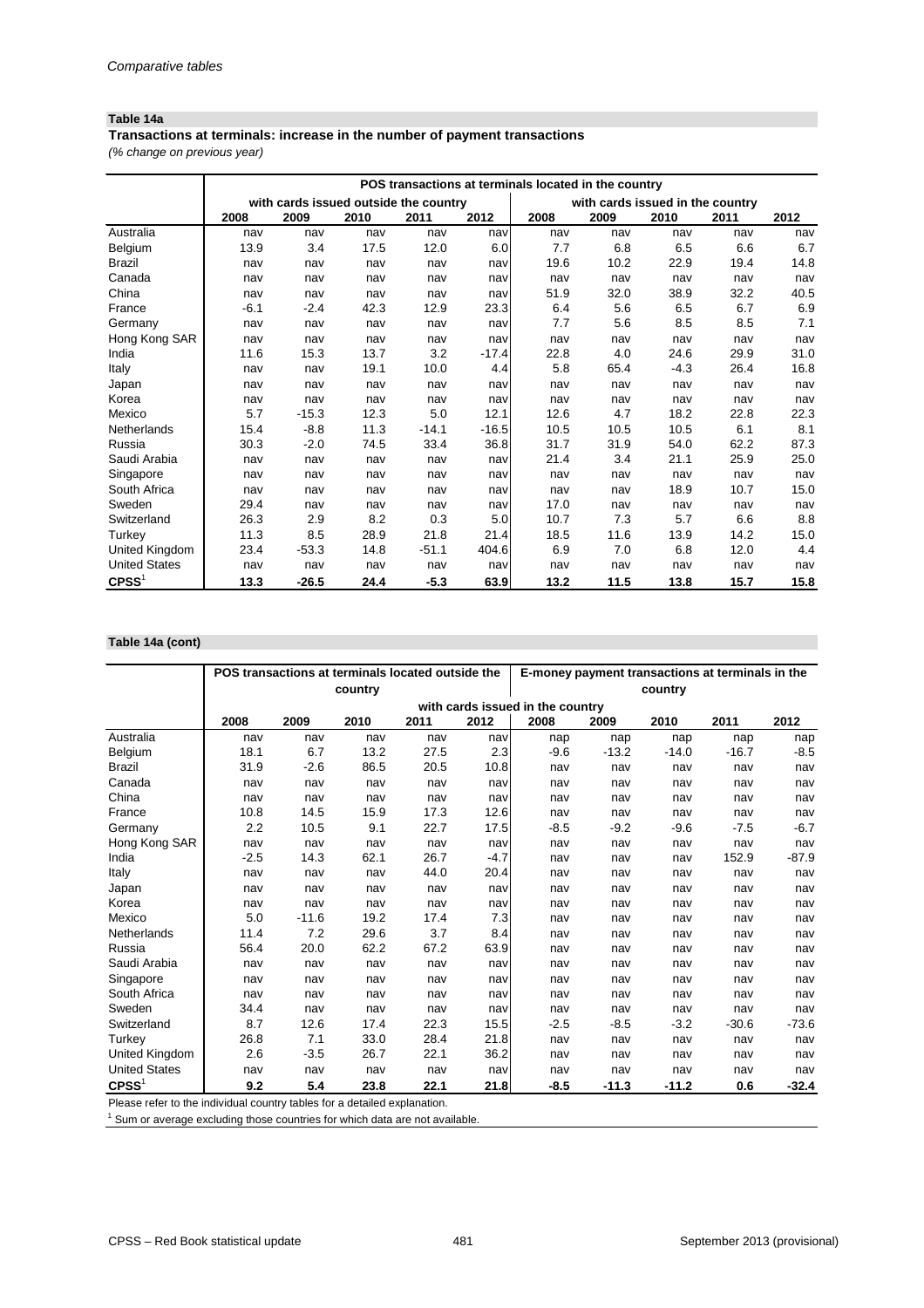### **Table 15**

*(USD billions, total for the year)* <sup>1</sup> **Transactions at terminals: value of payment transactions**

|                      | POS transactions at terminals located in the country |                                       |       |        |        |          |          |                                  |          |          |  |
|----------------------|------------------------------------------------------|---------------------------------------|-------|--------|--------|----------|----------|----------------------------------|----------|----------|--|
|                      |                                                      | with cards issued outside the country |       |        |        |          |          | with cards issued in the country |          |          |  |
|                      | 2008                                                 | 2009                                  | 2010  | 2011   | 2012   | 2008     | 2009     | 2010                             | 2011     | 2012     |  |
| Australia            | nav                                                  | nav                                   | nav   | nav    | nav    | nav      | nav      | nav                              | nav      | nav      |  |
| Belgium              | 5.68                                                 | 4.79                                  | 5.36  | 6.16   | 5.58   | 68.06    | 67.76    | 68.78                            | 76.57    | 75.26    |  |
| <b>Brazil</b>        | nav                                                  | nav                                   | nav   | nav    | nav    | 175.85   | 188.42   | 276.53                           | 366.49   | 358.21   |  |
| Canada               | nav                                                  | nav                                   | nav   | nav    | nav    | nav      | nav      | nav                              | nav      | nav      |  |
| China                | nav                                                  | nav                                   | nav   | nav    | nav    | 576.90   | 1,004.89 | 1,540.59                         | 2,354.27 | 3,299.11 |  |
| France               | 27.61                                                | 23.72                                 | 30.23 | 35.26  | 39.42  | 463.00   | 450.31   | 456.52                           | 518.79   | 512.26   |  |
| Germany              | nap                                                  | nap                                   | nap   | nap    | nap    | 197.86   | 193.74   | 199.55                           | 230.01   | 224.21   |  |
| Hong Kong SAR        | nav                                                  | nav                                   | nav   | nav    | nav    | nav      | nav      | nav                              | nav      | nav      |  |
| India                | 2.52                                                 | 2.79                                  | 3.55  | 4.28   | 2.68   | 16.80    | 15.46    | 21.42                            | 22.28    | 31.71    |  |
| Italy                | nap                                                  | 10.59                                 | 13.70 | 15.34  | 15.48  | 118.45   | 158.81   | 159.50                           | 197.09   | 206.12   |  |
| Japan                | nav                                                  | nav                                   | nav   | nav    | nav    | nav      | nav      | nav                              | nav      | nav      |  |
| Korea                | nav                                                  | nav                                   | nav   | nav    | nav    | nav      | nav      | nav                              | nav      | nav      |  |
| Mexico               | 5.80                                                 | 3.99                                  | 6.47  | 5.75   | 6.61   | 46.68    | 40.21    | 49.75                            | 62.15    | 70.99    |  |
| Netherlands          | 4.75                                                 | 3.76                                  | 4.19  | 4.36   | 3.96   | 115.68   | 111.19   | 112.67                           | 121.00   | 114.12   |  |
| Russia               | 2.66                                                 | 1.86                                  | 2.33  | 2.79   | 3.27   | 20.71    | 18.38    | 28.32                            | 51.87    | 80.02    |  |
| Saudi Arabia         | nap                                                  | nap                                   | nap   | nap    | nap    | 13.71    | 15.00    | 19.16                            | 26.37    | 32.59    |  |
| Singapore            | nav                                                  | nav                                   | nav   | nav    | nav    | nav      | nav      | nav                              | nav      | nav      |  |
| South Africa         | nav                                                  | nav                                   | nav   | nav    | nav    | nav      | 37.91    | 53.06                            | 64.28    | 60.21    |  |
| Sweden               | 1.82                                                 | nav                                   | nav   | nav    | nav    | 70.59    | nav      | nav                              | nav      | nav      |  |
| Switzerland          | 7.15                                                 | 6.81                                  | 7.58  | 8.13   | 7.81   | 62.37    | 63.50    | 68.45                            | 81.92    | 79.53    |  |
| Turkey               | 3.23                                                 | 3.10                                  | 4.03  | 5.00   | 5.42   | 128.52   | 119.13   | 144.23                           | 161.87   | 189.73   |  |
| United Kingdom       | 30.43                                                | 11.21                                 | 2.83  | 23.19  | 48.70  | 697.49   | 618.32   | 660.58                           | 759.77   | 755.36   |  |
| <b>United States</b> | nav                                                  | nav                                   | nav   | nav    | nav    | nav      | nav      | nav                              | nav      | nav      |  |
| $C$ PSS $2$          | 91.66                                                | 72.61                                 | 80.28 | 110.26 | 138.92 | 2,772.65 | 3,103.06 | 3,859.10                         | 5,094.74 | 6,089.42 |  |

#### **Table 15 (cont)**

|                      |        | POS transactions at terminals located outside the |         |        |        |                                  | E-money payment transactions at terminals in the |         |      |      |
|----------------------|--------|---------------------------------------------------|---------|--------|--------|----------------------------------|--------------------------------------------------|---------|------|------|
|                      |        |                                                   | country |        |        |                                  |                                                  | country |      |      |
|                      |        |                                                   |         |        |        | with cards issued in the country |                                                  |         |      |      |
|                      | 2008   | 2009                                              | 2010    | 2011   | 2012   | 2008                             | 2009                                             | 2010    | 2011 | 2012 |
| Australia            | nav    | nav                                               | nav     | nav    | nav    | nap                              | nap                                              | nap     | nap  | nap  |
| Belgium              | 8.98   | 8.38                                              | 8.93    | 11.44  | 10.63  | 0.52                             | 0.44                                             | 0.35    | 0.32 | 0.29 |
| <b>Brazil</b>        | 5.66   | 5.30                                              | 8.82    | 11.87  | 11.69  | nav                              | nav                                              | nav     | nav  | nav  |
| Canada               | nav    | nav                                               | nav     | nav    | nav    | nav                              | nav                                              | nav     | nav  | nav  |
| China                | nav    | nav                                               | nav     | nav    | nav    | nap                              | nap                                              | nap     | nap  | nap  |
| France               | 22.46  | 22.02                                             | 23.98   | 28.47  | 29.01  | nav                              | nav                                              | nav     | nav  | nav  |
| Germany              | 23.59  | 23.27                                             | 24.31   | 29.93  | 30.60  | 0.22                             | 0.20                                             | 0.18    | 0.17 | 0.21 |
| Hong Kong SAR        | nav    | nav                                               | nav     | nav    | nav    | nav                              | nav                                              | nav     | nav  | nav  |
| India                | 1.36   | 1.63                                              | 2.74    | 3.36   | 2.48   | nap                              | nap                                              | 0.39    | 2.43 | 0.04 |
| Italy                | nap    | 13.04                                             | 1.44    | 2.08   | 2.20   | nav                              | nav                                              | nav     | nav  | nav  |
| Japan                | nav    | nav                                               | nav     | nav    | nav    | nav                              | nav                                              | nav     | nav  | nav  |
| Korea                | nap    | nap                                               | nap     | nap    | nap    | nav                              | nav                                              | nav     | nav  | nav  |
| Mexico               | 4.40   | 3.85                                              | 4.60    | 5.28   | 6.07   | nap                              | nap                                              | nap     | nap  | nap  |
| Netherlands          | 12.33  | 11.19                                             | 11.80   | 12.92  | 12.67  | nap                              | nap                                              | nap     | nap  | nap  |
| Russia               | 6.93   | 6.08                                              | 9.00    | 13.55  | 18.39  | nav                              | nav                                              | nav     | nav  | nav  |
| Saudi Arabia         | nap    | nap                                               | nap     | nap    | nap    | nap                              | nap                                              | nap     | nap  | nap  |
| Singapore            | nav    | nav                                               | nav     | nav    | nav    | nav                              | nav                                              | nav     | nav  | nav  |
| South Africa         | nav    | nav                                               | nav     | nav    | nav    | nav                              | nav                                              | nav     | nav  | nav  |
| Sweden               | 3.64   | nav                                               | nav     | nav    | nav    | nap                              | nav                                              | nav     | nap  | nap  |
| Switzerland          | 12.10  | 12.00                                             | 13.45   | 16.95  | 17.70  | 0.06                             | 0.06                                             | 0.07    | 0.06 | 0.01 |
| <b>Turkey</b>        | 2.09   | 1.94                                              | 2.61    | 3.09   | 3.35   | nap                              | nap                                              | nap     | nap  | nap  |
| United Kingdom       | 50.95  | 39.90                                             | 42.40   | 45.04  | 54.37  | nav                              | nav                                              | nav     | nav  | nav  |
| <b>United States</b> | nav    | nav                                               | nav     | nav    | nav    | nav                              | nav                                              | nav     | nav  | nav  |
| $C P S S^2$          | 154.52 | 148.58                                            | 154.08  | 183.98 | 199.15 | 0.80                             | 0.70                                             | 0.99    | 2.99 | 0.55 |

Please refer to the individual country tables for a detailed explanation.<br>Converted at yearly average exchange rates. Summon average excluding those countries for which data are not available. For e-money

payment transactions, total transactions during the fiscal year ending March of the following year, converted at average fiscal year exchange rates.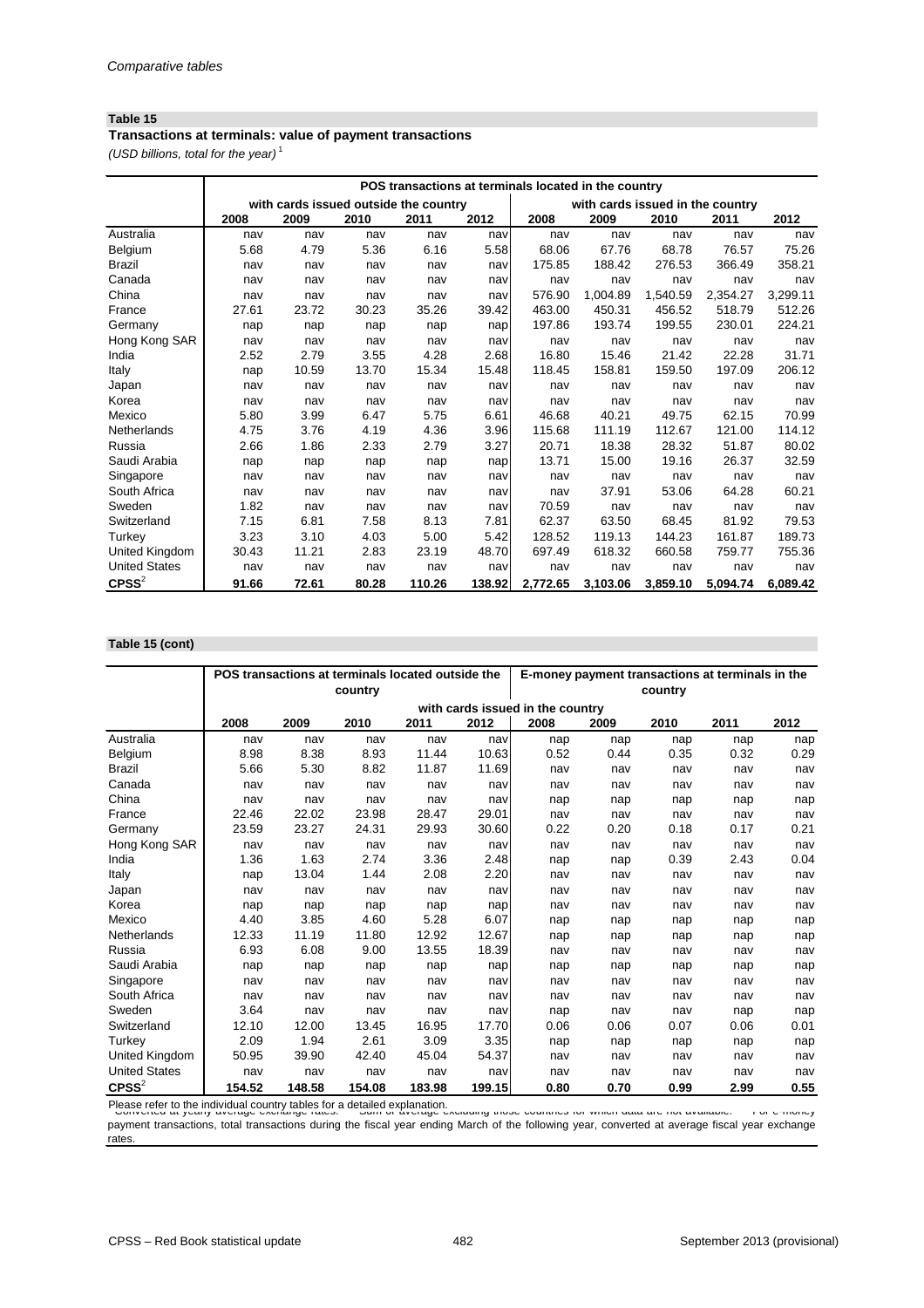### **Table 15a**

*(% change on previous year, adjusted by CPI inflation)* <sup>1</sup> **Transactions at terminals: increase in the real value of payment transactions**

|                      |         | POS transactions at terminals located in the country |         |         |         |      |                                  |      |        |        |  |  |  |
|----------------------|---------|------------------------------------------------------|---------|---------|---------|------|----------------------------------|------|--------|--------|--|--|--|
|                      |         | with cards issued outside the country                |         |         |         |      | with cards issued in the country |      |        |        |  |  |  |
|                      | 2008    | 2009                                                 | 2010    | 2011    | 2012    | 2008 | 2009                             | 2010 | 2011   | 2012   |  |  |  |
| Australia            | nav     | nav                                                  | nav     | nav     | nav     | nav  | nav                              | nav  | nav    | nav    |  |  |  |
| Belgium              | 6.1     | $-11.2$                                              | 15.0    | 5.7     | $-4.4$  | 2.4  | 4.7                              | 4.3  | 2.5    | 3.7    |  |  |  |
| <b>Brazil</b>        | nav     | nav                                                  | nav     | nav     | nav     | 15.3 | 11.5                             | 22.3 | 18.5   | 7.9    |  |  |  |
| Canada               | nav     | nav                                                  | nav     | nav     | navl    | nav  | nav                              | nav  | nav    | nav    |  |  |  |
| China                | nav     | nav                                                  | nav     | nav     | nav     | 24.5 | 75.0                             | 47.2 | 38.4   | 33.4   |  |  |  |
| France               | $-7.4$  | $-9.7$                                               | 31.7    | 8.5     | 18.5    | 3.4  | 2.2                              | 4.8  | 5.7    | 4.6    |  |  |  |
| Germany              | nav     | nav                                                  | nav     | nav     | nav     | 2.6  | 2.8                              | 7.1  | 7.0    | 3.4    |  |  |  |
| Hong Kong SAR        | nav     | nav                                                  | nav     | nav     | nav     | nav  | nav                              | nav  | nav    | nav    |  |  |  |
| India                | $-0.3$  | 17.4                                                 | 15.1    | 12.8    | $-34.3$ | 16.0 | $-2.2$                           | 25.0 | $-2.5$ | 49.2   |  |  |  |
| Italy                | nav     | nav                                                  | 33.8    | 3.6     | 5.8     | 2.2  | 40.0                             | 3.9  | 14.3   | 9.6    |  |  |  |
| Japan                | nav     | nav                                                  | nav     | nav     | nav     | nav  | nav                              | nav  | nav    | nav    |  |  |  |
| Korea                | nav     | nav                                                  | nav     | nav     | nav     | nav  | nav                              | nav  | nav    | nav    |  |  |  |
| Mexico               | 54.3    | $-20.8$                                              | 45.8    | $-15.5$ | 17.0    | 8.0  | $-0.8$                           | 11.1 | 18.8   | 16.3   |  |  |  |
| Netherlands          | 1.7     | $-17.5$                                              | 16.1    | $-3.5$  | $-4.2$  | 5.3  | 0.1                              | 5.6  | $-0.3$ | $-0.7$ |  |  |  |
| Russia               | 2.4     | $-17.8$                                              | 10.3    | 8.8     | 16.4    | 47.9 | 4.2                              | 35.7 | 66.9   | 53.2   |  |  |  |
| Saudi Arabia         | nav     | nav                                                  | nav     | nav     | nav     | 22.9 | 5.0                              | 23.1 | 32.7   | 20.1   |  |  |  |
| Singapore            | nav     | nav                                                  | nav     | nav     | nav     | nav  | nav                              | nav  | nav    | nav    |  |  |  |
| South Africa         | nav     | nav                                                  | nav     | nav     | nav     | nav  | nav                              | 17.3 | 13.1   | 0.3    |  |  |  |
| Sweden               | $-10.7$ | nav                                                  | nav     | nav     | nav     | 12.8 | nav                              | nav  | nav    | nav    |  |  |  |
| Switzerland          | 18.1    | $-4.1$                                               | 6.2     | $-8.9$  | 2.4     | 4.3  | 2.5                              | 2.8  | 1.6    | 3.5    |  |  |  |
| Turkey               | 7.8     | 7.7                                                  | 18.4    | 25.2    | 9.5     | 17.8 | 4.1                              | 10.4 | 13.1   | 18.5   |  |  |  |
| United Kingdom       | 0.7     | $-57.6$                                              | $-75.3$ | 654.7   | 106.6   | 3.6  | 2.0                              | 4.6  | 6.0    | $-2.2$ |  |  |  |
| <b>United States</b> | nav     | nav                                                  | nav     | nav     | nav     | nav  | nav                              | nav  | nav    | nav    |  |  |  |
| $C$ PSS $^{2}$       | 2.0     | $-31.4$                                              | 8.1     | 32.6    | 22.8    | 11.6 | 12.7                             | 21.6 | 27.5   | 16.5   |  |  |  |

#### **Table 15a (cont)**

|                      |        | POS transactions at terminals located outside the |         |        |         |                                  | E-money payment transactions at terminals in the |         |         |         |
|----------------------|--------|---------------------------------------------------|---------|--------|---------|----------------------------------|--------------------------------------------------|---------|---------|---------|
|                      |        |                                                   | country |        |         |                                  |                                                  | country |         |         |
|                      |        |                                                   |         |        |         | with cards issued in the country |                                                  |         |         |         |
|                      | 2008   | 2009                                              | 2010    | 2011   | 2012    | 2008                             | 2009                                             | 2010    | 2011    | 2012    |
| Australia            | nav    | nav                                               | nav     | nav    | nav     | nap                              | nap                                              | nap     | nap     | nap     |
| Belgium              | 11.2   | $-1.9$                                            | 9.5     | 17.9   | $-2.0$  | $-14.4$                          | $-11.1$                                          | $-17.9$ | $-15.0$ | $-4.2$  |
| <b>Brazil</b>        | 22.8   | $-2.6$                                            | 38.6    | 20.4   | 8.7     | nav                              | nav                                              | nav     | nav     | nav     |
| Canada               | nav    | nav                                               | nav     | nav    | nav     | nav                              | nav                                              | nav     | nav     | nav     |
| China                | nav    | nav                                               | nav     | nav    | nav     | nav                              | nav                                              | nav     | nav     | nav     |
| France               | 7.1    | 3.0                                               | 12.5    | 10.5   | 7.9     | nav                              | nav                                              | nav     | nav     | nav     |
| Germany              | 2.0    | 3.5                                               | 8.6     | 14.3   | 8.4     | $-6.4$                           | $-5.2$                                           | $-4.5$  | $-12.7$ | 28.9    |
| Hong Kong SAR        | nav    | nav                                               | nav     | nav    | nav     | nav                              | nav                                              | nav     | nav     | nav     |
| India                | 4.0    | 26.6                                              | 52.5    | 14.7   | $-22.4$ | nav                              | nav                                              | nav     | 490.8   | $-98.3$ |
| Italy                | nav    | nav                                               | $-88.6$ | 33.2   | 10.9    | nav                              | nav                                              | nav     | nav     | nav     |
| Japan                | nav    | nav                                               | nav     | nav    | nav     | nav                              | nav                                              | nav     | nav     | nav     |
| Korea                | nav    | nav                                               | nav     | nav    | nav     | nav                              | nav                                              | nav     | nav     | nav     |
| Mexico               | $-1.1$ | 0.7                                               | 7.3     | 9.2    | 17.0    | nav                              | nav                                              | nav     | nav     | nav     |
| Netherlands          | 11.8   | $-5.5$                                            | 9.9     | 1.67   | 3.3     | nav                              | nav                                              | nav     | nav     | nav     |
| Russia               | 36.1   | 2.9                                               | 30.5    | 37.14  | 34.8    | nav                              | nav                                              | nav     | nav     | nav     |
| Saudi Arabia         | nav    | nav                                               | nav     | nav    | nav     | nav                              | nav                                              | nav     | nav     | nav     |
| Singapore            | nav    | nav                                               | nav     | nav    | nav     | nav                              | nav                                              | nav     | nav     | nav     |
| South Africa         | nav    | nav                                               | nav     | nav    | nav     | nav                              | nav                                              | nav     | nav     | nav     |
| Sweden               | 5.6    | nav                                               | nav     | nav    | nav     | nav                              | nav                                              | nav     | nav     | nav     |
| Switzerland          | 0.9    | $-0.2$                                            | 6.9     | 7.0    | 11.3    | $-14.6$                          | 0.5                                              | $-0.7$  | $-28.7$ | $-79.9$ |
| Turkey               | 11.1   | 4.0                                               | 23.0    | 19.4   | 9.3     | nav                              | nav                                              | nav     | nav     | nav     |
| United Kingdom       | 7.2    | $-9.9$                                            | 4.0     | $-2.1$ | 18.8    | nav                              | nav                                              | nav     | nav     | nav     |
| <b>United States</b> | nav    | nav                                               | nav     | nav    | nav     | nav                              | nav                                              | nav     | nav     | nav     |
| $C$ PSS $2$          | 8.3    | $-10.8$                                           | 1.4     | 15.3   | 5.5     | $-6.2$                           | $-13.3$                                          | $-16.3$ | 192.0   | $-81.9$ |

Please refer to the individual country tables for a detailed explanation.

<sup>1</sup> Value of payment transactions in domestic currency deflated by yearly average CPI inflation. For the CPSS area, in US dollar terms.

 $2$  Sum or average excluding those countries for which data are not available.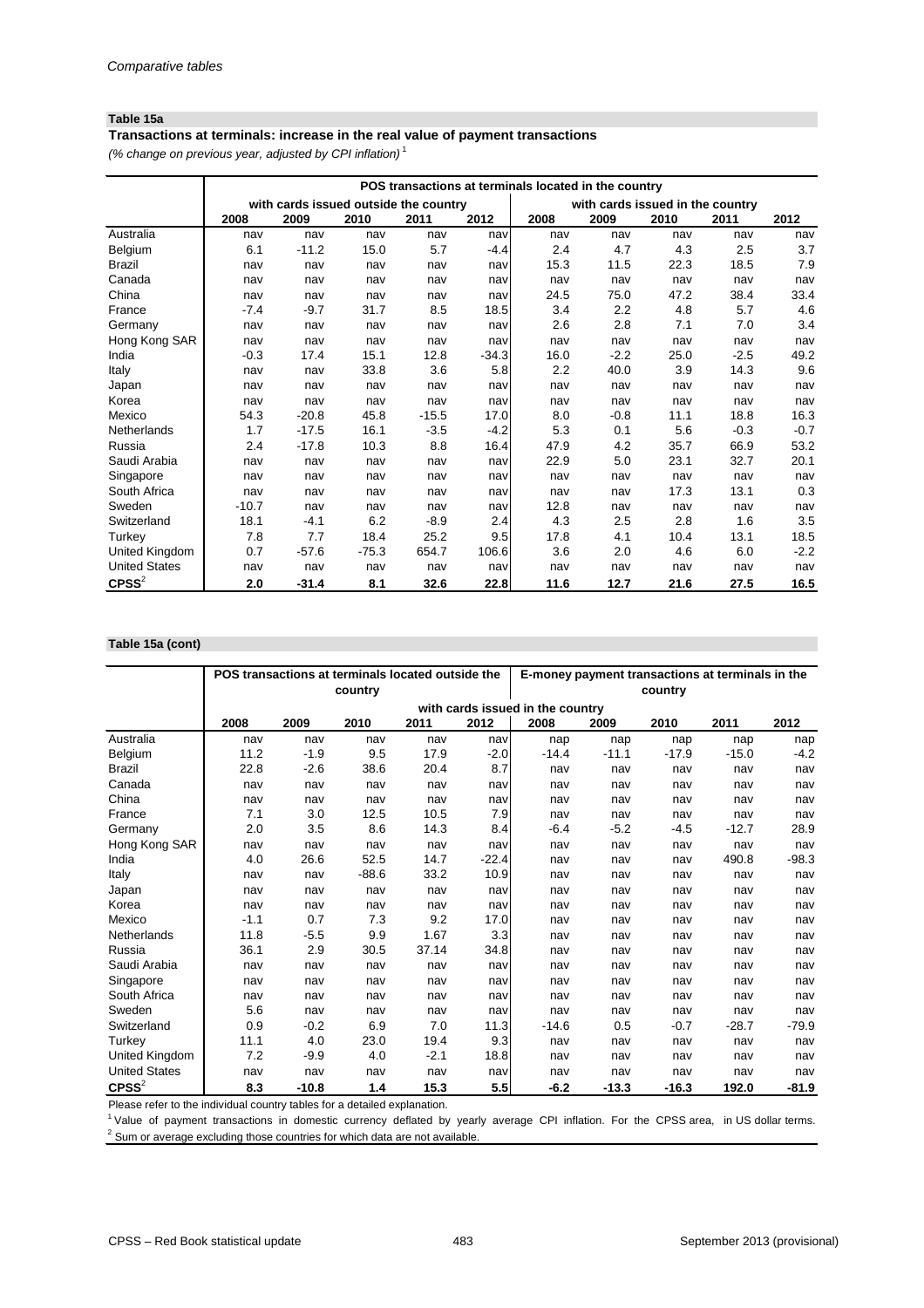# **Table PS1**

| Features of selected interbank funds transfer systems |  |
|-------------------------------------------------------|--|
| (at end-2012)                                         |  |

| <b>System</b>                                                             | <b>Type</b> | <b>Settlement</b> | Owner/manager      | Processing       | <b>Membership</b> | Degree of                                  |
|---------------------------------------------------------------------------|-------------|-------------------|--------------------|------------------|-------------------|--------------------------------------------|
|                                                                           |             |                   |                    |                  |                   | centralisation                             |
| <b>Australia</b>                                                          |             |                   |                    |                  |                   |                                            |
| <b>RITS</b>                                                               | L           | <b>RTGS</b>       | CB                 | <b>RTT</b>       | $\mathsf O$       | $\mathsf C$                                |
| <b>Belgium</b>                                                            |             |                   |                    |                  |                   |                                            |
| TARGET2-BE                                                                | L           | <b>RTGS</b>       | CB                 | <b>RTT</b>       | $\mathsf{R}$      | $\begin{array}{c} C \\ C \\ C \end{array}$ |
| Clearing house                                                            | ${\sf R}$   | <b>MN</b>         | B, CB              | <b>RTT</b>       | $\mathsf O$       |                                            |
| <b>CEC</b>                                                                | ${\sf R}$   | <b>MN</b>         | B, CB              | <b>RTT</b>       | $\circ$           |                                            |
| <b>Brazil</b>                                                             |             |                   |                    |                  |                   |                                            |
| <b>STR</b>                                                                | L           | <b>RTGS</b>       | CB                 | <b>RTT</b>       | O <sup>1</sup>    | ${\mathsf C}$                              |
| <b>SITRAF</b>                                                             | L           | MN, BN, G         | PA <sup>2</sup>    | <b>RTT</b>       | O <sup>3</sup>    | $\mathsf C$                                |
| BmfBovespa-FX                                                             | <b>FX</b>   | <b>MN</b>         | Other $4$          | <b>ACH</b>       | $\mathsf{O}^5$    | $\frac{C}{C}$                              |
| <b>SILOC</b>                                                              | ${\sf R}$   | <b>MN</b>         | PA <sup>2</sup>    | <b>ACH</b>       | O <sup>3</sup>    |                                            |
| <b>COMPE</b>                                                              | ${\sf R}$   | <b>MN</b>         | B                  | <b>ACH</b>       | O <sup>1</sup>    | $\mathsf C$                                |
| Canada                                                                    |             |                   |                    |                  |                   |                                            |
| <b>LVTS</b>                                                               | L           | <b>MN</b>         | PA                 | <b>RTT</b>       | $\mathsf O$       | $\mathsf C$                                |
| <b>ACSS</b>                                                               | ${\sf R}$   | <b>MN</b>         | PA                 | nap <sup>1</sup> | $R^2$             | D                                          |
| China                                                                     |             |                   |                    |                  |                   |                                            |
| <b>HVPS</b>                                                               | L           | <b>RTGS</b>       | CB                 | <b>RTT</b>       | $\mathsf O$       | $\frac{C}{C}$                              |
| <b>BEPS</b>                                                               | ${\sf R}$   | <b>MN</b>         | CB                 | <b>RTT</b>       | $\mathsf O$       |                                            |
| <b>France</b>                                                             |             |                   |                    |                  |                   |                                            |
| TARGET2-BDF <sup>1</sup>                                                  | L           | <b>RTGS</b>       | CB                 | <b>RTT</b>       | $\mathsf{R}$      | $\mathsf C$                                |
| CORE <sup>2</sup>                                                         | ${\sf R}$   | <b>MN</b>         | B                  | <b>ACH</b>       | $\mathsf O$       | $\mathsf C$                                |
| Germany                                                                   |             |                   |                    |                  |                   |                                            |
| TARGET2-BBk                                                               | L           | <b>RTGS</b>       | CB                 | <b>RTT</b>       | O                 | ${\mathsf C}$                              |
| <b>RPS</b>                                                                | ${\sf R}$   | BA                | CB                 | <b>ACH</b>       | $\mathsf O$       | $\mathsf C$                                |
| <b>Hong Kong SAR</b>                                                      |             |                   |                    |                  |                   |                                            |
| <b>HKD CHATS</b>                                                          | L, FX       | <b>RTGS</b>       | CB, B <sup>1</sup> | <b>RTT</b>       | O                 |                                            |
| <b>USD CHATS</b>                                                          | L, FX       | <b>RTGS</b>       | CB, B <sup>1</sup> | <b>RTT</b>       | O                 |                                            |
| <b>EUR CHATS</b>                                                          | L, FX       | <b>RTGS</b>       | CB, B <sup>1</sup> | <b>RTT</b>       | $\mathsf O$       | C<br>C<br>C<br>C                           |
| <b>RMB CHATS</b>                                                          | L, FX       | <b>RTGS</b>       | CB, B <sup>1</sup> | <b>RTT</b>       | $\circ$           |                                            |
| India                                                                     |             |                   |                    |                  |                   |                                            |
| <b>RTGS</b>                                                               | L           | <b>RTGS</b>       | CB                 | <b>RTT</b>       | $\mathsf{R}$      | $\mathsf C$                                |
| <b>Clearing House</b>                                                     |             |                   |                    |                  |                   |                                            |
| -Cheque Clearing                                                          | ${\sf R}$   | MN                | CB, B              | M, ACH           | $\mathsf{R}$      | D                                          |
| -ECS / NECS                                                               | ${\sf R}$   | <b>MN</b>         | B, CB              | M, ACH           | ${\sf R}$         | $D^1$ , $C^2$                              |
| -NEFT                                                                     | ${\sf R}$   | <b>MN</b>         | CB                 | <b>ACH</b>       | $\mathsf{R}$      | C                                          |
| <b>Italy</b>                                                              |             |                   |                    |                  |                   |                                            |
| TARGET2-BDI                                                               | L           | <b>RTGS</b>       | CB                 | <b>RTT</b>       | O                 | $\mathsf C$                                |
| <b>BI-COMP</b>                                                            | ${\sf R}$   | <b>MN</b>         | CB                 | <b>ACH</b>       | O                 | $\mathsf C$                                |
| Japan                                                                     |             |                   |                    |                  |                   |                                            |
| <b>BOJ-NET</b>                                                            | L           | <b>RTGS</b>       | CB                 | <b>RTT</b>       | $\mathsf{R}$      | $\mathsf C$                                |
| <b>FXYCS</b>                                                              | L           | <b>RTGS</b>       | B                  | <b>RTT</b>       | $\mathsf{R}$      | $\mathsf{C}$                               |
| Zengin System                                                             | ${\sf R}$   | <b>MN</b>         | B                  | <b>RTT</b>       | ${\sf R}$         | $\mathsf C$                                |
| <b>Tokyo Clearing House</b>                                               | ${\sf R}$   | <b>MN</b>         | B                  | <b>ACH</b>       | ${\sf R}$         | $\mathsf C$                                |
| Korea                                                                     |             |                   |                    |                  |                   |                                            |
| BOK-Wire+                                                                 | L           | <b>RTGS</b>       | CB                 | <b>RTT</b>       | $\mathsf{R}$      | ${\bf C}$                                  |
| <b>Check Clearing System</b>                                              | ${\sf R}$   | <b>MN</b>         | PA                 | M, ACH           | O                 | D, C                                       |
| Interbank Shared                                                          | ${\sf R}$   | <b>MN</b>         | PA                 | <b>RTT</b>       | $\circ$           | $\mathsf{C}$                               |
| Networks                                                                  |             |                   |                    |                  |                   |                                            |
| For the footnotes regarding the systems, see after Comparative Table PS4. |             |                   |                    |                  |                   |                                            |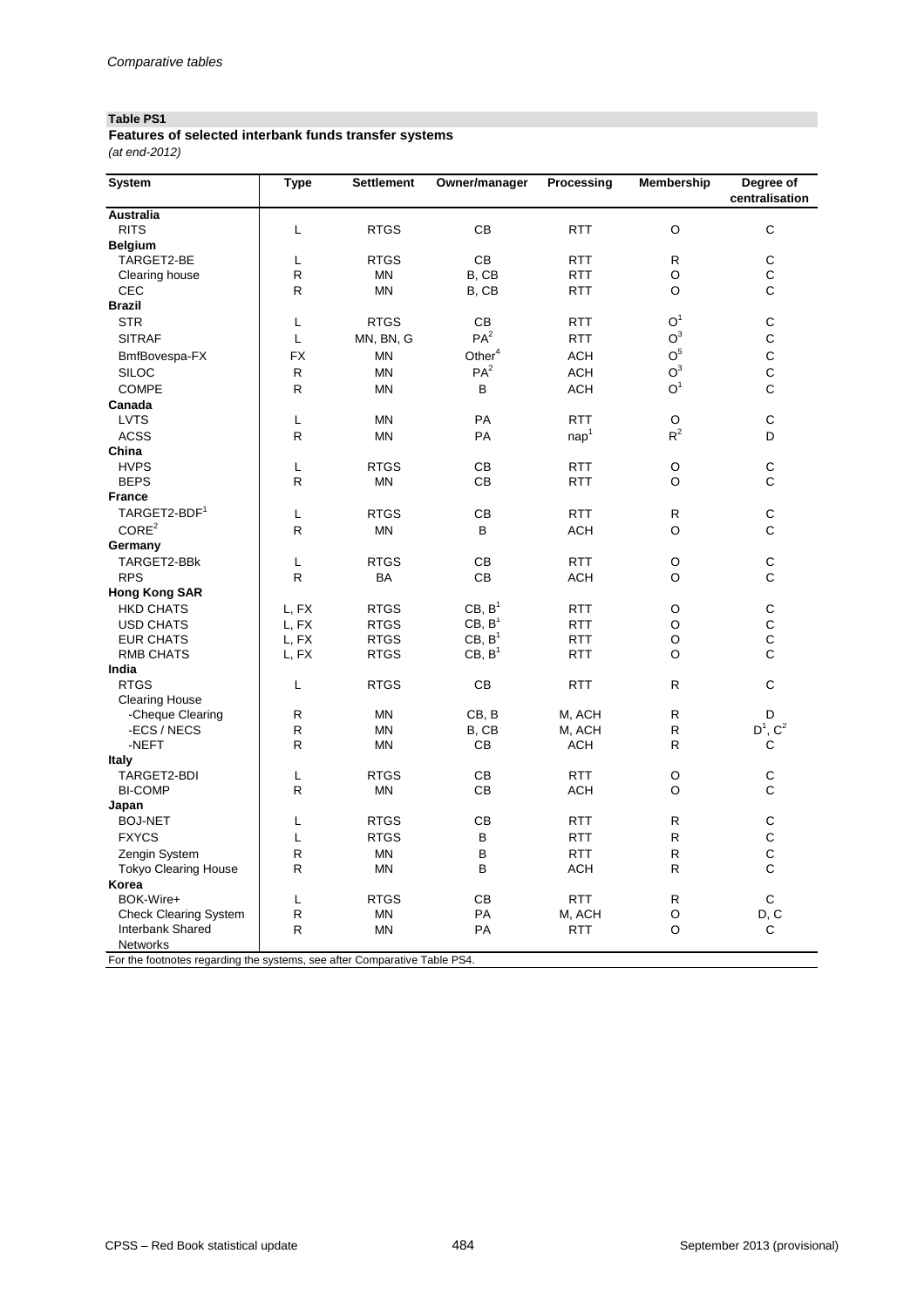# **Table PS1 (cont)**

| <b>System</b>                                                             | <b>Type</b>  | <b>Settlement</b> | Owner/manager  | Processing            | <b>Membership</b> | Degree of<br>centralisation                |
|---------------------------------------------------------------------------|--------------|-------------------|----------------|-----------------------|-------------------|--------------------------------------------|
| <b>Mexico</b>                                                             |              |                   |                |                       |                   |                                            |
| <b>SPEI</b>                                                               | L, R         | <b>MN</b>         | CB             | <b>RTT</b>            | $\circ$           | $\mathsf C$                                |
| <b>CECOBAN</b>                                                            | $\mathsf{R}$ | <b>MN</b>         | B              | <b>ACH</b>            | $\circ$           | $\mathsf C$                                |
| <b>Netherlands</b>                                                        |              |                   |                |                       |                   |                                            |
| TARGET2-NL                                                                | L            | <b>RTGS</b>       | CB             | <b>RTT</b>            | $\mathsf R$       | $\mathsf{C}$                               |
| Equens                                                                    | ${\sf R}$    | MN, BA            |                | <b>ACH</b>            | $\mathsf{R}$      | $\mathsf{C}$                               |
| <b>Russia</b>                                                             |              |                   |                |                       |                   |                                            |
| <b>BESP System</b>                                                        | L            | <b>RTGS</b>       | CB             | <b>RTT</b>            | R                 | $\mathsf C$                                |
| <b>VER</b>                                                                | L, R         | G                 | CB             | RTT, ACH <sup>1</sup> | O                 | $\mathsf C$                                |
| <b>MER</b>                                                                | L, R         | G                 | CB             | $RTT$ , $ACH1$        | $\circ$           | C, D <sup>2</sup>                          |
| Payments using letters of                                                 | L, R         | G                 | CB             | M                     | $\circ$           | $\mathsf D$                                |
| advice                                                                    |              |                   |                |                       |                   |                                            |
| Saudi Arabia                                                              |              |                   |                |                       |                   |                                            |
| <b>SARIE</b>                                                              | L, R         | <b>RTGS</b>       | CB             | <b>RTT</b>            | $\mathsf{R}$      | $\mathsf C$                                |
| <b>Singapore</b>                                                          |              |                   |                |                       |                   |                                            |
| MEPS+(IFT)                                                                | L            | <b>RTGS</b>       | CB             | <b>RTT</b>            | $\circ$           | ${\bf C}$                                  |
| <b>SGDCCS</b>                                                             | $\mathsf{R}$ | <b>MN</b>         | PA             | <b>ACH</b>            | O                 |                                            |
| <b>USDCCS</b>                                                             | $\mathsf{R}$ | <b>MN</b>         | PA             | <b>ACH</b>            | O                 | $\frac{C}{C}$                              |
| <b>IBG</b>                                                                | $\mathsf{R}$ | <b>MN</b>         | PA             | <b>ACH</b>            | $\circ$           | $\mathsf C$                                |
| <b>South Africa</b>                                                       |              |                   |                |                       |                   |                                            |
| <b>SAMOS</b>                                                              | L, R         | <b>RTGS</b>       | CB             | <b>RTT</b>            | $\mathsf{R}$      | $\mathsf C$                                |
| <b>Sweden</b>                                                             |              |                   |                |                       |                   |                                            |
| <b>RIX</b>                                                                | L            | <b>RTGS</b>       | CB             | <b>RTT</b>            | ${\sf R}$         | $\mathsf C$                                |
| Bankgirot                                                                 | ${\sf R}$    | <b>MN</b>         | $\sf B$        | <b>ACH</b>            | O                 |                                            |
| Dataclearing                                                              | ${\sf R}$    | <b>MN</b>         | $\overline{B}$ | <b>ACH</b>            | $\circ$           | $\frac{C}{C}$                              |
| <b>Switzerland</b>                                                        |              |                   |                |                       |                   |                                            |
| <b>SIC</b>                                                                | L, R         | <b>RTGS</b>       | B, CB          | <b>RTT</b>            | $\mathsf O$       | $\mathsf C$                                |
| <b>Turkey</b>                                                             |              |                   |                |                       |                   |                                            |
| <b>TIC-RTGS</b>                                                           | L, R         | <b>RTGS</b>       | CB             | <b>RTT</b>            | $\circ$           | $\mathsf C$                                |
|                                                                           |              |                   |                |                       |                   |                                            |
| <b>BKM</b>                                                                | $\mathsf{R}$ | <b>MN</b>         | B              | <b>RTT</b>            | $\circ$           | $\mathsf C$                                |
| <b>ICH</b>                                                                | $\mathsf{R}$ | <b>MN</b>         | CB, B          | <b>ACH</b>            | $\circ$           | D                                          |
| <b>United Kingdom</b>                                                     |              |                   |                |                       |                   |                                            |
| CHAPS Euro                                                                | L            | <b>RTGS</b>       | B, CB          | <b>RTT</b>            | R                 | $\mathsf C$                                |
| <b>CHAPS Sterling</b>                                                     | L            | <b>RTGS</b>       | B, CB          | <b>RTT</b>            | ${\sf R}$         | $\mathsf C$                                |
| Cheque/credit                                                             | ${\sf R}$    | <b>MN</b>         | B              | <b>ACH</b>            | ${\sf R}$         | $\mathsf D$                                |
| <b>BACS</b>                                                               | ${\sf R}$    | <b>MN</b>         | $\sf B$        | <b>ACH</b>            | ${\sf R}$         | $\mathsf C$                                |
| United States <sup>1</sup>                                                |              |                   |                |                       |                   |                                            |
| CHIPS <sup>2</sup>                                                        | L            | MN, BN, G         | B              | <b>RTT</b>            | R                 | $\mathsf C$                                |
| Fedwire                                                                   |              | <b>RTGS</b>       | CB             | <b>RTT</b>            | O <sup>3</sup>    | $\mathsf C$                                |
| <b>European Union</b>                                                     |              |                   |                |                       |                   |                                            |
| <b>TARGET</b>                                                             |              | <b>RTGS</b>       | CB, B, PA      | <b>RTT</b>            | R, O              | $\begin{array}{c} C \\ C \\ C \end{array}$ |
| EURO1 / STEP1                                                             | L            | <b>MN</b>         | В              | <b>RTT</b>            | R                 |                                            |
| STEP2                                                                     | $\mathsf{R}$ | BA                | B              | <b>ACH</b>            | $\mathsf R$       |                                            |
| Memo:                                                                     |              |                   |                |                       |                   |                                            |
| <b>CLS</b>                                                                | <b>FX</b>    | <b>RTGS</b>       | B <sup>1</sup> | <b>RTT</b>            | $\mathsf{R}$      | $\mathsf C$                                |
| For the footnotes regarding the systems, see after Comparative Table PS4. |              |                   |                |                       |                   |                                            |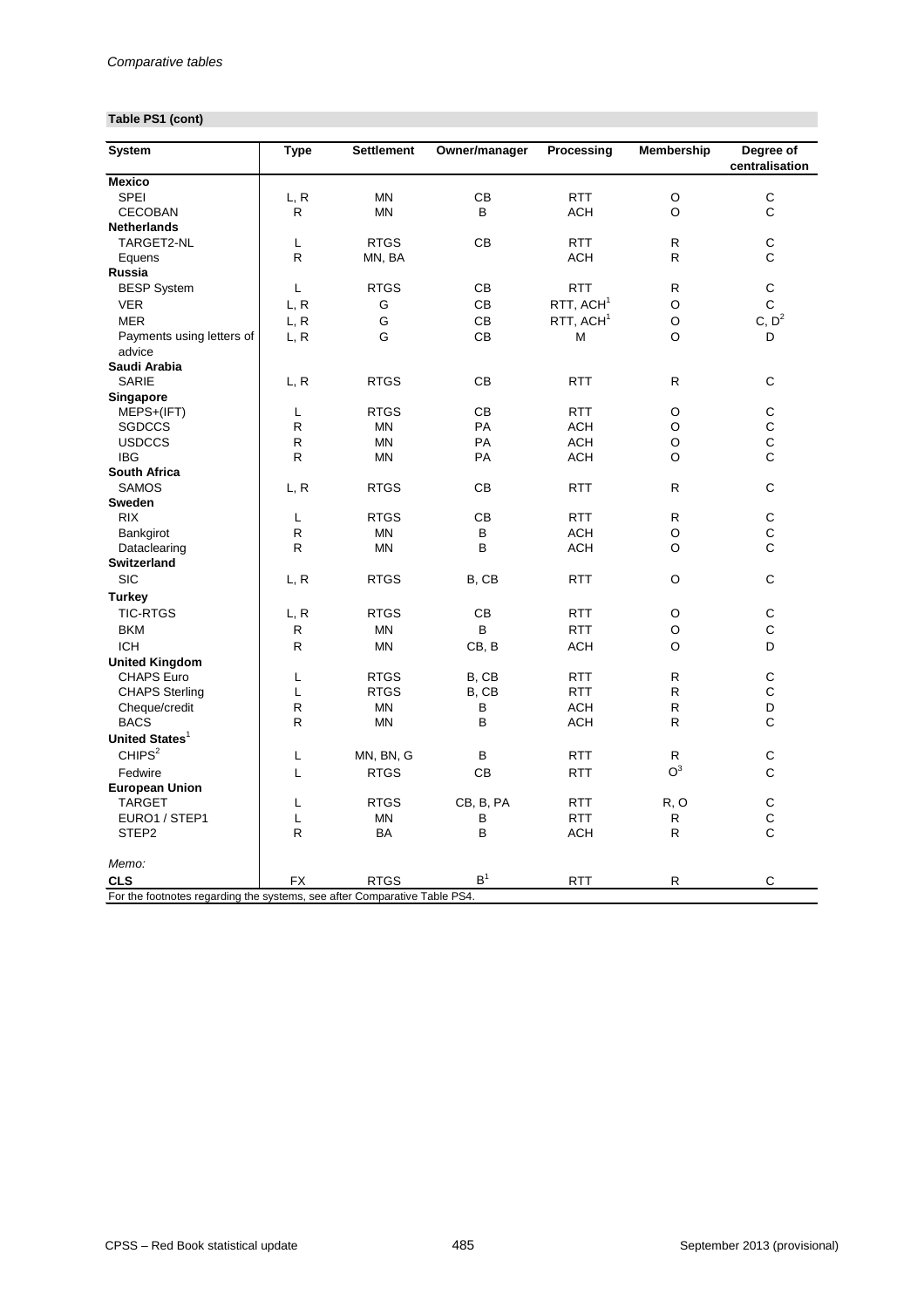# **Table PS1 (cont)**

| <b>System</b>                                                             | <b>Pricing</b> | <b>Closing time for</b>                   | <b>Settlement</b>             | Cut-off third-                 |                  | <b>Standard money market hours</b> |
|---------------------------------------------------------------------------|----------------|-------------------------------------------|-------------------------------|--------------------------------|------------------|------------------------------------|
|                                                                           |                | same day<br>transactions                  | finality                      | party orders                   | opening          | closing                            |
| <b>Australia</b>                                                          |                |                                           |                               |                                |                  |                                    |
| <b>RITS</b>                                                               | V              | $18.30^1$ ; 20.30 <sup>2</sup>            | Real time                     | $18.30^1$ ; 20.30 <sup>2</sup> | 07:30            | $18.30^1$ ; 20.30 <sup>2</sup>     |
| <b>Belgium</b>                                                            |                |                                           |                               |                                |                  |                                    |
| TARGET2-BE                                                                | F              | 18:00                                     | Real time                     | 17:00                          | 07:00            | 18:00                              |
| Clearing house                                                            | F              | 15:15                                     | nav                           | nav                            | nap              | nap                                |
| <b>CEC</b>                                                                | F              | 15:00                                     | nav                           | nav                            | nap              | nap                                |
| <b>Brazil</b>                                                             |                |                                           |                               |                                |                  |                                    |
| <b>STR</b>                                                                | F              | 18:30                                     | Real time                     | 17:30                          | 06:30            | 18:30                              |
| <b>SITRAF</b>                                                             | F              | 17:00                                     | Intraday <sup>6</sup>         | 17:00                          | nap              | nap                                |
| BmfBovespa-FX                                                             | F              | 10:00                                     | T+2: $14:05^7$                | nap                            | nap              | nap                                |
| <b>SILOC</b>                                                              | F              | nap                                       | T+1: 08:20; 16:10             | 21:59                          | nap              | nap                                |
| <b>COMPE</b>                                                              | F              | nap                                       | T+1: 09:00, $17:15^8$         | nap                            | nap              | nap                                |
| Canada                                                                    |                |                                           |                               |                                |                  |                                    |
| <b>LVTS</b>                                                               | F              | 18:30                                     | Real time <sup>3</sup>        | 18:00                          | nap <sup>4</sup> | nap                                |
| <b>ACSS</b>                                                               | F              | nap                                       | nap <sup>5</sup>              | nap                            | nap              | nap                                |
| China                                                                     |                |                                           |                               |                                |                  |                                    |
| <b>HVPS</b>                                                               | F              | 17:30                                     | Real time                     | 17:00                          | 08:30            | 17:00                              |
| <b>BEPS</b>                                                               | F              | 16:00                                     | Intraday <sup>1</sup>         | nap                            | nap              | nap                                |
| <b>France</b>                                                             |                |                                           |                               |                                |                  |                                    |
| TARGET2-BDF <sup>1</sup>                                                  | F              | 18:00                                     | Real time                     | 17:00                          | 07:00            | 18:00                              |
| CORE <sup>2</sup>                                                         | F              | 13:30                                     | 15:15                         | nap                            | nap              | nap                                |
| Germany                                                                   |                |                                           |                               |                                |                  |                                    |
| TARGET2-BBk                                                               | F              | 18:00                                     | Real time                     | 18:00                          | 07:00            | 18:00                              |
| <b>RPS</b>                                                                | $\mathsf F$    | 09:00 <sup>1</sup> ; 10:00 <sup>2</sup> ; | Intraday                      | nap                            | nap              | nap                                |
|                                                                           |                | $13:00^{3}$                               |                               |                                |                  |                                    |
| <b>Hong Kong SAR</b>                                                      |                |                                           |                               |                                |                  |                                    |
| <b>HKD CHATS</b>                                                          | F              | 18:30                                     | Real time                     | nav                            | 08:30            | 18:30                              |
| <b>USD CHATS</b>                                                          | $\mathsf F$    | 18:30                                     | Real time                     | nav                            | 08:30            | 18:30                              |
| <b>EUR CHATS</b>                                                          | F              | 18:30                                     | Real time                     | nav                            | 08:30            | 18:30                              |
| <b>RMB CHATS</b>                                                          | F              | 18:30                                     | Real time                     | nav                            | 08:30            | 18:30                              |
| India                                                                     |                |                                           |                               |                                |                  |                                    |
| <b>RTGS</b>                                                               | V              | 20:00                                     | Real time                     | 16:30                          | 09:00            | 17:00                              |
| <b>Clearing House</b>                                                     |                |                                           |                               |                                |                  |                                    |
| -Cheque Clearing                                                          | S              | 19:30                                     | $T+1$                         | nap                            | nap              | nap                                |
| -ECS / NECS                                                               | S              | 17:00                                     | $T+1$                         | nap                            | nap              | nap                                |
| -NEFT                                                                     | $\mathsf S$    | 19:00                                     | Intraday                      | nap                            | nap              | nap                                |
| <b>Italy</b>                                                              |                |                                           |                               |                                |                  |                                    |
| TARGET2-BDI                                                               | F              | 18:00                                     | Real time<br>$\mathbf{1}$     | 17:00                          | 07:00            | 18:00                              |
| <b>BI-COMP</b>                                                            | F              | 12:00                                     |                               | 12:00                          | nap              | nap                                |
| Japan                                                                     |                |                                           |                               |                                |                  |                                    |
| <b>BOJ-NET</b>                                                            | V <sup>1</sup> | $19:00^{2}$                               | Real time                     | $14:00^{6}$                    | 08:30            | $19:00^{7}$                        |
| <b>FXYCS</b>                                                              | F              | $19:00^{3}$                               | Real time                     | $19:00^{3}$                    | 08:30            | $19:00^7$                          |
| Zengin System                                                             | F              | 15:30                                     | 16:15, Real time <sup>5</sup> | 15:30                          | nap              | nap                                |
| <b>Tokyo Clearing House</b>                                               | F              | $08:00^{4}$                               | 12:30                         | $08:00^{4}$                    | nap              | nap                                |
| Korea                                                                     |                |                                           |                               |                                |                  |                                    |
| BOK-Wire+                                                                 | F              | 17:30                                     | Real time                     | 17:30                          | 09:00            | 17:30                              |
| <b>Check Clearing System</b>                                              | F              | 16:00                                     | T+1: 11:00, 14:00             | nap                            | nap              | nap                                |
| Interbank Shared                                                          | F              | $18:00^1$ , 23:55 <sup>2</sup> ,          | $T+1:11:00$                   | nap                            | nap              | nap                                |
| Networks                                                                  |                | 14:00/17:00 <sup>3</sup>                  |                               |                                |                  |                                    |
| For the footnotes regarding the systems, see after Comparative Table PS4. |                |                                           |                               |                                |                  |                                    |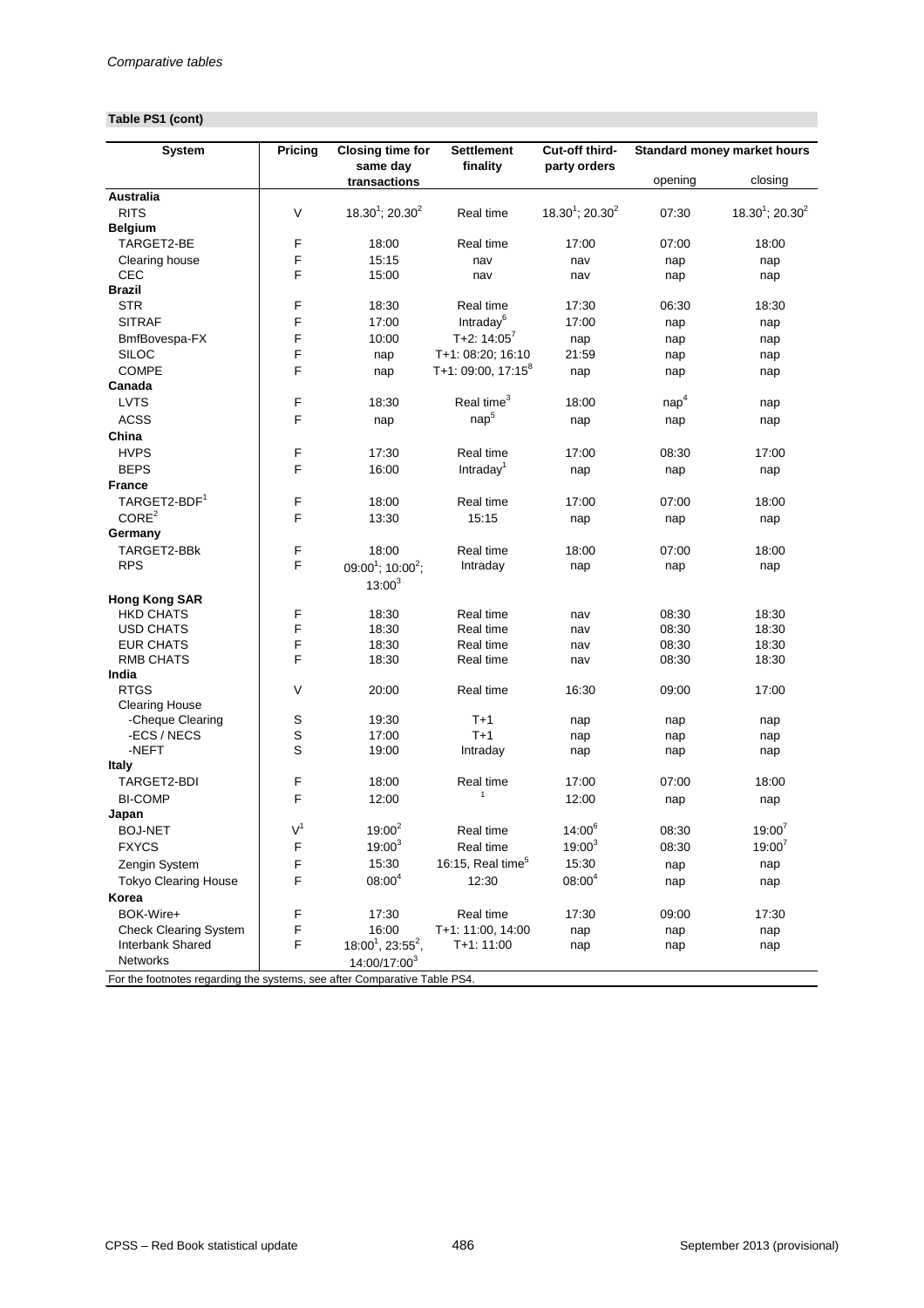# **Table PS1 (cont)**

| <b>System</b>                                                             | <b>Pricing</b> | <b>Closing time for</b><br>same day | <b>Settlement</b><br>finality  | Cut-off third-<br>party orders |               | <b>Standard money market hours</b> |
|---------------------------------------------------------------------------|----------------|-------------------------------------|--------------------------------|--------------------------------|---------------|------------------------------------|
|                                                                           |                | transactions                        |                                |                                | opening       | closing                            |
| <b>Mexico</b>                                                             |                |                                     |                                |                                |               |                                    |
| <b>SPEI</b>                                                               | F              | 17:30                               | Real time                      | 17:30                          | $07:45^{1}$   | 17:30                              |
| <b>CECOBAN</b>                                                            | F              | nap                                 | $T+1$                          | nap                            | 14:00         | 23:00                              |
| <b>Netherlands</b>                                                        |                |                                     |                                |                                |               |                                    |
| TARGET2-NL                                                                | F              | 18:00                               | Real time                      | 17:00                          | 07:00         | 18:00                              |
| Equens                                                                    | F              | 17:00                               | every 30 min                   | 15:30                          | nap           | nap                                |
| Russia                                                                    |                |                                     |                                |                                |               |                                    |
| <b>BESP System</b>                                                        | $\mathsf S$    | $21:00^{3}$                         | Real time                      | $17:00^4 - 21:00^{3,5}$        | $10:30^{3,6}$ | $17:30^{3,6}$                      |
| <b>VER</b>                                                                | S              | $17:00^{4,7}$                       | Intraday                       | $17:00^4$                      | $10:30^{3,6}$ | $17:30^{3,6}$                      |
| <b>MER</b>                                                                | $\mathsf{S}$   | $17:00^{4,8}$                       | Intraday <sup>8</sup>          | $17:00^4$                      | $10:30^{3,6}$ | $17:30^{3,6}$                      |
| Payments using letters of                                                 | S              | $14:00^{9}$                         | $T+2^{10}$ , T+5 <sup>10</sup> | $14:00^{9}$                    | $10:30^{3,6}$ | $17:30^{3,6}$                      |
| advice                                                                    |                |                                     |                                |                                |               |                                    |
| Saudi Arabia                                                              |                |                                     |                                |                                |               |                                    |
| <b>SARIE</b>                                                              | F              | 16:00                               | Real time                      | 15:30                          | 09:00         | 16:00                              |
| Singapore                                                                 |                |                                     |                                |                                |               |                                    |
| MEPS+(IFT)                                                                | $\sf V$        | 19:00                               | Real time                      | $19:00^{1}$                    | 09:00         | 19:00                              |
| <b>SGDCCS</b>                                                             | F              | 17:30                               | 15:05, 18:15                   | nap                            | nap           | nap                                |
| <b>USDCCS</b>                                                             | F              | 15:30                               | T+1: 10:30                     | nap                            | nap           | nap                                |
| <b>IBG</b>                                                                | F              | 12:00                               | 18:15                          | nap                            | nap           | nap                                |
| <b>South Africa</b>                                                       |                |                                     |                                |                                |               |                                    |
| <b>SAMOS</b>                                                              | F              | 24:00                               | Real time                      | nap                            | 08:00         | 12:00                              |
| <b>Sweden</b>                                                             |                |                                     |                                |                                |               |                                    |
| <b>RIX</b>                                                                | F              | 17:00                               | Real time                      | 17:00                          | 09:00         | 16:15                              |
| Bankgirot                                                                 | F              | nap <sup>1</sup>                    | Intraday $^2$                  | $16:20^{3}$                    | nap           | nap                                |
| Dataclearing                                                              | F              | nap <sup>1</sup>                    | Intraday $^2$                  | $15:20^{4}$                    | nap           | nap                                |
| Switzerland                                                               |                |                                     |                                |                                |               |                                    |
| <b>SIC</b>                                                                | F              | $16:15^{1}$                         | Real time                      | 15:00                          | 09:00         | 16:00                              |
| <b>Turkey</b>                                                             |                |                                     |                                |                                |               |                                    |
| <b>TIC-RTGS</b>                                                           | F              | 17:30                               | Real time                      | nap                            | 08:30         | 17:30                              |
| <b>BKM</b>                                                                | F              | nap                                 | $T+1$                          | nap                            | nap           | nap                                |
| <b>ICH</b>                                                                | F              | nap                                 | $T+1$                          | nap                            | nap           | nap                                |
| <b>United Kingdom</b>                                                     |                |                                     |                                |                                |               |                                    |
| <b>CHAPS Euro</b>                                                         | F              | 17:00                               | Real time                      | 16:00                          | 07:00         | 16:00                              |
| <b>CHAPS Sterling</b>                                                     | F              | 16:20                               | Real time                      | 16:00                          | 07:00         | 16:00                              |
| Cheque/credit                                                             | F              | nap                                 | $\mathbf{1}$                   | nap                            | nap           | nap                                |
| <b>BACS</b>                                                               | F              | nap                                 | $\overline{2}$                 | nap                            | nap           | nap                                |
| United States <sup>1</sup>                                                |                |                                     |                                |                                |               |                                    |
| CHIPS <sup>2</sup>                                                        | F              | 17:00                               | Intraday <sup>4</sup>          | 17:00                          | $08:30^{5}$   | 18:30                              |
| Fedwire                                                                   | F              | 18:30                               | Real time                      | 18:00                          | $08:30^{5}$   | 18:30                              |
| European Union <sup>1</sup>                                               |                |                                     |                                |                                |               |                                    |
| <b>TARGET</b>                                                             | F              | 18:00                               | Real time                      | 17:00                          | 07:00         | 18:00                              |
| EURO1 / STEP1                                                             | F              | 16:00                               | about 16:30                    | 16:00                          | 07:00         | 18:00                              |
| STEP2                                                                     | F              | nap                                 | about $07:30^2$                | 22:00 on T-1                   | 07:00         | 18:00                              |
| Memo:                                                                     |                |                                     |                                |                                |               |                                    |
| <b>CLS</b>                                                                | F              | $06:30^{2}$                         | Real time                      | nap                            | nap           | nap                                |
| For the footnotes regarding the systems, see after Comparative Table PS4. |                |                                     |                                |                                |               |                                    |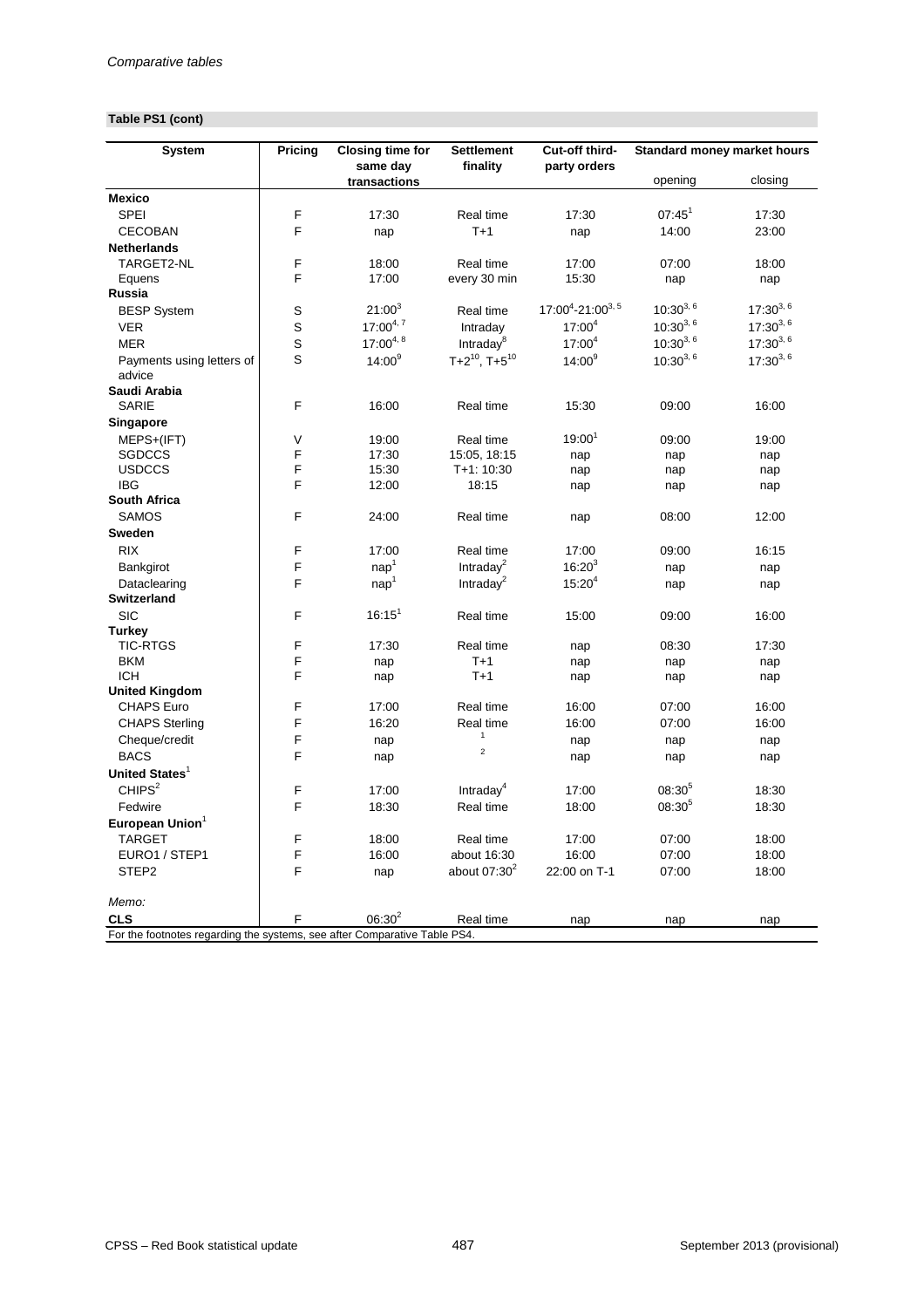### **Table PS2**

*(total for the year)* **Payments processed by selected interbank funds transfer systems: number of transactions** 

| <b>System</b>                                                             |         |         |         | Number of transactions (millions)            |         | Increase in the number of transactions |                             |         |               |         |
|---------------------------------------------------------------------------|---------|---------|---------|----------------------------------------------|---------|----------------------------------------|-----------------------------|---------|---------------|---------|
|                                                                           |         |         |         |                                              |         |                                        | (% change on previous year) |         |               |         |
|                                                                           | 2008    | 2009    | 2010    | 2011                                         | 2012    | 2008                                   | 2009                        | 2010    | 2011          | 2012    |
| <b>Australia</b>                                                          |         |         |         |                                              |         |                                        |                             |         |               |         |
| <b>RITS</b>                                                               | 8.09    | 7.85    | 8.40    | 8.97                                         | 9.42    | 11.6                                   | $-3.0$                      | 7.0     | 6.9           | 5.0     |
| <b>Belgium</b>                                                            |         |         |         |                                              |         |                                        |                             |         |               |         |
| TARGET2-BE                                                                | 2.75    | 2.12    | 2.39    | 2.59                                         | 2.49    | 34.8                                   | $-22.8$                     | 12.7    | 8.4           | $-3.9$  |
| Clearing house                                                            | 0.43    | 0.24    | nap     | nap                                          | nap     | $-8.3$                                 | $-43.6$                     | nav     | nav           | nav     |
| <b>CEC</b>                                                                | 1,063.4 | 1,122.9 | 1,170.2 | 1,224.9                                      | 1,295.1 | 5.1                                    | 5.6                         | 4.2     | 4.7           | 5.7     |
| <b>Brazil</b>                                                             |         |         |         |                                              |         |                                        |                             |         |               |         |
| <b>STR</b>                                                                | 10.35   | 10.46   | 12.66   | 17.21                                        | 23.03   | $-4.1$                                 | 1.1                         | 21.0    | 35.9          | 33.8    |
| <b>SITRAF</b>                                                             | 60.99   | 67.35   | 86.21   | 101.75                                       | 115.50  | 17.4                                   | 10.4                        | 28.0    | 18.0          | 13.5    |
| BmfBovespa-FX                                                             | 0.065   | 0.056   | 0.051   | 0.044                                        | 0.040   | 1.6                                    | $-13.8$                     | $-8.9$  | $-13.7$       | $-9.1$  |
| <b>COMPE</b>                                                              | 1,396.5 | 1,235.0 | 1,178.9 | 1,132.7                                      | 1,030.4 | $-8.9$                                 | $-11.6$                     | $-4.5$  | $-3.9$        | $-9.0$  |
| <b>SILOC</b>                                                              | 1,624.6 | 1,752.2 | 2,046.0 | 2,731.1                                      | 4,183.6 | 13.8                                   | 7.8                         | 16.8    | 33.5          | 53.2    |
| Canada                                                                    |         |         |         |                                              |         |                                        |                             |         |               |         |
| <b>LVTS</b>                                                               | 5.72    | 5.61    | 6.04    | 6.61                                         | 7.03    | 8.0                                    | $-1.9$                      | 7.7     | 9.6           | 6.3     |
| China                                                                     |         |         |         |                                              |         |                                        |                             |         |               |         |
| <b>HVPS</b>                                                               | 214.1   | 248.0   | 291.2   | 372.1                                        | 470.4   | 24.5                                   | 15.9                        | 17.4    | 27.8          | 26.4    |
| <b>BEPS</b>                                                               | 140.71  | 225.81  | 386.74  | 563.06                                       | 753.94  | 61.4                                   | 60.5                        | 71.3    | 45.6          | 33.9    |
| <b>France</b>                                                             |         |         |         |                                              |         |                                        |                             |         |               |         |
| TARGET2-BDF <sup>1</sup>                                                  | 6.65    | 7.62    | 8.22    | 8.77                                         | 8.66    | 36.3                                   | 14.5                        | 7.8     | 6.8           | $-1.3$  |
| PNS <sup>1</sup>                                                          | 0.40    | nap     | nap     | nap                                          | nap     | $-93.8$                                | nav                         | nav     | nav           | nav     |
| CORE <sup>2</sup>                                                         |         |         |         | 12,491.3 12,737.7 12,816.6 13,177.6 13,432.0 |         | 1.5                                    | 2.0                         | 0.6     | 2.8           | 1.9     |
| Germany                                                                   |         |         |         |                                              |         |                                        |                             |         |               |         |
| TARGET2-BBK                                                               | 41.56   | 44.70   | 43.80   | 43.85                                        | 43.81   | $-12.5$                                | 7.6                         | $-2.0$  | 0.1           | $-0.1$  |
| <b>RPS</b>                                                                | 2,465.4 | 2,585.6 | 2,662.9 | 2,690.1                                      | 2,817.1 | 5.2                                    | 4.9                         | 3.0     | 1.0           | 4.7     |
| <b>Hong Kong SAR</b>                                                      |         |         |         |                                              |         |                                        |                             |         |               |         |
| <b>HKD CHATS</b>                                                          | 5.59    | 5.16    | 5.36    | 5.60                                         | 5.68    | 1.7                                    | $-7.7$                      | 3.8     | 4.6           | 1.4     |
| <b>USD CHATS</b>                                                          | 2.47    | 2.62    | 3.15    | 3.52                                         | 3.82    | 16.3                                   | 6.0                         | 20.5    | 11.8          | 8.3     |
| <b>EUR CHATS</b>                                                          | 0.054   | 0.063   | 0.091   | 0.098                                        | 0.108   | 35.0                                   | 16.7                        | 44.4    | 7.7           | 10.2    |
| <b>RMB CHATS</b>                                                          | nav     | nav     | 0.24    | 0.96                                         | 1.09    | nav                                    | nav                         | nav     | 295.9         | 13.0    |
| India                                                                     |         |         |         |                                              |         |                                        |                             |         |               |         |
| <b>RTGS</b>                                                               | 13.37   | 33.24   | 49.26   | 55.03                                        | 68.51   | 128.9                                  | 148.6                       | 48.2    | 11.7          | 24.5    |
| <b>Cheque Clearing</b>                                                    | 1,397.4 | 1,379.1 | 1,387.4 | 1,341.9                                      | 1,313.7 | $-4.3$                                 | $-1.3$                      | 0.6     | $-3.3$        | $-2.1$  |
| ECS / NECS                                                                | 248.4   | 247.4   | 274.0   | 286.2                                        | 298.7   | 20.9                                   | $-0.4$                      | 10.8    | 4.5           | 4.4     |
| <b>NEFT</b>                                                               | 32.16   | 66.34   | 132.34  | 226.11                                       | 394.13  | 141.6                                  | 106.3                       | 99.5    | 70.8          | 74.3    |
|                                                                           |         |         |         |                                              |         |                                        |                             |         |               |         |
| <b>Italy</b><br>TARGET2-BDI                                               | 9.50    | 8.66    | 8.68    | 8.65                                         | 8.92    | $-17.4$                                | $-8.8$                      | 0.2     |               | 3.1     |
| <b>BI-COMP</b>                                                            | 2,024.9 | 2,003.9 | 2,041.2 | 2,106.1                                      |         | 1.6                                    | $-1.0$                      | 1.9     | $-0.4$<br>3.2 | 6.8     |
|                                                                           |         |         |         |                                              | 2,248.9 |                                        |                             |         |               |         |
| Japan<br><b>BOJ-NET</b>                                                   |         |         |         |                                              | 15.30   |                                        |                             |         |               |         |
| <b>FXYCS</b>                                                              | 8.47    | 12.31   | 12.41   | 12.93                                        |         | 25.3                                   | 45.4                        | 0.8     | 4.2           | 18.3    |
|                                                                           | 7.54    | 6.21    | 6.35    | 6.33                                         | 6.29    | $-2.8$                                 | $-17.7$                     | 2.3     | $-0.3$        | $-0.7$  |
| Zengin System                                                             | 1,368.2 | 1,380.3 | 1,380.4 | 1,394.8                                      | 1,460.9 | $1.1$                                  | 0.9                         | 0.0     | 1.0           | 4.7     |
| <b>Tokyo Clearing House</b>                                               | 36.65   | 31.17   | 28.51   | 26.64                                        | 24.97   | $-10.0$                                | $-15.0$                     | $-8.5$  | $-6.6$        | $-6.3$  |
| Korea                                                                     |         |         |         |                                              |         |                                        |                             |         |               |         |
| BOK-Wire+                                                                 | 2.54    | 2.75    | 3.30    | 3.62                                         | 3.30    | 12.7                                   | 8.3                         | 19.9    | 9.8           | $-8.8$  |
| <b>Check Clearing System</b>                                              | 747.5   | 648.6   | 517.1   | 417.7                                        | 308.6   | $-7.2$                                 | $-13.2$                     | $-20.3$ | $-19.2$       | $-26.1$ |
| Interbank Shared                                                          | 2,857.7 | 2,969.1 | 3,197.7 | 3,478.4                                      | 3,750.1 | 6.6                                    | 3.9                         | 7.7     | 8.8           | 7.8     |
| Networks                                                                  |         |         |         |                                              |         |                                        |                             |         |               |         |
| For the footnotes regarding the systems, see after Comparative Table PS4. |         |         |         |                                              |         |                                        |                             |         |               |         |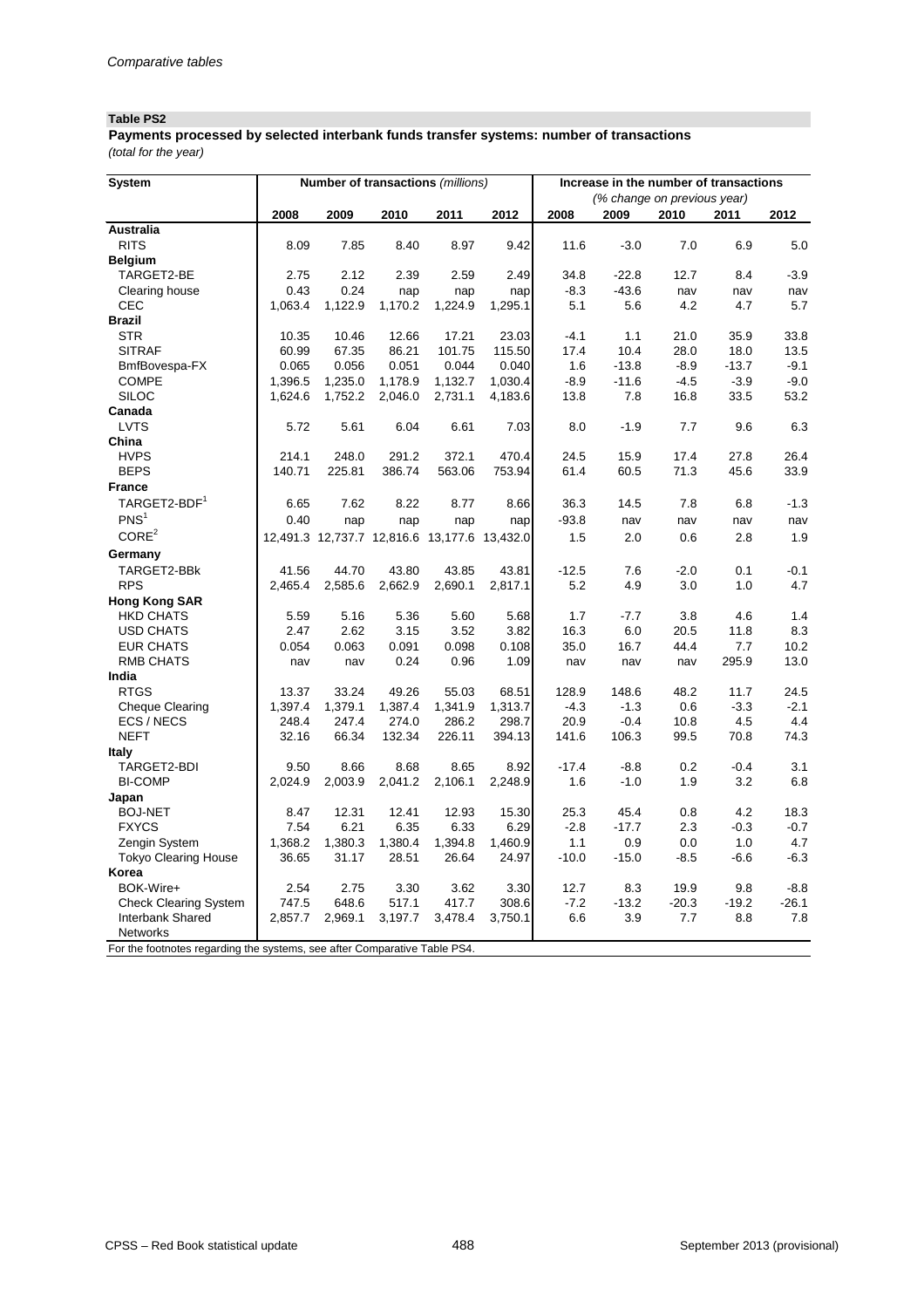# **Table PS2 (cont)**

| <b>System</b>                                                             |         |         |         | Number of transactions (millions) |         |         |                             |         | Increase in the number of transactions |         |  |  |
|---------------------------------------------------------------------------|---------|---------|---------|-----------------------------------|---------|---------|-----------------------------|---------|----------------------------------------|---------|--|--|
|                                                                           |         |         |         |                                   |         |         | (% change on previous year) |         |                                        |         |  |  |
| <b>Mexico</b>                                                             | 2008    | 2009    | 2010    | 2011                              | 2012    | 2008    | 2009                        | 2010    | 2011                                   | 2012    |  |  |
| <b>SPEI</b>                                                               | 41.71   | 62.21   | 85.85   | 110.65                            | 171.74  | 41.5    | 49.2                        | 38.0    | 28.9                                   | 55.2    |  |  |
| <b>CECOBAN</b>                                                            | 178.8   | 164.3   | 158.2   | 154.5                             | 149.7   | $-3.2$  | $-8.1$                      | $-3.7$  | $-2.3$                                 | $-3.1$  |  |  |
| <b>Netherlands</b>                                                        |         |         |         |                                   |         |         |                             |         |                                        |         |  |  |
| TARGET2-NL                                                                | 9.25    | 9.39    | 8.59    | 8.35                              | 8.52    | 27.5    | 1.5                         | $-8.4$  | $-2.8$                                 | 2.0     |  |  |
| Equens                                                                    | 4,039.8 | 4,273.4 | 4,484.0 | 4,021.4                           | 2,739.9 | 6.2     | 5.8                         | 4.9     | $-10.3$                                | $-31.9$ |  |  |
| <b>Russia</b>                                                             |         |         |         |                                   |         |         |                             |         |                                        |         |  |  |
| <b>BESP System</b>                                                        | 0.0     | 0.1     | 0.21    | 0.63                              | 1.19    | nap     | 950.0                       | 225.4   | 205.4                                  | 89.9    |  |  |
| <b>VER</b>                                                                | 752.6   | 748.7   | 819.3   | 898.7                             | 923.4   | 11.2    | $-0.5$                      | 9.4     | 9.7                                    | 2.7     |  |  |
| <b>MER</b>                                                                | 184.4   | 192.5   | 238.5   | 287.6                             | 333.9   | 19.7    | 4.4                         | 23.9    | 20.6                                   | 16.1    |  |  |
| Payments using letters of                                                 | 3.06    | 1.66    | 0.91    | 0.71                              | 0.51    | 7.4     | $-45.7$                     | $-45.1$ | $-22.0$                                | $-28.5$ |  |  |
| advice                                                                    |         |         |         |                                   |         |         |                             |         |                                        |         |  |  |
| Saudi Arabia                                                              |         |         |         |                                   |         |         |                             |         |                                        |         |  |  |
| <b>SARIE</b>                                                              | 29.88   | 30.95   | 33.57   | 42.83                             | 53.69   | 25.6    | 3.6                         | 8.5     | 27.6                                   | 25.4    |  |  |
| Singapore                                                                 |         |         |         |                                   |         |         |                             |         |                                        |         |  |  |
| MEPS+(IFT)                                                                | 3.78    | 3.69    | 4.02    | 4.40                              | 4.73    | 9.2     | $-2.4$                      | 8.9     | 9.5                                    | 7.5     |  |  |
| <b>SGDCCS</b>                                                             | 82.51   | 78.24   | 77.37   | 75.81                             | 73.64   | $-2.8$  | $-5.2$                      | $-1.1$  | $-2.0$                                 | $-2.9$  |  |  |
| <b>USDCCS</b>                                                             | 0.96    | 0.90    | 0.96    | 0.96                              | 0.92    | 2.1     | $-6.2$                      | 7.0     | 0.1                                    | $-4.6$  |  |  |
| <b>IBG</b>                                                                | 81.58   | 84.30   | 91.83   | 92.66                             | 96.35   | 1.1     | 3.3                         | 8.9     | 0.9                                    | 4.0     |  |  |
| <b>South Africa</b>                                                       |         |         |         |                                   |         |         |                             |         |                                        |         |  |  |
| SAMOS - large                                                             | 2.52    | 2.62    | 3.14    | 4.10                              | 5.02    | 16.4    | 3.7                         | 19.8    | 30.7                                   | 22.4    |  |  |
| SAMOS - retail <sup>1</sup>                                               | 0.23    | 0.25    | 0.28    | 0.29                              | 0.31    | 11.7    | 8.3                         | 10.9    | 4.4                                    | 7.3     |  |  |
| <b>Sweden</b>                                                             |         |         |         |                                   |         |         |                             |         |                                        |         |  |  |
| <b>RIX</b>                                                                | 2.01    | 2.58    | 2.96    | 3.46                              | 3.62    | 3.3     | 28.4                        | 14.7    | 16.9                                   | 4.6     |  |  |
| Bankgirot                                                                 | 670.9   | 697.7   | 751.0   | 791.1                             | 808.0   | 8.1     | 4.0                         | 7.6     | 5.3                                    | 2.1     |  |  |
| Dataclearing                                                              | 99.00   | 104.10  | 110.00  | 125.50                            | 135.00  | 7.6     | 5.2                         | 5.7     | 14.1                                   | 7.6     |  |  |
| <b>Switzerland</b>                                                        |         |         |         |                                   |         |         |                             |         |                                        |         |  |  |
| <b>SIC</b>                                                                | 371.6   | 381.7   | 394.7   | 402.5                             | 410.2   | 4.2     | 2.7                         | 3.4     | 2.0                                    | 1.9     |  |  |
| <b>Turkey</b>                                                             |         |         |         |                                   |         |         |                             |         |                                        |         |  |  |
| <b>TIC-RTGS</b>                                                           | 119.31  | 129.45  | 142.22  | 166.69                            | 197.11  | 12.5    | 8.5                         | 9.9     | 17.2                                   | 18.3    |  |  |
| <b>BKM</b>                                                                | 826.1   | 897.7   | 1,037.4 | 1,221.9                           | 1,459.1 | 13.5    | 8.7                         | 15.6    | 17.8                                   | 19.4    |  |  |
| <b>ICH</b>                                                                | 23.16   | 19.31   | 18.67   | 18.21                             | 18.48   | $-6.9$  | $-16.6$                     | $-3.3$  | $-2.5$                                 | 1.5     |  |  |
| <b>United Kingdom</b>                                                     |         |         |         |                                   |         |         |                             |         |                                        |         |  |  |
| <b>CHAPS Euro</b>                                                         | 0.59    | nav     | nav     | nav                               | nav     | $-89.7$ | nav                         | nav     | nav                                    | nav     |  |  |
| <b>CHAPS Sterling</b>                                                     | 34.59   | 31.91   | 32.15   | 34.02                             | 33.94   | $-2.8$  | $-7.8$                      | 0.7     | 5.8                                    | $-0.3$  |  |  |
| Cheque/credit                                                             | 96.6    | 82.2    | 70.0    | 62.4                              | 54.2    | $-1.9$  | $-14.9$                     | $-14.8$ | $-10.8$                                | $-13.1$ |  |  |
| <b>BACS</b>                                                               | 2,578.7 | 2,489.6 | 2,443.2 | 2,394.6                           | 2,199.7 | $-0.1$  | $-3.5$                      | $-1.9$  | $-2.0$                                 | $-8.1$  |  |  |
| <b>United States</b>                                                      |         |         |         |                                   |         |         |                             |         |                                        |         |  |  |
| <b>CHIPS</b>                                                              | 92.00   | 84.84   | 90.90   | 95.06                             | 97.10   | 5.3     | $-7.8$                      | 7.1     | 4.6                                    | 2.1     |  |  |
| Fedwire                                                                   | 131.4   | 124.7   | 125.1   | 127.0                             | 131.6   | $-2.5$  | $-5.0$                      | 0.3     | 1.5                                    | 3.6     |  |  |
| <b>European Union</b>                                                     |         |         |         |                                   |         |         |                             |         |                                        |         |  |  |
| <b>TARGET</b>                                                             | 89.02   | 87.81   | 87.16   | 88.98                             | 90.07   | $-10.1$ | $-1.4$                      | $-0.7$  | 2.1                                    | 1.2     |  |  |
| EURO1 / STEP1                                                             | 64.19   | 58.29   | 59.37   | 62.32                             | 66.59   | 18.1    | $-9.2$                      | 1.9     | 5.0                                    | 6.9     |  |  |
| STEP2 XCT Service <sup>3</sup>                                            | 73.17   | 54.24   | 46.48   | 32.78                             | nav     | $-19.9$ | $-25.9$                     | $-14.3$ | $-29.5$                                | nav     |  |  |
| STEP2 ICT Service <sup>4</sup>                                            | 265.2   | 286.9   | 301.6   | 308.1                             | 309.7   | 20.3    | 8.2                         | 5.1     | 2.2                                    | 0.5     |  |  |
| STEP2 SCT Service <sup>5</sup>                                            | 45.1    | 89.02   | 176.56  | 439.38                            | 641.43  | nav     | 97.4                        | 98.3    | 148.9                                  | 46.0    |  |  |
| Memo:                                                                     |         |         |         |                                   |         |         |                             |         |                                        |         |  |  |
| CLS <sup>3</sup>                                                          | 90.26   | 134.43  | 150.09  | 198.11                            | 206.86  | 46.7    | 48.9                        | 11.6    | 32.0                                   | 4.4     |  |  |
| For the footnotes regarding the systems, see after Comparative Table PS4. |         |         |         |                                   |         |         |                             |         |                                        |         |  |  |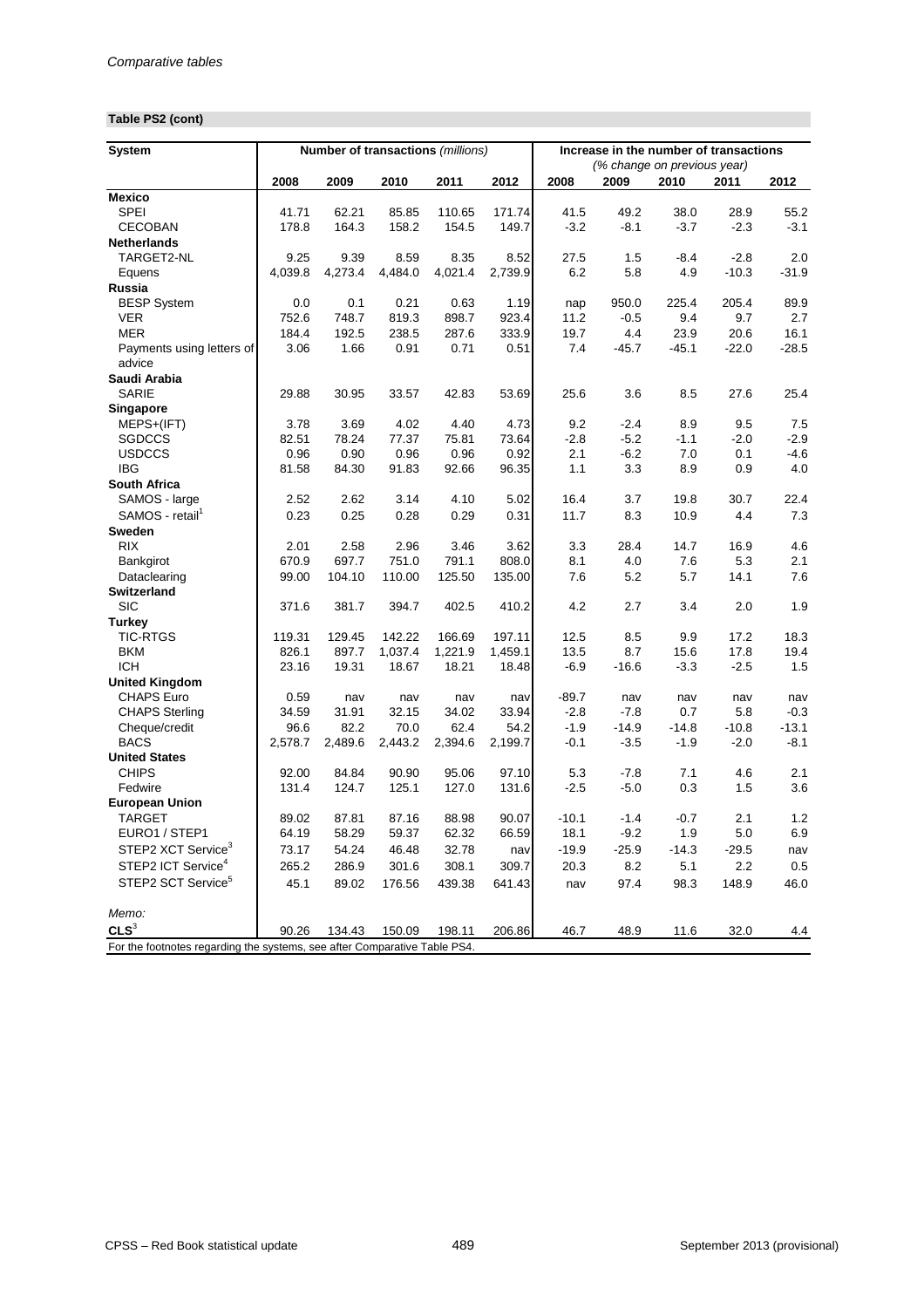### **Table PS3**

*(total for the year)* **Payments processed by selected interbank funds transfer systems: value of transactions**

| <b>System</b>                                                             |         |         | <b>Value of transactions</b> |                                              |         |                                                                                           | Average value per transaction |                     |          |          |
|---------------------------------------------------------------------------|---------|---------|------------------------------|----------------------------------------------|---------|-------------------------------------------------------------------------------------------|-------------------------------|---------------------|----------|----------|
|                                                                           |         |         |                              | (USD billions except as noted) <sup>1</sup>  |         |                                                                                           |                               | (USD thousands) $1$ |          |          |
|                                                                           | 2008    | 2009    | 2010                         | 2011                                         | 2012    | 2008                                                                                      | 2009                          | 2010                | 2011     | 2012     |
| <b>Australia</b>                                                          |         |         |                              |                                              |         |                                                                                           |                               |                     |          |          |
| <b>RITS</b>                                                               |         |         |                              | 40,358.4 33,471.1 39,176.0 44,834.8 40,357.9 |         | 4,991.1                                                                                   | 4,265.6                       | 4,665.8             | 4,995.6  | 4,284.2  |
| <b>Belgium</b>                                                            |         |         |                              |                                              |         |                                                                                           |                               |                     |          |          |
| TARGET2-BE                                                                |         |         |                              |                                              |         | 39,682.5 28,979.7 26,723.9 30,816.1 24,026.0 14,445.8 13,663.2 11,176.9 11,893.5          |                               |                     |          | 9,649.0  |
| Clearing house                                                            | 64.6    | 30.0    | nav                          | nav                                          | navl    | 149.9                                                                                     | 123.5                         | nav                 | nav      | nav      |
| <b>CEC</b>                                                                | 1,174.9 | 1,119.5 | 1,120.5                      | 1,232.8                                      | 1,167.3 | 1.1                                                                                       | 1.0                           | 1.0                 | 1.0      | 0.9      |
| <b>Brazil</b>                                                             |         |         |                              |                                              |         |                                                                                           |                               |                     |          |          |
| <b>STR</b>                                                                |         |         |                              | 59,991.5 70,817.2 75,211.1 92,272.2 86,347.8 |         | 5,794.6                                                                                   | 6,768.3                       | 5,940.4             | 5,361.5  | 3,749.4  |
| <b>SITRAF</b>                                                             | 2,786.4 | 2,652.4 | 3,581.8                      | 2,650.9                                      | 1,554.5 | 45.7                                                                                      | 39.4                          | 41.5                | 26.1     | 13.5     |
| BmfBovespa-FX                                                             | 765.2   | 637.0   | 749.9                        | 618.1                                        | 510.7   |                                                                                           | 11,772.3 11,374.6             | 14,703.1            | 14,048.8 | 12,768.7 |
| <b>COMPE</b>                                                              | 575.2   | 504.3   | 626.3                        | 670.8                                        | 574.2   | 0.4                                                                                       | 0.4                           | 0.5                 | 0.6      | 0.6      |
| <b>SILOC</b>                                                              | 464.3   | 462.4   | 605.0                        | 758.1                                        | 763.0   | 0.3                                                                                       | 0.3                           | 0.3                 | 0.3      | 0.2      |
| Canada                                                                    |         |         |                              |                                              |         |                                                                                           |                               |                     |          |          |
| <b>LVTS</b>                                                               |         |         |                              |                                              |         | 43,092.2 33,885.3 36,562.0 40,003.0 38,187.0 7,538.9                                      | 6,044.5                       | 6,058.3             | 6,050.1  | 5,432.0  |
| China                                                                     |         |         |                              |                                              |         |                                                                                           |                               |                     |          |          |
| <b>HVPS</b>                                                               |         |         |                              | 93,568 117,744 163,127 209,750 280,712       |         | 437.1                                                                                     | 474.7                         | 560.2               | 563.7    | 596.8    |
| <b>BEPS</b>                                                               |         |         |                              | 748.01 1,678.66 2,394.75 2,841.71 2,938.26   |         | 5.3                                                                                       | 7.4                           | 6.2                 | 5.0      | 3.9      |
| <b>France</b>                                                             |         |         |                              |                                              |         |                                                                                           |                               |                     |          |          |
| TARGET2-BDF <sup>1</sup>                                                  | 149,131 |         |                              |                                              |         | 130,406 124,456 142,241 141,546 22,412.2 17,115.9 15,146.1 16,211.7 16,344.9              |                               |                     |          |          |
| PNS <sup>1</sup>                                                          | 1,091.7 | nav     | nav                          | nav                                          | navl    | 2,742.9                                                                                   | nav                           | nav                 | nav      | nav      |
| CORE <sup>2</sup>                                                         | 7,698.5 | 6,961.3 | 6,773.4                      | 7,470.9                                      | 6,940.6 | 0.6                                                                                       | 0.5                           | 0.5                 | 0.6      | 0.5      |
| Germany                                                                   |         |         |                              |                                              |         |                                                                                           |                               |                     |          |          |
| TARGET2-BBk                                                               | 323,884 |         |                              | 238,260 342,119 351,659 353,929              |         | 7,792.8                                                                                   | 5,330.2                       | 7,810.9             | 8,019.6  | 8,078.7  |
| <b>RPS</b>                                                                | 3,448.7 | 3,192.5 | 3,042.8                      | 3,354.2                                      | 3,224.1 | 1.4                                                                                       | 1.2                           | 1.1                 | 1.2      | 1.1      |
| <b>Hong Kong SAR</b>                                                      |         |         |                              |                                              |         |                                                                                           |                               |                     |          |          |
| <b>HKD CHATS</b>                                                          |         |         |                              | 24,706.7 16,982.4 17,452.2 17,103.2 15,806.4 |         | 4,419.0                                                                                   | 3,292.4                       | 3,258.4             | 3,053.0  | 2,781.4  |
| <b>USD CHATS</b>                                                          | 2,537.2 |         | 2,147.2 2,724.9              | 3,503.1                                      | 4,048.3 | 1,028.5                                                                                   | 820.8                         | 864.8               | 994.1    | 1,060.6  |
| <b>EUR CHATS</b>                                                          | 272.0   | 214.4   | 191.9                        | 196.0                                        | 184.8   | 5,037.0                                                                                   | 3,403.2                       | 2,108.9             | 2,000.4  | 1,710.7  |
| <b>RMB CHATS</b>                                                          | nav     | nav     | 185.6                        | 4,386.3                                      | 7,866.8 | nav                                                                                       | nav                           | 763.8               | 4,559.6  | 7,237.2  |
| India                                                                     |         |         |                              |                                              |         |                                                                                           |                               |                     |          |          |
| <b>RTGS</b>                                                               |         |         |                              | 7,434.9 8,159.8 10,601.3 11,555.4 12,652.5   |         | 556.1                                                                                     | 245.5                         | 215.2               | 210.0    | 184.7    |
| <b>Cheque Clearing</b>                                                    |         |         |                              | 2,872.0 2,151.4 2,215.7 2,121.5              | 1,872.8 | 2.055                                                                                     | 1.560                         | 1.597               | 1.581    | 1.426    |
| ECS / NECS                                                                |         |         |                              | 37.88 38.70 55.83 57.24 53.36                |         | 0.152                                                                                     | 0.156                         | 0.204               | 0.200    | 0.179    |
| <b>NEFT</b>                                                               | 58.03   | 84.70   | 205.34                       | 383.61                                       | 542.53  | 1.804                                                                                     | 1.277                         | 1.552               | 1.697    | 1.377    |
| <b>Italy</b>                                                              |         |         |                              |                                              |         |                                                                                           |                               |                     |          |          |
| TARGET2-BDI                                                               |         |         |                              | 60,170.6 44,844.5 43,726.6 45,955.6 41,938.0 |         | 6,336.4                                                                                   | 5,178.3                       | 5,037.0             | 5,315.2  | 4,702.6  |
| <b>BI-COMP</b>                                                            |         |         |                              | 5,044.6 4,303.6 4,032.2 4,307.8              | 3,584.8 | 2.5                                                                                       | 2.1                           | 2.0                 | 2.0      | 1.6      |
| Japan                                                                     |         |         |                              |                                              |         |                                                                                           |                               |                     |          |          |
| <b>BOJ-NET</b>                                                            |         |         |                              |                                              |         | 285,589 291,305 291,496 311,549 341,479 33,713.7 23,656.4 23,485.0 24,093.2 22,326.2      |                               |                     |          |          |
| <b>FXYCS</b>                                                              |         |         |                              |                                              |         | 50,080.2 33,957.5 32,859.0 35,399.2 30,847.9 6,642.8                                      | 5,470.8                       | 5,175.5             | 5,591.4  | 4,907.4  |
| Zengin System                                                             |         |         |                              | 25,974.4 25,703.4 28,266.8 32,204.2 33,251.6 |         | 19.0                                                                                      | 18.6                          | 20.5                | 23.1     | 22.8     |
| <b>Tokyo Clearing House</b>                                               |         |         |                              | 2,884.0 2,782.4 3,117.3 3,522.2 3,415.7      |         | 78.7                                                                                      | 89.3                          | 109.3               | 132.2    | 136.8    |
| Korea                                                                     |         |         |                              |                                              |         |                                                                                           |                               |                     |          |          |
| BOK-Wire+                                                                 |         |         |                              |                                              |         | 39,023.4 36,020.1 43,729.9 46,470.8 49,967.2 15,360.3 13,088.1 13,249.3 12,828.1 15,128.0 |                               |                     |          |          |
| <b>Check Clearing System</b>                                              |         |         |                              | 4,673.9 4,247.3 4,999.7 4,748.6 3,798.7      |         | 6.3                                                                                       | 6.5                           | 9.7                 | 11.4     | 12.3     |
| Interbank Shared                                                          |         |         |                              | 7,568.9 7,397.7 9,286.2 11,194.9 11,676.2    |         | 2.6                                                                                       | 2.5                           | 2.9                 | 3.2      | 3.1      |
| Networks                                                                  |         |         |                              |                                              |         |                                                                                           |                               |                     |          |          |
| For the footnotes regarding the systems, see after Comparative Table PS4. |         |         |                              |                                              |         |                                                                                           |                               |                     |          |          |

 $1$  Converted at yearly average exchange rates.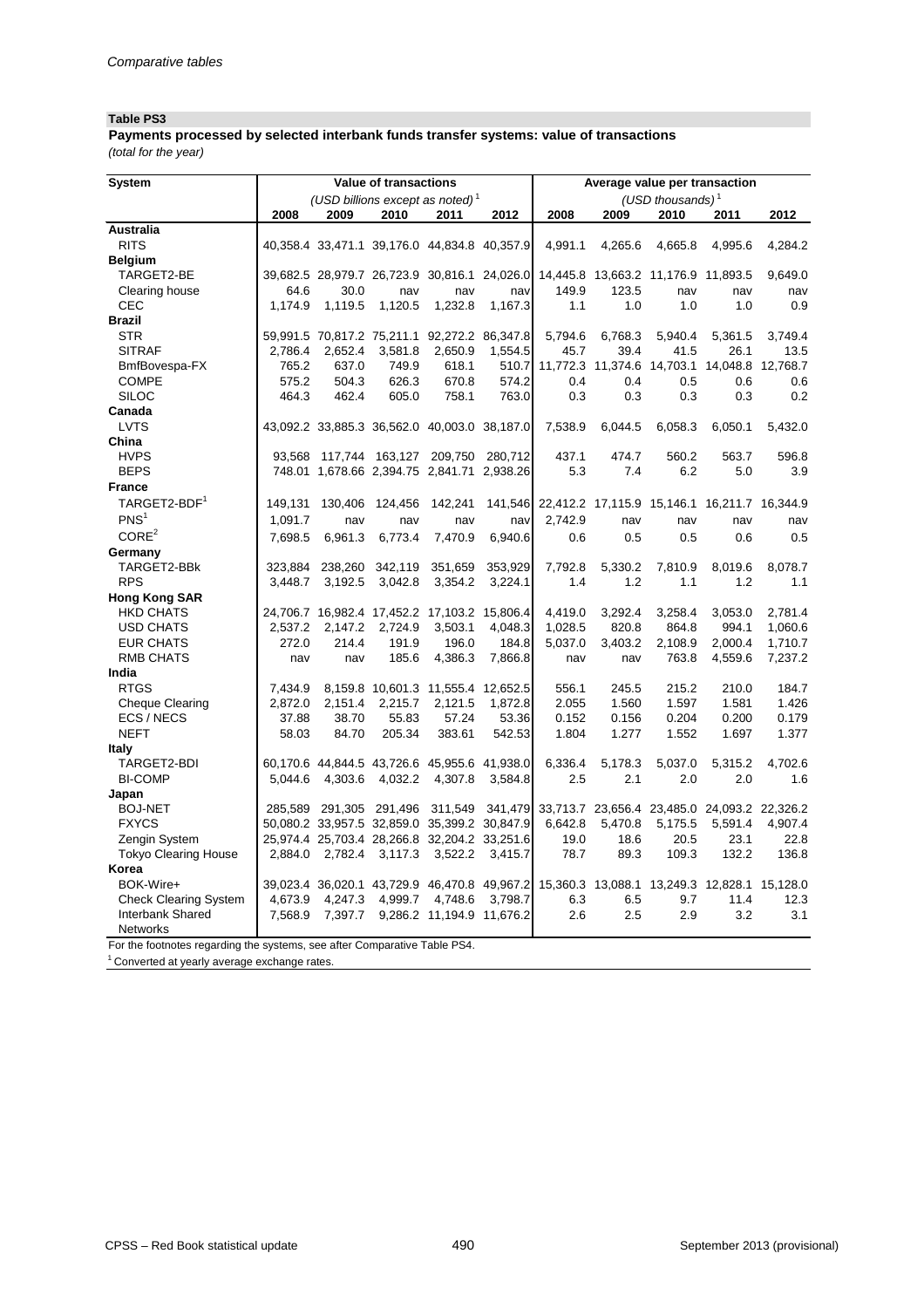# **Table PS3 (cont)**

| <b>System</b>                                                             |                    |                    | <b>Value of transactions</b> |                                                       |                    | Average value per transaction |                                              |                                    |                           |             |
|---------------------------------------------------------------------------|--------------------|--------------------|------------------------------|-------------------------------------------------------|--------------------|-------------------------------|----------------------------------------------|------------------------------------|---------------------------|-------------|
|                                                                           |                    |                    |                              | (USD billions except as noted) <sup>1</sup>           |                    |                               |                                              | (USD thousands) $1$                |                           |             |
|                                                                           | 2008               | 2009               | 2010                         | 2011                                                  | 2012               | 2008                          | 2009                                         | 2010                               | 2011                      | 2012        |
| <b>Mexico</b>                                                             |                    |                    |                              |                                                       |                    |                               |                                              |                                    |                           |             |
| <b>SPEI</b>                                                               | 12,969.4           |                    |                              | 9,512.3 12,115.2 14,396.5 15,126.2                    |                    | 310.9                         | 152.9                                        | 141.1                              | 130.1                     | 88.1        |
| <b>CECOBAN</b>                                                            | 405.9              | 293.8              | 293.9                        | 303.7                                                 | 290.1              | 2.3                           | 1.8                                          | 1.9                                | 2.0                       | 1.9         |
| <b>Netherlands</b>                                                        |                    |                    |                              |                                                       |                    |                               |                                              |                                    |                           |             |
| TARGET2-NL                                                                | 86,153             | 88,577             | 102,476                      | 110,129                                               | 135,881            | 9,315.8                       |                                              | 9,437.1 11,924.2 13,189.1 15,946.6 |                           |             |
| Equens                                                                    | 2,946.4            | 2,719.6            | 2,652.5                      | 2,850.2                                               | 2,736.4            | 0.7                           | 0.6                                          | 0.6                                | 0.7                       | 1.0         |
| Russia                                                                    |                    |                    |                              |                                                       |                    |                               |                                              |                                    |                           |             |
| <b>BESP System</b>                                                        | 83.1               | 3,365.0            | 4,193.0                      |                                                       | 7,591.9 14,396.5   |                               | 13,842.3 53,412.8 20,453.4 12,127.6 12,108.1 |                                    |                           |             |
| <b>VER</b>                                                                | 17,065.4           |                    |                              | 13,659.2 14,656.1 20,460.4                            | 19,288.1           | 22.7                          | 18.2                                         | 17.9                               | 22.8                      | 20.9        |
| <b>MER</b>                                                                | 3,573.2            | 2,197.5            | 2,678.8                      | 3,147.8                                               | 3,332.6            | 19.4                          | 11.4                                         | 11.2                               | 10.9                      | 10.0        |
| Payments using letters of<br>advice                                       | 89.32              | 28.03              | 23.75                        | 11.59                                                 | 15.33              | 29.2                          | 16.9                                         | 26.0                               | 16.3                      | 30.1        |
| Saudi Arabia                                                              |                    |                    |                              |                                                       |                    |                               |                                              |                                    |                           |             |
| <b>SARIE</b>                                                              |                    |                    |                              | 9,565.3 16,324.5 14,789.4 14,505.4 17,439.4           |                    | 320.1                         | 527.5                                        | 440.6                              | 338.7                     | 324.8       |
| <b>Singapore</b>                                                          |                    |                    |                              |                                                       |                    |                               |                                              |                                    |                           |             |
| MEPS+(IFT)                                                                |                    |                    |                              | 13,476.8 11,418.4 12,090.9 13,855.6 14,150.6          |                    | 3,565.3                       | 3,094.4                                      | 3,007.7                            | 3,149.0                   | 2,991.7     |
| <b>SGDCCS</b>                                                             | 409.3              | 368.4              | 443.2                        | 494.9                                                 | 506.0              | 5.0                           | 4.7                                          | 5.7                                | 6.5                       | 6.9         |
| <b>USDCCS</b>                                                             | 36.92              | 33.59              | 42.97                        | 49.35                                                 | 49.06              | 38.5                          | 37.3                                         | 44.6                               | 51.2                      | 53.3        |
| <b>IBG</b>                                                                | 150.44             | 149.65             | 180.83                       | 215.54                                                | 234.14             | 1.8                           | 1.8                                          | 2.0                                | 2.3                       | 2.4         |
| <b>South Africa</b>                                                       |                    |                    |                              |                                                       |                    |                               |                                              |                                    |                           |             |
| SAMOS - large                                                             | 10,462.8           | 8,464.4            |                              | 9,780.9 10,563.0 10,143.6                             |                    | 4,145.3                       | 3,234.4                                      | 3,118.9                            | 2,576.3                   | 2,021.9     |
| SAMOS - retail                                                            | 782.1              | 743.4              | 915.3                        | 999.2                                                 | 970.2              | nav                           | nav                                          | nav                                | nav                       | nav         |
| <b>Sweden</b>                                                             |                    |                    |                              |                                                       |                    |                               |                                              |                                    |                           |             |
| <b>RIX</b>                                                                |                    |                    |                              | 20,736.4 22,834.7 19,062.8 17,456.7 18,363.6 10,316.6 |                    |                               | 8,850.6                                      | 6,440.1                            | 5,045.3                   | 5,072.8     |
| Bankgirot                                                                 | 1,080.7            | 914.4              | 1,045.2                      | 1,263.3                                               | 1,278.8            | 1.6                           | 1.3                                          | 1.4                                | 1.6                       | 1.6         |
| Dataclearing                                                              | 342.0              | 292.4              | 336.2                        | 398.8                                                 | 397.5              | 3.5                           | 2.8                                          | 3.1                                | 3.2                       | 2.9         |
| <b>Switzerland</b>                                                        |                    |                    |                              |                                                       |                    |                               |                                              |                                    |                           |             |
| <b>SIC</b>                                                                | 53,582             | 52,355             | 49,702                       | 70,802                                                | 101,609            | 144.2                         | 137.2                                        | 125.9                              | 175.9                     | 247.7       |
| <b>Turkey</b>                                                             |                    |                    |                              |                                                       |                    |                               |                                              |                                    |                           |             |
| <b>TIC-RTGS</b>                                                           |                    |                    |                              | 16,953.0 15,321.3 16,620.7 23,539.6 18,564.8          |                    | 142.09                        | 118.35                                       | 116.86                             | 141.22                    | 94.18       |
| <b>BKM</b>                                                                | 63.37              | 60.84              | 73.66                        | 81.42                                                 | 94.17              | 0.08                          | 0.07                                         | 0.07                               | 0.07                      | 0.06        |
| <b>ICH</b>                                                                | 181.20             | 129.78             | 151.97                       | 164.91                                                | 176.71             | 7.82                          | 6.72                                         | 8.14                               | 9.06                      | 9.56        |
| <b>United Kingdom</b>                                                     |                    |                    |                              |                                                       |                    |                               |                                              |                                    |                           |             |
| <b>CHAPS Euro</b>                                                         | 9,588.2            | nav                | nav                          | nav                                                   | navl               | 16,251.2                      | nav                                          | nav                                | nav<br>3,009.4            | nav         |
| <b>CHAPS Sterling</b>                                                     | 132,225            | 92,892             | 87,561                       | 102,393                                               | 113,607            | 3,822.2                       | 2,911.1<br>17.9                              | 2,723.6                            |                           | 3,347.7     |
| Cheque/credit<br><b>BACS</b>                                              | 2,133.5<br>7,231.3 | 1,470.3<br>6,018.1 | 1,264.3<br>6,266.5           | 1,166.1<br>6,994.1                                    | 1,023.3<br>6,514.2 | 22.1<br>2.8                   | 2.4                                          | 18.1<br>2.6                        | 18.7<br>2.9               | 18.9<br>3.0 |
| <b>United States</b>                                                      |                    |                    |                              |                                                       |                    |                               |                                              |                                    |                           |             |
| <b>CHIPS</b>                                                              | 508,759            | 364,355            | 365,096                      | 403,349                                               | 364,819            | 5,530.0                       | 4,294.4                                      | 4,016.5                            | 4,243.2                   | 3,757.1     |
| Fedwire                                                                   | 754,975            | 631,127            | 608,326                      | 663,838                                               | 599,201            | 5,747.3                       | 5,059.9                                      | 4,862.7                            | 5,226.2                   | 4,553.2     |
| <b>European Union</b>                                                     |                    |                    |                              |                                                       |                    |                               |                                              |                                    |                           |             |
| <b>TARGET</b>                                                             | 894,126            |                    | 743,267 834,876              | 905,551                                               | 912,904            | 10,043.8                      | 8,464.9                                      |                                    | 9,578.7 10,177.6 10,135.3 |             |
| EURO1 / STEP1                                                             | 107,427            | 90,693             | 82,300                       | 89,015                                                | 74,350             | 1,673.6                       | 1,555.9                                      | 1,386.2                            | 1,428.4                   | 1,116.5     |
| STEP2 XCT Service <sup>3</sup>                                            | 460.7              | 311.8              | 270.1                        | 217.3                                                 |                    | 6.3                           | 5.7                                          | 5.8                                | 6.6                       |             |
|                                                                           |                    |                    |                              |                                                       | nav                |                               |                                              |                                    |                           | nav         |
| STEP2 ICT Service <sup>4</sup>                                            | 1,909.9            | 1,659.4            | 1,628.6                      | 1,722.9                                               | 1,340.4            | 7.2                           | 5.8                                          | 5.4                                | 5.6                       | 4.3         |
| STEP2 SCT Service <sup>5</sup>                                            | 431.2              | 721.0              | 1,254.9                      | 2,196.4                                               | 3,140.0            | 9.6                           | 8.1                                          | 7.1                                | 5.0                       | 4.9         |
| Memo:                                                                     |                    |                    |                              |                                                       |                    |                               |                                              |                                    |                           |             |
| CLS <sup>3</sup>                                                          | 1,027.6            | 877.0              | 1,073.0                      | 1,240.3                                               |                    | 1,218.5 11,385.1              | 6,523.4                                      | 7,149.6                            | 6,260.4                   | 5,890.2     |
| For the footnotes regarding the systems, see after Comparative Table PS4. |                    |                    |                              |                                                       |                    |                               |                                              |                                    |                           |             |

<sup>1</sup> Converted at yearly average exchange rates.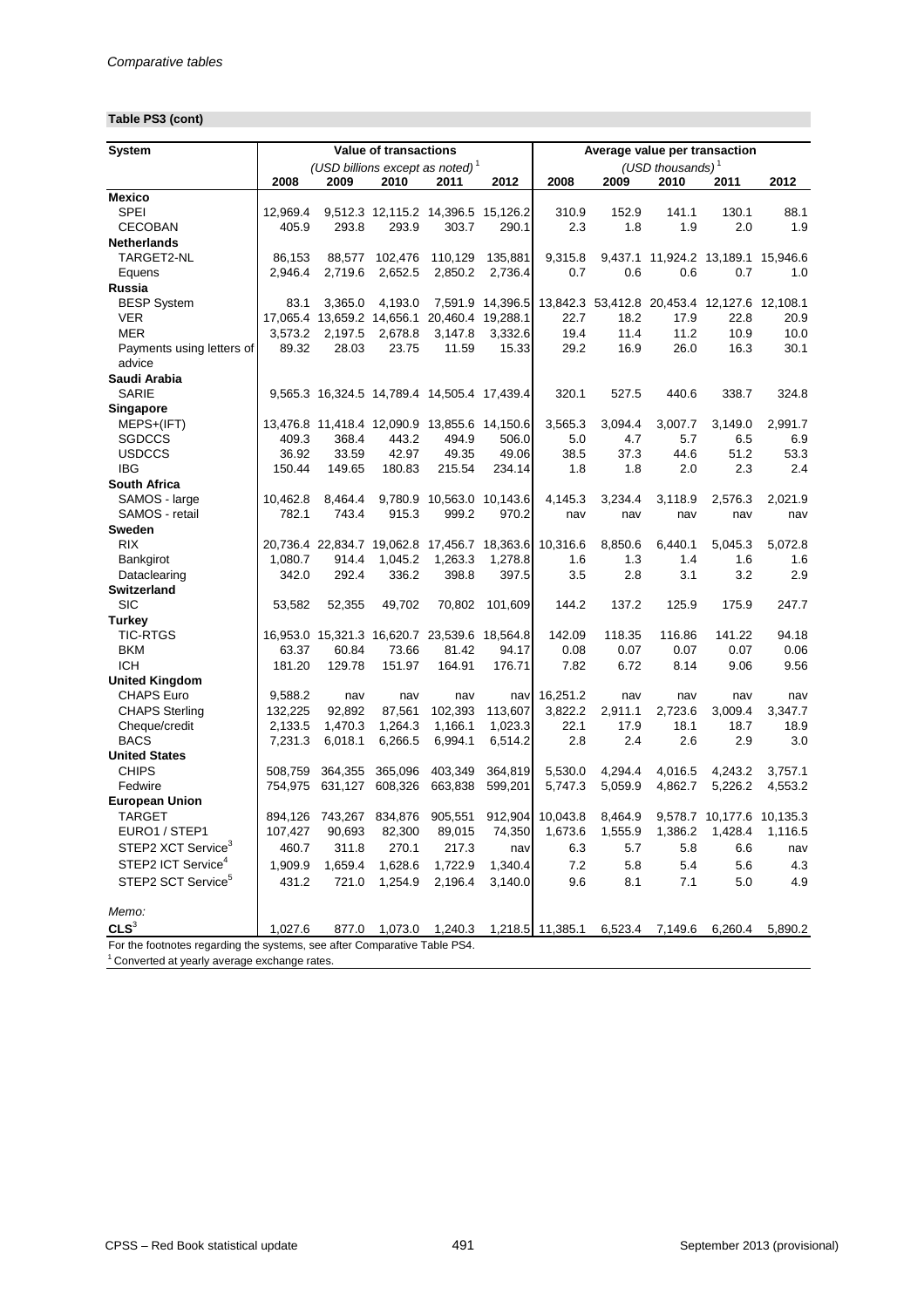# **Table PS3 (cont)**

| <b>System</b>                                                             |         | Increase in the real value of transactions  |                    |         |         | Value of transactions as a percentage of GDP |         |                  |         |                  |
|---------------------------------------------------------------------------|---------|---------------------------------------------|--------------------|---------|---------|----------------------------------------------|---------|------------------|---------|------------------|
|                                                                           |         | (% change on previous year, adjusted by CPI |                    |         |         |                                              |         | (in %)           |         |                  |
|                                                                           |         |                                             | <i>inflation</i> ) |         |         |                                              |         |                  |         |                  |
|                                                                           | 2008    | 2009                                        | 2010               | 2011    | 2012    | 2008                                         | 2009    | 2010             | 2011    | 2012             |
| <b>Australia</b>                                                          |         |                                             |                    |         |         |                                              |         |                  |         |                  |
| <b>RITS</b>                                                               | 0.4     | $-13.3$                                     | $-1.2$             | $-1.8$  | $-11.8$ | 3,839.4                                      | 3,347.7 | 3,138.0          | 2,981.7 | 2,609.5          |
| <b>Belgium</b>                                                            |         |                                             |                    |         |         |                                              |         |                  |         |                  |
| TARGET2-BE                                                                | $-2.6$  | $-23.2$                                     | $-5.3$             | 6.2     | $-17.7$ | 7,830.5                                      | 6,114.7 | 5,673.0          | 5,990.4 | 4,973.7          |
| Clearing house                                                            | $-13.9$ | $-51.2$                                     | nav                | nav     | nav     | 12.8                                         | 6.3     | nav              | nav     | nav              |
| <b>CEC</b>                                                                | 2.9     | 0.2                                         | 2.8                | 1.3     | $-0.1$  | 231.8                                        | 236.2   | 237.9            | 239.7   | 241.6            |
| <b>Brazil</b>                                                             |         |                                             |                    |         |         |                                              |         |                  |         |                  |
| <b>STR</b>                                                                | $-2.8$  | 22.8                                        | $-11.5$            | 9.7     | 3.3     | 3,635.5                                      | 4,358.2 | 3,509.7          | 3,729.6 | 3,834.4          |
| <b>SITRAF</b>                                                             | 18.5    | $-1.0$                                      | 12.5               | $-33.9$ | $-35.3$ | 168.9                                        | 163.2   | 167.1            | 107.1   | 69.0             |
| BmfBovespa-FX                                                             | $-3.0$  | $-13.4$                                     | $-1.9$             | $-26.3$ | $-8.8$  | 46.4                                         | 39.2    | 35.0             | 25.0    | 22.7             |
| <b>COMPE</b>                                                              | 0.8     | $-8.8$                                      | 3.5                | $-4.3$  | $-5.6$  | 34.9                                         | 31.0    | 29.2             | 27.1    | 25.5             |
| <b>SILOC</b>                                                              | 10.8    | 3.6                                         | 9.0                | 12.0    | 11.1    | 28.1                                         | 28.5    | 28.2             | 30.6    | 33.9             |
| Canada                                                                    |         |                                             |                    |         |         |                                              |         |                  |         |                  |
| <b>LVTS</b>                                                               | $-2.6$  | $-16.0$                                     | $-4.4$             | 2.1     | $-5.0$  | 2,854.1                                      | 2,406.0 | 2,219.8          | 2,199.4 | 2,078.7          |
| China                                                                     |         |                                             |                    |         |         |                                              |         |                  |         |                  |
| <b>HVPS</b>                                                               | 13.4    | 26.5                                        | 33.0               | 16.4    | 27.4    | 2,026.2                                      | 2,305.1 | 2,741.6          | 2,867.6 | 3,358.6          |
| <b>BEPS</b>                                                               | $-78.0$ | 125.5                                       | 36.9               | 7.5     | $-1.5$  | 16.2                                         | 32.9    | 40.2             | 38.9    | 35.2             |
| <b>France</b>                                                             |         |                                             |                    |         |         |                                              |         |                  |         |                  |
| TARGET2-BDF <sup>1</sup>                                                  | $-31.9$ | $-8.1$                                      | $-1.4$             | 6.3     | 5.4     | 5,272.7                                      | 4,971.8 | 4,857.3          | 5,111.5 | 5,424.6          |
| PNS <sup>1</sup>                                                          | $-95.6$ | nav                                         | nav                | nav     | nav     | 38.6                                         | nav     | nav              | nav     | nav              |
| CORE <sup>2</sup>                                                         | $-1.5$  | $-5.0$                                      | 0.5                | 2.6     | $-1.6$  | 272.2                                        | 265.4   | 264.4            | 268.5   | 266.0            |
| Germany                                                                   |         |                                             |                    |         |         |                                              |         |                  |         |                  |
| TARGET2-BBK                                                               | $-7.3$  | $-22.8$                                     | 49.2               | $-4.6$  | 6.7     | 8,948.8                                      |         | 7,214.1 10,359.6 |         | 9,755.3 10,425.0 |
| <b>RPS</b>                                                                | 1.4     | $-2.9$                                      | $-0.9$             | 2.3     | 1.9     | 95.3                                         | 96.7    | 92.1             | 93.0    | 95.0             |
| <b>Hong Kong SAR</b>                                                      |         |                                             |                    |         |         |                                              |         |                  |         |                  |
| <b>HKD CHATS</b>                                                          | $-14.9$ | $-31.9$                                     | 0.6                | $-6.8$  | $-11.5$ | 11,267.2                                     | 7,934.0 | 7,631.2          | 6,876.3 | 6,004.1          |
| <b>USD CHATS</b>                                                          | 14.1    | $-16.2$                                     | 24.2               | 22.3    | 10.6    | 1,157.1                                      | 1,003.2 | 1,191.5          | 1,408.4 | 1,537.7          |
| <b>EUR CHATS</b>                                                          | $-37.0$ | $-21.9$                                     | $-12.4$            | $-2.8$  | $-9.8$  | 124.0                                        | 100.2   | 83.9             | 78.8    | 70.2             |
| <b>RMB CHATS</b>                                                          | nav     | nav                                         | nav                | 2148.6  | 71.7    | nav                                          | nav     | 81.2             | 1,763.5 | 2,988.2          |
| India                                                                     |         |                                             |                    |         |         |                                              |         |                  |         |                  |
| <b>RTGS</b>                                                               | 12.7    | 16.6                                        | 17.3               | 2.2     | 14.8    | 573.3                                        | 609.1   | 622.0            | 600.9   | 675.4            |
| <b>Cheque Clearing</b>                                                    | $-11.2$ | $-20.4$                                     | $-7.0$             | $-10.2$ | $-7.5$  | 221.5                                        | 160.6   | 130.0            | 110.3   | 100.0            |
| ECS / NECS                                                                | $-81.1$ | 8.6                                         | 30.2               | $-3.9$  | $-2.3$  | 2.9                                          | 2.9     | 3.3              | 3.0     | 2.8              |
| <b>NEFT</b>                                                               | 71.3    | 55.1                                        | 118.8              | 75.1    | 48.2    | 4.5                                          | 6.3     | 12.0             | 19.9    | 29.0             |
| <b>Italy</b>                                                              |         |                                             |                    |         |         |                                              |         |                  |         |                  |
| TARGET2-BDI                                                               | $-5.7$  | $-22.2$                                     | 0.9                | $-2.8$  | $-4.3$  | 2,611.0                                      | 2,121.6 | 2,129.8          | 2,093.9 | 2,085.9          |
| <b>BI-COMP</b>                                                            | $-1.3$  | $-10.9$                                     | $-3.1$             | $-1.2$  | $-12.8$ | 218.9                                        | 203.6   | 196.4            | 196.3   | 178.3            |
| Japan                                                                     |         |                                             |                    |         |         |                                              |         |                  |         |                  |
| <b>BOJ-NET</b>                                                            | $-1.2$  | $-6.5$                                      | $-5.5$             | $-2.6$  | 9.7     | 5,894.2                                      | 5,783.7 | 5,300.0          | 5,276.9 | 5,726.6          |
| <b>FXYCS</b>                                                              | $-9.3$  | $-37.8$                                     | $-8.6$             | $-1.8$  | $-12.8$ | 1,033.6                                      | 674.2   | 597.4            | 599.6   | 517.3            |
| Zengin System                                                             | 0.9     | $-9.3$                                      | 3.9                | 3.8     | 3.4     | 536.1                                        | 510.3   | 514.0            | 545.5   | 557.6            |
| <b>Tokyo Clearing House</b>                                               | $-7.2$  | $-11.6$                                     | 5.8                | 3.0     | $-2.9$  | 59.5                                         | 55.2    | 56.7             | 59.7    | 57.3             |
| Korea                                                                     |         |                                             |                    |         |         |                                              |         |                  |         |                  |
| BOK-Wire+                                                                 | 11.6    | 3.9                                         | 6.8                | $-2.1$  | 7.0     | 4,191.8                                      | 4,316.8 | 4,309.6          | 4,169.1 | 4,425.1          |
| <b>Check Clearing System</b>                                              | 12.1    | 2.3                                         | 3.5                | $-12.5$ | $-20.4$ | 502.1                                        | 509.0   | 492.7            | 426.0   | 336.4            |
| Interbank Shared                                                          | 10.0    | 10.1                                        | 10.4               | 11.1    | 3.8     | 813.0                                        | 886.6   | 915.2            | 1,004.3 | 1,034.0          |
| Networks                                                                  |         |                                             |                    |         |         |                                              |         |                  |         |                  |
| For the footnotes regarding the systems, see after Comparative Table PS4. |         |                                             |                    |         |         |                                              |         |                  |         |                  |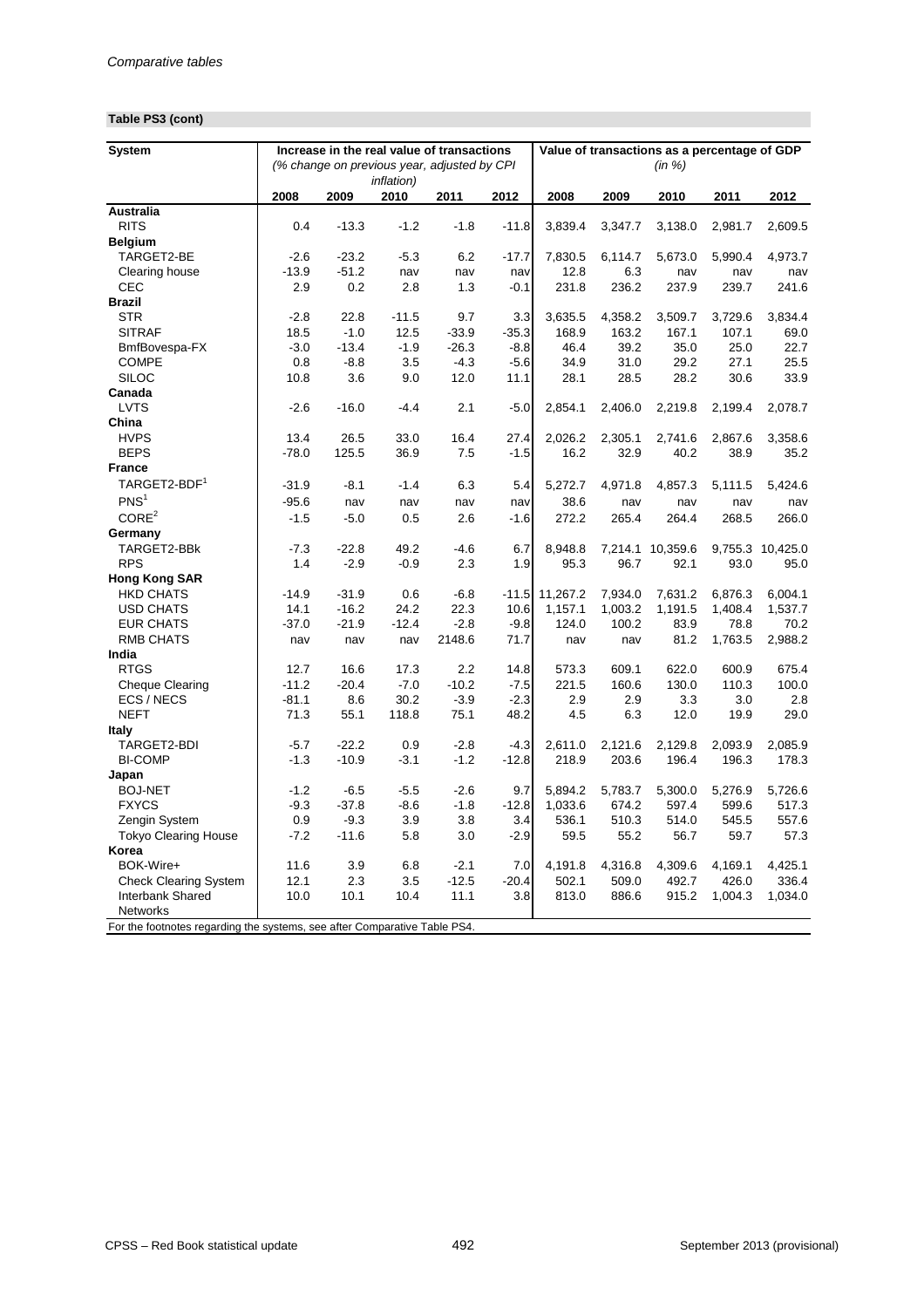# **Table PS3 (cont)**

| <b>System</b>                   |             |         |                    | Increase in the real value of transactions                                |            |                        | Value of transactions as a percentage of GDP |                  |                           |                  |
|---------------------------------|-------------|---------|--------------------|---------------------------------------------------------------------------|------------|------------------------|----------------------------------------------|------------------|---------------------------|------------------|
|                                 |             |         |                    | (% change on previous year, adjusted by CPI                               |            |                        |                                              | (in %)           |                           |                  |
|                                 |             |         | <i>inflation</i> ) |                                                                           |            |                        |                                              |                  |                           |                  |
|                                 | 2008        | 2009    | 2010               | 2011                                                                      | 2012       | 2008                   | 2009                                         | 2010             | 2011                      | 2012             |
| <b>Mexico</b>                   |             |         |                    |                                                                           |            |                        |                                              |                  |                           |                  |
| <b>SPEI</b>                     | 1.5         | $-15.5$ | 14.4               | 13.0                                                                      | 6.9        | 1,185.9                | 1,076.5                                      | 1,171.2          | 1,242.8                   | 1,284.8          |
| <b>CECOBAN</b>                  | 0.6         | $-16.6$ | $-10.2$            | $-1.7$                                                                    | $-2.8$     | 37.1                   | 33.3                                         | 28.4             | 26.2                      | 24.6             |
| <b>Netherlands</b>              |             |         |                    |                                                                           |            |                        |                                              |                  |                           |                  |
| TARGET2-NL                      | 47.5        | 7.1     | 20.5               | $-0.2$                                                                    | 29.9       |                        | 9,905.3 11,109.4 13,200.4 13,221.9 17,657.9  |                  |                           |                  |
| Equens                          | $-4.2$      | $-3.8$  | 1.6                | $-0.2$                                                                    | 1.1        | 338.8                  | 341.1                                        | 341.7            | 342.2                     | 355.6            |
| Russia                          |             |         |                    |                                                                           |            |                        |                                              |                  |                           |                  |
| <b>BESP System</b>              | nap         | 4655.8  | 9.8                | 65.0                                                                      | 88.3       | 5.0                    | 274.7                                        | 274.9            | 399.4                     | 714.5            |
| <b>VER</b>                      | $-0.4$      | $-6.0$  | $-5.5$             | 27.2                                                                      | $-6.4$     | 1,025.6                | 1,115.1                                      | 960.9            | 1,076.3                   | 957.2            |
| <b>MER</b>                      | 12.4        | $-27.8$ | 7.4                | 7.1                                                                       | 5.1        | 214.8                  | 179.4                                        | 175.6            | 165.6                     | 165.4            |
| Payments using letters of       | 72.9        | $-63.2$ | $-25.4$            | $-55.5$                                                                   | 31.3       | 5.4                    | 2.3                                          | 1.6              | 0.6                       | 0.8              |
| advice                          |             |         |                    |                                                                           |            |                        |                                              |                  |                           |                  |
| Saudi Arabia                    |             |         |                    |                                                                           |            |                        |                                              |                  |                           |                  |
| <b>SARIE</b>                    | 0.4         | 63.8    | $-12.7$            | $-5.4$                                                                    | 16.8       | 1,840.2                | 3,804.4                                      | 2,807.3          | 2,166.6                   | 2,452.6          |
| <b>Singapore</b>                |             |         |                    |                                                                           |            |                        |                                              |                  |                           |                  |
| MEPS+(IFT)<br><b>SGDCCS</b>     | 3.1         | $-13.4$ | $-3.5$<br>9.7      | 0.5                                                                       | $-3.0$     | 7,115.8                | 6,228.2                                      | 5,318.1          | 5,216.7                   | 5,116.9          |
|                                 | $-13.3$     | $-8.0$  |                    | $-2.1$                                                                    | $-2.9$     | 216.1                  | 200.9                                        | 194.9            | 186.3                     | 183.0            |
| <b>USDCCS</b><br><b>IBG</b>     | 4.1         | $-7.0$  | 16.6               | 0.7                                                                       | $-5.6$     | 19.5                   | 18.3                                         | 18.9             | 18.6                      | 17.7             |
|                                 | 7.5         | 1.6     | 10.2               | 4.5                                                                       | 3.2        | 79.4                   | 81.6                                         | 79.5             | 81.2                      | 84.7             |
| <b>South Africa</b>             |             | $-22.2$ | $-3.1$             |                                                                           |            |                        |                                              |                  |                           |                  |
| SAMOS - large<br>SAMOS - retail | 13.5<br>1.5 | $-8.6$  | 3.2                | 0.8<br>1.9                                                                | 2.9<br>4.0 | 3,826.3<br>286.0       | 2,967.7<br>260.6                             | 2,693.0<br>252.0 | 2,626.0<br>248.4          | 2,640.0<br>252.5 |
| <b>Sweden</b>                   |             |         |                    |                                                                           |            |                        |                                              |                  |                           |                  |
| <b>RIX</b>                      | 7.6         | 25.4    | $-22.8$            | $-18.6$                                                                   | 8.8        | 4,263.0                | 5,620.5                                      | 4,115.9          | 3,257.0                   | 3,506.9          |
| Bankgirot                       | 3.0         | $-3.7$  | 5.7                | 7.5                                                                       | 4.7        | 222.2                  | 225.1                                        | 225.7            | 235.7                     | 244.2            |
| Dataclearing                    | 1.0         | $-2.7$  | 6.4                | 5.5                                                                       | 3.1        | 70.3                   | 72.0                                         | 72.6             | 74.4                      | 75.9             |
| <b>Switzerland</b>              |             |         |                    |                                                                           |            |                        |                                              |                  |                           |                  |
| <b>SIC</b>                      | 8.4         | $-1.6$  | $-9.4$             | 20.9                                                                      |            | 53.0 10,221.6 10,250.5 |                                              |                  | 9,048.7 10,730.6 16,115.3 |                  |
| <b>Turkey</b>                   |             |         |                    |                                                                           |            |                        |                                              |                  |                           |                  |
| <b>TIC-RTGS</b>                 | 10.4        | 1.5     | $-1.1$             | 42.7                                                                      | $-20.3$    | 2,305.9                | 2,488.4                                      | 2,269.5          | 3,029.3                   | 2,348.7          |
| <b>BKM</b>                      | 15.2        | 7.9     | 10.4               | 11.4                                                                      | 16.9       | 8.6                    | 9.9                                          | 10.1             | 10.5                      | 11.9             |
| <b>ICH</b>                      | $-3.5$      | $-19.6$ | 6.7                | 9.4                                                                       | 8.3        | 24.6                   | 21.1                                         | 20.8             | 21.2                      | 22.4             |
| <b>United Kingdom</b>           |             |         |                    |                                                                           |            |                        |                                              |                  |                           |                  |
| <b>CHAPS Euro</b>               | $-86.5$     | nav     | nav                | nav                                                                       | nav        | 448.2                  | nav                                          | nav              | nav                       | nav              |
| <b>CHAPS Sterling</b>           | 2.5         | $-19.2$ | $-7.7$             | 7.8                                                                       | 9.2        | 4,929.4                | 4,198.7                                      | 3,818.0          | 4,156.1                   | 4,577.3          |
| Cheque/credit                   | $-10.2$     | $-20.7$ | $-15.8$            | $-15.0$                                                                   | $-13.6$    | 79.5                   | 66.5                                         | 55.1             | 47.3                      | 41.2             |
| <b>BACS</b>                     | 3.0         | $-4.3$  | 1.9                | 2.9                                                                       | $-8.3$     | 269.6                  | 272.0                                        | 273.2            | 283.9                     | 262.5            |
| <b>United States</b>            |             |         |                    |                                                                           |            |                        |                                              |                  |                           |                  |
| <b>CHIPS</b>                    | 1.0         | $-28.0$ | $-1.2$             | 7.2                                                                       | $-11.2$    | 3,456.2                | 2,527.1                                      | 2,440.8          | 2,596.6                   | 2,245.8          |
| Fedwire                         | 8.6         | $-16.0$ | $-4.9$             | 5.9                                                                       | $-11.4$    | 5,128.8                | 4,377.4                                      | 4,066.8          | 4,273.5                   | 3,688.6          |
| European Union <sup>6</sup>     |             |         |                    |                                                                           |            |                        |                                              |                  |                           |                  |
| <b>TARGET</b>                   | $-12.3$     | $-12.8$ | 16.2               | 0.5                                                                       | 6.5        | 6,622.6                | 5,992.7                                      | 6,898.8          | 6,926.5                   | 7,413.0          |
| EURO1 / STEP1                   | 22.1        | $-11.5$ | $-6.1$             | 0.2                                                                       | $-11.8$    | 795.7                  | 731.2                                        | 680.1            | 680.9                     | 603.7            |
| STEP2 XCT Service <sup>3</sup>  | $-15.5$     | $-29.0$ | $-10.4$            | $-25.5$                                                                   | nav        | 3.4                    | 2.5                                          | 2.2              | 1.7                       | nav              |
| STEP2 ICT Service <sup>4</sup>  | 27.0        | $-8.9$  | 1.5                | $-2.0$                                                                    | $-17.8$    | 14.1                   | 13.4                                         | 13.5             | 13.2                      | 10.9             |
| STEP2 SCT Service <sup>5</sup>  | nav         | 75.4    | 80.1               | 62.1                                                                      | 51.0       | 3.2                    | 5.8                                          | 10.4             | 16.8                      | 25.5             |
|                                 |             |         |                    | For the footnotes regarding the systems, see after Comparative Table PS4. |            |                        |                                              |                  |                           |                  |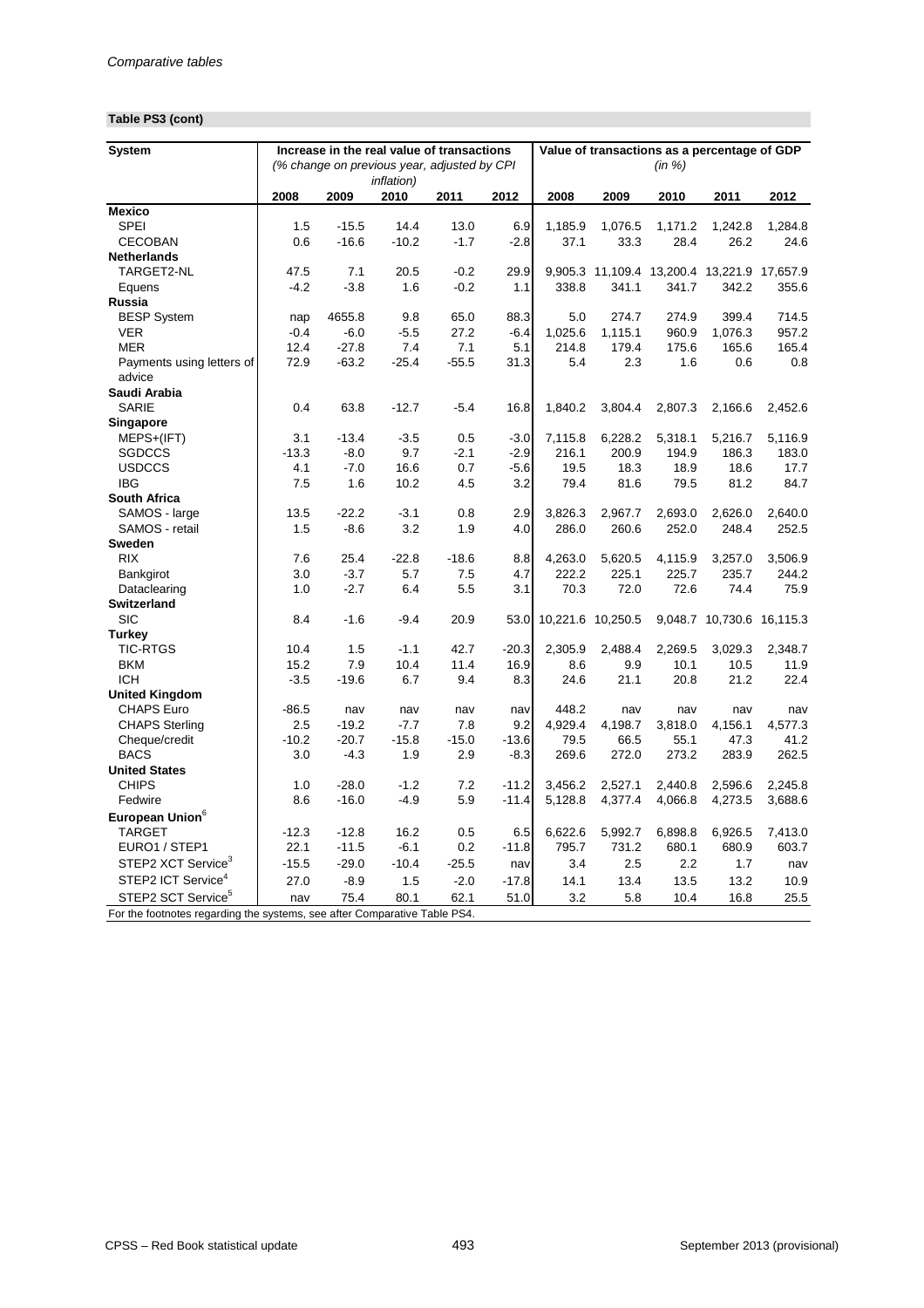## **Table PS4**

| Participation in selected interbank funds transfer systems |  |
|------------------------------------------------------------|--|
| (end of year)                                              |  |

| <b>System</b>                                                  |        | <b>Total number of participants</b> |        |         |         | of which: direct participants |       |       |       |       |  |
|----------------------------------------------------------------|--------|-------------------------------------|--------|---------|---------|-------------------------------|-------|-------|-------|-------|--|
|                                                                | 2008   | 2009                                | 2010   | 2011    | 2012    | 2008                          | 2009  | 2010  | 2011  | 2012  |  |
| <b>Australia</b>                                               |        |                                     |        |         |         |                               |       |       |       |       |  |
| <b>RITS</b>                                                    | 68     | 70                                  | 71     | 82      | 82      | 62                            | 61    | 62    | 60    | 60    |  |
| <b>Belgium</b>                                                 |        |                                     |        |         |         |                               |       |       |       |       |  |
| TARGET2-BE                                                     | 51     | 50                                  | 47     | 48      | 48      | 9                             | 10    | 11    | 12    | 14    |  |
| Clearing house                                                 | 73     | 73                                  | nap    | nap     | nap     | 24                            | 24    | nap   | nap   | nap   |  |
| <b>CEC</b>                                                     | 76     | 76                                  | 75     | 74      | 72      | 20                            | 20    | 19    | 18    | 15    |  |
| <b>Brazil</b>                                                  |        |                                     |        |         |         |                               |       |       |       |       |  |
| <b>STR</b>                                                     | 139    | 136                                 | 151    | 171     | 171     | 139                           | 136   | 151   | 171   | 171   |  |
| <b>SITRAF</b>                                                  | 95     | 89                                  | 96     | 98      | 99      | 95                            | 89    | 96    | 98    | 99    |  |
| BmfBovespa-FX                                                  | 73     | 70                                  | 71     | 70      | 71      | 73                            | 70    | 71    | 70    | 71    |  |
| <b>COMPE</b>                                                   | 135    | 132                                 | 131    | 137     | 136     | 135                           | 132   | 131   | 137   | 136   |  |
| <b>SILOC</b>                                                   | 116    | 120                                 | 125    | 122     | 121     | 116                           | 120   | 125   | 122   | 121   |  |
| Canada                                                         |        |                                     |        |         |         |                               |       |       |       |       |  |
| <b>LVTS</b>                                                    | 85     | 88                                  | 87     | 87      | 89      | 15                            | 15    | 16    | 16    | 16    |  |
| China                                                          |        |                                     |        |         |         |                               |       |       |       |       |  |
| <b>HVPS</b>                                                    | 80,516 | 89,028                              | 99,022 | 109,597 | 119,214 | 1,584                         | 1,664 | 1,724 | 1,747 | 1,783 |  |
| <b>BEPS</b>                                                    | 80,371 | 88,882                              | 99,004 | 109,509 | 119,115 | 1,582                         | 1,661 | 1,723 | 1,754 | 1,791 |  |
| <b>France</b>                                                  |        |                                     |        |         |         |                               |       |       |       |       |  |
| TARGET2-BDF <sup>1</sup>                                       | 277    | 293                                 | 306    | 308     | 320     | 65                            | 83    | 83    | 89    | 114   |  |
| PNS <sup>1</sup>                                               |        |                                     |        |         |         |                               |       |       |       |       |  |
| CORE <sup>2</sup>                                              | nap    | nap                                 | nap    | nap     | nap     | nap                           | nap   | nap   | nap   | nap   |  |
|                                                                | 424    | 423                                 | 421    | 402     | 419     | 12                            | 11    | 11    | 10    | 10    |  |
| Germany                                                        |        |                                     |        |         |         |                               |       |       |       |       |  |
| TARGET2-BBk                                                    | 2,891  | 2,787                               | 2,730  | 2,745   | 2,744   | 203                           | 184   | 219   | 280   | 283   |  |
| <b>RPS</b>                                                     | 256    | 223                                 | 221    | 212     | 204     | 256                           | 223   | 221   | 212   | 204   |  |
| <b>Hong Kong SAR</b>                                           |        |                                     |        |         |         |                               |       |       |       |       |  |
| <b>HKD CHATS</b>                                               | 142    | 141                                 | 141    | 146     | 152     | 142                           | 141   | 141   | 146   | 152   |  |
| <b>USD CHATS</b>                                               | 226    | 229                                 | 224    | 219     | 222     | 76                            | 80    | 81    | 90    | 92    |  |
| <b>EUR CHATS</b>                                               | 50     | 50                                  | 50     | 52      | 52      | 30                            | 30    | 31    | 33    | 33    |  |
| <b>RMB CHATS</b>                                               | nav    | nav                                 | 96     | 158     | 174     | nav                           | nav   | 96    | 158   | 174   |  |
| India                                                          |        |                                     |        |         |         |                               |       |       |       |       |  |
| <b>RTGS</b>                                                    | 106    | 119                                 | 120    | 128     | 160     | 106                           | 119   | 120   | 128   | 160   |  |
| <b>Cheque Clearing</b>                                         | 115    | 211                                 | 212    | 209     | nav     | 115                           | 115   | 115   | 117   | nav   |  |
| ECS / NECS                                                     | 114    | 117                                 | 117    | 117     | 117     | 114                           | 117   | 117   | 117   | 117   |  |
| <b>NEFT</b>                                                    | 89     | 95                                  | 100    | 116     | 146     | 89                            | 95    | 100   | 116   | 146   |  |
| <b>Italy</b>                                                   |        |                                     |        |         |         |                               |       |       |       |       |  |
| TARGET2-BDI                                                    | 480    | 479                                 | 462    | 441     | 426     | 95                            | 100   | 102   | 101   | 103   |  |
| <b>BI-COMP</b>                                                 | 339    | 338                                 | nav    | nav     | nav     | 123                           | 115   | 89    | 89    | 87    |  |
| Japan                                                          |        |                                     |        |         |         |                               |       |       |       |       |  |
| <b>BOJ-NET</b>                                                 | 568    | 560                                 | 555    | 554     | 550     | 568                           | 560   | 555   | 554   | 550   |  |
| <b>FXYCS</b>                                                   | 215    | 212                                 | 207    | 208     | 206     | 27                            | 27    | 29    | 29    | 27    |  |
| Zengin System                                                  | 1,428  | 1,396                               | 1,372  | 1,371   | 1,361   | 145                           | 144   | 141   | 142   | 143   |  |
| <b>Tokyo Clearing House</b>                                    | 334    | 329                                 | 323    | 323     | 318     | 105                           | 105   | 105   | 105   | 105   |  |
| Korea                                                          |        |                                     |        |         |         |                               |       |       |       |       |  |
| BOK-Wire+                                                      | 130    | 130                                 | 129    | 134     | 133     | 130                           | 130   | 129   | 134   | 133   |  |
| <b>Check Clearing System</b>                                   | 26     | 27                                  | 27     | 27      | 27      | 26                            | 27    | 27    | 27    | 27    |  |
| Interbank Shared                                               | 30     | 55                                  | 56     | 56      | 57      | 30                            | 55    | 56    | 56    | 57    |  |
| <b>Networks</b>                                                |        |                                     |        |         |         |                               |       |       |       |       |  |
| For the footnotes regarding the systems, see after this table. |        |                                     |        |         |         |                               |       |       |       |       |  |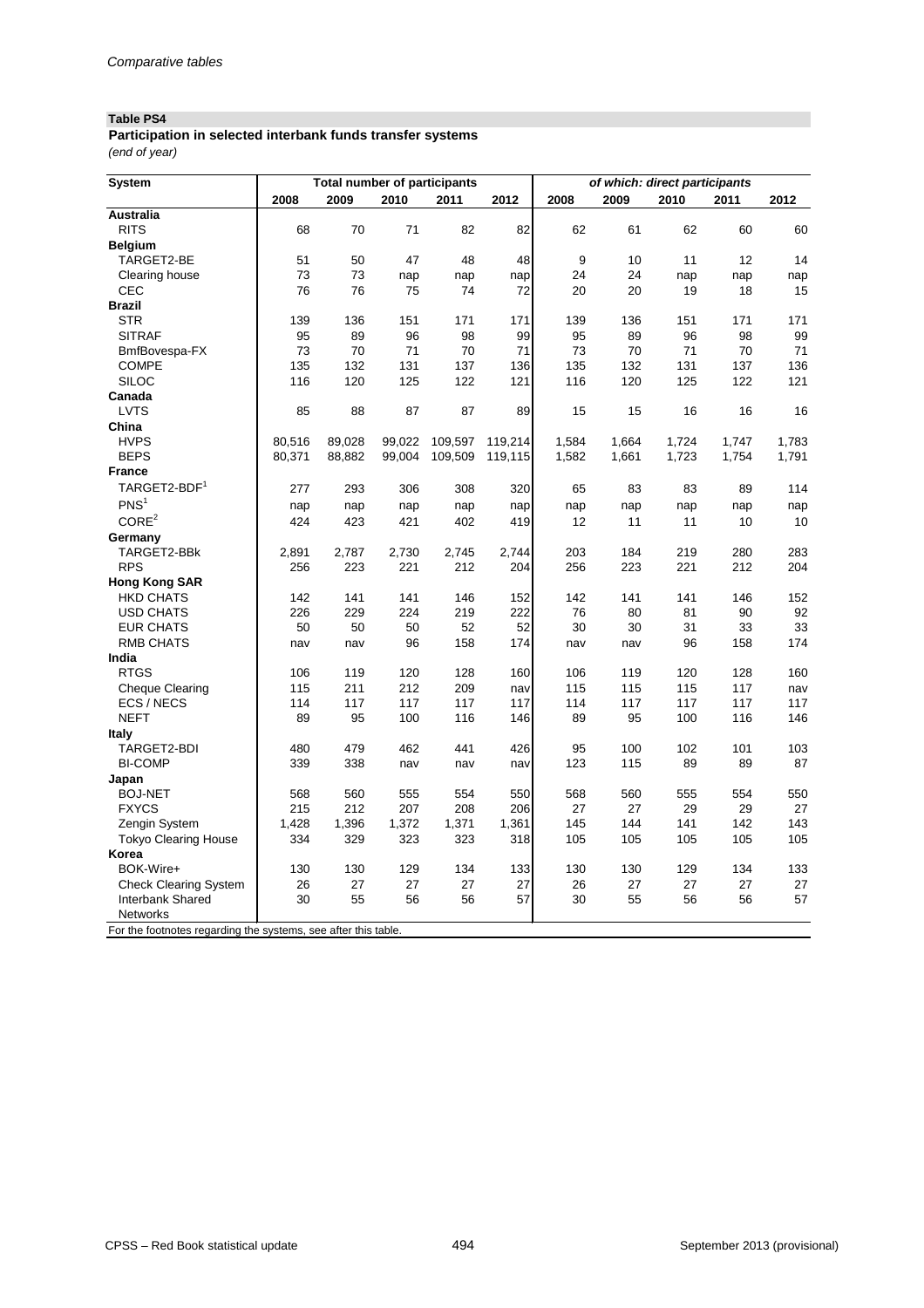# **Table PS4 (cont)**

| of which: direct participants<br><b>Total number of participants</b><br><b>System</b><br>2009<br>2012<br>2008<br>2009<br>2008<br>2010<br>2011<br>2010<br>2011 | 2012  |
|---------------------------------------------------------------------------------------------------------------------------------------------------------------|-------|
|                                                                                                                                                               |       |
| <b>Mexico</b>                                                                                                                                                 |       |
| <b>SPEI</b><br>81<br>89<br>77<br>84<br>93<br>77<br>81<br>84<br>89                                                                                             | 93    |
| 28<br><b>CECOBAN</b><br>23<br>26<br>27<br>28<br>23<br>26<br>27<br>28                                                                                          | 28    |
| <b>Netherlands</b>                                                                                                                                            |       |
| 103<br>100<br>107<br>60<br>TARGET2-NL<br>102<br>99<br>61<br>55<br>54                                                                                          | 61    |
| 56<br>53<br>48<br>47<br>47<br>56<br>53<br>48<br>44<br>Equens                                                                                                  | 44    |
| <b>Russia</b>                                                                                                                                                 |       |
| <b>BESP System</b><br>739<br>1,155<br>3,343<br>2,892<br>739<br>1,155<br>3,248<br>3,248<br>3,343                                                               | 2,892 |
| 4,123<br>4,123<br><b>VER</b><br>3,948<br>3,738<br>3,948<br>3,738<br>3,590<br>2,991<br>3,590                                                                   | 2,991 |
| <b>MER</b><br>4,123<br>3,940<br>3,738<br>3,594<br>2,996<br>4,123<br>3,940<br>3,738<br>3,594                                                                   | 2,996 |
| 608<br>4,143<br>3,957<br>543<br>86<br>4,143<br>3,957<br>608<br>543<br>Payments using letters of                                                               | 86    |
| advice                                                                                                                                                        |       |
| Saudi Arabia                                                                                                                                                  |       |
| <b>SARIE</b><br>20<br>20<br>21<br>23<br>23<br>20<br>20<br>21<br>23                                                                                            | 23    |
| <b>Singapore</b>                                                                                                                                              |       |
| 135<br>136<br>137<br>60<br>63<br>MEPS+(IFT)<br>119<br>135<br>64<br>64                                                                                         | 62    |
| 63<br>64<br>64<br>63<br>34<br>34<br>34<br>34<br><b>SGDCCS</b><br>61                                                                                           | 34    |
| <b>USDCCS</b><br>45<br>46<br>47<br>48<br>48<br>32<br>31<br>31<br>32                                                                                           | 32    |
| <b>IBG</b><br>38<br>45<br>45<br>31<br>37<br>43<br>44<br>33<br>39                                                                                              | 38    |
| <b>South Africa</b>                                                                                                                                           |       |
| SAMOS - large<br>23<br>22<br>24<br>24<br>22<br>24<br>24<br>24<br>24                                                                                           | 23    |
| SAMOS - retail<br>21<br>23<br>24<br>24<br>24<br>21<br>23<br>23<br>23                                                                                          | 22    |
| <b>Sweden</b>                                                                                                                                                 |       |
| <b>RIX</b><br>23<br>21<br>23<br>24<br>25<br>25<br>21<br>24<br>25                                                                                              | 25    |
| 19<br>20<br>20<br>20<br>21<br>19<br>20<br>20<br>20                                                                                                            | 21    |
| Bankgirot                                                                                                                                                     |       |
| 19<br>20<br>20<br>20<br>27<br>19<br>20<br>20<br>20<br>Dataclearing                                                                                            | 27    |
| <b>Switzerland</b>                                                                                                                                            |       |
| <b>SIC</b><br>356<br>377<br>380<br>378<br>356<br>376<br>377<br>380<br>376                                                                                     | 378   |
| <b>Turkey</b><br><b>TIC-RTGS</b>                                                                                                                              |       |
| 48<br>48<br>48<br>47<br>48<br>48<br>48<br>48<br>47                                                                                                            | 48    |
| <b>BKM</b><br>28<br>27<br>27<br>27<br>28<br>28<br>28<br>28<br>28                                                                                              | 27    |
| <b>ICH</b><br>41<br>40<br>41<br>40<br>41<br>41<br>40<br>41<br>40                                                                                              | 41    |
| <b>United Kingdom</b>                                                                                                                                         |       |
| $\pmb{0}$<br><b>CHAPS Euro</b><br>nav<br>nav<br>nav<br>nav<br>nav<br>nav<br>nav<br>nav                                                                        | nav   |
| <b>CHAPS Sterling</b><br>18<br>15<br>15<br>18<br>nav<br>nav<br>nav<br>nav<br>nav                                                                              | 19    |
| 12<br>12<br>10<br>11<br>Cheque/credit<br>nav<br>nav<br>nav<br>nav<br>nav                                                                                      | 11    |
| <b>BACS</b><br>63,515<br>60,615<br>15<br>62,616<br>63,416<br>63,416<br>15<br>16<br>16                                                                         | 16    |
| <b>United States</b>                                                                                                                                          |       |
| <b>CHIPS</b><br>47<br>48<br>50<br>52<br>52<br>nav<br>nav<br>nav<br>nav                                                                                        | nav   |
| Fedwire <sup>6, 7</sup><br>7,292<br>7,329<br>8,323<br>8,357<br>8,254<br>nav<br>nav<br>nav<br>nav                                                              | nav   |
| <b>European Union</b>                                                                                                                                         |       |
| <b>TARGET</b><br>4,483<br>4,570<br>4,556<br>4,511<br>4,483<br>941<br>989<br>1,055<br>1,103                                                                    | 1,171 |
| EURO1 / STEP1<br>316<br>283<br>274<br>316<br>283<br>274<br>259<br>259<br>235                                                                                  | 235   |
| STEP2 XCT Service <sup>3</sup><br>1,802<br>1,818<br>1,673<br>103<br>97<br>1,789<br>106<br>106<br>nav                                                          | nav   |
| STEP2 ICT Service <sup>4</sup><br>8<br>$\overline{7}$<br>65<br>78<br>76<br>73<br>68<br>6<br>6                                                                 | 6     |
| STEP2 SCT Service <sup>5</sup><br>114<br>117<br>124<br>123<br>4,147<br>4,472<br>4,638<br>4,669<br>4,696                                                       | 125   |
| Memo:                                                                                                                                                         |       |
| <b>CLS</b><br>57<br>57<br>60<br>59<br>61<br>55<br>55<br>58<br>57                                                                                              | 59    |
| For the footnotes regarding the systems, see after this table.                                                                                                |       |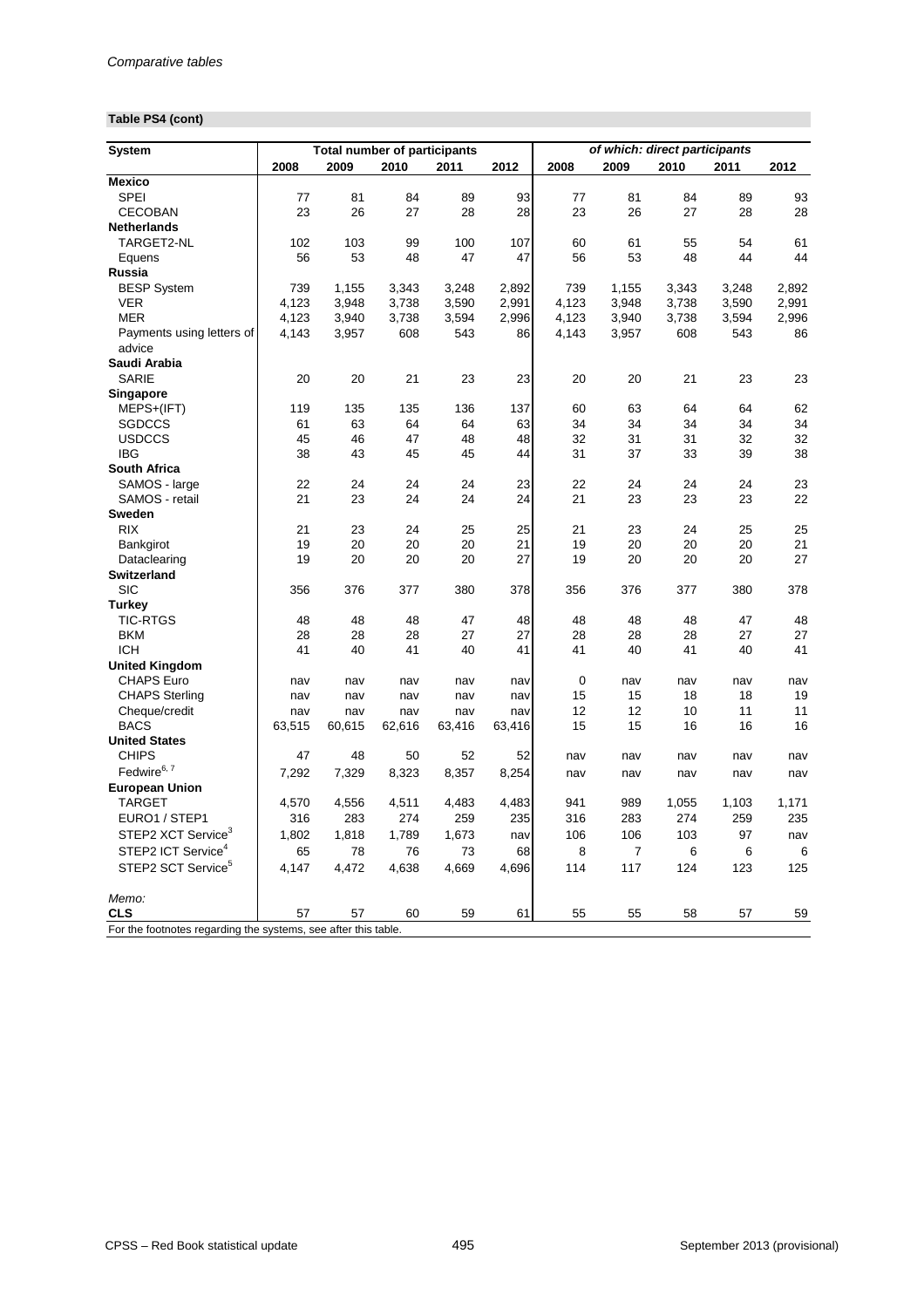# **Table PS4 (cont)**

| <b>System</b>                                                  |      |      |      | Concentration ratio in terms of volume (in %) |      | Concentration ratio in terms of value (in %) |      |      |      |      |  |
|----------------------------------------------------------------|------|------|------|-----------------------------------------------|------|----------------------------------------------|------|------|------|------|--|
|                                                                | 2008 | 2009 | 2010 | 2011                                          | 2012 | 2008                                         | 2009 | 2010 | 2011 | 2012 |  |
| <b>Australia</b>                                               |      |      |      |                                               |      |                                              |      |      |      |      |  |
| <b>RITS</b>                                                    | 72.9 | 73.4 | 72.5 | 70.8                                          | 72.2 | 62.4                                         | 61.8 | 62.7 | 61.8 | 62.2 |  |
| <b>Belgium</b>                                                 |      |      |      |                                               |      |                                              |      |      |      |      |  |
| TARGET2-BE                                                     | 90.0 | 92.8 | 91.0 | 91.8                                          | 90.6 | 93.3                                         | 89.4 | 92.0 | 92.3 | 90.9 |  |
| Clearing house                                                 | 83.9 | 82.1 | nap  | nap                                           | nap  | 88.0                                         | 86.1 | nap  | nap  | nap  |  |
| <b>CEC</b>                                                     | 81.8 | 81.4 | 82.2 | 85.0                                          | 85.6 | 82.6                                         | 82.2 | 83.2 | 84.6 | 85.2 |  |
| <b>Brazil</b>                                                  |      |      |      |                                               |      |                                              |      |      |      |      |  |
| <b>STR</b>                                                     | 34.2 | 32.6 | 36.6 | 40.3                                          | 47.0 | 47.0                                         | 56.0 | 54.1 | 54.1 | 52.6 |  |
| <b>SITRAF</b>                                                  | 59.0 | 58.9 | 63.2 | 72.1                                          | 76.2 | 73.7                                         | 72.9 | 76.6 | 77.4 | 80.2 |  |
| BmfBovespa-FX                                                  | nav  | nav  | 44.4 | 47.5                                          | 45.4 | nav                                          | nav  | 51.7 | 58.2 | 54.7 |  |
| <b>COMPE</b>                                                   | 68.8 | 70.4 | 71.5 | 79.8                                          | 80.7 | 70.0                                         | 71.2 | 72.2 | 79.6 | 80.5 |  |
| <b>SILOC</b>                                                   | 69.8 | 71.8 | 76.6 | 82.7                                          | 84.7 | 68.1                                         | 69.9 | 75.4 | 83.0 | 84.1 |  |
| Canada                                                         |      |      |      |                                               |      |                                              |      |      |      |      |  |
| <b>LVTS</b>                                                    | 82.5 | 81.4 | 81.4 | 80.8                                          | 80.9 | 75.8                                         | 74.2 | 75.1 | 74.3 | 74.4 |  |
| China                                                          |      |      |      |                                               |      |                                              |      |      |      |      |  |
| <b>HVPS</b>                                                    | 62.0 | 61.0 | 58.0 | 57.5                                          | 57.6 | 46.2                                         | 46.9 | 42.5 | 40.6 | 40.3 |  |
| <b>BEPS</b>                                                    | 63.1 | 63.2 | 62.4 | 60.9                                          | 63.0 | 66.5                                         | 59.0 | 47.6 | 48.0 | 47.2 |  |
| <b>France</b>                                                  |      |      |      |                                               |      |                                              |      |      |      |      |  |
| TARGET2-BDF <sup>1</sup>                                       | 53.3 | 53.9 | 51.9 | 53.0                                          | 53.7 | 61.9                                         | 61.6 | 60.8 | 64.2 | 54.7 |  |
| PNS <sup>1</sup>                                               |      |      |      |                                               |      |                                              |      |      |      |      |  |
|                                                                | 62.5 | nap  | nap  | nap                                           | nap  | 69.4                                         | nap  | nap  | nap  | nap  |  |
| CORE <sup>2</sup>                                              | 69.2 | 67.8 | 80.1 | 73.4                                          | 82.7 | 67.3                                         | 74.6 | 80.6 | 81.0 | 74.8 |  |
| Germany                                                        |      |      |      |                                               |      |                                              |      |      |      |      |  |
| TARGET2-BBk                                                    | 49.7 | 54.2 | 50.5 | 50.0                                          | 50.1 | 34.8                                         | 31.2 | 34.3 | 33.1 | 28.9 |  |
| <b>RPS</b>                                                     | 29.5 | 31.7 | 31.6 | 31.5                                          | 32.0 | 12.3                                         | 14.6 | 14.0 | 18.1 | 14.5 |  |
| <b>Hong Kong SAR</b>                                           |      |      |      |                                               |      |                                              |      |      |      |      |  |
| <b>HKD CHATS</b>                                               | nav  | nav  | nav  | nav                                           | nav  | nav                                          | nav  | nav  | nav  | nav  |  |
| <b>USD CHATS</b>                                               | nav  | nav  | nav  | nav                                           | nav  | nav                                          | nav  | nav  | nav  | nav  |  |
| <b>EUR CHATS</b>                                               | nav  | nav  | nav  | nav                                           | nav  | nav                                          | nav  | nav  | nav  | nav  |  |
| <b>RMB CHATS</b>                                               | nav  | nav  | nav  | nav                                           | nav  | nav                                          | nav  | nav  | nav  | nav  |  |
| India                                                          |      |      |      |                                               |      |                                              |      |      |      |      |  |
| <b>RTGS</b>                                                    | 41.0 | 33.0 | 40.6 | 45.1                                          | 45.6 | 46.2                                         | 46.0 | 44.4 | 42.5 | 40.1 |  |
| <b>Cheque Clearing</b>                                         | 67.7 | 65.8 | 60.4 | 53.6                                          | 45.7 | 96.1                                         | 93.8 | 88.6 | 81.8 | 74.7 |  |
| ECS / NECS                                                     | 12.0 | 11.8 | 11.9 | 11.4                                          | 10.4 | 1.3                                          | 1.7  | 2.2  | 2.2  | 2.1  |  |
| <b>NEFT</b>                                                    | 1.6  | 3.2  | 5.8  | 9.1                                           | 13.7 | 1.9                                          | 3.7  | 8.2  | 14.8 | 21.7 |  |
| <b>Italy</b>                                                   |      |      |      |                                               |      |                                              |      |      |      |      |  |
| TARGET2-BDI                                                    | 59.1 | 55.3 | 42.9 | 44.0                                          | 41.9 | 52.8                                         | 57.7 | 56.5 | 56.5 | 52.3 |  |
| <b>BI-COMP</b>                                                 | 54.3 | 52.0 | 49.0 | 51.7                                          | 41.9 | 50.4                                         | 52.0 | 53.8 | 57.0 | 57.5 |  |
| Japan                                                          |      |      |      |                                               |      |                                              |      |      |      |      |  |
| <b>BOJ-NET</b>                                                 | nav  | nav  | nav  | nav                                           | nav  | nav                                          | nav  | nav  | nav  | nav  |  |
| <b>FXYCS</b>                                                   | nav  | nav  | nav  | nav                                           | nav  | nav                                          | nav  | nav  | nav  | nav  |  |
| Zengin System                                                  | nav  | nav  | nav  | nav                                           | nav  | nav                                          | nav  | nav  | nav  | nav  |  |
| <b>Tokyo Clearing House</b>                                    | nav  | nav  | nav  | nav                                           | nav  | nav                                          | nav  | nav  | nav  | nav  |  |
| Korea                                                          |      |      |      |                                               |      |                                              |      |      |      |      |  |
| BOK-Wire+                                                      | 29.7 | 29.6 | 30.4 | 30.0                                          | 28.0 | 37.6                                         | 35.9 | 36.3 | 34.5 | 35.2 |  |
| <b>Check Clearing System</b>                                   | nav  | nav  | nav  | nav                                           | nav  | nav                                          | nav  | nav  | nav  | nav  |  |
| Interbank Shared                                               | nav  | nav  | nav  | nav                                           | nav  | nav                                          | nav  | nav  | nav  | nav  |  |
| Networks                                                       |      |      |      |                                               |      |                                              |      |      |      |      |  |
| For the footnotes regarding the systems, see after this table. |      |      |      |                                               |      |                                              |      |      |      |      |  |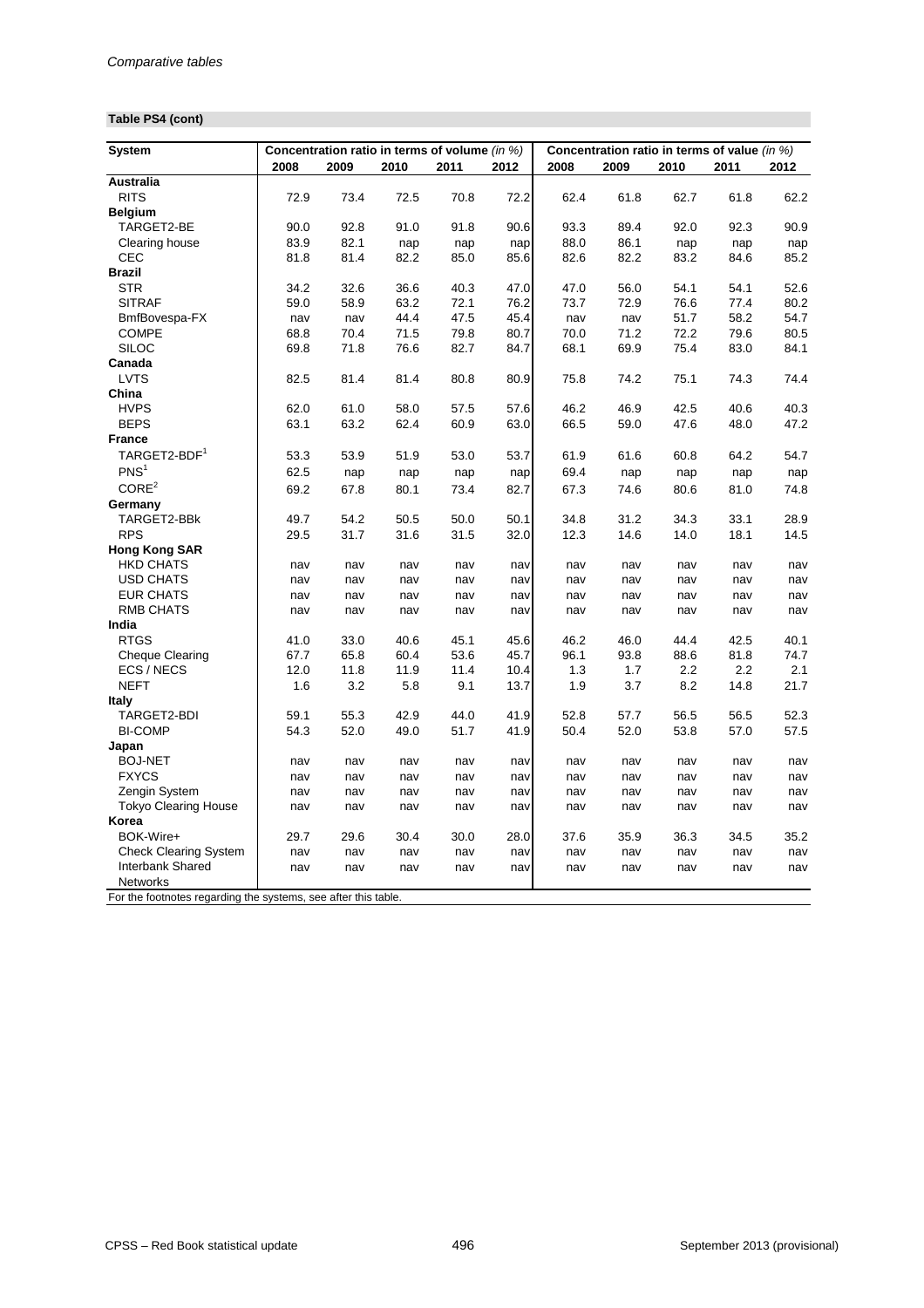# **Table PS4 (cont)**

| <b>System</b>                                                  |      |      |      | Concentration ratio in terms of volume (in %) |      | Concentration ratio in terms of value (in %) |      |      |      |      |  |
|----------------------------------------------------------------|------|------|------|-----------------------------------------------|------|----------------------------------------------|------|------|------|------|--|
|                                                                | 2008 | 2009 | 2010 | 2011                                          | 2012 | 2008                                         | 2009 | 2010 | 2011 | 2012 |  |
| <b>Mexico</b>                                                  |      |      |      |                                               |      |                                              |      |      |      |      |  |
| <b>SPEI</b>                                                    | 80.4 | 80.8 | 80.1 | 78.4                                          | 81.2 | 72.3                                         | 68.7 | 66.8 | 66.0 | 61.3 |  |
| <b>CECOBAN</b>                                                 | 83.1 | 82.5 | 82.2 | 83.5                                          | 83.4 | 72.6                                         | 75.8 | 83.5 | 80.6 | 81.2 |  |
| <b>Netherlands</b>                                             |      |      |      |                                               |      |                                              |      |      |      |      |  |
| TARGET2-NL                                                     | 0.5  | 0.6  | 0.6  | 0.7                                           | 0.7  | 0.7                                          | 0.7  | 0.7  | 0.7  | 0.8  |  |
| Equens                                                         | 1.0  | 1.0  | 1.0  | 1.0                                           | 0.9  | 0.9                                          | 0.9  | 0.9  | 0.9  | 0.9  |  |
| <b>Russia</b>                                                  |      |      |      |                                               |      |                                              |      |      |      |      |  |
| <b>BESP System</b>                                             | 71.4 | 63.6 | 91.4 | 18.1                                          | 18.1 | 97.0                                         | 98.0 | 48.0 | 73.0 | 47.4 |  |
| <b>VER</b>                                                     | nap  | nap  | nap  | nap                                           | nap  | nap                                          | nap  | nap  | nap  | nap  |  |
| <b>MER</b>                                                     | nap  | nap  | nap  | nap                                           | nap  | nap                                          | nap  | nap  | nap  | nap  |  |
| Payments using letters of<br>advice                            | nap  | nap  | nap  | nap                                           | nap  | nap                                          | nap  | nap  | nap  | nap  |  |
| Saudi Arabia                                                   |      |      |      |                                               |      |                                              |      |      |      |      |  |
| <b>SARIE</b>                                                   | 80.1 | 79.9 | 78.1 | 78.9                                          | 79.0 | 68.2                                         | 81.4 | 79.5 | 76.6 | 76.0 |  |
| <b>Singapore</b>                                               |      |      |      |                                               |      |                                              |      |      |      |      |  |
| MEPS+(IFT)                                                     | nav  | nav  | nav  | nav                                           | nav  | nav                                          | nav  | nav  | nav  | nav  |  |
| <b>SGDCCS</b>                                                  | 87.8 | 88.3 | 88.2 | 88.3                                          | 88.2 | 82.3                                         | 86.0 | 83.7 | 83.3 | 82.6 |  |
| <b>USDCCS</b>                                                  | 74.5 | 76.1 | 76.4 | 76.5                                          | 76.0 | 70.1                                         | 74.5 | 70.0 | 71.1 | 70.9 |  |
| <b>IBG</b>                                                     | 86.4 | 87.1 | 87.5 | 86.9                                          | 86.2 | 80.2                                         | 81.7 | 81.6 | 81.4 | 81.4 |  |
| <b>South Africa</b>                                            |      |      |      |                                               |      |                                              |      |      |      |      |  |
| SAMOS - large                                                  | 89.9 | 88.7 | 89.5 | 91.7                                          | 92.4 | 84.4                                         | 84.9 | 86.3 | 86.6 | 85.5 |  |
| SAMOS - retail                                                 | 65.1 | 64.7 | 63.6 | 62.6                                          | 59.8 | 96.9                                         | 96.6 | 96.1 | 95.3 | 94.8 |  |
| <b>Sweden</b>                                                  |      |      |      |                                               |      |                                              |      |      |      |      |  |
| <b>RIX</b>                                                     | 87.0 | 87.5 | 86.5 | 87.5                                          | 89.0 | 78.9                                         | 79.7 | 77.2 | 79.6 | 79.6 |  |
| Bankgirot                                                      | nap  | nap  | nap  | nap                                           | nap  | nap                                          | nap  | nap  | nap  | nap  |  |
| Dataclearing                                                   | nap  | nap  | nap  | nap                                           | nap  | nap                                          | nap  | nap  | nap  | nap  |  |
| <b>Switzerland</b>                                             |      |      |      |                                               |      |                                              |      |      |      |      |  |
| <b>SIC</b>                                                     | 62.3 | 62.0 | 61.1 | 61.8                                          | 62.3 | 67.3                                         | 73.2 | 74.0 | 78.8 | 89.3 |  |
| <b>Turkey</b>                                                  |      |      |      |                                               |      |                                              |      |      |      |      |  |
| <b>TIC-RTGS</b>                                                | 59.8 | 60.6 | 59.6 | 58.4                                          | 55.5 | 62.9                                         | 64.4 | 61.5 | 67.5 | 56.3 |  |
| <b>BKM</b>                                                     | 75.0 | 71.3 | 64.4 | 63.5                                          | 61.8 | 68.5                                         | 65.3 | 66.1 | 66.2 | 65.6 |  |
| <b>ICH</b>                                                     | 44.0 | 51.9 | 55.0 | 54.6                                          | 56.2 | 51.3                                         | 45.5 | 54.9 | 53.1 | 52.2 |  |
| <b>United Kingdom</b>                                          |      |      |      |                                               |      |                                              |      |      |      |      |  |
| <b>CHAPS Euro</b>                                              | 70.0 | nav  | nav  | nav                                           | nav  | 77.0                                         | nav  | nav  | nav  | nav  |  |
| <b>CHAPS Sterling</b>                                          | 79.0 | 79.0 | 76.0 | 73.0                                          | 73.0 | 75.0                                         | 74.0 | 70.0 | 67.0 | 68.0 |  |
| Cheque/credit                                                  | 75.0 | 75.0 | 75.0 | 77.0                                          | 79.0 | 77.0                                         | 77.0 | 79.0 | 86.0 | 83.0 |  |
| <b>BACS</b>                                                    | 76.0 | 78.0 | 80.0 | 80.0                                          | 81.0 | nav                                          | nav  | nav  | nav  | nav  |  |
| <b>United States</b>                                           |      |      |      |                                               |      |                                              |      |      |      |      |  |
| <b>CHIPS</b>                                                   | nav  | nav  | nav  | nav                                           | nav  | nav                                          | nav  | nav  | nav  | nav  |  |
| Fedwire                                                        | nav  | nav  | nav  | nav                                           | nav  | nav                                          | nav  | nav  | nav  | nav  |  |
| <b>European Union</b>                                          |      |      |      |                                               |      |                                              |      |      |      |      |  |
| <b>TARGET</b>                                                  | nav  | nav  | nav  | nav                                           | nav  | 16.0                                         | 14.6 | 15.6 | 15.6 | 13.0 |  |
| EURO1 / STEP1                                                  | 29.8 | 30.7 | 30.1 | 30.5                                          | 32.7 | 45.4                                         | 46.7 | 48.5 | 51.4 | 51.9 |  |
| STEP2 XCT Service <sup>3</sup>                                 | 29.5 | 34.9 | 36.8 | 43.4                                          | nav  | 28.8                                         | 30.2 | 28.8 | 38.3 | nav  |  |
| STEP2 ICT Service <sup>4</sup>                                 | 96.2 | 99.3 | 99.9 | 99.9                                          | 99.9 | 96.1                                         | 99.2 | 99.9 | 99.9 | 99.9 |  |
| STEP2 SCT Service <sup>5</sup>                                 | 37.0 | 25.2 | 31.0 | 51.0                                          | 46.4 | 29.6                                         | 22.5 | 27.0 | 29.0 | 26.6 |  |
| For the footnotes regarding the systems, see after this table. |      |      |      |                                               |      |                                              |      |      |      |      |  |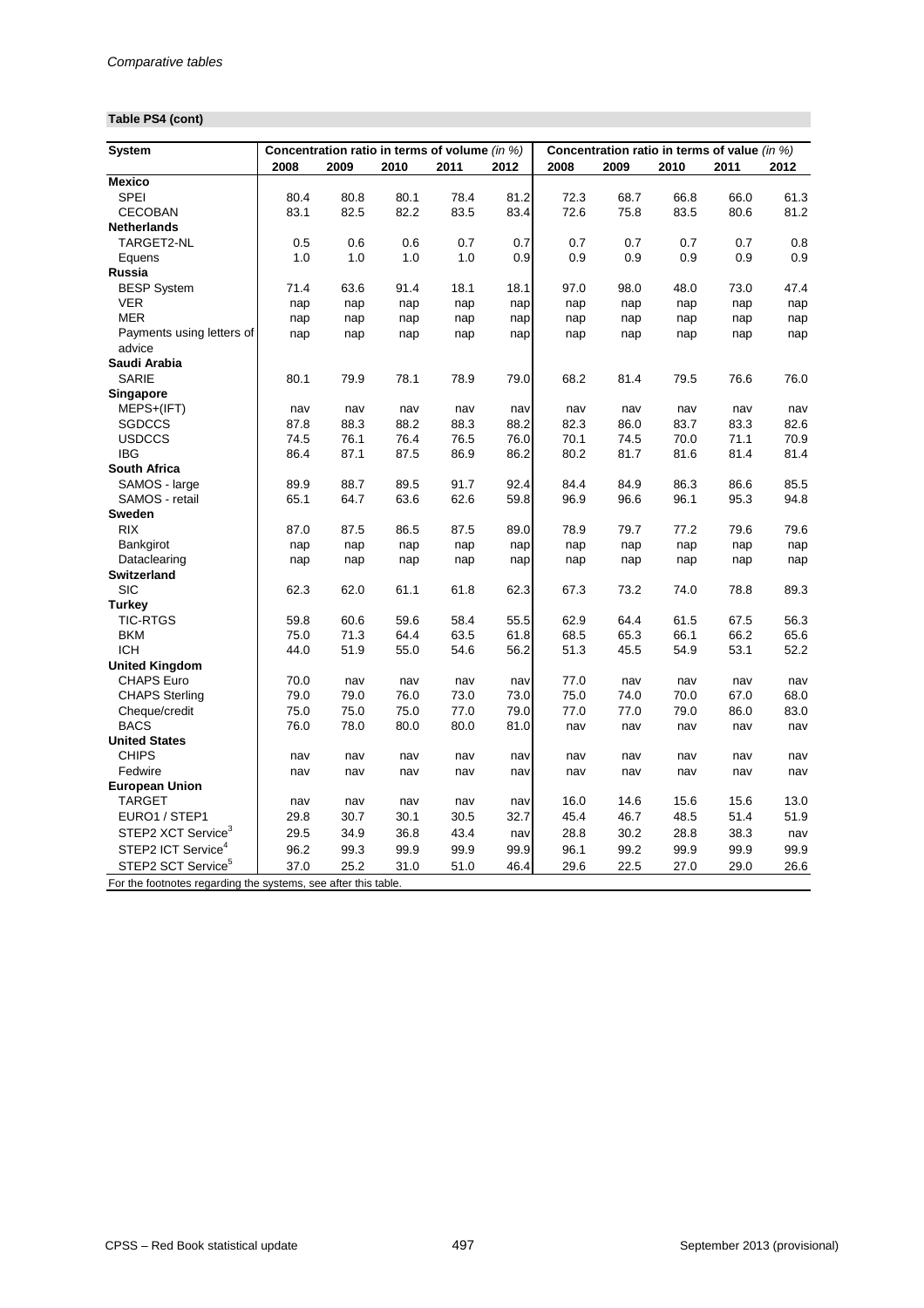#### **Footnotes for Tables PS1–4**

Australia: <sup>1</sup> Australian eastern standard time. <sup>2</sup> Australian eastern daylight-saving time.

**Brazil:** <sup>1</sup> Any financial institution holding a reserve account or a settlement account at the Central Bank of Brazil. <sup>2</sup> The system is owned by CIP, a non-for-profit association owned by banks. <sup>3</sup> Any bank holding a reserve account at the Central Bank of Brazil. <sup>4</sup> The system is owned by BMFBOVESPA, which is a for-profit company. <sup>5</sup> Any bank authorised by the Central Bank of Brazil to carry out FX transactions and holding a reserve account at the Central Bank of Brazil. <sup>6</sup> Payments become final at the moment settlement is completed by the system, which occurs througout the day.  $7$  T and T+1 are also possible, but the relevant volume and value are very low.  $8$  The time of settlement finality depends on the value of the cleared documents.

Canada: <sup>1</sup> Not all payment categories process in real-time. <sup>2</sup> To become a direct clearer, an institution must process payment items volume of at least 0.5% of the total national volume of payment items. <sup>3</sup> Final settlement occurs at 18:30. However, due to the risk controls and legal framework in place, the LVTS provides real-time settlement finality on a payment by payment basis. <sup>4</sup> No standard hours. <sup>5</sup> ACSS does not legally support settlement finality, however, settlement entries in accounts at the central bank are considered final.

China: <sup>1</sup> Payment orders are submitted for settlement during the day at the designated time.

France: <sup>1</sup> Since 18 February 2008, TBF (the French component of TARGET) and PNS have been replaced by TARGET2-Banque de France, the single French large value payment system. <sup>2</sup> Launched on 28 January 2008, CORE progressively replaced the former retail payment infrastructure SIT, closed on 25 October 2008.

Germany: <sup>1</sup> For legacy credit transfers, legacy direct debits and BSE cheque collection procedure. Payments submitted after 09:00 are settled on the next banking business day. <sup>2</sup> For SEPA direct debits and ISE cheque collection procedure. ISE payments submitted after 10:00 are settled on the next banking business day. SEPA direct debit payments are settled on the individual interbank settlement date of the relevant transaction. <sup>3</sup> For SEPA credit transfers. Payments submitted after 13:00 are settled on the next banking business day.

**Hong Kong SAR**: <sup>1</sup> Hong Kong Interbank Clearing Limited is the system operator of HKD CHATS, USD CHATS, EUR CHATS and RMB CHATS in Hong Kong. It is jointly owned by the Hong Kong Monetary Authority and the Hong Kong Association of Banks. <sup>2</sup> The money market in Hong Kong can operate any time in a day but for same day settlement in Hong Kong, a transaction has to be submitted to one of the CHATS for processing between 08:30 and 18:30.

**India:** <sup>1</sup> For ECS. <sup>2</sup> For NECS.

**Italy**: <sup>1</sup> Transfer orders are legally enforceable and binding on third parties when the system completes the gathering of the transfer orders or the bilateral balances stemming from the two BI-COMP subsystems ("Local Clearing" and "Retail").

**Japan**: <sup>1</sup> Processing costs of transfer orders are recovered from the participants, but development and maintenance costs of BOJ-NET are covered by the Bank of Japan. <sup>2</sup> Cut-off time is extended to 19:00 only for participants approved by the Bank of Japan for the use of extended operating hours between 17:00 and 19:00. <sup>3</sup> According to the guideline of FXYCS, all payments except CLS payments are submitted to the system by 14:00. <sup>4</sup> Cut-off time for bills and cheques sorted by banks. Bills and cheques for sorting at TCH must be submitted by 21:00 of the day before the value date. <sup>5</sup> Large-value payments (equal to or larger than 100 million yen) are routed to BOJ-NET for real tiem settlement. <sup>6</sup> With the consent of the receiving bank, third party orders may be entered for same day settlement until the cut-off time of the system. <sup>7</sup> 19:00 for market participants with access to the extended operating hours of BOJ-NET.

Korea: <sup>1</sup> For Interbank Funds Transfer System. <sup>2</sup> For CD/ATM System and Electronis Banking System. <sup>3</sup> For CMS System.

Mexico: <sup>1</sup> SPEI opens at 19:00 of the previous day, and mostly CLS and government payments are settled before 07:45.

Netherlands: <sup>1</sup> In principle; sometimes less.

**Russia**: <sup>1</sup> RTT in the majority of regional subsystems of the Bank of Russia payment system (BRPS); ACH in the Moscow region. <sup>2</sup> A certain low amount of payments is not processed centrally due to technical issues. <sup>3</sup> Moscow time. <sup>4</sup> Local time of the regional subsystem. <sup>5</sup> Cut-off time of third-party orders depends on the time schedule of the regional subsystem, through which associated participants send payments to the BESP system (for direct participants it is 21:00 Moscow time regardless of their location). Thus cut-off time for orders of participants in the BESP system is not earlier than 17:00 local time. Additional time limits for cut-off of third-party orders may be set by agreements between participants of the BRPS and their customers. <sup>6</sup> Opening and closing hours are given for stock and money markets. For the OTC market opening and

closing hours may be different. <sup>7</sup> Not earlier than 17:00. VER systems operate at regional level according to local time. <sup>8</sup> In the MER system payments are carried out on a gross basis with intraday finality, except for settlements between regions located in remote time zones, which have finality no later than the next day  $(T+1)$ . <sup>9</sup> Local time. In some selected regions, the closing time can be extended. <sup>10</sup> T+2 at the latest for intraregional transactions, T+5 at the latest for interregional transactions. Letters of advice take an average time of 3.22 days for ensuring payments, calculated taking into account the number of (manual) operational steps involved in the intraregional and interregional settlement of postal and telegraphic letters of advice. Settlement time for postal letters of advice considerably depends on the operation conditions of the payment documents delivery services.

**Singapore:** <sup>1</sup> MEPS does not impose a cut-off time for third-party/international correspondents' payments, but the Association of Banks in Singapore (ABS) bye-laws on MEPS require all such payments to be made by 17:30 on Mondays-Fridays.

**South Africa**: <sup>1</sup> Volumes of transactions in retail payment streams are settled in batches. Thus, volumes recorded by the system represent the number of batches and not actual transactions settled.

**Sweden**: <sup>1</sup> No same day transaction. <sup>2</sup> Payments become final on completion of settlement, which occurs throughout the day. <sup>3</sup> The settlement points for the different flows are spread out between 07:15 and 16:20. <sup>4</sup> The settlement points for the different flows are spread out between 07:15 and 15:20.

**Switzerland:** <sup>1</sup> The system is open for input 24 hours a day. Settlement services are limited by the indicated opening and closing times. A value day starts at 17:00 local time on the previous business day and ends at 16:15 on the value day. Third-party payments may be entered for same day settlement until 15:00. Between 15:00 (clearing stop 1) and 16:00 (clearing stop 2) only cover (bank-to-bank) payments are accepted for same day settlement. From 16:00 to 16:15 transactions are restricted to the processing of Liquidity-Shortage Financing Facility (special-rate repo transactions, collateralised loans from the Swiss National Bank at a penalty rate).

United Kingdom: <sup>1</sup> In net settlement, the payment becomes final and irrevocable once details of the payment have been entered into the Interbank Data Exchange (IBDE). <sup>2</sup> In net settlement, the payment becomes final when the payment has had an effect on the bilateral net position.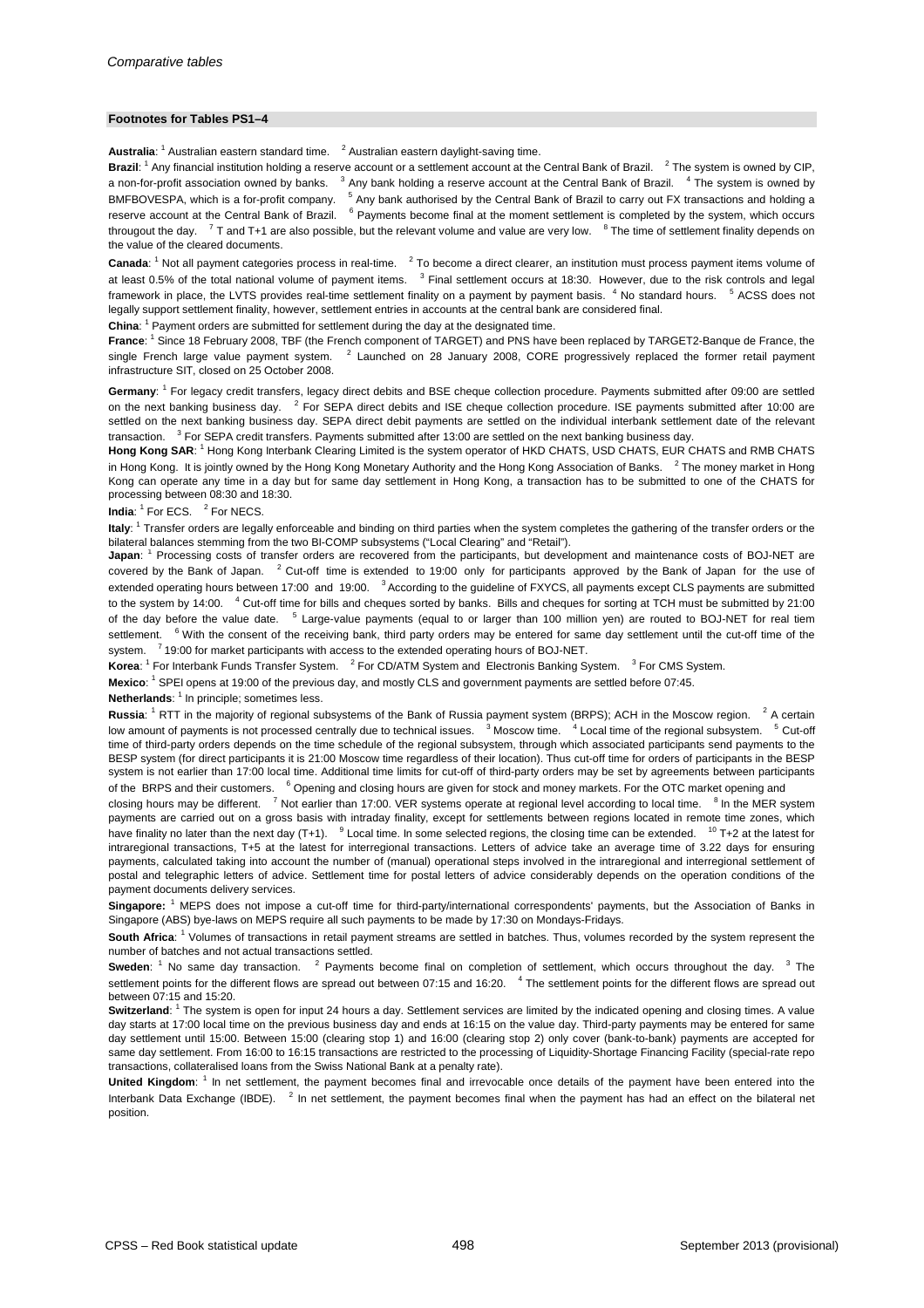#### **Footnotes for Tables PS1–4 (cont)**

United States: <sup>1</sup> Local times are Eastern time. <sup>2</sup> CHIPS, the Clearing House Interbank Payments System, is owned by The Clearing House. <sup>3</sup> Any depository institution, including a US branch or agency of a foreign bank, may maintain an account with a Federal Reserve Bank.<sup>4</sup> Payments over CHIPS become final on completion of settlement, which occurs throughout the day. <sup>5</sup> Trading occurs among dealers for funds on deposit at Federal Reserve Banks (ie federal funds) as early as 06:30. <sup>6</sup> Other Fedwire Funds Service participants not included here are: the US Treasury and any entity specifically authorised by federal statute to use the Reserve Banks as fiscal agents or depositories; entities designated by the Secretary of the Treasury; foreign central banks, foreign monetary authorities, foreign governments and certain international organisations.

**European Union**: <sup>1</sup> All times are Central European Time (CET). <sup>2</sup> STEP2 payments are settled in EURO1 at 07:30 CET. <sup>3</sup> STEP2 XCT Service commenced settlement transactions on 29 April 2003. <sup>4</sup> STEP2 ICT Service commenced settlement transactions in November 2006. Data are available from 2007 onwards. <sup>5</sup> STEP2 SCT Service became operational on 28 January 2008. <sup>6</sup> Using euro area consumer price (HICP) inflation and GDP respectively.

**CLS**: <sup>1</sup> Includes some non-bank financial institutions. <sup>2</sup> Central European Time (CET). <sup>3</sup> Each side of the transaction is counted separately. Spot and forward transactions have two sides, while swaps have four. In trillions of US dollars.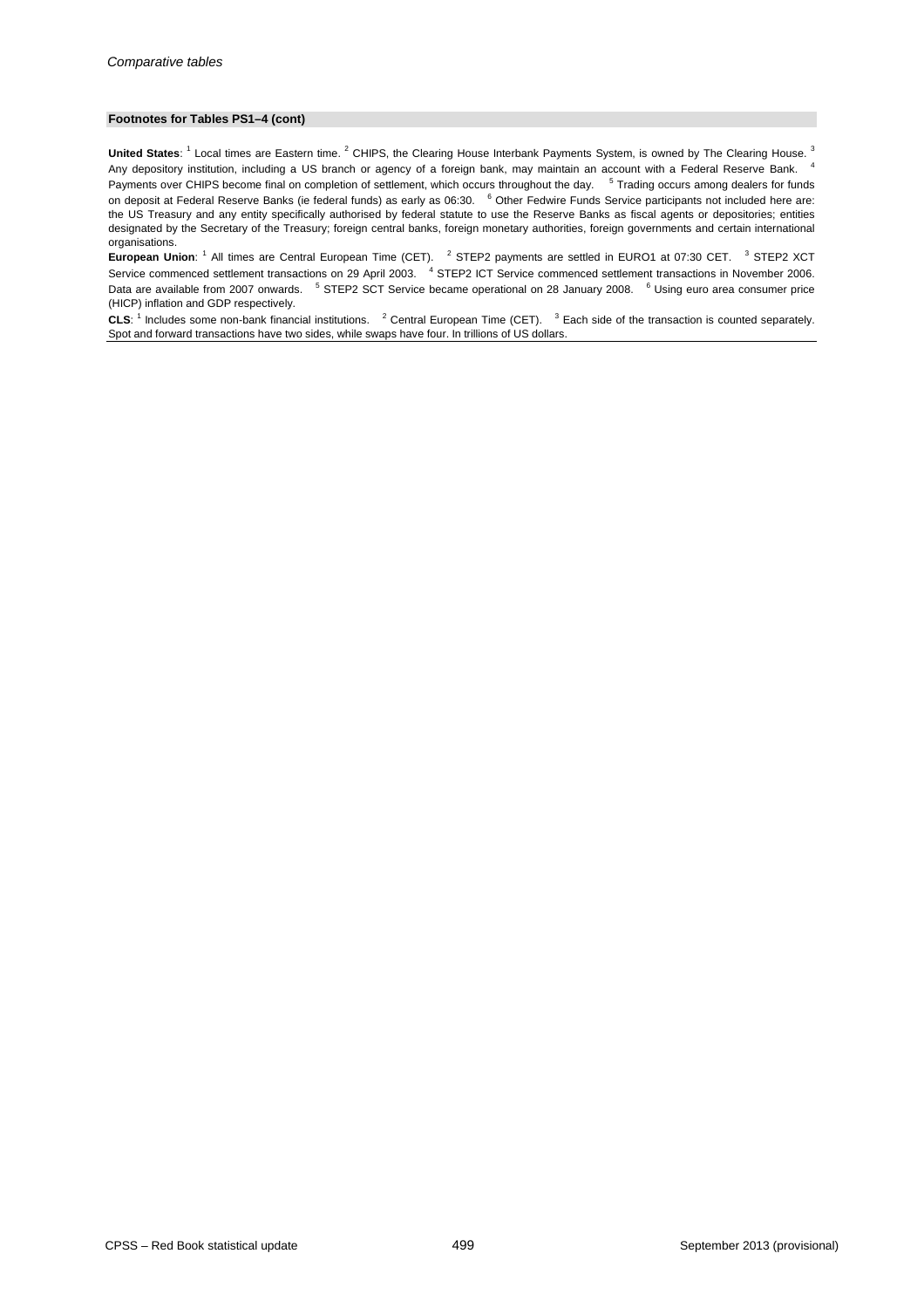### **Table TRS1**

*(at end-2012)* **Features of selected exchanges and trading systems**

| <b>System</b>                                                          | Owner/ manager     | Markets /<br>products          | <b>Trading</b> |                                                 | Operating times Relationship with<br><b>CCP</b> |
|------------------------------------------------------------------------|--------------------|--------------------------------|----------------|-------------------------------------------------|-------------------------------------------------|
| <b>Australia</b>                                                       |                    |                                |                |                                                 |                                                 |
| <b>ASX</b>                                                             | SE <sup>1</sup>    | SEC: E, O; DER                 | <b>ELT</b>     | 10:00-16:00                                     | int <sup>2</sup>                                |
| <b>ASX 24</b>                                                          | SE <sup>1</sup>    | <b>DER</b>                     | <b>ELT</b>     | 17:10-07:00,<br>$08:30 - 16:30^3$               | int <sup>4</sup>                                |
| <b>Belgium</b>                                                         |                    |                                |                |                                                 |                                                 |
| Regulated off-exchange <sup>1</sup>                                    | $\circ$            | SEC: G                         | <b>ELT</b>     | nap                                             | nap                                             |
| <b>Euronext Brussels</b>                                               | <b>SE</b>          | SEC: B, G, E, O;<br><b>DER</b> | <b>ELT</b>     | 9:00-17:40                                      | indep                                           |
| <b>Brazil</b>                                                          |                    |                                |                |                                                 |                                                 |
| <b>BmfBovespa-Equities</b>                                             | <b>SE</b>          | SEC: E, O; DER                 | <b>ELT</b>     | 10:00-17:001                                    | int <sup>2</sup>                                |
| <b>BmfBovespa-Derivatives</b>                                          | <b>SE</b>          | <b>DER</b>                     | <b>ELT</b>     | $9:00 - 18:00^3$                                | int <sup>2</sup>                                |
| Canada                                                                 |                    |                                |                |                                                 |                                                 |
| <b>TSX</b>                                                             | SE <sup>1</sup>    | SEC: B, E                      | <b>ELT</b>     | 09:30-16:00                                     | par <sup>2</sup>                                |
| MX                                                                     | SE <sup>1</sup>    | <b>DER</b>                     | <b>ELT</b>     | $06:00 - 16:15^3$                               | par <sup>4</sup>                                |
| <b>NGX</b>                                                             | SE <sup>1</sup>    | <b>DER</b>                     | <b>ELT</b>     | $05:00-15:00^3$                                 | int <sup>5</sup>                                |
| <b>ICE</b>                                                             | SE <sup>6</sup>    | <b>DER</b>                     | <b>ELT</b>     | $20:00 - 14:15^7$                               | par <sup>8</sup>                                |
| <b>CNSX</b>                                                            | $\mathsf{O}^9$     | SEC: E                         | <b>ELT</b>     | 09:30-16:00                                     | indep $10$                                      |
| Alpha                                                                  | B, O <sup>11</sup> | SEC: E, B, O;<br><b>DER</b>    | <b>ELT</b>     | 04:30-17:00 <sup>12</sup>                       | indep <sup>10</sup>                             |
| China                                                                  |                    |                                |                |                                                 |                                                 |
| Shanghai Stock Exchange                                                | <b>SE</b>          | SEC: B, G, E, O;<br><b>DER</b> | <b>ELT</b>     | $09:15 - 11:301$ ,<br>$13:00 - 15:30^2$         | indep <sup>3</sup>                              |
| Shenzhen Stock Exchange                                                | <b>SE</b>          | SEC: B, G, E, O;               | <b>ELT</b>     | $9:15 - 11:30,$                                 | indep $3$                                       |
| <b>France</b>                                                          |                    | <b>DER</b>                     |                | 13:00-15:00                                     |                                                 |
| <b>Euronext Paris</b>                                                  | SE <sup>1</sup>    | SEC: B, G, E, O;<br><b>DER</b> | <b>ELT</b>     | 09:00-17:30                                     | indep $2$                                       |
| Germany                                                                |                    |                                |                |                                                 |                                                 |
| Xetra                                                                  | SE <sup>1</sup>    | SEC: E, O                      | <b>ELT</b>     | 09:00-17:30                                     |                                                 |
| Xetra Frankfurt Specialist<br>(since 2011; before: Frankfurt<br>Floor) | SE <sup>1</sup>    | SEC: B, G, E, O                | <b>FLT</b>     | 09:00-20:00                                     | int <sup>2</sup>                                |
| Eurex                                                                  | SE <sup>3</sup>    | <b>DER</b>                     | <b>ELT</b>     | 07:30-22:004                                    |                                                 |
| <b>Hong Kong SAR</b>                                                   |                    |                                |                |                                                 |                                                 |
| Hong Kong Stock Exchange                                               | SE <sup>1</sup>    | SEC: B, G, E;                  | <b>ELT</b>     | 09:00-12:00 <sup>3</sup> ,                      | int                                             |
|                                                                        |                    | DER: $O^2$                     |                | 12:00-13:00 <sup>3, 4</sup> ,                   |                                                 |
|                                                                        |                    |                                |                | $13:00 - 16:00^3$                               |                                                 |
| India                                                                  |                    |                                |                |                                                 |                                                 |
| <b>NDS</b>                                                             | CB, O              | SEC: G                         | <b>ETL</b>     | 09:00-17:00                                     | nap                                             |
| <b>BSE: BOLT</b>                                                       | <b>SE</b>          | SEC: E, B; DER                 | <b>ETL</b>     | 09:00-15:30                                     | int <sup>1</sup>                                |
| <b>NSE: NEAT</b>                                                       | <b>SE</b>          | SEC: E, B; DER                 | <b>ETL</b>     | 09:00-15:30                                     | int <sup>2</sup>                                |
| <b>USE</b>                                                             | <b>SE</b>          | <b>DER</b>                     | <b>ETL</b>     | 09:00-15:30                                     | int <sup>1</sup>                                |
| MCX-SX                                                                 | <b>SE</b>          | SEC: E; B; DER                 | <b>ETL</b>     | 09:00-15:30                                     | int <sup>3</sup>                                |
| <b>Italy</b><br>Borsa Italiana                                         | <b>SE</b>          | SEC: B, G, O                   | <b>ELT</b>     | 08:00-1730                                      | int <sup>2</sup>                                |
| <b>MTS</b>                                                             | <b>SE</b>          | <b>DER</b><br>SEC: B, G        | <b>ELT</b>     | 08:00-17:30                                     | int <sup>2</sup> ; indep <sup>3</sup>           |
| <b>PCT</b>                                                             | <b>SE</b>          | SEC: B, G                      | <b>ELT</b>     | 07:45-18:30                                     | int <sup>2</sup> ; indep <sup>3</sup>           |
| Japan                                                                  |                    |                                |                |                                                 |                                                 |
| <b>Tokyo Stock Exchange</b><br>(TSE)                                   | SE <sup>1</sup>    | SEC: B, G, E, O;<br><b>DER</b> | <b>ELT</b>     | 09:00-15:00                                     | par <sup>2</sup>                                |
| Osaka Securities Exchange                                              | SE <sup>1</sup>    | SEC: B, G, E, O;               | <b>ELT</b>     | 09:00-15:10                                     | par <sup>2, 3</sup> ; int <sup>4, 5</sup>       |
| (OSE)<br><b>Tokyo Financial Exchange</b><br>(TFX)                      | B, O               | <b>DER</b><br><b>DER</b>       | <b>ELT</b>     | 08:45-15:30                                     | int <sup>6</sup>                                |
| Korea                                                                  |                    |                                |                |                                                 |                                                 |
| Korea Exchange(KRX)                                                    | $\circ$            | SEC: B, G, E, O;<br><b>DER</b> | <b>ELT</b>     | $09:00 - 15:00^1$ ,<br>09:00-15:15 <sup>2</sup> | int <sup>3</sup>                                |
| <b>Mexico</b>                                                          |                    |                                |                |                                                 |                                                 |
| <b>BMV</b>                                                             | <b>SE</b>          | SEC: E                         | <b>ELT</b>     | 08:30-15:00                                     | par <sup>1</sup>                                |
| Mexder                                                                 | SE, O              | <b>DER</b>                     | <b>ELT</b>     | 08:00-15:00                                     | int <sup>2</sup>                                |
| For the footnotes regarding the systems, see after this table.         |                    |                                |                |                                                 |                                                 |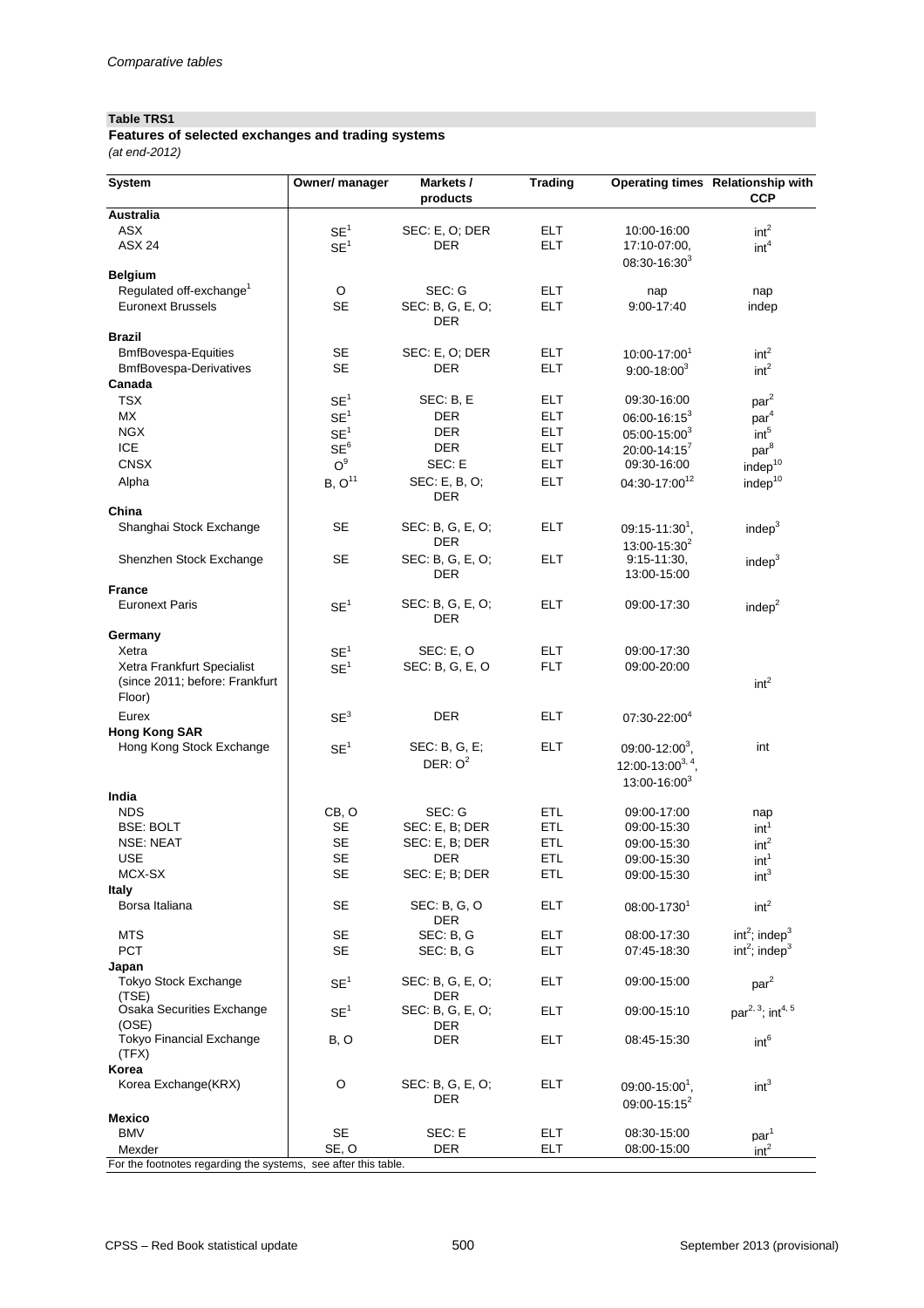#### **Table TRS1 (cont)**

| <b>System</b>                        | Owner/ manager        | Markets /                      | <b>Trading</b> |                          | Operating times Relationship with     |
|--------------------------------------|-----------------------|--------------------------------|----------------|--------------------------|---------------------------------------|
| <b>Netherlands</b>                   |                       | products                       |                |                          | <b>CCP</b>                            |
| Euronext Amsterdam                   | SE <sup>1</sup>       | nav                            | nav            | 09:00-17:00              | nav                                   |
| <b>Russia</b>                        |                       |                                |                |                          |                                       |
| Moscow Exchange                      | CB, B, O              | <b>DER</b>                     | <b>ELT</b>     | 09:30-23:50              | par                                   |
| <b>MICEX SE</b>                      | <b>B, SE, O</b>       | SEC: B, G, E, O                | <b>ELT</b>     | 09:30-23:50              | par                                   |
| Saudi Arabia                         |                       |                                |                |                          |                                       |
| Tadawul                              | <b>SE</b>             | SEC: B, E                      | <b>ELT</b>     | 11:00 - 15:30            | nap                                   |
| Singapore                            |                       |                                |                |                          |                                       |
| <b>SGX</b>                           | <b>SE</b>             | <b>SEC: B, E, O</b>            | <b>ELT</b>     | 09:00-17:001             | indep                                 |
| <b>South Africa</b>                  |                       |                                |                |                          |                                       |
| Johannesburg Stock Exchange<br>(JSE) | <b>SE</b>             | SEC: B, E                      | <b>ELT</b>     | 09:00-17:00              | nap                                   |
| <b>Sweden</b>                        |                       |                                |                |                          |                                       |
| NASDAQ OMX Stockholm                 | SE <sup>1</sup>       | SEC: B, G, E, O;<br><b>DER</b> | <b>ELT</b>     | 09:00-17:30              | int <sup>2</sup>                      |
| <b>Switzerland</b>                   |                       |                                |                |                          |                                       |
| <b>SIX Swiss Exchange</b>            | B, CB <sup>1</sup>    | SEC: B, G, E, O;<br><b>DER</b> | <b>ELT</b>     | 08:30-17:30              | int <sup>2</sup> ; indep <sup>3</sup> |
| <b>Turkey</b>                        |                       |                                |                |                          |                                       |
| Borsa Istanbul                       | <b>SE</b>             | SEC: B, G, E, O                | ELT, FLT       | $9:30-17:30^1$ ,         | nap                                   |
|                                      |                       |                                |                | 09:30-17:00 <sup>2</sup> |                                       |
| <b>Turkish Derivatives Exchange</b>  | B, O, SE <sup>3</sup> | <b>DER</b>                     | <b>ELT</b>     | 09:15-17:35              | indep <sup>4</sup>                    |
| <b>United Kingdom</b>                |                       |                                |                |                          |                                       |
| London Stock Exchange                | nav                   | nav                            | nav            | nav                      | nav                                   |
| Virt-x                               | nav                   | nav                            | nav            | nav                      | nav                                   |
| United States <sup>1</sup>           |                       |                                |                |                          |                                       |
| New York Stock Exchange              | O                     | SEC: E, O; DER                 | FLT, ELT       | 09:30-16:00              | indep $2$                             |
| Nasdag                               | O                     | SEC: E,O                       | <b>ELT</b>     | 09:30-16:00              | indep <sup>2</sup>                    |
| American Stock Exchange              | <b>SE</b>             | SEC: E, O; DER                 | <b>FLT</b>     | 09:30-16:00              | indep <sup>2</sup>                    |

Australia: <sup>1</sup> ASX Group. <sup>2</sup> ASX Clear. <sup>3</sup> Market hours vary for individual products and depending on whether daylight saving time is in place. <sup>4</sup> ASX Clear (Futures).

Belgium: <sup>1</sup> Rentefonds. <sup>2</sup> NYSE Euronext.

**Brazil:** <sup>1</sup> Regular operating time, which is changed to 11:00-18:00 during the daylight saving time. <sup>2</sup> BmfBovespa. <sup>3</sup> General operating time. There are specific operating times for specific markets and products.

**Canada**: <sup>1</sup> TMX Group. <sup>2</sup> CDS. <sup>3</sup> Market hours vary for individual product classes. <sup>4</sup> CDCC. <sup>5</sup> NGX. <sup>6</sup> IntercontinentalExchange. <sup>7</sup> Operating time is from 20:00 to 14:15 of the following day. <sup>8</sup> ICE. <sup>9</sup> CNSX Markets Inc. <sup>10</sup> CDS. <sup>11</sup> CIBC World Markets Inc., RBC Dominion Securities Inc., National Bank Financial Inc., TD Securities Inc., Scotia Capital Inc., Canaccord Financial Inc., Desjardins Securities Inc. and the Canada Pension Plan Investment Board.  $12$  Trading hours are from 09:30-17:00 EST.

**China**:  $1\,9:15-9:25$  for call auction.  $2\,15:00-15:30$  for block trading.  $3\,$  SD&C.

**France**: <sup>1</sup> Euronext has a credit institution's status. <sup>2</sup> LCH.Clearnet SA.

Germany: <sup>1</sup> Deutsche Börse AG. <sup>2</sup> Eurex Clearing AG. <sup>3</sup> Deutsche Börse AG (50%) and SIX Swiss Exchange (50%). <sup>4</sup> Depending on instruments.

Hong Kong SAR: <sup>1</sup> Hong Kong Exchanges and Clearing Limited (HKEx). <sup>2</sup> Equities include ordinary shares, preference shares, registered warrants, provisional allotment letters representing nil paid rights, depositary receipts; structured products include derivative warrants, equity linked instruments, callable bull/bear contracts; bonds include Exchange Fund notes, Hong Kong SAR retail bonds and Hong Kong SAR Link Retail Bonds; unit trust funds includes Exchange Traded Funds, REITs. <sup>3</sup> Before 09:30, auction session; after 09:30, continuous trading session. <sup>4</sup> For iShares only.

India: <sup>1</sup> BOISL and ICCL. <sup>2</sup> NSCCL. <sup>3</sup> MCX-SXCCL.

Italy: <sup>1</sup> An afterhours session is scheduled for some markets. <sup>2</sup> Cassa di Compensazione e Garanzia. <sup>3</sup> LCH.Clearnet SA.

**Japan**: <sup>1</sup> Japan Exchange Group. <sup>2</sup> JSCC. <sup>3</sup> For securities. <sup>4</sup> For derivatives. <sup>5</sup> OSE. <sup>6</sup> TFX.

**Korea**: <sup>1</sup> For securities. <sup>2</sup> For derivatives. <sup>3</sup> KRX.

**Mexico:** <sup>1</sup> CCV. <sup>2</sup> Asigna.

Netherlands: <sup>1</sup> NYSE Euronext.

**Singapore**: <sup>1</sup> SGX has a pre-opening routine where orders entered from 08:30 to 08:59 are matched between 08:59 to 09:00 before trading commences at 09:00. Similarly there is another closing routine where all orders entered between 17:00 and 17:05 are matched between 17:05 and 17:06 and the prices established in the closing routine will be the closing price for the day.

Sweden: <sup>1</sup> OMX AB. <sup>2</sup> OMX Derivatives Markets, which is a secondary legal name for the OMX Nordic Exchange Stockholm AB.

Switzerland: <sup>1</sup> The Swiss National Bank owns an immaterial number of shares of SIX Group. <sup>2</sup> SIS x-clear AG. <sup>3</sup> LCH.Clearnet Ltd.

Turkey: <sup>1</sup> For equities only. No trading between 12:30-14:00. <sup>2</sup> For bonds, government securities only. No trading between 12:00-13:00.  $3$  Borsa Istanbul is a shareholder (18%) of the Turkish Derivatives Exchange.  $4$  Takasbank, a CCP, is also a shareholder (3%) of the Turkish Derivatives Exchange.

**United States:** <sup>1</sup> Local times are Eastern time. <sup>2</sup> <sup>2</sup> NSCC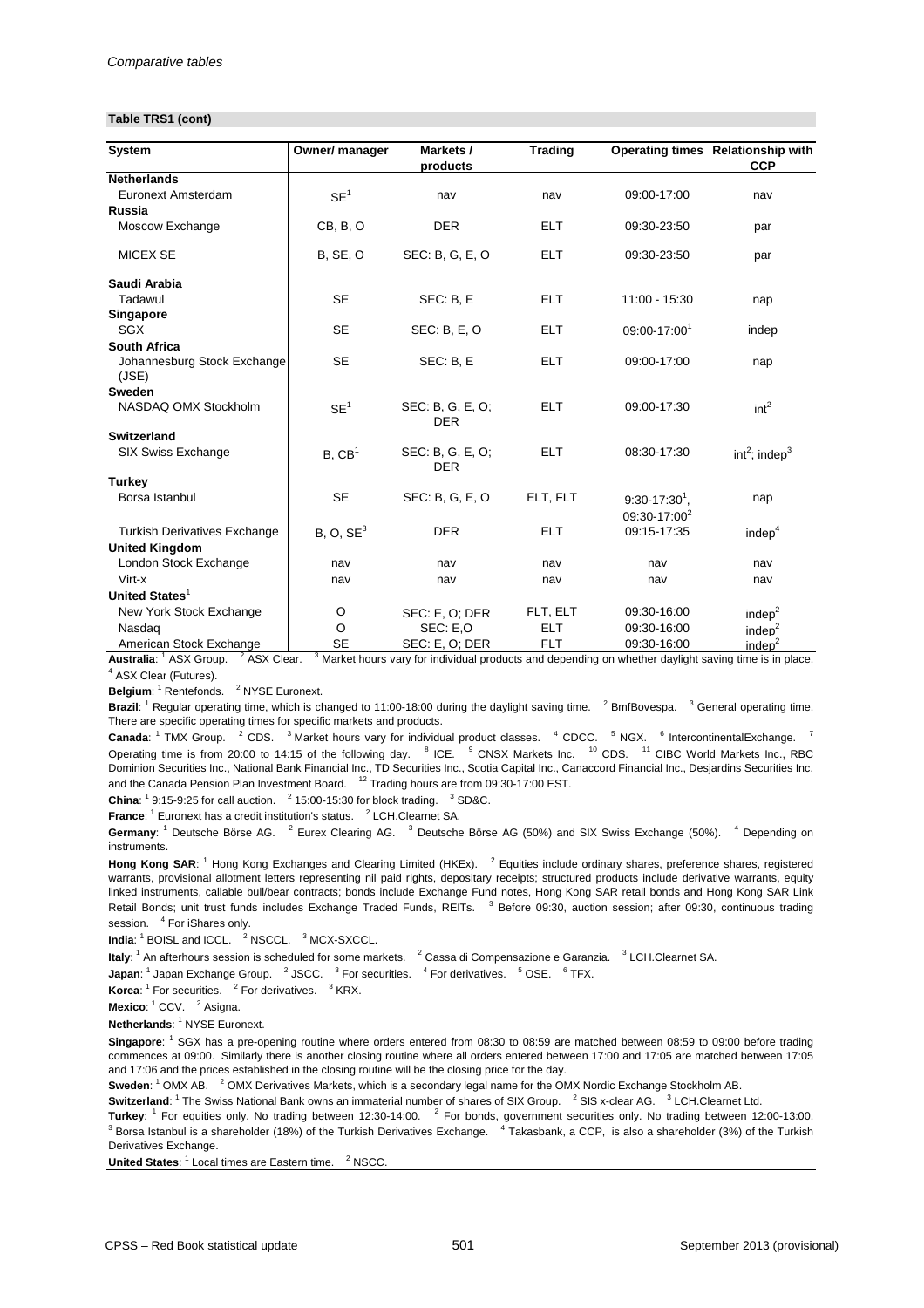### **Table TRS2**

*(total for the year)* **Trades executed on selected exchanges and trading systems: number of transactions**

| <b>System</b>                  |            |         |         | Number of transactions (millions) |         | Increase in the number of transactions |                             |            |         |            |  |
|--------------------------------|------------|---------|---------|-----------------------------------|---------|----------------------------------------|-----------------------------|------------|---------|------------|--|
|                                |            |         |         |                                   |         |                                        | (% change on previous year) |            |         |            |  |
|                                | 2008       | 2009    | 2010    | 2011                              | 2012    | 2008                                   | 2009                        | 2010       | 2011    | 2012       |  |
| <b>Australia</b>               |            |         |         |                                   |         |                                        |                             |            |         |            |  |
| <b>ASX</b>                     | 127.45     | 135.89  | 158.54  | 284.29                            | 313.30  | 35.2                                   | 6.6                         | 16.7       | 79.3    | 10.2       |  |
| <b>ASX 24</b>                  | 76.08      | 64.58   | 86.19   | 104.49                            | 103.78  | $-17.9$                                | $-15.1$                     | 33.5       | 21.2    | $-0.7$     |  |
| <b>Belgium</b>                 |            |         |         |                                   |         |                                        |                             |            |         |            |  |
| Regulated off-exchange         | 0.080      | 0.087   | 0.103   | 0.133                             | nap     | 3.4                                    | 9.6                         | 17.6       | 29.5    | nav        |  |
| <b>Euronext Brussels</b>       | nav        | nav     | 1,433.6 | 1,441.7                           | 1,438.4 | nav                                    | nav                         | nav        | 0.6     | $-0.2$     |  |
| <b>Brazil</b>                  |            |         |         |                                   |         |                                        |                             |            |         |            |  |
| <b>BmfBovespa-Equities</b>     | 61.57      | 82.33   | 107.19  | 142.41                            | 193.09  | 62.0                                   | 33.7                        | 30.2       | 32.9    | 35.6       |  |
| <b>BmfBovespa-Derivatives</b>  | 7.14       | 9.58    | 16.40   | 19.67                             | 24.53   | 25.6                                   | 34.1                        | 71.1       | 20.0    | 24.7       |  |
| Canada                         |            |         |         |                                   |         |                                        |                             |            |         |            |  |
| <b>TSX</b>                     | 183.21     | 191.72  | 189.66  | 210.45                            | 177.81  | 54.0                                   | 4.6                         | $-1.1$     | 11.0    | $-15.5$    |  |
| Montréal Exchange              | 38.06      | 34.75   | 44.30   | 61.78                             | 64.36   | $-10.9$                                | $-8.7$                      | 27.5       | 39.5    | 4.2        |  |
| <b>NGX</b>                     | 0.33       | 0.30    | 0.35    | 0.39                              | 0.36    | 41.0                                   | $-8.8$                      | 13.7       | 11.4    | $-5.9$     |  |
| <b>ICE</b>                     | 3.32       | 3.57    | 4.30    | 4.75                              | 5.04    | $-3.8$                                 | 7.5                         | 20.6       | 10.5    | 6.0        |  |
| <b>CNSX</b>                    | nap        | nap     | nap     | nap                               | nap     | nav                                    | nav                         | nav        | nav     | nav        |  |
| Alpha                          | nap        | nap     | nap     | nap                               | nap     | nav                                    | nav                         | nav        | nav     | nav        |  |
| China                          |            |         |         |                                   |         |                                        |                             |            |         |            |  |
| Shanghai Stock Exchange        | 1,520.5    | 2,314.0 | 1,726.2 | 1,311.0                           | 980.1   | $-16.2$                                | 52.2                        | $-25.4$    | $-24.1$ | $-25.2$    |  |
| Shenzhen Stock Exchange        | 713.8      | 1,288.4 | 1,345.0 | 1,047.0                           | 982.6   | $-25.3$                                | 80.5                        | 4.4        | $-22.2$ | $-6.2$     |  |
| <b>France</b>                  |            |         |         |                                   |         |                                        |                             |            |         |            |  |
| <b>Euronext Paris</b>          | 133.12     | 111.76  | 125.45  | 146.89                            | 121.04  | 24.5                                   | $-16.0$                     | 12.3       | 17.1    | $-17.6$    |  |
| Germany                        |            |         |         |                                   |         |                                        |                             |            |         |            |  |
| Xetra                          | 122.62     | 91.01   | 104.74  | 134.88                            | 109.03  | 41.1                                   | $-25.8$                     | 15.1       | 28.8    | $-19.2$    |  |
| Xetra Frankfurt Specialist     |            |         |         |                                   |         |                                        |                             |            |         |            |  |
| (since 2011; before: Frankfurt |            |         |         |                                   |         |                                        |                             |            |         |            |  |
| Floor)                         | 31.48      | 20.44   | 21.66   | 14.14                             | 4.34    | $-64.6$                                | $-35.1$                     | 6.0        | $-34.7$ | $-69.3$    |  |
| Eurex                          | 2,164.4    | 1,684.5 | 1,891.0 | 2,034.7                           | 1,504.0 | 13.9                                   | $-22.2$                     | 12.3       | 7.6     | $-26.1$    |  |
| <b>Hong Kong SAR</b>           |            |         |         |                                   |         |                                        |                             |            |         |            |  |
| Hong Kong Stock Exchange       | 0.142      | 0.178   | 0.195   | 0.217                             | 0.192   | $-6.9$                                 | 25.8                        | 9.5        | 11.1    | $-11.6$    |  |
| India                          |            |         |         |                                   |         |                                        |                             |            |         |            |  |
| <b>NDS</b>                     | 0.25       | 0.32    | 0.33    | 0.41                              | 0.02    | 30.2                                   | 28.9                        | 4.9        | 24.1    | $-94.4$    |  |
| <b>BSE: BOLT</b>               | 541.5      | 605.6   | 528.6   | 426.8                             | 586.0   | 0.7                                    | 11.8                        | $-12.7$    | $-19.3$ | 37.3       |  |
| <b>NSE: NEAT</b>               | 2,055.1    | 2,739.6 | 3,334.5 | 3,616.3                           | 3,451.2 | 28.6                                   | 33.3                        | 21.7       | 8.5     | $-4.6$     |  |
| <b>USE</b>                     | nav        | nav     | nav     | nav                               | nav     | nav                                    | nav                         | nav        | 88.0    | $-99.8$    |  |
| MCX-SX                         | 29.8       | 408.2   | 903.2   | 770.3                             | 563.3   | nav                                    | 1,267.5                     | 121.3      | $-14.7$ | $-26.9$    |  |
| <b>Italy</b>                   |            |         |         |                                   |         |                                        |                             |            |         |            |  |
| Borsa Italiana                 | nav        | nav     | nav     | nav                               | nav     | nav                                    | nav                         | nav        | nav     | nav        |  |
| <b>MTS</b>                     | 0.18       | 0.13    | 0.16    | 0.15                              | 0.11    | $-48.1$                                | $-24.0$                     | 20.3       | $-6.9$  | $-27.5$    |  |
| <b>PCT</b>                     | 0.62       | 0.54    | 0.62    | 0.74                              | 0.82    | $-4.9$                                 | $-12.4$                     | 14.7       | 18.9    | 10.4       |  |
| Japan                          |            |         |         |                                   |         |                                        |                             |            |         |            |  |
| <b>TSE</b>                     |            |         |         |                                   |         |                                        |                             |            | nav     |            |  |
| <b>OSE</b>                     | nav<br>nav | nav     | nav     | nav                               | nav     | nav<br>nav                             | nav                         | nav<br>nav | nav     | nav<br>nav |  |
| <b>TFX</b>                     |            | nav     | nav     | nav                               | nav     |                                        | nav                         |            |         |            |  |
|                                | nav        | nav     | nav     | nav                               | nav     | nav                                    | nav                         | nav        | nav     | nav        |  |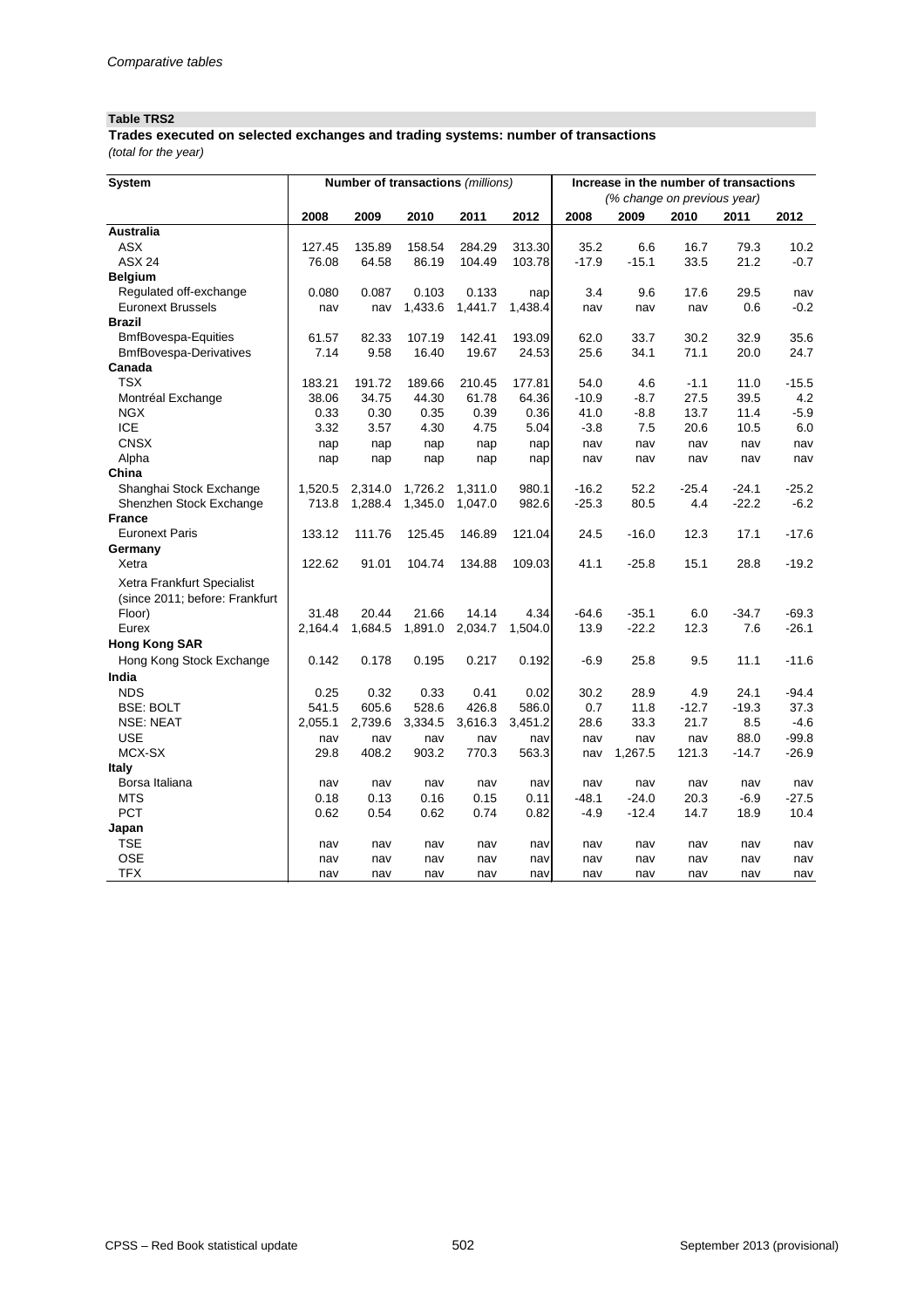# **Table TRS2 (cont)**

| <b>System</b>                       |         |          | Number of transactions (millions) |         |         |         |         | Increase in the number of transactions |         |         |
|-------------------------------------|---------|----------|-----------------------------------|---------|---------|---------|---------|----------------------------------------|---------|---------|
|                                     |         |          |                                   |         |         |         |         | (% change on previous year)            |         |         |
|                                     | 2008    | 2009     | 2010                              | 2011    | 2012    | 2008    | 2009    | 2010                                   | 2011    | 2012    |
| Korea                               |         |          |                                   |         |         |         |         |                                        |         |         |
| <b>KRX</b>                          | 2,867.3 | 3,102.9  | 3,751.0                           | 3,924.1 | 1,828.7 | 3.2     | 8.2     | 20.9                                   | 4.6     | $-53.4$ |
| <b>Mexico</b>                       |         |          |                                   |         |         |         |         |                                        |         |         |
| <b>BMV</b>                          | 4.57    | 7.48     | 8.45                              | 11.19   | 19.68   | 28.3    | 63.5    | 13.0                                   | 32.4    | 75.9    |
| Mexder                              | 70.1    | 48.8     | 42.6                              | 46.8    | 42.6    | $-69.4$ | $-30.5$ | $-12.7$                                | 9.8     | $-8.8$  |
| <b>Netherlands</b>                  |         |          |                                   |         |         |         |         |                                        |         |         |
| <b>Euronext Amsterdam</b>           | 45.6    | 44.2     | 45.3                              | 52.2    | 44.7    | 16.4    | $-3.3$  | 2.6                                    | 15.2    | $-14.4$ |
| <b>Russia</b>                       |         |          |                                   |         |         |         |         |                                        |         |         |
| <b>MICEX</b>                        | 0.203   | 0.177    | 13.215                            | 34.079  | nap     | 71.2    | $-13.0$ | 7,384.2                                | 157.9   | nav     |
| <b>MICEX SE</b>                     | 62.63   | 116.05   | 129.35                            | 134.14  | 103.51  | 33.9    | 85.3    | 11.5                                   | 3.7     | $-22.8$ |
| <b>RTS</b>                          | 239.95  | 477.73   | 627.69                            | 168.12  | nap     | 65.4    | 99.1    | 31.4                                   | $-73.2$ | nav     |
| Moscow Exchange                     | nap     | nap      | nap                               | nap     | 189.89  | nap     | nap     | nap                                    | nap     | nap     |
| Saudi Arabia                        |         |          |                                   |         |         |         |         |                                        |         |         |
| Tadawul                             | 52.14   | 36.46    | 19.56                             | 25.55   | 42.11   | $-20.6$ | $-30.1$ | $-46.4$                                | 30.7    | 64.8    |
| <b>Singapore</b>                    |         |          |                                   |         |         |         |         |                                        |         |         |
| <b>SGX</b>                          | 22.66   | 22.85    | 21.72                             | 20.84   | 22.01   | $-18.7$ | 0.8     | $-4.9$                                 | $-4.1$  | 5.6     |
| <b>South Africa</b>                 |         |          |                                   |         |         |         |         |                                        |         |         |
| <b>JSE</b>                          | 19.34   | 22.89    | 25.91                             | 29.43   | 29.74   | 46.1    | 18.4    | 13.2                                   | 13.6    | 1.0     |
| <b>Sweden</b>                       |         |          |                                   |         |         |         |         |                                        |         |         |
| <b>OMX Stockholm</b>                | 28.78   | nav      | nav                               | nav     | nav     | 15.5    | nav     | nav                                    | nav     | nav     |
| NASDAQ OMX Stockholm                | 0       | $\Omega$ | $\Omega$                          | 0       | 0       | nav     | nav     | nav                                    | nav     | nav     |
| <b>Switzerland</b>                  |         |          |                                   |         |         |         |         |                                        |         |         |
| SIX Swiss Exchange                  | 7.84    | 33.27    | 33.58                             | 38.64   | 30.66   | $-10.0$ | 324.2   | 0.9                                    | 15.1    | $-20.7$ |
| <b>Turkey</b>                       |         |          |                                   |         |         |         |         |                                        |         |         |
| Borsa Istanbul                      | 46.39   | 69.19    | 81.84                             | 103.22  | 80.02   | $-5.1$  | 49.1    | 18.3                                   | 26.1    | $-22.5$ |
| <b>Turkish Derivatives Exchange</b> | 54.47   | 79.43    | 63.95                             | 74.29   | 62.47   | 119.1   | 45.8    | $-19.5$                                | 16.2    | $-15.9$ |
| <b>United Kingdom</b>               |         |          |                                   |         |         |         |         |                                        |         |         |
| London Stock Exchange               | nav     | nav      | nav                               | nav     | nav     | nav     | nav     | nav                                    | nav     | nav     |
| Virt-x                              | nav     | nav      | nav                               | nav     | nav     | nav     | nav     | nav                                    | nav     | nav     |
| <b>United States</b>                |         |          |                                   |         |         |         |         |                                        |         |         |
| New York Stock Exchange             | 3,218.9 | 2,726.2  | 2,062.8                           | 2,006.3 | 1,386.2 | 38.0    | $-15.3$ | $-24.3$                                | $-2.7$  | $-30.9$ |
| Nasdaq                              | 2,215.1 | 2,242.6  | 2,162.6                           | 2,250.6 | 1,933.1 | 34.5    | 1.2     | $-3.6$                                 | 4.1     | $-14.1$ |
| American Stock Exchange             | nav     | nav      | nav                               | nav     | nav     | nav     | nav     | nav                                    | nav     | nav     |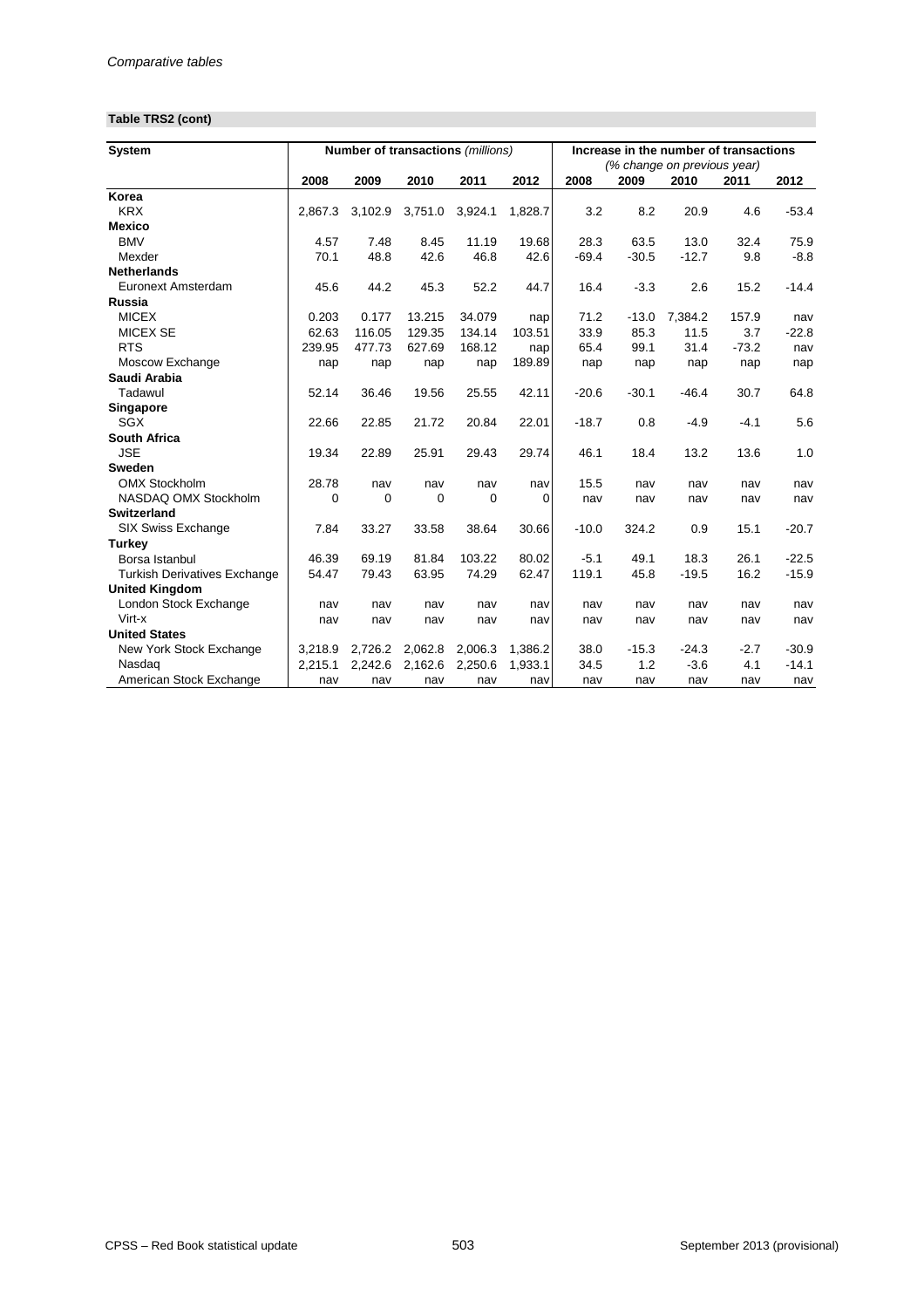### **Table TRS3**

*(total for the year)* **Trades executed on selected exchanges and trading systems: value of transactions** 

| <b>System</b>                               |          |                            |                         | Value of transactions (USD billions) <sup>1</sup> |         | Average value per transaction  |                 |                                                                                           |                 |                  |
|---------------------------------------------|----------|----------------------------|-------------------------|---------------------------------------------------|---------|--------------------------------|-----------------|-------------------------------------------------------------------------------------------|-----------------|------------------|
|                                             |          |                            |                         |                                                   |         |                                |                 | (USD thousands) $1$                                                                       |                 |                  |
|                                             | 2008     | 2009                       | 2010                    | 2011                                              | 2012    | 2008                           | 2009            | 2010                                                                                      | 2011            | 2012             |
| <b>Australia</b>                            |          |                            |                         |                                                   |         |                                |                 |                                                                                           |                 |                  |
| <b>ASX</b>                                  | 1,199.7  | 929.1                      | 1,256.1                 | 1,360.9                                           | 1,067.8 | 9.41                           | 6.84            | 7.92                                                                                      | 4.79            | 3.41             |
| <b>ASX 24</b>                               | nap      | nap                        | nap                     | nap                                               | nap     | nap                            | nap             | nap                                                                                       | nap             | nap              |
| <b>Belgium</b>                              |          |                            |                         |                                                   |         |                                |                 |                                                                                           |                 |                  |
| Regulated off-exchange                      | 872.3    | 909.9                      | 1,053.3                 | 1,285.6                                           |         | nap 10,961.2 10,430.5 10,268.3 |                 |                                                                                           | 9,677.0         | nav              |
| <b>Euronext Brussels</b>                    | nav      | nav                        | 122                     | 126                                               | 113.3   | nav                            | nav             | 0.1                                                                                       | 0.1             | 0.08             |
| <b>Brazil</b>                               |          |                            |                         |                                                   |         |                                |                 |                                                                                           |                 |                  |
| <b>BmfBovespa-Equities</b>                  | 929.4    |                            |                         | 802.7 1,253.6 1,415.7 1,329.8                     |         | 15.09                          | 9.75            | 11.69                                                                                     | 9.94            | 6.89             |
| <b>BmfBovespa-Derivatives</b>               |          |                            |                         | 15,150.9 13,364.4 24,056.8 27,671.6 24,762.5      |         | 2,120.9                        | 1,394.6         | 1,466.9                                                                                   | 1,406.5         | 1,009.3          |
| Canada                                      |          |                            |                         |                                                   |         |                                |                 |                                                                                           |                 |                  |
| <b>TSX</b>                                  | 1,742.5  | 1,229.9                    | 1,357.1                 | 1,503.9                                           | 1,199.4 | 9.51                           | 6.42            | 7.16                                                                                      | 7.15            | 6.75             |
| Montréal Exchange                           | 11,025.7 |                            |                         | 7,925.0 14,957.9 23,287.9 22,955.7                |         | 289.7                          | 228.0           | 337.7                                                                                     | 377.0           | 356.6            |
| <b>NGX</b>                                  | 76.88    | 32.52                      | 43.29                   | 33.55                                             | 16.83   | 230.7                          | 106.9           | 125.2                                                                                     | 87.1            | 46.4             |
| <b>ICE</b>                                  | 34.16    | 25.67                      | 36.75                   | 52.86                                             | 57.39   | 10.28                          | 7.19            | 8.54                                                                                      | 11.12           | 11.39            |
| <b>CNSX</b>                                 | nap      | nap                        | nap                     | nap                                               | nap     | nav                            | nav             | nav                                                                                       | nav             | nav              |
| Alpha                                       | nap      | nap                        | nap                     | nap                                               | nap     | nav                            | nav             | nav                                                                                       | nav             | nav              |
| China                                       |          |                            |                         |                                                   |         |                                |                 |                                                                                           |                 |                  |
| Shanghai Stock Exchange                     | 3,972.9  | 6,471.6                    | 5,884.8                 | 7,036.4                                           | 8,673.8 | 2.61                           | 2.80            | 3.41                                                                                      | 5.37            | 8.85             |
| Shenzhen Stock Exchange                     | 1,452.5  | 2,910.6                    | 3,654.7                 | 2,989.8                                           | 2,830.1 | 2.04                           | 2.26            | 2.72                                                                                      | 2.86            | 2.88             |
| <b>France</b>                               |          |                            |                         |                                                   |         |                                |                 |                                                                                           |                 |                  |
| <b>Euronext Paris</b>                       | 2,834.3  | 1,598.0                    | 1,626.4                 | 1,782.1                                           | 1,192.6 | 21.29                          | 14.30           | 12.96                                                                                     | 12.13           | 9.85             |
| Germany                                     |          |                            |                         |                                                   |         |                                |                 |                                                                                           |                 |                  |
| Xetra                                       | 3,466.9  | 1,746.3                    |                         | 1,901.3 2,075.1                                   | 1,486.8 | 28.27                          | 19.19           | 18.15                                                                                     | 15.38           | 13.64            |
| Xetra Frankfurt Specialist                  |          |                            |                         |                                                   |         |                                |                 |                                                                                           |                 |                  |
| (since 2011; before: Frankfurt              |          |                            |                         |                                                   |         |                                |                 |                                                                                           |                 |                  |
| Floor)                                      | 1,835.6  | 1,014.8                    | 833.2                   | 522.4                                             | 186.0   | 58.31                          | 49.66           | 38.47                                                                                     | 36.93           | 42.88            |
| Eurex                                       | 167,074  | 110,060                    |                         | 129,922 149,205 278,701                           |         | 77.19                          | 65.34           | 68.71                                                                                     | 73.33           | 185.31           |
| <b>Hong Kong SAR</b>                        |          |                            |                         |                                                   |         |                                |                 |                                                                                           |                 |                  |
| Hong Kong Stock Exchange                    | 2,268.1  |                            |                         |                                                   |         |                                |                 | 2,004.2 2,223.9 2,215.4 1,714.8 16,015.1 11,249.9 11,402.1 10,222.9 8,949.6               |                 |                  |
| India                                       |          |                            |                         |                                                   |         |                                |                 |                                                                                           |                 |                  |
| <b>NDS</b>                                  | 497.6    | 602.4                      | 626.3                   | 748.4                                             | 1,155.2 | 2,022.9                        | 1,900.7         | 1,884.4                                                                                   |                 | 1,814.6 50,136.1 |
| <b>BSE: BOLT</b>                            | 256.3    | 285.2                      | 241.6                   | 316.2                                             | 1,441.7 | 0.47                           | 0.47            | 0.46                                                                                      | 0.74            | 2.46             |
| <b>NSE: NEAT</b>                            | 3,207.2  |                            | 4,878.4 7,931.3 8,321.9 |                                                   | 7,386.9 | 1.56                           | 1.78            | 2.38                                                                                      | 2.30            | 2.14             |
| <b>USE</b>                                  | nav      | nav                        | nav                     | nav                                               | nav     | nav                            | nav             | nav                                                                                       | nav             | nav              |
| MCX-SX                                      | 34.3     | 402.2                      | 917.0                   | 799.7                                             | 619.0   | 1.15                           | 0.99            | 1.02                                                                                      | 1.04            | 1.10             |
| <b>Italy</b>                                |          |                            |                         |                                                   |         |                                |                 |                                                                                           |                 |                  |
| Borsa Italiana                              | nav      | nav                        | nav                     | nav                                               | nav     | nav                            | nav             | nav                                                                                       | nav             | nav              |
| <b>MTS</b>                                  |          | 1,277.9 1,013.5 1,164.4    |                         | 1,207.4                                           | 729.3   |                                | 7,302.1 7,620.2 |                                                                                           | 7,277.6 8,103.6 | 6,753.1          |
| <b>PCT</b>                                  |          |                            |                         |                                                   |         |                                |                 | 25,173.0 23,901.7 23,950.3 25,199.0 22,595.4 40,536.2 43,937.0 38,382.0 33,961.0 27,589.1 |                 |                  |
| Japan                                       |          |                            |                         |                                                   |         |                                |                 |                                                                                           |                 |                  |
| <b>TSE</b>                                  |          |                            |                         | 18,020.4 12,696.3 14,779.1 14,585.5 16,609.8      |         | nav                            | nav             | nav                                                                                       | nav             | nav              |
| <b>OSE</b>                                  |          |                            |                         | 5,491.5 3,781.9 4,276.1 4,072.5                   | 4,046.8 | nav                            | nav             | nav                                                                                       | nav             | nav              |
| <b>TFX</b>                                  |          | 21,634.0 13,968.0 12,855.1 |                         | 9,036.1                                           | 5,950.2 | nav                            | nav             | nav                                                                                       | nav             | nav              |
| Converted at yearly average exchange rates. |          |                            |                         |                                                   |         |                                |                 |                                                                                           |                 |                  |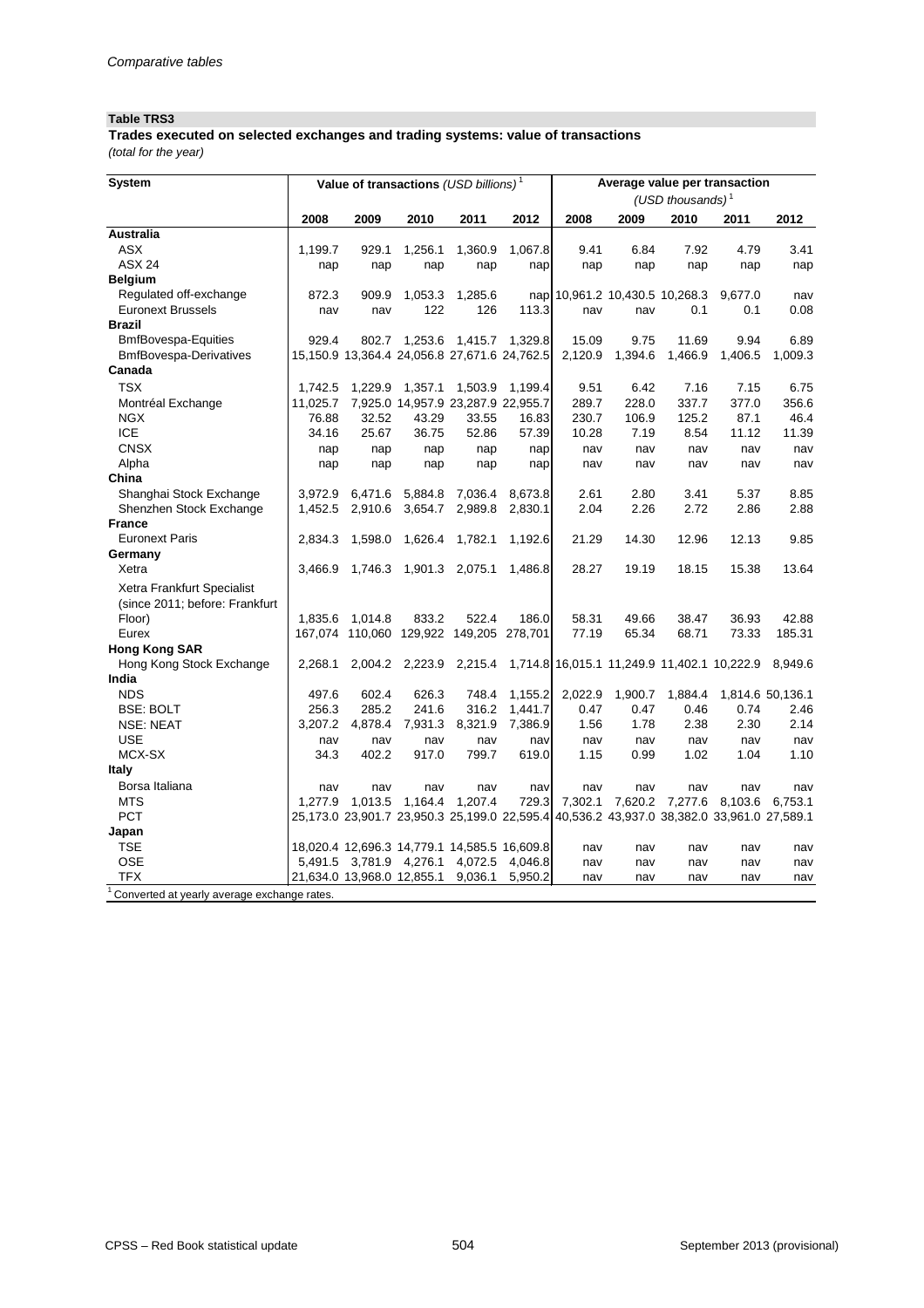# **Table TRS3 (cont)**

| <b>System</b>                                   |         |         |         | Value of transactions (USD billions) <sup>1</sup> |         | Average value per transaction |       |                     |       |       |
|-------------------------------------------------|---------|---------|---------|---------------------------------------------------|---------|-------------------------------|-------|---------------------|-------|-------|
|                                                 |         |         |         |                                                   |         |                               |       | (USD thousands) $1$ |       |       |
|                                                 | 2008    | 2009    | 2010    | 2011                                              | 2012    | 2008                          | 2009  | 2010                | 2011  | 2012  |
| Korea                                           |         |         |         |                                                   |         |                               |       |                     |       |       |
| Korea Exchange(KRX)                             | 7,819.3 |         |         | 8,483.8 12,152.2 14,408.7 11,228.5                |         | 2.73                          | 2.73  | 3.24                | 3.67  | 6.14  |
| <b>Mexico</b>                                   |         |         |         |                                                   |         |                               |       |                     |       |       |
| <b>BMV</b>                                      | 128.90  | 137.35  | 166.28  | 169.08                                            | 202.70  | 28.20                         | 18.37 | 19.68               | 15.11 | 10.30 |
| Mexder                                          | 655.5   | 382.7   | 381.0   | 421.7                                             | 370.1   | 9.35                          | 7.85  | 8.94                | 9.02  | 8.68  |
| <b>Netherlands</b>                              |         |         |         |                                                   |         |                               |       |                     |       |       |
| Euronext Amsterdam                              | 1,213.3 | 628.9   | 642.7   | 646.9                                             | 467.6   | 26.58                         | 14.24 | 14.18               | 12.39 | 10.47 |
| <b>Russia</b>                                   |         |         |         |                                                   |         |                               |       |                     |       |       |
| <b>MICEX</b>                                    | 1,191.4 | 1,059.3 | 861.7   | 1,709.0                                           |         | nap 5,867.70 5,999.26         |       | 65.20               | 50.15 | nav   |
| <b>MICEX SE</b>                                 | 1,949.4 | 1,285.5 | 2,144.6 | 3,175.6                                           | 5,915.0 | 31.12                         | 11.08 | 16.58               | 23.67 | 57.14 |
| <b>RTS</b>                                      | 460.4   | 499.2   | 1,105.8 | 1,995.6                                           | nap     | 1.92                          | 1.04  | 1.76                | 11.87 | nav   |
| Moscow Exchange                                 | nap     | nap     | nap     | nap                                               | 1,819.7 | nap                           | nap   | nap                 | nap   | 9.58  |
| Saudi Arabia                                    |         |         |         |                                                   |         |                               |       |                     |       |       |
| Tadawul                                         | 523.5   | 337.1   | 202.7   | 293.5                                             | 514.6   | 23.10                         | 14.75 | 9.33                | 14.09 | 23.38 |
| <b>Singapore</b>                                |         |         |         |                                                   |         |                               |       |                     |       |       |
| <b>SGX</b>                                      | 273.2   | 234.9   | 297.2   | 296.7                                             | 262.2   | 12.06                         | 10.28 | 13.68               | 14.24 | 11.91 |
| <b>South Africa</b>                             |         |         |         |                                                   |         |                               |       |                     |       |       |
| <b>JSE</b>                                      | 3,356.0 | 2,324.0 | 3,242.3 | 3,982.7                                           | 3,790.5 | 173.5                         | 101.5 | 125.1               | 135.3 | 127.5 |
| <b>Sweden</b>                                   |         |         |         |                                                   |         |                               |       |                     |       |       |
| <b>OMX Stockholm</b>                            | nav     | nav     | nav     | nav                                               | nav     | nav                           | nav   | nav                 | nav   | nav   |
| NASDAQ OMX Stockholm                            | nav     | nav     | nav     | nav                                               | nav     | nav                           | nav   | nav                 | nav   | nav   |
| <b>Switzerland</b>                              |         |         |         |                                                   |         |                               |       |                     |       |       |
| <b>SIX Swiss Exchange</b>                       | 327.5   | 1,008.1 | 1,104.2 | 1,251.2                                           | 916.9   | 41.75                         | 30.30 | 32.88               | 32.38 | 29.91 |
| <b>Turkey</b>                                   |         |         |         |                                                   |         |                               |       |                     |       |       |
| Borsa Istanbul                                  | 490.1   | 581.7   | 721.4   | 702.9                                             | 547.3   | 10.56                         | 8.41  | 8.81                | 6.81  | 6.84  |
| <b>Turkish Derivatives Exchange</b>             | 160.85  | 216.00  | 287.71  | 263.35                                            | 225.35  | 2.95                          | 2.72  | 4.50                | 3.55  | 3.61  |
| <b>United Kingdom</b>                           |         |         |         |                                                   |         |                               |       |                     |       |       |
| London Stock Exchange                           | nav     | nav     | nav     | nav                                               | nav     | nav                           | nav   | nav                 | nav   | nav   |
| Virt-x                                          | nav     | nav     | nav     | nav                                               | nav     | nav                           | nav   | nav                 | nav   | nav   |
| <b>United States</b>                            |         |         |         |                                                   |         |                               |       |                     |       |       |
| New York Stock Exchange                         |         |         |         | 28,080.3 17,562.5 17,852.9 18,094.7 13,505.0      |         | 8.72                          | 6.44  | 8.65                | 9.02  | 9.74  |
| Nasdag                                          |         |         |         | 15,245.3 10,730.2 13,098.9 14,300.5 13,655.0      |         | 6.88                          | 4.78  | 6.06                | 6.35  | 7.06  |
| American Stock Exchange                         | nav     | nav     | nav     | nav                                               | nav     | nav                           | nav   | nav                 | nav   | nav   |
| $1$ Converted at vearly average exchange rates. |         |         |         |                                                   |         |                               |       |                     |       |       |

 $1$  Converted at yearly average exchange rates.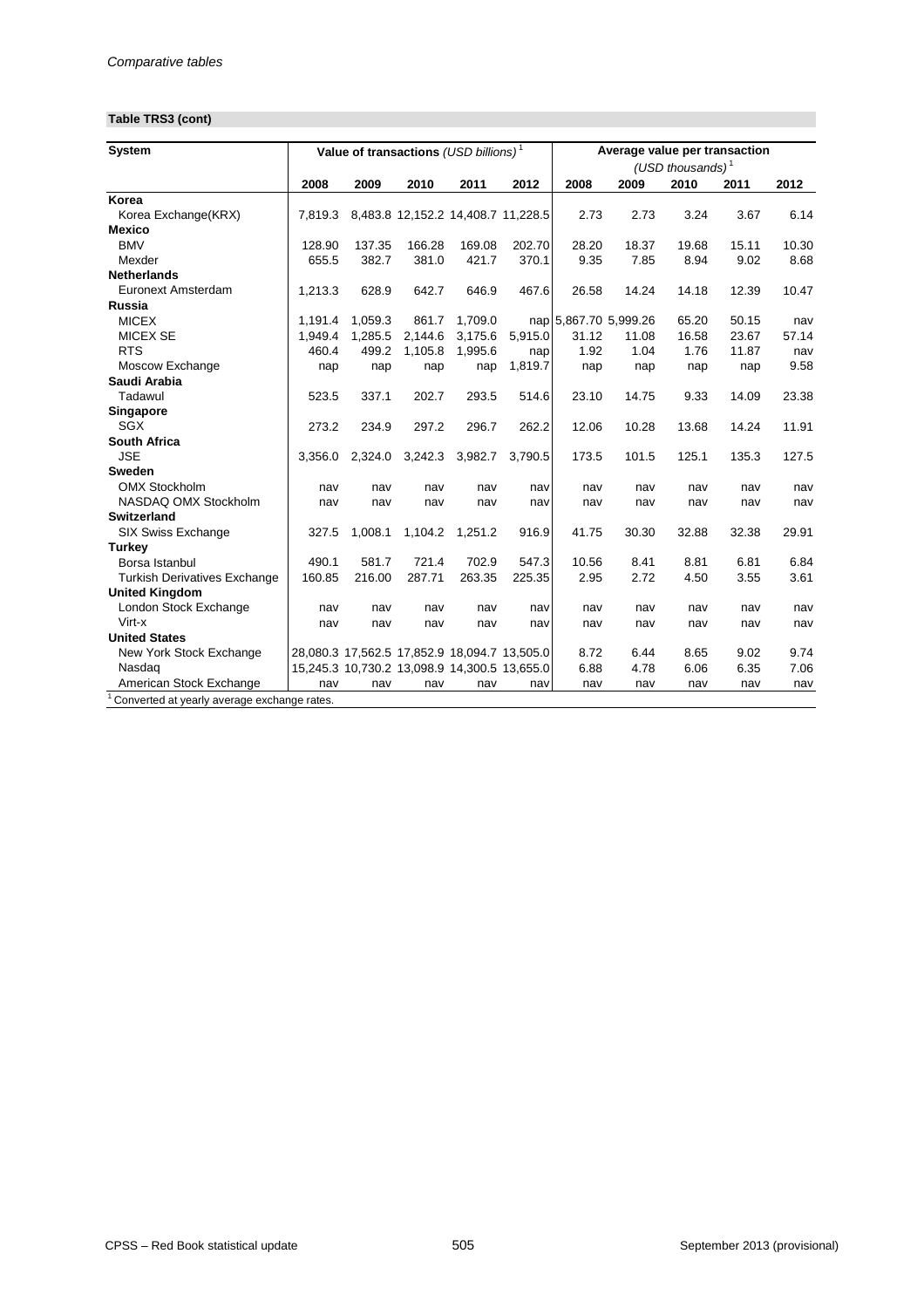# **Table TRS3 (cont)**

| <b>System</b>                  | Increase in the real value of transactions<br>(% change on previous year, adjusted by CPI |         |                            |         |         |         | Value of transactions as a percentage of<br>GDP $(in %)$ |         |         |         |  |  |
|--------------------------------|-------------------------------------------------------------------------------------------|---------|----------------------------|---------|---------|---------|----------------------------------------------------------|---------|---------|---------|--|--|
|                                | 2008                                                                                      | 2009    | <i>inflation</i> )<br>2010 | 2011    | 2012    | 2008    | 2009                                                     | 2010    | 2011    | 2012    |  |  |
| <b>Australia</b>               |                                                                                           |         |                            |         |         |         |                                                          |         |         |         |  |  |
| <b>ASX</b>                     | $-15.0$                                                                                   | $-19.0$ | 14.2                       | $-7.0$  | $-23.1$ | 114.1   | 92.9                                                     | 100.6   | 90.5    | 69.0    |  |  |
| <b>ASX 24</b>                  | nap                                                                                       | nap     | nap                        | nap     | nap     | nap     | nap                                                      | nap     | nap     | nap     |  |  |
| <b>Belgium</b>                 |                                                                                           |         |                            |         |         |         |                                                          |         |         |         |  |  |
| Regulated off-exchange         | $-14.3$                                                                                   | 9.7     | 18.9                       | 12.4    | nav     | 172.1   | 192.0                                                    | 223.6   | 249.9   | nap     |  |  |
| <b>Euronext Brussels</b>       | nav                                                                                       | nav     | nav                        | $-4.8$  | $-4.9$  | nav     | nav                                                      | 25.8    | 24.4    | 23.5    |  |  |
| <b>Brazil</b>                  |                                                                                           |         |                            |         |         |         |                                                          |         |         |         |  |  |
| <b>BmfBovespa-Equities</b>     | 4.4                                                                                       | $-10.2$ | 30.1                       | 0.9     | 3.7     | 56.3    | 49.4                                                     | 58.5    | 57.2    | 59.1    |  |  |
| <b>BmfBovespa-Derivatives</b>  | $-18.4$                                                                                   | $-8.2$  | 50.0                       | 2.8     | $-1.3$  | 918.1   | 822.5                                                    | 1,122.6 | 1,118.5 | 1,099.6 |  |  |
| Canada                         |                                                                                           |         |                            |         |         |         |                                                          |         |         |         |  |  |
| <b>TSX</b>                     | 6.5                                                                                       | $-24.6$ | $-2.2$                     | 3.4     | $-20.6$ | 115.4   | 87.3                                                     | 82.4    | 82.7    | 65.3    |  |  |
| Montréal Exchange              | $-34.9$                                                                                   | $-23.2$ | 67.2                       | 45.3    | $-1.9$  | 730.3   | 562.7                                                    | 908.1   | 1,280.4 | 1,249.6 |  |  |
| <b>NGX</b>                     | 22.8                                                                                      | $-54.8$ | 18.0                       | $-27.7$ | $-50.0$ | 5.1     | 2.3                                                      | 2.6     | 1.8     | 0.9     |  |  |
| <b>ICE</b>                     | 30.6                                                                                      | $-19.7$ | 26.8                       | 34.2    | 8.1     | 2.3     | 1.8                                                      | 2.2     | 2.9     | 3.1     |  |  |
| <b>CNSX</b>                    | nav                                                                                       | nav     | nav                        | nav     | nav     | nap     | nap                                                      | nap     | nap     | nap     |  |  |
| Alpha                          | nav                                                                                       | nav     | nav                        | nav     | nav     | nap     | nap                                                      | nap     | nap     | nap     |  |  |
| China                          |                                                                                           |         |                            |         |         |         |                                                          |         |         |         |  |  |
| Shanghai Stock Exchange        | $-32.5$                                                                                   | 63.7    | $-12.7$                    | 8.3     | 17.4    | 86.0    | 126.7                                                    | 98.9    | 96.2    | 103.8   |  |  |
| Shenzhen Stock Exchange        | $-50.0$                                                                                   | 101.4   | 20.5                       | $-25.9$ | $-9.9$  | 31.5    | 57.0                                                     | 61.4    | 40.9    | 33.9    |  |  |
| <b>France</b>                  |                                                                                           |         |                            |         |         |         |                                                          |         |         |         |  |  |
| <b>Euronext Paris</b>          | $-29.3$                                                                                   | $-40.8$ | 5.2                        | 1.9     | $-29.1$ | 100.2   | 60.9                                                     | 63.5    | 64.0    | 45.7    |  |  |
| Germany                        |                                                                                           |         |                            |         |         |         |                                                          |         |         |         |  |  |
| Xetra                          | $-5.6$                                                                                    | $-47.1$ | 13.2                       | 1.3     | $-24.0$ | 95.8    | 52.9                                                     | 57.6    | 57.6    | 43.8    |  |  |
| Xetra Frankfurt Specialist     |                                                                                           |         |                            |         |         |         |                                                          |         |         |         |  |  |
| (since 2011; before: Frankfurt |                                                                                           |         |                            |         |         |         |                                                          |         |         |         |  |  |
| Floor)                         | $-2.3$                                                                                    | $-42.0$ | $-14.7$                    | $-41.8$ | $-62.2$ | 50.7    | 30.7                                                     | 25.2    | 14.5    | 5.5     |  |  |
| Eurex                          | $-10.5$                                                                                   | $-30.9$ | 22.7                       | 6.6     | 98.0    | 4,616.2 | 3,332.4                                                  | 3,934.1 | 4,139.1 | 8,209.1 |  |  |
| <b>Hong Kong SAR</b>           |                                                                                           |         |                            |         |         |         |                                                          |         |         |         |  |  |
| Hong Kong Stock Exchange       | $-22.0$                                                                                   | $-12.5$ | 8.6                        | $-5.2$  | $-25.9$ | 1,034.3 | 936.3                                                    | 972.4   | 890.7   | 651.4   |  |  |
| India                          |                                                                                           |         |                            |         |         |         |                                                          |         |         |         |  |  |
| <b>NDS</b>                     | 24.6                                                                                      | 28.7    | $-6.2$                     | 12.0    | 61.8    | 38.37   | 44.97                                                    | 36.75   | 38.92   | 61.67   |  |  |
| <b>BSE: BOLT</b>               | $-33.5$                                                                                   | 19.6    | $-23.5$                    | $-44.5$ | $-24.8$ | 19.54   | 21.29                                                    | 14.18   | 7.44    | 5.48    |  |  |
| <b>NSE: NEAT</b>               | $-20.2$                                                                                   | 61.6    | 46.7                       | $-1.6$  | $-7.0$  | 247.33  | 364.12                                                   | 465.35  | 432.76  | 394.34  |  |  |
| <b>USE</b>                     | nav                                                                                       | nav     | nav                        | 79.4    | $-91.9$ | nav     | nav                                                      | 9.78    | 16.59   | 1.32    |  |  |
| MCX-SX                         | nav                                                                                       | 1,146.8 | 105.8                      | $-18.2$ | $-18.9$ | 2.64    | 30.02                                                    | 53.80   | 41.59   | 33.04   |  |  |
| <b>Italy</b>                   |                                                                                           |         |                            |         |         |         |                                                          |         |         |         |  |  |
| Borsa Italiana                 | nav                                                                                       | nav     | nav                        | nav     | nav     | nav     | nav                                                      | nav     | nav     | nav     |  |  |
| <b>MTS</b>                     | $-49.3$                                                                                   | $-17.2$ | 18.8                       | $-4.1$  | $-36.7$ | 55.5    | 47.9                                                     | 56.7    | 55.0    | 36.3    |  |  |
| <b>PCT</b>                     | $-6.2$                                                                                    | $-0.9$  | 3.6                        | $-2.7$  | $-6.0$  | 1,092.3 | 1,130.8                                                  | 1,166.5 | 1,148.1 | 1,123.8 |  |  |
| Japan                          |                                                                                           |         |                            |         |         |         |                                                          |         |         |         |  |  |
| <b>TSE</b>                     | $-23.1$                                                                                   | $-35.4$ | 9.9                        | $-10.1$ | 14.0    | 371.9   | 252.1                                                    | 268.7   | 247.0   | 278.5   |  |  |
| <b>OSE</b>                     | $-10.6$                                                                                   | $-36.9$ | 6.8                        | $-13.2$ | $-0.5$  | 113.3   | 75.1                                                     | 77.7    | 69.0    | 67.9    |  |  |
| <b>TFX</b>                     | $-43.3$                                                                                   | $-40.8$ | $-13.1$                    | $-35.9$ | $-34.1$ | 446.5   | 277.3                                                    | 233.7   | 153.0   | 99.8    |  |  |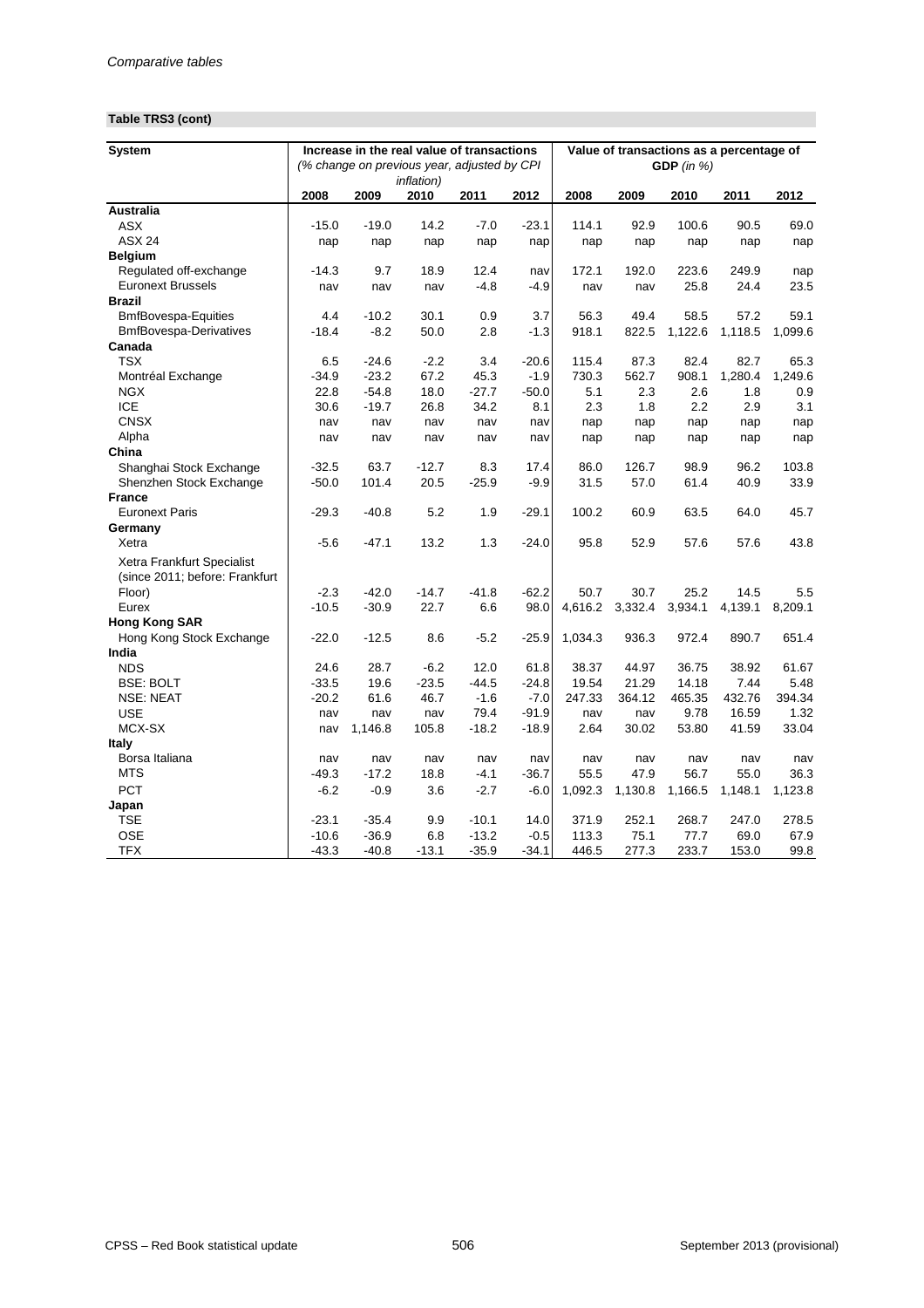## **Table TRS3 (cont)**

| <b>System</b>                       | Increase in the real value of transactions<br>(% change on previous year, adjusted by CPI |         |                    |         |         | Value of transactions as a percentage of<br>GDP $(in %)$ |       |       |       |       |
|-------------------------------------|-------------------------------------------------------------------------------------------|---------|--------------------|---------|---------|----------------------------------------------------------|-------|-------|-------|-------|
|                                     |                                                                                           |         | <i>inflation</i> ) |         |         |                                                          |       |       |       |       |
|                                     | 2008                                                                                      | 2009    | 2010               | 2011    | 2012    | 2008                                                     | 2009  | 2010  | 2011  | 2012  |
| Korea                               |                                                                                           |         |                    |         |         |                                                          |       |       |       |       |
| Korea Exchange(KRX)                 | 13.8                                                                                      | 22.2    | 26.0               | 9.3     | $-22.5$ | 840                                                      | 1,017 | 1,198 | 1,293 | 994   |
| <b>Mexico</b>                       |                                                                                           |         |                    |         |         |                                                          |       |       |       |       |
| <b>BMV</b>                          | $-3.7$                                                                                    | 22.7    | 8.7                | $-3.3$  | 22.0    | 11.8                                                     | 15.5  | 16.1  | 14.6  | 17.2  |
| Mexder                              | $-69.8$                                                                                   | $-32.8$ | $-10.6$            | 5.3     | $-10.7$ | 59.9                                                     | 43.3  | 36.8  | 36.4  | 31.4  |
| <b>Netherlands</b>                  |                                                                                           |         |                    |         |         |                                                          |       |       |       |       |
| Euronext Amsterdam                  | $-42.6$                                                                                   | $-46.0$ | 6.5                | $-6.5$  | $-23.9$ | 139.5                                                    | 78.9  | 82.8  | 77.7  | 60.8  |
| Russia                              |                                                                                           |         |                    |         |         |                                                          |       |       |       |       |
| <b>MICEX</b>                        | 5.1                                                                                       | 4.4     | $-28.3$            | 80.7    | nav     | 71.6                                                     | 86.5  | 56.5  | 89.9  | nav   |
| <b>MICEX SE</b>                     | $-1.9$                                                                                    | $-22.6$ | 47.0               | 34.9    | 84.9    | 117.2                                                    | 104.9 | 140.6 | 167.0 | 293.6 |
| <b>RTS</b>                          | 27.4                                                                                      | 27.3    | 95.1               | 64.4    | nav     | 27.7                                                     | 40.8  | 72.5  | 105.0 | nav   |
| Moscow Exchange                     | nap                                                                                       | nap     | nap                | nap     | nap     | nap                                                      | nap   | nap   | nap   | 90.3  |
| Saudi Arabia                        |                                                                                           |         |                    |         |         |                                                          |       |       |       |       |
| Tadawul                             | $-27.7$                                                                                   | $-38.2$ | $-42.1$            | 39.6    | 70.4    | 100.7                                                    | 78.6  | 38.5  | 43.8  | 72.4  |
| <b>Singapore</b>                    |                                                                                           |         |                    |         |         |                                                          |       |       |       |       |
| <b>SGX</b>                          | $-40.0$                                                                                   | $-12.1$ | 15.4               | $-12.5$ | $-16.1$ | 144.3                                                    | 128.1 | 130.7 | 111.7 | 94.8  |
| <b>South Africa</b>                 |                                                                                           |         |                    |         |         |                                                          |       |       |       |       |
| <b>JSE</b>                          | 15.8                                                                                      | $-33.4$ | 17.0               | 14.7    | 1.9     | 1,227.3                                                  | 814.8 | 892.7 | 990.1 | 986.5 |
| <b>Sweden</b>                       |                                                                                           |         |                    |         |         |                                                          |       |       |       |       |
| <b>OMX Stockholm</b>                | nav                                                                                       | nav     | nav                | nav     | nav     | nav                                                      | nav   | nav   | nav   | nav   |
| NASDAQ OMX Stockholm                | nav                                                                                       | nav     | nav                | nav     | nav     | nav                                                      | nav   | nav   | nav   | nav   |
| <b>Switzerland</b>                  |                                                                                           |         |                    |         |         |                                                          |       |       |       |       |
| SIX Swiss Exchange                  | $-15.0$                                                                                   | 209.9   | 4.5                | $-3.8$  | $-21.9$ | 62.5                                                     | 197.4 | 201.0 | 189.6 | 145.4 |
| <b>Turkey</b>                       |                                                                                           |         |                    |         |         |                                                          |       |       |       |       |
| Borsa Istanbul                      | $-23.4$                                                                                   | 33.3    | 13.1               | $-1.8$  | $-21.3$ | 66.7                                                     | 94.5  | 98.5  | 90.5  | 69.2  |
| <b>Turkish Derivatives Exchange</b> | 60.1                                                                                      | 50.8    | 21.4               | $-7.8$  | $-13.5$ | 21.88                                                    | 35.08 | 39.29 | 33.89 | 28.51 |
| <b>United Kingdom</b>               |                                                                                           |         |                    |         |         |                                                          |       |       |       |       |
| London Stock Exchange               | nav                                                                                       | nav     | nav                | nav     | nav     | nav                                                      | nav   | nav   | nav   | nav   |
| Virt-x                              | nav                                                                                       | nav     | nav                | nav     | nav     | nav                                                      | nav   | nav   | nav   | nav   |
| <b>United States</b>                |                                                                                           |         |                    |         |         |                                                          |       |       |       |       |
| New York Stock Exchange             | $-9.5$                                                                                    | $-37.1$ | 0.3                | $-1.6$  | $-26.7$ | 190.8                                                    | 121.8 | 119.4 | 116.5 | 83.1  |
| Nasdaq                              | $-4.0$                                                                                    | $-29.3$ | 20.4               | 5.9     | $-6.2$  | 103.6                                                    | 74.4  | 87.6  | 92.1  | 84.1  |
| American Stock Exchange             | nav                                                                                       | nav     | nav                | nav     | nav     | nav                                                      | nav   | nav   | nav   | nav   |

<sup>1</sup> Converted at yearly average exchange rates.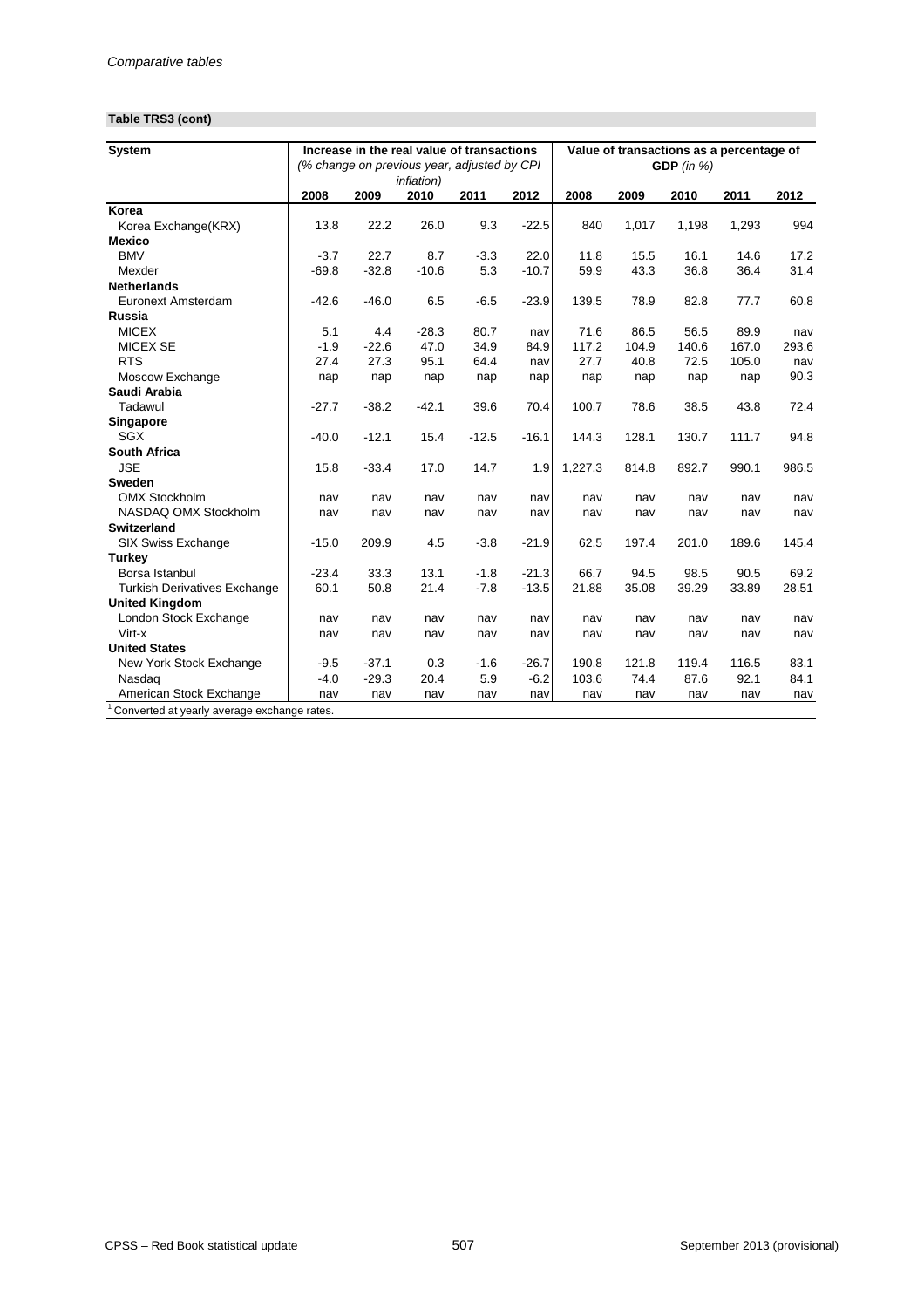#### **Table TRS4**

*(end of year)* **Participation in selected exchanges and trading systems**

| <b>System</b>                  | <b>Total number of participants</b> |        |       |       |       |  |  |  |  |  |
|--------------------------------|-------------------------------------|--------|-------|-------|-------|--|--|--|--|--|
|                                | 2008                                | 2009   | 2010  | 2011  | 2012  |  |  |  |  |  |
| <b>Australia</b>               |                                     |        |       |       |       |  |  |  |  |  |
| <b>ASX</b>                     | 100                                 | 84     | 81    | 82    | 81    |  |  |  |  |  |
| <b>ASX 24</b>                  | nav                                 | nav    | nav   | nav   | nav   |  |  |  |  |  |
| <b>Belgium</b>                 |                                     |        |       |       |       |  |  |  |  |  |
| Regulated off-exchange         | 201                                 | 190    | 200   | 201   | nap   |  |  |  |  |  |
| <b>Euronext Brussels</b>       | nav                                 | nav    | 164   | 197   | 191   |  |  |  |  |  |
| <b>Brazil</b>                  |                                     |        |       |       |       |  |  |  |  |  |
| <b>BmfBovespa-Equities</b>     | 76                                  | 81     | 85    | 87    | 83    |  |  |  |  |  |
| <b>BmfBovespa-Derivatives</b>  | 119                                 | 84     | 88    | 68    | 66    |  |  |  |  |  |
| Canada                         |                                     |        |       |       |       |  |  |  |  |  |
| <b>TSX</b>                     | 122                                 | 121    | 119   | 120   | 116   |  |  |  |  |  |
| Montréal Exchange              | 64                                  | 70     | 90    | 91    | 87    |  |  |  |  |  |
| <b>NGX</b>                     | 201                                 | 214    | 229   | 237   | 248   |  |  |  |  |  |
| <b>ICE</b>                     | nav                                 | nav    | nav   | nav   | nav   |  |  |  |  |  |
| <b>CNSX</b>                    | 82                                  | 84     | 88    | 91    | 88    |  |  |  |  |  |
| Alpha                          | 51                                  | 74     | 85    | 90    | 80    |  |  |  |  |  |
| China                          |                                     |        |       |       |       |  |  |  |  |  |
| Shanghai Stock Exchange        | 193                                 | 193    | 194   | 222   | 228   |  |  |  |  |  |
| Shenzhen Stock Exchange        | 124                                 | 114    | 113   | 116   | 119   |  |  |  |  |  |
| <b>France</b>                  |                                     |        |       |       |       |  |  |  |  |  |
| <b>Euronext Paris</b>          | 152                                 | 174    | 181   | 179   | 191   |  |  |  |  |  |
| Germany                        |                                     |        |       |       |       |  |  |  |  |  |
| Xetra                          | 250                                 | 251    | 225   | 227   | 214   |  |  |  |  |  |
| Xetra Frankfurt Specialist     |                                     |        |       |       |       |  |  |  |  |  |
| (since 2011; before: Frankfurt |                                     |        |       |       |       |  |  |  |  |  |
| Floor)                         | 143                                 | 133    | 238   | 228   | 182   |  |  |  |  |  |
| Eurex                          | 404                                 | 413    | 411   | 568   | 576   |  |  |  |  |  |
| <b>Hong Kong SAR</b>           |                                     |        |       |       |       |  |  |  |  |  |
| Hong Kong Stock Exchange       | 487                                 | 495    | 516   | 534   | 550   |  |  |  |  |  |
| India                          |                                     |        |       |       |       |  |  |  |  |  |
| <b>NDS</b>                     | 149                                 | 149    | 168   | 182   | 228   |  |  |  |  |  |
| <b>BSE: BOLT</b>               | 1,015                               | 1,396  | 1,326 | 1,371 | 1,386 |  |  |  |  |  |
| <b>NSE: NEAT</b>               | 1,227                               | 1,136  | 1,373 | 1,376 | 1,422 |  |  |  |  |  |
| <b>USE</b>                     | nav                                 | nav    | 99    | 397   | 385   |  |  |  |  |  |
| MCX-SX                         | 528                                 | 652    | 729   | 749   | 939   |  |  |  |  |  |
| <b>Italy</b>                   |                                     |        |       |       |       |  |  |  |  |  |
| Borsa Italiana                 | 128                                 | 128    | 123   | nav   | nav   |  |  |  |  |  |
| <b>MTS</b>                     | 90                                  | 93     | 87    | 88    | 87    |  |  |  |  |  |
| PCT                            | 79                                  | 113    | 109   | 109   | 114   |  |  |  |  |  |
| Japan                          |                                     |        |       |       |       |  |  |  |  |  |
| <b>TSE</b>                     | 165                                 | 153    | 148   | 137   | 127   |  |  |  |  |  |
| <b>OSE</b>                     | 98                                  | 97     | 112   | 111   | 99    |  |  |  |  |  |
| <b>TFX</b>                     | 72                                  | $70\,$ | 75    | 73    | 68    |  |  |  |  |  |
|                                |                                     |        |       |       |       |  |  |  |  |  |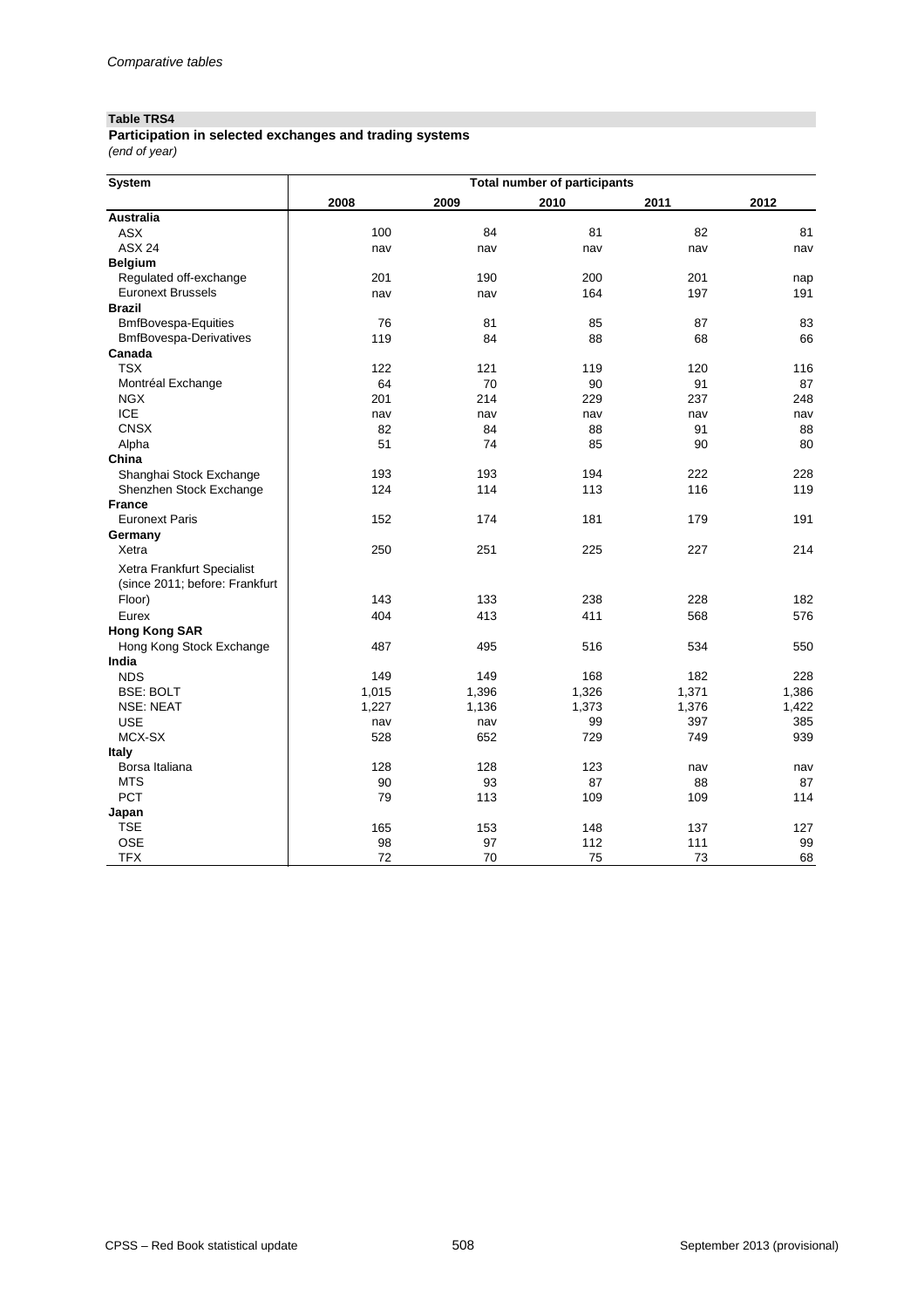## **Table TRS4 (cont)**

| <b>System</b>                       |       |       | <b>Total number of participants</b> |       |       |
|-------------------------------------|-------|-------|-------------------------------------|-------|-------|
|                                     | 2008  | 2009  | 2010                                | 2011  | 2012  |
| Korea                               |       |       |                                     |       |       |
| Korea Exchange(KRX)                 | 96    | 94    | 95                                  | 95    | 94    |
| <b>Mexico</b>                       |       |       |                                     |       |       |
| <b>BMV</b>                          | 34    | 34    | 34                                  | 34    | 34    |
| Mexder                              | 63    | 52    | 43                                  | 51    | 48    |
| <b>Netherlands</b>                  |       |       |                                     |       |       |
| Euronext Amsterdam                  | nap   | nap   | nap                                 | nap   | nap   |
| <b>Russia</b>                       |       |       |                                     |       |       |
| <b>MICEX</b>                        | 296   | 300   | 346                                 | nap   | nap   |
| <b>MICEX SE</b>                     | 669   | 654   | 649                                 | 634   | 634   |
| <b>RTS</b>                          | 251   | 227   | 231                                 | nap   | nap   |
| Moscow Exchange                     | nap   | nap   | nap                                 | 576   | 755   |
| Saudi Arabia                        |       |       |                                     |       |       |
| Tadawul                             | 51    | 58    | 62                                  | 62    | 62    |
| <b>Singapore</b>                    |       |       |                                     |       |       |
| <b>SGX</b>                          | 3,816 | 4,011 | 4,243                               | 4,336 | 4,148 |
| <b>South Africa</b>                 |       |       |                                     |       |       |
| <b>JSE</b>                          | nav   | nav   | nav                                 | nav   | nav   |
| <b>Sweden</b>                       |       |       |                                     |       |       |
| <b>OMX Stockholm</b>                | 85    | nav   | nav                                 | nav   | nav   |
| NASDAQ OMX Stockholm                | 134   | 161   | 165                                 | 171   | 173   |
| <b>Switzerland</b>                  |       |       |                                     |       |       |
| <b>SIX Swiss Exchange</b>           | 97    | 112   | 116                                 | 127   | 119   |
| <b>Turkey</b>                       |       |       |                                     |       |       |
| Borsa Istanbul                      | 146   | 145   | 145                                 | 143   | 140   |
| <b>Turkish Derivatives Exchange</b> | 89    | 89    | 98                                  | 99    | 101   |
| <b>United Kingdom</b>               |       |       |                                     |       |       |
| London Stock Exchange               | nav   | nav   | nav                                 | nav   | nav   |
| Virt-x                              | nav   | nav   | nav                                 | nav   | nav   |
| <b>United States</b>                |       |       |                                     |       |       |
| New York Stock Exchange             | nav   | nav   | nav                                 | nav   | nav   |
| Nasdaq                              | nav   | nav   | nav                                 | nav   | nav   |
| American Stock Exchange             | nav   | nav   | nav                                 | nav   | nav   |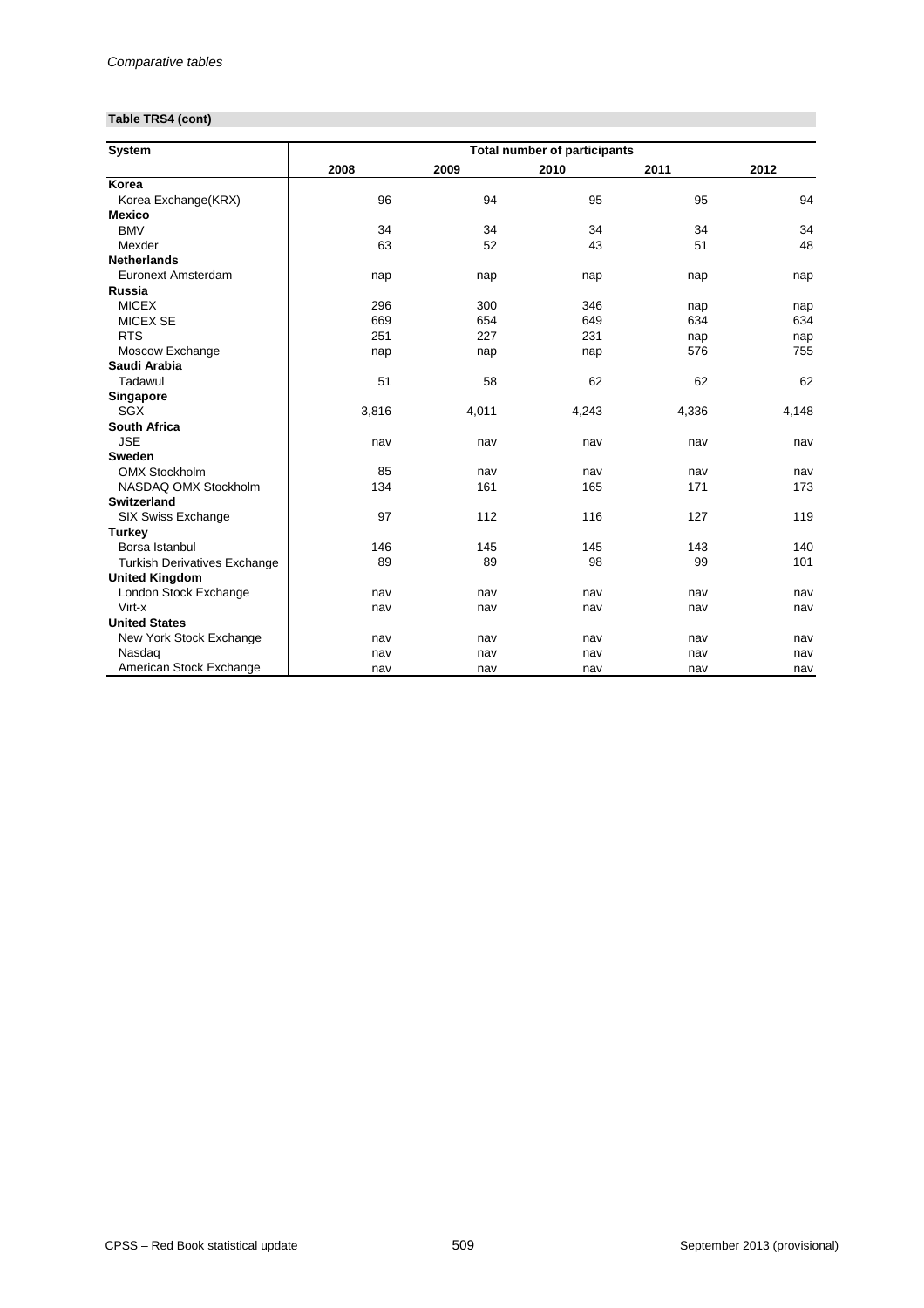## **Table TRS5**

| Securities listed in selected exchanges and trading systems |  |  |
|-------------------------------------------------------------|--|--|
| (end of year)                                               |  |  |

| <b>System</b>                            |        |        | <b>Number of securities listed</b> |        |         |            |              | Market capitalisation (USD billions) <sup>1</sup> |              |              |
|------------------------------------------|--------|--------|------------------------------------|--------|---------|------------|--------------|---------------------------------------------------|--------------|--------------|
|                                          | 2008   | 2009   | 2010                               | 2011   | 2012    | 2008       | 2009         | 2010                                              | 2011         | 2012         |
| <b>Australia</b>                         |        |        |                                    |        |         |            |              |                                                   |              |              |
| <b>ASX</b>                               | 2,223  | 2,181  | 2,216                              | 2,222  | 2,188   | 671        | 1,258        | 1,442                                             | 1,187        | 1,387        |
| <b>ASX 24</b>                            | nap    | nap    | nap                                | nap    | nap     | nap        | nap          | nap                                               | nap          | nap          |
| <b>Belgium</b>                           |        |        |                                    |        |         |            |              |                                                   |              |              |
| Regulated off-exchange                   | 104    | 104    | 102                                | 111    | nap     | nap        | nap          | nap                                               | nap          | nap          |
| <b>Euronext Brussels</b>                 | nav    | nav    | 914                                | 1,133  | 1,615   | nav        | nav          | 268                                               | 229          | 300          |
| <b>Brazil</b>                            |        |        |                                    |        |         |            |              |                                                   |              |              |
| <b>BmfBovespa-Equities</b>               | 1,215  | 1,164  | 1,171                              | 1,161  | 1,163   | 588        | 1,339        | 1,540                                             | 1,222        | 1,231        |
| <b>BmfBovespa-Derivatives</b>            | nap    | nap    | nap                                | nap    | nap     | nap        | nap          | nap                                               | nap          | nap          |
| Canada                                   |        |        |                                    |        |         |            |              |                                                   |              |              |
| <b>TSX</b>                               | 4,176  | 4,018  | 4,088                              | 4,237  | 4,303   | 1,026      | 1,680        | 2,168                                             | 1,915        | 2,060        |
| Montréal Exchange                        | nap    | nap    | nap                                | nap    | nap     | nap        | nap          | nap                                               | nap          | nap          |
| <b>NGX</b>                               | nap    | nap    | nap                                | nap    | nap     | nap        | nap          | nap                                               | nap          | nap          |
| <b>ICE</b>                               | nap    | nap    | nap                                | nap    | nap     | nap        | nap          | nap                                               | nap          | nap          |
| <b>CNSX</b>                              | 106    | 126    | 145                                | 162    | 189     | nav        | 0.6          | 0.7                                               | 1.1          | 1.1          |
| Alpha                                    | nav    | nav    | nav                                | nav    | nav     | nav        | nav          | nav                                               | nav          | nav          |
| China                                    |        |        |                                    |        |         |            |              |                                                   |              |              |
| Shanghai Stock Exchange                  | 1,184  | 1,351  | 1,500                              | 1,691  | 2,098   | 1,423      | 2,704        | 2,703                                             | 2,355        | 2,525        |
| Shenzhen Stock Exchange                  | 937    | 1,128  | 1,590                              | 1,938  | 2,190   | 355        | 871          | 1,305                                             | 1,054        | 1,140        |
| <b>France</b>                            |        |        |                                    |        |         |            |              |                                                   |              |              |
| <b>Euronext Paris</b>                    | 12,503 | 8,728  | 13,278                             | 18,780 | 17,351  | 1,471      | 1,954        | 1,904                                             | 1,549        | 1,810        |
| Germany                                  |        |        |                                    |        |         |            |              |                                                   |              |              |
| Xetra                                    | 15,420 | 14,720 | 16,119                             | 5,707  | 7,250   | nav        | 1,798        | 1,846                                             | 1,466        | 1,723        |
| Xetra Frankfurt Specialist               |        |        |                                    |        |         |            |              |                                                   |              |              |
| (since 2011; before: Frankfurt           |        |        |                                    |        |         |            |              |                                                   |              |              |
| $Floor^2$                                | 441.4  | 457.1  | 644.0                              | 998.9  | 1,175.3 | 1,109      |              | nap                                               |              |              |
| Eurex                                    |        |        |                                    |        |         |            | nap          |                                                   | nap          | nap          |
| <b>Hong Kong SAR</b>                     | nap    | nap    | nap                                | nap    | nap     | nap        | nap          | nap                                               | nap          | nap          |
| Hong Kong Stock Exchange                 | 5,831  | 6,616  | 7,900                              | 6,723  | 6,903   | 1,329      | 2,305        | 2,711                                             | 2,258        | 2,832        |
| India                                    |        |        |                                    |        |         |            |              |                                                   |              |              |
| <b>NDS</b>                               | 1,338  | 1,459  | 1,784                              | 2,253  | 322     |            |              |                                                   |              |              |
| <b>BSE: BOLT</b>                         | 7,729  | 8,072  | 7,910                              | 9,232  | 10,937  | nav<br>637 | nav<br>1,321 | nav<br>1,526                                      | nav<br>1,167 | nav<br>1,166 |
| <b>NSE: NEAT</b>                         | 1,583  |        |                                    |        |         | 598        |              | 1,496                                             |              |              |
|                                          |        | 1,806  | 2,741                              | 2,928  | 2,784   |            | 1,287        |                                                   | 1,145        | 113,898      |
| <b>USE</b><br>MCX-SX                     | nav    | nav    | nav                                | nav    | nav     | nav        | nav          | nav                                               | nav          | nav<br>1,131 |
| <b>Italy</b>                             | nav    | nav    | nav                                | nav    | nav     | nav        | nav          | nav                                               | nav          |              |
| Borsa Italiana                           |        |        |                                    |        |         |            |              |                                                   |              |              |
| <b>MTS</b>                               | nav    | nav    | nav                                | nav    | nav     | nav        | nav          | nav                                               | nav          | nav          |
|                                          | 90     | 105    | 113                                | 113    | 113     | nap        | nap          | nap                                               | nap          | nap          |
| <b>PCT</b>                               | 506    | 544    | 777                                | 822    | 1,021   | nap        | nap          | nap                                               | nap          | nap          |
| Japan                                    |        |        |                                    |        |         |            |              |                                                   |              |              |
| <b>TSE</b>                               | 2,720  | 2,648  | 2,615                              | 2,602  | 2,618   | 3,127      | 3,330        | 3,818                                             | 3,304        | 3,493        |
| <b>OSE</b>                               | 1,328  | 1,248  | 2,046                              | 1,985  | 1,924   | 2,021      | 2,148        | 2,434                                             | 1,945        | 2,057        |
| <b>TFX</b>                               | nap    | nap    | nap                                | nap    | nap     | nap        | nap          | nap                                               | nap          | nap          |
| Converted at end of year exchange rates. |        |        |                                    |        |         |            |              |                                                   |              |              |

Germany: <sup>2</sup> For number of securities listed, thousands.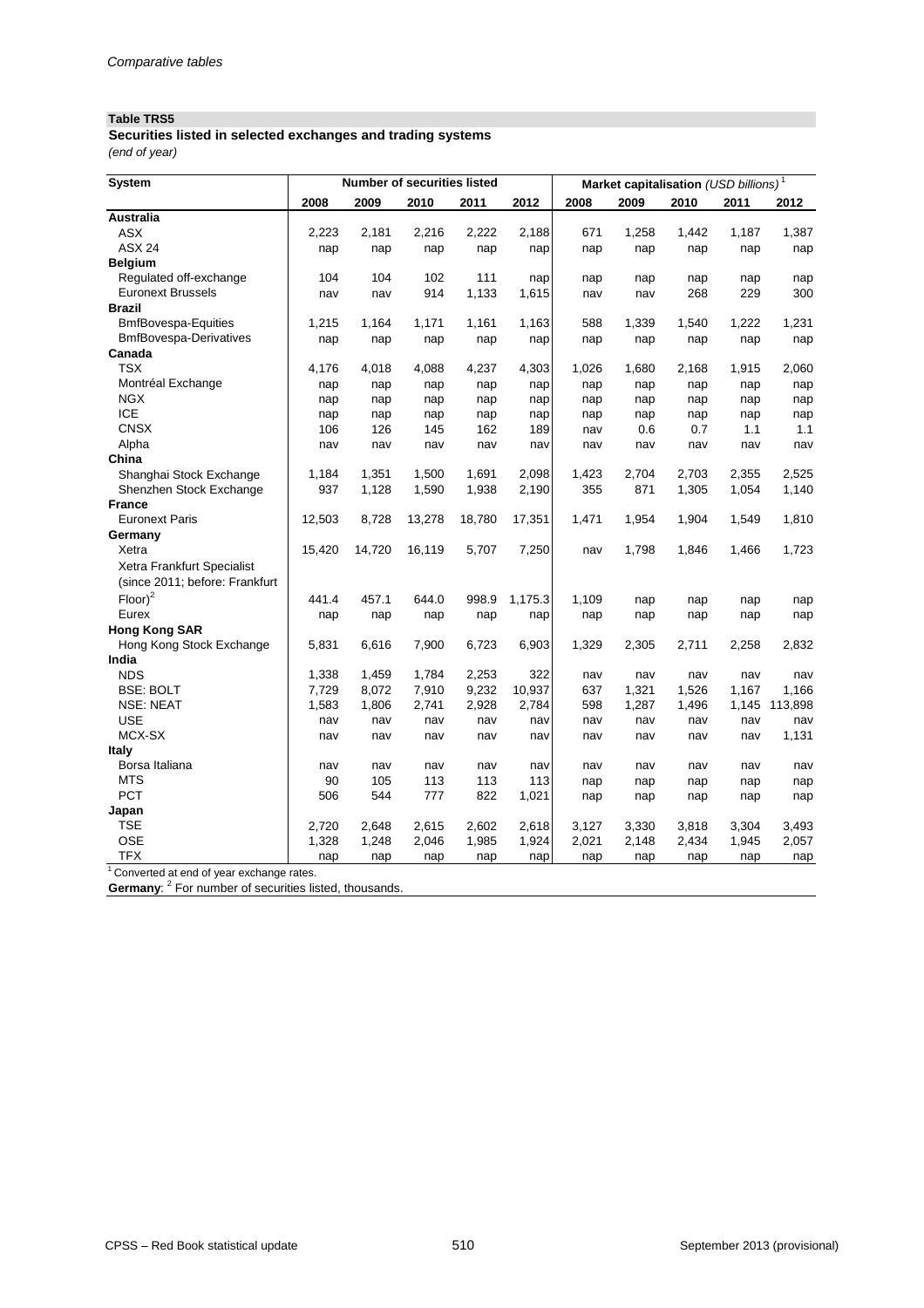## **Table TRS5 (cont)**

| <b>System</b>                            |        |        | <b>Number of securities listed</b> |        |        |       | Market capitalisation (USD billions) <sup>1</sup> |        |        |        |
|------------------------------------------|--------|--------|------------------------------------|--------|--------|-------|---------------------------------------------------|--------|--------|--------|
|                                          | 2008   | 2009   | 2010                               | 2011   | 2012   | 2008  | 2009                                              | 2010   | 2011   | 2012   |
| Korea                                    |        |        |                                    |        |        |       |                                                   |        |        |        |
| Korea Exchange(KRX)                      | 11,266 | 11,486 | 11,488                             | 11,769 | 12,187 | 496   | 834                                               | 1,089  | 995    | 1,180  |
| <b>Mexico</b>                            |        |        |                                    |        |        |       |                                                   |        |        |        |
| <b>BMV</b>                               | 587    | 621    | 651                                | 722    | 898    | 238   | 352                                               | 453    | 408    | 524    |
| Mexder                                   | nap    | nap    | nap                                | nap    | nap    | nap   | nap                                               | nap    | nap    | nap    |
| <b>Netherlands</b>                       |        |        |                                    |        |        |       |                                                   |        |        |        |
| <b>Euronext Amsterdam</b>                | 6,058  | 6,822  | 8,827                              | 9,773  | 10,387 | 388   | 562                                               | 659    | 593    | 651    |
| <b>Russia</b>                            |        |        |                                    |        |        |       |                                                   |        |        |        |
| <b>MICEX</b>                             | nav    | nav    | nav                                | nap    | nap    | nav   | nav                                               | nav    | nap    | nap    |
| <b>MICEX SE</b>                          | 485    | 450    | 541                                | 2,020  | 1,755  | 190   | 492                                               | 951    | 767    | 812    |
| <b>RTS</b>                               | 531    | 501    | 465                                | nap    | nap    | 237   | 426                                               | 498    | nap    | nap    |
| Moscow Exchange                          | nap    | nap    | nap                                | nav    | nav    | nap   | nap                                               | nap    | nav    | nav    |
| Saudi Arabia                             |        |        |                                    |        |        |       |                                                   |        |        |        |
| Tadawul                                  | 127    | 140    | 155                                | 161    | 169    | 247   | 319                                               | 353    | 339    | 373    |
| Singapore                                |        |        |                                    |        |        |       |                                                   |        |        |        |
| <b>SGX</b>                               | 1,848  | 1,834  | 1,960                              | 2,056  | 2,250  | 401   | 478                                               | 701    | 596    | 765    |
| <b>South Africa</b>                      |        |        |                                    |        |        |       |                                                   |        |        |        |
| <b>JSE</b>                               | 2,004  | 2,013  | 1,901                              | 2,013  | 2,324  | 488   | 804                                               | 1,012  | 850    | 987    |
| <b>Sweden</b>                            |        |        |                                    |        |        |       |                                                   |        |        |        |
| <b>OMX Stockholm</b>                     | 266    | nav    | nav                                | nav    | nav    | 287   | nav                                               | nav    | nav    | nav    |
| NASDAQ OMX Stockholm                     | 4,782  | 4,800  | 5,821                              | 5,649  | 6,227  | nav   | 480                                               | 630    | 508    | 602    |
| <b>Switzerland</b>                       |        |        |                                    |        |        |       |                                                   |        |        |        |
| SIX Swiss Exchange                       | 23,773 | 25,680 | 32,984                             | 37,375 | 35,186 | 848   | 1,014                                             | 1,099  | 1,149  | 1,203  |
| <b>Turkey</b>                            |        |        |                                    |        |        |       |                                                   |        |        |        |
| Borsa Istanbul                           | 605    | 667    | 759                                | 929    | 1,126  | 120   | 233                                               | 306    | 200    | 309    |
| <b>Turkish Derivatives Exchange</b>      | 10     | 10     | 13                                 | 15     | 15     | nap   | nap                                               | nap    | nap    | nap    |
| <b>United Kingdom</b>                    |        |        |                                    |        |        |       |                                                   |        |        |        |
| London Stock Exchange                    | nav    | nav    | nav                                | nav    | nav    | nav   | nav                                               | nav    | nav    | nav    |
| Virt-x                                   | nav    | nav    | nav                                | nav    | nav    | nav   | nav                                               | nav    | nav    | nav    |
| <b>United States</b>                     |        |        |                                    |        |        |       |                                                   |        |        |        |
| New York Stock Exchange                  | nav    | nav    | nav                                | nav    | nav    | 9,209 | 11,838                                            | 13,394 | 11,796 | 14,086 |
| Nasdaq                                   | 3,188  | 3,012  | 2,943                              | 2,828  | 2,735  | 2,249 | 3,239                                             | 3,889  | 3,845  | 4,582  |
| American Stock Exchange                  | nav    | nav    | nav                                | nav    | nav    | nav   | nav                                               | nav    | nav    | nav    |
| Converted at end of year exchange rates. |        |        |                                    |        |        |       |                                                   |        |        |        |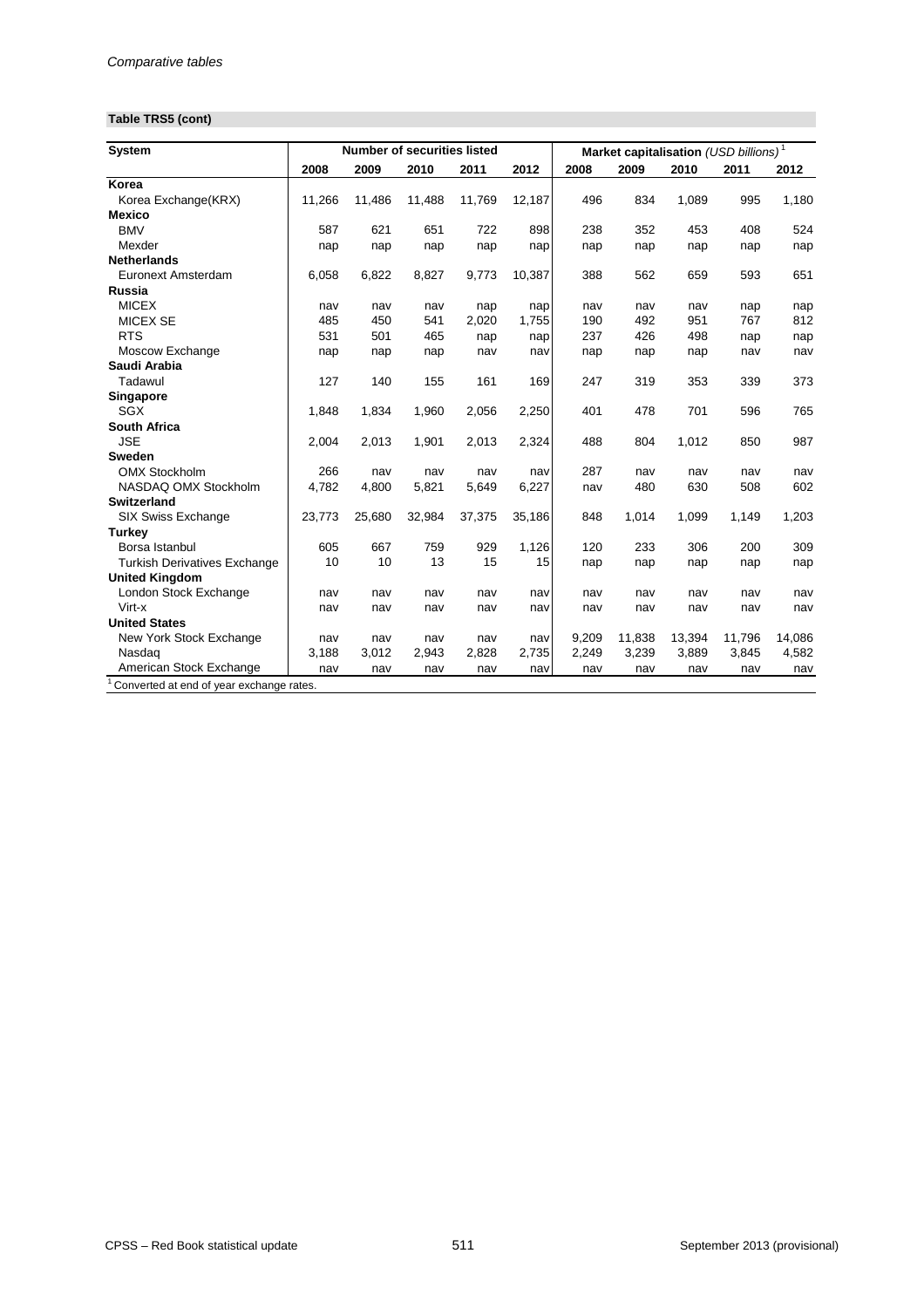### **Table CCP1**

### *(at end-2012)* **Features of selected central counterparties and clearing houses**

| <b>CSD</b><br>exchange<br>margining<br>house<br><b>Australia</b><br><b>ASX Clear</b><br><b>CCP</b><br>int <sup>3</sup><br>SE <sup>1</sup><br>int <sup>2</sup><br>event: P<br><b>CCP</b><br><b>ASX Clear (Futures)</b><br>int <sup>4</sup><br>SE <sup>1</sup><br>routine; event: P<br>nap<br><b>Belgium</b><br><b>LCH.Clearnet SA</b><br>see France<br><b>Brazil</b><br>int <sup>1</sup><br>int <sup>1</sup><br><b>CCP</b><br><b>SE</b><br><b>BmfBovespa-Equities</b><br>routine<br><b>CCP</b><br><b>SE</b><br><b>BmfBovespa-Derivatives</b><br>routine;<br>int <sup>1</sup><br>nap<br>event: P, S<br>int <sup>1</sup><br><b>SE</b><br>indep $2$<br><b>CCP</b><br><b>BmfBovespa-Securities</b><br>event: P<br>int <sup>3</sup><br><b>CH</b><br><b>CETIP</b><br>B; O<br>nap<br>nap<br>Canada<br>CDCC<br><b>CCP</b><br>SE <sup>1</sup><br>indep<br>routine<br>par <sup>1</sup><br><b>CCP</b><br>SE <sup>2</sup><br>int <sup>3</sup><br><b>NGX</b><br>event: P<br>nap<br><b>ICE</b><br><b>CH</b><br>SE <sup>4</sup><br>event: P<br>par <sup>4</sup><br>nap<br>China<br>SD&C<br><b>CCP</b><br>$SE1$ , O<br>int <sup>3</sup><br>indep <sup>2</sup><br>nap<br><b>France</b><br><b>LCH.Clearnet SA</b><br>$\sf B$<br>event: P<br>CCP, CH <sup>1</sup><br>indep <sup>2</sup><br>indep $3$<br>Germany<br><b>CCP</b><br>$int^{3, 4}$ ; indep <sup>5, 6, 7, 8,</sup><br><b>Eurex Clearing AG</b><br>SE <sup>1</sup><br>routine;<br>par <sup>2</sup><br>event: P, S<br>9, 10, 11, 12<br><b>Hong Kong SAR</b><br>SE <sup>1</sup><br><b>CCASS</b><br>CCP, CH<br>int<br>int<br>routine<br>India<br><b>CCIL</b><br>indep <sup>1</sup><br><b>CCP</b><br>B, O<br>event: P<br>nap<br>SE <sup>2</sup><br>int <sup>3</sup><br><b>CCP</b><br><b>NSCCL</b><br>par <sup>2</sup><br>routine; event: P,S<br>$SE4$ , B<br>int <sup>6</sup><br>int <sup>5</sup><br><b>CCP</b><br><b>BOISL</b><br>routine; event: P,S<br>SE <sup>4</sup><br>int <sup>6</sup><br>par <sup>4</sup><br><b>ICCL</b><br><b>CCP</b><br>routine; event: P,S<br>$SE^8$<br>par <sup>8</sup><br>MCX-SXCCL<br><b>CCP</b><br>routine; event: P,S<br>indep<br><b>Italy</b><br><b>CCG</b><br><b>CCP</b><br>par <sup>2</sup><br>CCP <sup>1</sup><br>indep <sup>3</sup><br>routine<br><b>LCH.Clearnet SA</b><br>see France<br>Japan<br><b>CCP</b><br>$B, SE^{1, 2}$<br>Japan Securities Clearing<br>indep<br>par <sup>3</sup><br>event: P<br>Corporation (JSCC)<br><b>JASDEC DVP Clearing</b><br><b>CCP</b><br>O <sup>4</sup><br>par <sup>4</sup><br>event: P <sup>5</sup><br>nap<br>Corporation (JDCC)<br><b>CCP</b><br>Japan Government Bond<br>indep<br>B, O, CCP <sup>6</sup><br>event: P<br>nap<br><b>Clearing Corporation (JGBCC)</b><br><b>CCP</b><br>int <sup>7</sup><br><b>TFX</b><br>B, O<br>event: P<br>nap<br><b>OSE</b><br><b>CCP</b><br>SE <sup>1</sup><br>int <sup>8</sup><br>event: P<br>nap<br>Korea<br>Korea Exchange (KRX)<br>CCP, CH<br>$\circ$<br>int <sup>1</sup><br>indep<br>nap<br><b>Mexico</b><br><b>SE</b><br>int <sup>2</sup><br><b>CCV</b><br><b>CCP</b><br>par <sup>1</sup><br>routine<br>int <sup>2</sup><br>SE, O<br><b>CCP</b><br>int <sup>3</sup><br>Asigna<br>routine<br><b>Netherlands</b><br><b>LCH.Clearnet SA</b><br>see France<br>Russia<br><b>NCC</b><br><b>CCP</b><br>SE <sup>1</sup><br>int <sup>2</sup><br>par<br>yes<br>Saudi Arabia<br><b>CH</b><br>O <sup>1</sup><br>int <sup>2</sup><br>Saudi Arabia clearing house<br>int <sup>2</sup><br>nap<br><b>Singapore</b><br><b>CH</b><br>CH<br><b>DCSS</b><br>indep<br>int<br>nap<br>CCP, CH<br><b>CH</b><br><b>CDP</b><br>int<br>par<br>nap<br><b>South Africa</b><br>nap<br><b>Sweden</b><br>SE Nasdaq OMXDM <sup>1</sup><br><b>CCP</b><br>$\circ$<br>int<br>indep<br>nav<br>For the footnotes regarding the systems, see after this table. | <b>System</b> | <b>CCP</b> or clearing | Owner/ manager Relationship with Relationship with |  | Intraday |
|---------------------------------------------------------------------------------------------------------------------------------------------------------------------------------------------------------------------------------------------------------------------------------------------------------------------------------------------------------------------------------------------------------------------------------------------------------------------------------------------------------------------------------------------------------------------------------------------------------------------------------------------------------------------------------------------------------------------------------------------------------------------------------------------------------------------------------------------------------------------------------------------------------------------------------------------------------------------------------------------------------------------------------------------------------------------------------------------------------------------------------------------------------------------------------------------------------------------------------------------------------------------------------------------------------------------------------------------------------------------------------------------------------------------------------------------------------------------------------------------------------------------------------------------------------------------------------------------------------------------------------------------------------------------------------------------------------------------------------------------------------------------------------------------------------------------------------------------------------------------------------------------------------------------------------------------------------------------------------------------------------------------------------------------------------------------------------------------------------------------------------------------------------------------------------------------------------------------------------------------------------------------------------------------------------------------------------------------------------------------------------------------------------------------------------------------------------------------------------------------------------------------------------------------------------------------------------------------------------------------------------------------------------------------------------------------------------------------------------------------------------------------------------------------------------------------------------------------------------------------------------------------------------------------------------------------------------------------------------------------------------------------------------------------------------------------------------------------------------------------------------------------------------------------------------------------------------------------------------------------------------------------------------------------------------------------------------------------------------------------------------------------------------------------------------------------------------------------------------------------------------------------------------------------------------------------------------------------------------------------------------------------------------------------------------------------------------------------------------------------------------------------------|---------------|------------------------|----------------------------------------------------|--|----------|
|                                                                                                                                                                                                                                                                                                                                                                                                                                                                                                                                                                                                                                                                                                                                                                                                                                                                                                                                                                                                                                                                                                                                                                                                                                                                                                                                                                                                                                                                                                                                                                                                                                                                                                                                                                                                                                                                                                                                                                                                                                                                                                                                                                                                                                                                                                                                                                                                                                                                                                                                                                                                                                                                                                                                                                                                                                                                                                                                                                                                                                                                                                                                                                                                                                                                                                                                                                                                                                                                                                                                                                                                                                                                                                                                                                           |               |                        |                                                    |  |          |
|                                                                                                                                                                                                                                                                                                                                                                                                                                                                                                                                                                                                                                                                                                                                                                                                                                                                                                                                                                                                                                                                                                                                                                                                                                                                                                                                                                                                                                                                                                                                                                                                                                                                                                                                                                                                                                                                                                                                                                                                                                                                                                                                                                                                                                                                                                                                                                                                                                                                                                                                                                                                                                                                                                                                                                                                                                                                                                                                                                                                                                                                                                                                                                                                                                                                                                                                                                                                                                                                                                                                                                                                                                                                                                                                                                           |               |                        |                                                    |  |          |
|                                                                                                                                                                                                                                                                                                                                                                                                                                                                                                                                                                                                                                                                                                                                                                                                                                                                                                                                                                                                                                                                                                                                                                                                                                                                                                                                                                                                                                                                                                                                                                                                                                                                                                                                                                                                                                                                                                                                                                                                                                                                                                                                                                                                                                                                                                                                                                                                                                                                                                                                                                                                                                                                                                                                                                                                                                                                                                                                                                                                                                                                                                                                                                                                                                                                                                                                                                                                                                                                                                                                                                                                                                                                                                                                                                           |               |                        |                                                    |  |          |
|                                                                                                                                                                                                                                                                                                                                                                                                                                                                                                                                                                                                                                                                                                                                                                                                                                                                                                                                                                                                                                                                                                                                                                                                                                                                                                                                                                                                                                                                                                                                                                                                                                                                                                                                                                                                                                                                                                                                                                                                                                                                                                                                                                                                                                                                                                                                                                                                                                                                                                                                                                                                                                                                                                                                                                                                                                                                                                                                                                                                                                                                                                                                                                                                                                                                                                                                                                                                                                                                                                                                                                                                                                                                                                                                                                           |               |                        |                                                    |  |          |
|                                                                                                                                                                                                                                                                                                                                                                                                                                                                                                                                                                                                                                                                                                                                                                                                                                                                                                                                                                                                                                                                                                                                                                                                                                                                                                                                                                                                                                                                                                                                                                                                                                                                                                                                                                                                                                                                                                                                                                                                                                                                                                                                                                                                                                                                                                                                                                                                                                                                                                                                                                                                                                                                                                                                                                                                                                                                                                                                                                                                                                                                                                                                                                                                                                                                                                                                                                                                                                                                                                                                                                                                                                                                                                                                                                           |               |                        |                                                    |  |          |
|                                                                                                                                                                                                                                                                                                                                                                                                                                                                                                                                                                                                                                                                                                                                                                                                                                                                                                                                                                                                                                                                                                                                                                                                                                                                                                                                                                                                                                                                                                                                                                                                                                                                                                                                                                                                                                                                                                                                                                                                                                                                                                                                                                                                                                                                                                                                                                                                                                                                                                                                                                                                                                                                                                                                                                                                                                                                                                                                                                                                                                                                                                                                                                                                                                                                                                                                                                                                                                                                                                                                                                                                                                                                                                                                                                           |               |                        |                                                    |  |          |
|                                                                                                                                                                                                                                                                                                                                                                                                                                                                                                                                                                                                                                                                                                                                                                                                                                                                                                                                                                                                                                                                                                                                                                                                                                                                                                                                                                                                                                                                                                                                                                                                                                                                                                                                                                                                                                                                                                                                                                                                                                                                                                                                                                                                                                                                                                                                                                                                                                                                                                                                                                                                                                                                                                                                                                                                                                                                                                                                                                                                                                                                                                                                                                                                                                                                                                                                                                                                                                                                                                                                                                                                                                                                                                                                                                           |               |                        |                                                    |  |          |
|                                                                                                                                                                                                                                                                                                                                                                                                                                                                                                                                                                                                                                                                                                                                                                                                                                                                                                                                                                                                                                                                                                                                                                                                                                                                                                                                                                                                                                                                                                                                                                                                                                                                                                                                                                                                                                                                                                                                                                                                                                                                                                                                                                                                                                                                                                                                                                                                                                                                                                                                                                                                                                                                                                                                                                                                                                                                                                                                                                                                                                                                                                                                                                                                                                                                                                                                                                                                                                                                                                                                                                                                                                                                                                                                                                           |               |                        |                                                    |  |          |
|                                                                                                                                                                                                                                                                                                                                                                                                                                                                                                                                                                                                                                                                                                                                                                                                                                                                                                                                                                                                                                                                                                                                                                                                                                                                                                                                                                                                                                                                                                                                                                                                                                                                                                                                                                                                                                                                                                                                                                                                                                                                                                                                                                                                                                                                                                                                                                                                                                                                                                                                                                                                                                                                                                                                                                                                                                                                                                                                                                                                                                                                                                                                                                                                                                                                                                                                                                                                                                                                                                                                                                                                                                                                                                                                                                           |               |                        |                                                    |  |          |
|                                                                                                                                                                                                                                                                                                                                                                                                                                                                                                                                                                                                                                                                                                                                                                                                                                                                                                                                                                                                                                                                                                                                                                                                                                                                                                                                                                                                                                                                                                                                                                                                                                                                                                                                                                                                                                                                                                                                                                                                                                                                                                                                                                                                                                                                                                                                                                                                                                                                                                                                                                                                                                                                                                                                                                                                                                                                                                                                                                                                                                                                                                                                                                                                                                                                                                                                                                                                                                                                                                                                                                                                                                                                                                                                                                           |               |                        |                                                    |  |          |
|                                                                                                                                                                                                                                                                                                                                                                                                                                                                                                                                                                                                                                                                                                                                                                                                                                                                                                                                                                                                                                                                                                                                                                                                                                                                                                                                                                                                                                                                                                                                                                                                                                                                                                                                                                                                                                                                                                                                                                                                                                                                                                                                                                                                                                                                                                                                                                                                                                                                                                                                                                                                                                                                                                                                                                                                                                                                                                                                                                                                                                                                                                                                                                                                                                                                                                                                                                                                                                                                                                                                                                                                                                                                                                                                                                           |               |                        |                                                    |  |          |
|                                                                                                                                                                                                                                                                                                                                                                                                                                                                                                                                                                                                                                                                                                                                                                                                                                                                                                                                                                                                                                                                                                                                                                                                                                                                                                                                                                                                                                                                                                                                                                                                                                                                                                                                                                                                                                                                                                                                                                                                                                                                                                                                                                                                                                                                                                                                                                                                                                                                                                                                                                                                                                                                                                                                                                                                                                                                                                                                                                                                                                                                                                                                                                                                                                                                                                                                                                                                                                                                                                                                                                                                                                                                                                                                                                           |               |                        |                                                    |  |          |
|                                                                                                                                                                                                                                                                                                                                                                                                                                                                                                                                                                                                                                                                                                                                                                                                                                                                                                                                                                                                                                                                                                                                                                                                                                                                                                                                                                                                                                                                                                                                                                                                                                                                                                                                                                                                                                                                                                                                                                                                                                                                                                                                                                                                                                                                                                                                                                                                                                                                                                                                                                                                                                                                                                                                                                                                                                                                                                                                                                                                                                                                                                                                                                                                                                                                                                                                                                                                                                                                                                                                                                                                                                                                                                                                                                           |               |                        |                                                    |  |          |
|                                                                                                                                                                                                                                                                                                                                                                                                                                                                                                                                                                                                                                                                                                                                                                                                                                                                                                                                                                                                                                                                                                                                                                                                                                                                                                                                                                                                                                                                                                                                                                                                                                                                                                                                                                                                                                                                                                                                                                                                                                                                                                                                                                                                                                                                                                                                                                                                                                                                                                                                                                                                                                                                                                                                                                                                                                                                                                                                                                                                                                                                                                                                                                                                                                                                                                                                                                                                                                                                                                                                                                                                                                                                                                                                                                           |               |                        |                                                    |  |          |
|                                                                                                                                                                                                                                                                                                                                                                                                                                                                                                                                                                                                                                                                                                                                                                                                                                                                                                                                                                                                                                                                                                                                                                                                                                                                                                                                                                                                                                                                                                                                                                                                                                                                                                                                                                                                                                                                                                                                                                                                                                                                                                                                                                                                                                                                                                                                                                                                                                                                                                                                                                                                                                                                                                                                                                                                                                                                                                                                                                                                                                                                                                                                                                                                                                                                                                                                                                                                                                                                                                                                                                                                                                                                                                                                                                           |               |                        |                                                    |  |          |
|                                                                                                                                                                                                                                                                                                                                                                                                                                                                                                                                                                                                                                                                                                                                                                                                                                                                                                                                                                                                                                                                                                                                                                                                                                                                                                                                                                                                                                                                                                                                                                                                                                                                                                                                                                                                                                                                                                                                                                                                                                                                                                                                                                                                                                                                                                                                                                                                                                                                                                                                                                                                                                                                                                                                                                                                                                                                                                                                                                                                                                                                                                                                                                                                                                                                                                                                                                                                                                                                                                                                                                                                                                                                                                                                                                           |               |                        |                                                    |  |          |
|                                                                                                                                                                                                                                                                                                                                                                                                                                                                                                                                                                                                                                                                                                                                                                                                                                                                                                                                                                                                                                                                                                                                                                                                                                                                                                                                                                                                                                                                                                                                                                                                                                                                                                                                                                                                                                                                                                                                                                                                                                                                                                                                                                                                                                                                                                                                                                                                                                                                                                                                                                                                                                                                                                                                                                                                                                                                                                                                                                                                                                                                                                                                                                                                                                                                                                                                                                                                                                                                                                                                                                                                                                                                                                                                                                           |               |                        |                                                    |  |          |
|                                                                                                                                                                                                                                                                                                                                                                                                                                                                                                                                                                                                                                                                                                                                                                                                                                                                                                                                                                                                                                                                                                                                                                                                                                                                                                                                                                                                                                                                                                                                                                                                                                                                                                                                                                                                                                                                                                                                                                                                                                                                                                                                                                                                                                                                                                                                                                                                                                                                                                                                                                                                                                                                                                                                                                                                                                                                                                                                                                                                                                                                                                                                                                                                                                                                                                                                                                                                                                                                                                                                                                                                                                                                                                                                                                           |               |                        |                                                    |  |          |
|                                                                                                                                                                                                                                                                                                                                                                                                                                                                                                                                                                                                                                                                                                                                                                                                                                                                                                                                                                                                                                                                                                                                                                                                                                                                                                                                                                                                                                                                                                                                                                                                                                                                                                                                                                                                                                                                                                                                                                                                                                                                                                                                                                                                                                                                                                                                                                                                                                                                                                                                                                                                                                                                                                                                                                                                                                                                                                                                                                                                                                                                                                                                                                                                                                                                                                                                                                                                                                                                                                                                                                                                                                                                                                                                                                           |               |                        |                                                    |  |          |
|                                                                                                                                                                                                                                                                                                                                                                                                                                                                                                                                                                                                                                                                                                                                                                                                                                                                                                                                                                                                                                                                                                                                                                                                                                                                                                                                                                                                                                                                                                                                                                                                                                                                                                                                                                                                                                                                                                                                                                                                                                                                                                                                                                                                                                                                                                                                                                                                                                                                                                                                                                                                                                                                                                                                                                                                                                                                                                                                                                                                                                                                                                                                                                                                                                                                                                                                                                                                                                                                                                                                                                                                                                                                                                                                                                           |               |                        |                                                    |  |          |
|                                                                                                                                                                                                                                                                                                                                                                                                                                                                                                                                                                                                                                                                                                                                                                                                                                                                                                                                                                                                                                                                                                                                                                                                                                                                                                                                                                                                                                                                                                                                                                                                                                                                                                                                                                                                                                                                                                                                                                                                                                                                                                                                                                                                                                                                                                                                                                                                                                                                                                                                                                                                                                                                                                                                                                                                                                                                                                                                                                                                                                                                                                                                                                                                                                                                                                                                                                                                                                                                                                                                                                                                                                                                                                                                                                           |               |                        |                                                    |  |          |
|                                                                                                                                                                                                                                                                                                                                                                                                                                                                                                                                                                                                                                                                                                                                                                                                                                                                                                                                                                                                                                                                                                                                                                                                                                                                                                                                                                                                                                                                                                                                                                                                                                                                                                                                                                                                                                                                                                                                                                                                                                                                                                                                                                                                                                                                                                                                                                                                                                                                                                                                                                                                                                                                                                                                                                                                                                                                                                                                                                                                                                                                                                                                                                                                                                                                                                                                                                                                                                                                                                                                                                                                                                                                                                                                                                           |               |                        |                                                    |  |          |
|                                                                                                                                                                                                                                                                                                                                                                                                                                                                                                                                                                                                                                                                                                                                                                                                                                                                                                                                                                                                                                                                                                                                                                                                                                                                                                                                                                                                                                                                                                                                                                                                                                                                                                                                                                                                                                                                                                                                                                                                                                                                                                                                                                                                                                                                                                                                                                                                                                                                                                                                                                                                                                                                                                                                                                                                                                                                                                                                                                                                                                                                                                                                                                                                                                                                                                                                                                                                                                                                                                                                                                                                                                                                                                                                                                           |               |                        |                                                    |  |          |
|                                                                                                                                                                                                                                                                                                                                                                                                                                                                                                                                                                                                                                                                                                                                                                                                                                                                                                                                                                                                                                                                                                                                                                                                                                                                                                                                                                                                                                                                                                                                                                                                                                                                                                                                                                                                                                                                                                                                                                                                                                                                                                                                                                                                                                                                                                                                                                                                                                                                                                                                                                                                                                                                                                                                                                                                                                                                                                                                                                                                                                                                                                                                                                                                                                                                                                                                                                                                                                                                                                                                                                                                                                                                                                                                                                           |               |                        |                                                    |  |          |
|                                                                                                                                                                                                                                                                                                                                                                                                                                                                                                                                                                                                                                                                                                                                                                                                                                                                                                                                                                                                                                                                                                                                                                                                                                                                                                                                                                                                                                                                                                                                                                                                                                                                                                                                                                                                                                                                                                                                                                                                                                                                                                                                                                                                                                                                                                                                                                                                                                                                                                                                                                                                                                                                                                                                                                                                                                                                                                                                                                                                                                                                                                                                                                                                                                                                                                                                                                                                                                                                                                                                                                                                                                                                                                                                                                           |               |                        |                                                    |  |          |
|                                                                                                                                                                                                                                                                                                                                                                                                                                                                                                                                                                                                                                                                                                                                                                                                                                                                                                                                                                                                                                                                                                                                                                                                                                                                                                                                                                                                                                                                                                                                                                                                                                                                                                                                                                                                                                                                                                                                                                                                                                                                                                                                                                                                                                                                                                                                                                                                                                                                                                                                                                                                                                                                                                                                                                                                                                                                                                                                                                                                                                                                                                                                                                                                                                                                                                                                                                                                                                                                                                                                                                                                                                                                                                                                                                           |               |                        |                                                    |  |          |
|                                                                                                                                                                                                                                                                                                                                                                                                                                                                                                                                                                                                                                                                                                                                                                                                                                                                                                                                                                                                                                                                                                                                                                                                                                                                                                                                                                                                                                                                                                                                                                                                                                                                                                                                                                                                                                                                                                                                                                                                                                                                                                                                                                                                                                                                                                                                                                                                                                                                                                                                                                                                                                                                                                                                                                                                                                                                                                                                                                                                                                                                                                                                                                                                                                                                                                                                                                                                                                                                                                                                                                                                                                                                                                                                                                           |               |                        |                                                    |  |          |
|                                                                                                                                                                                                                                                                                                                                                                                                                                                                                                                                                                                                                                                                                                                                                                                                                                                                                                                                                                                                                                                                                                                                                                                                                                                                                                                                                                                                                                                                                                                                                                                                                                                                                                                                                                                                                                                                                                                                                                                                                                                                                                                                                                                                                                                                                                                                                                                                                                                                                                                                                                                                                                                                                                                                                                                                                                                                                                                                                                                                                                                                                                                                                                                                                                                                                                                                                                                                                                                                                                                                                                                                                                                                                                                                                                           |               |                        |                                                    |  |          |
|                                                                                                                                                                                                                                                                                                                                                                                                                                                                                                                                                                                                                                                                                                                                                                                                                                                                                                                                                                                                                                                                                                                                                                                                                                                                                                                                                                                                                                                                                                                                                                                                                                                                                                                                                                                                                                                                                                                                                                                                                                                                                                                                                                                                                                                                                                                                                                                                                                                                                                                                                                                                                                                                                                                                                                                                                                                                                                                                                                                                                                                                                                                                                                                                                                                                                                                                                                                                                                                                                                                                                                                                                                                                                                                                                                           |               |                        |                                                    |  |          |
|                                                                                                                                                                                                                                                                                                                                                                                                                                                                                                                                                                                                                                                                                                                                                                                                                                                                                                                                                                                                                                                                                                                                                                                                                                                                                                                                                                                                                                                                                                                                                                                                                                                                                                                                                                                                                                                                                                                                                                                                                                                                                                                                                                                                                                                                                                                                                                                                                                                                                                                                                                                                                                                                                                                                                                                                                                                                                                                                                                                                                                                                                                                                                                                                                                                                                                                                                                                                                                                                                                                                                                                                                                                                                                                                                                           |               |                        |                                                    |  |          |
|                                                                                                                                                                                                                                                                                                                                                                                                                                                                                                                                                                                                                                                                                                                                                                                                                                                                                                                                                                                                                                                                                                                                                                                                                                                                                                                                                                                                                                                                                                                                                                                                                                                                                                                                                                                                                                                                                                                                                                                                                                                                                                                                                                                                                                                                                                                                                                                                                                                                                                                                                                                                                                                                                                                                                                                                                                                                                                                                                                                                                                                                                                                                                                                                                                                                                                                                                                                                                                                                                                                                                                                                                                                                                                                                                                           |               |                        |                                                    |  |          |
|                                                                                                                                                                                                                                                                                                                                                                                                                                                                                                                                                                                                                                                                                                                                                                                                                                                                                                                                                                                                                                                                                                                                                                                                                                                                                                                                                                                                                                                                                                                                                                                                                                                                                                                                                                                                                                                                                                                                                                                                                                                                                                                                                                                                                                                                                                                                                                                                                                                                                                                                                                                                                                                                                                                                                                                                                                                                                                                                                                                                                                                                                                                                                                                                                                                                                                                                                                                                                                                                                                                                                                                                                                                                                                                                                                           |               |                        |                                                    |  |          |
|                                                                                                                                                                                                                                                                                                                                                                                                                                                                                                                                                                                                                                                                                                                                                                                                                                                                                                                                                                                                                                                                                                                                                                                                                                                                                                                                                                                                                                                                                                                                                                                                                                                                                                                                                                                                                                                                                                                                                                                                                                                                                                                                                                                                                                                                                                                                                                                                                                                                                                                                                                                                                                                                                                                                                                                                                                                                                                                                                                                                                                                                                                                                                                                                                                                                                                                                                                                                                                                                                                                                                                                                                                                                                                                                                                           |               |                        |                                                    |  |          |
|                                                                                                                                                                                                                                                                                                                                                                                                                                                                                                                                                                                                                                                                                                                                                                                                                                                                                                                                                                                                                                                                                                                                                                                                                                                                                                                                                                                                                                                                                                                                                                                                                                                                                                                                                                                                                                                                                                                                                                                                                                                                                                                                                                                                                                                                                                                                                                                                                                                                                                                                                                                                                                                                                                                                                                                                                                                                                                                                                                                                                                                                                                                                                                                                                                                                                                                                                                                                                                                                                                                                                                                                                                                                                                                                                                           |               |                        |                                                    |  |          |
|                                                                                                                                                                                                                                                                                                                                                                                                                                                                                                                                                                                                                                                                                                                                                                                                                                                                                                                                                                                                                                                                                                                                                                                                                                                                                                                                                                                                                                                                                                                                                                                                                                                                                                                                                                                                                                                                                                                                                                                                                                                                                                                                                                                                                                                                                                                                                                                                                                                                                                                                                                                                                                                                                                                                                                                                                                                                                                                                                                                                                                                                                                                                                                                                                                                                                                                                                                                                                                                                                                                                                                                                                                                                                                                                                                           |               |                        |                                                    |  |          |
|                                                                                                                                                                                                                                                                                                                                                                                                                                                                                                                                                                                                                                                                                                                                                                                                                                                                                                                                                                                                                                                                                                                                                                                                                                                                                                                                                                                                                                                                                                                                                                                                                                                                                                                                                                                                                                                                                                                                                                                                                                                                                                                                                                                                                                                                                                                                                                                                                                                                                                                                                                                                                                                                                                                                                                                                                                                                                                                                                                                                                                                                                                                                                                                                                                                                                                                                                                                                                                                                                                                                                                                                                                                                                                                                                                           |               |                        |                                                    |  |          |
|                                                                                                                                                                                                                                                                                                                                                                                                                                                                                                                                                                                                                                                                                                                                                                                                                                                                                                                                                                                                                                                                                                                                                                                                                                                                                                                                                                                                                                                                                                                                                                                                                                                                                                                                                                                                                                                                                                                                                                                                                                                                                                                                                                                                                                                                                                                                                                                                                                                                                                                                                                                                                                                                                                                                                                                                                                                                                                                                                                                                                                                                                                                                                                                                                                                                                                                                                                                                                                                                                                                                                                                                                                                                                                                                                                           |               |                        |                                                    |  |          |
|                                                                                                                                                                                                                                                                                                                                                                                                                                                                                                                                                                                                                                                                                                                                                                                                                                                                                                                                                                                                                                                                                                                                                                                                                                                                                                                                                                                                                                                                                                                                                                                                                                                                                                                                                                                                                                                                                                                                                                                                                                                                                                                                                                                                                                                                                                                                                                                                                                                                                                                                                                                                                                                                                                                                                                                                                                                                                                                                                                                                                                                                                                                                                                                                                                                                                                                                                                                                                                                                                                                                                                                                                                                                                                                                                                           |               |                        |                                                    |  |          |
|                                                                                                                                                                                                                                                                                                                                                                                                                                                                                                                                                                                                                                                                                                                                                                                                                                                                                                                                                                                                                                                                                                                                                                                                                                                                                                                                                                                                                                                                                                                                                                                                                                                                                                                                                                                                                                                                                                                                                                                                                                                                                                                                                                                                                                                                                                                                                                                                                                                                                                                                                                                                                                                                                                                                                                                                                                                                                                                                                                                                                                                                                                                                                                                                                                                                                                                                                                                                                                                                                                                                                                                                                                                                                                                                                                           |               |                        |                                                    |  |          |
|                                                                                                                                                                                                                                                                                                                                                                                                                                                                                                                                                                                                                                                                                                                                                                                                                                                                                                                                                                                                                                                                                                                                                                                                                                                                                                                                                                                                                                                                                                                                                                                                                                                                                                                                                                                                                                                                                                                                                                                                                                                                                                                                                                                                                                                                                                                                                                                                                                                                                                                                                                                                                                                                                                                                                                                                                                                                                                                                                                                                                                                                                                                                                                                                                                                                                                                                                                                                                                                                                                                                                                                                                                                                                                                                                                           |               |                        |                                                    |  |          |
|                                                                                                                                                                                                                                                                                                                                                                                                                                                                                                                                                                                                                                                                                                                                                                                                                                                                                                                                                                                                                                                                                                                                                                                                                                                                                                                                                                                                                                                                                                                                                                                                                                                                                                                                                                                                                                                                                                                                                                                                                                                                                                                                                                                                                                                                                                                                                                                                                                                                                                                                                                                                                                                                                                                                                                                                                                                                                                                                                                                                                                                                                                                                                                                                                                                                                                                                                                                                                                                                                                                                                                                                                                                                                                                                                                           |               |                        |                                                    |  |          |
|                                                                                                                                                                                                                                                                                                                                                                                                                                                                                                                                                                                                                                                                                                                                                                                                                                                                                                                                                                                                                                                                                                                                                                                                                                                                                                                                                                                                                                                                                                                                                                                                                                                                                                                                                                                                                                                                                                                                                                                                                                                                                                                                                                                                                                                                                                                                                                                                                                                                                                                                                                                                                                                                                                                                                                                                                                                                                                                                                                                                                                                                                                                                                                                                                                                                                                                                                                                                                                                                                                                                                                                                                                                                                                                                                                           |               |                        |                                                    |  |          |
|                                                                                                                                                                                                                                                                                                                                                                                                                                                                                                                                                                                                                                                                                                                                                                                                                                                                                                                                                                                                                                                                                                                                                                                                                                                                                                                                                                                                                                                                                                                                                                                                                                                                                                                                                                                                                                                                                                                                                                                                                                                                                                                                                                                                                                                                                                                                                                                                                                                                                                                                                                                                                                                                                                                                                                                                                                                                                                                                                                                                                                                                                                                                                                                                                                                                                                                                                                                                                                                                                                                                                                                                                                                                                                                                                                           |               |                        |                                                    |  |          |
|                                                                                                                                                                                                                                                                                                                                                                                                                                                                                                                                                                                                                                                                                                                                                                                                                                                                                                                                                                                                                                                                                                                                                                                                                                                                                                                                                                                                                                                                                                                                                                                                                                                                                                                                                                                                                                                                                                                                                                                                                                                                                                                                                                                                                                                                                                                                                                                                                                                                                                                                                                                                                                                                                                                                                                                                                                                                                                                                                                                                                                                                                                                                                                                                                                                                                                                                                                                                                                                                                                                                                                                                                                                                                                                                                                           |               |                        |                                                    |  |          |
|                                                                                                                                                                                                                                                                                                                                                                                                                                                                                                                                                                                                                                                                                                                                                                                                                                                                                                                                                                                                                                                                                                                                                                                                                                                                                                                                                                                                                                                                                                                                                                                                                                                                                                                                                                                                                                                                                                                                                                                                                                                                                                                                                                                                                                                                                                                                                                                                                                                                                                                                                                                                                                                                                                                                                                                                                                                                                                                                                                                                                                                                                                                                                                                                                                                                                                                                                                                                                                                                                                                                                                                                                                                                                                                                                                           |               |                        |                                                    |  |          |
|                                                                                                                                                                                                                                                                                                                                                                                                                                                                                                                                                                                                                                                                                                                                                                                                                                                                                                                                                                                                                                                                                                                                                                                                                                                                                                                                                                                                                                                                                                                                                                                                                                                                                                                                                                                                                                                                                                                                                                                                                                                                                                                                                                                                                                                                                                                                                                                                                                                                                                                                                                                                                                                                                                                                                                                                                                                                                                                                                                                                                                                                                                                                                                                                                                                                                                                                                                                                                                                                                                                                                                                                                                                                                                                                                                           |               |                        |                                                    |  |          |
|                                                                                                                                                                                                                                                                                                                                                                                                                                                                                                                                                                                                                                                                                                                                                                                                                                                                                                                                                                                                                                                                                                                                                                                                                                                                                                                                                                                                                                                                                                                                                                                                                                                                                                                                                                                                                                                                                                                                                                                                                                                                                                                                                                                                                                                                                                                                                                                                                                                                                                                                                                                                                                                                                                                                                                                                                                                                                                                                                                                                                                                                                                                                                                                                                                                                                                                                                                                                                                                                                                                                                                                                                                                                                                                                                                           |               |                        |                                                    |  |          |
|                                                                                                                                                                                                                                                                                                                                                                                                                                                                                                                                                                                                                                                                                                                                                                                                                                                                                                                                                                                                                                                                                                                                                                                                                                                                                                                                                                                                                                                                                                                                                                                                                                                                                                                                                                                                                                                                                                                                                                                                                                                                                                                                                                                                                                                                                                                                                                                                                                                                                                                                                                                                                                                                                                                                                                                                                                                                                                                                                                                                                                                                                                                                                                                                                                                                                                                                                                                                                                                                                                                                                                                                                                                                                                                                                                           |               |                        |                                                    |  |          |
|                                                                                                                                                                                                                                                                                                                                                                                                                                                                                                                                                                                                                                                                                                                                                                                                                                                                                                                                                                                                                                                                                                                                                                                                                                                                                                                                                                                                                                                                                                                                                                                                                                                                                                                                                                                                                                                                                                                                                                                                                                                                                                                                                                                                                                                                                                                                                                                                                                                                                                                                                                                                                                                                                                                                                                                                                                                                                                                                                                                                                                                                                                                                                                                                                                                                                                                                                                                                                                                                                                                                                                                                                                                                                                                                                                           |               |                        |                                                    |  |          |
|                                                                                                                                                                                                                                                                                                                                                                                                                                                                                                                                                                                                                                                                                                                                                                                                                                                                                                                                                                                                                                                                                                                                                                                                                                                                                                                                                                                                                                                                                                                                                                                                                                                                                                                                                                                                                                                                                                                                                                                                                                                                                                                                                                                                                                                                                                                                                                                                                                                                                                                                                                                                                                                                                                                                                                                                                                                                                                                                                                                                                                                                                                                                                                                                                                                                                                                                                                                                                                                                                                                                                                                                                                                                                                                                                                           |               |                        |                                                    |  |          |
|                                                                                                                                                                                                                                                                                                                                                                                                                                                                                                                                                                                                                                                                                                                                                                                                                                                                                                                                                                                                                                                                                                                                                                                                                                                                                                                                                                                                                                                                                                                                                                                                                                                                                                                                                                                                                                                                                                                                                                                                                                                                                                                                                                                                                                                                                                                                                                                                                                                                                                                                                                                                                                                                                                                                                                                                                                                                                                                                                                                                                                                                                                                                                                                                                                                                                                                                                                                                                                                                                                                                                                                                                                                                                                                                                                           |               |                        |                                                    |  |          |
|                                                                                                                                                                                                                                                                                                                                                                                                                                                                                                                                                                                                                                                                                                                                                                                                                                                                                                                                                                                                                                                                                                                                                                                                                                                                                                                                                                                                                                                                                                                                                                                                                                                                                                                                                                                                                                                                                                                                                                                                                                                                                                                                                                                                                                                                                                                                                                                                                                                                                                                                                                                                                                                                                                                                                                                                                                                                                                                                                                                                                                                                                                                                                                                                                                                                                                                                                                                                                                                                                                                                                                                                                                                                                                                                                                           |               |                        |                                                    |  |          |
|                                                                                                                                                                                                                                                                                                                                                                                                                                                                                                                                                                                                                                                                                                                                                                                                                                                                                                                                                                                                                                                                                                                                                                                                                                                                                                                                                                                                                                                                                                                                                                                                                                                                                                                                                                                                                                                                                                                                                                                                                                                                                                                                                                                                                                                                                                                                                                                                                                                                                                                                                                                                                                                                                                                                                                                                                                                                                                                                                                                                                                                                                                                                                                                                                                                                                                                                                                                                                                                                                                                                                                                                                                                                                                                                                                           |               |                        |                                                    |  |          |
|                                                                                                                                                                                                                                                                                                                                                                                                                                                                                                                                                                                                                                                                                                                                                                                                                                                                                                                                                                                                                                                                                                                                                                                                                                                                                                                                                                                                                                                                                                                                                                                                                                                                                                                                                                                                                                                                                                                                                                                                                                                                                                                                                                                                                                                                                                                                                                                                                                                                                                                                                                                                                                                                                                                                                                                                                                                                                                                                                                                                                                                                                                                                                                                                                                                                                                                                                                                                                                                                                                                                                                                                                                                                                                                                                                           |               |                        |                                                    |  |          |
|                                                                                                                                                                                                                                                                                                                                                                                                                                                                                                                                                                                                                                                                                                                                                                                                                                                                                                                                                                                                                                                                                                                                                                                                                                                                                                                                                                                                                                                                                                                                                                                                                                                                                                                                                                                                                                                                                                                                                                                                                                                                                                                                                                                                                                                                                                                                                                                                                                                                                                                                                                                                                                                                                                                                                                                                                                                                                                                                                                                                                                                                                                                                                                                                                                                                                                                                                                                                                                                                                                                                                                                                                                                                                                                                                                           |               |                        |                                                    |  |          |
|                                                                                                                                                                                                                                                                                                                                                                                                                                                                                                                                                                                                                                                                                                                                                                                                                                                                                                                                                                                                                                                                                                                                                                                                                                                                                                                                                                                                                                                                                                                                                                                                                                                                                                                                                                                                                                                                                                                                                                                                                                                                                                                                                                                                                                                                                                                                                                                                                                                                                                                                                                                                                                                                                                                                                                                                                                                                                                                                                                                                                                                                                                                                                                                                                                                                                                                                                                                                                                                                                                                                                                                                                                                                                                                                                                           |               |                        |                                                    |  |          |
|                                                                                                                                                                                                                                                                                                                                                                                                                                                                                                                                                                                                                                                                                                                                                                                                                                                                                                                                                                                                                                                                                                                                                                                                                                                                                                                                                                                                                                                                                                                                                                                                                                                                                                                                                                                                                                                                                                                                                                                                                                                                                                                                                                                                                                                                                                                                                                                                                                                                                                                                                                                                                                                                                                                                                                                                                                                                                                                                                                                                                                                                                                                                                                                                                                                                                                                                                                                                                                                                                                                                                                                                                                                                                                                                                                           |               |                        |                                                    |  |          |
|                                                                                                                                                                                                                                                                                                                                                                                                                                                                                                                                                                                                                                                                                                                                                                                                                                                                                                                                                                                                                                                                                                                                                                                                                                                                                                                                                                                                                                                                                                                                                                                                                                                                                                                                                                                                                                                                                                                                                                                                                                                                                                                                                                                                                                                                                                                                                                                                                                                                                                                                                                                                                                                                                                                                                                                                                                                                                                                                                                                                                                                                                                                                                                                                                                                                                                                                                                                                                                                                                                                                                                                                                                                                                                                                                                           |               |                        |                                                    |  |          |
|                                                                                                                                                                                                                                                                                                                                                                                                                                                                                                                                                                                                                                                                                                                                                                                                                                                                                                                                                                                                                                                                                                                                                                                                                                                                                                                                                                                                                                                                                                                                                                                                                                                                                                                                                                                                                                                                                                                                                                                                                                                                                                                                                                                                                                                                                                                                                                                                                                                                                                                                                                                                                                                                                                                                                                                                                                                                                                                                                                                                                                                                                                                                                                                                                                                                                                                                                                                                                                                                                                                                                                                                                                                                                                                                                                           |               |                        |                                                    |  |          |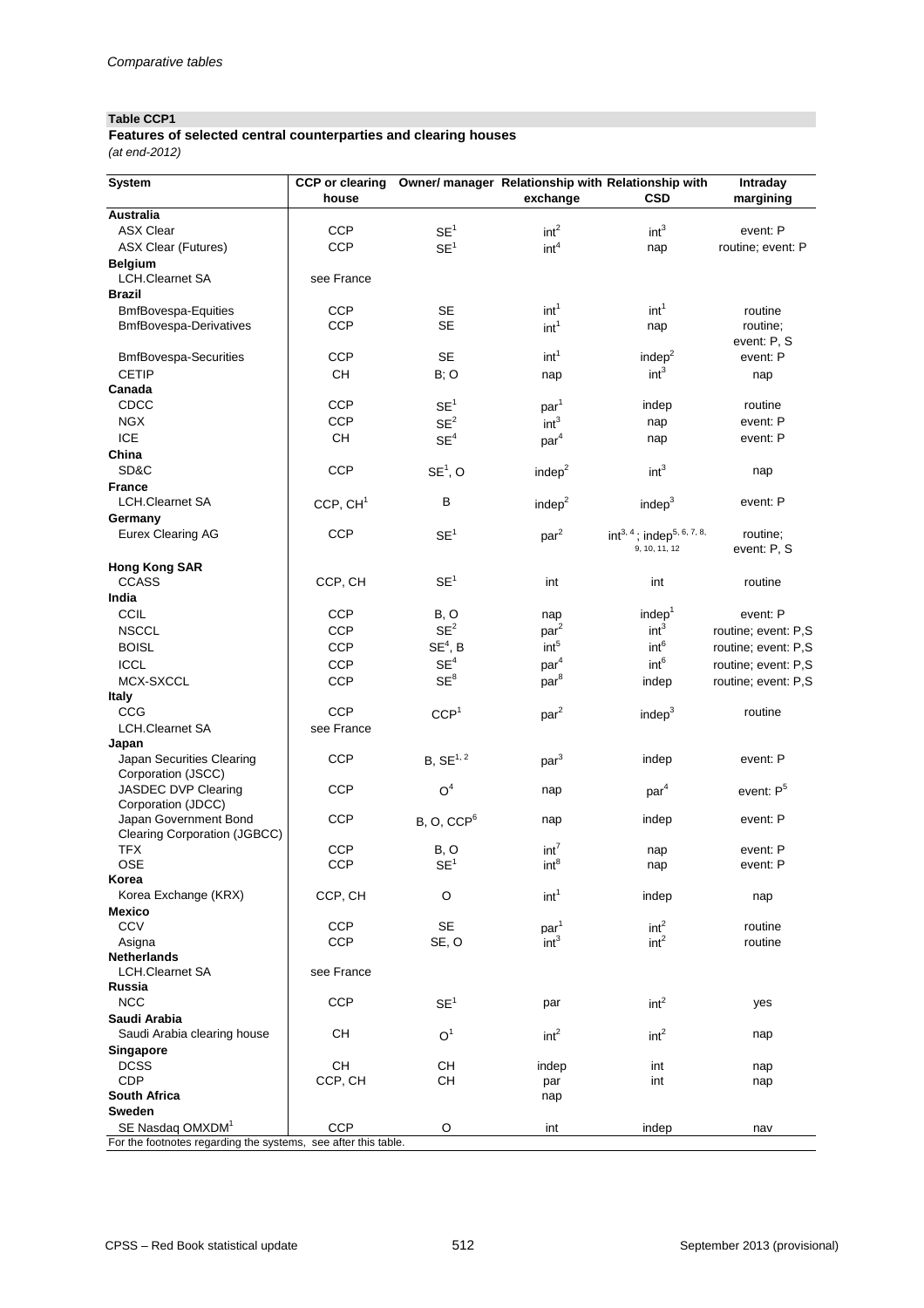## **Table CCP1 (cont)**

| <b>System</b>                                                  | <b>CCP</b> or clearing   |                     | Owner/ manager Relationship with Relationship with |                                          | <b>Intraday</b>         |
|----------------------------------------------------------------|--------------------------|---------------------|----------------------------------------------------|------------------------------------------|-------------------------|
|                                                                | house                    |                     | exchange                                           | <b>CSD</b>                               | margining               |
| <b>Switzerland</b>                                             |                          |                     |                                                    |                                          |                         |
| SIX x-clear                                                    | <b>CCP</b>               | B, CB <sup>1</sup>  | int <sup>2</sup> ; indep <sup>3</sup>              | int <sup>4</sup> ; indep <sup>5, 6</sup> | routine;<br>event: P, S |
| <b>Turkey</b>                                                  |                          |                     |                                                    |                                          |                         |
| Takasbank                                                      | $CH1$ , CCP <sup>1</sup> | $SE2$ , $B3$ , $O3$ | par <sup>2</sup>                                   | indep <sup>4</sup>                       | event: $P5$             |
| <b>United Kingdom</b>                                          |                          |                     |                                                    |                                          |                         |
| <b>LCH.Clearnet Ltd</b>                                        | <b>CCP</b>               | SE, O               | indep                                              | indep                                    | routine                 |
| <b>United States</b>                                           |                          |                     |                                                    |                                          |                         |
| <b>National Securities Clearing</b>                            | <b>CCP</b>               | B, O                | indep                                              | int <sup>1</sup>                         | routine; event          |
| Corporation (NSCC)                                             |                          |                     |                                                    |                                          |                         |
| <b>Fixed Income Clearing</b>                                   | <b>CCP</b>               | B, O                | indep                                              | indep $2$                                | routine; event          |
| <b>Corporation: Government</b>                                 |                          |                     |                                                    |                                          |                         |
| <b>Securities Division</b>                                     |                          |                     |                                                    |                                          |                         |
| (FICC/GSD)                                                     |                          |                     |                                                    |                                          |                         |
| <b>Fixed Income Clearing</b>                                   | СH                       | B, O                | indep                                              | indep $2$                                | routine; event          |
| Corporation: Mortgage-Backed                                   |                          |                     |                                                    |                                          |                         |
| <b>Securities Division</b>                                     |                          |                     |                                                    |                                          |                         |
| (FICC/MBSD)                                                    |                          |                     |                                                    |                                          |                         |
| For the footnotes regarding the systems, see after this table. |                          |                     |                                                    |                                          |                         |

# **Table CCP1 (cont)**

| <b>System</b>                                                  | <b>Products cleared</b> | <b>Currencies</b> | <b>Securities</b> | <b>Cash settlement</b> | Links to other   |  |
|----------------------------------------------------------------|-------------------------|-------------------|-------------------|------------------------|------------------|--|
|                                                                |                         |                   | settlement agent  | agent                  | <b>CCPs</b>      |  |
| <b>Australia</b>                                               |                         |                   |                   |                        |                  |  |
| <b>ASX Clear</b>                                               | SEC, DER                | <b>AUD</b>        | CSD <sup>3</sup>  | CB                     | no link          |  |
| <b>ASX Clear (Futures)</b>                                     | <b>DER</b>              | AUD, NZD          | CSD <sup>5</sup>  | CB                     | no link          |  |
| <b>Belgium</b>                                                 |                         |                   |                   |                        |                  |  |
| <b>LCH.Clearnet SA</b>                                         | see France              |                   |                   |                        |                  |  |
| <b>Brazil</b>                                                  |                         |                   |                   |                        |                  |  |
| <b>BmfBovespa-Equities</b>                                     | SEC, DER                | <b>BRL</b>        | CSD <sup>1</sup>  | СB                     | nap              |  |
| <b>BmfBovespa-Derivatives</b>                                  | <b>DER</b>              | <b>BRL</b>        | nap               | СB                     | nap              |  |
| <b>BmfBovespa-Securities</b>                                   | SEC, REP                | <b>BRL</b>        | CSD <sup>2</sup>  | CB                     | nap              |  |
| <b>CETIP</b>                                                   | SEC, DER                | <b>BRL</b>        | CSD <sup>3</sup>  | CB                     | nap              |  |
| Canada                                                         |                         |                   |                   |                        |                  |  |
| <b>CDCC</b>                                                    | <b>DER</b>              | <b>CAD</b>        | nap               | В                      | no link          |  |
| <b>NGX</b>                                                     | <b>DER</b>              | CAD, USD          | nap               | B                      | no link          |  |
| <b>ICE</b>                                                     | <b>DER</b>              | CAD               | nap               | B                      | no link          |  |
| China                                                          |                         |                   |                   |                        |                  |  |
| SD&C                                                           | SEC, DER, REP           | RMB, USD, HKD     | CSD <sup>3</sup>  | В                      | nav              |  |
| <b>France</b>                                                  |                         |                   |                   |                        |                  |  |
| <b>LCH.Clearnet SA</b>                                         | SEC, DER, REP           | <b>EUR</b>        | 2                 | BdF, DNB, NBB          | cross: $EUR: 14$ |  |
| For the footnotes regarding the systems, see after this table. |                         |                   |                   |                        |                  |  |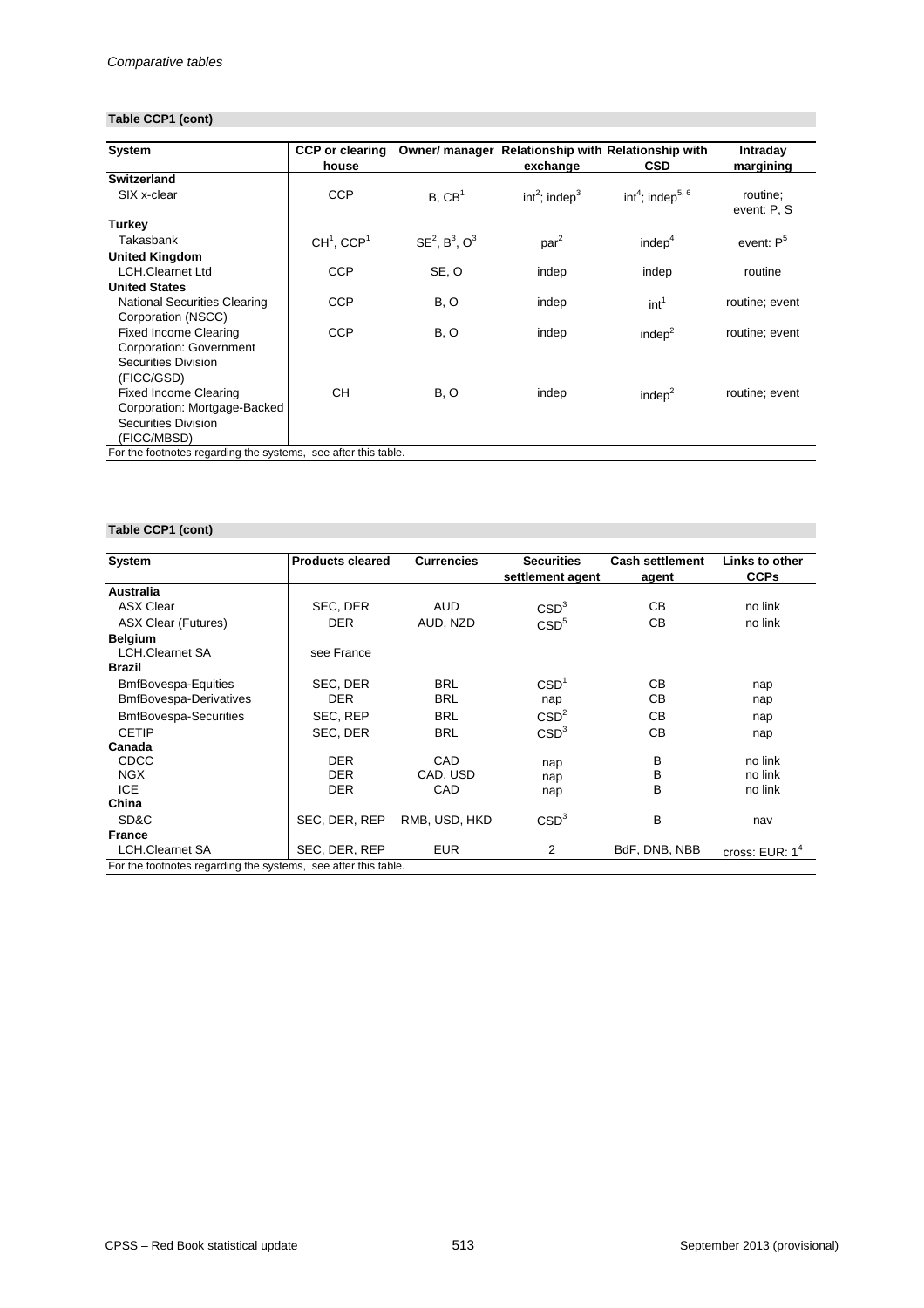## **Table CCP1 (cont)**

| <b>System</b>                                                  | <b>Products cleared</b>    | <b>Currencies</b>            | <b>Securities</b>                                                                                                                                                                                                                                                                                                                                                                                              | <b>Cash settlement</b>                                                                                                                                              | <b>Links to other</b> |  |
|----------------------------------------------------------------|----------------------------|------------------------------|----------------------------------------------------------------------------------------------------------------------------------------------------------------------------------------------------------------------------------------------------------------------------------------------------------------------------------------------------------------------------------------------------------------|---------------------------------------------------------------------------------------------------------------------------------------------------------------------|-----------------------|--|
|                                                                |                            |                              | settlement agent                                                                                                                                                                                                                                                                                                                                                                                               | agent                                                                                                                                                               | <b>CCPs</b>           |  |
| Germany<br><b>Eurex Clearing AG</b>                            | SEC, DER, REP              | EUR, CHF, GBP,<br><b>USD</b> | $CSD3$ : SEC, REP:<br>EUR;<br>CSD <sup>5</sup> : SEC: CHF;<br>CSD <sup>7</sup> :SEC:EUR;<br>ICSD <sup>4</sup> : SEC, REP:<br>EUR, USD;<br>ICSD <sup>6</sup> : REP: EUR,<br>USD; $ICSD7$ : SEC:<br>EUR; ICSD <sup>8</sup> : SEC:<br>EUR; ICSD <sup>9</sup> : SEC:<br>EUR; $\text{ICSD}^{10}$ :<br>SEC: EUR;<br>$ICSD11$ : SEC:<br>DKK; $\text{ICSD}^{12}$ :<br>SEC: NOK; ICSD <sup>7</sup> :<br><b>SEC: SEK</b> | DER: EUR: CB;<br>DER: CHF: CB;<br>DER: GBP: B;<br>DER: USD: B;<br>SEC: EUR: CB;<br>REP: EUR: CB;<br>REP: CHF: CB;<br>SEC: DKK: CB;<br>SEC: NOK: CB;<br>SEC: SEK: CB | nap                   |  |
| <b>Hong Kong SAR</b><br><b>CCASS</b>                           | SEC, $DER2$                | HKD, USD, CNY                | HKSCC <sup>3</sup>                                                                                                                                                                                                                                                                                                                                                                                             | B                                                                                                                                                                   | nav                   |  |
| India                                                          |                            |                              |                                                                                                                                                                                                                                                                                                                                                                                                                |                                                                                                                                                                     |                       |  |
| <b>CCIL</b>                                                    | SEC, DER, REP <sup>7</sup> | <b>INR</b>                   | CB                                                                                                                                                                                                                                                                                                                                                                                                             | CB                                                                                                                                                                  | nap                   |  |
| <b>NSCCL</b>                                                   | SEC, DER, REP              | <b>INR</b>                   | CSD <sup>3, 6</sup>                                                                                                                                                                                                                                                                                                                                                                                            | B                                                                                                                                                                   | nav                   |  |
| <b>BOISL</b>                                                   | SEC, DER, REP              | <b>INR</b>                   | CSD <sup>3, 6</sup>                                                                                                                                                                                                                                                                                                                                                                                            | B                                                                                                                                                                   | nav                   |  |
| <b>ICCL</b>                                                    | SEC, DER, REP              | <b>INR</b>                   | CSD <sup>3,6</sup>                                                                                                                                                                                                                                                                                                                                                                                             | B                                                                                                                                                                   | nav                   |  |
| MCX-SXCCL                                                      | SEC, DER, REP              | <b>INR</b>                   | CSD <sup>3,6</sup>                                                                                                                                                                                                                                                                                                                                                                                             | $\sf B$                                                                                                                                                             | nav                   |  |
| <b>Italy</b>                                                   |                            |                              |                                                                                                                                                                                                                                                                                                                                                                                                                |                                                                                                                                                                     |                       |  |
| <b>CCG</b>                                                     | SEC, DER, REP              | <b>EUR</b>                   | CSD <sup>3</sup>                                                                                                                                                                                                                                                                                                                                                                                               | CB                                                                                                                                                                  | 1                     |  |
| <b>LCH.Clearnet SA</b>                                         | see France                 |                              |                                                                                                                                                                                                                                                                                                                                                                                                                |                                                                                                                                                                     |                       |  |
| Japan                                                          |                            |                              |                                                                                                                                                                                                                                                                                                                                                                                                                |                                                                                                                                                                     |                       |  |
| <b>JSCC</b>                                                    | SEC, DER                   | <b>JPY</b>                   | $CSD4$ , CB                                                                                                                                                                                                                                                                                                                                                                                                    | CB, B                                                                                                                                                               | nap                   |  |
| <b>JDCC</b>                                                    | <b>SEC</b>                 | <b>JPY</b>                   | CSD <sup>4</sup>                                                                                                                                                                                                                                                                                                                                                                                               | CB                                                                                                                                                                  | nap                   |  |
| <b>JGBCC</b><br><b>TFX</b>                                     | <b>SEC</b><br><b>DER</b>   | <b>JPY</b><br><b>JPY</b>     | CB                                                                                                                                                                                                                                                                                                                                                                                                             | CB<br>CB, B                                                                                                                                                         | nap<br>$\mathbf{1}$   |  |
| <b>OSE</b>                                                     | <b>DER</b>                 | <b>JPY</b>                   | nap<br>nap                                                                                                                                                                                                                                                                                                                                                                                                     | CB, B                                                                                                                                                               | nap                   |  |
| Korea                                                          |                            |                              |                                                                                                                                                                                                                                                                                                                                                                                                                |                                                                                                                                                                     |                       |  |
| Korea Exchange (KRX)                                           | SEC, DER, REP              | <b>KRW</b>                   | CSD <sup>2</sup>                                                                                                                                                                                                                                                                                                                                                                                               | B, CB                                                                                                                                                               | nap                   |  |
| <b>Mexico</b>                                                  |                            |                              |                                                                                                                                                                                                                                                                                                                                                                                                                |                                                                                                                                                                     |                       |  |
| <b>CCV</b>                                                     | <b>SEC</b>                 | <b>MXN</b>                   | CSD <sup>2</sup>                                                                                                                                                                                                                                                                                                                                                                                               | O <sup>4</sup>                                                                                                                                                      | nap                   |  |
| Asigna                                                         | <b>DER</b>                 | <b>MXN</b>                   | nap                                                                                                                                                                                                                                                                                                                                                                                                            | B                                                                                                                                                                   | nap                   |  |
| <b>Netherlands</b>                                             |                            |                              |                                                                                                                                                                                                                                                                                                                                                                                                                |                                                                                                                                                                     |                       |  |
| <b>LCH.Clearnet SA</b><br>Russia                               | see France                 |                              |                                                                                                                                                                                                                                                                                                                                                                                                                |                                                                                                                                                                     |                       |  |
| <b>NCC</b>                                                     |                            | RUR, USD, EUR,               | CSD <sup>2</sup>                                                                                                                                                                                                                                                                                                                                                                                               | O <sup>2</sup>                                                                                                                                                      | nap                   |  |
|                                                                | SEC, DER, REP              | CNY, KZT, BYR,<br><b>UAH</b> |                                                                                                                                                                                                                                                                                                                                                                                                                |                                                                                                                                                                     |                       |  |
| Saudi Arabia                                                   |                            |                              |                                                                                                                                                                                                                                                                                                                                                                                                                |                                                                                                                                                                     |                       |  |
| Saudi Arabia clearing house                                    | <b>SEC</b>                 | <b>SAR</b>                   | <b>CSD</b>                                                                                                                                                                                                                                                                                                                                                                                                     | CB, B                                                                                                                                                               | no link               |  |
| <b>Singapore</b>                                               |                            |                              |                                                                                                                                                                                                                                                                                                                                                                                                                |                                                                                                                                                                     |                       |  |
| <b>DCSS</b>                                                    | <b>SEC</b>                 | SGD                          | CSD <sup>1</sup>                                                                                                                                                                                                                                                                                                                                                                                               | B, CB                                                                                                                                                               | no link               |  |
| <b>CDP</b>                                                     | <b>SEC</b>                 | SGD, AUD,                    | CSD <sup>1</sup>                                                                                                                                                                                                                                                                                                                                                                                               | B                                                                                                                                                                   | nav                   |  |
| South Africa                                                   |                            | USD, HKD                     | nap                                                                                                                                                                                                                                                                                                                                                                                                            |                                                                                                                                                                     |                       |  |
| For the footnotes regarding the systems, see after this table. |                            |                              |                                                                                                                                                                                                                                                                                                                                                                                                                |                                                                                                                                                                     |                       |  |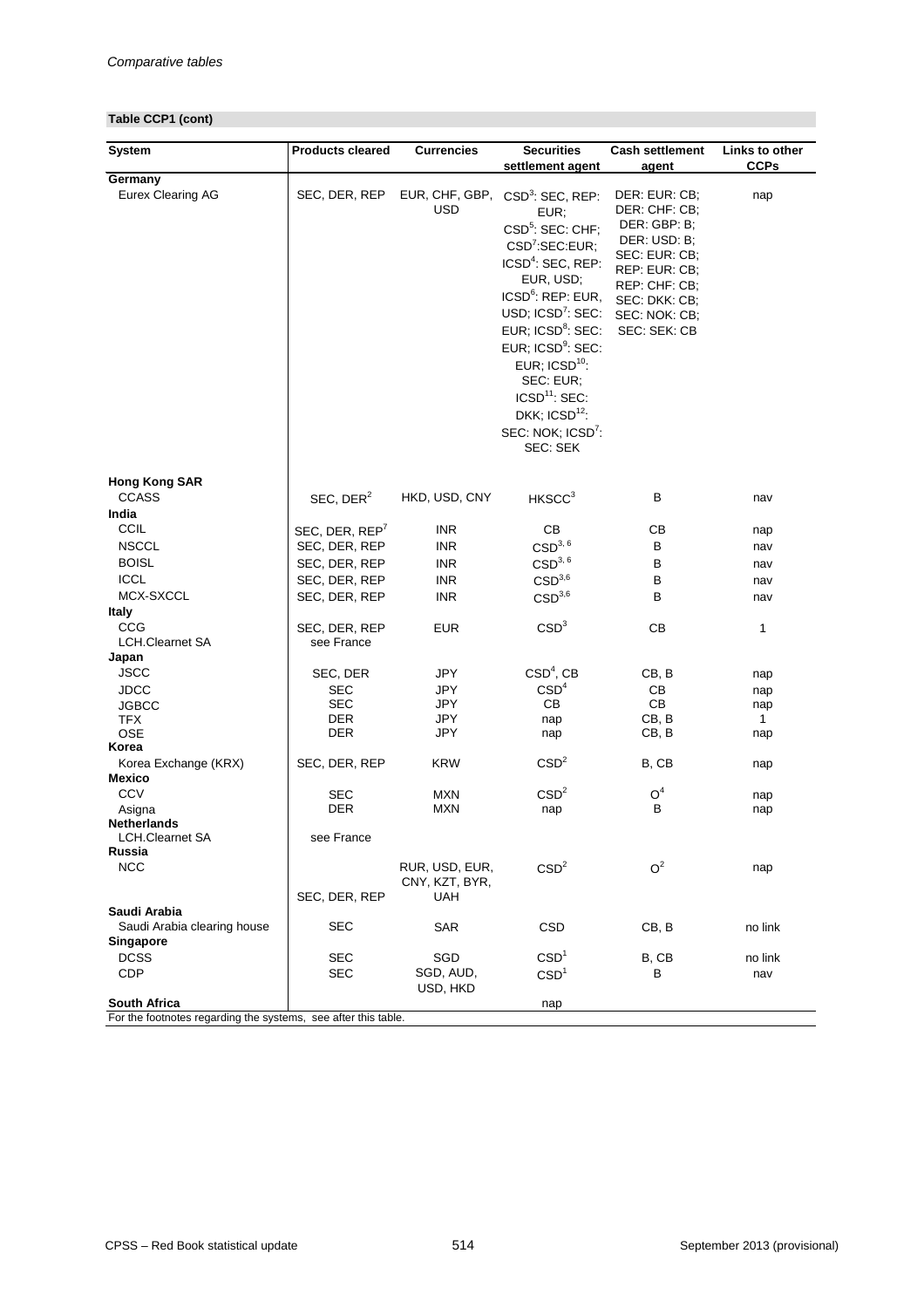#### **Table CCP1 (cont)**

| <b>System</b>                                        | <b>Products cleared</b>                                       | <b>Currencies</b>                                                                  | <b>Securities</b>                                                                        | <b>Cash settlement</b>                                                                                                                                                                                    | <b>Links to other</b>  |
|------------------------------------------------------|---------------------------------------------------------------|------------------------------------------------------------------------------------|------------------------------------------------------------------------------------------|-----------------------------------------------------------------------------------------------------------------------------------------------------------------------------------------------------------|------------------------|
|                                                      |                                                               |                                                                                    | settlement agent                                                                         | agent                                                                                                                                                                                                     | <b>CCPs</b>            |
| <b>Sweden</b><br>SE Nasdaq OMXDM                     | <b>DER</b>                                                    | SEK, DKK, NOK,<br>EUR, ISL                                                         | <b>CSD</b>                                                                               | CB: SEK; CB:<br>DKK; CB: EUR,<br>NOK; O                                                                                                                                                                   | NOK, $GBP2$            |
| <b>Switzerland</b>                                   |                                                               |                                                                                    |                                                                                          |                                                                                                                                                                                                           |                        |
| SIX x-clear                                          | <b>SEC</b>                                                    | CHF, GBP, EUR,<br>USD, SEK, NOK,<br>DKK, CAD, JPY,<br>HUF, CZK                     | $CSD^{4, 5, 6}$                                                                          | $CB4$ : CHF; $B4$ :<br>CHF, GBP, EUR,<br>USD, SEK, NOK,<br>DKK, CAD, JPY,<br>HUF, CZK; CB <sup>5</sup> :<br>EUR; $B^5$ : CHF,<br>EUR, GBP, USD,<br>SEK, NOK, DKK;<br>$CB6$ : GBP; $B6$ :<br>GBP, EUR, USD | cross: 1               |
| <b>Turkey</b>                                        |                                                               |                                                                                    |                                                                                          |                                                                                                                                                                                                           |                        |
| Takasbank                                            | SEC, DER, REP                                                 | TRY, USD, EUR                                                                      | CSD <sup>4</sup> :SEC <sup>6</sup> :TRY;<br>CB: SEC <sup>7</sup> , REP:<br>TRY, USD, EUR | CB: TRY;<br>$O^1$ : TRY;<br>B: USD, EUR                                                                                                                                                                   | nap                    |
| <b>United Kingdom</b>                                |                                                               |                                                                                    |                                                                                          |                                                                                                                                                                                                           |                        |
| <b>LCH.Clearnet Ltd</b>                              | SEC, DER, REP                                                 | AUD, CAD, CHF,<br>DKK, EUR, GBP,<br>HKD, ISK, JPY,<br>NOK, NZD, SEK,<br><b>USD</b> | CSD <sup>1</sup>                                                                         | CB, B                                                                                                                                                                                                     | $\overline{2}$         |
| <b>United States</b>                                 |                                                               |                                                                                    |                                                                                          |                                                                                                                                                                                                           |                        |
| <b>NSCC</b><br>FICC/GSD<br><b>FICC/MBSD</b><br>2.001 | <b>SEC</b><br>SEC, REP<br><b>SEC</b><br>$\sim$<br>$\Lambda$ . | <b>USD</b><br><b>USD</b><br><b>USD</b><br>5.                                       | CSD <sup>1</sup><br>B<br>B                                                               | CSD <sup>1, 3</sup><br>B<br>B                                                                                                                                                                             | nav<br>cross: 2<br>nav |

Australia: <sup>1</sup> ASX Group. <sup>2</sup> ASX. <sup>3</sup> ASX Settlement. <sup>4</sup> ASX 24. <sup>5</sup> Austraclear.

**Brazil**: <sup>1</sup> BmfBovespa. <sup>2</sup> SELIC. <sup>3</sup> CETIP.

**Canada:**  $1^4$  MX.  $2^2$  TMX Group.  $3^3$  NGX.  $4^4$  ICE.

China: <sup>1</sup> Shanghai Stock Exchange and Shenzhen Stock Exchange each hold 50% of SD&C's shares. <sup>2</sup> Shanghai Stock Exchange, Shenzhen Stock Exchange. <sup>3</sup> SD&C.

France: <sup>1</sup> LCH.Clearnet SA is located in France but serves Amsterdam, Brussels and Paris Euronext markets. <sup>2</sup> Euronext Paris, Amsterdam, Brussels, Lisbon. <sup>3</sup> Euroclear France, Euroclear Netherlands, Euroclear Belgium and Euroclear Bank. <sup>4</sup> Corresponds to the link established with CC&G which is used for products traded on Italian markets.

Germany: <sup>1</sup> Eurex Frankfurt AG. <sup>2</sup> Eurex. <sup>3</sup> Clearstream Banking AG. <sup>4</sup> Clearstream Banking Luxembourg. <sup>5</sup> SIS SegaInterSettle. <sup>6</sup> Euroclear Bank. <sup>7</sup> Euroclear UK & Ireland, Euroclear France S.A., Euroclear Nederland, Euroclear Belgium, Euroclear Finland, Euroclear Sweden and Iberclear. <sup>8</sup> Montetitoli. <sup>9</sup> OeKB. <sup>10</sup> Interbolsa. <sup>11</sup> VP Denmark. <sup>12</sup> VPS Norway.

Hong Kong SAR: <sup>1</sup> Hong Kong Exchanges and Clearing Limited (HKEx). <sup>2</sup> Equities include ordinary shares, preference shares, registered warrants, provisional allotment letters representing nil paid rights, depository receipts; structured products include derivative warrants, equity linked instruments, callable bull/bear contracts; bonds include Exchange Fund notes, Hong Kong SAR retail bonds and Hong Kong SAR Link Retail Bonds; unit trust funds includes Exchange Traded Funds, REITs. <sup>3</sup> Hong Kong Securities Clearing Company Limited (HKSCC).

India: <sup>1</sup> RBI (SSS). <sup>2</sup> NSE. <sup>3</sup> NSDL. <sup>4</sup> BSE. <sup>5</sup> BSE and Bank of India. <sup>6</sup> CSDL. <sup>7</sup> CCIL clears foreign exchange related transactions as well. <sup>8</sup> MCX-SX.

**Italy**: <sup>1</sup> Cassa di Compensazione e Garanzia. <sup>2</sup> Borsa Italiana. <sup>3</sup> Monte Titoli.

**Korea**: <sup>1</sup> KRX. <sup>2</sup> KSD. **Japan**: <sup>1</sup> Japan Exchange Group. <sup>2</sup> Regional securities exchanges. <sup>3</sup> JSCC is jointly owned by Japan Exchange Group, its participants and regional securities exchanges in Japan. <sup>4</sup> JASDEC. <sup>5</sup> JDCC accepts participants' settlement obligations on a settlement day. <sup>6</sup> JSCC. <sup>7</sup>

Mexico: <sup>1</sup> BMV. <sup>2</sup> Indeval. <sup>3</sup> Mexder. <sup>4</sup> CCV settles the cash leg in the CSD. CSD always holds funds at its central bank account that cover the sum of all CSD participants' (including CCV's) balances.

**Russia:** <sup>1</sup> Moscow Exchange. <sup>2</sup> NSD.

**Saudi Arabia**: <sup>1</sup> The Capital Market Authority (CMA). <sup>2</sup> Tadawul.

**Singapore:** <sup>1</sup> CDP.

**Sweden**: <sup>1</sup> OMX Derivatives Markets, which is a secondary legal name for the OMX Nordic Exchange Stockholm AB. <sup>2</sup> The currency area description of OMX DM's links is very misleading. OMX DM has a link to the London market and specifically to LCH.Clearnet Ltd to facilitate the clearing of Nordic derivatives traded in London. The derivatives settled through the link are denominated in DKK, EUR, NOK and SEK.

**Switzerland**: <sup>1</sup> The Swiss National Bank owns an immaterial number of shares of SIX Group. <sup>2</sup> SIX Swiss Exchange. <sup>3</sup> LSE, Bats Chix Europe, Burgundy, Equiduct, Getco, Liquidnet, Turquoise, UBS MTF. <sup>4</sup> SIX SIS. <sup>5</sup> Euroclear Bank. <sup>6</sup> Euroclear UK.

**Turkey**: <sup>1</sup> Takasbank is a CH in clearing ISE market trades. For TURKDEX transactions, it is a CCP. <sup>2</sup> ISE. <sup>3</sup> Takasbank is owned by 19 banks and 67 brokerage houses, none of which can exceed a 5% share. <sup>4</sup> Central Registry Agency (MKK), CSD of Turkey; 65% of its shares are owned by Takasbank. <sup>5</sup> Intraday margining is only applicable to derivatives clearing. <sup>6</sup> Equities. <sup>7</sup> G-bonds, T-bills.

United Kingdom: <sup>1</sup> CREST.

United States: <sup>1</sup> DTC. <sup>2</sup> NBES. <sup>3</sup> Cash settlement is completed at the central bank.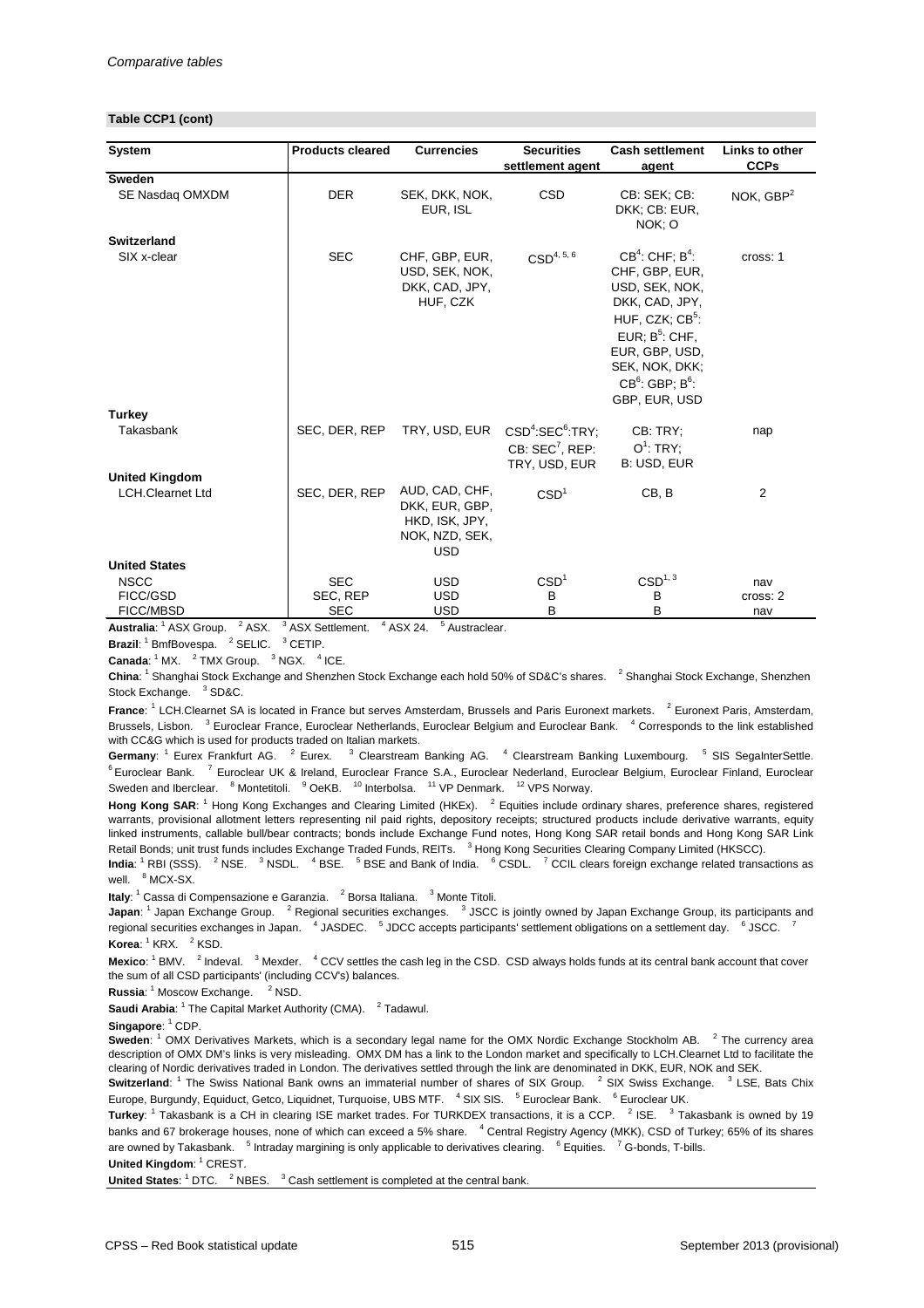### **Table CCP2**

*(total for the year)* **Transactions cleared by selected central counterparties and clearing houses: number of transactions**

| <b>System</b>                                |            | <b>Number of transactions (millions)</b> |            |                 |            |            | Increase in the number of transactions |                             |            |            |
|----------------------------------------------|------------|------------------------------------------|------------|-----------------|------------|------------|----------------------------------------|-----------------------------|------------|------------|
|                                              |            |                                          |            |                 |            |            |                                        | (% change on previous year) |            |            |
|                                              | 2008       | 2009                                     | 2010       | 2011            | 2012       | 2008       | 2009                                   | 2010                        | 2011       | 2012       |
| <b>Australia</b>                             |            |                                          |            |                 |            |            |                                        |                             |            |            |
| <b>ASX Clear</b>                             | nav        | nav                                      | nav        | nav             | nav        | nav        | nav                                    | nav                         | nav        | nav        |
| <b>ASX Clear (Futures)</b><br><b>Belgium</b> | nav        | nav                                      | nav        | nav             | nav        | nav        | nav                                    | nav                         | nav        | nav        |
| <b>LCH.Clearnet SA</b>                       | 29.58      | 30.63                                    | 27.72      | 34.83           | 32.22      | 21.8       | 3.6                                    | $-9.5$                      | 25.6       | $-7.5$     |
| <b>Brazil</b>                                |            |                                          |            |                 |            |            |                                        |                             |            |            |
| <b>BmfBovespa-Equities</b>                   | 61.60      | 82.30                                    | 107.19     | 142.41          | 193.09     | 62.1       | 33.6                                   | 30.2                        | 32.9       | 35.6       |
| <b>BmfBovespa-Derivatives</b>                | 391.60     | 373.4                                    | 618.7      | 672.0           | 712.3      | $-8.2$     | $-4.6$                                 | 65.7                        | 8.6        | 6.0        |
| <b>BmfBovespa-Securities</b>                 | 0.005      | 0.002                                    | 0.002      | 0.001           | 0.000      | $-61.2$    | $-72.3$                                | 2.0                         | $-27.8$    | $-79.0$    |
| <b>CETIP</b>                                 | 18.90      | 21.46                                    | 26.01      | 34.90           | 30.47      | 40.0       | 13.5                                   | 21.2                        | 34.2       | $-12.7$    |
| Canada                                       |            |                                          |            |                 |            |            |                                        |                             |            |            |
| CDCC                                         | 94.58      | 80.62                                    | 90.62      | 125.83          | 144.60     | 2.4        | $-14.8$                                | 12.4                        | 38.9       | 14.9       |
| <b>NGX</b>                                   | 0.68       | 0.63                                     | 0.71       | 0.78            | 0.74       | 41.8       | $-7.5$                                 | 13.0                        | 10.6       | $-5.9$     |
| <b>ICE</b>                                   | 3.33       | 3.59                                     | 4.35       | 4.78            | 5.06       | $-3.9$     | 7.9                                    | 21.0                        | 9.9        | 5.8        |
| China                                        |            |                                          |            |                 |            |            |                                        |                             |            |            |
| SD&C                                         | 2,247.7    | 3,659.1                                  | 3,106.0    | nav             | nav        | $-21.0$    | 62.8                                   | $-15.1$                     | nav        | nav        |
| <b>France</b>                                |            |                                          |            |                 |            |            |                                        |                             |            |            |
| <b>LCH.Clearnet SA</b>                       | 452.0      | 417.5                                    | 472.4      | 511.6           | 435.1      | 14.5       | $-7.6$                                 | 13.2                        | 8.3        | $-14.9$    |
| Germany<br><b>Eurex Clearing AG</b>          | 4,609.5    | 3,575.3                                  | 4,020.5    | 4,363.0         | 3,530.6    | 14.7       | $-22.4$                                | 12.5                        | 8.5        | $-19.1$    |
| <b>Hong Kong SAR</b>                         |            |                                          |            |                 |            |            |                                        |                             |            |            |
| <b>CCASS</b>                                 | 13.10      | 15.50                                    | 17.63      | 16.27           | 14.05      | $-27.8$    | 18.3                                   | 13.8                        | $-7.7$     | $-13.6$    |
|                                              |            |                                          |            |                 |            |            |                                        |                             |            |            |
| India                                        |            |                                          |            |                 |            |            |                                        |                             |            |            |
| CCIL                                         | 0.58       | 0.72                                     | 0.76       | 0.92            | 1.42       | 23.2       | 24.1                                   | 4.9                         | 21.8       | 54.3       |
| <b>NSCCL</b>                                 | 2,054.0    | 2,736.9                                  | 3,331.8    | 3,615.8         | 3,448.1    | 28.6       | 33.2                                   | 21.7                        | 8.5        | $-4.6$     |
| <b>BOISL</b>                                 | 540.8      | 605.6                                    | 528.7      | 394.6           | 323.5      | 2.0        | 12.0                                   | $-12.7$                     | $-25.4$    | $-18.0$    |
| <b>ICCL</b>                                  | nav        | nav                                      | nav        | nav             | nav        | nav        | nav                                    | nav                         | nav        | nav        |
| MCX-SXCCL                                    | 29.8       | 408.2                                    | 903.2      | 770.3           | 597.6      | nav        | 1,267.5                                | 121.3                       | $-14.7$    | $-22.4$    |
| <b>Italy</b>                                 |            |                                          |            |                 |            |            |                                        |                             |            |            |
| CCG                                          | 213.5      | 218.9                                    | 221.9      | 251.3           | 211.1      | $-3.8$     | 2.5                                    | 1.4                         | 13.3       | $-16.0$    |
| <b>LCH.Clearnet SA</b>                       | 0.91       | 0.90                                     | 1.17       | 1.43            | 1.54       | $-18.2$    | $-1.1$                                 | 30.3                        | 22.4       | 7.2        |
| Japan                                        |            |                                          |            |                 |            |            |                                        |                             |            |            |
| <b>JSCC</b><br><b>JDCC</b>                   | nav<br>nav | nav                                      | nav        | nav             | nav<br>nav | nav        | nav                                    | nav<br>nav                  | nav        | nav        |
| <b>JGBCC</b>                                 | nav        | nav<br>nav                               | nav<br>nav | nav<br>nav      | nav        | nav<br>nav | nav<br>nav                             | nav                         | nav<br>nav | nav<br>nav |
| <b>TFX</b>                                   | nav        | nav                                      | nav        | nav             | nav        | nav        | nav                                    | nav                         | nav        | nav        |
| <b>OSE</b>                                   | nav        | nav                                      | nav        | nav             | nav        | nav        | nav                                    | nav                         | nav        | nav        |
| Korea                                        |            |                                          |            |                 |            |            |                                        |                             |            |            |
| Korea Exchange (KRX)                         | nav        | nav                                      | nav        | nav             | nav        | nav        | nav                                    | nav                         | nav        | nav        |
| <b>Mexico</b>                                |            |                                          |            |                 |            |            |                                        |                             |            |            |
| CCV                                          | 5.18       | 8.27                                     | 9.35       | 12.29           | 20.87      | 28.6       | 59.5                                   | 13.0                        | 31.5       | 69.8       |
| Asigna                                       | 70.14      | 48.78                                    | 42.60      | 46.76           | 42.63      | $-69.4$    | $-30.5$                                | $-12.7$                     | 9.8        | $-8.8$     |
| <b>Netherlands</b>                           |            |                                          |            |                 |            |            |                                        |                             |            |            |
| <b>LCH.Clearnet SA</b>                       | 403.9      | 335.3                                    | 338.8      | 329.6           | 243.3      | 1.4        | $-17.0$                                | 1.0                         | $-2.7$     | $-26.2$    |
| Russia                                       |            |                                          |            |                 |            |            |                                        |                             |            |            |
| <b>MICEX</b>                                 | 194.72     | 135.20                                   | 142.57     | 117.32          | nap        | 47.2       | $-30.6$                                | 5.5                         | $-17.7$    | nav        |
| RTS CC                                       | 246.27     | 480.94                                   |            | 624.27 1,094.77 | 990.55     | 69.9       | 95.3                                   | 29.8                        | 75.4       | $-9.5$     |
| <b>NCC</b>                                   | nap        | nap                                      | nap        | 23.69           | 174.15     | nap        | nap                                    | nap                         | nap        | 635.0      |
| Saudi Arabia                                 |            | 36.46                                    | 19.56      | 25.55           | 42.11      | $-20.6$    | $-30.1$                                | $-46.4$                     | 30.7       | 64.8       |
| Saudi Arabia clearing<br><b>Singapore</b>    | 52.14      |                                          |            |                 |            |            |                                        |                             |            |            |
| <b>CDP</b>                                   | 336.7      | 427.2                                    | 423.8      | 358.0           | 536.9      | $-50.7$    | 26.9                                   | $-0.8$                      | $-15.5$    | 50.0       |
| <b>South Africa</b>                          |            |                                          | nap        |                 |            |            |                                        | nap                         |            |            |
| <b>Sweden</b>                                |            |                                          |            |                 |            |            |                                        |                             |            |            |
| <b>OMXDM</b>                                 | 118.2      | nav                                      | nav        | nav             | nav        | $-3.1$     | nav                                    | nav                         | nav        | nav        |
| SE Nasdaq OMXDM                              | nav        | 104.3                                    | 108.6      | 119.9           | 108.5      | nav        | nav                                    | 4.2                         | 10.4       | $-9.5$     |
| <b>Switzerland</b>                           |            |                                          |            |                 |            |            |                                        |                             |            |            |
| SIX x-clear                                  | 50.80      | 68.70                                    | 82.57      | 101.60          | 183.05     | 78.2       | 35.2                                   | 20.2                        | 23.1       | 80.2       |
| <b>Turkey</b>                                |            |                                          |            |                 |            |            |                                        |                             |            |            |
| Takasbank                                    | 100.42     | 148.13                                   | 145.41     | 176.84          | 154.75     | 35.0       | 47.5                                   | $-1.8$                      | 21.6       | $-12.5$    |
| <b>United Kingdom</b>                        |            |                                          |            |                 |            |            |                                        |                             |            |            |
| <b>LCH.Clearnet Ltd</b>                      | 2,701.9    | 1,258.2                                  | 279.3      | 322.1           | 333.0      | $-5.6$     | $-53.4$                                | $-77.8$                     | 15.3       | 3.4        |
| <b>LCH.Clearnet SA</b>                       | 0.56       | 0.54                                     | 0.73       | 0.98            | 1.16       | $-10.3$    | $-4.4$                                 | 36.2                        | 33.2       | 19.3       |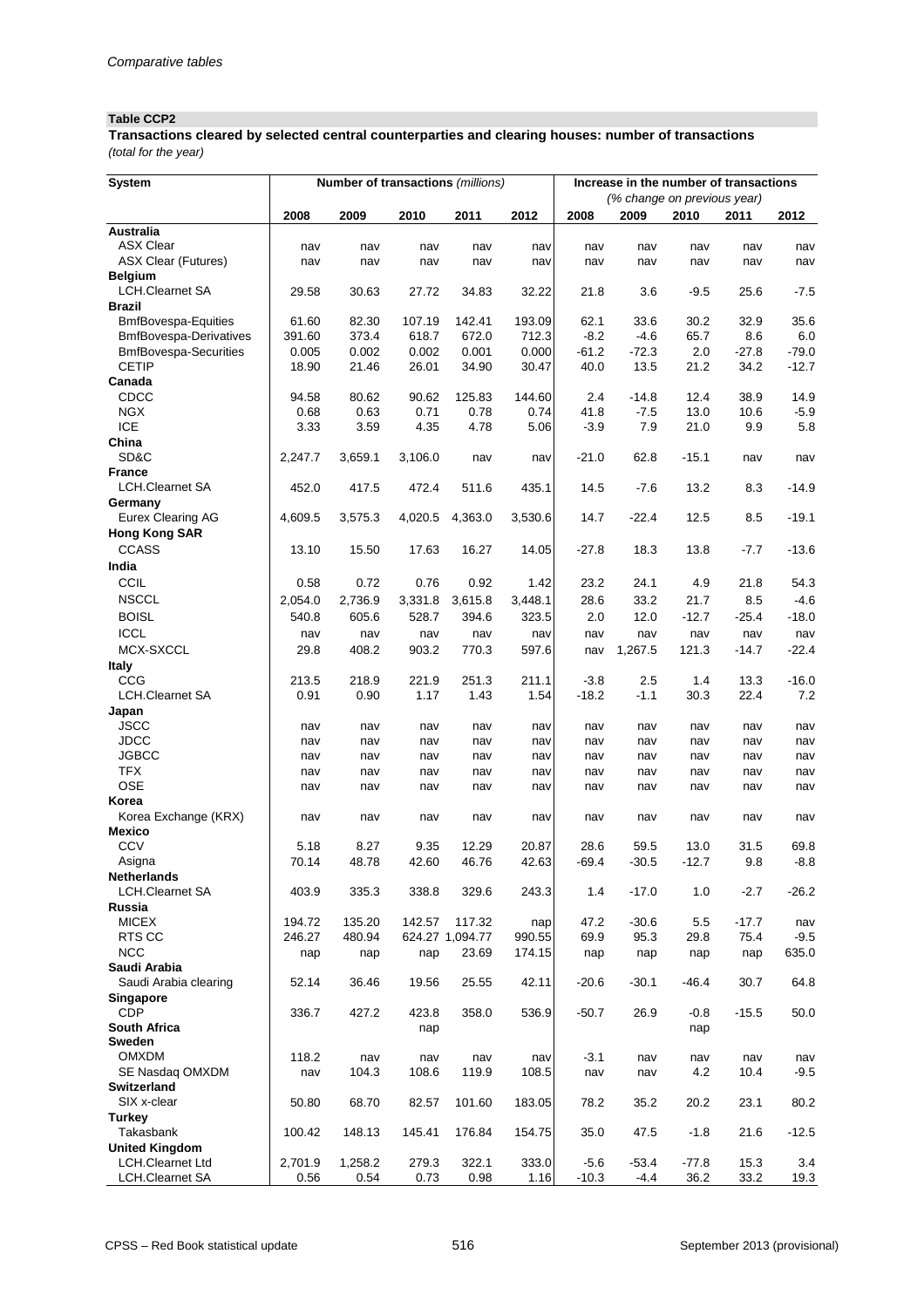## **Table CCP2 (cont)**

| <b>System</b>        | <b>Number of transactions (millions)</b> |          |       |                   |          | Increase in the number of transactions<br>(% change on previous year) |         |         |      |         |
|----------------------|------------------------------------------|----------|-------|-------------------|----------|-----------------------------------------------------------------------|---------|---------|------|---------|
|                      | 2008                                     | 2009     | 2010  | 2011              | 2012     | 2008                                                                  | 2009    | 2010    | 2011 | 2012    |
| <b>United States</b> |                                          |          |       |                   |          |                                                                       |         |         |      |         |
| <b>NSCC</b>          | 21.877.0                                 | 23,254.0 |       | 20,372.0 20,833.0 | 17.263.0 | 61.6                                                                  | 6.3     | $-12.4$ | 2.3  | $-17.1$ |
| <b>FICC/GSD</b>      | 34.40                                    | 28.70    | 34.00 | 40.50             | 34.90    | 13.2                                                                  | $-16.6$ | 18.5    | 19.1 | -13.8   |
| <b>FICC/MBSD</b>     | 3.00                                     | 2.40     | 3.20  | 3.90              | 4.20     | 42.9                                                                  | $-20.0$ | 33.3    | 21.9 | 7.7     |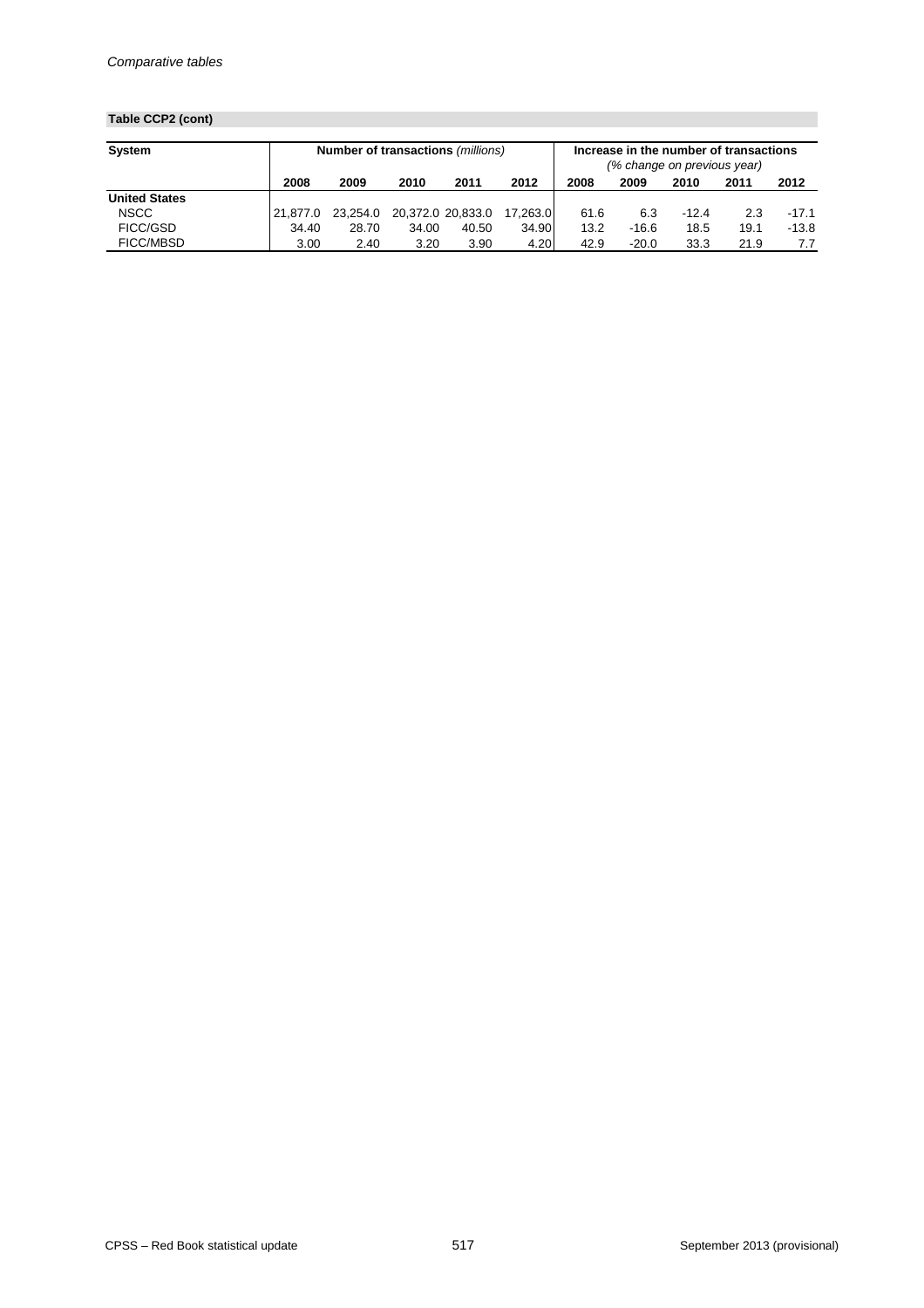## **Table CCP3**

*(total for the year)* **Transactions cleared by selected central counterparties and clearing houses: value of transactions**

| <b>System</b>                                | Value of transactions (USD billions) <sup>1</sup> |                   |                   |                            |                  |                 | Average value per transaction |                                                       |                  |                 |  |
|----------------------------------------------|---------------------------------------------------|-------------------|-------------------|----------------------------|------------------|-----------------|-------------------------------|-------------------------------------------------------|------------------|-----------------|--|
|                                              |                                                   |                   |                   |                            |                  |                 |                               | (USD thousands) $1$                                   |                  |                 |  |
|                                              | 2008                                              | 2009              | 2010              | 2011                       | 2012             | 2008            | 2009                          | 2010                                                  | 2011             | 2012            |  |
| <b>Australia</b>                             |                                                   |                   |                   |                            |                  |                 |                               |                                                       |                  |                 |  |
| <b>ASX Clear</b>                             | nav                                               | nav               | nav               | nav                        | nav              | nav             | nav                           | nav                                                   | nav              | nav             |  |
| <b>ASX Clear (Futures)</b>                   | nav                                               | nav               | nav               | nav                        | nav              | nav             | nav                           | nav                                                   | nav              | nav             |  |
| <b>Belgium</b>                               |                                                   |                   |                   |                            |                  |                 |                               |                                                       |                  |                 |  |
| <b>LCH.Clearnet SA</b>                       | 546.0                                             | 933.7             | 1,346.4           | 1,219.6                    | 1,484.8          | 18.46           | 30.48                         | 48.57                                                 | 35.02            | 46.09           |  |
| <b>Brazil</b>                                |                                                   |                   |                   |                            |                  |                 |                               |                                                       |                  |                 |  |
| <b>BmfBovespa-Equities</b>                   | 935.5                                             | 805.3             | 1,253.6           | 1,415.7                    | 1,329.8          | 15.19           | 9.79                          | 11.69                                                 | 9.94             | 6.89            |  |
| <b>BmfBovespa-Derivatives</b>                | 15,246.4<br>293.98                                | 13,435.3<br>62.05 | 24,167.8 27,768.8 |                            | 24,822.1         | 38.93           | 35.98                         | 39.06                                                 | 41.32<br>139,312 | 34.85           |  |
| <b>BmfBovespa-Securities</b><br><b>CETIP</b> | 4,964.4                                           | 5,533.9           | 65.41             | 155.47<br>7,653.4 10,288.6 | 20.53<br>8,981.4 | 53,833<br>262.7 | 40,983<br>257.9               | 42,335<br>294.2                                       | 294.8            | 87,724<br>294.7 |  |
| Canada                                       |                                                   |                   |                   |                            |                  |                 |                               |                                                       |                  |                 |  |
| CDCC                                         | nav                                               |                   |                   |                            |                  | nav             | nav                           | nav                                                   |                  |                 |  |
| <b>NGX</b>                                   | 182.9                                             | nav<br>85.0       | nav<br>111.0      | nav<br>90.1                | nav<br>51.5      | 270.6           | 135.9                         | 157.1                                                 | nav<br>115.3     | nav<br>70.1     |  |
| <b>ICE</b>                                   | 34.26                                             | 25.86             | 37.13             | 53.13                      | 57.60            | 10.28           | 7.19                          | 8.54                                                  | 11.12            | 11.39           |  |
| China                                        |                                                   |                   |                   |                            |                  |                 |                               |                                                       |                  |                 |  |
| SD&C                                         | 5,467.6                                           | 9,355.5           | 9,444.3           | nav                        | nav              | 2.43            | 2.56                          | 3.04                                                  | nav              | nav             |  |
| <b>France</b>                                |                                                   |                   |                   |                            |                  |                 |                               |                                                       |                  |                 |  |
| <b>LCH.Clearnet SA</b>                       | 13,588.4                                          | 7,828.1           | 9,127.8           | 9,755.6                    | 7,289.8          | 30.06           | 18.75                         | 19.32                                                 | 19.07            | 16.75           |  |
| Germany                                      |                                                   |                   |                   |                            |                  |                 |                               |                                                       |                  |                 |  |
| <b>Eurex Clearing AG</b>                     | 356,224                                           | 240,699           |                   | 281,015 331,219            | 247,156          | 77.28           | 67.32                         | 69.90                                                 | 75.92            | 70.00           |  |
| <b>Hong Kong SAR</b>                         |                                                   |                   |                   |                            |                  |                 |                               |                                                       |                  |                 |  |
| <b>CCASS</b>                                 | 4,359.7                                           | 3,783.7           | 4,144.0           | 4,118.8                    | 3,122.9          | 332.8           | 244.2                         | 235.0                                                 | 253.2            | 222.3           |  |
| India                                        |                                                   |                   |                   |                            |                  |                 |                               |                                                       |                  |                 |  |
| <b>CCIL</b>                                  | 2,091.9                                           | 2,170.3           | 2,058.2           | 3,656.7                    | 4,876.6          | 3,606.8         | 3,014.3                       | 2,725.9                                               | 3,974.7          | 3,436.1         |  |
| <b>NSCCL</b>                                 | 162.1                                             | 206.0             | 233.0             | 185.5                      | 161.3            | 0.079           | 0.075                         | 0.070                                                 | 0.051            | 0.047           |  |
| <b>BOISL</b>                                 | 53.19                                             | 64.55             | 66.22             | 38.98                      | 31.50            | 0.10            | 0.11                          | 0.13                                                  | 0.10             | 0.10            |  |
| <b>ICCL</b>                                  | nav                                               | nav               | nav               | nav                        | nav              | nav             | nav                           | nav                                                   | nav              | nav             |  |
| MCX-SXCCL                                    | 0.06                                              | 0.19              | 0.46              | 0.63                       | 0.66             | 0.00            | 0.00                          | 0.00                                                  | 0.00             | 0.00            |  |
| <b>Italy</b>                                 |                                                   |                   |                   |                            |                  |                 |                               |                                                       |                  |                 |  |
| CCG                                          | 16,513.2                                          | 22,229.4          |                   | 28,420.1 31,774.4          | 33,206.4         | 77.34           | 101.55                        | 128.08                                                | 126.43           | 157.32          |  |
| <b>LCH.Clearnet SA</b>                       | 27,831.0                                          | 31,307.9          |                   | 36,545.2 41,408.7          |                  |                 |                               | 37,196.4 30,668.3 34,868.7 31,243.7 28,912.3 24,223.8 |                  |                 |  |
| Japan                                        |                                                   |                   |                   |                            |                  |                 |                               |                                                       |                  |                 |  |
| <b>JSCC</b>                                  | 448.7                                             | 324.1             | 330.1             | 328.5                      | 271.5            | nav             | nav                           | nav                                                   | nav              | nav             |  |
| JDCC <sup>1</sup>                            | 405.7                                             | 306.6             | 337.4             | 311.7                      | 328.3            | nav             | nav                           | nav                                                   | nav              | nav             |  |
| <b>JGBCC</b>                                 | 24,267.9                                          | 23,958.7          |                   | 26,503.2 25,906.8          | 30,276.7         | nav             | nav                           | nav                                                   | nav              | nav             |  |
| <b>TFX</b>                                   | 4.15                                              | 1.90              | 1.44              | 1.03                       | 0.50             | nav             | nav                           | nav                                                   | nav              | nav             |  |
| <b>OSE</b>                                   | 61.22                                             | 36.95             | 37.06             | 39.41                      | 36.78            | nav             | nav                           | nav                                                   | nav              | nav             |  |
| Korea                                        |                                                   |                   |                   |                            |                  |                 |                               |                                                       |                  |                 |  |
| Korea Exchange (KRX)                         | 248.4                                             | 221.5             | 286.8             | 283.9                      | 400.0            | nav             | nav                           | nav                                                   | nav              | nav             |  |
| <b>Mexico</b>                                |                                                   |                   |                   |                            |                  |                 |                               |                                                       |                  |                 |  |
| <b>CCV</b>                                   | 159.1                                             | 129.0             | 219.4             | 219.6                      | 253.0            | 30.69           | 15.60                         | 23.48                                                 | 17.87            | 12.12           |  |
| Asigna                                       | 654.2                                             | 382.0             | 377.2             | 419.8                      | 368.7            | 9.33            | 7.83                          | 8.85                                                  | 8.98             | 8.65            |  |
| <b>Netherlands</b>                           |                                                   |                   |                   |                            |                  |                 |                               |                                                       |                  |                 |  |
| <b>LCH.Clearnet SA</b>                       | 9,206.7                                           | 5,013.2           | 6,031.7           | 6,117.1                    | 4,105.9          | 22.79           | 14.95                         | 17.80                                                 | 18.56            | 16.88           |  |
| Russia                                       |                                                   |                   |                   |                            |                  |                 |                               |                                                       |                  |                 |  |
| <b>MICEX</b>                                 | 3,140.8                                           | 2,344.1           | 3,006.2           | 4,207.1                    | nap              | 16.13           | 17.34                         | 21.09                                                 | 35.86            | nap             |  |
| RTS CC                                       | 461.2                                             | 500.3             | 1,108.3           | 2,038.7                    | 1,559.4          | 1.87            | 1.04                          | 1.78                                                  | 1.86             | 1.57            |  |
| <b>NCC</b>                                   | nap                                               | nap               | nap               | 631.3                      | 5,964.0          | nap             | nap                           | nap                                                   | 26.64            | 34.25           |  |
| Saudi Arabia                                 |                                                   |                   |                   |                            |                  |                 |                               |                                                       |                  |                 |  |
| Saudi Arabia clearing                        | 523.5                                             | 337.1             | 202.7             | 293.6                      | 514.7            | 10.04           | 9.25                          | 10.37                                                 | 11.49            | 12.22           |  |
| <b>Singapore</b>                             |                                                   |                   |                   |                            |                  |                 |                               |                                                       |                  |                 |  |
| <b>CDP</b>                                   | 273.2                                             | 234.9             | 299.0             | 290.7                      | 257.3            | 0.81            | 0.55                          | 0.71                                                  | 0.81             | 0.48            |  |
| <b>South Africa</b>                          |                                                   |                   | nap               |                            |                  |                 |                               | nap                                                   |                  |                 |  |
| <b>Sweden</b>                                |                                                   |                   |                   |                            |                  |                 |                               |                                                       |                  |                 |  |
| <b>OMXDM</b>                                 | 522.2                                             | nav               | nav               | nav                        | nav              | 4.42            | nav                           | nav                                                   | nav              | nav             |  |
| SE Nasdaq OMXDM                              | nav                                               | 358.6             | 475.5             | 598.9                      | 531.1            | nav             | 3.44                          | 4.38                                                  | 4.99             | 4.89            |  |
| <b>Switzerland</b>                           |                                                   |                   |                   |                            |                  |                 |                               |                                                       |                  |                 |  |
| SIX x-clear                                  | 1,563.9                                           | 1,261.6           | 1,726.6           | 1,952.2                    | 2,081.6          | 30.79           | 18.36                         | 20.91                                                 | 19.21            | 11.37           |  |
| <b>Turkey</b>                                |                                                   |                   |                   |                            |                  |                 |                               |                                                       |                  |                 |  |
| Takasbank                                    | 418.1                                             | 525.7             | 711.4             | 679.4                      | 572.3            | 4.16            | 3.55                          | 4.89                                                  | 3.84             | 3.70            |  |

 $1$  Converted at yearly average exchange rates.

**Japan**: <sup>1</sup> Data refer to total transactions during the fiscal year ending March of the following year (see Japan, Table21). As a consequence, they are converted at average fiscal-year exchange rates.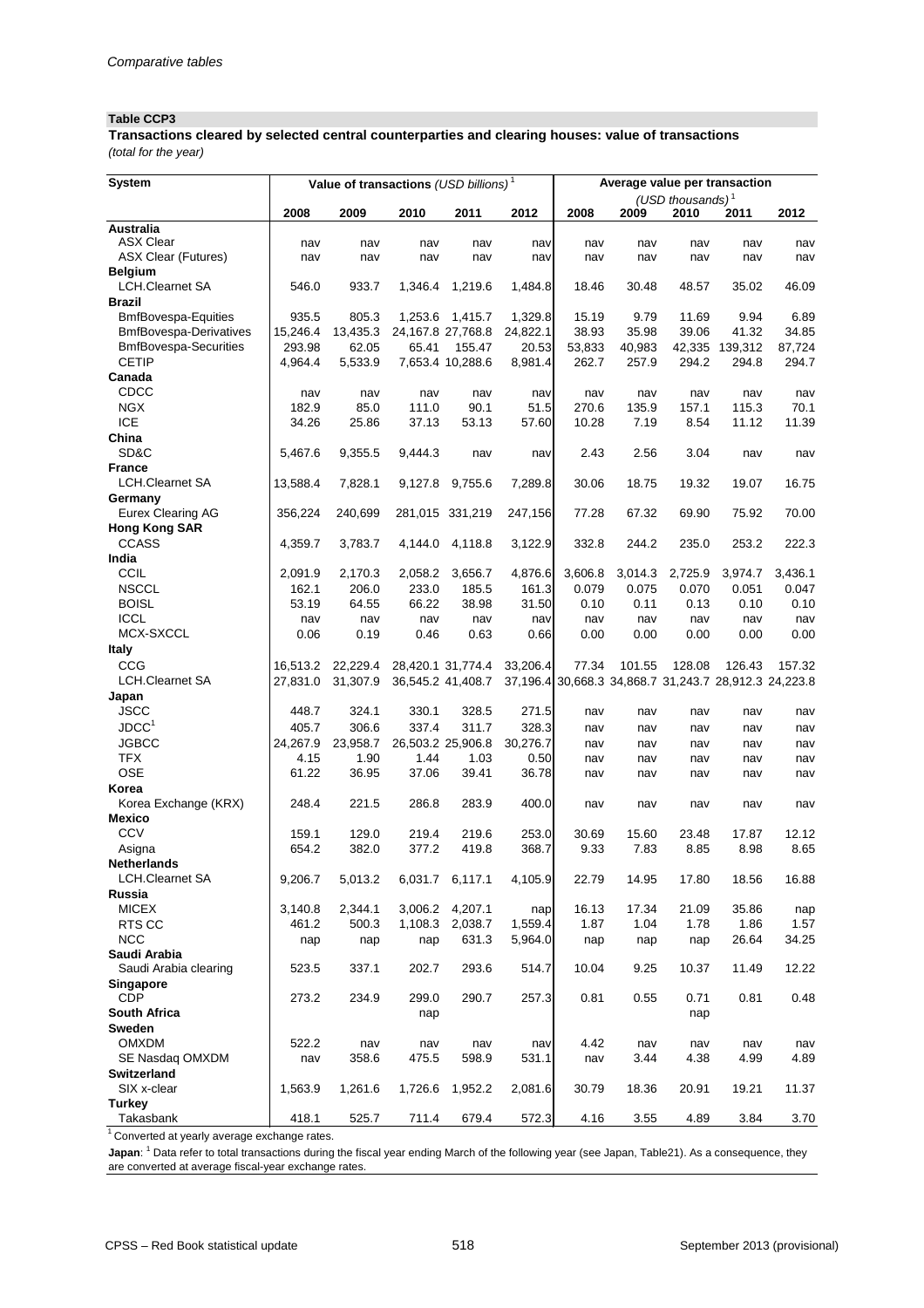## **Table CCP3 (cont)**

| <b>System</b>                 |         | Value of transactions (USD billions except as |                       |         |       | Average value per transaction                        |       |       |       |       |
|-------------------------------|---------|-----------------------------------------------|-----------------------|---------|-------|------------------------------------------------------|-------|-------|-------|-------|
|                               |         |                                               | $noted)$ <sup>1</sup> |         |       | (USD thousands) $1$                                  |       |       |       |       |
|                               | 2008    | 2009                                          | 2010                  | 2011    | 2012  | 2008                                                 | 2009  | 2010  | 2011  | 2012  |
| <b>United Kingdom</b>         |         |                                               |                       |         |       |                                                      |       |       |       |       |
| LCH.Clearnet Ltd <sup>1</sup> | .582.6  | 919.1                                         | nav                   | nav     | nav   | 585.7                                                | 730.5 | nav   | nav   | nav   |
| LCH.Clearnet SA <sup>1</sup>  | 28.7    | 19.6                                          | 30.1                  | 37.6    |       | 38.2 51,067.3 36,478.3 41,084.3 38,521.6 32,772.4    |       |       |       |       |
| <b>United States</b>          |         |                                               |                       |         |       |                                                      |       |       |       |       |
| NSCC <sup>1</sup>             | 315.1   | 209.7                                         | 217.5                 | 220.8   | 185.7 | 14.40                                                | 9.02  | 10.67 | 10.60 | 10.76 |
| FICC/GSD <sup>1</sup>         | 1.014.5 | 905.1                                         | 1.101.7               | 1,126.9 |       | 1,116.2 29,491.3 31,536.6 32,402.9 27,824.7 31,982.8 |       |       |       |       |
| FICC/MBSD <sup>1</sup>        | 111.3   | 94.8                                          | 104.2                 | 97.7    |       | 102.9 37,100.0 39,500.0 32,562.5 25,051.3 24,500.0   |       |       |       |       |

 $1$  Converted at yearly average exchange rates.

**United Kingdom**: <sup>1</sup> For value of transactions, trillions. **United States:** <sup>1</sup> For value of transactions, trillions.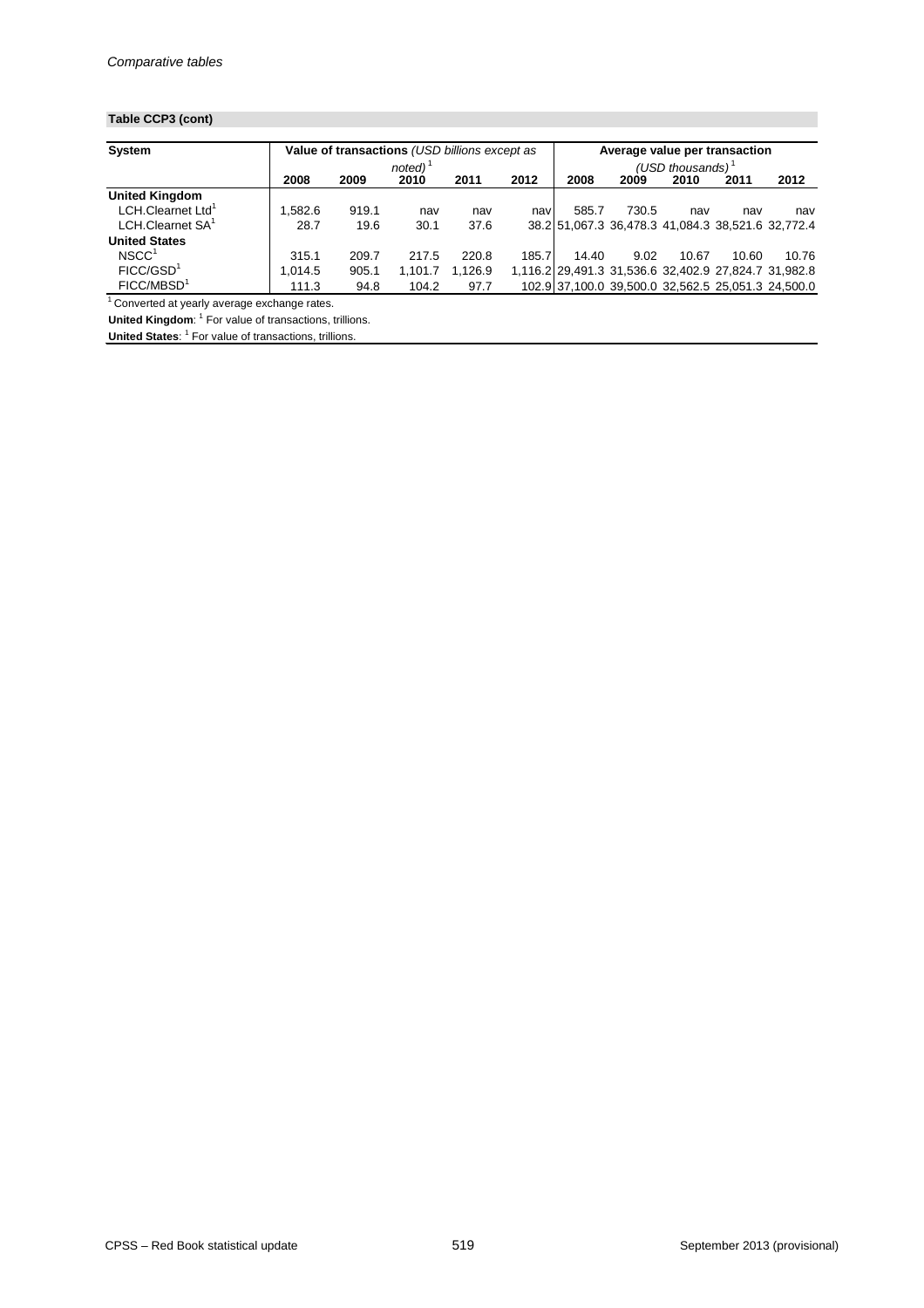## **Table CCP3 (cont)**

| <b>System</b>                            |                | Increase in the real value of transactions<br>(% change on previous year, adjusted by CPI |                            |                    |                |               | Value of transactions as a percentage of<br>GDP $(in %)$ |               |                |              |  |  |
|------------------------------------------|----------------|-------------------------------------------------------------------------------------------|----------------------------|--------------------|----------------|---------------|----------------------------------------------------------|---------------|----------------|--------------|--|--|
|                                          | 2008           | 2009                                                                                      | <i>inflation</i> )<br>2010 | 2011               | 2012           | 2008          | 2009                                                     | 2010          | 2011           | 2012         |  |  |
| <b>Australia</b>                         |                |                                                                                           |                            |                    |                |               |                                                          |               |                |              |  |  |
| <b>ASX Clear</b>                         | nav            | nav                                                                                       | nav                        | nav                | nav            | nav           | nav                                                      | nav           | nav            | nav          |  |  |
| <b>ASX Clear (Futures)</b>               | nav            | nav                                                                                       | nav                        | nav                | nav            | nav           | nav                                                      | nav           | nav            | nav          |  |  |
| <b>Belgium</b><br><b>LCH.Clearnet SA</b> | $-4.9$         | 79.9                                                                                      | 48.2                       | $-16.6$            | 28.5           | 107.7         | 197.0                                                    | 285.8         | 237.1          | 307.4        |  |  |
| <b>Brazil</b>                            |                |                                                                                           |                            |                    |                |               |                                                          |               |                |              |  |  |
| <b>BmfBovespa-Equities</b>               | 5.1            | $-10.5$                                                                                   | 29.7                       | 0.9                | 3.7            | 56.7          | 49.6                                                     | 58.5          | 57.2           | 59.1         |  |  |
| <b>BmfBovespa-Derivatives</b>            | $-18.3$        | $-8.3$                                                                                    | 49.9                       | 2.7                | $-1.4$         | 923.9         | 826.8                                                    | 1,127.8       | 1,122.4        | 1,102.3      |  |  |
| <b>BmfBovespa-Securities</b>             | $-87.8$        | $-78.0$                                                                                   | $-12.2$                    | 112.4              | $-85.4$        | 17.8          | 3.8                                                      | 3.1           | 6.3            | 0.9          |  |  |
| <b>CETIP</b>                             | 51.0           | 16.0                                                                                      | 15.2                       | 20.2               | $-3.7$         | 300.8         | 340.6                                                    | 357.1         | 415.9          | 398.8        |  |  |
| Canada                                   |                |                                                                                           |                            |                    |                |               |                                                          |               |                |              |  |  |
| CDCC                                     | nav            | nav                                                                                       | nav                        | nav                | nav            | nav           | nav                                                      | nav           | nav            | nav          |  |  |
| <b>NGX</b>                               | 35.2           | $-50.4$                                                                                   | 15.7                       | $-24.2$            | $-43.1$        | 12.1          | 6.0                                                      | 6.7           | 5.0            | 2.8          |  |  |
| <b>ICE</b>                               | 30.6           | $-19.4$                                                                                   | 27.2                       | 33.6               | 7.9            | 2.3           | 1.8                                                      | 2.3           | 2.9            | 3.1          |  |  |
| China                                    |                |                                                                                           |                            |                    |                |               |                                                          |               |                |              |  |  |
| SD&C                                     | $-38.1$        | 71.9                                                                                      | $-3.1$                     | nav                | nav            | 118.4         | 183.2                                                    | 158.7         | nav            | nav          |  |  |
| <b>France</b>                            |                |                                                                                           |                            |                    |                |               |                                                          |               |                | 279.4        |  |  |
| <b>LCH.Clearnet SA</b><br>Germany        | $-9.0$         | $-39.5$                                                                                   | 20.5                       | $-0.6$             | $-20.8$        | 480.4         | 298.5                                                    | 356.2         | 350.6          |              |  |  |
| <b>Eurex Clearing AG</b>                 | $-9.2$         | $-29.1$                                                                                   | 21.3                       | 9.4                | $-20.9$        | 9,842.3       | 7,288.0                                                  | 8,509.3       | 9,188.3        | 7,280.0      |  |  |
| <b>Hong Kong SAR</b>                     |                |                                                                                           |                            |                    |                |               |                                                          |               |                |              |  |  |
| <b>CCASS</b>                             | $-20.9$        | $-14.0$                                                                                   | 7.2                        | $-5.4$             | $-27.4$        | 1,988.2       | 1,767.7                                                  | 1,812.0       | 1,655.9        | 1,186.3      |  |  |
| India                                    |                |                                                                                           |                            |                    |                |               |                                                          |               |                |              |  |  |
| CCIL                                     | 9.1            | 10.2                                                                                      | $-14.4$                    | 66.6               | 39.8           | 161.3         | 162.0                                                    | 120.8         | 190.2          | 260.3        |  |  |
| <b>NSCCL</b>                             | $-40.5$        | 35.0                                                                                      | 2.1                        | $-25.4$            | $-8.9$         | 12.5          | 15.4                                                     | 13.7          | 9.6            | 8.6          |  |  |
| <b>BOISL</b>                             | $-53.9$        | 28.9                                                                                      | $-7.4$                     | $-44.8$            | $-15.3$        | 4.1           | 4.8                                                      | 3.9           | 2.0            | 1.7          |  |  |
| <b>ICCL</b>                              | nav            | nav                                                                                       | nav                        | nav                | nav            | nav           | nav                                                      | nav           | nav            | nav          |  |  |
| MCX-SXCCL                                | nav            | 269.9                                                                                     | 112.4                      | 30.0               | 8.6            | 0.0           | 0.0                                                      | 0.0           | 0.0            | 0.0          |  |  |
| <b>Italy</b>                             |                |                                                                                           |                            |                    |                |               |                                                          |               |                |              |  |  |
| CCG                                      | $-17.1$        | 40.5                                                                                      | 32.2                       | 3.4                | 9.6            | 716.6         | 1,051.7                                                  | 1,384.2       | 1,447.7        | 1,651.6      |  |  |
| <b>LCH.Clearnet SA</b>                   | $-4.2$         | 17.4                                                                                      | 20.7                       | 4.8                | $-5.8$         | 1,207.7       | 1,481.2                                                  | 1,780.0       | 1,886.7        | 1,850.1      |  |  |
| Japan                                    |                |                                                                                           |                            |                    |                |               |                                                          |               |                |              |  |  |
| <b>JSCC</b><br><b>JDCC</b>               | $-12.5$        | $-33.8$                                                                                   | $-3.8$                     | $-9.3$             | $-17.3$        | 9.3           | 6.4                                                      | 6.0           | 5.6            | 4.6          |  |  |
| <b>JGBCC</b>                             | $-12.3$<br>2.7 | $-29.2$<br>$-9.5$                                                                         | 2.3<br>4.5                 | $-14.6$<br>$-10.9$ | 10.8<br>17.0   | 8.1<br>500.9  | 6.0<br>475.7                                             | 6.0<br>481.9  | 5.2<br>438.8   | 5.7<br>507.7 |  |  |
| <b>TFX</b>                               | 15.1           | $-58.1$                                                                                   | $-28.2$                    | $-35.0$            | $-51.4$        | 0.1           | 0.0                                                      | 0.0           | 0.0            | 0.0          |  |  |
| <b>OSE</b>                               | 92.3           | $-44.7$                                                                                   | $-5.3$                     | $-3.1$             | $-6.6$         | 1.3           | 0.7                                                      | 0.7           | 0.7            | 0.6          |  |  |
| Korea                                    |                |                                                                                           |                            |                    |                |               |                                                          |               |                |              |  |  |
| Korea Exchange (KRX)                     | $-1.4$         | 0.4                                                                                       | 13.9                       | $-8.8$             | 40.2           | 26.7          | 26.5                                                     | 28.3          | 25.5           | 35.4         |  |  |
| <b>Mexico</b>                            |                |                                                                                           |                            |                    |                |               |                                                          |               |                |              |  |  |
| <b>CCV</b>                               | 7.1            | $-6.7$                                                                                    | 52.8                       | $-4.8$             | 17.2           | 14.6          | 14.6                                                     | 21.2          | 19.0           | 21.5         |  |  |
| Asigna                                   | $-69.9$        | $-32.7$                                                                                   | $-11.3$                    | 5.8                | $-10.6$        | 59.8          | 43.2                                                     | 36.5          | 36.2           | 31.3         |  |  |
| <b>Netherlands</b>                       |                |                                                                                           |                            |                    |                |               |                                                          |               |                |              |  |  |
| <b>LCH.Clearnet SA</b>                   | 21.0           | $-43.3$                                                                                   | 25.3                       | $-5.8$             | $-29.3$        | 1,058.5       | 628.8                                                    | 777.0         | 734.4          | 533.6        |  |  |
| Russia                                   |                |                                                                                           |                            |                    |                |               |                                                          |               |                |              |  |  |
| <b>MICEX</b><br>RTS CC                   | 0.6<br>34.4    | $-12.4$<br>27.3                                                                           | 13.0<br>95.1               | 27.5<br>67.6       | nav<br>$-24.1$ | 188.8<br>27.7 | 191.4<br>40.8                                            | 197.1<br>72.7 | 221.3<br>107.2 | nap<br>77.4  |  |  |
| <b>NCC</b>                               | nap            | nap                                                                                       | nap                        | nap                | 838.1          | nap           | nap                                                      | nap           | 33.2           | 296.0        |  |  |
| Saudi Arabia                             |                |                                                                                           |                            |                    |                |               |                                                          |               |                |              |  |  |
| Saudi Arabia clearing                    | $-27.7$        | $-38.2$                                                                                   | $-42.1$                    | 39.7               | 70.4           | 100.7         | 78.6                                                     | 38.5          | 43.9           | 72.4         |  |  |
| <b>Singapore</b>                         |                |                                                                                           |                            |                    |                |               |                                                          |               |                |              |  |  |
| <b>CDP</b>                               | $-40.0$        | $-12.1$                                                                                   | 16.0                       | $-14.8$            | $-15.9$        | 144.3         | 128.1                                                    | 131.5         | 109.5          | 93.0         |  |  |
| <b>South Africa</b>                      |                |                                                                                           | nap                        |                    |                |               |                                                          | nap           |                |              |  |  |
| <b>Sweden</b>                            |                |                                                                                           |                            |                    |                |               |                                                          |               |                |              |  |  |
| <b>OMXDM</b>                             | $-14.6$        | nav                                                                                       | nav                        | nav                | nav            | 107.4         | nav                                                      | nav           | nav            | nav          |  |  |
| SE Nasdaq OMXDM                          | nav            | nav                                                                                       | 22.7                       | 12.0               | $-8.3$         | nav           | 88.3                                                     | 102.7         | 111.7          | 101.4        |  |  |
| <b>Switzerland</b>                       |                |                                                                                           |                            |                    |                |               |                                                          |               |                |              |  |  |
| SIX x-clear                              | $-5.2$         | $-18.8$                                                                                   | 30.6                       | $-4.1$             | 13.7           | 298.3         | 247.0                                                    | 314.3         | 295.9          | 330.1        |  |  |
| <b>Turkey</b><br><b>Takasbank</b>        |                |                                                                                           |                            |                    |                |               |                                                          |               |                |              |  |  |
| <b>United Kingdom</b>                    | $-85.4$        | 41.2                                                                                      | 23.3                       | $-3.8$             | $-14.8$        | 56.9          | 85.4                                                     | 97.1          | 87.4           | 72.4         |  |  |
| <b>LCH.Clearnet Ltd</b>                  | 13.5           | $-33.2$                                                                                   | nav                        | nav                | nav            | 59.0          | 41.5                                                     | nav           | nav            | nav          |  |  |
| <b>LCH.Clearnet SA</b>                   | $-17.6$        | $-21.5$                                                                                   | 50.2                       | 15.2               | $-0.1$         | 1.1           | 0.9                                                      | 1.3           | 1.5            | 1.5          |  |  |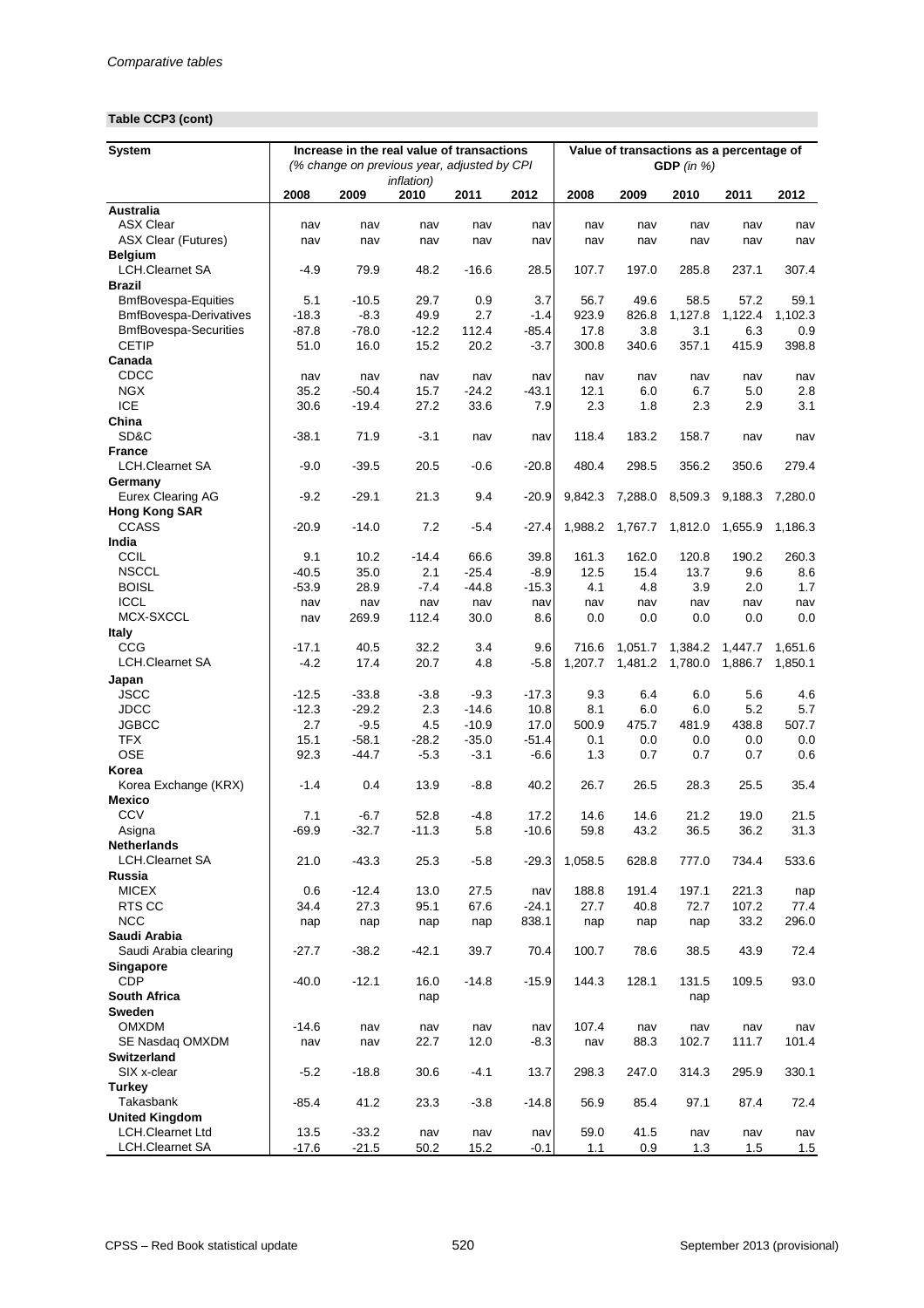## **Table CCP3 (cont)**

| <b>System</b>        | Increase in the real value of transactions<br>(% change on previous year, adjusted by CPI |         |      |        |                  | Value of transactions as a percentage of<br>GDP (in $%$ )<br><i>inflation</i> ) |      |      |      |      |
|----------------------|-------------------------------------------------------------------------------------------|---------|------|--------|------------------|---------------------------------------------------------------------------------|------|------|------|------|
|                      | 2008                                                                                      | 2009    | 2010 | 2011   | 2012             | 2008                                                                            | 2009 | 2010 | 2011 | 2012 |
| <b>United States</b> |                                                                                           |         |      |        |                  |                                                                                 |      |      |      |      |
| <b>NSCC</b>          | 7.3                                                                                       | $-33.1$ | 2.3  | $-1.5$ | $-17.4$          | 2.1                                                                             | 1.5  | 1.5  | 1.4  | 1.1  |
| <b>FICC/GSD</b>      | $-2.8$                                                                                    | $-10.3$ | 20.0 | $-0.7$ | $-2.7$           | 6.9                                                                             | 6.3  | 7.4  | 7.3  | 6.9  |
| <b>FICC/MBSD</b>     | 13.1                                                                                      | $-14.4$ | 8.4  | $-9.0$ | 3.4 <sub>l</sub> | 0.8                                                                             | 0.7  | 0.7  | 0.6  | 0.6  |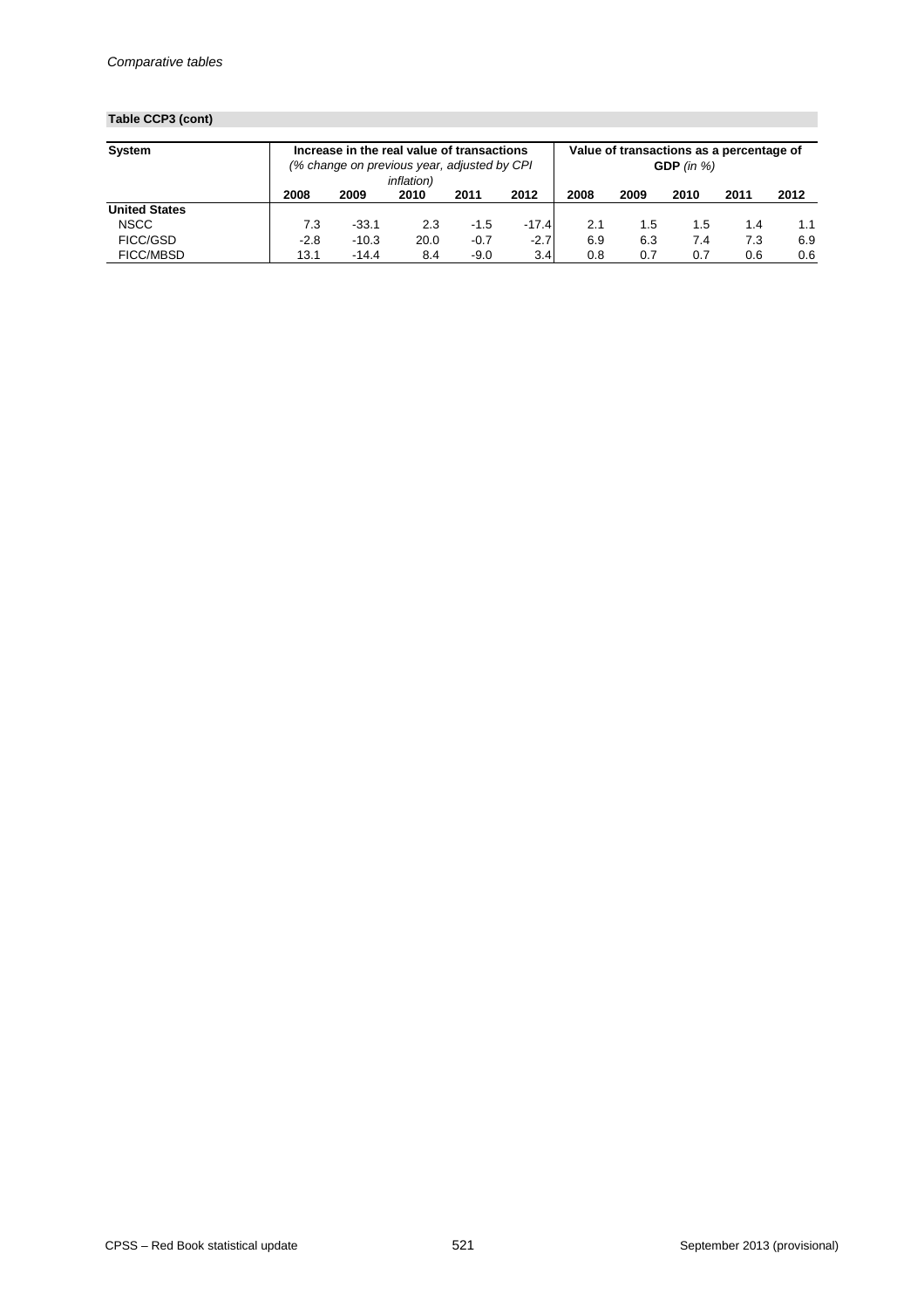### **Table CCP4**

#### *(end of year)* **Participation in selected central counterparties and clearing houses**

| <b>System</b>                                                                                                              | <b>Total number of participants</b> |        |           |           |           |  |  |  |  |
|----------------------------------------------------------------------------------------------------------------------------|-------------------------------------|--------|-----------|-----------|-----------|--|--|--|--|
|                                                                                                                            | 2008                                | 2009   | 2010      | 2011      | 2012      |  |  |  |  |
| <b>Australia</b>                                                                                                           |                                     |        |           |           |           |  |  |  |  |
| <b>ASX Clear</b>                                                                                                           | 54                                  | 49     | 44        | 42        | 39        |  |  |  |  |
| <b>ASX Clear (Futures)</b>                                                                                                 | 15                                  | 15     | 15        | 17        | 17        |  |  |  |  |
| <b>Belgium</b>                                                                                                             |                                     |        |           |           |           |  |  |  |  |
| <b>LCH.Clearnet SA</b>                                                                                                     | nav                                 | nav    | nav       | nav       | nav       |  |  |  |  |
| <b>Brazil</b>                                                                                                              |                                     |        |           |           |           |  |  |  |  |
| <b>BmfBovespa-Equities</b>                                                                                                 | 58                                  | 64     | 91        | 92        | 88        |  |  |  |  |
| <b>BmfBovespa-Derivatives</b>                                                                                              | 88                                  | 81     | 79        | 82        | 74        |  |  |  |  |
| <b>BmfBovespa-Securities</b><br><b>CETIP</b>                                                                               | 76                                  | 53     | 65<br>556 | 64<br>567 | 62<br>558 |  |  |  |  |
| Canada                                                                                                                     | nav                                 | nav    |           |           |           |  |  |  |  |
| CDCC                                                                                                                       | 34                                  | 34     | 37        | 37        | 40        |  |  |  |  |
| <b>NGX</b>                                                                                                                 | 201                                 | 214    | 229       | 237       | 248       |  |  |  |  |
| <b>ICE</b>                                                                                                                 | 10                                  | 10     | 10        | 9         | 9         |  |  |  |  |
| China                                                                                                                      |                                     |        |           |           |           |  |  |  |  |
| SD&C                                                                                                                       | 262                                 | 258    | 220       | 222       | 223       |  |  |  |  |
| <b>France</b>                                                                                                              |                                     |        |           |           |           |  |  |  |  |
| <b>LCH.Clearnet SA</b>                                                                                                     | 106                                 | 103    | 103       | 114       | 114       |  |  |  |  |
| Germany                                                                                                                    |                                     |        |           |           |           |  |  |  |  |
| <b>Eurex Clearing AG</b>                                                                                                   | 109                                 | 117    | 128       | 149       | 163       |  |  |  |  |
| <b>Hong Kong SAR</b>                                                                                                       |                                     |        |           |           |           |  |  |  |  |
| <b>CCASS</b>                                                                                                               | 21,973                              | 22,709 | 23,241    | 24,006    | 24,344    |  |  |  |  |
| India                                                                                                                      |                                     |        |           |           |           |  |  |  |  |
|                                                                                                                            |                                     |        |           |           |           |  |  |  |  |
| <b>CCIL</b>                                                                                                                | 204                                 | 223    | 237       | 245       | 255       |  |  |  |  |
| <b>NSCCL</b>                                                                                                               | 1,191                               | 1,263  | 1,328     | 1,382     | 1,393     |  |  |  |  |
| <b>BOISL</b>                                                                                                               | 990                                 | 1,002  | 1,325     | 1,370     | 1,385     |  |  |  |  |
| <b>ICCL</b>                                                                                                                | nav                                 | nav    | 28        | 54        | 52        |  |  |  |  |
| MCX-SXCCL                                                                                                                  | 69                                  | 91     | 109       | 116       | 513       |  |  |  |  |
| <b>Italy</b>                                                                                                               |                                     |        |           |           |           |  |  |  |  |
| CCG                                                                                                                        | 75                                  | 70     | 71        | 71        | 74        |  |  |  |  |
| <b>LCH.Clearnet SA</b>                                                                                                     | nav                                 | nav    | nav       | nav       | nav       |  |  |  |  |
| Japan                                                                                                                      |                                     |        |           |           |           |  |  |  |  |
| <b>JSCC</b>                                                                                                                | 173                                 | 162    | 155       | 142       | 139       |  |  |  |  |
| <b>JDCC</b>                                                                                                                | 62                                  | 60     | 57        | 56        | 53        |  |  |  |  |
| <b>JGBCC</b>                                                                                                               | 35                                  | 35     | 35        | 35        | 34        |  |  |  |  |
| <b>TFX</b>                                                                                                                 | 67                                  | 65     | 71        | 70        | 65        |  |  |  |  |
| <b>OSE</b>                                                                                                                 | 92                                  | 90     | 91        | 92        | 83        |  |  |  |  |
| Korea                                                                                                                      |                                     |        |           |           |           |  |  |  |  |
| Korea Exchange (KRX)<br><b>Mexico</b>                                                                                      | 93                                  | 91     | 92        | 92        | 91        |  |  |  |  |
| <b>CCV</b>                                                                                                                 | 25                                  | 26     | 26        | 26        | 27        |  |  |  |  |
| Asigna $1$                                                                                                                 | 9                                   | 9      | 5         | 5         | 6         |  |  |  |  |
| <b>Netherlands</b>                                                                                                         |                                     |        |           |           |           |  |  |  |  |
| <b>LCH.Clearnet SA</b>                                                                                                     | nav                                 | nav    | nav       | nav       | nav       |  |  |  |  |
| Russia                                                                                                                     |                                     |        |           |           |           |  |  |  |  |
| <b>MICEX</b>                                                                                                               | 1,113                               | 1,188  | 786       | nap       | nap       |  |  |  |  |
| RTS CC                                                                                                                     | 390                                 | 368    | 351       | 387       | nap       |  |  |  |  |
| <b>NCC</b>                                                                                                                 | nap                                 | nap    | nap       | 715       | 727       |  |  |  |  |
| Saudi Arabia                                                                                                               |                                     |        |           |           |           |  |  |  |  |
| Saudi Arabia clearing house                                                                                                | 20                                  | 21     | 22        | 23        | 22        |  |  |  |  |
| <b>Singapore</b>                                                                                                           |                                     |        |           |           |           |  |  |  |  |
| <b>CDP</b>                                                                                                                 | 66                                  | 62     | 63        | 63        | 61        |  |  |  |  |
| <b>South Africa</b>                                                                                                        |                                     |        | nap       |           |           |  |  |  |  |
| <b>Sweden</b>                                                                                                              |                                     |        |           |           |           |  |  |  |  |
| <b>OMXDM</b>                                                                                                               | 50                                  | nav    | nav       | nav       | nav       |  |  |  |  |
| SE Nasdaq OMXDM                                                                                                            | nav                                 | 62     | 54        | 54        | 47        |  |  |  |  |
| <b>Switzerland</b>                                                                                                         |                                     |        |           |           |           |  |  |  |  |
| SIX x-clear                                                                                                                | 75                                  | 74     | 71        | 71        | 70        |  |  |  |  |
| <b>Turkey</b>                                                                                                              |                                     |        |           |           |           |  |  |  |  |
| Takasbank                                                                                                                  | 132                                 | 130    | 131       | 127       | 125       |  |  |  |  |
| <b>United Kingdom</b>                                                                                                      |                                     |        |           |           |           |  |  |  |  |
| <b>LCH.Clearnet Ltd</b>                                                                                                    | 111                                 | 118    | 148       | 159       | 171       |  |  |  |  |
| <b>LCH.Clearnet SA</b><br>$Moxi$ es <sup>-1</sup> Please refer to the individual country tables for a detailed explanation | nav                                 | nav    | nav       | nav       | nav       |  |  |  |  |

**MEXICO:** Please refer to the individual country tables for a detailed explanation.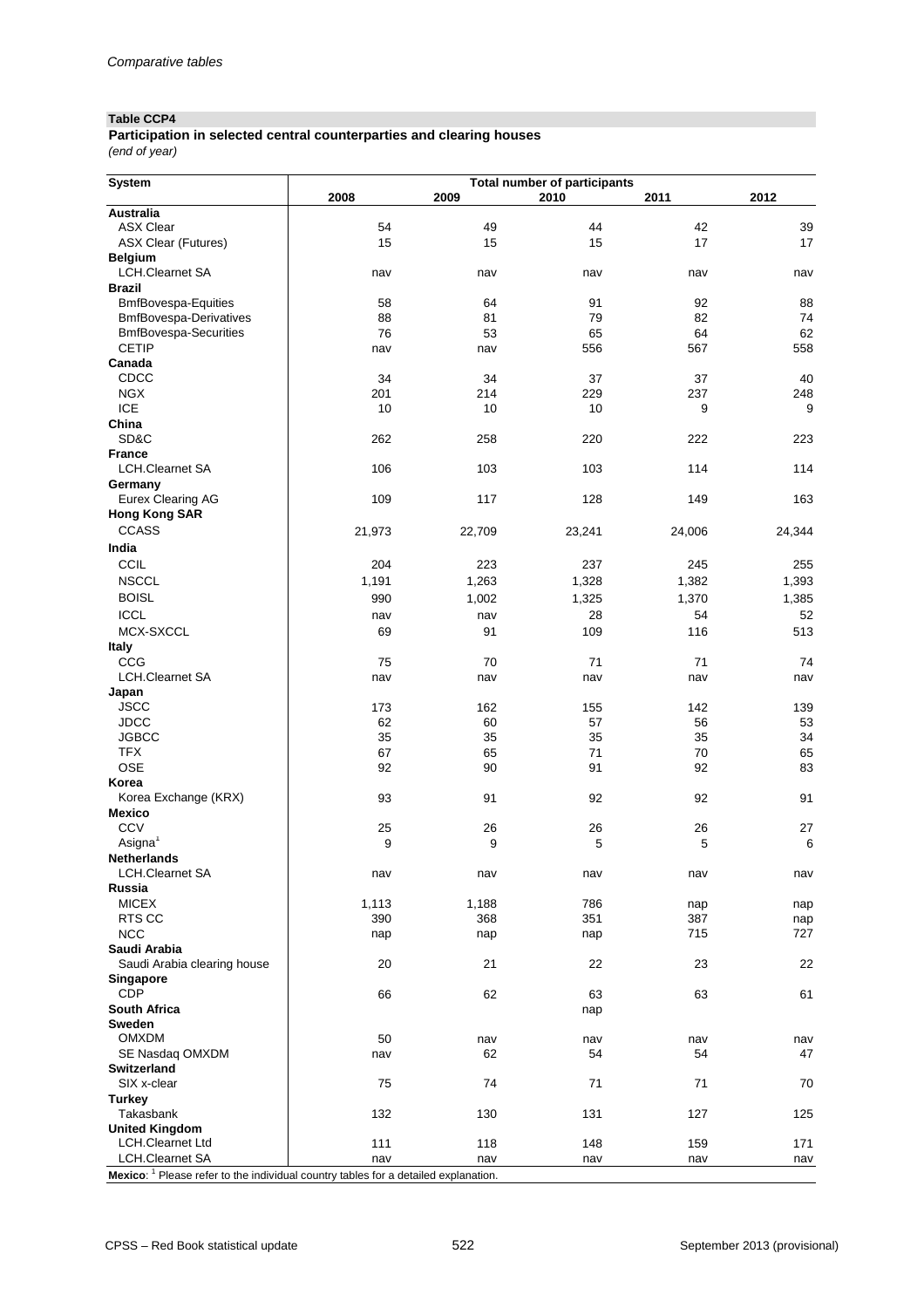## **Table CCP4 (cont)**

| <b>System</b>        |      | <b>Total number of participants</b> |      |      |      |  |  |  |  |  |
|----------------------|------|-------------------------------------|------|------|------|--|--|--|--|--|
|                      | 2008 | 2009                                | 2010 | 2011 | 2012 |  |  |  |  |  |
| <b>United States</b> |      |                                     |      |      |      |  |  |  |  |  |
| <b>NSCC</b>          | 221  | 203                                 | 191  | 187  | 181  |  |  |  |  |  |
| FICC/GSD             | -97  | 98                                  | 106  | 101  | 104  |  |  |  |  |  |
| <b>FICC/MBSD</b>     | 103  | 67                                  | 73   | 73   | 74   |  |  |  |  |  |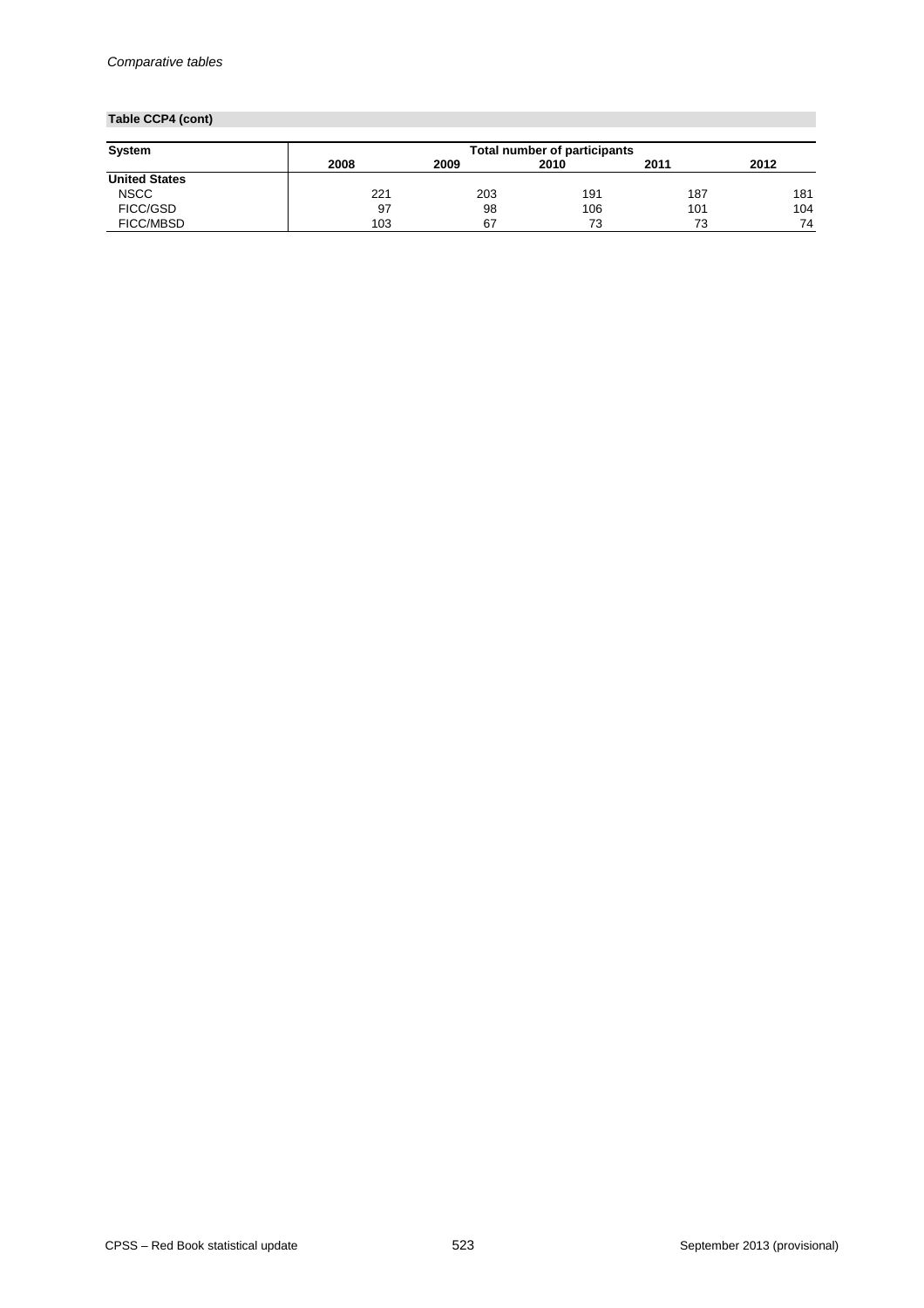### **Table CSD1**

*(at end-2012)* **Features of selected central securities depositories**

| <b>System</b>                                                  | Type of<br>securities held              | Owner/<br>manager     | <b>Settlement</b><br>system                                   | <b>Closing time for</b><br>same-day | <b>Links to other</b><br><b>CSDs</b>                                                    |
|----------------------------------------------------------------|-----------------------------------------|-----------------------|---------------------------------------------------------------|-------------------------------------|-----------------------------------------------------------------------------------------|
|                                                                |                                         |                       |                                                               | transactions                        |                                                                                         |
| <b>Australia</b><br><b>ASX Settlement</b>                      | E, O                                    | SE <sup>1</sup>       | <b>ASX Settlement</b>                                         | DVP: 10:30,<br>FoP: 19:00           | no link                                                                                 |
| Austraclear<br><b>Belgium</b>                                  | DOM, B, C, G                            | SE <sup>1</sup>       | Austraclear                                                   | $18:30^2$ , 20:30 <sup>3</sup>      | no link                                                                                 |
| <b>NBB SSS</b>                                                 | <b>B, C, G, O</b>                       | CB                    | <b>NBB SSS</b>                                                | 17:00, 17:30 <sup>1</sup>           | no link                                                                                 |
| Euroclear Belgium                                              | <b>B, C, E, O</b>                       | $\circ$               | Euroclear Belgium                                             | 17:00                               | direct: Euroclear<br><b>Bank</b>                                                        |
| Euroclear Bank                                                 | B, C, G, E, O                           | O, B                  | <b>Euroclear Bank</b>                                         | 18:30                               | direct: 12<br>indirect: 32                                                              |
| <b>Brazil</b>                                                  |                                         |                       |                                                               |                                     |                                                                                         |
| <b>SELIC</b><br><b>BMFBOVESPA-Equities</b>                     | DOM; G<br>DOM; E, B, O                  | CB<br><b>SE</b>       | <b>SELIC</b><br><b>BMFBOVESPA-</b><br>Equities                | 18:30<br>17:00                      | no link<br>no link                                                                      |
| <b>CETIP</b><br>Canada                                         | DOM; B,C,G                              | B, O                  | <b>CETIP</b>                                                  | 19:00                               | no link                                                                                 |
| <b>CDS</b>                                                     | DOM, INT, B, C,<br>G, E                 | B, SE, O <sup>1</sup> | <b>CDSX</b>                                                   | $16:00^{2}$                         | direct: DVP: DTC.<br>direct: FoP:<br>Euroclear France,<br>SEB, CAVALI,<br><b>JASDEC</b> |
| China<br>SD&C                                                  |                                         |                       |                                                               |                                     |                                                                                         |
| CDC Depository and<br>Settlement System                        | DOM, B, G, E, O<br>B, G, O              | $SE1$ , O<br>O        | $SD&C^2$<br><b>CDC Depository</b><br>and Settlement<br>System | 16:00<br>17:00                      | nav<br>direct: Central<br>Moneymarkets Unit,<br>Clearstream<br>Banking<br>Luxembourg    |
| <b>France</b>                                                  |                                         |                       |                                                               |                                     |                                                                                         |
| <b>Euroclear France</b><br>Germany                             | <b>B, G, E, O</b>                       | $\circ$               | ESES France <sup>1</sup>                                      | 17:00                               | FoP: $16^2$                                                                             |
| <b>Clearstream Banking AG</b>                                  | DOM, INT: B, C,<br>G, E, O              | SE <sup>1</sup>       | CASCADE,<br><b>CREATION</b>                                   | DVP: $16:30^2$ ,<br>FoP: 18:00      | direct: DVP: EUR,<br>CHF, DKK;<br>direct: FoP: EUR: 6,<br>USD, JPY;<br>indirect: 45     |
| <b>Hong Kong SAR</b><br><b>CCASS</b>                           |                                         |                       |                                                               |                                     |                                                                                         |
| <b>CMU</b>                                                     | DOM, B, G, E, $O1$<br>DOM, INT, B, C, G | <b>SE</b><br>CB       | CCASS <sup>2</sup><br>Central<br>Moneymarkets<br>Unit         | 15:45<br>16:00                      | nav<br>direct: FoP/DVP <sup>3</sup>                                                     |
| India<br>RBI (SSS)                                             | G                                       | CB                    | SSS                                                           | 19:30                               | nap                                                                                     |
| <b>NSDL</b>                                                    | E, B, O                                 | SE, O                 | <b>NSDL</b>                                                   | 15:30                               | direct                                                                                  |
| <b>CDSL</b><br><b>Italy</b>                                    | E, B, O                                 | SE, O                 | <b>CDSL</b>                                                   | 15:30                               | direct                                                                                  |
| Monte Titoli                                                   | G, E, B, O                              | O <sup>1</sup>        | <b>Express II</b>                                             | $18:00^{2}$                         | direct: FoP, DvP:<br>EUR:4, CHF:1,<br>EUR, GBP:1; direct<br>FoP: EUR:2,<br>$USD:1^3$    |
| Japan<br><b>BOJ</b>                                            | DOM: G                                  | O                     | <b>BOJ-NET</b>                                                | 16:30                               | no link                                                                                 |
| <b>JASDEC</b>                                                  | DOM: $O, B1$                            | SE, O, B              | <b>JASDEC</b>                                                 | 17:00                               | no link                                                                                 |
|                                                                | DOM: $E^2$                              | SE, O, B              | <b>JASDEC</b>                                                 | DVP: 13:50<br>FoP: 15:30            | direct: FoP: 3                                                                          |
| For the footnotes regarding the systems, see after this table. | DOM: $E^3$                              | SE, O, B              | <b>JASDEC</b>                                                 | 13:00                               |                                                                                         |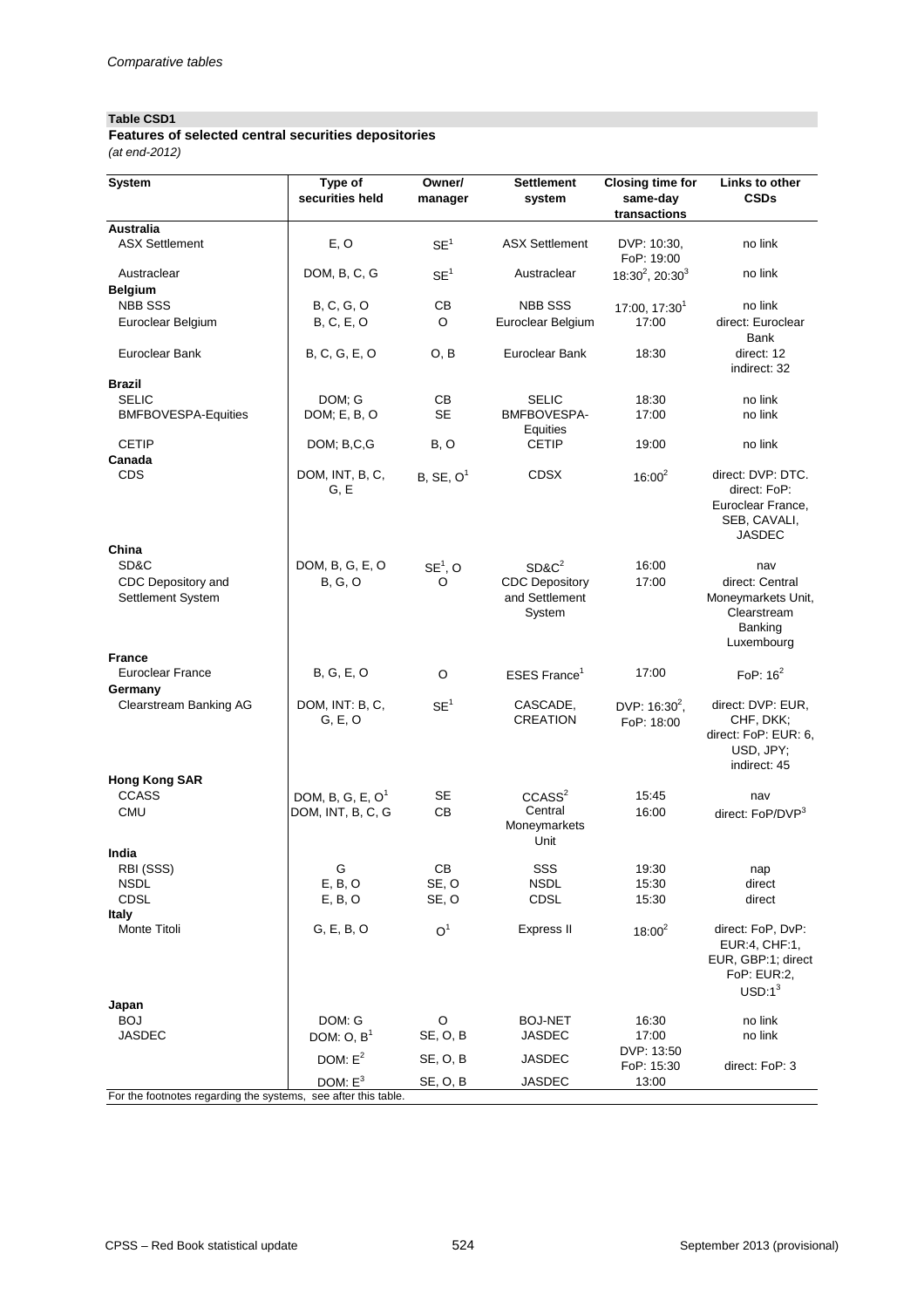## **Table CSD1 (cont)**

| <b>System</b>                                                  | Type of<br>securities held                       | Owner/<br>manager          | <b>Settlement</b><br>system                                  | <b>Closing time for</b><br>same-day<br>transactions | <b>Links to other</b><br><b>CSDs</b>                                                                                      |
|----------------------------------------------------------------|--------------------------------------------------|----------------------------|--------------------------------------------------------------|-----------------------------------------------------|---------------------------------------------------------------------------------------------------------------------------|
| Korea<br>Korea Securities Depository<br>(KSD)                  | B, C, G, E, O                                    | SE, O, B                   | <b>KSD</b>                                                   | DVP: 16:00 <sup>1</sup> ,<br>$17:00^2$              | direct: DVP, FoP: 3<br>direct: Fop: 2<br>indirect: DVP, FoP:<br>33 <sup>3</sup>                                           |
| <b>Mexico</b><br>Indeval                                       | B, C, G, E, O                                    | <b>B, SE, CB, O</b>        | <b>DALI</b>                                                  | 16:15                                               | direct/indirect:<br>FoP/DVP:<br>EUR/USD/GBP: 4                                                                            |
| <b>Netherlands</b><br><b>Euroclear Netherlands</b><br>Russia   | nav                                              | O <sup>1</sup>             | nav                                                          | nav                                                 | nav                                                                                                                       |
| <b>NSD</b>                                                     | DOM: B, G, E                                     | SE, B, O                   | <b>NSD</b>                                                   | 20:00 <sup>1</sup>                                  | direct <sup>2</sup> :                                                                                                     |
| <b>DCC</b>                                                     | <b>INT: B, G, E</b><br>DOM: B, E, O<br>INT: B, E | <b>B, SE, O</b>            | Moscow<br>Exchange - DCC -<br>RTS SC                         | FoP: 22:00<br>DVP: 19:00                            | FoP: 7, DVP: 2<br>direct: Central<br>depository of<br>Kazakhstan                                                          |
| Saudi Arabia<br>Tadawul<br><b>Singapore</b>                    | DOM, B, E, G                                     | SE <sup>1</sup>            | Equator                                                      | 15:30                                               | no link                                                                                                                   |
| MEPS+(SGS)<br><b>DCSS</b><br><b>CDP</b>                        | G<br>B<br>DOM, INT, B, E,<br>O, G                | CB<br><b>SE</b><br>$\circ$ | MEPS+<br>PSMS <sup>1</sup><br><b>CDP</b>                     | 19:00<br>17:30<br>12:00                             | nav<br>nav<br>nav                                                                                                         |
| <b>South Africa</b><br><b>SAFIRES</b>                          | B, E                                             | B, SE, O <sup>1</sup>      | <b>SAFIRES</b>                                               | 15:00                                               | no link                                                                                                                   |
| <b>Sweden</b><br>Euroclear Sweden                              | DOM, B, G, E, O                                  | B, O                       | <b>VPC</b>                                                   | 17:00                                               | direct: FoP: DKK,<br>GBP, EUR: 2, CHF;<br>direct: DVP:EUR;<br>indirect: FoP: DKK,<br>EUR, ISL, USD;<br>indirect: DVP: USD |
| <b>Switzerland</b><br><b>SECOM</b>                             | DOM: B, G, E, O;<br>INT: B, G, E, O              | B, CB <sup>1</sup>         | <b>SECOM</b>                                                 | $14:30^2$ ; 21:30 <sup>3</sup>                      | direct: DVP, FoP: 7;<br>indirect: DVP, FoP:<br>51                                                                         |
| <b>Turkey</b><br>Takasbank                                     | DOM, INT, $E^1$ , $O^2$                          | SE, $B^3$ , $O^3$          | Takasbank                                                    | 21:00                                               | direct/indirect:<br>Euroclear, FoP/DVP                                                                                    |
| Merkezi Kayıt Kurulusu (MKK)                                   | DOM: B, E, O                                     | SE, O                      | Central<br>Dematerialized                                    | DVP: 17:00;<br>FoP: 18:30                           | no link                                                                                                                   |
| <b>ESTS</b>                                                    | G                                                | CB                         | System <sup>4</sup><br><b>ESTS</b>                           | 17:30                                               | no link                                                                                                                   |
| <b>United Kingdom</b><br>CREST <sup>1</sup>                    | DOM, B, C, G, E,<br>O                            | CB, B, O                   | <b>RTGS</b>                                                  | DVP: 16:10; FoP:<br>16:40                           | DVP: SIS<br>SegaInterSettle AG;<br>FoP: Euroclear SA<br>and Depositary<br><b>Trust &amp; Clearing</b><br>Corporation      |
| <b>United States</b><br>NBES <sup>1</sup>                      | G, O                                             | CB                         | <b>Fedwire Securities</b>                                    | $15:15^{2}$                                         | no link                                                                                                                   |
| <b>DTC</b>                                                     | <b>B, C, E, O</b>                                | B, O                       | Service<br>DTC-NSCC<br>Consolidated<br>Settlement<br>Service | $15:20^2$                                           | direct: 13;<br>indirect: 1                                                                                                |
| For the footnotes regarding the systems, see after this table. |                                                  |                            |                                                              |                                                     |                                                                                                                           |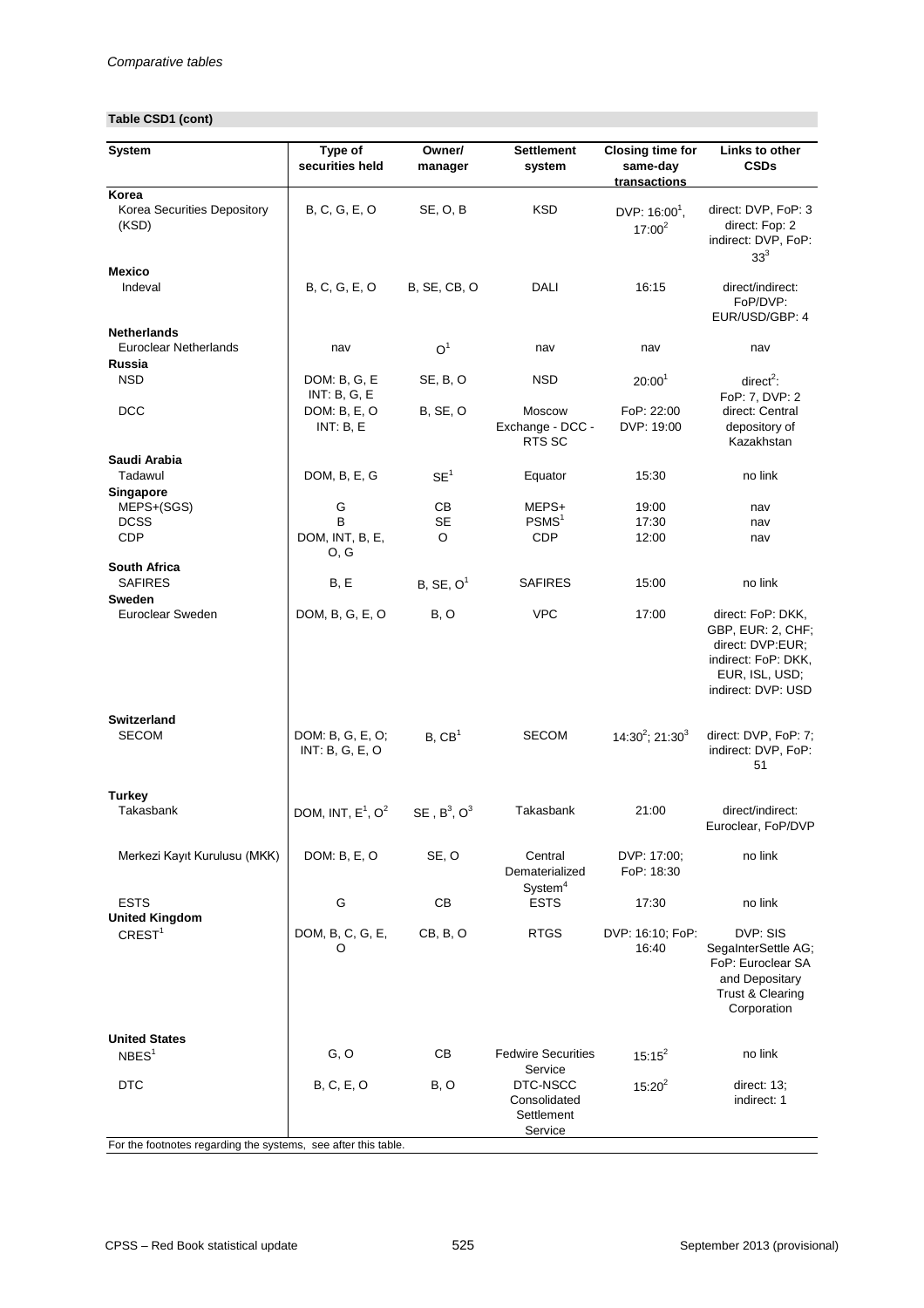## **Table CSD1 (cont)**

| <b>System</b>                                                  | <b>Intraday finality</b> | <b>DVP (Delivery</b><br><b>Versus</b><br>Payment) | Delivery lag (T+n)                          | <b>Currencies</b>            | <b>Cash settlement</b><br>agent |
|----------------------------------------------------------------|--------------------------|---------------------------------------------------|---------------------------------------------|------------------------------|---------------------------------|
| <b>Australia</b>                                               |                          |                                                   |                                             |                              |                                 |
| <b>ASX Settlement</b>                                          | yes                      | DVP3                                              | $T+3$                                       | <b>AUD</b>                   | CB                              |
| Austraclear                                                    | yes                      | DVP1                                              | $T^4$ , T+1 <sup>5</sup> , T+3 <sup>6</sup> | <b>AUD</b>                   | CB                              |
| <b>Belgium</b>                                                 |                          |                                                   |                                             |                              |                                 |
| <b>NBB SSS</b>                                                 | yes                      | DVP1                                              | $T+2, T+3$                                  | <b>EUR</b>                   | CB                              |
| Euroclear Belgium                                              | yes                      | DVP1                                              | $T+3$                                       | <b>EUR</b>                   | CB                              |
| <b>Euroclear Bank</b>                                          | yes                      | DVP1                                              | $T, T+n$                                    | 36                           | B                               |
| <b>Brazil</b>                                                  |                          |                                                   |                                             |                              |                                 |
| <b>SELIC</b>                                                   | yes                      | DVP1                                              | $\mathsf T$                                 | <b>BRL</b>                   | CB                              |
|                                                                |                          | DVP3                                              |                                             | <b>BRL</b>                   | CB                              |
| <b>BMFBOVESPA-Equities</b>                                     | no <sup>1</sup>          |                                                   | $T+1^2$ ; T+3                               |                              |                                 |
| <b>CETIP</b>                                                   | no <sup>1</sup>          | DVP3                                              | $T+1$                                       | <b>BRL</b>                   | CB                              |
| Canada                                                         |                          |                                                   |                                             |                              |                                 |
| <b>CDS</b>                                                     | yes                      | DVP <sub>2</sub>                                  | $T+3^3$ , $T+0^4$ , $T+2^5$ ,<br>$T+3^6$    | CAD, USD                     | CB: CAD; B: USD                 |
| China                                                          |                          |                                                   |                                             |                              |                                 |
| SD&C                                                           | no                       | DVP1, DVP2                                        | $T+1,T+3$                                   | RMB, USD, HKD                | B                               |
| CDC Depository and<br>Settlement System                        | yes                      | DVP1                                              | Τ                                           | <b>RMB</b>                   | CDC                             |
| <b>France</b>                                                  |                          |                                                   |                                             |                              |                                 |
| <b>Euroclear France</b><br>Germany                             | yes                      | DVP1                                              | $T+3$                                       | <b>EUR</b>                   | CB                              |
| <b>Clearstream Banking AG</b>                                  | yes                      | DVP1                                              | $T+2^3$ , T-T+40 <sup>4</sup>               | <b>EUR, 42</b>               | CB, B                           |
| <b>Hong Kong SAR</b>                                           |                          |                                                   |                                             |                              |                                 |
| <b>CCASS</b>                                                   | yes                      | DVP1, DVP3 <sup>4</sup>                           | $T+2$                                       | HKD, USD, CNY                | B                               |
| <b>CMU</b>                                                     | yes                      | DVP1, DVP3                                        | $T+0 T+2$                                   | HKD, USD, EUR,               | CB                              |
|                                                                |                          |                                                   |                                             | <b>CNY</b>                   |                                 |
| India                                                          |                          |                                                   |                                             |                              |                                 |
| RBI (SSS)                                                      | yes                      | DVP3                                              | $T+0, T+1$                                  | <b>INR</b>                   | CB                              |
| <b>NSDL</b>                                                    | yes                      | DVP3                                              | $T+2$                                       | <b>INR</b>                   | B                               |
| <b>CDSL</b>                                                    | yes                      | DVP3                                              | $T+2$                                       | <b>INR</b>                   | B                               |
| <b>Italy</b>                                                   |                          |                                                   |                                             |                              |                                 |
| Monte Titoli                                                   | yes                      | DVP1, DVP3                                        | $T+3^4$ , T-T+n <sup>5</sup>                | <b>EUR</b>                   | CB                              |
| Japan                                                          |                          |                                                   |                                             |                              |                                 |
| <b>BOJ</b>                                                     |                          | DVP1                                              | $T - T + 3$                                 | <b>JPY</b>                   |                                 |
|                                                                | yes                      |                                                   |                                             |                              | CB                              |
| <b>JASDEC</b>                                                  | yes                      | DVP1                                              | $T - T + 3$                                 | <b>JPY</b>                   | CB                              |
|                                                                | no                       | DVP <sub>2</sub>                                  | $T - T + 3$                                 | <b>JPY</b>                   | CB                              |
|                                                                | no                       | DVP3                                              | $T+2, T+3$                                  | <b>JPY</b>                   | CB, B                           |
| <b>Korea</b>                                                   |                          |                                                   |                                             |                              |                                 |
| Korea Securities Depository                                    | yes                      | DVP1, DVP3                                        | $T, T+1, T+2$                               | <b>KRW</b>                   | CB, B                           |
| <b>Mexico</b>                                                  |                          |                                                   |                                             |                              |                                 |
| Indeval                                                        | yes                      | DVP3 <sup>1</sup>                                 | $\sf T$                                     | <b>MXN</b>                   | CB                              |
| <b>Netherlands</b>                                             |                          |                                                   |                                             |                              |                                 |
| <b>Euroclear Netherlands</b>                                   | yes                      | DVP1                                              | $T+3$                                       | EUR/non-EUR                  | CB, B                           |
| Russia                                                         |                          |                                                   |                                             |                              |                                 |
| <b>NSD</b>                                                     | yes                      | DVP1                                              | $T+0$                                       | RUR, USD,                    | <b>NSD</b>                      |
|                                                                |                          | DVP <sub>2</sub>                                  |                                             | EUR, CHF, GBP,               |                                 |
|                                                                |                          | DVP3                                              |                                             | <b>CNY</b>                   |                                 |
| <b>DCC</b>                                                     | yes                      | DVP <sub>2</sub>                                  | $T+4$                                       | RUR, USD                     | RTS SC                          |
| Saudi Arabia                                                   |                          |                                                   |                                             |                              |                                 |
| Tadawul                                                        | yes                      | DVP1 <sup>2</sup> , DVP $3^3$                     | $T+0^2$ , $T+2^3$                           | <b>SAR</b>                   | CB, B                           |
|                                                                |                          |                                                   |                                             |                              |                                 |
| <b>Singapore</b>                                               |                          |                                                   |                                             |                              |                                 |
| MEPS+(SGS)                                                     | yes                      | DVP1                                              | $T+1$ , $T+2$ , $T+3$                       | SGD                          | CB                              |
| <b>DCSS</b>                                                    | yes                      | DVP1                                              | $T+0^2$                                     | SGD                          | B, CB                           |
| <b>CDP</b>                                                     | yes                      | DVP <sub>2</sub>                                  | $T+3$                                       | SGD, AUD, HKD,<br><b>USD</b> | B                               |
| <b>South Africa</b>                                            |                          |                                                   |                                             |                              |                                 |
| <b>SAFIRES</b>                                                 | yes                      | DVP1                                              | $T+3^2$ , $T+5^3$                           | ZAR                          | CB                              |
| <b>Sweden</b>                                                  |                          |                                                   |                                             |                              |                                 |
| Euroclear Sweden                                               | yes                      | yes                                               | $T+2, T+3$                                  | SEK, EUR                     | CB                              |
| For the footnotes regarding the systems, see after this table. |                          |                                                   |                                             |                              |                                 |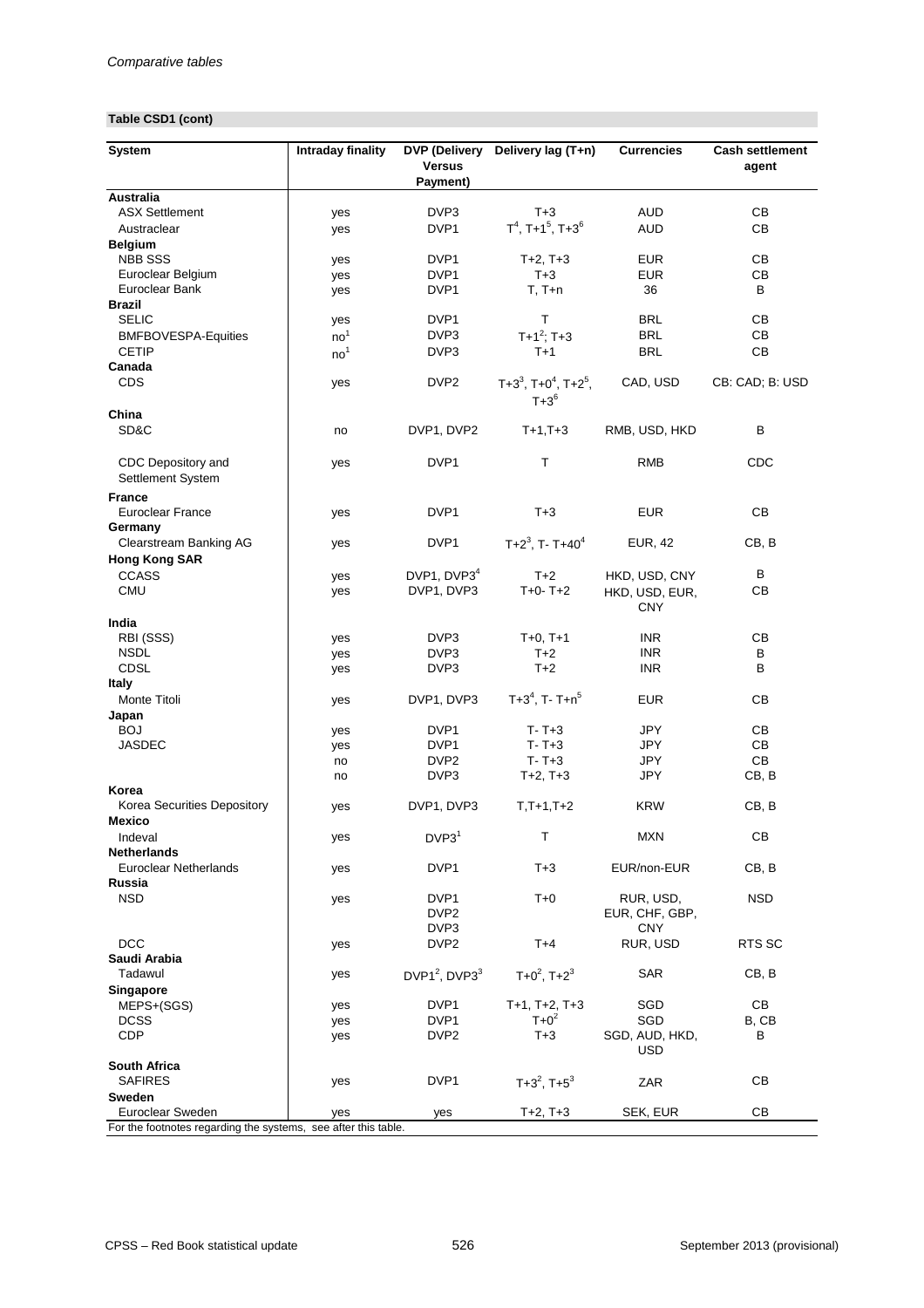#### **Table CSD1 (cont)**

| <b>System</b>                                              | Intraday finality | <b>DVP (Delivery</b><br><b>Versus</b><br>Payment) | Delivery lag (T+n)                                          | <b>Currencies</b>           | <b>Cash settlement</b><br>agent                            |
|------------------------------------------------------------|-------------------|---------------------------------------------------|-------------------------------------------------------------|-----------------------------|------------------------------------------------------------|
| <b>Switzerland</b><br><b>SECOM</b>                         | yes               | DVP <sub>1</sub>                                  | $T, T+3$                                                    | 35                          | CB: CHF; B: CHF<br>and all other 34<br>currencies: SIX SIS |
| <b>Turkey</b><br>Takasbank<br>Merkezi Kayıt Kurulusu (MKK) | yes<br>yes        | DVP3<br>DVP1 <sup>8</sup> , DVP3 <sup>9</sup>     | $T+0^5$ , T+1 <sup>6</sup> , T+2 <sup>7</sup><br>$T+0, T+2$ | TRY, USD, EUR<br><b>TRY</b> | Takasbank<br>Takasbank                                     |
| <b>ESTS</b><br><b>United Kingdom</b>                       | yes               | DVP <sub>1</sub>                                  | nap                                                         | <b>TRY</b>                  | CВ                                                         |
| <b>CREST</b><br><b>United States</b>                       | yes               | DVP1 <sup>2</sup> , DVP2 <sup>3</sup>             | $T^4$ , T+1 <sup>5</sup> , T+3 <sup>6</sup>                 | GBP, EUR, USD               | CB, B                                                      |
| NBES <sup>1</sup>                                          | yes               | DVP1                                              | $T, T+1$                                                    | <b>USD</b>                  | CB                                                         |
| <b>DTC</b>                                                 | no                | DVP <sub>2</sub>                                  | $T, T+3$                                                    | <b>USD</b>                  | CB                                                         |

Australia: <sup>1</sup> ASX Group. <sup>2</sup> Australian eastern standard time. <sup>3</sup> Australian eastern daylight-saving time. <sup>4</sup> Short-term debt securities if terms are agreed prior to midday. <sup>5</sup> Short-term debt securities if terms are agreed after midday. <sup>6</sup> Long-term debt securities.

Belgium: <sup>1</sup> Monetary policy and credit operations.

Brazil: <sup>1</sup> Some special transactions have intraday finality. <sup>2</sup> Payments relating to derivatives on stocks.

**Canada**: <sup>1</sup> IIROC. <sup>2</sup> Once payment exchange commences usually at 16:00, no further funds settlement is permitted that day; however, securities settlement can occur up to 19:30. <sup>3</sup> Equities. <sup>4</sup> GoC T-bills and money market securities. <sup>5</sup> GoC bonds with maturity of three years or less. <sup>6</sup> GoC bonds with maturity of more than three years and all provincial, municipal, corporate and other bonds or other certificates of indebtedness including mortgage-backed securities.

**China**: <sup>1</sup> Shanghai Stock Exchange and Shenzhen Stock Exchange each hold 50% of SD&C's shares. <sup>2</sup> There is no official name for the system yet.

Germany: <sup>1</sup> Deutsche Börse AG. <sup>2</sup> 17:30 for specific Euro GC pooling transactions. <sup>3</sup> For stock exchange. <sup>4</sup> For over-the-counter. **France**: <sup>1</sup> ESES France replaced RGV2 in November 2007 while the revocable channel was suppressed. <sup>2</sup> Eleven links are operating in EUR.

Hong Kong SAR: <sup>1</sup> Equities include ordinary shares, preference shares, registered warrants, provisional allotment letters representing nil paid rights, depository receipts; structured products include derivative warrants, equity linked instruments, callable bull/bear contracts; bonds include Exchange Fund notes, Hong Kong SAR retail bonds and Hong Kong SAR Link Retail Bonds; unit trust funds includes Exchange Traded Funds, REITs. <sup>2</sup> CCASS stands for Central Clearing and Settlement System. <sup>3</sup> Austraclear in Australia and New Zealand, Korean Securities Depository in South Korea, China Govt Sec Depository Trust and Clearing Com Ltd in Mainland China. <sup>4</sup> Exchange trade: They are settled under continuous net settlement system on a netting basis, with final transfer of securities from the seller to the buyer at securities-on-hold status occurring throughout the 4 batches settlement runs processing cycle on T+2, with the final netting funds from the buyer to the seller on same value day. The allocated on-hold securities will become available upon receipt of bank confirmation of brokers' designated banks at about 20:00 on T+2; Non-exchange trade: securities transfer instructions are settled on a trade-by-trade basis, with final transfer of securities from the seller to the buyer occurring throughout the 4 batch settlement runs processing cycle, with the final transfer of fund from the buyer to the seller on same value day.

**Italy**: <sup>1</sup> Monte Titoli spa. <sup>2</sup> For matched transactions in the gross settlement. <sup>3</sup> The currencies reflect the denomination of financial instruments, cash leg is settled in EUR. <sup>4</sup> For main regulated markets (eg stock exchanges) and MTFs. <sup>5</sup> For OTC trades.

**Japan**: <sup>1</sup> For commercial paper, corporate and other debt securities, investment trusts. <sup>2</sup> For equities traded outside the exchanges. <sup>3</sup> For exchange-traded equities cleared via the Japan Securities Clearing Corporation.

Korea: <sup>1</sup> Transactions on exchange. <sup>2</sup> OTC Market. <sup>3</sup> Links to other CSDs through global custodians, counted on a country basis.

Mexico: <sup>1</sup> DVP settlement cycle occurs every two minutes or less.

Netherlands: <sup>1</sup> Euroclear Group.

**Russia**: <sup>1</sup> For depo orders on OTC transactions. For some transactions other closing time may be set during the business day, until that time depo orders are accepted and being settled within the same business day.  $2$  Via NSD accounts open with CSDs.

**Saudi Arabia**: <sup>1</sup> Tadawul. <sup>2</sup> For equities. <sup>3</sup> For bonds.

Singapore: <sup>1</sup> Pre-Settlement Matching System. <sup>2</sup> Shares will be transferred once payment is confirmed on settlement date.

South Africa: <sup>1</sup> The owners are stock exchange and banks and the manager is STRATE Ltd. <sup>2</sup>T+3 for bonds. <sup>3</sup>T+5 for equities.

Switzerland: <sup>1</sup> The Swiss National Bank owns an immaterial number of shares of SIX Group. <sup>2</sup> For central bank money. <sup>3</sup> For commercial bank money.

**Turkey**: <sup>1</sup> Takasbank is the custodian for non-fungible domestic stocks. <sup>2</sup> Takasbank is the custodian for domestic private pension funds. <sup>3</sup> Takasbank is owned by 19 banks and 67 brokerage houses, none of which can exceed a 5% share. <sup>4</sup> Settlement is processed and finalized through the MKK-Takasbank integrated system. Takasbank, as the cash clearing agent, manages the DVP system. <sup>5</sup> G-Bonds, T-Bills and Repos. <sup>6</sup> Derivatives T+1 until 14:00. <sup>7</sup> Equities. <sup>8</sup> Securities for delivery lag of T+0. <sup>9</sup> Securities for delivery lag of T+2.

United Kingdom: <sup>1</sup> Owned and operated by Euroclear UK and Ireland. <sup>2</sup> For sterling and euro settlement. <sup>3</sup> For US dollar settlement. <sup>4</sup> T for delivery by value transactions.  $5$  T+1 for gilts.  $6$  T+3 for equities.

**United States:** <sup>1</sup> NBES is the Federal Reserve's National Book-Entry System.  $<sup>2</sup>$  Eastern time.</sup>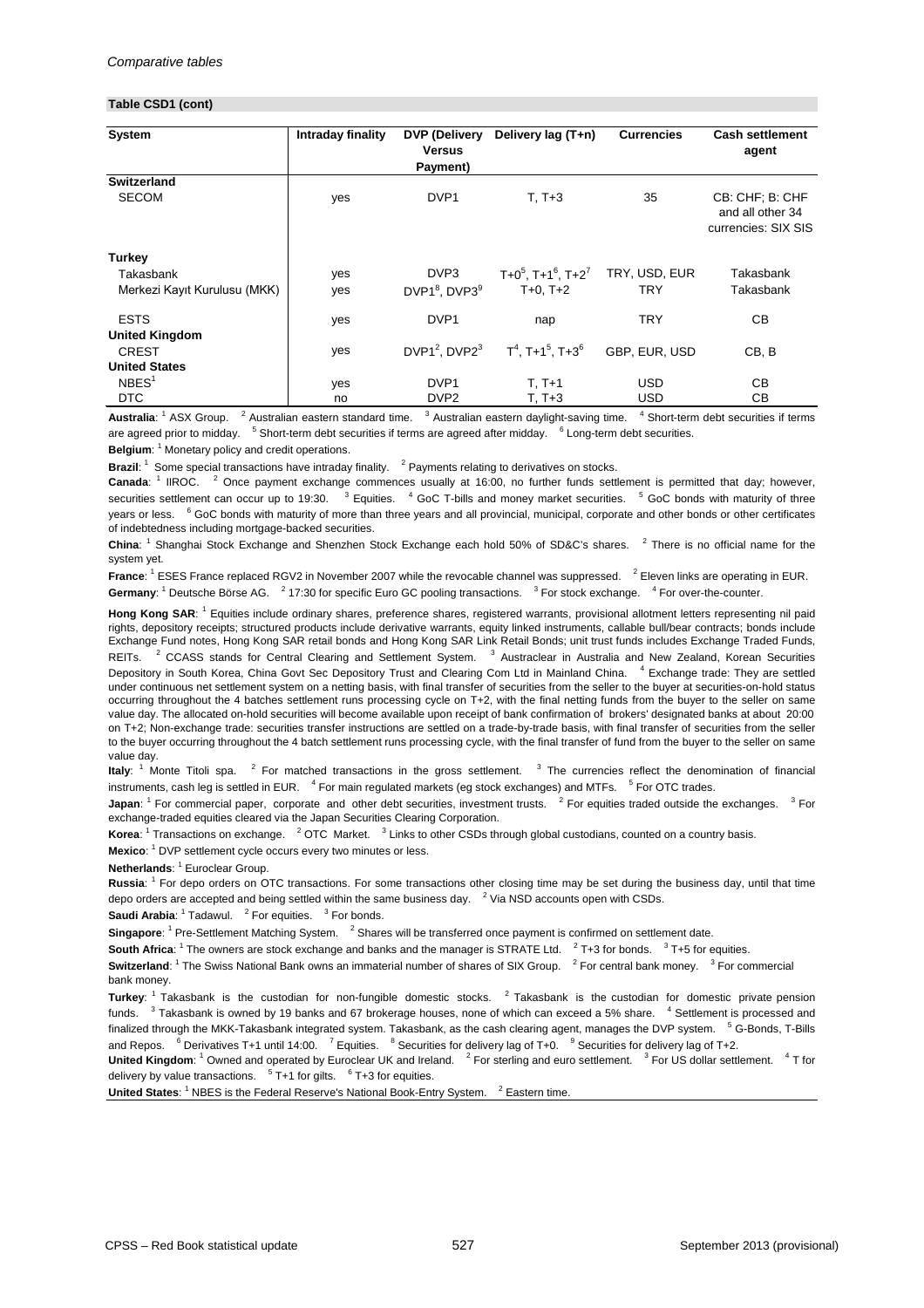### **Table CSD2**

*(total for the year)* **Transactions processed by selected central securities depositories: number of transactions**

| <b>System</b>                              |                  |         | Number of transactions (millions) |         |         | Increase in the number of transactions |                             |         |               |         |
|--------------------------------------------|------------------|---------|-----------------------------------|---------|---------|----------------------------------------|-----------------------------|---------|---------------|---------|
|                                            |                  |         |                                   |         |         |                                        | (% change on previous year) |         |               |         |
|                                            | 2008             | 2009    | 2010                              | 2011    | 2012    | 2008                                   | 2009                        | 2010    | 2011          | 2012    |
| <b>Australia</b>                           |                  |         |                                   |         |         |                                        |                             |         |               |         |
| <b>ASX Settlement</b>                      | nav              | nav     | nav                               | nav     | nav     | nav                                    | nav                         | nav     | nav           | nav     |
| Austraclear                                | nav              | 0.24    | 0.29                              | 0.33    | 0.34    | nav                                    | nav                         | 22.9    | 13.5          | 2.6     |
| <b>Belgium</b>                             |                  |         |                                   |         |         |                                        |                             |         |               |         |
| <b>NBB SSS</b>                             | 0.33             | 0.34    | 0.41                              | 0.52    | 0.58    | 8.6                                    | 2.7                         | 21.1    | 27.2          | 12.3    |
| Euroclear Belgium                          | 1.26             | 1.80    | 1.72                              | 1.80    | 1.80    | $-6.7$                                 | 42.8                        | $-4.7$  | 5.1           | $-0.1$  |
| Euroclear Bank                             | 37.0             | 38.4    | 48.2                              | 60.8    | 64.9    | $-9.0$                                 | 3.7                         | 25.6    | 26.0          | 6.7     |
| <b>Brazil</b>                              |                  |         |                                   |         |         |                                        |                             |         |               |         |
| <b>SELIC</b>                               | 2.71             | 2.65    | 3.01                              | 3.37    | 3.64    | 5.9                                    | $-2.2$                      | 13.7    | 12.0          | 7.9     |
| <b>BMFBOVESPA-Equities</b><br><b>CETIP</b> | 112.55           | 118.61  | 17.09                             | 16.99   | 18.89   | 51.6                                   | 5.4                         | $-85.6$ | $-0.6$        | 11.1    |
| Canada                                     | 18.90            | 21.46   | 26.01                             | 34.90   | 30.47   | 40.0                                   | 13.5                        | 21.2    | 34.2          | $-12.7$ |
| <b>CDS</b>                                 |                  |         |                                   |         |         |                                        |                             |         |               |         |
| China                                      | 207.1            | 258.6   | 337.1                             | 418.5   | 360.3   | 49.4                                   | 24.9                        | 30.4    | 24.1          | $-13.9$ |
| SD&C                                       |                  | 7,069.6 | 6,145.9                           | 4,769.7 | 4,117.2 | $-21.4$                                | 80.5                        | $-13.1$ | $-22.4$       | $-13.7$ |
| CDC Depository and                         | 3,916.5<br>212.1 | 271.6   | 438.9                             | 515.7   | 587.4   | 49.9                                   | 28.0                        | 61.6    | 17.5          | 13.9    |
| Settlement System                          |                  |         |                                   |         |         |                                        |                             |         |               |         |
| <b>France</b>                              |                  |         |                                   |         |         |                                        |                             |         |               |         |
| <b>Euroclear France</b>                    | 30.38            | 26.64   | 26.12                             | 27.64   | 23.62   | $-11.9$                                | $-12.3$                     | $-1.9$  | 5.8           | $-14.5$ |
| Germany                                    |                  |         |                                   |         |         |                                        |                             |         |               |         |
| <b>Clearstream Banking AG</b>              | 56.01            | 55.85   | 58.40                             | 63.17   | 52.80   | $-16.7$                                | $-0.3$                      | 4.6     | 8.2           | $-16.4$ |
| <b>Hong Kong SAR</b>                       |                  |         |                                   |         |         |                                        |                             |         |               |         |
| <b>CCASS</b>                               | 15.68            | 17.49   | 19.94                             | 20.65   | 18.03   | $-5.9$                                 | 11.5                        | 14.0    | 3.6           | $-12.7$ |
| <b>CMU</b>                                 | 0.034            | 0.060   | 0.091                             | 0.114   | 0.089   | $-13.7$                                | 79.5                        | 50.0    | 25.6          | $-22.3$ |
| India                                      |                  |         |                                   |         |         |                                        |                             |         |               |         |
| RBI (SSS)                                  | nav              | 0.36    | 0.37                              | 0.34    | 0.05    | nav                                    | nav                         | 3.3     | $-7.6$        | $-86.0$ |
| <b>NSDL</b>                                | 123.5            | 175.3   | 185.8                             | 118.1   | 107.7   | $-35.8$                                | 42.0                        | 6.0     | $-36.4$       | $-8.8$  |
| <b>CDSL</b>                                | 62.75            | 78.60   | 83.35                             | 56.57   | 68.41   | $-13.3$                                | 25.3                        | 6.0     | $-32.1$       | 20.9    |
| <b>Italy</b>                               |                  |         |                                   |         |         |                                        |                             |         |               |         |
| Monte Titoli                               | 26.03            | 28.59   | 25.91                             | 23.49   | 21.29   | $-14.2$                                | 9.8                         | $-9.4$  | $-9.3$        | $-9.4$  |
| Japan                                      |                  |         |                                   |         |         |                                        |                             |         |               |         |
| <b>BOJ</b>                                 | 4.49             | 3.90    | 3.84                              | 3.93    | 4.21    | 4.8                                    | $-13.1$                     | $-1.7$  | 2.3           | 7.2     |
| <b>JASDEC</b>                              | 73.78            | 88.06   | 87.08                             | 85.45   | 88.35   | 12.8                                   | 19.3                        | $-1.1$  | $-1.9$        | 3.4     |
| Korea                                      |                  |         |                                   |         |         |                                        |                             |         |               |         |
| <b>KSD</b>                                 | 7.43             | 7.97    | 9.01                              | 9.48    | 7.72    | 6.2                                    | 7.3                         | 13.0    | 5.2           | $-18.6$ |
| <b>Mexico</b>                              |                  |         |                                   |         |         |                                        |                             |         |               |         |
| Indeval                                    | 4.09             | 3.87    | 4.08                              | 4.65    | 4.92    | $-1.0$                                 | $-5.4$                      | 5.3     | 13.9          | 5.9     |
| <b>Netherlands</b>                         |                  |         |                                   |         |         |                                        |                             |         |               |         |
| <b>Euroclear Netherlands</b>               | 4.40             | 4.82    | 4.88                              | 5.21    | 5.00    | $-4.3$                                 | 9.6                         | 1.2     | 6.9           | $-4.1$  |
| Russia                                     |                  |         |                                   |         |         |                                        |                             |         |               |         |
| <b>NDC</b>                                 | 2.54             | 2.48    | nap                               | nap     | nap     | 2.0                                    | $-2.2$                      | nav     | nap           | nap     |
| <b>NSD</b>                                 | nap              | nap     | 2.74                              | 2.59    | 2.34    | nap                                    | nap                         | nap     | $-5.2$        | $-9.7$  |
| <b>DCC</b>                                 | 0.38             | 0.21    | 0.35                              | 0.13    | 0.11    | $-1.3$                                 | $-45.9$                     | 68.2    | $-62.8$       | $-12.2$ |
| Saudi Arabia                               |                  |         |                                   |         |         |                                        |                             |         |               |         |
| Tadawul                                    | 52.14            | 36.46   | 19.56                             | 25.55   | 42.11   | $-20.6$                                | $-30.1$                     | $-46.4$ | 30.7          | 64.8    |
| <b>Singapore</b>                           |                  |         |                                   |         |         |                                        |                             |         |               |         |
| MEPS+(SGS)                                 | 0.083            | 0.059   | 0.071                             | 0.079   | 0.090   | 38.3                                   | $-28.9$                     | 20.3    | 11.3          | 13.9    |
| <b>DCSS</b>                                | 61.84            | 53.11   | 60.09                             | nav     | nav     | 39.9                                   | $-14.1$                     | 13.1    | nav           | nav     |
| <b>CDP</b>                                 | 0.48             | 0.41    | 0.31                              | 0.31    | 0.47    | 3.9                                    | $-15.1$                     | $-24.6$ | $-1.3$        | 53.0    |
| <b>South Africa</b>                        |                  |         |                                   |         |         |                                        |                             |         |               |         |
| <b>SAFIRES</b>                             | 3.10             | 3.16    | 4.31                              | 5.02    | 6.24    | 15.1                                   | 2.2                         | 36.1    | 16.6          | 24.2    |
| <b>Sweden</b>                              |                  |         |                                   |         |         |                                        |                             |         |               |         |
| <b>VPC</b>                                 | 32.27            | nap     | nap                               | nap     | nap     | 14.9                                   | nav                         | nav     | nav           | nav     |
| Euroclear Sweden                           | nap              | 28.6    | 12.2                              | 13.9    | 11.4    | nav                                    | nav                         | $-57.3$ | 13.3          | $-17.9$ |
| <b>Switzerland</b>                         |                  |         |                                   |         |         |                                        |                             |         |               |         |
| <b>SECOM</b>                               | 69.32            | 55.81   | 57.43                             | 65.21   | 49.86   | 39.8                                   | $-19.5$                     | 2.9     | 13.5          | $-23.5$ |
| <b>Turkey</b>                              |                  |         |                                   |         |         |                                        |                             |         |               |         |
| Takasbank                                  | 0.602            | 0.517   | 0.619                             | 95.701  | 106.350 | nav                                    | $-14.1$                     |         | 19.8 15,349.9 | 11.1    |
| Merkezi Kayıt Kurulusu (MKK)               | 3.22             | 6.28    | 2.24                              | 2.42    | 2.86    | $-20.8$                                | 95.3                        | $-64.4$ | 8.0           | 18.4    |
| <b>ESTS</b>                                | 0.10             | 0.08    | 0.09                              | 0.13    | 0.18    | 0.2                                    | $-16.0$                     | 4.6     | 47.0          | 41.8    |
| <b>United Kingdom</b>                      |                  |         |                                   |         |         |                                        |                             |         |               |         |
| <b>CREST</b>                               | 59.05            | 56.36   | 52.08                             | 51.78   | 47.87   | $-11.0$                                | $-4.5$                      | $-7.6$  | $-0.6$        | $-7.6$  |
| <b>United States</b>                       |                  |         |                                   |         |         |                                        |                             |         |               |         |
| <b>NBES</b>                                | 25.01            | 21.08   | 19.78                             | 18.61   | 18.23   | 3.3                                    | $-15.7$                     | $-6.2$  | $-5.9$        | $-2.1$  |
| <b>DTC</b>                                 | 316.6            | 299.5   | 295.0                             | 302.3   | 299.3   | $-2.6$                                 | $-5.4$                      | $-1.5$  | 2.5           | $-1.0$  |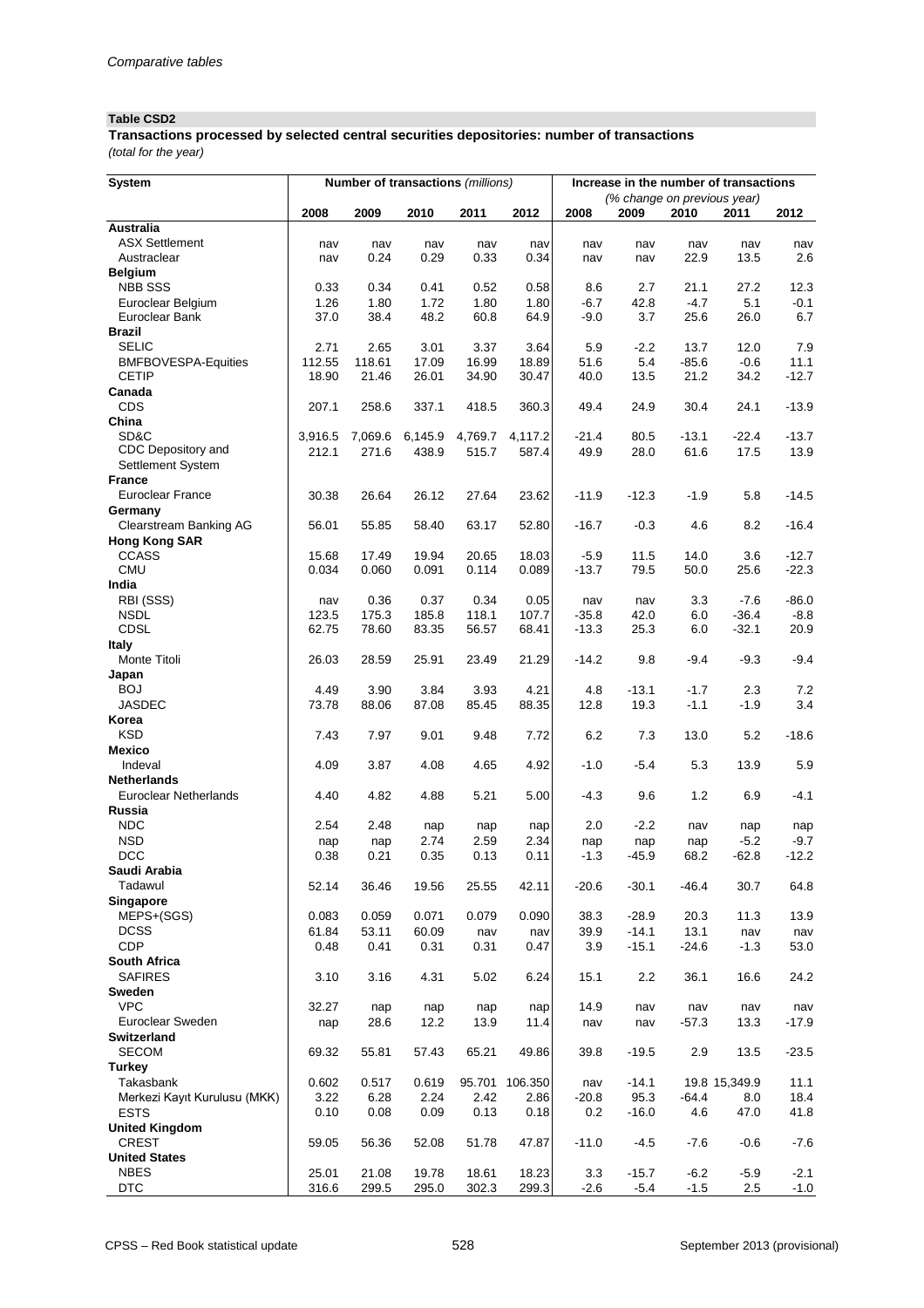#### **Table CSD3**

*(total for the year)* **Transactions processed by selected central securities depositories: value of transactions**

| <b>System</b>                 |          | Value of transactions (USD billions) <sup>1</sup>                                         |                 |                                    |         | Average value per transaction |         |                                                              |                         |                                                                            |  |  |
|-------------------------------|----------|-------------------------------------------------------------------------------------------|-----------------|------------------------------------|---------|-------------------------------|---------|--------------------------------------------------------------|-------------------------|----------------------------------------------------------------------------|--|--|
|                               |          |                                                                                           |                 |                                    |         |                               |         | (USD thousands) $1$                                          |                         |                                                                            |  |  |
|                               | 2008     | 2009                                                                                      | 2010            | 2011                               | 2012    | 2008                          | 2009    | 2010                                                         | 2011                    | 2012                                                                       |  |  |
| <b>Australia</b>              |          |                                                                                           |                 |                                    |         |                               |         |                                                              |                         |                                                                            |  |  |
| <b>ASX Settlement</b>         | nav      | nav                                                                                       | nav             | nav                                | nav     | nav                           | nav     | nav                                                          | nav                     | nav                                                                        |  |  |
| Austraclear                   | nav      | nav                                                                                       | nav             | nav                                | nav     | nav                           | nav     | nav                                                          | nav                     | nav                                                                        |  |  |
| <b>Belgium</b>                |          |                                                                                           |                 |                                    |         |                               |         |                                                              |                         |                                                                            |  |  |
| <b>NBB SSS</b>                |          | 12,143.3 10,303.9 11,972.4 19,646.4 13,160.5 37,022.1 30,575.4 29,344.2 37,854.4 22,573.8 |                 |                                    |         |                               |         |                                                              |                         |                                                                            |  |  |
| Euroclear Belgium             | 453.5    | 554.4                                                                                     | 613.4           | 773.0                              | 709.9   | 359.6                         | 307.8   | 357.4                                                        | 428.7                   | 394.1                                                                      |  |  |
| Euroclear Bank                |          | 363,996 300,000 366,739 462,953 396,680 9,839.4 7,817.4 7,605.9 7,619.2                   |                 |                                    |         |                               |         |                                                              |                         | 6,116.1                                                                    |  |  |
| <b>Brazil</b>                 |          |                                                                                           |                 |                                    |         |                               |         |                                                              |                         |                                                                            |  |  |
| <b>SELIC</b>                  |          | 106,720 124,674 146,876 178,130 184,246 39,376.3 47,058.0 48,769.4 52,816.4 50,644.0      |                 |                                    |         |                               |         |                                                              |                         |                                                                            |  |  |
| <b>BMFBOVESPA-Equities</b>    | 452.3    |                                                                                           |                 | 384.8 2,050.6 2,367.8 2,723.1      |         | 4.02                          | 3.24    | 119.98                                                       | 139.33                  | 144.18                                                                     |  |  |
| <b>CETIP</b>                  |          | 4,964.4 5,533.9 7,653.4 10,288.6 8,981.4                                                  |                 |                                    |         | 262.7                         | 257.9   | 294.2                                                        | 294.8                   | 294.7                                                                      |  |  |
| Canada                        |          |                                                                                           |                 |                                    |         |                               |         |                                                              |                         |                                                                            |  |  |
| <b>CDS</b>                    |          | 57,589.6 58,869.3 70,034.7 92,075.6 92,762.9                                              |                 |                                    |         | 278.1                         | 227.6   | 207.7                                                        | 220.0                   | 257.4                                                                      |  |  |
|                               |          |                                                                                           |                 |                                    |         |                               |         |                                                              |                         |                                                                            |  |  |
| China                         |          |                                                                                           |                 |                                    |         |                               |         |                                                              |                         |                                                                            |  |  |
| SD&C                          |          | 9,419.5 19,332.0 20,965.0 26,064.3 33,240.4                                               |                 |                                    |         | 2.41                          | 2.73    | 3.41                                                         | 5.46                    | 8.07                                                                       |  |  |
| Settlement System             |          | 5,967.2 7,158.1 9,998.7 10,487.1 11,222.6                                                 |                 |                                    |         | 28.13                         | 26.36   | 22.78                                                        | 20.34                   | 19.11                                                                      |  |  |
| <b>France</b>                 |          |                                                                                           |                 |                                    |         |                               |         |                                                              |                         |                                                                            |  |  |
| <b>Euroclear France</b>       |          | 196,439 163,383 181,214 203,748 157,791                                                   |                 |                                    |         |                               |         | 6,465.2 6,133.2 6,937.2 7,371.2 6,680.4                      |                         |                                                                            |  |  |
| Germany                       |          |                                                                                           |                 |                                    |         |                               |         |                                                              |                         |                                                                            |  |  |
| <b>Clearstream Banking AG</b> | 91,402   | 92,803                                                                                    |                 | 90,218 111,302                     | 71,623  | nav                           | 1.53    |                                                              | -2.79 1,761.99 1,356.62 |                                                                            |  |  |
| <b>Hong Kong SAR</b>          |          |                                                                                           |                 |                                    |         |                               |         |                                                              |                         |                                                                            |  |  |
| <b>CCASS</b>                  | 6.082.2  |                                                                                           |                 | 5,279.7 5,982.4 6,655.6 5,646.6    |         | 387.8                         | 301.9   | 300.0                                                        | 322.3                   | 313.2                                                                      |  |  |
| <b>CMU</b>                    | 1,583.7  |                                                                                           |                 | 5,542.1 12,017.7 16,897.6          | 834.2   | 46,997                        |         | 91,606 132,453 148,249                                       |                         | 9,420                                                                      |  |  |
| India                         |          |                                                                                           |                 |                                    |         |                               |         |                                                              |                         |                                                                            |  |  |
| RBI (SSS)                     | nav      |                                                                                           |                 | 2,023.9 14,086.6 13,804.6          | 6.3     | nav                           |         | 5,685.2 38,322.5 40,636.5                                    |                         | 133.2                                                                      |  |  |
| <b>NSDL</b>                   | 1,050.8  |                                                                                           |                 | 1,467.4 2,341.4 2,178.2            | 2,841.4 | 8.51                          | 8.37    | 12.60                                                        | 18.44                   | 26.38                                                                      |  |  |
| <b>CDSL</b>                   | 62.84    | 136.61                                                                                    | 132.25          | 84.16                              | 115.21  | 1.00                          | 1.74    | 1.59                                                         | 1.49                    | 1.68                                                                       |  |  |
| <b>Italy</b>                  |          |                                                                                           |                 |                                    |         |                               |         |                                                              |                         |                                                                            |  |  |
| Monte Titoli                  |          | 98,311 100,189 102,342 100,333                                                            |                 |                                    |         |                               |         | 75,055 3,776.4 3,504.6 3,950.2 4,271.4 3,525.1               |                         |                                                                            |  |  |
| Japan                         |          |                                                                                           |                 |                                    |         |                               |         |                                                              |                         |                                                                            |  |  |
| <b>BOJ</b>                    |          | 213,624 211,008 213,545 232,520 258,516 47,560.3 54,046.1 55,640.0 59,202.6 61,393.9      |                 |                                    |         |                               |         |                                                              |                         |                                                                            |  |  |
| $\mathsf{JASDEC}^1$           |          |                                                                                           |                 |                                    |         |                               |         |                                                              |                         | 14,047.4 14,015.7 14,435.1 16,339.3 15,837.5 190.4 159.2 165.8 191.2 179.3 |  |  |
| Korea                         |          |                                                                                           |                 |                                    |         |                               |         |                                                              |                         |                                                                            |  |  |
| <b>KSD</b>                    |          | 3,442.8 3,927.5 5,589.9 6,509.1 5,529.7                                                   |                 |                                    |         | 463.3                         | 492.8   | 620.5                                                        | 686.7                   | 716.7                                                                      |  |  |
| <b>Mexico</b>                 |          |                                                                                           |                 |                                    |         |                               |         |                                                              |                         |                                                                            |  |  |
| Indeval                       |          | 76,675.0 66,060.2 74,392.4 91,365.2 93,511.8 18,747.0 17,064.8 18,247.0 19,669.0 19,009.1 |                 |                                    |         |                               |         |                                                              |                         |                                                                            |  |  |
| <b>Netherlands</b>            |          |                                                                                           |                 |                                    |         |                               |         |                                                              |                         |                                                                            |  |  |
| <b>Euroclear Netherlands</b>  | nav      | 6,316                                                                                     | 5,982           | 6,591                              | 5,763   | nav                           | nav     | $-5$                                                         | 10                      | 1,153                                                                      |  |  |
| Russia                        |          |                                                                                           |                 |                                    |         |                               |         |                                                              |                         |                                                                            |  |  |
| <b>NDC</b>                    | 2,458.1  | 1,895.8                                                                                   | nav             | nap                                | nap     | 968.5                         | 763.5   | nav                                                          | nap                     | nap                                                                        |  |  |
| <b>NSD</b>                    | nap      | nap                                                                                       | 2,231.2         | 2,848.0                            | 4,329.7 | nap                           | nap     | 814.9                                                        | 1,097.5                 | 1,848.8                                                                    |  |  |
| <b>DCC</b>                    | 367.6    | 121.0                                                                                     | 226.6           | 168.6                              | 107.4   | 960.5                         | 583.9   | 650.1                                                        | 1,299.4                 | 942.7                                                                      |  |  |
| Saudi Arabia                  |          |                                                                                           |                 |                                    |         |                               |         |                                                              |                         |                                                                            |  |  |
| Tadawul                       | 523.5    | 337.1                                                                                     | 202.7           | 293.6                              | 514.7   | 10.04                         | 9.25    | 10.37                                                        | 11.49                   | 12.22                                                                      |  |  |
| Singapore                     |          |                                                                                           |                 |                                    |         |                               |         |                                                              |                         |                                                                            |  |  |
| MEPS+(SGS)                    | 604.3    | 475.1                                                                                     | 589.7           | 732.2                              | 1,116.3 | 7,281.0                       | 8,052.2 | 8,305.1                                                      |                         | 9,268.0 12,403.0                                                           |  |  |
| <b>DCSS</b>                   | 4.13     | 0.16                                                                                      | 0.28            | nav                                | nav     | 0.067                         | 0.003   | 0.005                                                        | nav                     | nav                                                                        |  |  |
| <b>CDP</b>                    | 273.2    | 234.9                                                                                     | 299.0           | 290.7                              | 257.3   | 564.6                         | 571.6   | 965.4                                                        | 951.0                   | 550.3                                                                      |  |  |
| <b>South Africa</b>           |          |                                                                                           |                 |                                    |         |                               |         |                                                              |                         |                                                                            |  |  |
| <b>SAFIRES</b>                |          | 4,997.6 2,861.2 3,832.6 4,036.4 3,994.9                                                   |                 |                                    |         | 1,614.5                       | 904.2   | 889.8                                                        | 803.4                   | 640.2                                                                      |  |  |
| <b>Sweden</b>                 |          |                                                                                           |                 |                                    |         |                               |         |                                                              |                         |                                                                            |  |  |
| <b>VPC</b>                    | 18,153.8 | nav                                                                                       | nav             | nav                                | nav     | 562.5                         | nav     | nav                                                          | nav                     | nav                                                                        |  |  |
| Euroclear Sweden              | nav      |                                                                                           |                 | 9,443.4 12,012.9 14,630.9 13,808.1 |         | nav                           | 329.7   | 981.6                                                        | 1,055.5                 | 1,212.9                                                                    |  |  |
| <b>Switzerland</b>            |          |                                                                                           |                 |                                    |         |                               |         |                                                              |                         |                                                                            |  |  |
| <b>SECOM</b>                  |          | 16,282.4 12,617.1 14,165.1 13,925.9 5,735.2                                               |                 |                                    |         | 234.9                         | 226.1   | 246.7                                                        | 213.6                   | 115.0                                                                      |  |  |
| <b>Turkey</b>                 |          |                                                                                           |                 |                                    |         |                               |         |                                                              |                         |                                                                            |  |  |
| Takasbank                     |          | 2,521.2 2,308.9                                                                           |                 | 1,874.0 2,241.8 2,756.4            |         | 4,188.9                       | 4,464.2 | 3,025.4                                                      | 23.4                    | 25.9                                                                       |  |  |
| Merkezi Kayıt Kurulusu (MKK)  | 378.0    | 260.8                                                                                     | 372.5           | 410.1                              | 989.7   | 117.5                         | 41.5    | 166.5                                                        | 169.7                   | 346.0                                                                      |  |  |
| <b>ESTS</b>                   | 2,799.5  |                                                                                           | 3,203.6 2,427.2 |                                    |         |                               |         | 4,658.5 4,216.2 27,853.7 37,927.8 27,462.6 35,866.6 22,896.5 |                         |                                                                            |  |  |
|                               |          |                                                                                           |                 |                                    |         |                               |         |                                                              |                         |                                                                            |  |  |

<sup>1</sup> Converted at yearly average exchange rates.

**Japan**: <sup>1</sup> Data refer to total transactions during the fiscal year ending March of the following year (see Japan, Table26). As a consequence, they are converted at average fiscal-year exchange rates.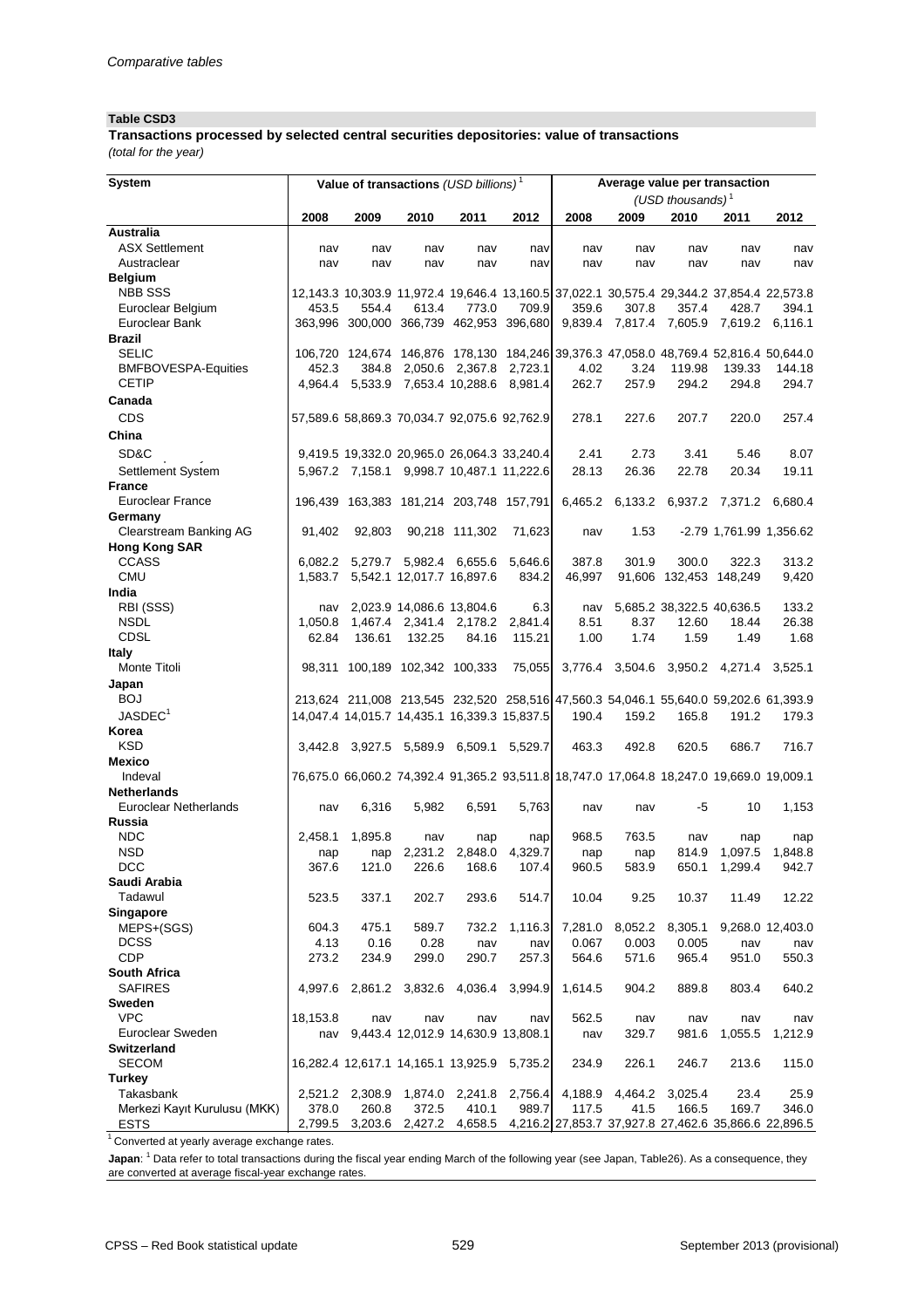## **Table CSD3 (cont)**

| <b>System</b>         |         | Value of transactions (USD billions) <sup>1</sup> |      |                                 |      |                                                                                      | Average value per transaction<br>(USD thousands) $1$ |       |       |         |  |  |
|-----------------------|---------|---------------------------------------------------|------|---------------------------------|------|--------------------------------------------------------------------------------------|------------------------------------------------------|-------|-------|---------|--|--|
|                       | 2008    | 2009                                              | 2010 | 2011                            | 2012 | 2008                                                                                 | 2009                                                 | 2010  | 2011  | 2012    |  |  |
| <b>United Kingdom</b> |         |                                                   |      |                                 |      |                                                                                      |                                                      |       |       |         |  |  |
| <b>CREST</b>          |         |                                                   |      |                                 |      | 210,202 278,248 221,486 207,135 183,955 3,560.0 4,937.0 4,252.6 4,000.1              |                                                      |       |       | 3.843.1 |  |  |
| <b>United States</b>  |         |                                                   |      |                                 |      |                                                                                      |                                                      |       |       |         |  |  |
| <b>NBES</b>           |         |                                                   |      |                                 |      | 419,347 295,742 320,124 291,824 284,402 16,768.5 14,028.7 16,184.7 15,678.5 15,599.8 |                                                      |       |       |         |  |  |
| <b>DTC</b>            | 182.000 |                                                   |      | 122,000 117,500 124,700 110,300 |      | 574.9                                                                                | 407.3                                                | 398.3 | 412.5 | 368.5   |  |  |

 $1$  Converted at yearly average exchange rates.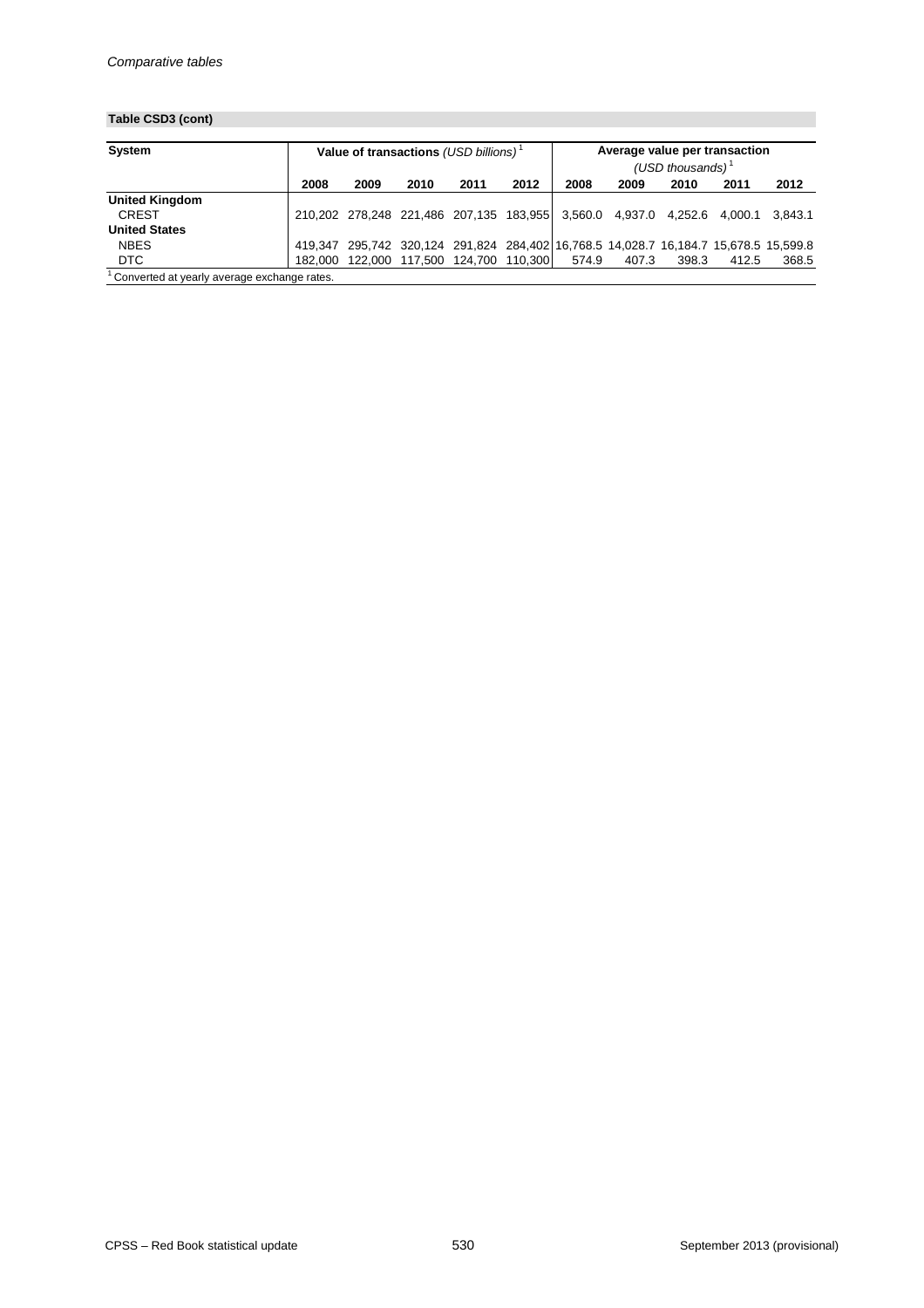## **Table CSD3 (cont)**

| <b>System</b>                               | Increase in the real value of transactions<br>(% change on previous year, adjusted by CPI<br><i>inflation</i> ) |                  |                 |              |                    | Value of transactions as a percentage of<br>GDP (in $%$ ) |                    |                                                            |               |                  |  |
|---------------------------------------------|-----------------------------------------------------------------------------------------------------------------|------------------|-----------------|--------------|--------------------|-----------------------------------------------------------|--------------------|------------------------------------------------------------|---------------|------------------|--|
|                                             | 2008                                                                                                            | 2009             | 2010            | 2011         | 2012               | 2008                                                      | 2009               | 2010                                                       | 2011          | 2012             |  |
| <b>Australia</b>                            |                                                                                                                 |                  |                 |              |                    |                                                           |                    |                                                            |               |                  |  |
| <b>ASX Settlement</b>                       | nav                                                                                                             | nav              | nav             | nav          | nav                | nav                                                       | nav                | nav                                                        | nav           | nav              |  |
| Austraclear                                 | nav                                                                                                             | nav              | nav             | nav          | nav                | nav                                                       | nav                | nav                                                        | nav           | nav              |  |
| <b>Belgium</b>                              |                                                                                                                 |                  |                 |              |                    |                                                           |                    |                                                            |               |                  |  |
| <b>NBB SSS</b>                              | 20.5                                                                                                            | $-10.7$          | 19.4            | 51.1         | $-29.3$            | 2,396.2                                                   | 2,174.1            | 2,541.5                                                    | 3,819.1       | 2,724.4          |  |
| Euroclear Belgium<br>Euroclear Bank         | $-67.1$<br>$-16.6$                                                                                              | 28.6<br>$-13.3$  | 13.7<br>25.6    | 16.0<br>16.2 | $-3.1$             | 89.5                                                      | 117.0              | 130.2<br>-9.6 71,827.1 63,299.8 77,851.9 89,993.5 82,118.7 | 150.3         | 147.0            |  |
|                                             |                                                                                                                 |                  |                 |              |                    |                                                           |                    |                                                            |               |                  |  |
| <b>Brazil</b><br><b>SELIC</b>               | 12.1                                                                                                            | 21.5             | $-1.8$          | 8.4          | 14.1               | 6,467.2                                                   | 7,672.7            | 6,853.9                                                    | 7,200.0       | 8,181.6          |  |
| <b>BMFBOVESPA-Equities</b>                  | $-7.9$                                                                                                          | $-11.5$          | 344.1           | 3.2          | 26.9               | 27.4                                                      | 23.7               | 95.7                                                       | 95.7          | 120.9            |  |
| <b>CETIP</b>                                | 51.0                                                                                                            | 16.0             | 15.2            | 20.2         | $-3.7$             | 300.8                                                     | 340.6              | 357.1                                                      | 415.9         | 398.8            |  |
| Canada                                      |                                                                                                                 |                  |                 |              |                    |                                                           |                    |                                                            |               |                  |  |
| <b>CDS</b>                                  | $-2.5$                                                                                                          | 9.2              | 5.4             | 22.7         | 0.3                | 3,814.4                                                   | 4,180.0            | 4,252.0                                                    | 5,062.5       | 5,049.4          |  |
| China                                       |                                                                                                                 |                  |                 |              |                    |                                                           |                    |                                                            |               |                  |  |
| SD&C                                        | $-38.2$                                                                                                         | 106.2            | 4.1             | 12.6         | 21.4               | 204.0                                                     | 378.5              | 352.4                                                      | 356.3         | 397.7            |  |
| CDC Depository and                          | 132.3                                                                                                           | 20.5             | 34.1            | $-5.0$       | 1.9                | 129.2                                                     | 140.1              | 168.0                                                      | 143.4         | 134.3            |  |
| <b>France</b>                               |                                                                                                                 |                  |                 |              |                    |                                                           |                    |                                                            |               |                  |  |
| <b>Euroclear France</b>                     | $-15.1$                                                                                                         | $-12.6$          | 14.6            | 4.6          | $-18.0$            | 6,945.3                                                   | 6,229.1            | 7,072.5                                                    | 7,321.7       | 6,047.1          |  |
| Germany                                     |                                                                                                                 |                  |                 |              |                    |                                                           |                    |                                                            |               |                  |  |
| <b>Clearstream Banking AG</b>               | 4.8                                                                                                             | 6.6              | 1.0             | 14.5         | $-31.8$            | 2,525.4                                                   | 2,809.9            | 2,731.9                                                    | 3,087.6       | 2,109.7          |  |
| <b>Hong Kong SAR</b>                        |                                                                                                                 |                  |                 |              |                    |                                                           |                    |                                                            |               |                  |  |
| <b>CCASS</b><br><b>CMU</b>                  | $-10.3$<br>$-1.0$                                                                                               | $-14.0$<br>246.6 | 10.9<br>112.2   | 5.9<br>33.8  | $-18.8$<br>$-95.3$ | 2,773.7<br>722.2                                          | 2,466.6<br>2,589.2 | 2,615.9<br>5,254.9                                         | 2,675.9       | 2,144.9<br>316.9 |  |
| India                                       |                                                                                                                 |                  |                 |              |                    |                                                           |                    |                                                            | 6,793.7       |                  |  |
| RBI (SSS)                                   | nav                                                                                                             | nav              | 528.2           | $-8.1$       | $-100.0$           | nav                                                       | 151.1              | 826.5                                                      | 717.9         | 0.3              |  |
| <b>NSDL</b>                                 | $-30.3$                                                                                                         | 48.4             | 44.0            | $-12.8$      | 36.7               | 81.0                                                      | 109.5              | 137.4                                                      | 113.3         | 151.7            |  |
| <b>CDSL</b>                                 | $-56.0$                                                                                                         | 131.0            | $-12.6$         | $-40.3$      | 43.5               | 4.8                                                       | 10.2               | 7.8                                                        | 4.4           | 6.2              |  |
| <b>Italy</b>                                |                                                                                                                 |                  |                 |              |                    |                                                           |                    |                                                            |               |                  |  |
| Monte Titoli                                | $-6.5$                                                                                                          | 6.4              | 5.7             | $-9.3$       | $-21.6$            | 4,266.0                                                   | 4,739.9            | 4,984.7                                                    | 4,571.5       | 3,733.0          |  |
| Japan                                       |                                                                                                                 |                  |                 |              |                    |                                                           |                    |                                                            |               |                  |  |
| <b>BOJ</b>                                  | $-1.9$                                                                                                          | $-9.5$           | $-4.4$          | $-0.8$       | 11.3               | 4,409.0                                                   |                    | 4,189.5 3,882.7                                            |               | 3,938.3 4,335.3  |  |
| JASDEC                                      | $-0.6$                                                                                                          | $-6.5$           | $-4.3$          | 4.6          | 1.9                | 281.5                                                     | 276.2              | 256.4                                                      | 274.3         | 276.6            |  |
| Korea                                       |                                                                                                                 |                  |                 |              |                    |                                                           |                    |                                                            |               |                  |  |
| <b>KSD</b><br><b>Mexico</b>                 | 12.2                                                                                                            | 28.5             | 25.2            | 7.3          | $-15.5$            | 369.8                                                     | 470.7              | 550.9                                                      | 584.0         | 489.7            |  |
| Indeval                                     | 0.8                                                                                                             | $-0.8$           | 1.1             | 16.8         | 4.2                | 7,011.2                                                   | 7,476.1            | 7,191.7                                                    | 7,887.2       | 7,942.8          |  |
| <b>Netherlands</b>                          |                                                                                                                 |                  |                 |              |                    |                                                           |                    |                                                            |               |                  |  |
| <b>Euroclear Netherlands</b>                | nav                                                                                                             | nav              | $-1.3$          | 2.3          | $-7.9$             | nap                                                       | 792.2              | 770.6                                                      | 791           | 749              |  |
| Russia                                      |                                                                                                                 |                  |                 |              |                    |                                                           |                    |                                                            |               |                  |  |
| <b>NDC</b>                                  | $-11.0$                                                                                                         | $-9.5$           | nav             | nap          | nap                | 147.7                                                     | 154.8              | nap                                                        | nap           | nap              |  |
| <b>NSD</b>                                  | nap                                                                                                             | nap              | nap             | 16.3         | 50.9               | nap                                                       | nap                | 146.3                                                      | 149.8         | 214.9            |  |
| <b>DCC</b>                                  | $-5.8$                                                                                                          | $-61.4$          | 65.0            | $-32.2$      | $-36.8$            | 22.1                                                      | 9.9                | 14.9                                                       | 8.9           | 5.3              |  |
| Saudi Arabia                                |                                                                                                                 |                  |                 |              |                    |                                                           |                    |                                                            |               |                  |  |
| Tadawul                                     | $-27.7$                                                                                                         | $-38.2$          | $-42.1$         | 39.7         | 70.4               | 100.7                                                     | 78.6               | 38.5                                                       | 43.9          | 72.4             |  |
| <b>Singapore</b>                            |                                                                                                                 | $-19.7$          | 13.2            | 8.8          |                    |                                                           | 259.1              |                                                            |               | 403.6            |  |
| MEPS+(SGS)<br><b>DCSS</b>                   | $-7.6$<br>$-24.9$                                                                                               | $-96.1$          | 63.2            | nav          | 44.8<br>nav        | 319.1<br>2.2                                              | 0.1                | 259.4<br>0.1                                               | 275.7<br>nav  | nav              |  |
| <b>CDP</b>                                  | $-40.0$                                                                                                         | $-12.1$          | 16.0            | $-14.8$      | $-15.9$            | 144.3                                                     | 128.1              | 131.5                                                      | 109.5         | 93.0             |  |
| <b>South Africa</b>                         |                                                                                                                 |                  |                 |              |                    |                                                           |                    |                                                            |               |                  |  |
| <b>SAFIRES</b>                              | 71.8                                                                                                            | $-44.9$          | 12.3            | $-1.7$       | 6.0                | 1,827.6                                                   | 1,003.2            | 1,055.2                                                    | 1,003.5       | 1,039.7          |  |
| <b>Sweden</b>                               |                                                                                                                 |                  |                 |              |                    |                                                           |                    |                                                            |               |                  |  |
| <b>VPC</b>                                  | $-10.5$                                                                                                         | nav              | nav             | nav          | nav                | 3,732.1                                                   | nap                | nap                                                        | nap           | nap              |  |
| Euroclear Sweden                            | nav                                                                                                             | nav              | 17.7            | 8.3          | $-2.4$             | nap                                                       | 2,324.4            | 2,593.7                                                    | 2,729.8       | 2,637.0          |  |
| <b>Switzerland</b>                          |                                                                                                                 |                  |                 |              |                    |                                                           |                    |                                                            |               |                  |  |
| <b>SECOM</b>                                | 26.1                                                                                                            | $-22.0$          | 7.1             | $-16.6$      | $-56.1$            | 3,106.1                                                   |                    | 2,470.3 2,578.9                                            | 2,110.6       | 909.6            |  |
| <b>Turkey</b>                               |                                                                                                                 |                  |                 |              |                    |                                                           |                    |                                                            |               |                  |  |
| Takasbank                                   | nav                                                                                                             | 2.9              | $-26.0$         | 20.6         | 24.3               | 342.9                                                     | 375.0              | 255.9                                                      | 288.5         | 348.7            |  |
| Merkezi Kayıt Kurulusu (MKK)<br><b>ESTS</b> | $-19.7$<br>26.6                                                                                                 | $-22.5$<br>28.5  | 30.2<br>$-30.9$ | 11.0<br>93.4 | 144.0<br>$-8.5$    | 51.4<br>380.8                                             | 42.3<br>520.3      | 50.9<br>331.4                                              | 52.8<br>599.5 | 125.2<br>533.4   |  |
| <b>United Kingdom</b>                       |                                                                                                                 |                  |                 |              |                    |                                                           |                    |                                                            |               |                  |  |
| <b>CREST</b>                                | $-1.0$                                                                                                          | 52.3             | $-22.1$         | $-13.8$      | $-12.6$            |                                                           | 7,836.4 12,576.6   | 9,657.7                                                    | 8,407.6       | 7,411.7          |  |
| <b>United States</b>                        |                                                                                                                 |                  |                 |              |                    |                                                           |                    |                                                            |               |                  |  |
| <b>NBES</b>                                 | $-7.2$                                                                                                          | $-29.1$          | 6.7             | $-11.5$      | $-4.3$             | 2,848.8                                                   | 2,051.2            | 2,140.1                                                    | 1,878.6       | 1,750.7          |  |
| <b>DTC</b>                                  | $-16.4$                                                                                                         | $-32.6$          | $-5.0$          | 3.0          | $-13.1$            | 1,236.4                                                   | 846.2              | 785.5                                                      | 802.8         | 679.0            |  |
| Converted at yearly average exchange rates. |                                                                                                                 |                  |                 |              |                    |                                                           |                    |                                                            |               |                  |  |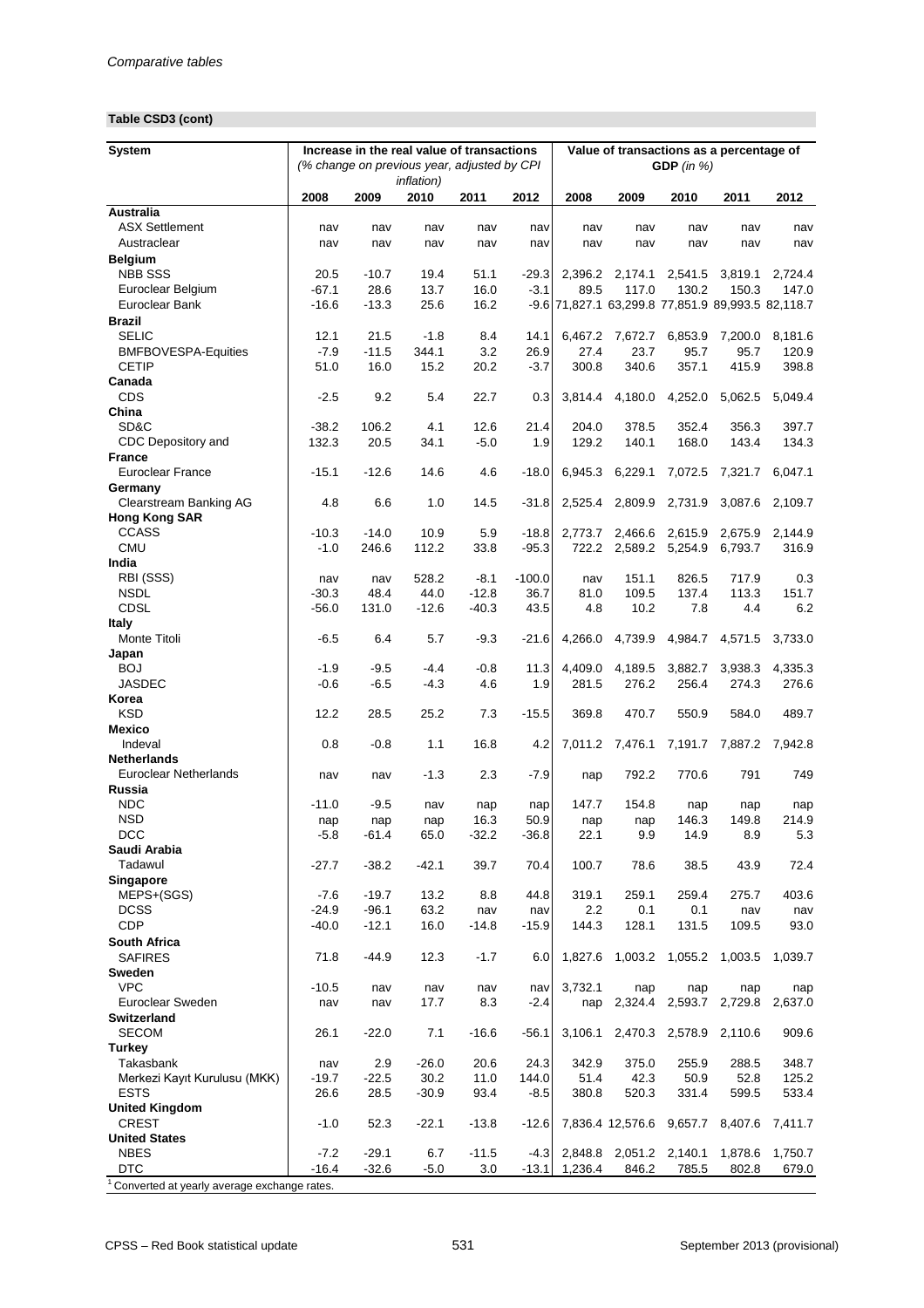#### **Table CSD4**

*(end of year)* **Participation in selected central securities depositories**

| 2008<br>2009<br>2010<br>2012<br>2011<br><b>Australia</b><br><b>ASX Settlement</b><br>93<br>91<br>120<br>90<br>83<br>848<br>763<br>732<br>743<br>775<br>Austraclear<br><b>Belgium</b><br><b>NBB SSS</b><br>86<br>86<br>85<br>87<br>84<br>77<br>77<br>75<br>73<br>73<br>Euroclear Belgium<br>1,391<br><b>Euroclear Bank</b><br>1,346<br>1,324<br>1,342<br>1,383<br><b>Brazil</b><br><b>SELIC</b><br>6,671<br>7,387<br>510<br>514<br>499<br>201<br><b>BMFBOVESPA-Equities</b><br>213<br>203<br>199<br>201<br><b>CETIP</b><br>567<br>556<br>558<br>nav<br>nav<br>Canada<br><b>CDS</b><br>98<br>96<br>97<br>98<br>100<br>China<br>SD&C<br>nap<br>nap<br>nap<br>nap<br>nap<br>8,291<br>9,247<br>10,230<br>11,162<br>12,415<br>CDC Depository and<br><b>France</b><br><b>Euroclear France</b><br>139<br>137<br>165<br>162<br>156<br>Germany<br>340<br>371<br>366<br>376<br>405<br><b>Clearstream Banking AG</b><br><b>Hong Kong SAR</b><br><b>CCASS</b><br>21,973<br>22,709<br>23,241<br>24,006<br>24,344<br><b>CMU</b><br>174<br>173<br>180<br>174<br>163<br>India<br>RBI (SSS)<br>168<br>228<br>242<br>236<br>nav<br><b>NSDL</b><br>286<br>293<br>282<br>274<br>282<br><b>CDSL</b><br>502<br>567<br>466<br>551<br>578<br><b>Italy</b><br>Monte Titoli<br>325<br>299<br>288<br>266<br>248<br>Japan<br><b>BOJ</b><br>314<br>306<br>299<br>297<br>291<br><b>JASDEC</b><br>264<br>248<br>229<br>219<br>199<br>Korea<br>242<br><b>KSD</b><br>259<br>285<br>300<br>nav<br><b>Mexico</b><br>Indeval<br>109<br>110<br>111<br>113<br>113<br><b>Netherlands</b><br><b>Euroclear Netherlands</b><br>54<br>74<br>70<br>67<br>67<br>Russia<br><b>NDC</b><br>908<br>892<br>nap<br>nap<br>nap<br><b>NSD</b><br>915<br>960<br>909<br>nap<br>nap<br><b>DCC</b><br>416<br>439<br>408<br>391<br>199<br>Saudi Arabia<br>Tadawul<br>52<br>59<br>63<br>56<br>54<br><b>Singapore</b><br>MEPS+(SGS)<br>60<br>63<br>64<br>64<br>62<br>46<br>47<br>63<br><b>DCSS</b><br>47<br>47<br><b>CDP</b><br>61<br>66<br>62<br>63<br>63<br><b>South Africa</b><br>43<br><b>SAFIRES</b><br>27<br>27<br>36<br>40<br><b>Sweden</b><br><b>VPC</b><br>46<br>nap<br>nap<br>nap<br>nap<br>Euroclear Sweden<br>45<br>46<br>48<br>53<br>nap<br><b>Switzerland</b><br><b>SECOM</b><br>431<br>443<br>434<br>417<br>382<br><b>Turkey</b><br>Takasbank<br>524<br>604<br>664<br>828<br>1,051<br>457<br>540<br>Merkezi Kayıt Kurulusu (MKK)<br>469<br>488<br>601<br>48<br><b>ESTS</b><br>48<br>48<br>47<br>49<br><b>United Kingdom</b><br><b>CREST</b><br>37,153<br>36,503<br>35,307<br>32,388<br>33,743<br><b>United States</b><br><b>NBES</b><br>2,588<br>2,566<br>2,566<br>2,406<br>2,173<br><b>DTC</b><br>401<br>382<br>378<br>377<br>375 | <b>System</b> | <b>Total number of participants</b> |  |  |  |  |  |  |  |  |  |
|--------------------------------------------------------------------------------------------------------------------------------------------------------------------------------------------------------------------------------------------------------------------------------------------------------------------------------------------------------------------------------------------------------------------------------------------------------------------------------------------------------------------------------------------------------------------------------------------------------------------------------------------------------------------------------------------------------------------------------------------------------------------------------------------------------------------------------------------------------------------------------------------------------------------------------------------------------------------------------------------------------------------------------------------------------------------------------------------------------------------------------------------------------------------------------------------------------------------------------------------------------------------------------------------------------------------------------------------------------------------------------------------------------------------------------------------------------------------------------------------------------------------------------------------------------------------------------------------------------------------------------------------------------------------------------------------------------------------------------------------------------------------------------------------------------------------------------------------------------------------------------------------------------------------------------------------------------------------------------------------------------------------------------------------------------------------------------------------------------------------------------------------------------------------------------------------------------------------------------------------------------------------------------------------------------------------------------------------------------------------------------------------------------------------------------------------------------------------------------------------------------------------------------------------------------------------------------------------------------------------------------------------------------------------------------------|---------------|-------------------------------------|--|--|--|--|--|--|--|--|--|
|                                                                                                                                                                                                                                                                                                                                                                                                                                                                                                                                                                                                                                                                                                                                                                                                                                                                                                                                                                                                                                                                                                                                                                                                                                                                                                                                                                                                                                                                                                                                                                                                                                                                                                                                                                                                                                                                                                                                                                                                                                                                                                                                                                                                                                                                                                                                                                                                                                                                                                                                                                                                                                                                                      |               |                                     |  |  |  |  |  |  |  |  |  |
|                                                                                                                                                                                                                                                                                                                                                                                                                                                                                                                                                                                                                                                                                                                                                                                                                                                                                                                                                                                                                                                                                                                                                                                                                                                                                                                                                                                                                                                                                                                                                                                                                                                                                                                                                                                                                                                                                                                                                                                                                                                                                                                                                                                                                                                                                                                                                                                                                                                                                                                                                                                                                                                                                      |               |                                     |  |  |  |  |  |  |  |  |  |
|                                                                                                                                                                                                                                                                                                                                                                                                                                                                                                                                                                                                                                                                                                                                                                                                                                                                                                                                                                                                                                                                                                                                                                                                                                                                                                                                                                                                                                                                                                                                                                                                                                                                                                                                                                                                                                                                                                                                                                                                                                                                                                                                                                                                                                                                                                                                                                                                                                                                                                                                                                                                                                                                                      |               |                                     |  |  |  |  |  |  |  |  |  |
|                                                                                                                                                                                                                                                                                                                                                                                                                                                                                                                                                                                                                                                                                                                                                                                                                                                                                                                                                                                                                                                                                                                                                                                                                                                                                                                                                                                                                                                                                                                                                                                                                                                                                                                                                                                                                                                                                                                                                                                                                                                                                                                                                                                                                                                                                                                                                                                                                                                                                                                                                                                                                                                                                      |               |                                     |  |  |  |  |  |  |  |  |  |
|                                                                                                                                                                                                                                                                                                                                                                                                                                                                                                                                                                                                                                                                                                                                                                                                                                                                                                                                                                                                                                                                                                                                                                                                                                                                                                                                                                                                                                                                                                                                                                                                                                                                                                                                                                                                                                                                                                                                                                                                                                                                                                                                                                                                                                                                                                                                                                                                                                                                                                                                                                                                                                                                                      |               |                                     |  |  |  |  |  |  |  |  |  |
|                                                                                                                                                                                                                                                                                                                                                                                                                                                                                                                                                                                                                                                                                                                                                                                                                                                                                                                                                                                                                                                                                                                                                                                                                                                                                                                                                                                                                                                                                                                                                                                                                                                                                                                                                                                                                                                                                                                                                                                                                                                                                                                                                                                                                                                                                                                                                                                                                                                                                                                                                                                                                                                                                      |               |                                     |  |  |  |  |  |  |  |  |  |
|                                                                                                                                                                                                                                                                                                                                                                                                                                                                                                                                                                                                                                                                                                                                                                                                                                                                                                                                                                                                                                                                                                                                                                                                                                                                                                                                                                                                                                                                                                                                                                                                                                                                                                                                                                                                                                                                                                                                                                                                                                                                                                                                                                                                                                                                                                                                                                                                                                                                                                                                                                                                                                                                                      |               |                                     |  |  |  |  |  |  |  |  |  |
|                                                                                                                                                                                                                                                                                                                                                                                                                                                                                                                                                                                                                                                                                                                                                                                                                                                                                                                                                                                                                                                                                                                                                                                                                                                                                                                                                                                                                                                                                                                                                                                                                                                                                                                                                                                                                                                                                                                                                                                                                                                                                                                                                                                                                                                                                                                                                                                                                                                                                                                                                                                                                                                                                      |               |                                     |  |  |  |  |  |  |  |  |  |
|                                                                                                                                                                                                                                                                                                                                                                                                                                                                                                                                                                                                                                                                                                                                                                                                                                                                                                                                                                                                                                                                                                                                                                                                                                                                                                                                                                                                                                                                                                                                                                                                                                                                                                                                                                                                                                                                                                                                                                                                                                                                                                                                                                                                                                                                                                                                                                                                                                                                                                                                                                                                                                                                                      |               |                                     |  |  |  |  |  |  |  |  |  |
|                                                                                                                                                                                                                                                                                                                                                                                                                                                                                                                                                                                                                                                                                                                                                                                                                                                                                                                                                                                                                                                                                                                                                                                                                                                                                                                                                                                                                                                                                                                                                                                                                                                                                                                                                                                                                                                                                                                                                                                                                                                                                                                                                                                                                                                                                                                                                                                                                                                                                                                                                                                                                                                                                      |               |                                     |  |  |  |  |  |  |  |  |  |
|                                                                                                                                                                                                                                                                                                                                                                                                                                                                                                                                                                                                                                                                                                                                                                                                                                                                                                                                                                                                                                                                                                                                                                                                                                                                                                                                                                                                                                                                                                                                                                                                                                                                                                                                                                                                                                                                                                                                                                                                                                                                                                                                                                                                                                                                                                                                                                                                                                                                                                                                                                                                                                                                                      |               |                                     |  |  |  |  |  |  |  |  |  |
|                                                                                                                                                                                                                                                                                                                                                                                                                                                                                                                                                                                                                                                                                                                                                                                                                                                                                                                                                                                                                                                                                                                                                                                                                                                                                                                                                                                                                                                                                                                                                                                                                                                                                                                                                                                                                                                                                                                                                                                                                                                                                                                                                                                                                                                                                                                                                                                                                                                                                                                                                                                                                                                                                      |               |                                     |  |  |  |  |  |  |  |  |  |
|                                                                                                                                                                                                                                                                                                                                                                                                                                                                                                                                                                                                                                                                                                                                                                                                                                                                                                                                                                                                                                                                                                                                                                                                                                                                                                                                                                                                                                                                                                                                                                                                                                                                                                                                                                                                                                                                                                                                                                                                                                                                                                                                                                                                                                                                                                                                                                                                                                                                                                                                                                                                                                                                                      |               |                                     |  |  |  |  |  |  |  |  |  |
|                                                                                                                                                                                                                                                                                                                                                                                                                                                                                                                                                                                                                                                                                                                                                                                                                                                                                                                                                                                                                                                                                                                                                                                                                                                                                                                                                                                                                                                                                                                                                                                                                                                                                                                                                                                                                                                                                                                                                                                                                                                                                                                                                                                                                                                                                                                                                                                                                                                                                                                                                                                                                                                                                      |               |                                     |  |  |  |  |  |  |  |  |  |
|                                                                                                                                                                                                                                                                                                                                                                                                                                                                                                                                                                                                                                                                                                                                                                                                                                                                                                                                                                                                                                                                                                                                                                                                                                                                                                                                                                                                                                                                                                                                                                                                                                                                                                                                                                                                                                                                                                                                                                                                                                                                                                                                                                                                                                                                                                                                                                                                                                                                                                                                                                                                                                                                                      |               |                                     |  |  |  |  |  |  |  |  |  |
|                                                                                                                                                                                                                                                                                                                                                                                                                                                                                                                                                                                                                                                                                                                                                                                                                                                                                                                                                                                                                                                                                                                                                                                                                                                                                                                                                                                                                                                                                                                                                                                                                                                                                                                                                                                                                                                                                                                                                                                                                                                                                                                                                                                                                                                                                                                                                                                                                                                                                                                                                                                                                                                                                      |               |                                     |  |  |  |  |  |  |  |  |  |
|                                                                                                                                                                                                                                                                                                                                                                                                                                                                                                                                                                                                                                                                                                                                                                                                                                                                                                                                                                                                                                                                                                                                                                                                                                                                                                                                                                                                                                                                                                                                                                                                                                                                                                                                                                                                                                                                                                                                                                                                                                                                                                                                                                                                                                                                                                                                                                                                                                                                                                                                                                                                                                                                                      |               |                                     |  |  |  |  |  |  |  |  |  |
|                                                                                                                                                                                                                                                                                                                                                                                                                                                                                                                                                                                                                                                                                                                                                                                                                                                                                                                                                                                                                                                                                                                                                                                                                                                                                                                                                                                                                                                                                                                                                                                                                                                                                                                                                                                                                                                                                                                                                                                                                                                                                                                                                                                                                                                                                                                                                                                                                                                                                                                                                                                                                                                                                      |               |                                     |  |  |  |  |  |  |  |  |  |
|                                                                                                                                                                                                                                                                                                                                                                                                                                                                                                                                                                                                                                                                                                                                                                                                                                                                                                                                                                                                                                                                                                                                                                                                                                                                                                                                                                                                                                                                                                                                                                                                                                                                                                                                                                                                                                                                                                                                                                                                                                                                                                                                                                                                                                                                                                                                                                                                                                                                                                                                                                                                                                                                                      |               |                                     |  |  |  |  |  |  |  |  |  |
|                                                                                                                                                                                                                                                                                                                                                                                                                                                                                                                                                                                                                                                                                                                                                                                                                                                                                                                                                                                                                                                                                                                                                                                                                                                                                                                                                                                                                                                                                                                                                                                                                                                                                                                                                                                                                                                                                                                                                                                                                                                                                                                                                                                                                                                                                                                                                                                                                                                                                                                                                                                                                                                                                      |               |                                     |  |  |  |  |  |  |  |  |  |
|                                                                                                                                                                                                                                                                                                                                                                                                                                                                                                                                                                                                                                                                                                                                                                                                                                                                                                                                                                                                                                                                                                                                                                                                                                                                                                                                                                                                                                                                                                                                                                                                                                                                                                                                                                                                                                                                                                                                                                                                                                                                                                                                                                                                                                                                                                                                                                                                                                                                                                                                                                                                                                                                                      |               |                                     |  |  |  |  |  |  |  |  |  |
|                                                                                                                                                                                                                                                                                                                                                                                                                                                                                                                                                                                                                                                                                                                                                                                                                                                                                                                                                                                                                                                                                                                                                                                                                                                                                                                                                                                                                                                                                                                                                                                                                                                                                                                                                                                                                                                                                                                                                                                                                                                                                                                                                                                                                                                                                                                                                                                                                                                                                                                                                                                                                                                                                      |               |                                     |  |  |  |  |  |  |  |  |  |
|                                                                                                                                                                                                                                                                                                                                                                                                                                                                                                                                                                                                                                                                                                                                                                                                                                                                                                                                                                                                                                                                                                                                                                                                                                                                                                                                                                                                                                                                                                                                                                                                                                                                                                                                                                                                                                                                                                                                                                                                                                                                                                                                                                                                                                                                                                                                                                                                                                                                                                                                                                                                                                                                                      |               |                                     |  |  |  |  |  |  |  |  |  |
|                                                                                                                                                                                                                                                                                                                                                                                                                                                                                                                                                                                                                                                                                                                                                                                                                                                                                                                                                                                                                                                                                                                                                                                                                                                                                                                                                                                                                                                                                                                                                                                                                                                                                                                                                                                                                                                                                                                                                                                                                                                                                                                                                                                                                                                                                                                                                                                                                                                                                                                                                                                                                                                                                      |               |                                     |  |  |  |  |  |  |  |  |  |
|                                                                                                                                                                                                                                                                                                                                                                                                                                                                                                                                                                                                                                                                                                                                                                                                                                                                                                                                                                                                                                                                                                                                                                                                                                                                                                                                                                                                                                                                                                                                                                                                                                                                                                                                                                                                                                                                                                                                                                                                                                                                                                                                                                                                                                                                                                                                                                                                                                                                                                                                                                                                                                                                                      |               |                                     |  |  |  |  |  |  |  |  |  |
|                                                                                                                                                                                                                                                                                                                                                                                                                                                                                                                                                                                                                                                                                                                                                                                                                                                                                                                                                                                                                                                                                                                                                                                                                                                                                                                                                                                                                                                                                                                                                                                                                                                                                                                                                                                                                                                                                                                                                                                                                                                                                                                                                                                                                                                                                                                                                                                                                                                                                                                                                                                                                                                                                      |               |                                     |  |  |  |  |  |  |  |  |  |
|                                                                                                                                                                                                                                                                                                                                                                                                                                                                                                                                                                                                                                                                                                                                                                                                                                                                                                                                                                                                                                                                                                                                                                                                                                                                                                                                                                                                                                                                                                                                                                                                                                                                                                                                                                                                                                                                                                                                                                                                                                                                                                                                                                                                                                                                                                                                                                                                                                                                                                                                                                                                                                                                                      |               |                                     |  |  |  |  |  |  |  |  |  |
|                                                                                                                                                                                                                                                                                                                                                                                                                                                                                                                                                                                                                                                                                                                                                                                                                                                                                                                                                                                                                                                                                                                                                                                                                                                                                                                                                                                                                                                                                                                                                                                                                                                                                                                                                                                                                                                                                                                                                                                                                                                                                                                                                                                                                                                                                                                                                                                                                                                                                                                                                                                                                                                                                      |               |                                     |  |  |  |  |  |  |  |  |  |
|                                                                                                                                                                                                                                                                                                                                                                                                                                                                                                                                                                                                                                                                                                                                                                                                                                                                                                                                                                                                                                                                                                                                                                                                                                                                                                                                                                                                                                                                                                                                                                                                                                                                                                                                                                                                                                                                                                                                                                                                                                                                                                                                                                                                                                                                                                                                                                                                                                                                                                                                                                                                                                                                                      |               |                                     |  |  |  |  |  |  |  |  |  |
|                                                                                                                                                                                                                                                                                                                                                                                                                                                                                                                                                                                                                                                                                                                                                                                                                                                                                                                                                                                                                                                                                                                                                                                                                                                                                                                                                                                                                                                                                                                                                                                                                                                                                                                                                                                                                                                                                                                                                                                                                                                                                                                                                                                                                                                                                                                                                                                                                                                                                                                                                                                                                                                                                      |               |                                     |  |  |  |  |  |  |  |  |  |
|                                                                                                                                                                                                                                                                                                                                                                                                                                                                                                                                                                                                                                                                                                                                                                                                                                                                                                                                                                                                                                                                                                                                                                                                                                                                                                                                                                                                                                                                                                                                                                                                                                                                                                                                                                                                                                                                                                                                                                                                                                                                                                                                                                                                                                                                                                                                                                                                                                                                                                                                                                                                                                                                                      |               |                                     |  |  |  |  |  |  |  |  |  |
|                                                                                                                                                                                                                                                                                                                                                                                                                                                                                                                                                                                                                                                                                                                                                                                                                                                                                                                                                                                                                                                                                                                                                                                                                                                                                                                                                                                                                                                                                                                                                                                                                                                                                                                                                                                                                                                                                                                                                                                                                                                                                                                                                                                                                                                                                                                                                                                                                                                                                                                                                                                                                                                                                      |               |                                     |  |  |  |  |  |  |  |  |  |
|                                                                                                                                                                                                                                                                                                                                                                                                                                                                                                                                                                                                                                                                                                                                                                                                                                                                                                                                                                                                                                                                                                                                                                                                                                                                                                                                                                                                                                                                                                                                                                                                                                                                                                                                                                                                                                                                                                                                                                                                                                                                                                                                                                                                                                                                                                                                                                                                                                                                                                                                                                                                                                                                                      |               |                                     |  |  |  |  |  |  |  |  |  |
|                                                                                                                                                                                                                                                                                                                                                                                                                                                                                                                                                                                                                                                                                                                                                                                                                                                                                                                                                                                                                                                                                                                                                                                                                                                                                                                                                                                                                                                                                                                                                                                                                                                                                                                                                                                                                                                                                                                                                                                                                                                                                                                                                                                                                                                                                                                                                                                                                                                                                                                                                                                                                                                                                      |               |                                     |  |  |  |  |  |  |  |  |  |
|                                                                                                                                                                                                                                                                                                                                                                                                                                                                                                                                                                                                                                                                                                                                                                                                                                                                                                                                                                                                                                                                                                                                                                                                                                                                                                                                                                                                                                                                                                                                                                                                                                                                                                                                                                                                                                                                                                                                                                                                                                                                                                                                                                                                                                                                                                                                                                                                                                                                                                                                                                                                                                                                                      |               |                                     |  |  |  |  |  |  |  |  |  |
|                                                                                                                                                                                                                                                                                                                                                                                                                                                                                                                                                                                                                                                                                                                                                                                                                                                                                                                                                                                                                                                                                                                                                                                                                                                                                                                                                                                                                                                                                                                                                                                                                                                                                                                                                                                                                                                                                                                                                                                                                                                                                                                                                                                                                                                                                                                                                                                                                                                                                                                                                                                                                                                                                      |               |                                     |  |  |  |  |  |  |  |  |  |
|                                                                                                                                                                                                                                                                                                                                                                                                                                                                                                                                                                                                                                                                                                                                                                                                                                                                                                                                                                                                                                                                                                                                                                                                                                                                                                                                                                                                                                                                                                                                                                                                                                                                                                                                                                                                                                                                                                                                                                                                                                                                                                                                                                                                                                                                                                                                                                                                                                                                                                                                                                                                                                                                                      |               |                                     |  |  |  |  |  |  |  |  |  |
|                                                                                                                                                                                                                                                                                                                                                                                                                                                                                                                                                                                                                                                                                                                                                                                                                                                                                                                                                                                                                                                                                                                                                                                                                                                                                                                                                                                                                                                                                                                                                                                                                                                                                                                                                                                                                                                                                                                                                                                                                                                                                                                                                                                                                                                                                                                                                                                                                                                                                                                                                                                                                                                                                      |               |                                     |  |  |  |  |  |  |  |  |  |
|                                                                                                                                                                                                                                                                                                                                                                                                                                                                                                                                                                                                                                                                                                                                                                                                                                                                                                                                                                                                                                                                                                                                                                                                                                                                                                                                                                                                                                                                                                                                                                                                                                                                                                                                                                                                                                                                                                                                                                                                                                                                                                                                                                                                                                                                                                                                                                                                                                                                                                                                                                                                                                                                                      |               |                                     |  |  |  |  |  |  |  |  |  |
|                                                                                                                                                                                                                                                                                                                                                                                                                                                                                                                                                                                                                                                                                                                                                                                                                                                                                                                                                                                                                                                                                                                                                                                                                                                                                                                                                                                                                                                                                                                                                                                                                                                                                                                                                                                                                                                                                                                                                                                                                                                                                                                                                                                                                                                                                                                                                                                                                                                                                                                                                                                                                                                                                      |               |                                     |  |  |  |  |  |  |  |  |  |
|                                                                                                                                                                                                                                                                                                                                                                                                                                                                                                                                                                                                                                                                                                                                                                                                                                                                                                                                                                                                                                                                                                                                                                                                                                                                                                                                                                                                                                                                                                                                                                                                                                                                                                                                                                                                                                                                                                                                                                                                                                                                                                                                                                                                                                                                                                                                                                                                                                                                                                                                                                                                                                                                                      |               |                                     |  |  |  |  |  |  |  |  |  |
|                                                                                                                                                                                                                                                                                                                                                                                                                                                                                                                                                                                                                                                                                                                                                                                                                                                                                                                                                                                                                                                                                                                                                                                                                                                                                                                                                                                                                                                                                                                                                                                                                                                                                                                                                                                                                                                                                                                                                                                                                                                                                                                                                                                                                                                                                                                                                                                                                                                                                                                                                                                                                                                                                      |               |                                     |  |  |  |  |  |  |  |  |  |
|                                                                                                                                                                                                                                                                                                                                                                                                                                                                                                                                                                                                                                                                                                                                                                                                                                                                                                                                                                                                                                                                                                                                                                                                                                                                                                                                                                                                                                                                                                                                                                                                                                                                                                                                                                                                                                                                                                                                                                                                                                                                                                                                                                                                                                                                                                                                                                                                                                                                                                                                                                                                                                                                                      |               |                                     |  |  |  |  |  |  |  |  |  |
|                                                                                                                                                                                                                                                                                                                                                                                                                                                                                                                                                                                                                                                                                                                                                                                                                                                                                                                                                                                                                                                                                                                                                                                                                                                                                                                                                                                                                                                                                                                                                                                                                                                                                                                                                                                                                                                                                                                                                                                                                                                                                                                                                                                                                                                                                                                                                                                                                                                                                                                                                                                                                                                                                      |               |                                     |  |  |  |  |  |  |  |  |  |
|                                                                                                                                                                                                                                                                                                                                                                                                                                                                                                                                                                                                                                                                                                                                                                                                                                                                                                                                                                                                                                                                                                                                                                                                                                                                                                                                                                                                                                                                                                                                                                                                                                                                                                                                                                                                                                                                                                                                                                                                                                                                                                                                                                                                                                                                                                                                                                                                                                                                                                                                                                                                                                                                                      |               |                                     |  |  |  |  |  |  |  |  |  |
|                                                                                                                                                                                                                                                                                                                                                                                                                                                                                                                                                                                                                                                                                                                                                                                                                                                                                                                                                                                                                                                                                                                                                                                                                                                                                                                                                                                                                                                                                                                                                                                                                                                                                                                                                                                                                                                                                                                                                                                                                                                                                                                                                                                                                                                                                                                                                                                                                                                                                                                                                                                                                                                                                      |               |                                     |  |  |  |  |  |  |  |  |  |
|                                                                                                                                                                                                                                                                                                                                                                                                                                                                                                                                                                                                                                                                                                                                                                                                                                                                                                                                                                                                                                                                                                                                                                                                                                                                                                                                                                                                                                                                                                                                                                                                                                                                                                                                                                                                                                                                                                                                                                                                                                                                                                                                                                                                                                                                                                                                                                                                                                                                                                                                                                                                                                                                                      |               |                                     |  |  |  |  |  |  |  |  |  |
|                                                                                                                                                                                                                                                                                                                                                                                                                                                                                                                                                                                                                                                                                                                                                                                                                                                                                                                                                                                                                                                                                                                                                                                                                                                                                                                                                                                                                                                                                                                                                                                                                                                                                                                                                                                                                                                                                                                                                                                                                                                                                                                                                                                                                                                                                                                                                                                                                                                                                                                                                                                                                                                                                      |               |                                     |  |  |  |  |  |  |  |  |  |
|                                                                                                                                                                                                                                                                                                                                                                                                                                                                                                                                                                                                                                                                                                                                                                                                                                                                                                                                                                                                                                                                                                                                                                                                                                                                                                                                                                                                                                                                                                                                                                                                                                                                                                                                                                                                                                                                                                                                                                                                                                                                                                                                                                                                                                                                                                                                                                                                                                                                                                                                                                                                                                                                                      |               |                                     |  |  |  |  |  |  |  |  |  |
|                                                                                                                                                                                                                                                                                                                                                                                                                                                                                                                                                                                                                                                                                                                                                                                                                                                                                                                                                                                                                                                                                                                                                                                                                                                                                                                                                                                                                                                                                                                                                                                                                                                                                                                                                                                                                                                                                                                                                                                                                                                                                                                                                                                                                                                                                                                                                                                                                                                                                                                                                                                                                                                                                      |               |                                     |  |  |  |  |  |  |  |  |  |
|                                                                                                                                                                                                                                                                                                                                                                                                                                                                                                                                                                                                                                                                                                                                                                                                                                                                                                                                                                                                                                                                                                                                                                                                                                                                                                                                                                                                                                                                                                                                                                                                                                                                                                                                                                                                                                                                                                                                                                                                                                                                                                                                                                                                                                                                                                                                                                                                                                                                                                                                                                                                                                                                                      |               |                                     |  |  |  |  |  |  |  |  |  |
|                                                                                                                                                                                                                                                                                                                                                                                                                                                                                                                                                                                                                                                                                                                                                                                                                                                                                                                                                                                                                                                                                                                                                                                                                                                                                                                                                                                                                                                                                                                                                                                                                                                                                                                                                                                                                                                                                                                                                                                                                                                                                                                                                                                                                                                                                                                                                                                                                                                                                                                                                                                                                                                                                      |               |                                     |  |  |  |  |  |  |  |  |  |
|                                                                                                                                                                                                                                                                                                                                                                                                                                                                                                                                                                                                                                                                                                                                                                                                                                                                                                                                                                                                                                                                                                                                                                                                                                                                                                                                                                                                                                                                                                                                                                                                                                                                                                                                                                                                                                                                                                                                                                                                                                                                                                                                                                                                                                                                                                                                                                                                                                                                                                                                                                                                                                                                                      |               |                                     |  |  |  |  |  |  |  |  |  |
|                                                                                                                                                                                                                                                                                                                                                                                                                                                                                                                                                                                                                                                                                                                                                                                                                                                                                                                                                                                                                                                                                                                                                                                                                                                                                                                                                                                                                                                                                                                                                                                                                                                                                                                                                                                                                                                                                                                                                                                                                                                                                                                                                                                                                                                                                                                                                                                                                                                                                                                                                                                                                                                                                      |               |                                     |  |  |  |  |  |  |  |  |  |
|                                                                                                                                                                                                                                                                                                                                                                                                                                                                                                                                                                                                                                                                                                                                                                                                                                                                                                                                                                                                                                                                                                                                                                                                                                                                                                                                                                                                                                                                                                                                                                                                                                                                                                                                                                                                                                                                                                                                                                                                                                                                                                                                                                                                                                                                                                                                                                                                                                                                                                                                                                                                                                                                                      |               |                                     |  |  |  |  |  |  |  |  |  |
|                                                                                                                                                                                                                                                                                                                                                                                                                                                                                                                                                                                                                                                                                                                                                                                                                                                                                                                                                                                                                                                                                                                                                                                                                                                                                                                                                                                                                                                                                                                                                                                                                                                                                                                                                                                                                                                                                                                                                                                                                                                                                                                                                                                                                                                                                                                                                                                                                                                                                                                                                                                                                                                                                      |               |                                     |  |  |  |  |  |  |  |  |  |
|                                                                                                                                                                                                                                                                                                                                                                                                                                                                                                                                                                                                                                                                                                                                                                                                                                                                                                                                                                                                                                                                                                                                                                                                                                                                                                                                                                                                                                                                                                                                                                                                                                                                                                                                                                                                                                                                                                                                                                                                                                                                                                                                                                                                                                                                                                                                                                                                                                                                                                                                                                                                                                                                                      |               |                                     |  |  |  |  |  |  |  |  |  |
|                                                                                                                                                                                                                                                                                                                                                                                                                                                                                                                                                                                                                                                                                                                                                                                                                                                                                                                                                                                                                                                                                                                                                                                                                                                                                                                                                                                                                                                                                                                                                                                                                                                                                                                                                                                                                                                                                                                                                                                                                                                                                                                                                                                                                                                                                                                                                                                                                                                                                                                                                                                                                                                                                      |               |                                     |  |  |  |  |  |  |  |  |  |
|                                                                                                                                                                                                                                                                                                                                                                                                                                                                                                                                                                                                                                                                                                                                                                                                                                                                                                                                                                                                                                                                                                                                                                                                                                                                                                                                                                                                                                                                                                                                                                                                                                                                                                                                                                                                                                                                                                                                                                                                                                                                                                                                                                                                                                                                                                                                                                                                                                                                                                                                                                                                                                                                                      |               |                                     |  |  |  |  |  |  |  |  |  |
|                                                                                                                                                                                                                                                                                                                                                                                                                                                                                                                                                                                                                                                                                                                                                                                                                                                                                                                                                                                                                                                                                                                                                                                                                                                                                                                                                                                                                                                                                                                                                                                                                                                                                                                                                                                                                                                                                                                                                                                                                                                                                                                                                                                                                                                                                                                                                                                                                                                                                                                                                                                                                                                                                      |               |                                     |  |  |  |  |  |  |  |  |  |
|                                                                                                                                                                                                                                                                                                                                                                                                                                                                                                                                                                                                                                                                                                                                                                                                                                                                                                                                                                                                                                                                                                                                                                                                                                                                                                                                                                                                                                                                                                                                                                                                                                                                                                                                                                                                                                                                                                                                                                                                                                                                                                                                                                                                                                                                                                                                                                                                                                                                                                                                                                                                                                                                                      |               |                                     |  |  |  |  |  |  |  |  |  |
|                                                                                                                                                                                                                                                                                                                                                                                                                                                                                                                                                                                                                                                                                                                                                                                                                                                                                                                                                                                                                                                                                                                                                                                                                                                                                                                                                                                                                                                                                                                                                                                                                                                                                                                                                                                                                                                                                                                                                                                                                                                                                                                                                                                                                                                                                                                                                                                                                                                                                                                                                                                                                                                                                      |               |                                     |  |  |  |  |  |  |  |  |  |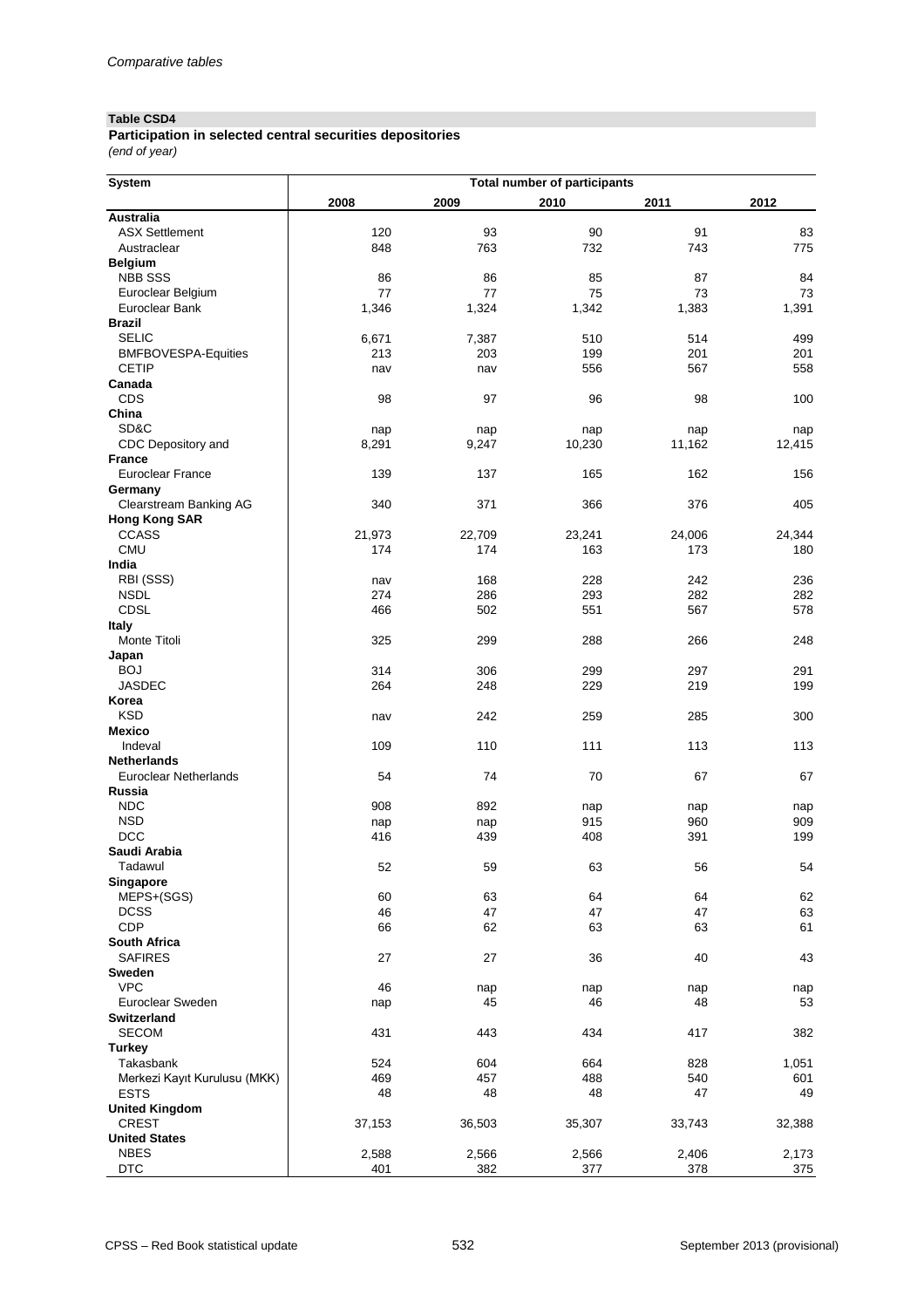#### **Table CSD5**

**Securities held on account at selected central securities depositories** *(end of year)*

| <b>System</b>                        |              |                             | <b>Number of securities held</b> |                                |                 | Market capitalisation (USD billions) <sup>1</sup>  |                         |                |                                    |                |  |
|--------------------------------------|--------------|-----------------------------|----------------------------------|--------------------------------|-----------------|----------------------------------------------------|-------------------------|----------------|------------------------------------|----------------|--|
|                                      |              | (thousands except as noted) |                                  |                                |                 |                                                    |                         |                |                                    |                |  |
|                                      | 2008         | 2009                        | 2010                             | 2011                           | 2012            | 2008                                               | 2009                    | 2010           | 2011                               | 2012           |  |
| <b>Australia</b>                     |              |                             |                                  |                                |                 |                                                    |                         |                |                                    |                |  |
| <b>ASX Settlement</b>                | 2.22         | 2.18                        | 2.22                             | 2.22                           | 2.19            | 671.4                                              | 1,258.4                 | 1,442.1        | 1,187.0                            | 1,387.1        |  |
| Austraclear                          | nav          | nav                         | nav                              | nav                            | nav             | 681.7                                              | 953.7                   | 1,206.8        | 1,309.4                            | 1,428.6        |  |
| <b>Belgium</b><br><b>NBB SSS</b>     |              |                             |                                  |                                |                 |                                                    |                         |                |                                    |                |  |
| Euroclear Belgium                    | 1.87         | 1.48                        | 1.63                             | 1.68<br>0.77                   | 1.85<br>0.82    | 555.5<br>188.9                                     | 665.6<br>203.6          | 645.4<br>216.5 | 664.2<br>170.5                     | 700.9<br>209.3 |  |
| Euroclear Bank                       | nav<br>208.3 | nav<br>198.9                | nav<br>207.6                     | 203.9                          |                 | 202.8 12,304.5 13,845.5 13,837.6 13,934.4 14,187.0 |                         |                |                                    |                |  |
| <b>Brazil</b>                        |              |                             |                                  |                                |                 |                                                    |                         |                |                                    |                |  |
| <b>SELIC</b>                         | 1.06         | 0.79                        | 0.59                             | 0.53                           | 0.45            | 766.8                                              | 1,191.3                 | 1,415.1        | 1,404.8                            | 1,432.6        |  |
| <b>BMFBOVESPA-Equities</b>           | 1.23         | 1.20                        | 1.22                             | 1.21                           | 1.26            | 278.3                                              | 501.1                   | 744.1          | 589.7                              | 603.6          |  |
| <b>CETIP</b>                         | 2,007.2      | 2,591.1                     | 2,869.7                          | 2,861.5                        | 2,523.5         | 861.0                                              | 1,380.9                 | 1,697.6        | 1,696.3                            | 1,690.4        |  |
| Canada                               |              |                             |                                  |                                |                 |                                                    |                         |                |                                    |                |  |
| <b>CDS</b>                           | 77.44        | 76.37                       | 77.49                            | 78.25                          | 78.17           | 2,383.5                                            | 3,238.2                 | 3,864.0        | 3,850.1                            | 4,152.0        |  |
| China                                |              |                             |                                  |                                |                 |                                                    |                         |                |                                    |                |  |
| SD&C                                 | 1.94         | 2.24                        | 2.78                             | 3.30                           | 4.09            | 1,834.2                                            | 3,692.5                 | 4,185.2        | 3,575.8                            | 3,899.9        |  |
| CDC Depository and                   | 1.12         | 1.44                        | 2.34                             | 2.94                           | 3.57            | 2,210.8                                            | 2,567.2                 | 3,046.2        | 3,389.6                            | 3,779.6        |  |
| <b>France</b>                        |              |                             |                                  |                                |                 |                                                    |                         |                |                                    |                |  |
| <b>Euroclear France</b>              | 45.76        | 33.35                       | 40.03                            | 46.74                          | 54.09           | 6,286.7                                            | 7,251.5                 | 6,867.8        | 6,496.9                            | 7,023.5        |  |
| Germany                              |              |                             |                                  |                                |                 |                                                    |                         |                |                                    |                |  |
| <b>Clearstream Banking AG</b>        | 4,634.2      | 4,322.0                     |                                  | 5,085.2 2,232.9 2,655.7        |                 |                                                    | 8,332.6 8,854.6 8,435.0 |                | 7,490.0                            | 7,920.5        |  |
| <b>Hong Kong SAR</b>                 |              |                             |                                  |                                |                 |                                                    |                         |                |                                    |                |  |
| <b>CCASS</b>                         | 5,741.0      | 6,542.0                     | 7,818.0                          |                                | 6,617.0 6,725.0 | 647.3                                              | 1,192.6                 | 1,453.7        | 1,233.3                            | 1,589.7        |  |
| <b>CMU</b>                           | 1.00         | 0.89                        | 1.14                             | 1.56                           | 2.03            | 50.30                                              | 98.06                   | 128.73         | 162.54                             | 198.81         |  |
| India                                |              |                             |                                  |                                |                 |                                                    |                         |                |                                    |                |  |
| RBI (SSS)                            | nav          | 0.002                       | 0.002                            | 0.002                          | 0.002           | nav                                                | 608                     | 752            | 727                                | 5,652          |  |
| NSDL <sup>1</sup>                    | 282,870      | 351,138                     | 471,304                          | 579,801                        | 686,476         | 641.2                                              | 1,203.5                 | 1,474.6        | 1,339.0                            | 1,401.9        |  |
| CDSL <sup>1</sup>                    | 70,823       |                             |                                  | 77,954 104,871 133,572 151,729 |                 | 90.7                                               | 179.7                   | 241.3          | 191.6                              | 179.8          |  |
| <b>Italy</b>                         |              |                             |                                  |                                |                 |                                                    |                         |                |                                    |                |  |
| Monte Titoli                         | 45.40        | 43.00                       | 43.18                            | 42.71                          | 43.79           | 3,802.8                                            | 4,069.4                 | 3,970.4        | 4,153.1                            | 4,233.3        |  |
| Japan                                |              |                             |                                  |                                |                 |                                                    |                         |                |                                    |                |  |
| <b>BOJ</b>                           | nav          | nav                         | nav                              | nav                            | navl            | 8,685.5                                            |                         |                | 8,769.9 10,574.1 11,585.5 10,867.0 |                |  |
| JASDEC <sup>1</sup>                  | 89.09        | 86.14                       | 82.57                            | 75.78                          | 73.28           | 3,711.1                                            |                         |                | 3,972.3 4,592.8 4,626.6 4,051.2    |                |  |
| Korea                                |              |                             |                                  |                                |                 |                                                    |                         |                |                                    |                |  |
| <b>KSD</b>                           | 25.90        | 30.30                       | 33.86                            | 36.93                          | 44.39           | 0.88                                               | 1.09                    | 1.20           | 1.28                               | 1.51           |  |
| <b>Mexico</b>                        |              |                             |                                  |                                |                 |                                                    |                         |                |                                    |                |  |
| Indeval                              | 6.46         | 6.76                        | 7.53                             | 7.98                           | 8.75            | 674.4                                              | 896.1                   | 1,134.7        | 1,094.9                            | 1,353.0        |  |
| <b>Netherlands</b>                   |              |                             |                                  |                                |                 |                                                    |                         |                |                                    |                |  |
| <b>Euroclear Netherlands</b>         | 9.00         | 11.00                       | 14.00                            | 9.00                           | 10.00           | 1,139.8                                            | 1,267.1                 | 1,235.3        | 1,119.9                            | 1,152.1        |  |
| <b>Russia</b>                        |              |                             |                                  |                                |                 |                                                    |                         |                |                                    |                |  |
| <b>NDC</b>                           | 2.80         | 2.90                        | nap                              | nap                            | nap             | 199.0                                              | 251.8                   | nap            | nap                                | nap            |  |
| <b>NSD</b><br><b>DCC</b>             | nap          | nap                         | 3.27                             | 4.18                           | 6.62            | nap                                                | nap                     | 356.2          | 300.0                              | 445.4          |  |
|                                      | 4.00         | 3.99                        | 4.07                             | 3.73                           | 1.11            | 31.1                                               | 74.5                    | 124.8          | 102.3                              | 28.7           |  |
| Saudi Arabia<br>Tadawul <sup>1</sup> |              |                             | 88,768                           |                                |                 | 246.5                                              | 328.4                   | 366.6          |                                    | 390.0          |  |
| <b>Singapore</b>                     | 39,503       | 77,157                      |                                  |                                | 93,703 104,147  |                                                    |                         |                | 353.1                              |                |  |
| MEPS+(SGS)                           | nav          | nav                         | nav                              | nav                            | nav             | nav                                                | nav                     | nav            | nav                                | nav            |  |
| <b>DCSS</b>                          | nav          | nav                         | nav                              | nav                            | nav             | nav                                                | nav                     | nav            | nav                                | nav            |  |
| <b>CDP</b>                           | nav          | nav                         | nav                              | nav                            | nav             | 665.9                                              | 893.0                   | 1,128.1        | 1,039.5                            | 1,306.4        |  |
| <b>South Africa</b>                  |              |                             |                                  |                                |                 |                                                    |                         |                |                                    |                |  |
| <b>SAFIRES</b>                       | 1.98         | 1.83                        | 3.56                             | 4.11                           | 4.55            | 429.1                                              | 687.7                   | 952.8          | 788.3                              | 941.6          |  |
| <b>Sweden</b>                        |              |                             |                                  |                                |                 |                                                    |                         |                |                                    |                |  |
| <b>VPC</b>                           | nav          | nav                         | nav                              | nav                            | nav             | 925.2                                              | nap                     | nap            | nap                                | nap            |  |
| Euroclear Sweden                     | nav          | nav                         | nav                              | nav                            | nav             | nap                                                | 1,144.3                 | 1,672.4        | 1,373.1                            | 1,590.0        |  |
| <b>Switzerland</b>                   |              |                             |                                  |                                |                 |                                                    |                         |                |                                    |                |  |
| <b>SECOM</b>                         | 168.4        | 202.2                       | 227.5                            | 237.6                          | 251.4           | 2,294.1                                            | 2,776.8                 | 3,041.8        | 2,719.4                            | 2,937.2        |  |

 $\frac{1}{1}$  Converted at end of year exchange rates.

**Japan:** <sup>1</sup> Data refer to total transactions during the fiscal year ending March of the following year (see Japan, Table23). As a consequence, they are converted at end-March of following year exchange rates.

India: <sup>1</sup> For number of securities held, millions.

Saudi Arabia: <sup>1</sup> For number of securities held, millions.